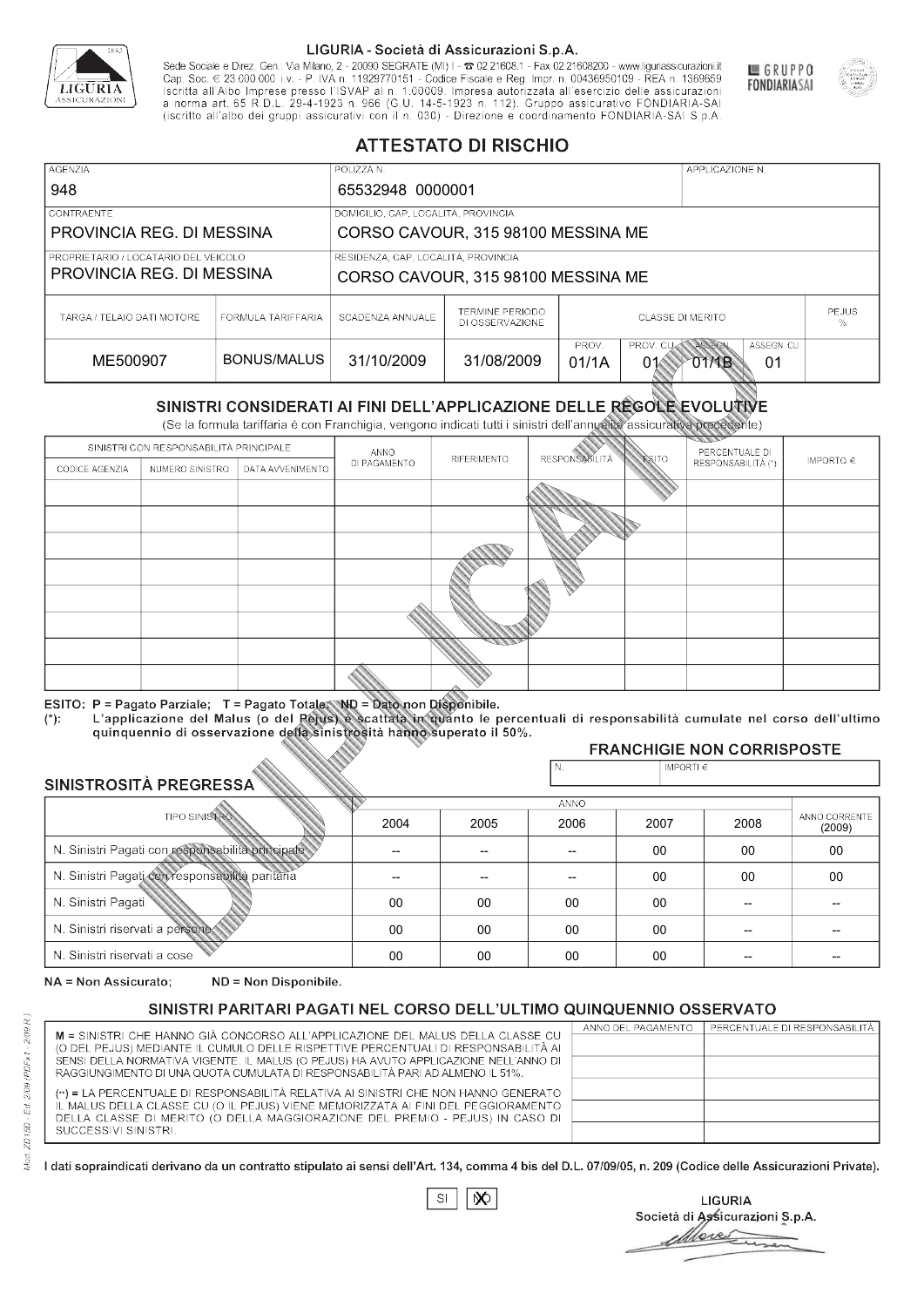

Sede Sociale e Direz. Gen.: Via Milano, 2 - 20090 SEGRATE (MI) I - 2 02.21608.1 - Fax 02.21608200 - www.liguriassicurazioni.it Cap. Soc.  $\in$  23.000.000 i.v. - P. IVA n. 11929770151 - Codice Fiscale e Reg. Impr. n. 00436950109 - REA n. 1369659<br>Iscritta all'Albo Imprese presso l'ISVAP al n. 1.00009. Impresa autorizzata all'esercizio delle assicura d homa art. 65 K.D.L. 29-4-1923 ft. 900 (G.O. 14-5-1923 ft. 112). Gruppo assicurativo PONDIARIA-SAI S.p.A



GRUPPO

**FONDIARIASAI** 

# **ATTESTATO DI RISCHIO**

| <b>AGENZIA</b><br>948                                             |                    | POLIZZA N.<br>65532948 0000002                                                                     |                                    |                                              | APPLICAZIONE N. |  |
|-------------------------------------------------------------------|--------------------|----------------------------------------------------------------------------------------------------|------------------------------------|----------------------------------------------|-----------------|--|
| <b>CONTRAENTE</b><br>PROVINCIA REG. DI MESSINA                    |                    | DOMICILIO, CAP, LOCALITÀ, PROVINCIA<br>CORSO CAVOUR, 315 98100 MESSINA ME                          |                                    |                                              |                 |  |
| PROPRIETARIO / LOCATARIO DEL VEICOLO<br>PROVINCIA REG. DI MESSINA |                    | RESIDENZA, CAP, LOCALITÀ, PROVINCIA                                                                | CORSO CAVOUR, 315 98100 MESSINA ME |                                              |                 |  |
| TARGA / TELAIO DATI MOTORE                                        | FORMULA TARIFFARIA | SCADENZA ANNUALE                                                                                   | TERMINE PERIODO<br>DI OSSERVAZIONE | <b>PEJUS</b><br><b>CLASSE DI MERITO</b><br>% |                 |  |
| AJ194XR                                                           | BONUS/MALUS        | PROV. CUAN ASSEGN<br>PROV.<br>ASSEGN. CU<br>31/10/2009<br>31/08/2009<br>$06$ /**<br>06<br>$05$ /** |                                    |                                              |                 |  |

|                                 |                      |                                                                                                                                                                                                      |              | DI OSSERVAZIONE |                      |                    |                                        | %                       |
|---------------------------------|----------------------|------------------------------------------------------------------------------------------------------------------------------------------------------------------------------------------------------|--------------|-----------------|----------------------|--------------------|----------------------------------------|-------------------------|
| AJ194XR                         |                      | <b>BONUS/MALUS</b>                                                                                                                                                                                   | 31/10/2009   | 31/08/2009      | PROV.<br>$06/*$      | PROV. CU<br>06     | ASSEGN<br>ASSEGN. CU<br>$05$ /**<br>05 |                         |
|                                 |                      | SINISTRI CONSIDERATI AI FINI DELL'APPLICAZIONE DELLE RÉGOLE EVOLUTIVE<br>(Se la formula tariffaria è con Franchigia, vengono indicati tutti i sinistri dell'annualità assicurativa precedente)       |              |                 |                      |                    |                                        |                         |
|                                 |                      | SINISTRI CON RESPONSABILITÀ PRINCIPALE                                                                                                                                                               | ANNO         |                 |                      |                    | PERCENTUALE DI                         |                         |
| CODICE AGENZIA                  | NUMERO SINISTRO      | DATA AVVENIMENTO                                                                                                                                                                                     | DI PAGAMENTO | RIFERIMENTO     | <b>RESPONSABLITA</b> | <b>ESITO</b>       | RESPONSABILITÀ (*)                     | IMPORTO $\in$           |
|                                 |                      |                                                                                                                                                                                                      |              |                 |                      |                    |                                        |                         |
|                                 |                      |                                                                                                                                                                                                      |              |                 |                      |                    |                                        |                         |
|                                 |                      |                                                                                                                                                                                                      |              |                 |                      |                    |                                        |                         |
|                                 |                      |                                                                                                                                                                                                      |              |                 |                      |                    |                                        |                         |
|                                 |                      |                                                                                                                                                                                                      |              |                 |                      |                    |                                        |                         |
|                                 |                      |                                                                                                                                                                                                      |              |                 |                      |                    |                                        |                         |
|                                 |                      |                                                                                                                                                                                                      |              |                 |                      |                    |                                        |                         |
|                                 |                      |                                                                                                                                                                                                      |              |                 |                      |                    |                                        |                         |
|                                 |                      |                                                                                                                                                                                                      |              |                 |                      |                    |                                        |                         |
|                                 |                      | ESITO: P = Pagato Parziale; T = Pagato Totale; ND = Dato non Disponibile.                                                                                                                            |              |                 |                      |                    |                                        |                         |
| $(*)$ .                         |                      | L'applicazione del Malus (o del Pejus) è scattata in quanto le percentuali di responsabilità cumulate nel corso dell'ultimo<br>quinquennio di osservazione della sinistrosità hanno superato il 50%. |              |                 |                      |                    |                                        |                         |
|                                 |                      |                                                                                                                                                                                                      |              |                 |                      |                    | <b>FRANCHIGIE NON CORRISPOSTE</b>      |                         |
|                                 |                      |                                                                                                                                                                                                      |              |                 | N.                   | IMPORTI $\epsilon$ |                                        |                         |
| SINISTROSITÀ PREGRESSA          |                      |                                                                                                                                                                                                      |              |                 | <b>ANNO</b>          |                    |                                        |                         |
|                                 | <b>TIPO SINISTRO</b> |                                                                                                                                                                                                      | 2004         | 2005            | 2006                 | 2007               | 2008                                   | ANNO CORRENTE<br>(2009) |
|                                 |                      | N. Sinistri Pagati con responsabilità principale                                                                                                                                                     | --           | --              | $\overline{a}$       | 00                 | 00                                     | $00\,$                  |
|                                 |                      | N. Sinistri Pagati con responsabilità paritaria                                                                                                                                                      |              |                 |                      | 00                 | 00                                     | 00                      |
| N. Sinistri Pagati              |                      |                                                                                                                                                                                                      | $00\,$       | 00              | 00                   | 00                 | --                                     |                         |
| N. Sinistri riservati a persone |                      |                                                                                                                                                                                                      | 00           | 00              | 00                   | 00                 |                                        |                         |
| N. Sinjetri riconvoti a coco    |                      |                                                                                                                                                                                                      | $\cap$       | $\cap$          | $\cap$               | $\sim$             |                                        |                         |

### 2005 -- --  $0<sup>0</sup>$ 00 00 2004 -- --  $0<sup>0</sup>$ 00 00 2006 -- -- 00 00 00 2007 00 00 00 00 00 2008 00 00 -- -- -- 00 00 -- -- -- (2009)

NA = Non Assicurato: ND = Non Disponibile.

# SINISTRI PARITARI PAGATI NEL CORSO DELL'ULTIMO QUINQUENNIO OSSERVATO

| M = SINISTRI CHE HANNO GIÀ CONCORSO ALL'APPLICAZIONE DEL MALUS DELLA CLASSE CU       | ANNO DEL PAGAMENTO | PERCENTUALE DI RESPONSABILITÀ |
|--------------------------------------------------------------------------------------|--------------------|-------------------------------|
| (O DEL PEJUS) MEDIANTE IL CUMULO DELLE RISPETTIVE PERCENTUALI DI RESPONSABILITÀ AI   |                    |                               |
| SENSI DELLA NORMATIVA VIGENTE. IL MALUS (O PEJUS) HA AVUTO APPLICAZIONE NELL'ANNO DI |                    |                               |
| RAGGIUNGIMENTO DI UNA QUOTA CUMULATA DI RESPONSABILITÀ PARI AD ALMENO IL 51%.        |                    |                               |
| (**) = LA PERCENTUALE DI RESPONSABILITÀ RELATIVA AI SINISTRI CHE NON HANNO GENERATO  |                    |                               |
| IL MALUS DELLA CLASSE CU (O IL PEJUS) VIENE MEMORIZZATA AI FINI DEL PEGGIORAMENTO    |                    |                               |
| DELLA CLASSE DI MERITO (O DELLA MAGGIORAZIONE DEL PREMIO - PEJUS) IN CASO DI         |                    |                               |
| SUCCESSIVI SINISTRI.                                                                 |                    |                               |
|                                                                                      |                    |                               |

 $\mathbb{S}\mathsf{I}$  $\infty$ 

**LIGURIA** Società di Assicurazioni S.p.A. Move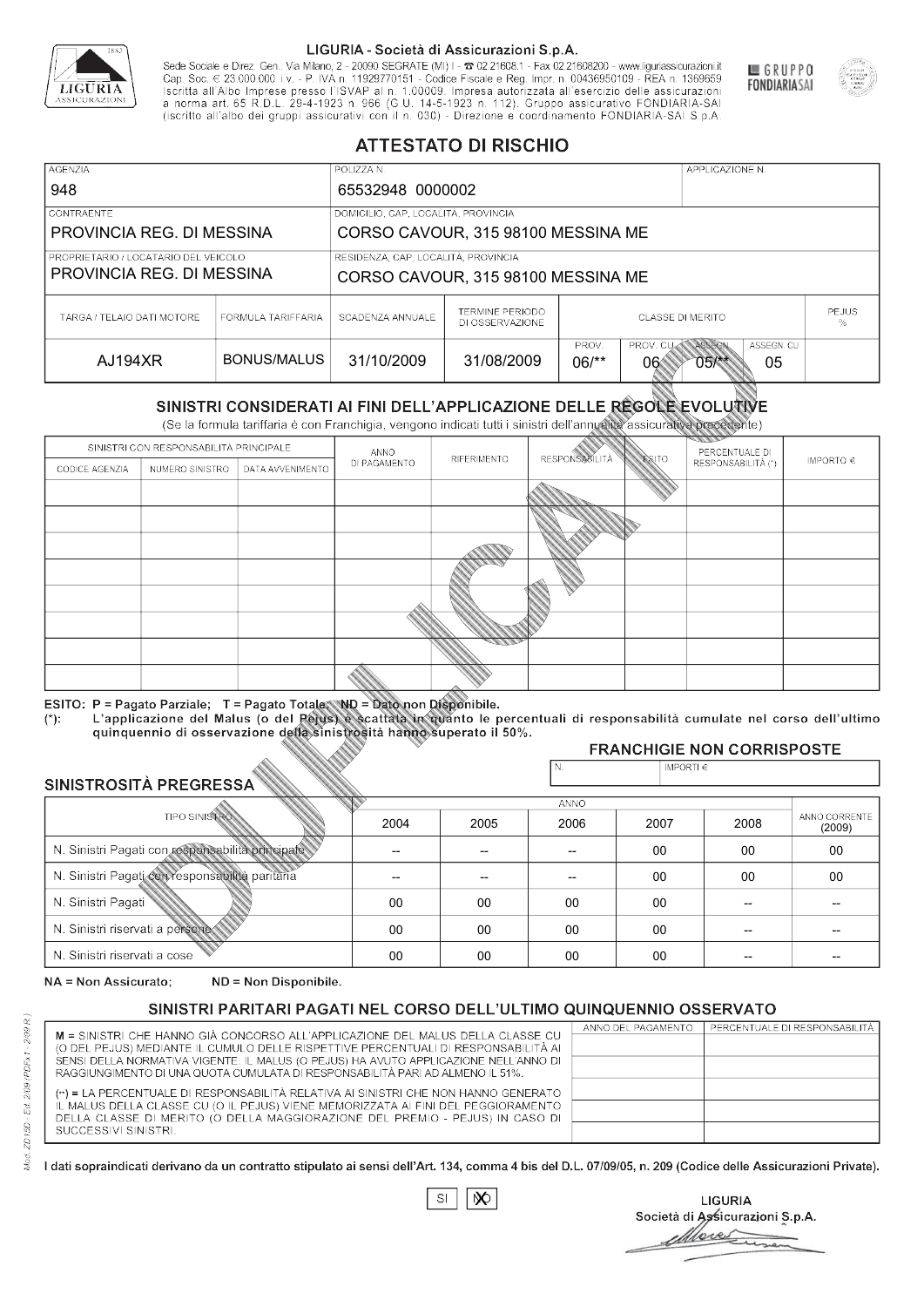

Sede Sociale e Direz. Gen.: Via Milano, 2 - 20090 SEGRATE (MI) I - 2 02.21608.1 - Fax 02.21608200 - www.liguriassicurazioni.it Cap. Soc.  $\in$  23.000.000 i.v. - P. IVA n. 11929770151 - Codice Fiscale e Reg. Impr. n. 00436950109 - REA n. 1369659<br>Iscritta all'Albo Imprese presso l'ISVAP al n. 1.00009. Impresa autorizzata all'esercizio delle assicura d homa art. 65 K.D.L. 29-4-1923 ft. 900 (G.O. 14-5-1923 ft. 112). Gruppo assicurativo PONDIARIA-SAI S.p.A



GRUPPO

**FONDIARIASAI** 

# **ATTESTATO DI RISCHIO**

| <b>AGENZIA</b><br>948                                             |                    | POLIZZA N.<br>65532948 0000003                                                                     |                                    |                                              | APPLICAZIONE N. |  |
|-------------------------------------------------------------------|--------------------|----------------------------------------------------------------------------------------------------|------------------------------------|----------------------------------------------|-----------------|--|
| <b>CONTRAENTE</b><br>PROVINCIA REG. DI MESSINA                    |                    | DOMICILIO, CAP, LOCALITÀ, PROVINCIA<br>CORSO CAVOUR, 315 98100 MESSINA ME                          |                                    |                                              |                 |  |
| PROPRIETARIO / LOCATARIO DEL VEICOLO<br>PROVINCIA REG. DI MESSINA |                    | RESIDENZA, CAP, LOCALITÀ, PROVINCIA                                                                | CORSO CAVOUR, 315 98100 MESSINA ME |                                              |                 |  |
| TARGA / TELAIO DATI MOTORE                                        | FORMULA TARIFFARIA | SCADENZA ANNUALE                                                                                   | TERMINE PERIODO<br>DI OSSERVAZIONE | <b>PEJUS</b><br><b>CLASSE DI MERITO</b><br>% |                 |  |
| AJ195XR                                                           | BONUS/MALUS        | PROV. CUAN ASSEGN<br>PROV.<br>ASSEGN. CU<br>31/10/2009<br>31/08/2009<br>$06$ /**<br>06<br>$05$ /** |                                    |                                              |                 |  |

|                                 |                      |                                                                                                                                                                                                      |                | DI OSSERVAZIONE          |                      |                |                                        | ℅                       |  |
|---------------------------------|----------------------|------------------------------------------------------------------------------------------------------------------------------------------------------------------------------------------------------|----------------|--------------------------|----------------------|----------------|----------------------------------------|-------------------------|--|
| <b>AJ195XR</b>                  |                      | <b>BONUS/MALUS</b>                                                                                                                                                                                   | 31/10/2009     | 31/08/2009               | PROV.<br>$06/*$      | PROV. CU<br>06 | ASSEGN<br>ASSEGN. CU<br>$05/***$<br>05 |                         |  |
|                                 |                      | SINISTRI CONSIDERATI AI FINI DELL'APPLICAZIONE DELLE REGOLE EVOLUTIVE<br>(Se la formula tariffaria è con Franchigia, vengono indicati tutti i sinistri dell'annualità assicurativa precedente)       |                |                          |                      |                |                                        |                         |  |
|                                 |                      | SINISTRI CON RESPONSABILITÀ PRINCIPALE                                                                                                                                                               | ANNO           |                          |                      |                | PERCENTUALE DI                         |                         |  |
| CODICE AGENZIA                  | NUMERO SINISTRO      | DATA AVVENIMENTO                                                                                                                                                                                     | DI PAGAMENTO   | RIFERIMENTO              | <b>RESPONSABLITA</b> | <b>ESITO</b>   | RESPONSABILITÀ (*)                     | IMPORTO $\in$           |  |
|                                 |                      |                                                                                                                                                                                                      |                |                          |                      |                |                                        |                         |  |
|                                 |                      |                                                                                                                                                                                                      |                |                          |                      |                |                                        |                         |  |
|                                 |                      |                                                                                                                                                                                                      |                |                          |                      |                |                                        |                         |  |
|                                 |                      |                                                                                                                                                                                                      |                |                          |                      |                |                                        |                         |  |
|                                 |                      |                                                                                                                                                                                                      |                |                          |                      |                |                                        |                         |  |
|                                 |                      |                                                                                                                                                                                                      |                |                          |                      |                |                                        |                         |  |
|                                 |                      |                                                                                                                                                                                                      |                |                          |                      |                |                                        |                         |  |
|                                 |                      |                                                                                                                                                                                                      |                |                          |                      |                |                                        |                         |  |
|                                 |                      |                                                                                                                                                                                                      |                |                          |                      |                |                                        |                         |  |
|                                 |                      | ESITO: P = Pagato Parziale; T = Pagato Totale; ND = Dato non Disponibile.                                                                                                                            |                |                          |                      |                |                                        |                         |  |
| $(*)$ :                         |                      | L'applicazione del Malus (o del Pejus) è scattata in quanto le percentuali di responsabilità cumulate nel corso dell'ultimo<br>quinquennio di osservazione della sinistrosità hanno superato il 50%. |                |                          |                      |                |                                        |                         |  |
|                                 |                      |                                                                                                                                                                                                      |                |                          |                      |                | <b>FRANCHIGIE NON CORRISPOSTE</b>      |                         |  |
|                                 |                      |                                                                                                                                                                                                      |                |                          | N.                   | IMPORTI€       |                                        |                         |  |
| SINISTROSITÀ PREGRESSA          |                      |                                                                                                                                                                                                      |                |                          | ANNO                 |                |                                        |                         |  |
|                                 | <b>TIPO SINISTRO</b> |                                                                                                                                                                                                      | 2004           | 2005                     | 2006                 | 2007           | 2008                                   | ANNO CORRENTE<br>(2009) |  |
|                                 |                      | N. Sinistri Pagati con responsabilità principale                                                                                                                                                     | $\overline{a}$ | $\overline{\phantom{a}}$ | $-$                  | 00             | 00                                     | $00\,$                  |  |
|                                 |                      | N. Sinistri Pagati con responsabilità paritaria                                                                                                                                                      | --             |                          |                      | 00             | 00                                     | 00                      |  |
| N. Sinistri Pagati              |                      |                                                                                                                                                                                                      | 00             | 00                       | 00                   | 00             |                                        |                         |  |
| N. Sinistri riservati a persone |                      |                                                                                                                                                                                                      | 00             | 00                       | 00                   | 00             |                                        |                         |  |
| N. Sinjetri riconvoti a coco    |                      |                                                                                                                                                                                                      | $\cap$         | $\cap$                   | $\cap$               | $\sim$         |                                        |                         |  |

### 2005 -- --  $0<sup>0</sup>$ 00 00 2004 -- --  $0<sup>0</sup>$ 00 00 2006 -- -- 00 00 00 2007 00 00 00 00 00 2008 00 00 -- -- -- 00 00 -- -- -- (2009)

NA = Non Assicurato: ND = Non Disponibile.

# SINISTRI PARITARI PAGATI NEL CORSO DELL'ULTIMO QUINQUENNIO OSSERVATO

|                                                                                      | ANNO DEL PAGAMENTO | PERCENTUALE DI RESPONSABILITÀ |
|--------------------------------------------------------------------------------------|--------------------|-------------------------------|
| M = SINISTRI CHE HANNO GIÀ CONCORSO ALL'APPLICAZIONE DEL MALUS DELLA CLASSE CU       |                    |                               |
| (O DEL PEJUS) MEDIANTE IL CUMULO DELLE RISPETTIVE PERCENTUALI DI RESPONSABILITÀ AI   |                    |                               |
| SENSI DELLA NORMATIVA VIGENTE. IL MALUS (O PEJUS) HA AVUTO APPLICAZIONE NELL'ANNO DI |                    |                               |
| RAGGIUNGIMENTO DI UNA QUOTA CUMULATA DI RESPONSABILITÀ PARI AD ALMENO IL 51%.        |                    |                               |
| (**) = LA PERCENTUALE DI RESPONSABILITÀ RELATIVA AI SINISTRI CHE NON HANNO GENERATO  |                    |                               |
| IL MALUS DELLA CLASSE CU (O IL PEJUS) VIENE MEMORIZZATA AI FINI DEL PEGGIORAMENTO    |                    |                               |
| DELLA CLASSE DI MERITO (O DELLA MAGGIORAZIONE DEL PREMIO - PEJUS) IN CASO DI         |                    |                               |
| SUCCESSIVI SINISTRI.                                                                 |                    |                               |
|                                                                                      |                    |                               |

 $\mathbb{S}\mathsf{I}$  $\infty$ 

**LIGURIA** Società di Assicurazioni S.p.A. Move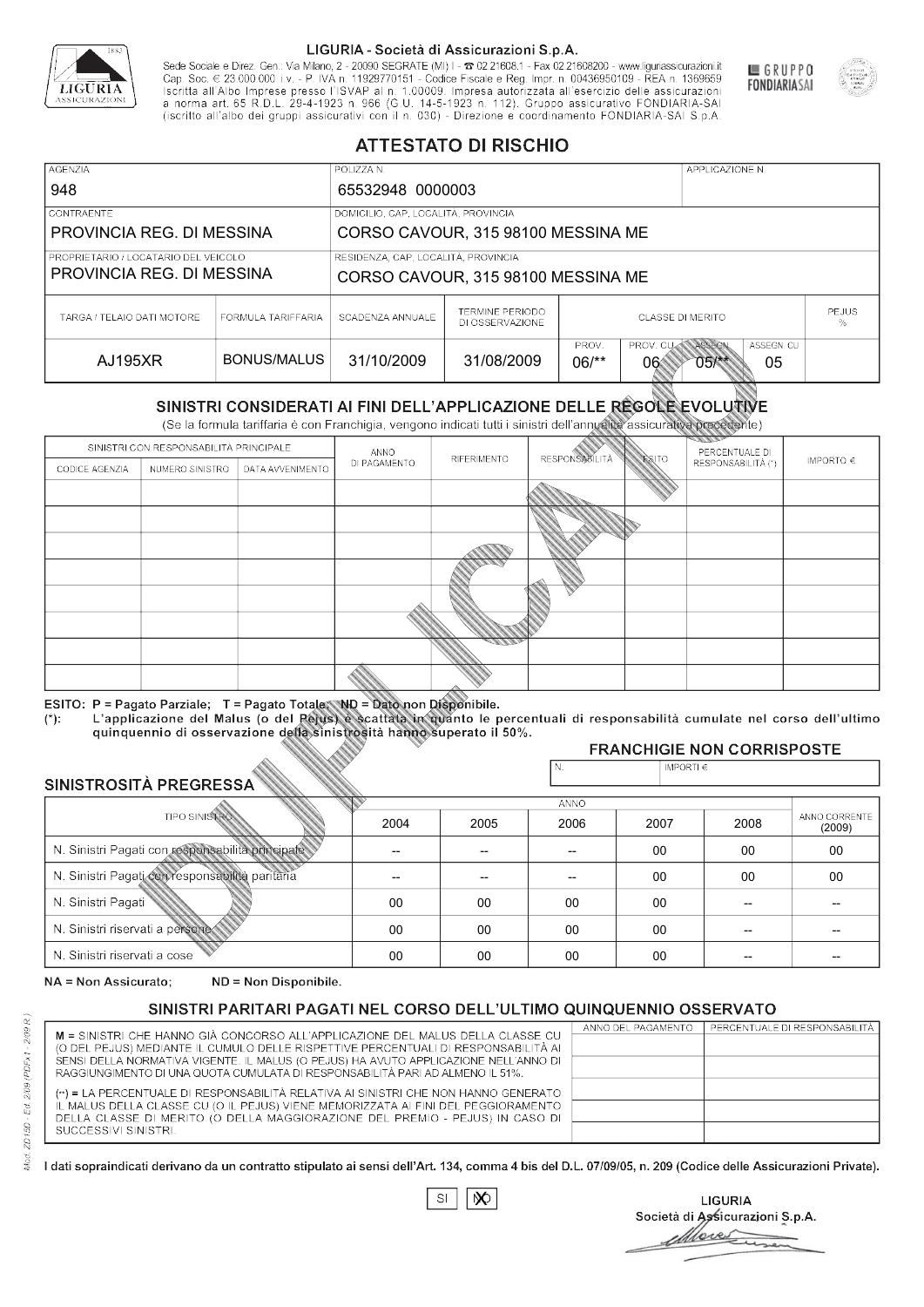

Sede Sociale e Direz. Gen.: Via Milano, 2 - 20090 SEGRATE (MI) I - 2 02.21608.1 - Fax 02.21608200 - www.liguriassicurazioni.it Sede e Direz, Gen. Via Milanto, 2 - 20090 SEGATE (MI) I - 2 UZZIODO. I - FAX UZZIODO2 I - WWW. IIJONENSURIADONILI<br>Cap. Soc. € 23.000.000 i.v. - P. IVA n. 11929770151 - Codice Fiscale e Reg. Impr. n. 00436950109 - REA n. 1



GRUPPO

**FONDIARIASAI** 

# **ATTESTATO DI RISCHIO**

| <b>AGENZIA</b>                                                      |                    | POLIZZA N.                                                                                             |                                    |                                              | APPLICAZIONE N. |  |
|---------------------------------------------------------------------|--------------------|--------------------------------------------------------------------------------------------------------|------------------------------------|----------------------------------------------|-----------------|--|
| 948                                                                 |                    | 65532948 0000004                                                                                       |                                    |                                              |                 |  |
| <b>CONTRAENTE</b>                                                   |                    | DOMICILIO, CAP, LOCALITÀ, PROVINCIA                                                                    |                                    |                                              |                 |  |
| PROVINCIA REG. DI MESSINA                                           |                    | CORSO CAVOUR, 315 98100 MESSINA ME                                                                     |                                    |                                              |                 |  |
| I PROPRIETARIO / LOCATARIO DEL VEICOLO<br>PROVINCIA REG. DI MESSINA |                    | RESIDENZA, CAP, LOCALITÀ, PROVINCIA                                                                    | CORSO CAVOUR, 315 98100 MESSINA ME |                                              |                 |  |
| TARGA / TELAIO DATI MOTORE                                          | FORMULA TARIFFARIA | SCADENZA ANNUALE                                                                                       | TERMINE PERIODO<br>DI OSSERVAZIONE | <b>PEJUS</b><br><b>CLASSE DI MERITO</b><br>% |                 |  |
| AJ196XR                                                             | BONUS/MALUS        | PROV. CUAN ASSEGN<br>PROV.<br>ASSEGN. CU<br>31/10/2009<br>31/08/2009<br>$03/*$<br>03<br>02<br>$02$ /** |                                    |                                              |                 |  |

|                                 |                      |                                                                                                                                                                                                      |                | DI OSSERVAZIONE          |                      |                |                                        | ℅                       |
|---------------------------------|----------------------|------------------------------------------------------------------------------------------------------------------------------------------------------------------------------------------------------|----------------|--------------------------|----------------------|----------------|----------------------------------------|-------------------------|
| <b>AJ196XR</b>                  |                      | <b>BONUS/MALUS</b>                                                                                                                                                                                   | 31/10/2009     | 31/08/2009               | PROV.<br>$03/*$      | PROV. CU<br>03 | ASSEGN<br>ASSEGN. CU<br>$02$ /**<br>02 |                         |
|                                 |                      | SINISTRI CONSIDERATI AI FINI DELL'APPLICAZIONE DELLE REGOLE EVOLUTIVE<br>(Se la formula tariffaria è con Franchigia, vengono indicati tutti i sinistri dell'annualità assicurativa precedente)       |                |                          |                      |                |                                        |                         |
|                                 |                      | SINISTRI CON RESPONSABILITÀ PRINCIPALE                                                                                                                                                               | ANNO           |                          |                      |                | PERCENTUALE DI                         |                         |
| CODICE AGENZIA                  | NUMERO SINISTRO      | DATA AVVENIMENTO                                                                                                                                                                                     | DI PAGAMENTO   | RIFERIMENTO              | <b>RESPONSABLITA</b> | <b>ESITO</b>   | RESPONSABILITÀ (*)                     | IMPORTO $\in$           |
|                                 |                      |                                                                                                                                                                                                      |                |                          |                      |                |                                        |                         |
|                                 |                      |                                                                                                                                                                                                      |                |                          |                      |                |                                        |                         |
|                                 |                      |                                                                                                                                                                                                      |                |                          |                      |                |                                        |                         |
|                                 |                      |                                                                                                                                                                                                      |                |                          |                      |                |                                        |                         |
|                                 |                      |                                                                                                                                                                                                      |                |                          |                      |                |                                        |                         |
|                                 |                      |                                                                                                                                                                                                      |                |                          |                      |                |                                        |                         |
|                                 |                      |                                                                                                                                                                                                      |                |                          |                      |                |                                        |                         |
|                                 |                      |                                                                                                                                                                                                      |                |                          |                      |                |                                        |                         |
|                                 |                      |                                                                                                                                                                                                      |                |                          |                      |                |                                        |                         |
|                                 |                      | ESITO: P = Pagato Parziale; T = Pagato Totale; ND = Dato non Disponibile.                                                                                                                            |                |                          |                      |                |                                        |                         |
| $(*)$ :                         |                      | L'applicazione del Malus (o del Pejus) è scattata in quanto le percentuali di responsabilità cumulate nel corso dell'ultimo<br>quinquennio di osservazione della sinistrosità hanno superato il 50%. |                |                          |                      |                |                                        |                         |
|                                 |                      |                                                                                                                                                                                                      |                |                          |                      |                | <b>FRANCHIGIE NON CORRISPOSTE</b>      |                         |
|                                 |                      |                                                                                                                                                                                                      |                |                          | N.                   | IMPORTI€       |                                        |                         |
| SINISTROSITÀ PREGRESSA          |                      |                                                                                                                                                                                                      |                |                          | ANNO                 |                |                                        |                         |
|                                 | <b>TIPO SINISTRO</b> |                                                                                                                                                                                                      | 2004           | 2005                     | 2006                 | 2007           | 2008                                   | ANNO CORRENTE<br>(2009) |
|                                 |                      | N. Sinistri Pagati con responsabilità principale                                                                                                                                                     | $\overline{a}$ | $\overline{\phantom{a}}$ | $-$                  | 00             | 00                                     | $00\,$                  |
|                                 |                      | N. Sinistri Pagati con responsabilità paritaria                                                                                                                                                      |                |                          |                      | 00             | 00                                     | 00                      |
| N. Sinistri Pagati              |                      |                                                                                                                                                                                                      | 00             | 00                       | 00                   | 00             |                                        |                         |
| N. Sinistri riservati a persone |                      |                                                                                                                                                                                                      | 00             | 00                       | 00                   | 00             |                                        |                         |
| N. Sinjetri riconvoti a coco    |                      |                                                                                                                                                                                                      | $\cap$         | $\cap$                   | $\cap$               | $\sim$         |                                        |                         |

### 2005 -- --  $0<sup>0</sup>$ 00 00 2004 -- --  $0<sup>0</sup>$ 00 00 2006 -- -- 00 00 00 2007 00 00 00 00 00 2008 00 00 -- -- -- 00 00 -- -- -- (2009)

NA = Non Assicurato: ND = Non Disponibile.

# SINISTRI PARITARI PAGATI NEL CORSO DELL'ULTIMO QUINQUENNIO OSSERVATO

|                                                                                                                                                                      | ANNO DEL PAGAMENTO | PERCENTUALE DI RESPONSABILITÀ |
|----------------------------------------------------------------------------------------------------------------------------------------------------------------------|--------------------|-------------------------------|
| M = SINISTRI CHE HANNO GIÀ CONCORSO ALL'APPLICAZIONE DEL MALUS DELLA CLASSE CU<br>(O DEL PEJUS) MEDIANTE IL CUMULO DELLE RISPETTIVE PERCENTUALI DI RESPONSABILITÀ AI |                    |                               |
| SENSI DELLA NORMATIVA VIGENTE. IL MALUS (O PEJUS) HA AVUTO APPLICAZIONE NELL'ANNO DI                                                                                 |                    |                               |
| RAGGIUNGIMENTO DI UNA QUOTA CUMULATA DI RESPONSABILITÀ PARI AD ALMENO IL 51%.                                                                                        |                    |                               |
|                                                                                                                                                                      |                    |                               |
| (**) = LA PERCENTUALE DI RESPONSABILITÀ RELATIVA AI SINISTRI CHE NON HANNO GENERATO                                                                                  |                    |                               |
| IL MALUS DELLA CLASSE CU (O IL PEJUS) VIENE MEMORIZZATA AI FINI DEL PEGGIORAMENTO                                                                                    |                    |                               |
| DELLA CLASSE DI MERITO (O DELLA MAGGIORAZIONE DEL PREMIO - PEJUS) IN CASO DI                                                                                         |                    |                               |
| SUCCESSIVI SINISTRI.                                                                                                                                                 |                    |                               |
|                                                                                                                                                                      |                    |                               |

|--|

**LIGURIA** Società di Assicurazioni S.p.A. Move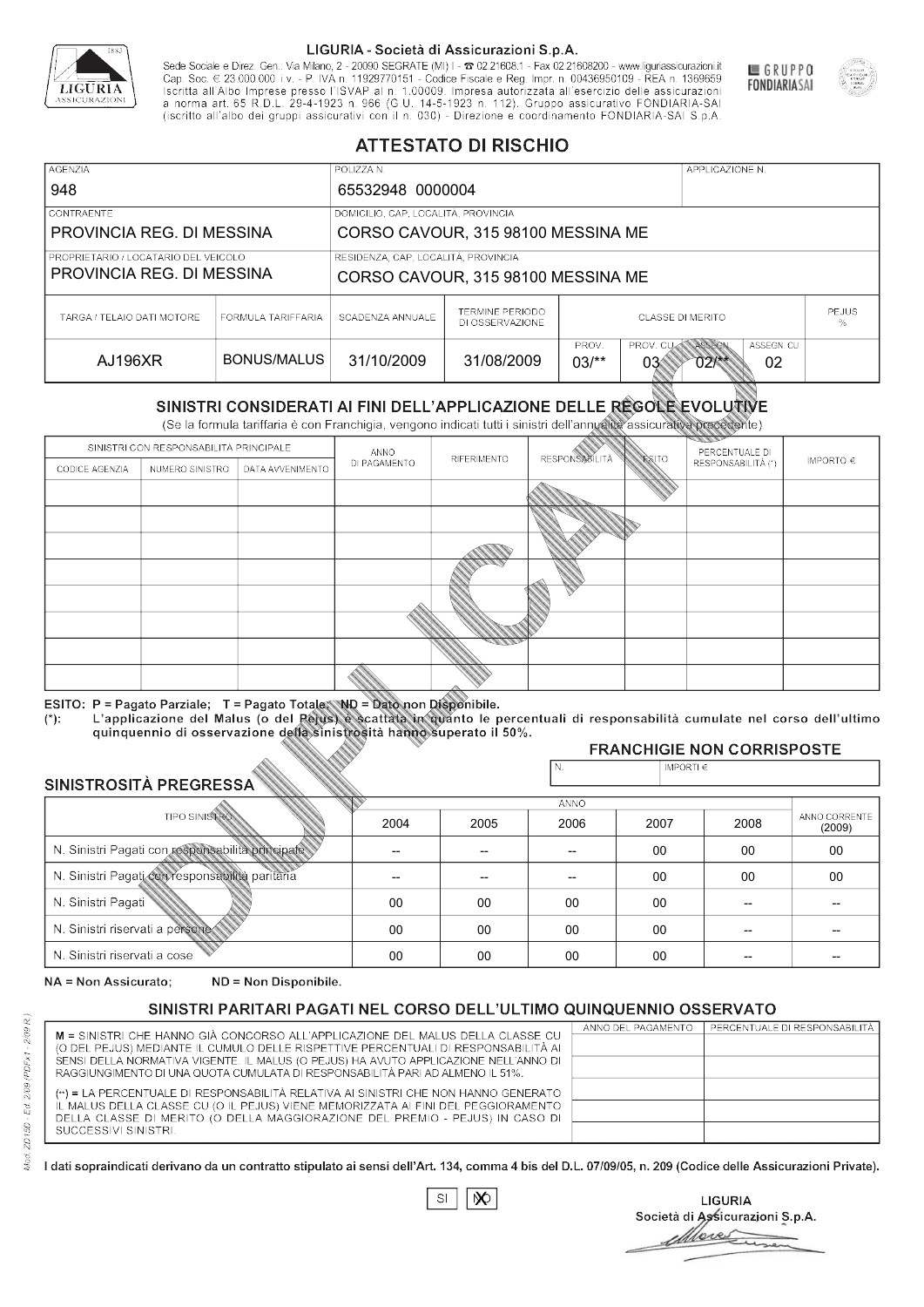

Sede Sociale e Direz. Gen.: Via Milano, 2 - 20090 SEGRATE (MI) I - 2 02.21608.1 - Fax 02.21608200 - www.liguriassicurazioni.it Sede e Direz, Gen. Via Milanto, 2 - 20090 SEGATE (MI) I - 2 UZZIODO. I - FAX UZZIODO2 I - WWW. IIJONENSURIADONILI<br>Cap. Soc. € 23.000.000 i.v. - P. IVA n. 11929770151 - Codice Fiscale e Reg. Impr. n. 00436950109 - REA n. 1



GRUPPO

**FONDIARIASAI** 

# **ATTESTATO DI RISCHIO**

| <b>AGENZIA</b><br>948                                             |                    | POLIZZA N.<br>65532948 0000005                                            |                                    | APPLICAZIONE N.         |                                                         |  |
|-------------------------------------------------------------------|--------------------|---------------------------------------------------------------------------|------------------------------------|-------------------------|---------------------------------------------------------|--|
| <b>CONTRAENTE</b><br>PROVINCIA REG. DI MESSINA                    |                    | DOMICILIO, CAP, LOCALITÀ, PROVINCIA<br>CORSO CAVOUR, 315 98100 MESSINA ME |                                    |                         |                                                         |  |
| PROPRIETARIO / LOCATARIO DEL VEICOLO<br>PROVINCIA REG. DI MESSINA |                    | RESIDENZA, CAP, LOCALITÀ, PROVINCIA<br>CORSO CAVOUR, 315 98100 MESSINA ME |                                    |                         |                                                         |  |
| TARGA / TELAIO DATI MOTORE                                        | FORMULA TARIFFARIA | SCADENZA ANNUALE                                                          | TERMINE PERIODO<br>DI OSSERVAZIONE | <b>CLASSE DI MERITO</b> | <b>PEJUS</b><br>%                                       |  |
| AJ198XR                                                           | BONUS/MALUS        | 31/10/2009                                                                | 31/08/2009                         | PROV.<br>$03/*$         | PROV. CUAN ASSEGN<br>ASSEGN. CU<br>02<br>03<br>$02$ /** |  |

|                                                 |                      | DI OSSERVAZIONE                                                                                                                                                                                |              |             |                          |                 |                                        |               |
|-------------------------------------------------|----------------------|------------------------------------------------------------------------------------------------------------------------------------------------------------------------------------------------|--------------|-------------|--------------------------|-----------------|----------------------------------------|---------------|
| AJ198XR                                         |                      | <b>BONUS/MALUS</b>                                                                                                                                                                             | 31/10/2009   | 31/08/2009  | PROV.<br>$03/*$          | PROV. CU<br>03< | ASSEGN<br>ASSEGN. CU<br>$02$ /**<br>02 |               |
|                                                 |                      | SINISTRI CONSIDERATI AI FINI DELL'APPLICAZIONE DELLE REGOLE EVOLUTIVE<br>(Se la formula tariffaria è con Franchigia, vengono indicati tutti i sinistri dell'annualità assicurativa precedente) |              |             |                          |                 |                                        |               |
|                                                 |                      | SINISTRI CON RESPONSABILITÀ PRINCIPALE                                                                                                                                                         | ANNO         |             |                          |                 | PERCENTUALE DI                         |               |
| CODICE AGENZIA                                  | NUMERO SINISTRO      | DATA AVVENIMENTO                                                                                                                                                                               | DI PAGAMENTO | RIFERIMENTO | <b>RESPONSABLITÀ</b>     | <b>ESITO</b>    | RESPONSABILITÀ (*)                     | IMPORTO $\in$ |
|                                                 |                      |                                                                                                                                                                                                |              |             |                          |                 |                                        |               |
|                                                 |                      |                                                                                                                                                                                                |              |             |                          |                 |                                        |               |
|                                                 |                      |                                                                                                                                                                                                |              |             |                          |                 |                                        |               |
|                                                 |                      |                                                                                                                                                                                                |              |             |                          |                 |                                        |               |
|                                                 |                      |                                                                                                                                                                                                |              |             |                          |                 |                                        |               |
|                                                 |                      |                                                                                                                                                                                                |              |             |                          |                 |                                        |               |
|                                                 |                      |                                                                                                                                                                                                |              |             |                          |                 |                                        |               |
|                                                 |                      |                                                                                                                                                                                                |              |             |                          |                 |                                        |               |
|                                                 |                      |                                                                                                                                                                                                |              |             |                          |                 |                                        |               |
|                                                 |                      | ESITO: P = Pagato Parziale; T = Pagato Totale; ND = Dato non Disponibile.                                                                                                                      |              |             |                          |                 |                                        |               |
| $(*)$ .                                         |                      | L'applicazione del Malus (o del Pejus) è scattata in quanto le percentuali di responsabilità cumulate nel corso dell'ultimo                                                                    |              |             |                          |                 |                                        |               |
|                                                 |                      | quinquennio di osservazione della sinistrosità hanno superato il 50%.                                                                                                                          |              |             |                          |                 | <b>FRANCHIGIE NON CORRISPOSTE</b>      |               |
|                                                 |                      |                                                                                                                                                                                                |              |             | N.                       | IMPORTI€        |                                        |               |
| SINISTROSITÀ PREGRESSA                          |                      |                                                                                                                                                                                                |              |             |                          |                 |                                        |               |
|                                                 | <b>TIPO SINISTRO</b> |                                                                                                                                                                                                |              |             | <b>ANNO</b>              |                 |                                        | ANNO CORRENTE |
|                                                 |                      |                                                                                                                                                                                                | 2004         | 2005        | 2006                     | 2007            | 2008                                   | (2009)        |
|                                                 |                      | N. Sinistri Pagati con responsabilità principale                                                                                                                                               |              | --          | $\overline{\phantom{a}}$ | 00              | 00                                     | 00            |
| N. Sinistri Pagati con responsabilità paritaria |                      |                                                                                                                                                                                                |              |             |                          | 00              | 00                                     | 00            |
| N. Sinistri Pagati                              |                      |                                                                                                                                                                                                | 00           | 00          | 00                       | 00              |                                        |               |
| N. Sinistri riservati a persone                 |                      |                                                                                                                                                                                                | 00           | 00          | 00                       | $00 \,$         |                                        |               |
| N. Sinjetri riconvoti a coco                    |                      |                                                                                                                                                                                                | $\cap$       | $\cap$      | $\sim$                   | $\cap$          |                                        |               |

### 2005 -- --  $0<sup>0</sup>$ 00 00 2004 -- --  $0<sup>0</sup>$ 00 00 2006 -- -- 00 00 00 2007 00 00 00 00 00 2008 00 00 -- -- -- 00 00 -- -- -- (2009)

NA = Non Assicurato: ND = Non Disponibile.

# SINISTRI PARITARI PAGATI NEL CORSO DELL'ULTIMO QUINQUENNIO OSSERVATO

|                                                                                      | ANNO DEL PAGAMENTO | PERCENTUALE DI RESPONSABILITÀ |
|--------------------------------------------------------------------------------------|--------------------|-------------------------------|
| M = SINISTRI CHE HANNO GIÀ CONCORSO ALL'APPLICAZIONE DEL MALUS DELLA CLASSE CU       |                    |                               |
| (O DEL PEJUS) MEDIANTE IL CUMULO DELLE RISPETTIVE PERCENTUALI DI RESPONSABILITÀ AI   |                    |                               |
| SENSI DELLA NORMATIVA VIGENTE. IL MALUS (O PEJUS) HA AVUTO APPLICAZIONE NELL'ANNO DI |                    |                               |
| RAGGIUNGIMENTO DI UNA QUOTA CUMULATA DI RESPONSABILITÀ PARI AD ALMENO IL 51%.        |                    |                               |
| (**) = LA PERCENTUALE DI RESPONSABILITÀ RELATIVA AI SINISTRI CHE NON HANNO GENERATO  |                    |                               |
| IL MALUS DELLA CLASSE CU (O IL PEJUS) VIENE MEMORIZZATA AI FINI DEL PEGGIORAMENTO    |                    |                               |
|                                                                                      |                    |                               |
| DELLA CLASSE DI MERITO (O DELLA MAGGIORAZIONE DEL PREMIO - PEJUS) IN CASO DI         |                    |                               |
| SUCCESSIVI SINISTRI.                                                                 |                    |                               |
|                                                                                      |                    |                               |

|--|

**LIGURIA** Società di Assicurazioni S.p.A. Move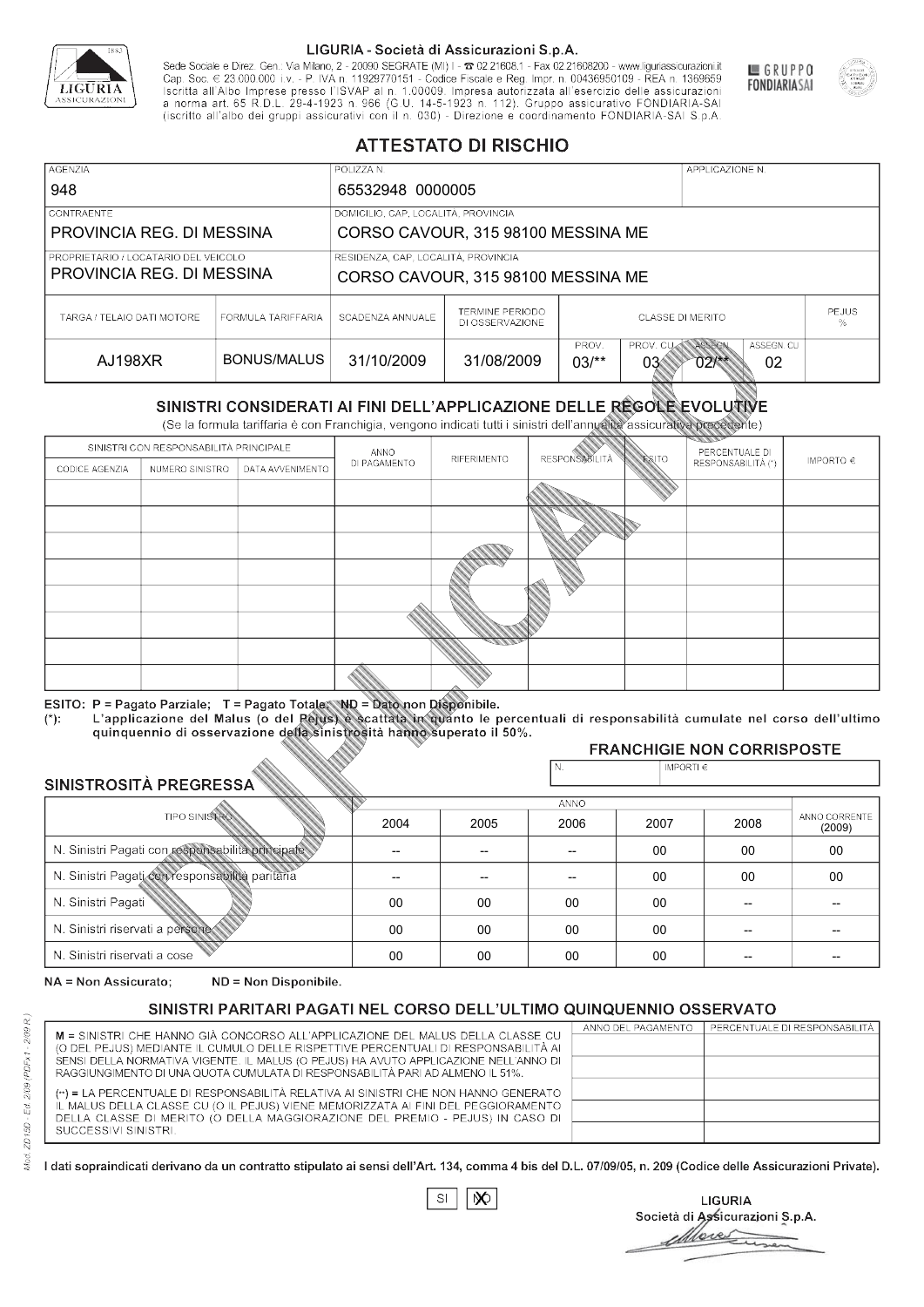

Sede Sociale e Direz. Gen.: Via Milano, 2 - 20090 SEGRATE (MI) I - 2 02.21608.1 - Fax 02.21608200 - www.liguriassicurazioni.it Cap. Soc.  $\in$  23.000.000 i.v. - P. IVA n. 11929770151 - Codice Fiscale e Reg. Impr. n. 00436950109 - REA n. 1369659<br>Iscritta all'Albo Imprese presso l'ISVAP al n. 1.00009. Impresa autorizzata all'esercizio delle assicura d homa art. 65 K.D.L. 29-4-1923 ft. 900 (G.O. 14-5-1923 ft. 112). Gruppo assicurativo PONDIARIA-SAI S.p.A



GRUPPO

**FONDIARIASAI** 

# **ATTESTATO DI RISCHIO**

| <b>AGENZIA</b><br>948                                             |                    | POLIZZA N.<br>65532948 0000006                                            |                                    | APPLICAZIONE N.         |                                                   |  |
|-------------------------------------------------------------------|--------------------|---------------------------------------------------------------------------|------------------------------------|-------------------------|---------------------------------------------------|--|
| <b>CONTRAENTE</b><br>PROVINCIA REG. DI MESSINA                    |                    | DOMICILIO, CAP, LOCALITÀ, PROVINCIA<br>CORSO CAVOUR, 315 98100 MESSINA ME |                                    |                         |                                                   |  |
| PROPRIETARIO / LOCATARIO DEL VEICOLO<br>PROVINCIA REG. DI MESSINA |                    | RESIDENZA, CAP, LOCALITÀ, PROVINCIA<br>CORSO CAVOUR, 315 98100 MESSINA ME |                                    |                         |                                                   |  |
| TARGA / TELAIO DATI MOTORE                                        | FORMULA TARIFFARIA | SCADENZA ANNUALE                                                          | TERMINE PERIODO<br>DI OSSERVAZIONE | <b>CLASSE DI MERITO</b> | <b>PEJUS</b><br>%                                 |  |
| AJ199XR                                                           | BONUS/MALUS        | 31/10/2009                                                                | 31/08/2009                         | PROV.<br>$09$ /**<br>09 | PROV. CUAN ASSEGN<br>ASSEGN. CU<br>08<br>$08$ /** |  |

|                                                  |                      |                                                                                                                                                                                                      |              | DI OSSERVAZIONE |                      |                    |                                        |                         |
|--------------------------------------------------|----------------------|------------------------------------------------------------------------------------------------------------------------------------------------------------------------------------------------------|--------------|-----------------|----------------------|--------------------|----------------------------------------|-------------------------|
| AJ199XR                                          |                      | <b>BONUS/MALUS</b>                                                                                                                                                                                   | 31/10/2009   | 31/08/2009      | PROV.<br>$09$ /**    | PROV. CU<br>09     | ASSEGN<br>ASSEGN. CU<br>$08$ /**<br>08 |                         |
|                                                  |                      | SINISTRI CONSIDERATI AI FINI DELL'APPLICAZIONE DELLE RÉGOLE EVOLUTIVE<br>(Se la formula tariffaria è con Franchigia, vengono indicati tutti i sinistri dell'annualità assicurativa precedente)       |              |                 |                      |                    |                                        |                         |
|                                                  |                      | SINISTRI CON RESPONSABILITÀ PRINCIPALE                                                                                                                                                               | ANNO         |                 |                      |                    | PERCENTUALE DI                         |                         |
| CODICE AGENZIA                                   | NUMERO SINISTRO      | DATA AVVENIMENTO                                                                                                                                                                                     | DI PAGAMENTO | RIFERIMENTO     | <b>RESPONSABLITA</b> | <b>ESITO</b>       | RESPONSABILITÀ (*)                     | IMPORTO $\in$           |
|                                                  |                      |                                                                                                                                                                                                      |              |                 |                      |                    |                                        |                         |
|                                                  |                      |                                                                                                                                                                                                      |              |                 |                      |                    |                                        |                         |
|                                                  |                      |                                                                                                                                                                                                      |              |                 |                      |                    |                                        |                         |
|                                                  |                      |                                                                                                                                                                                                      |              |                 |                      |                    |                                        |                         |
|                                                  |                      |                                                                                                                                                                                                      |              |                 |                      |                    |                                        |                         |
|                                                  |                      |                                                                                                                                                                                                      |              |                 |                      |                    |                                        |                         |
|                                                  |                      |                                                                                                                                                                                                      |              |                 |                      |                    |                                        |                         |
|                                                  |                      |                                                                                                                                                                                                      |              |                 |                      |                    |                                        |                         |
|                                                  |                      |                                                                                                                                                                                                      |              |                 |                      |                    |                                        |                         |
|                                                  |                      | ESITO: P = Pagato Parziale; T = Pagato Totale; ND = Dato non Disponibile.                                                                                                                            |              |                 |                      |                    |                                        |                         |
| $(*)$ .                                          |                      | L'applicazione del Malus (o del Pejus) è scattata in quanto le percentuali di responsabilità cumulate nel corso dell'ultimo<br>quinquennio di osservazione della sinistrosità hanno superato il 50%. |              |                 |                      |                    |                                        |                         |
|                                                  |                      |                                                                                                                                                                                                      |              |                 |                      |                    | <b>FRANCHIGIE NON CORRISPOSTE</b>      |                         |
|                                                  |                      |                                                                                                                                                                                                      |              |                 | N.                   | IMPORTI $\epsilon$ |                                        |                         |
| SINISTROSITÀ PREGRESSA                           |                      |                                                                                                                                                                                                      |              |                 | <b>ANNO</b>          |                    |                                        |                         |
|                                                  | <b>TIPO SINISTRO</b> |                                                                                                                                                                                                      | 2004         | 2005            | 2006                 | 2007               | 2008                                   | ANNO CORRENTE<br>(2009) |
| N. Sinistri Pagati con responsabilità principale |                      | --                                                                                                                                                                                                   | --           | $\overline{a}$  | 00                   | 00                 | $00\,$                                 |                         |
| N. Sinistri Pagati con responsabilità paritaria  |                      |                                                                                                                                                                                                      |              |                 |                      | 00                 | 00                                     | 00                      |
| N. Sinistri Pagati                               |                      |                                                                                                                                                                                                      | $00\,$       | 00              | 00                   | 00                 | --                                     |                         |
| N. Sinistri riservati a persone                  |                      |                                                                                                                                                                                                      | 00           | 00              | 00                   | 00                 |                                        |                         |
| N. Sinjetri riconvoti a coco                     |                      |                                                                                                                                                                                                      | $\cap$       | $\cap$          | $\cap$               | $\sim$             |                                        |                         |

### 2005 -- --  $0<sup>0</sup>$ 00 00 2004 -- --  $0<sup>0</sup>$ 00 00 2006 -- -- 00 00 00 2007 00 00 00 00 00 2008 00 00 -- -- -- 00 00 -- -- -- (2009)

NA = Non Assicurato: ND = Non Disponibile.

# SINISTRI PARITARI PAGATI NEL CORSO DELL'ULTIMO QUINQUENNIO OSSERVATO

|                                                                                      | ANNO DEL PAGAMENTO | PERCENTUALE DI RESPONSABILITÀ |
|--------------------------------------------------------------------------------------|--------------------|-------------------------------|
| M = SINISTRI CHE HANNO GIÀ CONCORSO ALL'APPLICAZIONE DEL MALUS DELLA CLASSE CU       |                    |                               |
| (O DEL PEJUS) MEDIANTE IL CUMULO DELLE RISPETTIVE PERCENTUALI DI RESPONSABILITÀ AI   |                    |                               |
| SENSI DELLA NORMATIVA VIGENTE. IL MALUS (O PEJUS) HA AVUTO APPLICAZIONE NELL'ANNO DI |                    |                               |
| RAGGIUNGIMENTO DI UNA QUOTA CUMULATA DI RESPONSABILITÀ PARI AD ALMENO IL 51%.        |                    |                               |
|                                                                                      |                    |                               |
| (**) = LA PERCENTUALE DI RESPONSABILITÀ RELATIVA AI SINISTRI CHE NON HANNO GENERATO  |                    |                               |
| IL MALUS DELLA CLASSE CU (O IL PEJUS) VIENE MEMORIZZATA AI FINI DEL PEGGIORAMENTO    |                    |                               |
| DELLA CLASSE DI MERITO (O DELLA MAGGIORAZIONE DEL PREMIO - PEJUS) IN CASO DI         |                    |                               |
| SUCCESSIVI SINISTRI.                                                                 |                    |                               |
|                                                                                      |                    |                               |

 $\mathbb{S}\mathsf{I}$  $\infty$ 

**LIGURIA** Società di Assicurazioni S.p.A. Move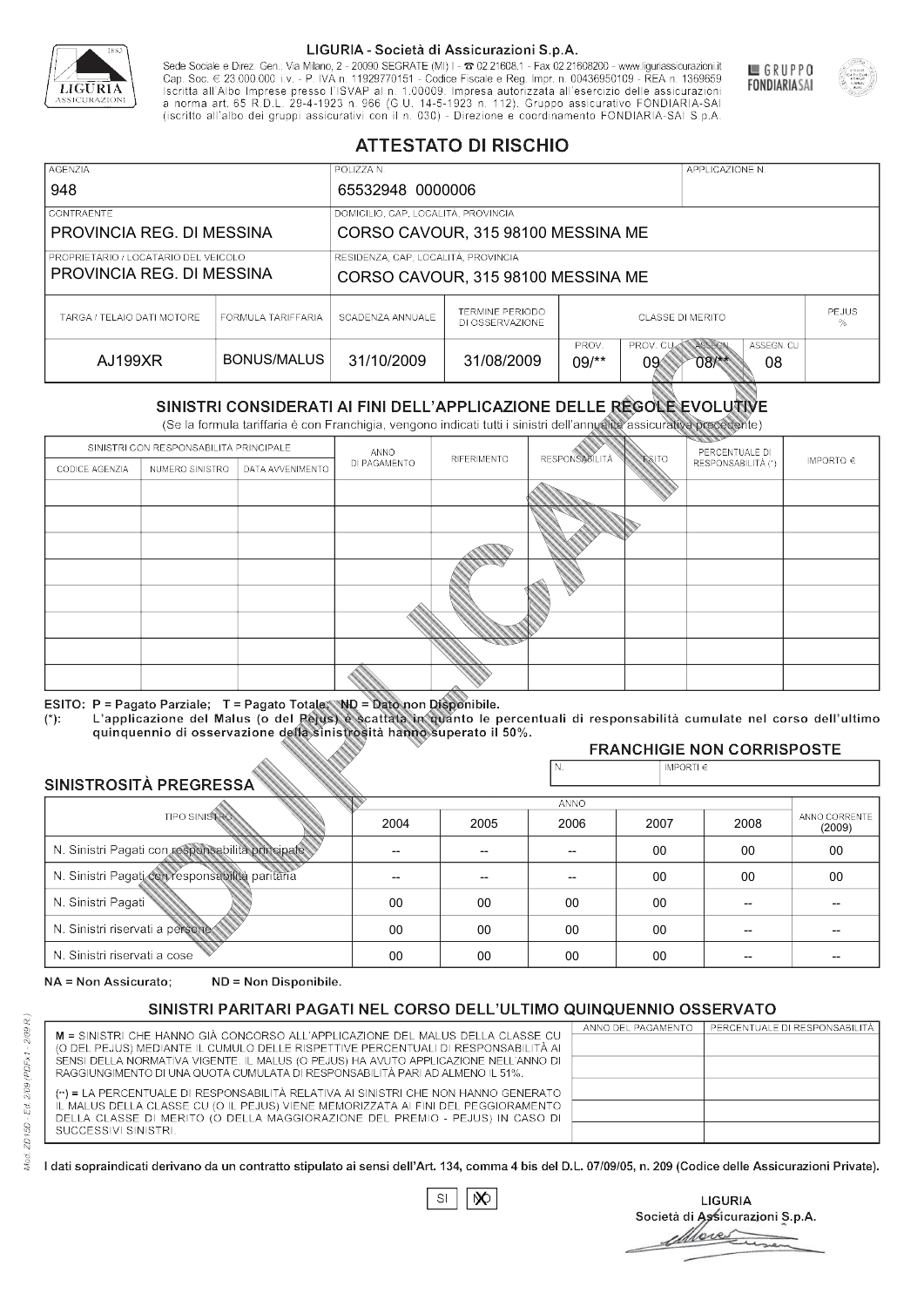

Sede Sociale e Direz. Gen.: Via Milano, 2 - 20090 SEGRATE (MI) I - 2 02.21608.1 - Fax 02.21608200 - www.liguriassicurazioni.it Sede e Direz, Gen. Via Milanto, 2 - 20090 SEGATE (MI) I - 2 UZZIODO. I - FAX UZZIODO2 I - WWW. IIJONENSURIADONILI<br>Cap. Soc. € 23.000.000 i.v. - P. IVA n. 11929770151 - Codice Fiscale e Reg. Impr. n. 00436950109 - REA n. 1



GRUPPO

**FONDIARIASAI** 

# **ATTESTATO DI RISCHIO**

| <b>AGENZIA</b><br>948                                             |                    | POLIZZA N.                                                                                    |                                    | APPLICAZIONE N.         |                                                   |  |
|-------------------------------------------------------------------|--------------------|-----------------------------------------------------------------------------------------------|------------------------------------|-------------------------|---------------------------------------------------|--|
| <b>CONTRAENTE</b><br>PROVINCIA REG. DI MESSINA                    |                    | 65532948 0000007<br>DOMICILIO, CAP, LOCALITÀ, PROVINCIA<br>CORSO CAVOUR, 315 98100 MESSINA ME |                                    |                         |                                                   |  |
| PROPRIETARIO / LOCATARIO DEL VEICOLO<br>PROVINCIA REG. DI MESSINA |                    | RESIDENZA, CAP, LOCALITÀ, PROVINCIA<br>CORSO CAVOUR, 315 98100 MESSINA ME                     |                                    |                         |                                                   |  |
| TARGA / TELAIO DATI MOTORE                                        | FORMULA TARIFFARIA | SCADENZA ANNUALE                                                                              | TERMINE PERIODO<br>DI OSSERVAZIONE | <b>CLASSE DI MERITO</b> | <b>PEJUS</b><br>%                                 |  |
| AJ200XR                                                           | BONUS/MALUS        | 31/10/2009                                                                                    | 31/08/2009                         | PROV.<br>$09$ /**<br>09 | PROV. CUAN ASSEGN<br>ASSEGN. CU<br>08<br>$08$ /** |  |

|                                                 |                      |                                                                                                                                                                                                      | DI OSSERVAZIONE |             |                      |                    |                                        |                         |
|-------------------------------------------------|----------------------|------------------------------------------------------------------------------------------------------------------------------------------------------------------------------------------------------|-----------------|-------------|----------------------|--------------------|----------------------------------------|-------------------------|
| AJ200XR                                         |                      | <b>BONUS/MALUS</b>                                                                                                                                                                                   | 31/10/2009      | 31/08/2009  | PROV.<br>$09$ /**    | PROV. CU<br>09     | ASSEGN<br>ASSEGN. CU<br>$08$ /**<br>08 |                         |
|                                                 |                      | SINISTRI CONSIDERATI AI FINI DELL'APPLICAZIONE DELLE RÉGOLE EVOLUTIVE<br>(Se la formula tariffaria è con Franchigia, vengono indicati tutti i sinistri dell'annualità assicurativa precedente)       |                 |             |                      |                    |                                        |                         |
|                                                 |                      | SINISTRI CON RESPONSABILITÀ PRINCIPALE                                                                                                                                                               | ANNO            |             |                      |                    | PERCENTUALE DI                         |                         |
| CODICE AGENZIA                                  | NUMERO SINISTRO      | DATA AVVENIMENTO                                                                                                                                                                                     | DI PAGAMENTO    | RIFERIMENTO | <b>RESPONSABLITA</b> | <b>ESITO</b>       | RESPONSABILITÀ (*)                     | IMPORTO $\in$           |
|                                                 |                      |                                                                                                                                                                                                      |                 |             |                      |                    |                                        |                         |
|                                                 |                      |                                                                                                                                                                                                      |                 |             |                      |                    |                                        |                         |
|                                                 |                      |                                                                                                                                                                                                      |                 |             |                      |                    |                                        |                         |
|                                                 |                      |                                                                                                                                                                                                      |                 |             |                      |                    |                                        |                         |
|                                                 |                      |                                                                                                                                                                                                      |                 |             |                      |                    |                                        |                         |
|                                                 |                      |                                                                                                                                                                                                      |                 |             |                      |                    |                                        |                         |
|                                                 |                      |                                                                                                                                                                                                      |                 |             |                      |                    |                                        |                         |
|                                                 |                      |                                                                                                                                                                                                      |                 |             |                      |                    |                                        |                         |
|                                                 |                      |                                                                                                                                                                                                      |                 |             |                      |                    |                                        |                         |
|                                                 |                      | ESITO: P = Pagato Parziale; T = Pagato Totale; ND = Dato non Disponibile.                                                                                                                            |                 |             |                      |                    |                                        |                         |
| $(*)$ .                                         |                      | L'applicazione del Malus (o del Pejus) è scattata in quanto le percentuali di responsabilità cumulate nel corso dell'ultimo<br>quinquennio di osservazione della sinistrosità hanno superato il 50%. |                 |             |                      |                    |                                        |                         |
|                                                 |                      |                                                                                                                                                                                                      |                 |             |                      |                    | <b>FRANCHIGIE NON CORRISPOSTE</b>      |                         |
|                                                 |                      |                                                                                                                                                                                                      |                 |             | N.                   | IMPORTI $\epsilon$ |                                        |                         |
| SINISTROSITÀ PREGRESSA                          |                      |                                                                                                                                                                                                      |                 |             | <b>ANNO</b>          |                    |                                        |                         |
|                                                 | <b>TIPO SINISTRO</b> |                                                                                                                                                                                                      | 2004            | 2005        | 2006                 | 2007               | 2008                                   | ANNO CORRENTE<br>(2009) |
|                                                 |                      | N. Sinistri Pagati con responsabilità principale                                                                                                                                                     | --              | --          | $\overline{a}$       | 00                 | 00                                     | $00\,$                  |
| N. Sinistri Pagati con responsabilità paritaria |                      |                                                                                                                                                                                                      |                 |             |                      | 00                 | 00                                     | 00                      |
| N. Sinistri Pagati                              |                      |                                                                                                                                                                                                      | $00\,$          | 00          | 00                   | 00                 | --                                     |                         |
| N. Sinistri riservati a persone                 |                      |                                                                                                                                                                                                      | 00              | 00          | 00                   | 00                 |                                        |                         |
| N. Sinjetri riconvoti a coco                    |                      |                                                                                                                                                                                                      | $\cap$          | $\cap$      | $\cap$               | $\sim$             |                                        |                         |

### 2005 -- --  $0<sup>0</sup>$ 00 00 2004 -- --  $0<sup>0</sup>$ 00 00 2006 -- -- 00 00 00 2007 00 00 00 00 00 2008 00 00 -- -- -- 00 00 -- -- -- (2009)

NA = Non Assicurato: ND = Non Disponibile.

# SINISTRI PARITARI PAGATI NEL CORSO DELL'ULTIMO QUINQUENNIO OSSERVATO

|                                                                                      | ANNO DEL PAGAMENTO | PERCENTUALE DI RESPONSABILITÀ |
|--------------------------------------------------------------------------------------|--------------------|-------------------------------|
| M = SINISTRI CHE HANNO GIÀ CONCORSO ALL'APPLICAZIONE DEL MALUS DELLA CLASSE CU       |                    |                               |
| (O DEL PEJUS) MEDIANTE IL CUMULO DELLE RISPETTIVE PERCENTUALI DI RESPONSABILITÀ AI   |                    |                               |
| SENSI DELLA NORMATIVA VIGENTE. IL MALUS (O PEJUS) HA AVUTO APPLICAZIONE NELL'ANNO DI |                    |                               |
| RAGGIUNGIMENTO DI UNA QUOTA CUMULATA DI RESPONSABILITÀ PARI AD ALMENO IL 51%.        |                    |                               |
| (**) = LA PERCENTUALE DI RESPONSABILITÀ RELATIVA AI SINISTRI CHE NON HANNO GENERATO  |                    |                               |
| IL MALUS DELLA CLASSE CU (O IL PEJUS) VIENE MEMORIZZATA AI FINI DEL PEGGIORAMENTO    |                    |                               |
| DELLA CLASSE DI MERITO (O DELLA MAGGIORAZIONE DEL PREMIO - PEJUS) IN CASO DI         |                    |                               |
| SUCCESSIVI SINISTRI.                                                                 |                    |                               |
|                                                                                      |                    |                               |

 $\mathbb{S}\mathsf{I}$  $\infty$ 

**LIGURIA** Società di Assicurazioni S.p.A. Move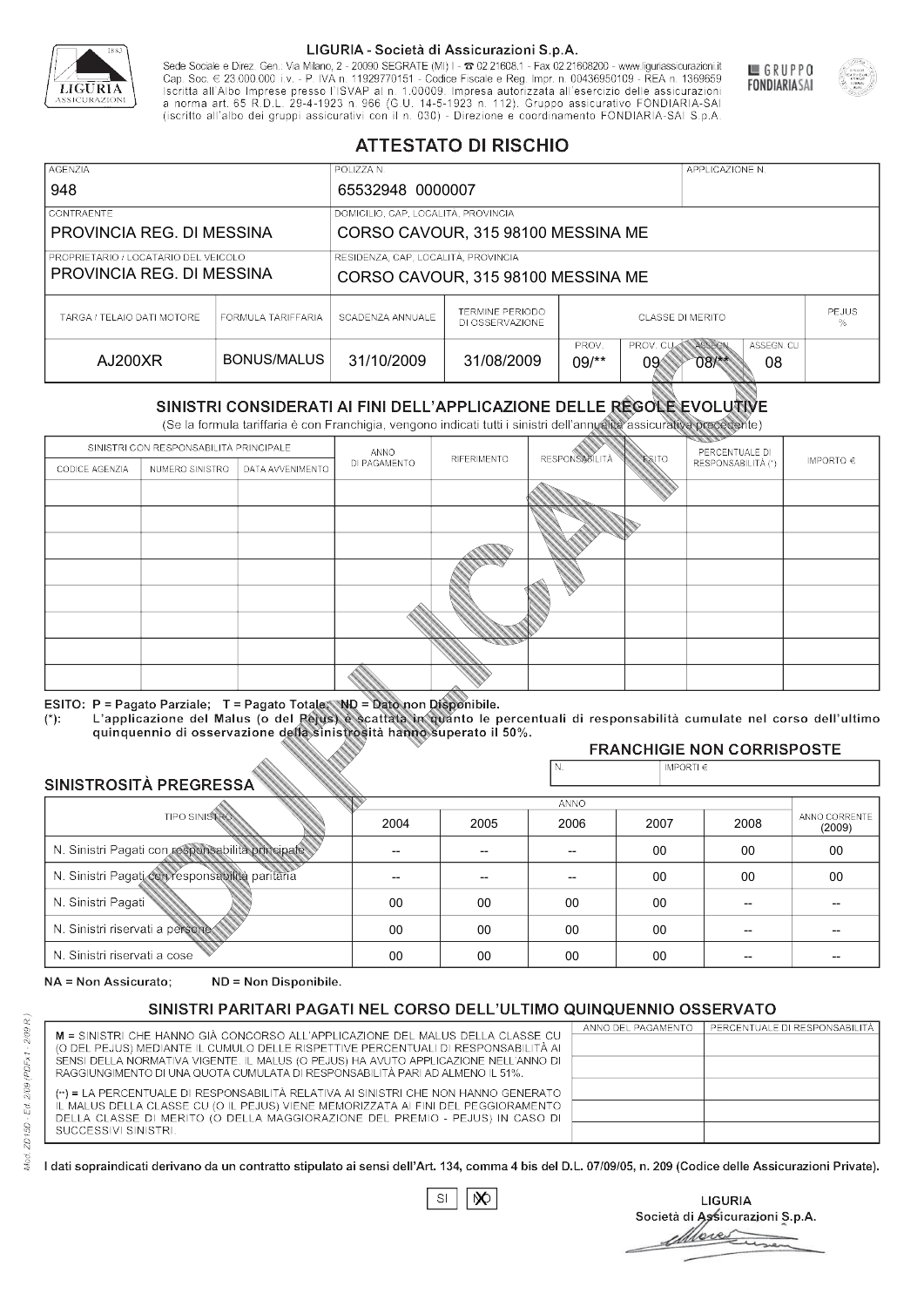

Sede Sociale e Direz. Gen.: Via Milano, 2 - 20090 SEGRATE (MI) I - 2 02.21608.1 - Fax 02.21608200 - www.liguriassicurazioni.it Cap. Soc.  $\in$  23.000.000 i.v. - P. IVA n. 11929770151 - Codice Fiscale e Reg. Impr. n. 00436950109 - REA n. 1369659<br>Iscritta all'Albo Imprese presso l'ISVAP al n. 1.00009. Impresa autorizzata all'esercizio delle assicura d homa art. 65 K.D.L. 29-4-1923 ft. 900 (G.O. 14-5-1923 ft. 112). Gruppo assicurativo PONDIARIA-SAI S.p.A



GRUPPO

**FONDIARIASAI** 

# **ATTESTATO DI RISCHIO**

| <b>AGENZIA</b><br>948                                             |                    | POLIZZA N.                                                                                    |                                    | APPLICAZIONE N.         |                                                   |  |
|-------------------------------------------------------------------|--------------------|-----------------------------------------------------------------------------------------------|------------------------------------|-------------------------|---------------------------------------------------|--|
| <b>CONTRAENTE</b><br>PROVINCIA REG. DI MESSINA                    |                    | 65532948 0000008<br>DOMICILIO, CAP, LOCALITÀ, PROVINCIA<br>CORSO CAVOUR, 315 98100 MESSINA ME |                                    |                         |                                                   |  |
| PROPRIETARIO / LOCATARIO DEL VEICOLO<br>PROVINCIA REG. DI MESSINA |                    | RESIDENZA, CAP, LOCALITÀ, PROVINCIA<br>CORSO CAVOUR, 315 98100 MESSINA ME                     |                                    |                         |                                                   |  |
| TARGA / TELAIO DATI MOTORE                                        | FORMULA TARIFFARIA | SCADENZA ANNUALE                                                                              | TERMINE PERIODO<br>DI OSSERVAZIONE | <b>CLASSE DI MERITO</b> | <b>PEJUS</b><br>%                                 |  |
| AJ238JE                                                           | BONUS/MALUS        | 31/10/2009                                                                                    | 31/08/2009                         | PROV.<br>$06$ /**<br>06 | PROV. CUAN ASSEGN<br>ASSEGN. CU<br>$05$ /**<br>05 |  |

|                                 |                      |                                                                                                                                                                                                      |              | DI OSSERVAZIONE |                      |                    |                                        | %                       |
|---------------------------------|----------------------|------------------------------------------------------------------------------------------------------------------------------------------------------------------------------------------------------|--------------|-----------------|----------------------|--------------------|----------------------------------------|-------------------------|
| <b>AJ238JE</b>                  |                      | <b>BONUS/MALUS</b>                                                                                                                                                                                   | 31/10/2009   | 31/08/2009      | PROV.<br>$06/*$      | PROV. CU<br>06     | ASSEGN<br>ASSEGN. CU<br>$05$ /**<br>05 |                         |
|                                 |                      | SINISTRI CONSIDERATI AI FINI DELL'APPLICAZIONE DELLE RÉGOLE EVOLUTIVE<br>(Se la formula tariffaria è con Franchigia, vengono indicati tutti i sinistri dell'annualità assicurativa precedente)       |              |                 |                      |                    |                                        |                         |
|                                 |                      | SINISTRI CON RESPONSABILITÀ PRINCIPALE                                                                                                                                                               | ANNO         |                 |                      |                    | PERCENTUALE DI                         |                         |
| CODICE AGENZIA                  | NUMERO SINISTRO      | DATA AVVENIMENTO                                                                                                                                                                                     | DI PAGAMENTO | RIFERIMENTO     | <b>RESPONSABLITA</b> | <b>ESITO</b>       | RESPONSABILITÀ (*)                     | IMPORTO $\in$           |
|                                 |                      |                                                                                                                                                                                                      |              |                 |                      |                    |                                        |                         |
|                                 |                      |                                                                                                                                                                                                      |              |                 |                      |                    |                                        |                         |
|                                 |                      |                                                                                                                                                                                                      |              |                 |                      |                    |                                        |                         |
|                                 |                      |                                                                                                                                                                                                      |              |                 |                      |                    |                                        |                         |
|                                 |                      |                                                                                                                                                                                                      |              |                 |                      |                    |                                        |                         |
|                                 |                      |                                                                                                                                                                                                      |              |                 |                      |                    |                                        |                         |
|                                 |                      |                                                                                                                                                                                                      |              |                 |                      |                    |                                        |                         |
|                                 |                      |                                                                                                                                                                                                      |              |                 |                      |                    |                                        |                         |
|                                 |                      |                                                                                                                                                                                                      |              |                 |                      |                    |                                        |                         |
|                                 |                      | ESITO: P = Pagato Parziale; T = Pagato Totale; ND = Dato non Disponibile.                                                                                                                            |              |                 |                      |                    |                                        |                         |
| $(*)$ .                         |                      | L'applicazione del Malus (o del Pejus) è scattata in quanto le percentuali di responsabilità cumulate nel corso dell'ultimo<br>quinquennio di osservazione della sinistrosità hanno superato il 50%. |              |                 |                      |                    |                                        |                         |
|                                 |                      |                                                                                                                                                                                                      |              |                 |                      |                    | <b>FRANCHIGIE NON CORRISPOSTE</b>      |                         |
|                                 |                      |                                                                                                                                                                                                      |              |                 | N.                   | IMPORTI $\epsilon$ |                                        |                         |
| SINISTROSITÀ PREGRESSA          |                      |                                                                                                                                                                                                      |              |                 | <b>ANNO</b>          |                    |                                        |                         |
|                                 | <b>TIPO SINISTRO</b> |                                                                                                                                                                                                      | 2004         | 2005            | 2006                 | 2007               | 2008                                   | ANNO CORRENTE<br>(2009) |
|                                 |                      | N. Sinistri Pagati con responsabilità principale                                                                                                                                                     | --           | --              | $\overline{a}$       | 00                 | 00                                     | $00\,$                  |
|                                 |                      | N. Sinistri Pagati con responsabilità paritaria                                                                                                                                                      |              |                 |                      | 00                 | 00                                     | 00                      |
| N. Sinistri Pagati              |                      |                                                                                                                                                                                                      | $00\,$       | 00              | 00                   | 00                 | --                                     |                         |
| N. Sinistri riservati a persone |                      |                                                                                                                                                                                                      | 00           | 00              | 00                   | 00                 |                                        |                         |
| N. Sinjetri riconvoti a coco    |                      |                                                                                                                                                                                                      | $\cap$       | $\cap$          | $\cap$               | $\sim$             |                                        |                         |

### 2005 -- --  $0<sup>0</sup>$ 00 00 2004 -- --  $0<sup>0</sup>$ 00 00 2006 -- -- 00 00 00 2007 00 00 00 00 00 2008 00 00 -- -- -- 00 00 -- -- -- (2009)

NA = Non Assicurato: ND = Non Disponibile.

# SINISTRI PARITARI PAGATI NEL CORSO DELL'ULTIMO QUINQUENNIO OSSERVATO

|                                                                                                                                                                      | ANNO DEL PAGAMENTO | PERCENTUALE DI RESPONSABILITÀ |
|----------------------------------------------------------------------------------------------------------------------------------------------------------------------|--------------------|-------------------------------|
| M = SINISTRI CHE HANNO GIÀ CONCORSO ALL'APPLICAZIONE DEL MALUS DELLA CLASSE CU<br>(O DEL PEJUS) MEDIANTE IL CUMULO DELLE RISPETTIVE PERCENTUALI DI RESPONSABILITÀ AI |                    |                               |
| SENSI DELLA NORMATIVA VIGENTE. IL MALUS (O PEJUS) HA AVUTO APPLICAZIONE NELL'ANNO DI                                                                                 |                    |                               |
| RAGGIUNGIMENTO DI UNA QUOTA CUMULATA DI RESPONSABILITÀ PARI AD ALMENO IL 51%.                                                                                        |                    |                               |
|                                                                                                                                                                      |                    |                               |
| (**) = LA PERCENTUALE DI RESPONSABILITÀ RELATIVA AI SINISTRI CHE NON HANNO GENERATO                                                                                  |                    |                               |
| IL MALUS DELLA CLASSE CU (O IL PEJUS) VIENE MEMORIZZATA AI FINI DEL PEGGIORAMENTO                                                                                    |                    |                               |
| DELLA CLASSE DI MERITO (O DELLA MAGGIORAZIONE DEL PREMIO - PEJUS) IN CASO DI                                                                                         |                    |                               |
| SUCCESSIVI SINISTRI.                                                                                                                                                 |                    |                               |
|                                                                                                                                                                      |                    |                               |

 $\mathbb{S}\mathsf{I}$  $\infty$ 

**LIGURIA** Società di Assicurazioni S.p.A. Move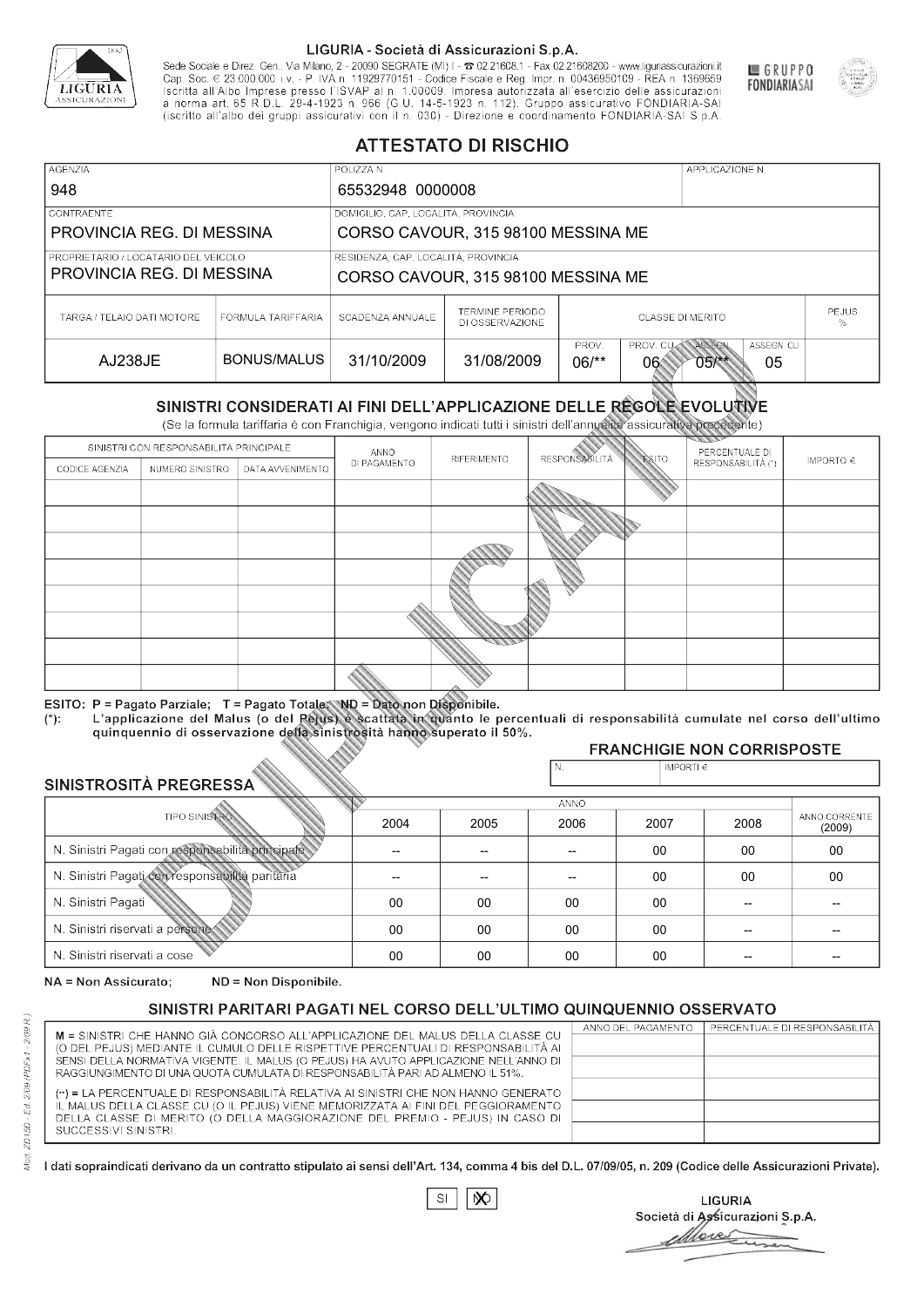

Sede Sociale e Direz. Gen.: Via Milano, 2 - 20090 SEGRATE (MI) I - 2 02.21608.1 - Fax 02.21608200 - www.liguriassicurazioni.it Sede e Direz, Gen. Via Milanto, 2 - 20090 SEGATE (MI) I - 2 UZZIODO. I - FAX UZZIODO2 I - WWW. IIJONENSURIADONILI<br>Cap. Soc. € 23.000.000 i.v. - P. IVA n. 11929770151 - Codice Fiscale e Reg. Impr. n. 00436950109 - REA n. 1



GRUPPO

**FONDIARIASAI** 

# **ATTESTATO DI RISCHIO**

| <b>AGENZIA</b><br>948                                             |                    | POLIZZA N.                                              |                                    |                 |                                      | APPLICAZIONE N.       |                  |                   |
|-------------------------------------------------------------------|--------------------|---------------------------------------------------------|------------------------------------|-----------------|--------------------------------------|-----------------------|------------------|-------------------|
| <b>CONTRAENTE</b><br>PROVINCIA REG. DI MESSINA                    |                    | 65532948 0000009<br>DOMICILIO, CAP, LOCALITÀ, PROVINCIA | CORSO CAVOUR, 315 98100 MESSINA ME |                 |                                      |                       |                  |                   |
| PROPRIETARIO / LOCATARIO DEL VEICOLO<br>PROVINCIA REG. DI MESSINA |                    | RESIDENZA, CAP, LOCALITÀ, PROVINCIA                     | CORSO CAVOUR, 315 98100 MESSINA ME |                 |                                      |                       |                  |                   |
| TARGA / TELAIO DATI MOTORE                                        | FORMULA TARIFFARIA | SCADENZA ANNUALE                                        | TERMINE PERIODO<br>DI OSSERVAZIONE |                 | <b>CLASSE DI MERITO</b>              |                       |                  | <b>PEJUS</b><br>% |
| DG189YP                                                           | BONUS/MALUS        | 31/10/2009                                              | 31/08/2009                         | PROV.<br>$13/*$ | PROV. CUAN ASSEGN<br>13 <sub>°</sub> | $12$ $\frac{144}{12}$ | ASSEGN. CU<br>12 |                   |

|                                 |                      |                                                                                                                                                                                                      |              | DI OSSERVAZIONE |                      |                             |                                      | %                       |
|---------------------------------|----------------------|------------------------------------------------------------------------------------------------------------------------------------------------------------------------------------------------------|--------------|-----------------|----------------------|-----------------------------|--------------------------------------|-------------------------|
| DG189YP                         |                      | <b>BONUS/MALUS</b>                                                                                                                                                                                   | 31/10/2009   | 31/08/2009      | PROV.<br>$13/*$      | PROV. CU<br>13 <sup>′</sup> | ASSEGN<br>ASSEGN. CU<br>$12**$<br>12 |                         |
|                                 |                      | SINISTRI CONSIDERATI AI FINI DELL'APPLICAZIONE DELLE RÉGOLE EVOLUTIVE<br>(Se la formula tariffaria è con Franchigia, vengono indicati tutti i sinistri dell'annualità assicurativa precedente)       |              |                 |                      |                             |                                      |                         |
|                                 |                      | SINISTRI CON RESPONSABILITÀ PRINCIPALE                                                                                                                                                               | ANNO         |                 |                      |                             | PERCENTUALE DI                       |                         |
| CODICE AGENZIA                  | NUMERO SINISTRO      | DATA AVVENIMENTO                                                                                                                                                                                     | DI PAGAMENTO | RIFERIMENTO     | <b>RESPONSABLITA</b> | <b>ESITO</b>                | RESPONSABILITÀ (*)                   | IMPORTO $\in$           |
|                                 |                      |                                                                                                                                                                                                      |              |                 |                      |                             |                                      |                         |
|                                 |                      |                                                                                                                                                                                                      |              |                 |                      |                             |                                      |                         |
|                                 |                      |                                                                                                                                                                                                      |              |                 |                      |                             |                                      |                         |
|                                 |                      |                                                                                                                                                                                                      |              |                 |                      |                             |                                      |                         |
|                                 |                      |                                                                                                                                                                                                      |              |                 |                      |                             |                                      |                         |
|                                 |                      |                                                                                                                                                                                                      |              |                 |                      |                             |                                      |                         |
|                                 |                      |                                                                                                                                                                                                      |              |                 |                      |                             |                                      |                         |
|                                 |                      |                                                                                                                                                                                                      |              |                 |                      |                             |                                      |                         |
|                                 |                      |                                                                                                                                                                                                      |              |                 |                      |                             |                                      |                         |
|                                 |                      | ESITO: P = Pagato Parziale; T = Pagato Totale; ND = Dato non Disponibile.                                                                                                                            |              |                 |                      |                             |                                      |                         |
| $(*)$ .                         |                      | L'applicazione del Malus (o del Pejus) è scattata in quanto le percentuali di responsabilità cumulate nel corso dell'ultimo<br>quinquennio di osservazione della sinistrosità hanno superato il 50%. |              |                 |                      |                             |                                      |                         |
|                                 |                      |                                                                                                                                                                                                      |              |                 |                      |                             | <b>FRANCHIGIE NON CORRISPOSTE</b>    |                         |
| SINISTROSITÀ PREGRESSA          |                      |                                                                                                                                                                                                      |              |                 | N.                   | IMPORTI $\epsilon$          |                                      |                         |
|                                 |                      |                                                                                                                                                                                                      |              |                 | <b>ANNO</b>          |                             |                                      |                         |
|                                 | <b>TIPO SINISTRO</b> |                                                                                                                                                                                                      | 2004         | 2005            | 2006                 | 2007                        | 2008                                 | ANNO CORRENTE<br>(2009) |
|                                 |                      | N. Sinistri Pagati con responsabilità principale                                                                                                                                                     | --           | --              | $\overline{a}$       | 00                          | 00                                   | $00\,$                  |
|                                 |                      | N. Sinistri Pagati con responsabilità paritaria                                                                                                                                                      |              |                 |                      | 00                          | 00                                   | 00                      |
| N. Sinistri Pagati              |                      |                                                                                                                                                                                                      | <b>NA</b>    | <b>NA</b>       | <b>NA</b>            | 00                          | --                                   |                         |
| N. Sinistri riservati a persone |                      |                                                                                                                                                                                                      | <b>NA</b>    | <b>NA</b>       | <b>NA</b>            | 00                          |                                      |                         |
| N. Sinjetri riconvoti a coco    |                      |                                                                                                                                                                                                      | <b>AIA</b>   | <b>AIA</b>      | <b>NIA</b>           | $\sim$                      |                                      |                         |

### 2005 -- -- NA NA NA 2004 -- -- NA NA NA 2006 -- -- NA NA NA 2007 00 00 00 00 00 2008 00 00 -- -- -- 00 00 -- -- -- (2009)

NA = Non Assicurato: ND = Non Disponibile.

# SINISTRI PARITARI PAGATI NEL CORSO DELL'ULTIMO QUINQUENNIO OSSERVATO

|                                                                                                                                                                      | ANNO DEL PAGAMENTO | PERCENTUALE DI RESPONSABILITÀ |
|----------------------------------------------------------------------------------------------------------------------------------------------------------------------|--------------------|-------------------------------|
| M = SINISTRI CHE HANNO GIÀ CONCORSO ALL'APPLICAZIONE DEL MALUS DELLA CLASSE CU<br>(O DEL PEJUS) MEDIANTE IL CUMULO DELLE RISPETTIVE PERCENTUALI DI RESPONSABILITÀ AI |                    |                               |
| SENSI DELLA NORMATIVA VIGENTE. IL MALUS (O PEJUS) HA AVUTO APPLICAZIONE NELL'ANNO DI                                                                                 |                    |                               |
| RAGGIUNGIMENTO DI UNA QUOTA CUMULATA DI RESPONSABILITÀ PARI AD ALMENO IL 51%.                                                                                        |                    |                               |
| (**) = LA PERCENTUALE DI RESPONSABILITÀ RELATIVA AI SINISTRI CHE NON HANNO GENERATO                                                                                  |                    |                               |
| IL MALUS DELLA CLASSE CU (O IL PEJUS) VIENE MEMORIZZATA AI FINI DEL PEGGIORAMENTO                                                                                    |                    |                               |
| DELLA CLASSE DI MERITO (O DELLA MAGGIORAZIONE DEL PREMIO - PEJUS) IN CASO DI                                                                                         |                    |                               |
| SUCCESSIVI SINISTRI.                                                                                                                                                 |                    |                               |
|                                                                                                                                                                      |                    |                               |

 $\mathbb{S}\mathsf{I}$  $\infty$ 

**LIGURIA** Società di Assicurazioni S.p.A. Move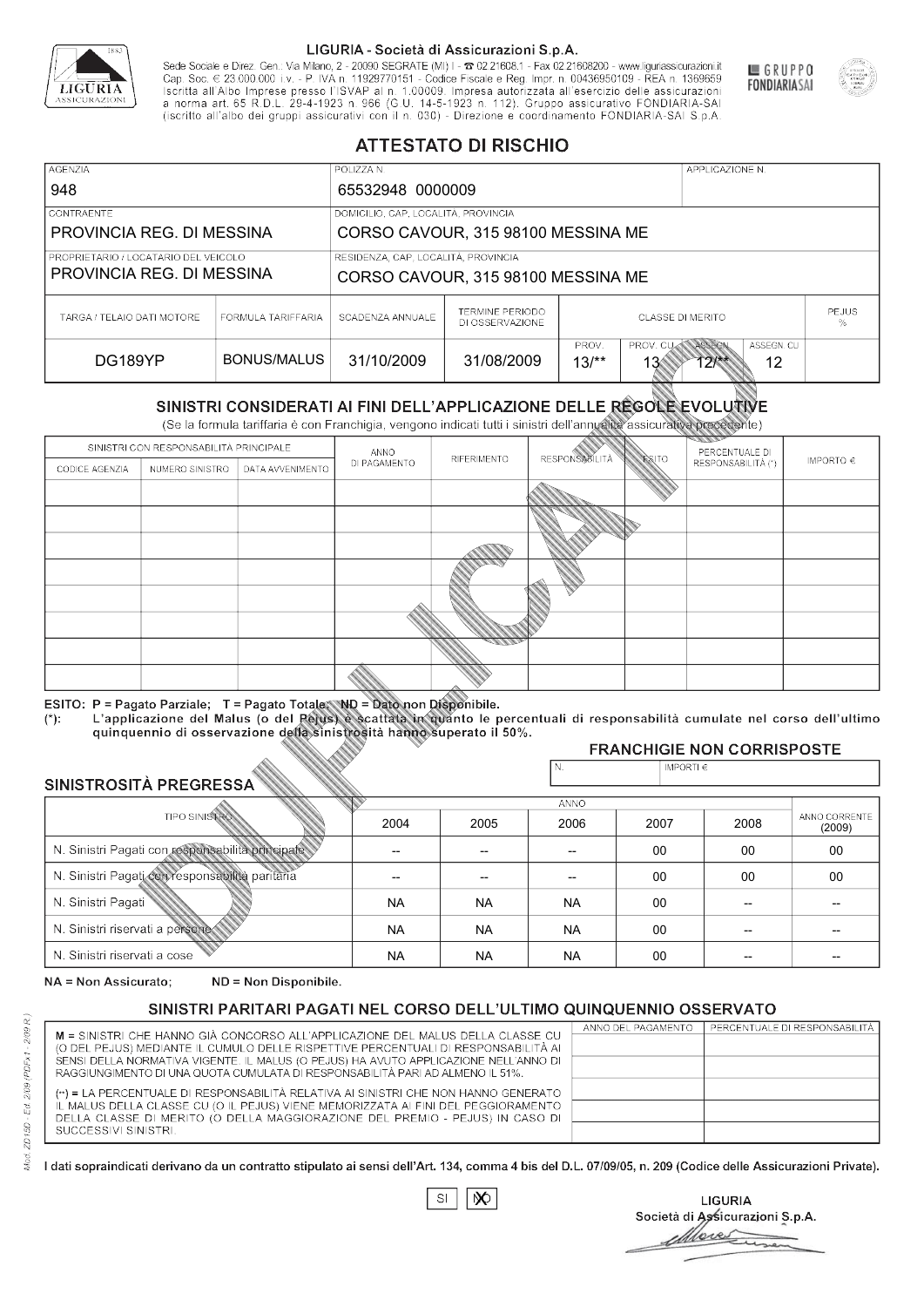

Sede Sociale e Direz. Gen.: Via Milano, 2 - 20090 SEGRATE (MI) I - 2 02.21608.1 - Fax 02.21608200 - www.liguriassicurazioni.it Sede e Direz, Gen. Via Milanto, 2 - 20090 SEGATE (MI) I - 2 UZZIODO. I - FAX UZZIODO2 I - WWW. IIJONENSURIADONILI<br>Cap. Soc. € 23.000.000 i.v. - P. IVA n. 11929770151 - Codice Fiscale e Reg. Impr. n. 00436950109 - REA n. 1



GRUPPO

**FONDIARIASAI** 

# **ATTESTATO DI RISCHIO**

| <b>AGENZIA</b>                       |                    | POLIZZA N.                          |                                    |                 |                                      | APPLICAZIONE N.       |                  |                   |
|--------------------------------------|--------------------|-------------------------------------|------------------------------------|-----------------|--------------------------------------|-----------------------|------------------|-------------------|
| 948                                  |                    | 65532948 0000010                    |                                    |                 |                                      |                       |                  |                   |
| <b>CONTRAENTE</b>                    |                    | DOMICILIO, CAP, LOCALITÀ, PROVINCIA |                                    |                 |                                      |                       |                  |                   |
| PROVINCIA REG. DI MESSINA            |                    |                                     | CORSO CAVOUR, 315 98100 MESSINA ME |                 |                                      |                       |                  |                   |
| PROPRIETARIO / LOCATARIO DEL VEICOLO |                    | RESIDENZA, CAP, LOCALITÀ, PROVINCIA |                                    |                 |                                      |                       |                  |                   |
| PROVINCIA REG. DI MESSINA            |                    |                                     | CORSO CAVOUR, 315 98100 MESSINA ME |                 |                                      |                       |                  |                   |
| TARGA / TELAIO DATI MOTORE           | FORMULA TARIFFARIA | SCADENZA ANNUALE                    | TERMINE PERIODO<br>DI OSSERVAZIONE |                 | <b>CLASSE DI MERITO</b>              |                       |                  | <b>PEJUS</b><br>% |
| DG190YP                              | BONUS/MALUS        | 31/10/2009                          | 31/08/2009                         | PROV.<br>$13/*$ | PROV. CUAN ASSEGN<br>13 <sub>°</sub> | $12$ $\frac{144}{12}$ | ASSEGN. CU<br>12 |                   |

|                                 |                      |                                                                                                                                                                                                      |              | DI OSSERVAZIONE |                      |                             |                                      | %                       |
|---------------------------------|----------------------|------------------------------------------------------------------------------------------------------------------------------------------------------------------------------------------------------|--------------|-----------------|----------------------|-----------------------------|--------------------------------------|-------------------------|
| DG190YP                         |                      | <b>BONUS/MALUS</b>                                                                                                                                                                                   | 31/10/2009   | 31/08/2009      | PROV.<br>$13/*$      | PROV. CU<br>13 <sup>′</sup> | ASSEGN<br>ASSEGN. CU<br>$12**$<br>12 |                         |
|                                 |                      | SINISTRI CONSIDERATI AI FINI DELL'APPLICAZIONE DELLE RÉGOLE EVOLUTIVE<br>(Se la formula tariffaria è con Franchigia, vengono indicati tutti i sinistri dell'annualità assicurativa precedente)       |              |                 |                      |                             |                                      |                         |
|                                 |                      | SINISTRI CON RESPONSABILITÀ PRINCIPALE                                                                                                                                                               | ANNO         |                 |                      |                             | PERCENTUALE DI                       |                         |
| CODICE AGENZIA                  | NUMERO SINISTRO      | DATA AVVENIMENTO                                                                                                                                                                                     | DI PAGAMENTO | RIFERIMENTO     | <b>RESPONSABLITA</b> | <b>ESITO</b>                | RESPONSABILITÀ (*)                   | IMPORTO $\in$           |
|                                 |                      |                                                                                                                                                                                                      |              |                 |                      |                             |                                      |                         |
|                                 |                      |                                                                                                                                                                                                      |              |                 |                      |                             |                                      |                         |
|                                 |                      |                                                                                                                                                                                                      |              |                 |                      |                             |                                      |                         |
|                                 |                      |                                                                                                                                                                                                      |              |                 |                      |                             |                                      |                         |
|                                 |                      |                                                                                                                                                                                                      |              |                 |                      |                             |                                      |                         |
|                                 |                      |                                                                                                                                                                                                      |              |                 |                      |                             |                                      |                         |
|                                 |                      |                                                                                                                                                                                                      |              |                 |                      |                             |                                      |                         |
|                                 |                      |                                                                                                                                                                                                      |              |                 |                      |                             |                                      |                         |
|                                 |                      |                                                                                                                                                                                                      |              |                 |                      |                             |                                      |                         |
|                                 |                      | ESITO: P = Pagato Parziale; T = Pagato Totale; ND = Dato non Disponibile.                                                                                                                            |              |                 |                      |                             |                                      |                         |
| $(*)$ .                         |                      | L'applicazione del Malus (o del Pejus) è scattata in quanto le percentuali di responsabilità cumulate nel corso dell'ultimo<br>quinquennio di osservazione della sinistrosità hanno superato il 50%. |              |                 |                      |                             |                                      |                         |
|                                 |                      |                                                                                                                                                                                                      |              |                 |                      |                             | <b>FRANCHIGIE NON CORRISPOSTE</b>    |                         |
| SINISTROSITÀ PREGRESSA          |                      |                                                                                                                                                                                                      |              |                 | N.                   | IMPORTI $\epsilon$          |                                      |                         |
|                                 |                      |                                                                                                                                                                                                      |              |                 | <b>ANNO</b>          |                             |                                      |                         |
|                                 | <b>TIPO SINISTRO</b> |                                                                                                                                                                                                      | 2004         | 2005            | 2006                 | 2007                        | 2008                                 | ANNO CORRENTE<br>(2009) |
|                                 |                      | N. Sinistri Pagati con responsabilità principale                                                                                                                                                     | --           | --              | $\overline{a}$       | 00                          | 00                                   | $00\,$                  |
|                                 |                      | N. Sinistri Pagati con responsabilità paritaria                                                                                                                                                      |              |                 |                      | 00                          | 00                                   | 00                      |
| N. Sinistri Pagati              |                      |                                                                                                                                                                                                      | <b>NA</b>    | <b>NA</b>       | <b>NA</b>            | 00                          | --                                   |                         |
| N. Sinistri riservati a persone |                      |                                                                                                                                                                                                      | <b>NA</b>    | <b>NA</b>       | <b>NA</b>            | 00                          |                                      |                         |
| N. Sinjetri riconvoti a coco    |                      |                                                                                                                                                                                                      | <b>AIA</b>   | <b>AIA</b>      | <b>NIA</b>           | $\sim$                      |                                      |                         |

### 2005 -- -- NA NA NA 2004 -- -- NA NA NA 2006 -- -- NA NA NA 2007 00 00 00 00 00 2008 00 00 -- -- -- 00 00 -- -- -- (2009)

NA = Non Assicurato: ND = Non Disponibile.

# SINISTRI PARITARI PAGATI NEL CORSO DELL'ULTIMO QUINQUENNIO OSSERVATO

|                                                                                                                                                                       | ANNO DEL PAGAMENTO | PERCENTUALE DI RESPONSABILITÀ |
|-----------------------------------------------------------------------------------------------------------------------------------------------------------------------|--------------------|-------------------------------|
| M = SINISTRI CHE HANNO GIÀ CONCORSO ALL'APPLICAZIONE DEL MALUS DELLA CLASSE CU<br>(O DEL PEJUS) MEDIANTE IL CUMULO DELLE RISPETTIVE PERCENTUALI DI RESPONSABILITÀ AI  |                    |                               |
| SENSI DELLA NORMATIVA VIGENTE. IL MALUS (O PEJUS) HA AVUTO APPLICAZIONE NELL'ANNO DI<br>RAGGIUNGIMENTO DI UNA QUOTA CUMULATA DI RESPONSABILITÀ PARI AD ALMENO IL 51%. |                    |                               |
| (**) = LA PERCENTUALE DI RESPONSABILITÀ RELATIVA AI SINISTRI CHE NON HANNO GENERATO                                                                                   |                    |                               |
| IL MALUS DELLA CLASSE CU (O IL PEJUS) VIENE MEMORIZZATA AI FINI DEL PEGGIORAMENTO<br>DELLA CLASSE DI MERITO (O DELLA MAGGIORAZIONE DEL PREMIO - PEJUS) IN CASO DI     |                    |                               |
| SUCCESSIVI SINISTRI.                                                                                                                                                  |                    |                               |

 $\mathbb{S}\mathsf{I}$  $\infty$ 

**LIGURIA** Società di Assicurazioni S.p.A. Move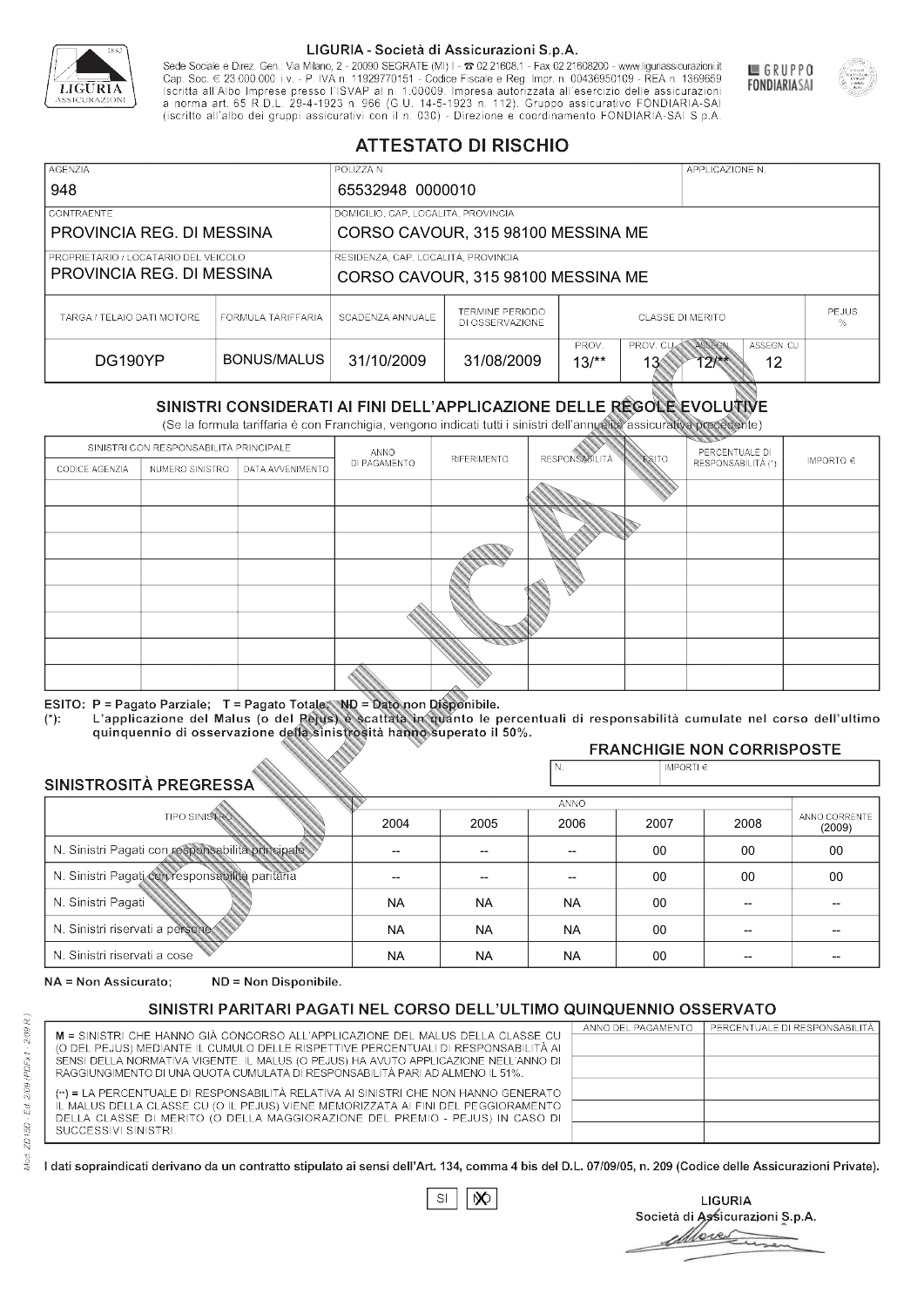

Sede Sociale e Direz. Gen.: Via Milano, 2 - 20090 SEGRATE (MI) I - 2 02.21608.1 - Fax 02.21608200 - www.liguriassicurazioni.it Sede e Direz, Gen. Via Milanto, 2 - 20090 SEGATE (MI) I - 2 UZZIODO. I - FAX UZZIODO2 I - WWW. IIJONENSURIADONILI<br>Cap. Soc. € 23.000.000 i.v. - P. IVA n. 11929770151 - Codice Fiscale e Reg. Impr. n. 00436950109 - REA n. 1



GRUPPO

**FONDIARIASAI** 

# **ATTESTATO DI RISCHIO**

| <b>AGENZIA</b>                                                    |                    | POLIZZA N.                          |                                    |                 |                                      | APPLICAZIONE N. |                  |                   |
|-------------------------------------------------------------------|--------------------|-------------------------------------|------------------------------------|-----------------|--------------------------------------|-----------------|------------------|-------------------|
| 948                                                               |                    | 65532948 0000011                    |                                    |                 |                                      |                 |                  |                   |
| <b>CONTRAENTE</b>                                                 |                    | DOMICILIO, CAP, LOCALITÀ, PROVINCIA |                                    |                 |                                      |                 |                  |                   |
| PROVINCIA REG. DI MESSINA                                         |                    |                                     | CORSO CAVOUR, 315 98100 MESSINA ME |                 |                                      |                 |                  |                   |
| PROPRIETARIO / LOCATARIO DEL VEICOLO<br>PROVINCIA REG. DI MESSINA |                    | RESIDENZA, CAP, LOCALITÀ, PROVINCIA | CORSO CAVOUR, 315 98100 MESSINA ME |                 |                                      |                 |                  |                   |
| TARGA / TELAIO DATI MOTORE                                        | FORMULA TARIFFARIA | SCADENZA ANNUALE                    | TERMINE PERIODO<br>DI OSSERVAZIONE |                 | <b>CLASSE DI MERITO</b>              |                 |                  | <b>PEJUS</b><br>% |
| DG191YP                                                           | BONUS/MALUS        | 31/10/2009                          | 31/08/2009                         | PROV.<br>$13/*$ | PROV. CUAN ASSEGN<br>13 <sub>°</sub> | $12**$          | ASSEGN. CU<br>12 |                   |

|                                                  |                      |                                                                                                                                                                                                      |              | DI OSSERVAZIONE |                      |                             |                                      | %                       |
|--------------------------------------------------|----------------------|------------------------------------------------------------------------------------------------------------------------------------------------------------------------------------------------------|--------------|-----------------|----------------------|-----------------------------|--------------------------------------|-------------------------|
| DG191YP                                          |                      | <b>BONUS/MALUS</b>                                                                                                                                                                                   | 31/10/2009   | 31/08/2009      | PROV.<br>$13/*$      | PROV. CU<br>13 <sup>′</sup> | ASSEGN<br>ASSEGN. CU<br>$12**$<br>12 |                         |
|                                                  |                      | SINISTRI CONSIDERATI AI FINI DELL'APPLICAZIONE DELLE RÉGOLE EVOLUTIVE<br>(Se la formula tariffaria è con Franchigia, vengono indicati tutti i sinistri dell'annualità assicurativa precedente)       |              |                 |                      |                             |                                      |                         |
|                                                  |                      | SINISTRI CON RESPONSABILITÀ PRINCIPALE                                                                                                                                                               | ANNO         |                 |                      |                             | PERCENTUALE DI                       |                         |
| CODICE AGENZIA                                   | NUMERO SINISTRO      | DATA AVVENIMENTO                                                                                                                                                                                     | DI PAGAMENTO | RIFERIMENTO     | <b>RESPONSABLITA</b> | <b>ESITO</b>                | RESPONSABILITÀ (*)                   | IMPORTO $\in$           |
|                                                  |                      |                                                                                                                                                                                                      |              |                 |                      |                             |                                      |                         |
|                                                  |                      |                                                                                                                                                                                                      |              |                 |                      |                             |                                      |                         |
|                                                  |                      |                                                                                                                                                                                                      |              |                 |                      |                             |                                      |                         |
|                                                  |                      |                                                                                                                                                                                                      |              |                 |                      |                             |                                      |                         |
|                                                  |                      |                                                                                                                                                                                                      |              |                 |                      |                             |                                      |                         |
|                                                  |                      |                                                                                                                                                                                                      |              |                 |                      |                             |                                      |                         |
|                                                  |                      |                                                                                                                                                                                                      |              |                 |                      |                             |                                      |                         |
|                                                  |                      |                                                                                                                                                                                                      |              |                 |                      |                             |                                      |                         |
|                                                  |                      |                                                                                                                                                                                                      |              |                 |                      |                             |                                      |                         |
|                                                  |                      | ESITO: P = Pagato Parziale; T = Pagato Totale; ND = Dato non Disponibile.                                                                                                                            |              |                 |                      |                             |                                      |                         |
| $(*)$ .                                          |                      | L'applicazione del Malus (o del Pejus) è scattata in quanto le percentuali di responsabilità cumulate nel corso dell'ultimo<br>quinquennio di osservazione della sinistrosità hanno superato il 50%. |              |                 |                      |                             |                                      |                         |
|                                                  |                      |                                                                                                                                                                                                      |              |                 |                      |                             | <b>FRANCHIGIE NON CORRISPOSTE</b>    |                         |
|                                                  |                      |                                                                                                                                                                                                      |              |                 | N.                   | IMPORTI $\epsilon$          |                                      |                         |
| SINISTROSITÀ PREGRESSA                           |                      |                                                                                                                                                                                                      |              |                 | <b>ANNO</b>          |                             |                                      |                         |
|                                                  | <b>TIPO SINISTRO</b> |                                                                                                                                                                                                      | 2004         | 2005            | 2006                 | 2007                        | 2008                                 | ANNO CORRENTE<br>(2009) |
| N. Sinistri Pagati con responsabilità principale |                      |                                                                                                                                                                                                      | --           | --              | $\overline{a}$       | 00                          | 00                                   | $00\,$                  |
|                                                  |                      | N. Sinistri Pagati con responsabilità paritaria                                                                                                                                                      |              |                 |                      | 00                          | 00                                   | 00                      |
| N. Sinistri Pagati                               |                      |                                                                                                                                                                                                      | <b>NA</b>    | <b>NA</b>       | <b>NA</b>            | 00                          | --                                   |                         |
| N. Sinistri riservati a persone                  |                      |                                                                                                                                                                                                      | <b>NA</b>    | <b>NA</b>       | <b>NA</b>            | 00                          |                                      |                         |
| N. Sinjetri riconvoti a coco                     |                      |                                                                                                                                                                                                      | <b>AIA</b>   | <b>AIA</b>      | <b>NIA</b>           | $\sim$                      |                                      |                         |

### 2005 -- -- NA NA NA 2004 -- -- NA NA NA 2006 -- -- NA NA NA 2007 00 00 00 00 00 2008 00 00 -- -- -- 00 00 -- -- -- (2009)

NA = Non Assicurato: ND = Non Disponibile.

# SINISTRI PARITARI PAGATI NEL CORSO DELL'ULTIMO QUINQUENNIO OSSERVATO

|                                                                                      | ANNO DEL PAGAMENTO | PERCENTUALE DI RESPONSABILITÀ |
|--------------------------------------------------------------------------------------|--------------------|-------------------------------|
| M = SINISTRI CHE HANNO GIÀ CONCORSO ALL'APPLICAZIONE DEL MALUS DELLA CLASSE CU       |                    |                               |
| (O DEL PEJUS) MEDIANTE IL CUMULO DELLE RISPETTIVE PERCENTUALI DI RESPONSABILITÀ AI   |                    |                               |
| SENSI DELLA NORMATIVA VIGENTE. IL MALUS (O PEJUS) HA AVUTO APPLICAZIONE NELL'ANNO DI |                    |                               |
| RAGGIUNGIMENTO DI UNA QUOTA CUMULATA DI RESPONSABILITÀ PARI AD ALMENO IL 51%.        |                    |                               |
| (**) = LA PERCENTUALE DI RESPONSABILITÀ RELATIVA AI SINISTRI CHE NON HANNO GENERATO  |                    |                               |
| IL MALUS DELLA CLASSE CU (O IL PEJUS) VIENE MEMORIZZATA AI FINI DEL PEGGIORAMENTO    |                    |                               |
| DELLA CLASSE DI MERITO (O DELLA MAGGIORAZIONE DEL PREMIO - PEJUS) IN CASO DI         |                    |                               |
| SUCCESSIVI SINISTRI.                                                                 |                    |                               |
|                                                                                      |                    |                               |

|--|

**LIGURIA** Società di Assicurazioni S.p.A. Move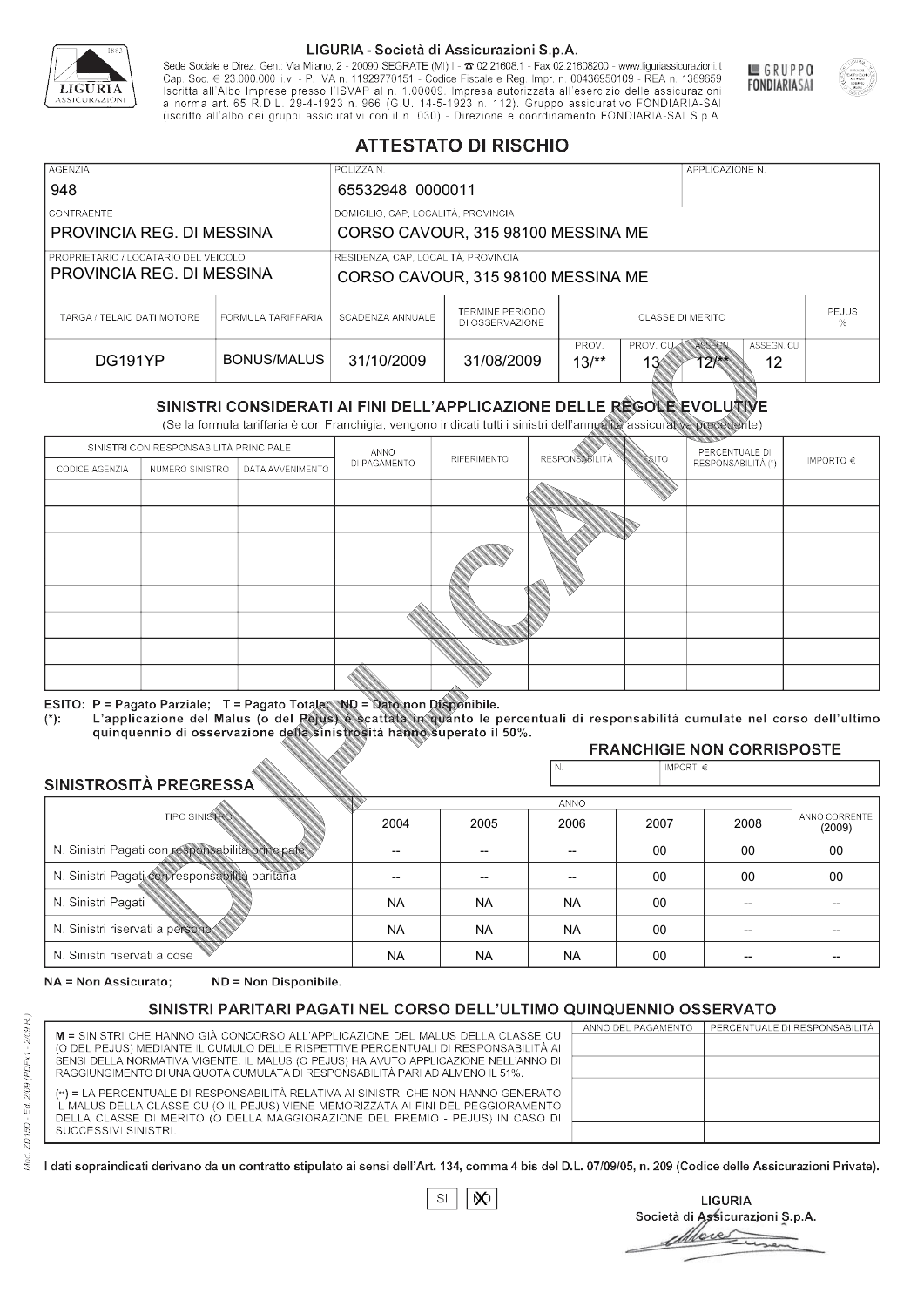

Sede Sociale e Direz. Gen.: Via Milano, 2 - 20090 SEGRATE (MI) I - 2 02.21608.1 - Fax 02.21608200 - www.liguriassicurazioni.it Cap. Soc.  $\in$  23.000.000 i.v. - P. IVA n. 11929770151 - Codice Fiscale e Reg. Impr. n. 00436950109 - REA n. 1369659<br>Iscritta all'Albo Imprese presso l'ISVAP al n. 1.00009. Impresa autorizzata all'esercizio delle assicura (iscritto all'albo dei gruppi assicurativi con il n. 030) - Direzione e coordinamento FONDIARIA-SAI S.p.A



GRUPPO

**FONDIARIASAI** 

# **ATTESTATO DI RISCHIO**

| <b>AGENZIA</b>                         |                    | POLIZZA N.                          |                                    |                              |                         | APPLICAZIONE N.       |                  |              |
|----------------------------------------|--------------------|-------------------------------------|------------------------------------|------------------------------|-------------------------|-----------------------|------------------|--------------|
| 948                                    |                    | 65532948 0000012                    |                                    |                              |                         |                       |                  |              |
| <b>CONTRAENTE</b>                      |                    | DOMICILIO, CAP, LOCALITÀ, PROVINCIA |                                    |                              |                         |                       |                  |              |
| PROVINCIA REG. DI MESSINA              |                    |                                     | CORSO CAVOUR, 315 98100 MESSINA ME |                              |                         |                       |                  |              |
| I PROPRIETARIO / LOCATARIO DEL VEICOLO |                    | RESIDENZA, CAP, LOCALITÀ, PROVINCIA |                                    |                              |                         |                       |                  |              |
| PROVINCIA REG. DI MESSINA              |                    |                                     | CORSO CAVOUR, 315 98100 MESSINA ME |                              |                         |                       |                  |              |
| TARGA / TELAIO DATI MOTORE             | FORMULA TARIFFARIA | SCADENZA ANNUALE                    | TERMINE PERIODO<br>DI OSSERVAZIONE | <b>CLASSE DI MERITO</b><br>% |                         |                       |                  | <b>PEJUS</b> |
| <b>BG260VT</b>                         | BONUS/MALUS        | 31/10/2009                          | 31/08/2009                         | PROV.<br>$13/*$              | PROV. CUAN ASSEGN<br>13 | $12$ $\frac{144}{12}$ | ASSEGN. CU<br>12 |              |

|                                                 |                      |                                                                                                                                                                                                      |                    | DI OSSERVAZIONE    |                       |                    |                                   | %                           |                                      |  |
|-------------------------------------------------|----------------------|------------------------------------------------------------------------------------------------------------------------------------------------------------------------------------------------------|--------------------|--------------------|-----------------------|--------------------|-----------------------------------|-----------------------------|--------------------------------------|--|
|                                                 | <b>BG260VT</b>       |                                                                                                                                                                                                      | <b>BONUS/MALUS</b> |                    | 31/10/2009            | 31/08/2009         | PROV.<br>$13/*$                   | PROV. CU<br>13 <sup>′</sup> | ASSEGN<br>ASSEGN. CU<br>$12**$<br>12 |  |
|                                                 |                      | SINISTRI CONSIDERATI AI FINI DELL'APPLICAZIONE DELLE RÉGOLE EVOLUTIVE<br>(Se la formula tariffaria è con Franchigia, vengono indicati tutti i sinistri dell'annualità assicurativa precedente)       |                    |                    |                       |                    |                                   |                             |                                      |  |
|                                                 |                      | SINISTRI CON RESPONSABILITÀ PRINCIPALE                                                                                                                                                               | ANNO               |                    |                       |                    | PERCENTUALE DI                    |                             |                                      |  |
| CODICE AGENZIA                                  | NUMERO SINISTRO      | DATA AVVENIMENTO                                                                                                                                                                                     | DI PAGAMENTO       | <b>RIFERIMENTO</b> | <b>RESPONSABILITÀ</b> | ESITO              | RESPONSABILITÀ (*)                | IMPORTO $\in$               |                                      |  |
|                                                 |                      |                                                                                                                                                                                                      |                    |                    |                       |                    |                                   |                             |                                      |  |
|                                                 |                      |                                                                                                                                                                                                      |                    |                    |                       |                    |                                   |                             |                                      |  |
|                                                 |                      |                                                                                                                                                                                                      |                    |                    |                       |                    |                                   |                             |                                      |  |
|                                                 |                      |                                                                                                                                                                                                      |                    |                    |                       |                    |                                   |                             |                                      |  |
|                                                 |                      |                                                                                                                                                                                                      |                    |                    |                       |                    |                                   |                             |                                      |  |
|                                                 |                      |                                                                                                                                                                                                      |                    |                    |                       |                    |                                   |                             |                                      |  |
|                                                 |                      |                                                                                                                                                                                                      |                    |                    |                       |                    |                                   |                             |                                      |  |
|                                                 |                      |                                                                                                                                                                                                      |                    |                    |                       |                    |                                   |                             |                                      |  |
|                                                 |                      |                                                                                                                                                                                                      |                    |                    |                       |                    |                                   |                             |                                      |  |
|                                                 |                      | ESITO: P = Pagato Parziale; T = Pagato Totale; ND = Dato non Disponibile.                                                                                                                            |                    |                    |                       |                    |                                   |                             |                                      |  |
| $(*)$ :                                         |                      | L'applicazione del Malus (o del Pejus) è scattata in quanto le percentuali di responsabilità cumulate nel corso dell'ultimo<br>quinquennio di osservazione della sinistrosità hanno superato il 50%. |                    |                    |                       |                    |                                   |                             |                                      |  |
|                                                 |                      |                                                                                                                                                                                                      |                    |                    |                       |                    | <b>FRANCHIGIE NON CORRISPOSTE</b> |                             |                                      |  |
| SINISTROSITÀ PREGRESSA                          |                      |                                                                                                                                                                                                      |                    |                    | N.                    | IMPORTI $\epsilon$ |                                   |                             |                                      |  |
|                                                 |                      |                                                                                                                                                                                                      |                    |                    | ANNO                  |                    |                                   |                             |                                      |  |
|                                                 | <b>TIPO SINISTRO</b> |                                                                                                                                                                                                      | 2004               | 2005               | 2006                  | 2007               | 2008                              | ANNO CORRENTE<br>(2009)     |                                      |  |
|                                                 |                      | N. Sinistri Pagati con responsabilità principale                                                                                                                                                     | --                 | $-$                | $-$                   | 00                 | 00                                | $00\,$                      |                                      |  |
| N. Sinistri Pagati con responsabilità paritaria |                      |                                                                                                                                                                                                      |                    |                    |                       | 00                 | 00                                | 00                          |                                      |  |
| N. Sinistri Pagati                              |                      |                                                                                                                                                                                                      | <b>NA</b>          | <b>NA</b>          | <b>NA</b>             | $00\,$             | --                                |                             |                                      |  |
| N. Sinistri riservati a persone                 |                      |                                                                                                                                                                                                      | <b>NA</b>          | <b>NA</b>          | <b>NA</b>             | $00\,$             |                                   |                             |                                      |  |
| N. Sinjetri riconvoti a coco                    |                      |                                                                                                                                                                                                      | <b>AIA</b>         | <b>NIA</b>         | <b>NIA</b>            | $\cap$             |                                   |                             |                                      |  |

### 2005 -- -- NA NA NA 2004 -- -- NA NA NA 2006 -- -- NA NA NA 2007 00 00 00 00 00 2008 00 00 -- -- -- 00 00 -- -- -- (2009)

NA = Non Assicurato: ND = Non Disponibile.

# SINISTRI PARITARI PAGATI NEL CORSO DELL'ULTIMO QUINQUENNIO OSSERVATO

|                                                                                                                                                                       | ANNO DEL PAGAMENTO | PERCENTUALE DI RESPONSABILITÀ |
|-----------------------------------------------------------------------------------------------------------------------------------------------------------------------|--------------------|-------------------------------|
| M = SINISTRI CHE HANNO GIÀ CONCORSO ALL'APPLICAZIONE DEL MALUS DELLA CLASSE CU<br>(O DEL PEJUS) MEDIANTE IL CUMULO DELLE RISPETTIVE PERCENTUALI DI RESPONSABILITÀ AI  |                    |                               |
| SENSI DELLA NORMATIVA VIGENTE. IL MALUS (O PEJUS) HA AVUTO APPLICAZIONE NELL'ANNO DI<br>RAGGIUNGIMENTO DI UNA QUOTA CUMULATA DI RESPONSABILITÀ PARI AD ALMENO IL 51%. |                    |                               |
| (**) = LA PERCENTUALE DI RESPONSABILITÀ RELATIVA AI SINISTRI CHE NON HANNO GENERATO                                                                                   |                    |                               |
| IL MALUS DELLA CLASSE CU (O IL PEJUS) VIENE MEMORIZZATA AI FINI DEL PEGGIORAMENTO<br>DELLA CLASSE DI MERITO (O DELLA MAGGIORAZIONE DEL PREMIO - PEJUS) IN CASO DI     |                    |                               |
| SUCCESSIVI SINISTRI.                                                                                                                                                  |                    |                               |

 $\mathbb{S}\mathsf{I}$  $\infty$ 

**LIGURIA** Società di Assicurazioni S.p.A. Move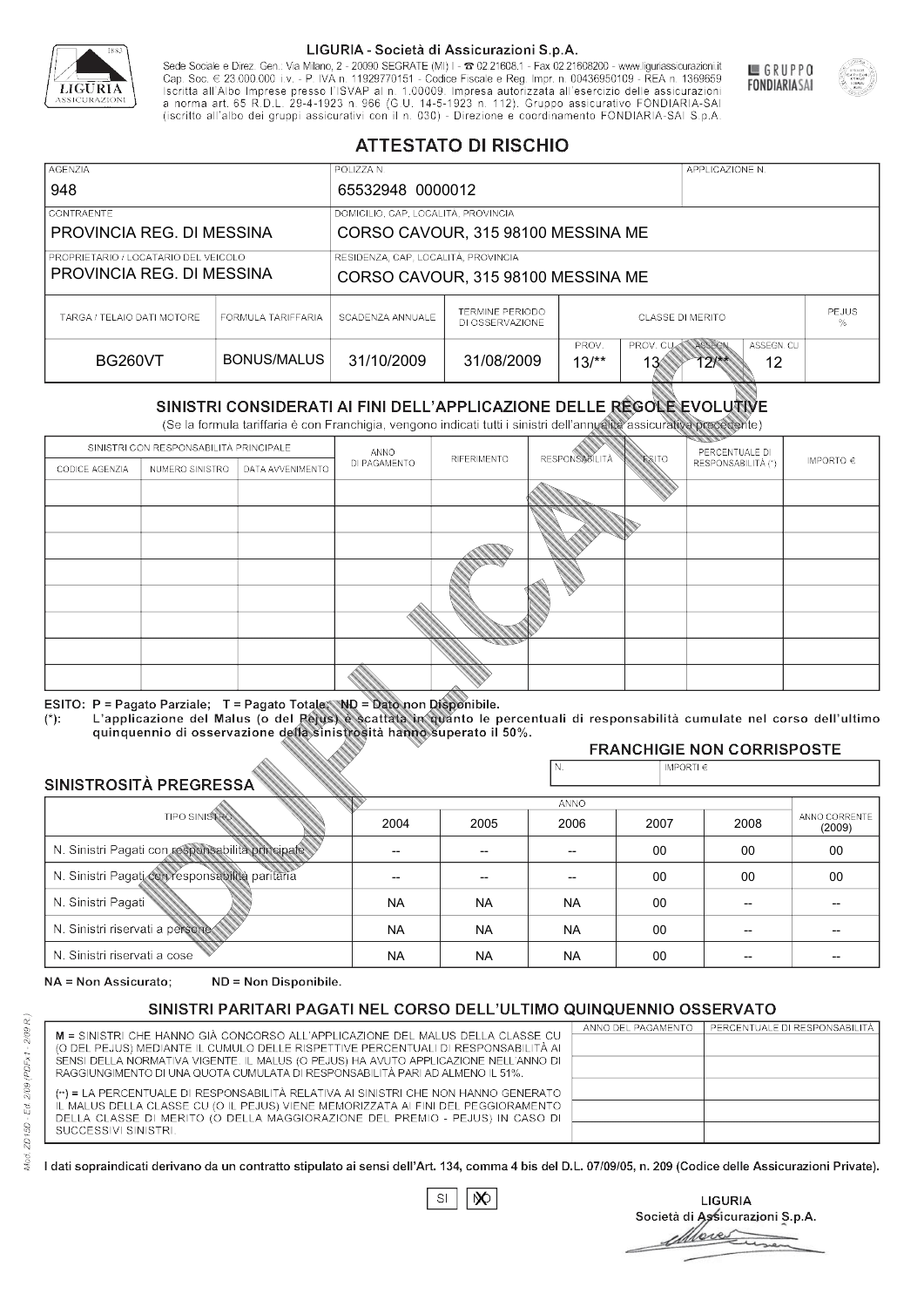

Sede Sociale e Direz. Gen.: Via Milano, 2 - 20090 SEGRATE (MI) I - 2 02.21608.1 - Fax 02.21608200 - www.liguriassicurazioni.it Sede e Direz, Gen. Via Milanto, 2 - 20090 SEGATE (MI) I - 2 UZZIODO. I - FAX UZZIODO2 I - WWW. IIJONENSURIADONILI<br>Cap. Soc. € 23.000.000 i.v. - P. IVA n. 11929770151 - Codice Fiscale e Reg. Impr. n. 00436950109 - REA n. 1



GRUPPO

**FONDIARIASAI** 

# **ATTESTATO DI RISCHIO**

| <b>AGENZIA</b><br>948                                               |                    | POLIZZA N.<br>65532948 0000013                                            |                                                                           | APPLICAZIONE N.                              |                                                     |  |  |
|---------------------------------------------------------------------|--------------------|---------------------------------------------------------------------------|---------------------------------------------------------------------------|----------------------------------------------|-----------------------------------------------------|--|--|
| <b>CONTRAENTE</b><br>PROVINCIA REG. DI MESSINA                      |                    |                                                                           | DOMICILIO, CAP, LOCALITÀ, PROVINCIA<br>CORSO CAVOUR, 315 98100 MESSINA ME |                                              |                                                     |  |  |
| I PROPRIETARIO / LOCATARIO DEL VEICOLO<br>PROVINCIA REG. DI MESSINA |                    | RESIDENZA, CAP, LOCALITÀ, PROVINCIA<br>CORSO CAVOUR, 315 98100 MESSINA ME |                                                                           |                                              |                                                     |  |  |
| TARGA / TELAIO DATI MOTORE                                          | FORMULA TARIFFARIA | SCADENZA ANNUALE                                                          | TERMINE PERIODO<br>DI OSSERVAZIONE                                        | <b>PEJUS</b><br><b>CLASSE DI MERITO</b><br>% |                                                     |  |  |
| ME546871                                                            | BONUS/MALUS        | 31/10/2009                                                                | 31/08/2009                                                                | PROV.<br>01/1A                               | PROV. CUAN ASSEGN<br>ASSEGN. CU<br>01<br>01<br>O1MB |  |  |

|                                 |                      |                                                                                                                                                                                                      |                    | DI OSSERVAZIONE    |                       |                    |                                   | %                       |                                    |  |
|---------------------------------|----------------------|------------------------------------------------------------------------------------------------------------------------------------------------------------------------------------------------------|--------------------|--------------------|-----------------------|--------------------|-----------------------------------|-------------------------|------------------------------------|--|
|                                 | ME546871             |                                                                                                                                                                                                      | <b>BONUS/MALUS</b> |                    | 31/10/2009            | 31/08/2009         | PROV.<br>01/1A                    | PROV. CU<br>01          | ASSEGN<br>ASSEGN. CU<br>O1MB<br>01 |  |
|                                 |                      | SINISTRI CONSIDERATI AI FINI DELL'APPLICAZIONE DELLE RÉGOLE EVOLUTIVE<br>(Se la formula tariffaria è con Franchigia, vengono indicati tutti i sinistri dell'annualità assicurativa precedente)       |                    |                    |                       |                    |                                   |                         |                                    |  |
|                                 |                      | SINISTRI CON RESPONSABILITÀ PRINCIPALE                                                                                                                                                               | ANNO               |                    |                       |                    | PERCENTUALE DI                    |                         |                                    |  |
| CODICE AGENZIA                  | NUMERO SINISTRO      | DATA AVVENIMENTO                                                                                                                                                                                     | DI PAGAMENTO       | <b>RIFERIMENTO</b> | <b>RESPONSABILITÀ</b> | ESITO              | RESPONSABILITÀ (*)                | IMPORTO $\in$           |                                    |  |
|                                 |                      |                                                                                                                                                                                                      |                    |                    |                       |                    |                                   |                         |                                    |  |
|                                 |                      |                                                                                                                                                                                                      |                    |                    |                       |                    |                                   |                         |                                    |  |
|                                 |                      |                                                                                                                                                                                                      |                    |                    |                       |                    |                                   |                         |                                    |  |
|                                 |                      |                                                                                                                                                                                                      |                    |                    |                       |                    |                                   |                         |                                    |  |
|                                 |                      |                                                                                                                                                                                                      |                    |                    |                       |                    |                                   |                         |                                    |  |
|                                 |                      |                                                                                                                                                                                                      |                    |                    |                       |                    |                                   |                         |                                    |  |
|                                 |                      |                                                                                                                                                                                                      |                    |                    |                       |                    |                                   |                         |                                    |  |
|                                 |                      |                                                                                                                                                                                                      |                    |                    |                       |                    |                                   |                         |                                    |  |
|                                 |                      |                                                                                                                                                                                                      |                    |                    |                       |                    |                                   |                         |                                    |  |
|                                 |                      | ESITO: P = Pagato Parziale; T = Pagato Totale; ND = Dato non Disponibile.                                                                                                                            |                    |                    |                       |                    |                                   |                         |                                    |  |
| $(*)$ :                         |                      | L'applicazione del Malus (o del Pejus) è scattata in quanto le percentuali di responsabilità cumulate nel corso dell'ultimo<br>quinquennio di osservazione della sinistrosità hanno superato il 50%. |                    |                    |                       |                    |                                   |                         |                                    |  |
|                                 |                      |                                                                                                                                                                                                      |                    |                    |                       |                    | <b>FRANCHIGIE NON CORRISPOSTE</b> |                         |                                    |  |
| SINISTROSITÀ PREGRESSA          |                      |                                                                                                                                                                                                      |                    |                    | N.                    | IMPORTI $\epsilon$ |                                   |                         |                                    |  |
|                                 |                      |                                                                                                                                                                                                      |                    |                    | ANNO                  |                    |                                   |                         |                                    |  |
|                                 | <b>TIPO SINISTRO</b> |                                                                                                                                                                                                      | 2004               | 2005               | 2006                  | 2007               | 2008                              | ANNO CORRENTE<br>(2009) |                                    |  |
|                                 |                      | N. Sinistri Pagati con responsabilità principale                                                                                                                                                     | --                 | $-$                | $-$                   | 00                 | 00                                | $00\,$                  |                                    |  |
|                                 |                      | N. Sinistri Pagati con responsabilità paritaria                                                                                                                                                      |                    |                    |                       | 00                 | 00                                | 00                      |                                    |  |
| N. Sinistri Pagati              |                      |                                                                                                                                                                                                      | 00                 | 00                 | 00                    | $00\,$             |                                   |                         |                                    |  |
| N. Sinistri riservati a persone |                      |                                                                                                                                                                                                      | $00\,$             | 00                 | 00                    | $00\,$             |                                   |                         |                                    |  |
| N. Sinjetri riconvoti a coco    |                      |                                                                                                                                                                                                      | $\cap$             | $\cap$             | $\cap$                | $\cap$             |                                   |                         |                                    |  |

### 2005 -- --  $0<sup>0</sup>$ 00 00 2004 -- --  $0<sup>0</sup>$ 00 00 2006 -- -- 00 00 00 2007 00 00 00 00 00 2008 00 00 -- -- -- 00 00 -- -- -- (2009)

NA = Non Assicurato: ND = Non Disponibile.

# SINISTRI PARITARI PAGATI NEL CORSO DELL'ULTIMO QUINQUENNIO OSSERVATO

|                                                                                                                                                                       | ANNO DEL PAGAMENTO | PERCENTUALE DI RESPONSABILITÀ |
|-----------------------------------------------------------------------------------------------------------------------------------------------------------------------|--------------------|-------------------------------|
| M = SINISTRI CHE HANNO GIÀ CONCORSO ALL'APPLICAZIONE DEL MALUS DELLA CLASSE CU                                                                                        |                    |                               |
| (O DEL PEJUS) MEDIANTE IL CUMULO DELLE RISPETTIVE PERCENTUALI DI RESPONSABILITÀ AI                                                                                    |                    |                               |
| SENSI DELLA NORMATIVA VIGENTE. IL MALUS (O PEJUS) HA AVUTO APPLICAZIONE NELL'ANNO DI<br>RAGGIUNGIMENTO DI UNA QUOTA CUMULATA DI RESPONSABILITÀ PARI AD ALMENO IL 51%. |                    |                               |
|                                                                                                                                                                       |                    |                               |
| (**) = LA PERCENTUALE DI RESPONSABILITÀ RELATIVA AI SINISTRI CHE NON HANNO GENERATO                                                                                   |                    |                               |
| IL MALUS DELLA CLASSE CU (O IL PEJUS) VIENE MEMORIZZATA AI FINI DEL PEGGIORAMENTO                                                                                     |                    |                               |
| DELLA CLASSE DI MERITO (O DELLA MAGGIORAZIONE DEL PREMIO - PEJUS) IN CASO DI                                                                                          |                    |                               |
| SUCCESSIVI SINISTRI.                                                                                                                                                  |                    |                               |
|                                                                                                                                                                       |                    |                               |

|--|

**LIGURIA** Società di Assicurazioni S.p.A. Move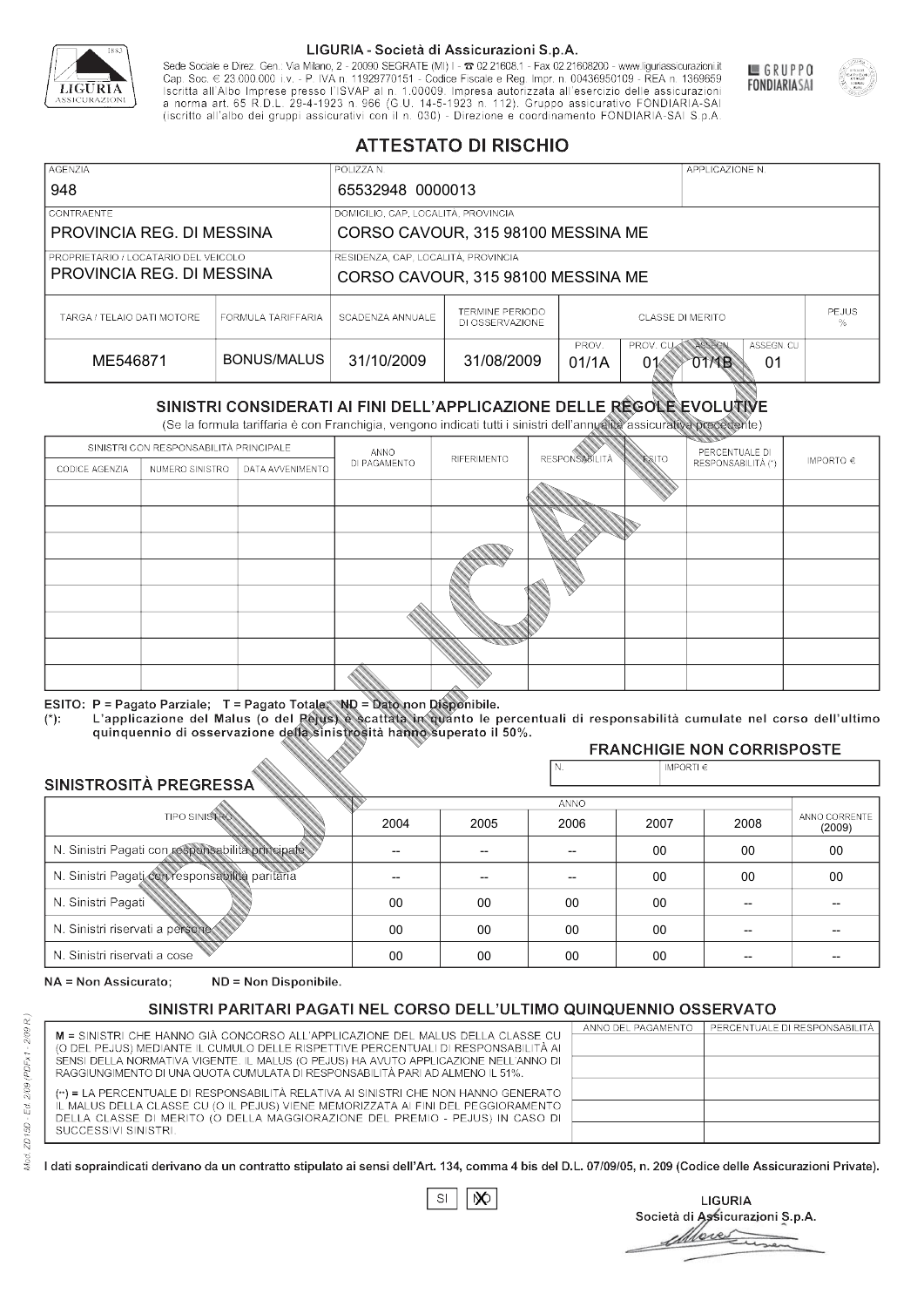

Sede Sociale e Direz. Gen.: Via Milano, 2 - 20090 SEGRATE (MI) I - 2 02.21608.1 - Fax 02.21608200 - www.liguriassicurazioni.it Cap. Soc.  $\in$  23.000.000 i.v. - P. IVA n. 11929770151 - Codice Fiscale e Reg. Impr. n. 00436950109 - REA n. 1369659<br>Iscritta all'Albo Imprese presso l'ISVAP al n. 1.00009. Impresa autorizzata all'esercizio delle assicura d homa art. 65 K.D.L. 29-4-1923 ft. 900 (G.O. 14-5-1923 ft. 112). Gruppo assicurativo PONDIARIA-SAI S.p.A



GRUPPO

**FONDIARIASAI** 

# **ATTESTATO DI RISCHIO**

| <b>AGENZIA</b>                                                    |                    | POLIZZA N.                          |                                    |                                   | APPLICAZIONE N.                   |                   |
|-------------------------------------------------------------------|--------------------|-------------------------------------|------------------------------------|-----------------------------------|-----------------------------------|-------------------|
| 948                                                               |                    | 65532948 0000014                    |                                    |                                   |                                   |                   |
| <b>CONTRAENTE</b>                                                 |                    | DOMICILIO, CAP, LOCALITÀ, PROVINCIA |                                    |                                   |                                   |                   |
| PROVINCIA REG. DI MESSINA                                         |                    |                                     | CORSO CAVOUR, 315 98100 MESSINA ME |                                   |                                   |                   |
| PROPRIETARIO / LOCATARIO DEL VEICOLO<br>PROVINCIA REG. DI MESSINA |                    | RESIDENZA, CAP, LOCALITÀ, PROVINCIA | CORSO CAVOUR, 315 98100 MESSINA ME |                                   |                                   |                   |
| TARGA / TELAIO DATI MOTORE                                        | FORMULA TARIFFARIA | SCADENZA ANNUALE                    | TERMINE PERIODO<br>DI OSSERVAZIONE |                                   | <b>CLASSE DI MERITO</b>           | <b>PEJUS</b><br>% |
| ME548130                                                          | BONUS/MALUS        | 31/10/2009                          | 31/08/2009                         | PROV.<br>PROV. CU<br>$02/*$<br>02 | ASSEGN. CU<br>ASSEGN<br>011<br>01 |                   |

|                                                  |                                |                                                                                                                                                                                                      |              | DI OSSERVAZIONE |                      |                    |                                        | %                       |
|--------------------------------------------------|--------------------------------|------------------------------------------------------------------------------------------------------------------------------------------------------------------------------------------------------|--------------|-----------------|----------------------|--------------------|----------------------------------------|-------------------------|
|                                                  | <b>BONUS/MALUS</b><br>ME548130 |                                                                                                                                                                                                      | 31/10/2009   | 31/08/2009      | PROV.<br>$02/*$      | PROV. CU<br>02     | ASSEGN<br>ASSEGN. CU<br>$011$ **<br>01 |                         |
|                                                  |                                | SINISTRI CONSIDERATI AI FINI DELL'APPLICAZIONE DELLE RÉGOLE EVOLUTIVE<br>(Se la formula tariffaria è con Franchigia, vengono indicati tutti i sinistri dell'annualità assicurativa precedente)       |              |                 |                      |                    |                                        |                         |
|                                                  |                                | SINISTRI CON RESPONSABILITÀ PRINCIPALE                                                                                                                                                               | ANNO         |                 |                      |                    | PERCENTUALE DI                         |                         |
| CODICE AGENZIA                                   | NUMERO SINISTRO                | DATA AVVENIMENTO                                                                                                                                                                                     | DI PAGAMENTO | RIFERIMENTO     | <b>RESPONSABLITA</b> | <b>ESITO</b>       | RESPONSABILITÀ (*)                     | IMPORTO $\in$           |
|                                                  |                                |                                                                                                                                                                                                      |              |                 |                      |                    |                                        |                         |
|                                                  |                                |                                                                                                                                                                                                      |              |                 |                      |                    |                                        |                         |
|                                                  |                                |                                                                                                                                                                                                      |              |                 |                      |                    |                                        |                         |
|                                                  |                                |                                                                                                                                                                                                      |              |                 |                      |                    |                                        |                         |
|                                                  |                                |                                                                                                                                                                                                      |              |                 |                      |                    |                                        |                         |
|                                                  |                                |                                                                                                                                                                                                      |              |                 |                      |                    |                                        |                         |
|                                                  |                                |                                                                                                                                                                                                      |              |                 |                      |                    |                                        |                         |
|                                                  |                                |                                                                                                                                                                                                      |              |                 |                      |                    |                                        |                         |
|                                                  |                                |                                                                                                                                                                                                      |              |                 |                      |                    |                                        |                         |
|                                                  |                                | ESITO: P = Pagato Parziale; T = Pagato Totale; ND = Dato non Disponibile.                                                                                                                            |              |                 |                      |                    |                                        |                         |
| $(*)$ .                                          |                                | L'applicazione del Malus (o del Pejus) è scattata in quanto le percentuali di responsabilità cumulate nel corso dell'ultimo<br>quinquennio di osservazione della sinistrosità hanno superato il 50%. |              |                 |                      |                    |                                        |                         |
|                                                  |                                |                                                                                                                                                                                                      |              |                 |                      |                    | <b>FRANCHIGIE NON CORRISPOSTE</b>      |                         |
|                                                  |                                |                                                                                                                                                                                                      |              |                 | N.                   | IMPORTI $\epsilon$ |                                        |                         |
| SINISTROSITÀ PREGRESSA                           |                                |                                                                                                                                                                                                      |              |                 | ANNO                 |                    |                                        |                         |
|                                                  | <b>TIPO SINISTRO</b>           |                                                                                                                                                                                                      | 2004         | 2005            | 2006                 | 2007               | 2008                                   | ANNO CORRENTE<br>(2009) |
| N. Sinistri Pagati con responsabilità principale |                                |                                                                                                                                                                                                      | --           | --              | $\overline{a}$       | 00                 | 00                                     | $00\,$                  |
| N. Sinistri Pagati con responsabilità paritaria  |                                |                                                                                                                                                                                                      |              |                 |                      | 00                 | 00                                     | 00                      |
| N. Sinistri Pagati                               |                                |                                                                                                                                                                                                      | $00\,$       | 00              | 00                   | 00                 | --                                     |                         |
| N. Sinistri riservati a persone                  |                                |                                                                                                                                                                                                      | 00           | 00              | 00                   | 00                 |                                        |                         |
| N. Sinjetri riconvoti a coco                     |                                |                                                                                                                                                                                                      | $\cap$       | $\cap$          | $\cap$               | $\sim$             |                                        |                         |

### 2005 -- --  $0<sup>0</sup>$ 00 00 2004 -- --  $0<sup>0</sup>$ 00 00 2006 -- -- 00 00 00 2007 00 00 00 00 00 2008 00 00 -- -- -- 00 00 -- -- -- (2009)

NA = Non Assicurato: ND = Non Disponibile.

# SINISTRI PARITARI PAGATI NEL CORSO DELL'ULTIMO QUINQUENNIO OSSERVATO

|                                                                                                                                                                      | ANNO DEL PAGAMENTO | PERCENTUALE DI RESPONSABILITÀ |
|----------------------------------------------------------------------------------------------------------------------------------------------------------------------|--------------------|-------------------------------|
| M = SINISTRI CHE HANNO GIÀ CONCORSO ALL'APPLICAZIONE DEL MALUS DELLA CLASSE CU<br>(O DEL PEJUS) MEDIANTE IL CUMULO DELLE RISPETTIVE PERCENTUALI DI RESPONSABILITÀ AI |                    |                               |
| SENSI DELLA NORMATIVA VIGENTE. IL MALUS (O PEJUS) HA AVUTO APPLICAZIONE NELL'ANNO DI                                                                                 |                    |                               |
| RAGGIUNGIMENTO DI UNA QUOTA CUMULATA DI RESPONSABILITÀ PARI AD ALMENO IL 51%.                                                                                        |                    |                               |
|                                                                                                                                                                      |                    |                               |
| (**) = LA PERCENTUALE DI RESPONSABILITÀ RELATIVA AI SINISTRI CHE NON HANNO GENERATO                                                                                  |                    |                               |
| IL MALUS DELLA CLASSE CU (O IL PEJUS) VIENE MEMORIZZATA AI FINI DEL PEGGIORAMENTO                                                                                    |                    |                               |
| DELLA CLASSE DI MERITO (O DELLA MAGGIORAZIONE DEL PREMIO - PEJUS) IN CASO DI                                                                                         |                    |                               |
| SUCCESSIVI SINISTRI.                                                                                                                                                 |                    |                               |
|                                                                                                                                                                      |                    |                               |

 $\mathbb{S}\mathsf{I}$  $\infty$ 

**LIGURIA** Società di Assicurazioni S.p.A. Move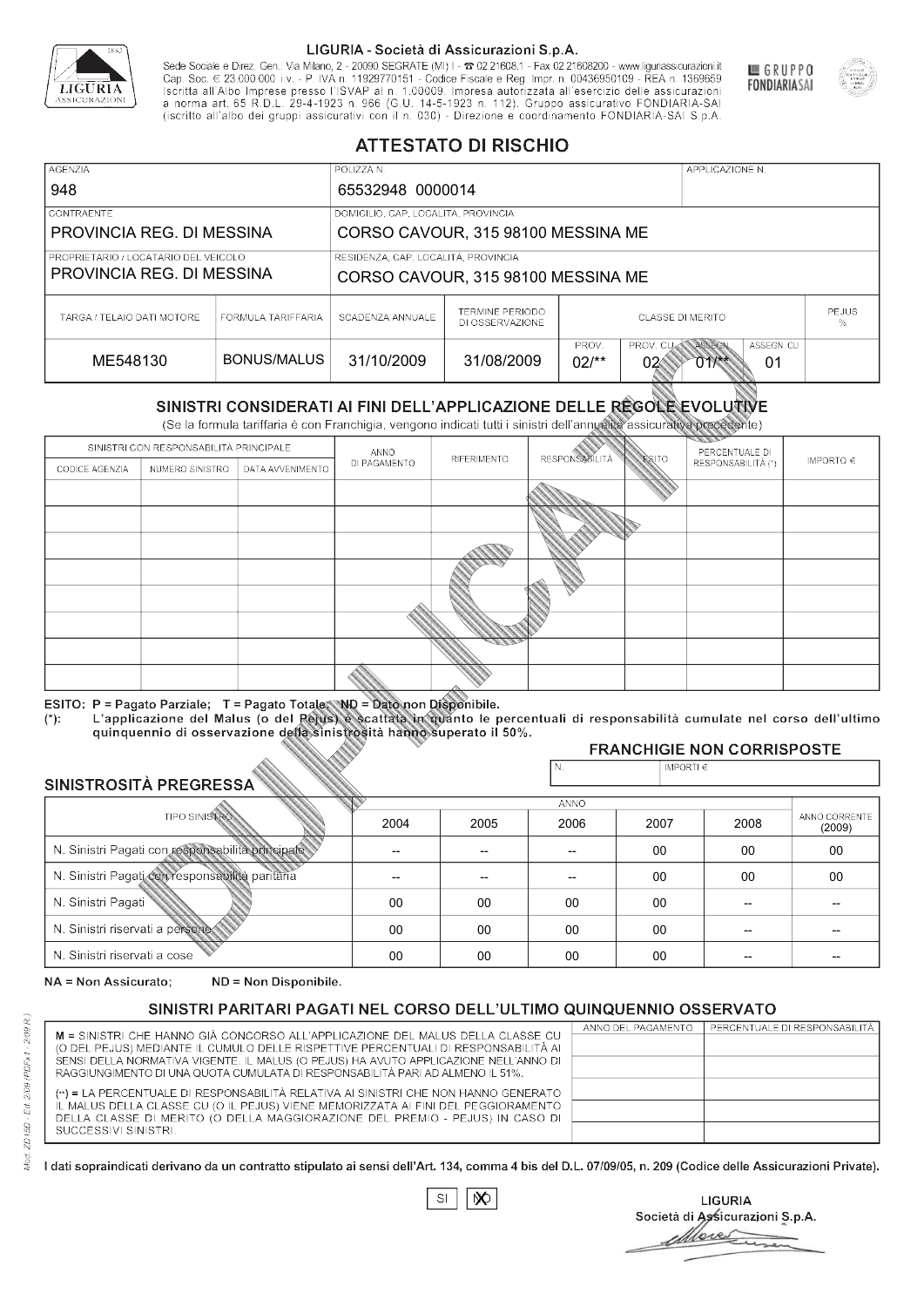

Sede Sociale e Direz. Gen.: Via Milano, 2 - 20090 SEGRATE (MI) I - 2 02.21608.1 - Fax 02.21608200 - www.liguriassicurazioni.it Cap. Soc.  $\in$  23.000.000 i.v. - P. IVA n. 11929770151 - Codice Fiscale e Reg. Impr. n. 00436950109 - REA n. 1369659<br>Iscritta all'Albo Imprese presso l'ISVAP al n. 1.00009. Impresa autorizzata all'esercizio delle assicura d homa art. 65 K.D.L. 29-4-1923 ft. 900 (G.O. 14-5-1923 ft. 112). Gruppo assicurativo PONDIARIA-SAI S.p.A



GRUPPO

**FONDIARIASAI** 

# **ATTESTATO DI RISCHIO**

| <b>AGENZIA</b>                                                      |                    | POLIZZA N.                          |                                    |                                                                       | APPLICAZIONE N. |  |  |
|---------------------------------------------------------------------|--------------------|-------------------------------------|------------------------------------|-----------------------------------------------------------------------|-----------------|--|--|
| 948                                                                 |                    | 65532948 0000015                    |                                    |                                                                       |                 |  |  |
| <b>CONTRAENTE</b>                                                   |                    | DOMICILIO, CAP, LOCALITÀ, PROVINCIA |                                    |                                                                       |                 |  |  |
| PROVINCIA REG. DI MESSINA                                           |                    |                                     | CORSO CAVOUR, 315 98100 MESSINA ME |                                                                       |                 |  |  |
| I PROPRIETARIO / LOCATARIO DEL VEICOLO<br>PROVINCIA REG. DI MESSINA |                    | RESIDENZA, CAP, LOCALITÀ, PROVINCIA | CORSO CAVOUR, 315 98100 MESSINA ME |                                                                       |                 |  |  |
| TARGA / TELAIO DATI MOTORE                                          | FORMULA TARIFFARIA | SCADENZA ANNUALE                    | TERMINE PERIODO<br>DI OSSERVAZIONE | PEJUS<br><b>CLASSE DI MERITO</b><br>%                                 |                 |  |  |
| AJ222JE                                                             | BONUS/MALUS        | 31/10/2009                          | 31/08/2009                         | PROV. CUAN ASSEGN<br>ASSEGN. CU<br>PROV.<br>01/1A<br>01<br>01<br>O1MB |                 |  |  |

|                                                  |                               |                                                                                                                                                                                                      |              | DI OSSERVAZIONE |                      |                    |                                           | %                       |
|--------------------------------------------------|-------------------------------|------------------------------------------------------------------------------------------------------------------------------------------------------------------------------------------------------|--------------|-----------------|----------------------|--------------------|-------------------------------------------|-------------------------|
|                                                  | AJ222JE<br><b>BONUS/MALUS</b> |                                                                                                                                                                                                      | 31/10/2009   | 31/08/2009      | PROV.<br>01/1A       | PROV. CU<br>01     | ASSEGN<br>ASSEGN. CU<br><b>OTMB</b><br>01 |                         |
|                                                  |                               | SINISTRI CONSIDERATI AI FINI DELL'APPLICAZIONE DELLE RÉGOLE EVOLUTIVE<br>(Se la formula tariffaria è con Franchigia, vengono indicati tutti i sinistri dell'annualità assicurativa precedente)       |              |                 |                      |                    |                                           |                         |
|                                                  |                               | SINISTRI CON RESPONSABILITÀ PRINCIPALE                                                                                                                                                               | ANNO         |                 |                      |                    | PERCENTUALE DI                            |                         |
| CODICE AGENZIA                                   | NUMERO SINISTRO               | DATA AVVENIMENTO                                                                                                                                                                                     | DI PAGAMENTO | RIFERIMENTO     | <b>RESPONSABLITA</b> | <b>ESITO</b>       | RESPONSABILITÀ (*)                        | IMPORTO $\in$           |
|                                                  |                               |                                                                                                                                                                                                      |              |                 |                      |                    |                                           |                         |
|                                                  |                               |                                                                                                                                                                                                      |              |                 |                      |                    |                                           |                         |
|                                                  |                               |                                                                                                                                                                                                      |              |                 |                      |                    |                                           |                         |
|                                                  |                               |                                                                                                                                                                                                      |              |                 |                      |                    |                                           |                         |
|                                                  |                               |                                                                                                                                                                                                      |              |                 |                      |                    |                                           |                         |
|                                                  |                               |                                                                                                                                                                                                      |              |                 |                      |                    |                                           |                         |
|                                                  |                               |                                                                                                                                                                                                      |              |                 |                      |                    |                                           |                         |
|                                                  |                               |                                                                                                                                                                                                      |              |                 |                      |                    |                                           |                         |
|                                                  |                               |                                                                                                                                                                                                      |              |                 |                      |                    |                                           |                         |
|                                                  |                               | ESITO: P = Pagato Parziale; T = Pagato Totale; ND = Dato non Disponibile.                                                                                                                            |              |                 |                      |                    |                                           |                         |
| $(*)$ .                                          |                               | L'applicazione del Malus (o del Pejus) è scattata in quanto le percentuali di responsabilità cumulate nel corso dell'ultimo<br>quinquennio di osservazione della sinistrosità hanno superato il 50%. |              |                 |                      |                    |                                           |                         |
|                                                  |                               |                                                                                                                                                                                                      |              |                 |                      |                    | <b>FRANCHIGIE NON CORRISPOSTE</b>         |                         |
|                                                  |                               |                                                                                                                                                                                                      |              |                 | N.                   | IMPORTI $\epsilon$ |                                           |                         |
| SINISTROSITÀ PREGRESSA                           |                               |                                                                                                                                                                                                      |              |                 | ANNO                 |                    |                                           |                         |
|                                                  | <b>TIPO SINISTRO</b>          |                                                                                                                                                                                                      | 2004         | 2005            | 2006                 | 2007               | 2008                                      | ANNO CORRENTE<br>(2009) |
| N. Sinistri Pagati con responsabilità principale |                               |                                                                                                                                                                                                      | --           | --              | $\overline{a}$       | 00                 | 00                                        | $00\,$                  |
| N. Sinistri Pagati con responsabilità paritaria  |                               |                                                                                                                                                                                                      |              |                 |                      | 00                 | 00                                        | 00                      |
| N. Sinistri Pagati                               |                               |                                                                                                                                                                                                      | $00\,$       | 00              | 00                   | 00                 | --                                        |                         |
| N. Sinistri riservati a persone                  |                               |                                                                                                                                                                                                      | 00           | 00              | 00                   | 00                 |                                           |                         |
| N. Sinjetri riconvoti a coco                     |                               |                                                                                                                                                                                                      | $\cap$       | $\cap$          | $\cap$               | $\sim$             |                                           |                         |

### 2005 -- --  $0<sup>0</sup>$ 00 00 2004 -- --  $0<sup>0</sup>$ 00 00 2006 -- -- 00 00 00 2007 00 00 00 00 00 2008 00 00 -- -- -- 00 00 -- -- -- (2009)

NA = Non Assicurato: ND = Non Disponibile.

# SINISTRI PARITARI PAGATI NEL CORSO DELL'ULTIMO QUINQUENNIO OSSERVATO

|                                                                                                                                                                      | ANNO DEL PAGAMENTO | PERCENTUALE DI RESPONSABILITÀ |
|----------------------------------------------------------------------------------------------------------------------------------------------------------------------|--------------------|-------------------------------|
| M = SINISTRI CHE HANNO GIÀ CONCORSO ALL'APPLICAZIONE DEL MALUS DELLA CLASSE CU<br>(O DEL PEJUS) MEDIANTE IL CUMULO DELLE RISPETTIVE PERCENTUALI DI RESPONSABILITÀ AI |                    |                               |
| SENSI DELLA NORMATIVA VIGENTE. IL MALUS (O PEJUS) HA AVUTO APPLICAZIONE NELL'ANNO DI                                                                                 |                    |                               |
| RAGGIUNGIMENTO DI UNA QUOTA CUMULATA DI RESPONSABILITÀ PARI AD ALMENO IL 51%.                                                                                        |                    |                               |
|                                                                                                                                                                      |                    |                               |
| (**) = LA PERCENTUALE DI RESPONSABILITÀ RELATIVA AI SINISTRI CHE NON HANNO GENERATO                                                                                  |                    |                               |
| IL MALUS DELLA CLASSE CU (O IL PEJUS) VIENE MEMORIZZATA AI FINI DEL PEGGIORAMENTO                                                                                    |                    |                               |
| DELLA CLASSE DI MERITO (O DELLA MAGGIORAZIONE DEL PREMIO - PEJUS) IN CASO DI                                                                                         |                    |                               |
| SUCCESSIVI SINISTRI.                                                                                                                                                 |                    |                               |
|                                                                                                                                                                      |                    |                               |

 $\mathbb{S}\mathsf{I}$  $\infty$ 

**LIGURIA** Società di Assicurazioni S.p.A. Move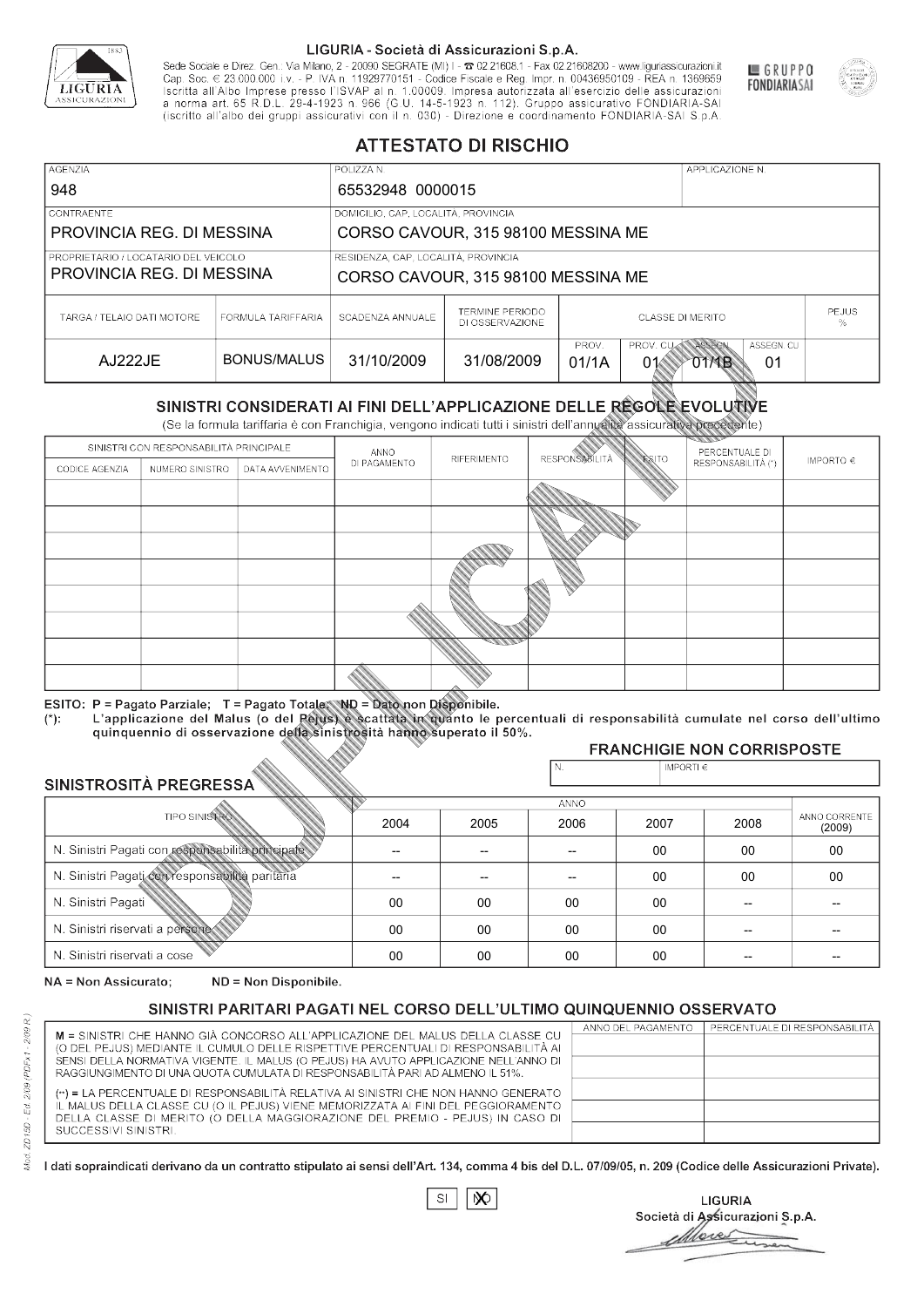

Sede Sociale e Direz. Gen.: Via Milano, 2 - 20090 SEGRATE (MI) I - 2 02.21608.1 - Fax 02.21608200 - www.liguriassicurazioni.it Cap. Soc.  $\in$  23.000.000 i.v. - P. IVA n. 11929770151 - Codice Fiscale e Reg. Impr. n. 00436950109 - REA n. 1369659<br>Iscritta all'Albo Imprese presso l'ISVAP al n. 1.00009. Impresa autorizzata all'esercizio delle assicura d homa art. 65 K.D.L. 29-4-1923 ft. 900 (G.O. 14-5-1923 ft. 112). Gruppo assicurativo PONDIARIA-SAI S.p.A



GRUPPO

**FONDIARIASAI** 

# **ATTESTATO DI RISCHIO**

| <b>AGENZIA</b>                         |                    | POLIZZA N.                          |                                    |                       |                  | APPLICAZIONE N. |            |              |
|----------------------------------------|--------------------|-------------------------------------|------------------------------------|-----------------------|------------------|-----------------|------------|--------------|
| 948                                    |                    | 65532948 0000016                    |                                    |                       |                  |                 |            |              |
| <b>CONTRAENTE</b>                      |                    | DOMICILIO, CAP, LOCALITÀ, PROVINCIA |                                    |                       |                  |                 |            |              |
| PROVINCIA REG. DI MESSINA              |                    |                                     | CORSO CAVOUR, 315 98100 MESSINA ME |                       |                  |                 |            |              |
| I PROPRIETARIO / LOCATARIO DEL VEICOLO |                    | RESIDENZA, CAP, LOCALITÀ, PROVINCIA |                                    |                       |                  |                 |            |              |
| PROVINCIA REG. DI MESSINA              |                    | CORSO CAVOUR, 315 98100 MESSINA ME  |                                    |                       |                  |                 |            |              |
| TARGA / TELAIO DATI MOTORE             | FORMULA TARIFFARIA | SCADENZA ANNUALE                    | TERMINE PERIODO<br>DI OSSERVAZIONE | CLASSE DI MERITO<br>℅ |                  |                 |            | <b>PEJUS</b> |
|                                        |                    |                                     |                                    | PROV.                 | <b>PROV. CUM</b> | ASSEGN          | ASSEGN. CU |              |
| CS530CM                                | BONUS/MALUS        | 31/10/2009                          | 31/08/2009                         | $07/*$                | 07⁄              | 06/**           | 06         |              |

|                                                  |                      |                                                                                                                                                                                                      | DI OSSERVAZIONE |             |                      |                    |                                        |                         |  |
|--------------------------------------------------|----------------------|------------------------------------------------------------------------------------------------------------------------------------------------------------------------------------------------------|-----------------|-------------|----------------------|--------------------|----------------------------------------|-------------------------|--|
| <b>CS530CM</b>                                   |                      | <b>BONUS/MALUS</b>                                                                                                                                                                                   | 31/10/2009      | 31/08/2009  | PROV.<br>$07/*$      | PROV. CU<br>07     | ASSEGN<br>ASSEGN. CU<br>$06$ /**<br>06 |                         |  |
|                                                  |                      | SINISTRI CONSIDERATI AI FINI DELL'APPLICAZIONE DELLE RÉGOLE EVOLUTIVE<br>(Se la formula tariffaria è con Franchigia, vengono indicati tutti i sinistri dell'annualità assicurativa precedente)       |                 |             |                      |                    |                                        |                         |  |
|                                                  |                      | SINISTRI CON RESPONSABILITÀ PRINCIPALE                                                                                                                                                               | ANNO            |             |                      |                    | PERCENTUALE DI                         |                         |  |
| CODICE AGENZIA                                   | NUMERO SINISTRO      | DATA AVVENIMENTO                                                                                                                                                                                     | DI PAGAMENTO    | RIFERIMENTO | <b>RESPONSABLITA</b> | <b>ESITO</b>       | RESPONSABILITÀ (*)                     | IMPORTO $\in$           |  |
|                                                  |                      |                                                                                                                                                                                                      |                 |             |                      |                    |                                        |                         |  |
|                                                  |                      |                                                                                                                                                                                                      |                 |             |                      |                    |                                        |                         |  |
|                                                  |                      |                                                                                                                                                                                                      |                 |             |                      |                    |                                        |                         |  |
|                                                  |                      |                                                                                                                                                                                                      |                 |             |                      |                    |                                        |                         |  |
|                                                  |                      |                                                                                                                                                                                                      |                 |             |                      |                    |                                        |                         |  |
|                                                  |                      |                                                                                                                                                                                                      |                 |             |                      |                    |                                        |                         |  |
|                                                  |                      |                                                                                                                                                                                                      |                 |             |                      |                    |                                        |                         |  |
|                                                  |                      |                                                                                                                                                                                                      |                 |             |                      |                    |                                        |                         |  |
|                                                  |                      |                                                                                                                                                                                                      |                 |             |                      |                    |                                        |                         |  |
|                                                  |                      | ESITO: P = Pagato Parziale; T = Pagato Totale; ND = Dato non Disponibile.                                                                                                                            |                 |             |                      |                    |                                        |                         |  |
| $(*)$ .                                          |                      | L'applicazione del Malus (o del Pejus) è scattata in quanto le percentuali di responsabilità cumulate nel corso dell'ultimo<br>quinquennio di osservazione della sinistrosità hanno superato il 50%. |                 |             |                      |                    |                                        |                         |  |
|                                                  |                      |                                                                                                                                                                                                      |                 |             |                      |                    | <b>FRANCHIGIE NON CORRISPOSTE</b>      |                         |  |
|                                                  |                      |                                                                                                                                                                                                      |                 |             | N.                   | IMPORTI $\epsilon$ |                                        |                         |  |
| SINISTROSITÀ PREGRESSA                           |                      |                                                                                                                                                                                                      |                 |             | ANNO                 |                    |                                        |                         |  |
|                                                  | <b>TIPO SINISTRO</b> |                                                                                                                                                                                                      | 2004            | 2005        | 2006                 | 2007               | 2008                                   | ANNO CORRENTE<br>(2009) |  |
| N. Sinistri Pagati con responsabilità principale |                      |                                                                                                                                                                                                      | --              | --          | $\overline{a}$       | 00                 | 00                                     | $00\,$                  |  |
| N. Sinistri Pagati con responsabilità paritaria  |                      |                                                                                                                                                                                                      |                 |             |                      | 00                 | 00                                     | 00                      |  |
| N. Sinistri Pagati                               |                      |                                                                                                                                                                                                      | <b>NA</b>       | 00          | 00                   | 00                 | --                                     |                         |  |
| N. Sinistri riservati a persone                  |                      |                                                                                                                                                                                                      | <b>NA</b>       | 00          | 00                   | 00                 |                                        |                         |  |
| N. Sinjetri riconvoti a coco                     |                      |                                                                                                                                                                                                      | <b>AIA</b>      | $\cap$      | $\cap$               | $\sim$             |                                        |                         |  |

### 2005 -- --  $0<sup>0</sup>$ 00 00 2004 -- -- NA NA NA 2006 -- -- 00 00 00 2007 00 00 00 00 00 2008 00 00 -- -- -- 00 00 -- -- -- (2009)

NA = Non Assicurato: ND = Non Disponibile.

# SINISTRI PARITARI PAGATI NEL CORSO DELL'ULTIMO QUINQUENNIO OSSERVATO

|                                                                                      | ANNO DEL PAGAMENTO | PERCENTUALE DI RESPONSABILITÀ |
|--------------------------------------------------------------------------------------|--------------------|-------------------------------|
| M = SINISTRI CHE HANNO GIÀ CONCORSO ALL'APPLICAZIONE DEL MALUS DELLA CLASSE CU       |                    |                               |
| (O DEL PEJUS) MEDIANTE IL CUMULO DELLE RISPETTIVE PERCENTUALI DI RESPONSABILITÀ AI   |                    |                               |
| SENSI DELLA NORMATIVA VIGENTE. IL MALUS (O PEJUS) HA AVUTO APPLICAZIONE NELL'ANNO DI |                    |                               |
| RAGGIUNGIMENTO DI UNA QUOTA CUMULATA DI RESPONSABILITÀ PARI AD ALMENO IL 51%.        |                    |                               |
| (**) = LA PERCENTUALE DI RESPONSABILITÀ RELATIVA AI SINISTRI CHE NON HANNO GENERATO  |                    |                               |
| IL MALUS DELLA CLASSE CU (O IL PEJUS) VIENE MEMORIZZATA AI FINI DEL PEGGIORAMENTO    |                    |                               |
| DELLA CLASSE DI MERITO (O DELLA MAGGIORAZIONE DEL PREMIO - PEJUS) IN CASO DI         |                    |                               |
| SUCCESSIVI SINISTRI.                                                                 |                    |                               |
|                                                                                      |                    |                               |

 $\mathbb{S}\mathsf{I}$  $\infty$ 

**LIGURIA** Società di Assicurazioni S.p.A. Move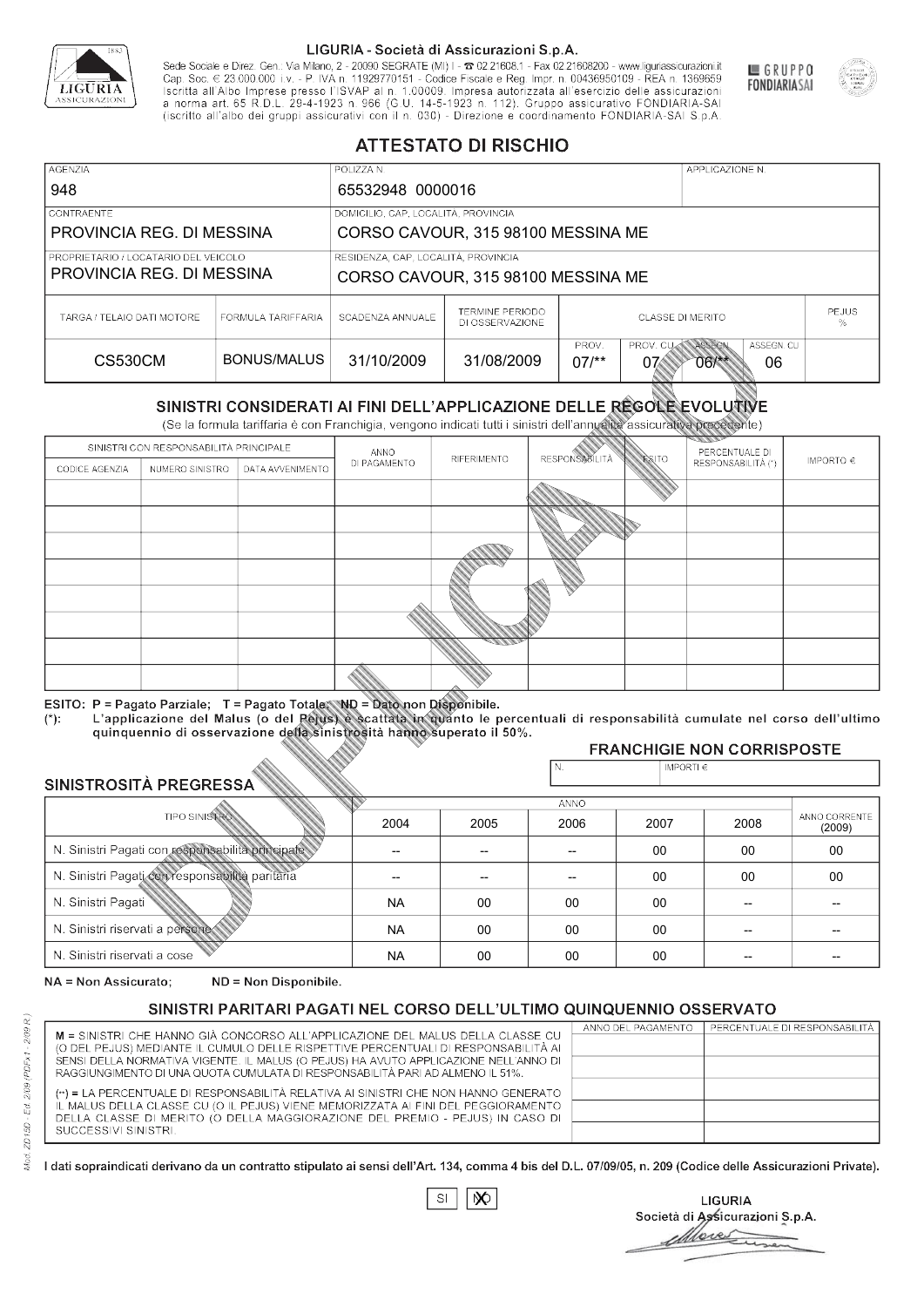

Sede Sociale e Direz. Gen.: Via Milano, 2 - 20090 SEGRATE (MI) I - 2 02.21608.1 - Fax 02.21608200 - www.liguriassicurazioni.it Sede e Direz, Gen. Via Milanto, 2 - 20090 SEGATE (MI) I - 2 UZZIODO. I - FAX UZZIODO2 I - WWW. IIJONENSURIADONILI<br>Cap. Soc. € 23.000.000 i.v. - P. IVA n. 11929770151 - Codice Fiscale e Reg. Impr. n. 00436950109 - REA n. 1



GRUPPO

**FONDIARIASAI** 

# **ATTESTATO DI RISCHIO**

| <b>AGENZIA</b>                                                      |                    | POLIZZA N.                          |                                    |                 |                         | APPLICAZIONE N.        |  |
|---------------------------------------------------------------------|--------------------|-------------------------------------|------------------------------------|-----------------|-------------------------|------------------------|--|
| 948                                                                 |                    | 65532948 0000017                    |                                    |                 |                         |                        |  |
| <b>CONTRAENTE</b>                                                   |                    | DOMICILIO, CAP, LOCALITÀ, PROVINCIA |                                    |                 |                         |                        |  |
| PROVINCIA REG. DI MESSINA                                           |                    |                                     | CORSO CAVOUR, 315 98100 MESSINA ME |                 |                         |                        |  |
| I PROPRIETARIO / LOCATARIO DEL VEICOLO<br>PROVINCIA REG. DI MESSINA |                    | RESIDENZA, CAP, LOCALITÀ, PROVINCIA | CORSO CAVOUR, 315 98100 MESSINA ME |                 |                         |                        |  |
| TARGA / TELAIO DATI MOTORE                                          | FORMULA TARIFFARIA | SCADENZA ANNUALE                    | TERMINE PERIODO<br>DI OSSERVAZIONE |                 | <b>PEJUS</b><br>%       |                        |  |
| AJ273HZ                                                             | BONUS/MALUS        | 31/10/2009                          | 31/08/2009                         | PROV.<br>$02/*$ | PROV. CUAN ASSEGN<br>02 | ASSEGN. CU<br>01<br>01 |  |

|                                                  |                      |                                                                                                                                                                                                      | DI OSSERVAZIONE |             |                          |                 |                                        |                         |  |
|--------------------------------------------------|----------------------|------------------------------------------------------------------------------------------------------------------------------------------------------------------------------------------------------|-----------------|-------------|--------------------------|-----------------|----------------------------------------|-------------------------|--|
| AJ273HZ                                          |                      | <b>BONUS/MALUS</b>                                                                                                                                                                                   | 31/10/2009      | 31/08/2009  | PROV.<br>$02/*$          | PROV. CU<br>02< | ASSEGN<br>ASSEGN. CU<br>$011$ **<br>01 |                         |  |
|                                                  |                      | SINISTRI CONSIDERATI AI FINI DELL'APPLICAZIONE DELLE REGOLE EVOLUTIVE<br>(Se la formula tariffaria è con Franchigia, vengono indicati tutti i sinistri dell'annualità assicurativa precedente)       |                 |             |                          |                 |                                        |                         |  |
|                                                  |                      | SINISTRI CON RESPONSABILITÀ PRINCIPALE                                                                                                                                                               | ANNO            |             |                          |                 | PERCENTUALE DI                         |                         |  |
| CODICE AGENZIA                                   | NUMERO SINISTRO      | DATA AVVENIMENTO                                                                                                                                                                                     | DI PAGAMENTO    | RIFERIMENTO | <b>RESPONSABLITÀ</b>     | <b>ESITO</b>    | RESPONSABILITÀ (*)                     | IMPORTO $\in$           |  |
|                                                  |                      |                                                                                                                                                                                                      |                 |             |                          |                 |                                        |                         |  |
|                                                  |                      |                                                                                                                                                                                                      |                 |             |                          |                 |                                        |                         |  |
|                                                  |                      |                                                                                                                                                                                                      |                 |             |                          |                 |                                        |                         |  |
|                                                  |                      |                                                                                                                                                                                                      |                 |             |                          |                 |                                        |                         |  |
|                                                  |                      |                                                                                                                                                                                                      |                 |             |                          |                 |                                        |                         |  |
|                                                  |                      |                                                                                                                                                                                                      |                 |             |                          |                 |                                        |                         |  |
|                                                  |                      |                                                                                                                                                                                                      |                 |             |                          |                 |                                        |                         |  |
|                                                  |                      |                                                                                                                                                                                                      |                 |             |                          |                 |                                        |                         |  |
|                                                  |                      |                                                                                                                                                                                                      |                 |             |                          |                 |                                        |                         |  |
|                                                  |                      | ESITO: P = Pagato Parziale; T = Pagato Totale; ND = Dato non Disponibile.                                                                                                                            |                 |             |                          |                 |                                        |                         |  |
| $(*)$ .                                          |                      | L'applicazione del Malus (o del Pejus) è scattata in quanto le percentuali di responsabilità cumulate nel corso dell'ultimo<br>quinquennio di osservazione della sinistrosità hanno superato il 50%. |                 |             |                          |                 |                                        |                         |  |
|                                                  |                      |                                                                                                                                                                                                      |                 |             |                          |                 | <b>FRANCHIGIE NON CORRISPOSTE</b>      |                         |  |
|                                                  |                      |                                                                                                                                                                                                      |                 |             | N.                       | IMPORTI€        |                                        |                         |  |
| SINISTROSITÀ PREGRESSA                           |                      |                                                                                                                                                                                                      |                 |             | <b>ANNO</b>              |                 |                                        |                         |  |
|                                                  | <b>TIPO SINISTRO</b> |                                                                                                                                                                                                      | 2004            | 2005        | 2006                     | 2007            | 2008                                   | ANNO CORRENTE<br>(2009) |  |
| N. Sinistri Pagati con responsabilità principale |                      |                                                                                                                                                                                                      |                 | --          | $\overline{\phantom{a}}$ | 00              | 00                                     | 00                      |  |
| N. Sinistri Pagati con responsabilità paritaria  |                      |                                                                                                                                                                                                      |                 |             |                          | 00              | 00                                     | 00                      |  |
| N. Sinistri Pagati                               |                      |                                                                                                                                                                                                      | 00              | 00          | 01                       | 00              |                                        |                         |  |
| N. Sinistri riservati a persone                  |                      |                                                                                                                                                                                                      | 00              | 00          | 00                       | $00 \,$         |                                        |                         |  |
| N. Sinjetri riconvoti a coco                     |                      |                                                                                                                                                                                                      | $\cap$          | $\cap$      | $\sim$                   | $\cap$          |                                        |                         |  |

### 2005 -- --  $0<sup>0</sup>$ 00 00 2004 -- --  $0<sup>0</sup>$ 00 00 2006 -- -- 01 00 00 2007 00 00 00 00 00 2008 00 00 -- -- -- 00 00 -- -- -- (2009)

NA = Non Assicurato: ND = Non Disponibile.

# SINISTRI PARITARI PAGATI NEL CORSO DELL'ULTIMO QUINQUENNIO OSSERVATO

|                                                                                                                                                                       | ANNO DEL PAGAMENTO | PERCENTUALE DI RESPONSABILITÀ |
|-----------------------------------------------------------------------------------------------------------------------------------------------------------------------|--------------------|-------------------------------|
| M = SINISTRI CHE HANNO GIÀ CONCORSO ALL'APPLICAZIONE DEL MALUS DELLA CLASSE CU                                                                                        |                    |                               |
| (O DEL PEJUS) MEDIANTE IL CUMULO DELLE RISPETTIVE PERCENTUALI DI RESPONSABILITÀ AI                                                                                    |                    |                               |
| SENSI DELLA NORMATIVA VIGENTE. IL MALUS (O PEJUS) HA AVUTO APPLICAZIONE NELL'ANNO DI<br>RAGGIUNGIMENTO DI UNA QUOTA CUMULATA DI RESPONSABILITÀ PARI AD ALMENO IL 51%. |                    |                               |
|                                                                                                                                                                       |                    |                               |
| (**) = LA PERCENTUALE DI RESPONSABILITÀ RELATIVA AI SINISTRI CHE NON HANNO GENERATO                                                                                   |                    |                               |
| IL MALUS DELLA CLASSE CU (O IL PEJUS) VIENE MEMORIZZATA AI FINI DEL PEGGIORAMENTO                                                                                     |                    |                               |
| DELLA CLASSE DI MERITO (O DELLA MAGGIORAZIONE DEL PREMIO - PEJUS) IN CASO DI                                                                                          |                    |                               |
| SUCCESSIVI SINISTRI.                                                                                                                                                  |                    |                               |
|                                                                                                                                                                       |                    |                               |

|--|

**LIGURIA** Società di Assicurazioni S.p.A. Move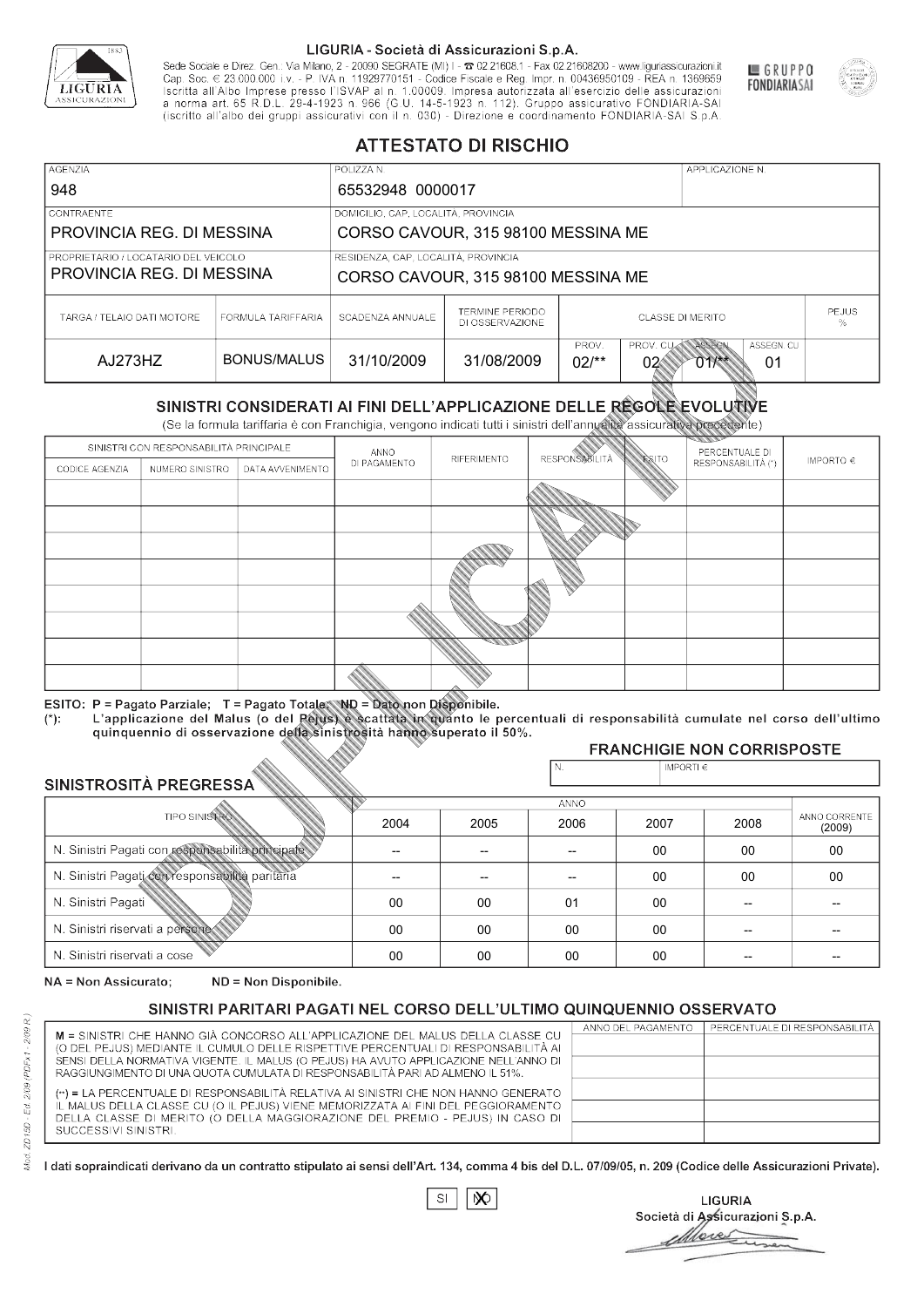

Sede Sociale e Direz. Gen.: Via Milano, 2 - 20090 SEGRATE (MI) I - 2 02.21608.1 - Fax 02.21608200 - www.liguriassicurazioni.it Cap. Soc.  $\in$  23.000.000 i.v. - P. IVA n. 11929770151 - Codice Fiscale e Reg. Impr. n. 00436950109 - REA n. 1369659<br>Iscritta all'Albo Imprese presso l'ISVAP al n. 1.00009. Impresa autorizzata all'esercizio delle assicura d homa art. 65 K.D.L. 29-4-1923 ft. 900 (G.O. 14-5-1923 ft. 112). Gruppo assicurativo PONDIARIA-SAI S.p.A



GRUPPO

**FONDIARIASAI** 

# **ATTESTATO DI RISCHIO**

| <b>AGENZIA</b>                       |                                     | POLIZZA N.                          |                                           |                         | APPLICAZIONE N.                                            |  |  |
|--------------------------------------|-------------------------------------|-------------------------------------|-------------------------------------------|-------------------------|------------------------------------------------------------|--|--|
| 948 00201                            |                                     | 65532948 0000018                    |                                           |                         |                                                            |  |  |
| LCONTRAENTE.                         |                                     | DOMICILIO, CAP, LOCALITÀ, PROVINCIA |                                           |                         |                                                            |  |  |
| PROVINCIA REG. DI MESSINA            |                                     |                                     | CORSO CAVOUR, 315 98100 MESSINA ME        |                         |                                                            |  |  |
| PROPRIETARIO / LOCATARIO DEL VEICOLO | RESIDENZA, CAP, LOCALITÀ, PROVINCIA |                                     |                                           |                         |                                                            |  |  |
| PROVINCIA REG. DI MESSINA            |                                     | CORSO CAVOUR, 315 98100 MESSINA ME  |                                           |                         |                                                            |  |  |
| TARGA / TELAIO DATI MOTORE           | FORMULA TARIFFARIA                  | SCADENZA ANNUALE                    | <b>TERMINE PERIODO</b><br>DI OSSERVAZIONE | <b>CLASSE DI MERITO</b> | <b>PEJUS</b><br>%                                          |  |  |
| ZA475BX                              | BONUS/MALUS                         | 31/10/2009                          | 31/08/2009                                | PROV.<br>$12/*$<br>12   | ASSEGN. CU<br>PROV. CUAN ASSEGN<br>$1$ <sup>**</sup><br>11 |  |  |

|                                                  |                      |                                                                                                                                                                                                |              | DI OSSERVAZIONE |                          |                             |                                      | %             |
|--------------------------------------------------|----------------------|------------------------------------------------------------------------------------------------------------------------------------------------------------------------------------------------|--------------|-----------------|--------------------------|-----------------------------|--------------------------------------|---------------|
| ZA475BX                                          |                      | <b>BONUS/MALUS</b>                                                                                                                                                                             | 31/10/2009   | 31/08/2009      | PROV.<br>$12/*$          | PROV. CU<br>12 <sub>6</sub> | ASSEGN<br>ASSEGN. CU<br>$11**$<br>11 |               |
|                                                  |                      | SINISTRI CONSIDERATI AI FINI DELL'APPLICAZIONE DELLE REGOLE EVOLUTIVE<br>(Se la formula tariffaria è con Franchigia, vengono indicati tutti i sinistri dell'annualità assicurativa precedente) |              |                 |                          |                             |                                      |               |
|                                                  |                      | SINISTRI CON RESPONSABILITÀ PRINCIPALE                                                                                                                                                         | ANNO         |                 |                          |                             | PERCENTUALE DI                       |               |
| CODICE AGENZIA                                   | NUMERO SINISTRO      | DATA AVVENIMENTO                                                                                                                                                                               | DI PAGAMENTO | RIFERIMENTO     | <b>RESPONSABLITÀ</b>     | <b>ESITO</b>                | RESPONSABILITÀ (*)                   | IMPORTO $\in$ |
|                                                  |                      |                                                                                                                                                                                                |              |                 |                          |                             |                                      |               |
|                                                  |                      |                                                                                                                                                                                                |              |                 |                          |                             |                                      |               |
|                                                  |                      |                                                                                                                                                                                                |              |                 |                          |                             |                                      |               |
|                                                  |                      |                                                                                                                                                                                                |              |                 |                          |                             |                                      |               |
|                                                  |                      |                                                                                                                                                                                                |              |                 |                          |                             |                                      |               |
|                                                  |                      |                                                                                                                                                                                                |              |                 |                          |                             |                                      |               |
|                                                  |                      |                                                                                                                                                                                                |              |                 |                          |                             |                                      |               |
|                                                  |                      |                                                                                                                                                                                                |              |                 |                          |                             |                                      |               |
|                                                  |                      |                                                                                                                                                                                                |              |                 |                          |                             |                                      |               |
|                                                  |                      | ESITO: P = Pagato Parziale; T = Pagato Totale; ND = Dato non Disponibile.                                                                                                                      |              |                 |                          |                             |                                      |               |
| $(*)$ .                                          |                      | L'applicazione del Malus (o del Pejus) è scattata in quanto le percentuali di responsabilità cumulate nel corso dell'ultimo                                                                    |              |                 |                          |                             |                                      |               |
|                                                  |                      | quinquennio di osservazione della sinistrosità hanno superato il 50%.                                                                                                                          |              |                 |                          |                             | <b>FRANCHIGIE NON CORRISPOSTE</b>    |               |
|                                                  |                      |                                                                                                                                                                                                |              |                 | N.                       | IMPORTI€                    |                                      |               |
| SINISTROSITÀ PREGRESSA                           |                      |                                                                                                                                                                                                |              |                 |                          |                             |                                      |               |
|                                                  | <b>TIPO SINISTRO</b> |                                                                                                                                                                                                |              |                 | <b>ANNO</b>              |                             |                                      | ANNO CORRENTE |
|                                                  |                      |                                                                                                                                                                                                | 2004         | 2005            | 2006                     | 2007                        | 2008                                 | (2009)        |
| N. Sinistri Pagati con responsabilità principale |                      |                                                                                                                                                                                                |              | --              | $\overline{\phantom{a}}$ | 00                          | 00                                   | 00            |
| N. Sinistri Pagati con responsabilità paritaria  |                      |                                                                                                                                                                                                |              |                 |                          | 00                          | 00                                   | 00            |
| N. Sinistri Pagati                               |                      |                                                                                                                                                                                                | 00           | 00              | 01                       | 00                          |                                      |               |
| N. Sinistri riservati a persone                  |                      |                                                                                                                                                                                                | 00           | 00              | 00                       | $00 \,$                     |                                      |               |
| N. Sinjetri riconvoti a coco                     |                      |                                                                                                                                                                                                | $\cap$       | $\cap$          | $\sim$                   | $\cap$                      |                                      |               |

### 2005 -- --  $0<sup>0</sup>$ 00 00 2004 -- --  $0<sup>0</sup>$ 00 00 2006 -- -- 01 00 00 2007 00 00 00 00 00 2008 00 00 -- -- -- 00 00 -- -- -- (2009)

NA = Non Assicurato: ND = Non Disponibile.

# SINISTRI PARITARI PAGATI NEL CORSO DELL'ULTIMO QUINQUENNIO OSSERVATO

|                                                                                      | ANNO DEL PAGAMENTO | PERCENTUALE DI RESPONSABILITÀ |
|--------------------------------------------------------------------------------------|--------------------|-------------------------------|
| M = SINISTRI CHE HANNO GIÀ CONCORSO ALL'APPLICAZIONE DEL MALUS DELLA CLASSE CU       |                    |                               |
| (O DEL PEJUS) MEDIANTE IL CUMULO DELLE RISPETTIVE PERCENTUALI DI RESPONSABILITÀ AI   |                    |                               |
| SENSI DELLA NORMATIVA VIGENTE. IL MALUS (O PEJUS) HA AVUTO APPLICAZIONE NELL'ANNO DI |                    |                               |
| RAGGIUNGIMENTO DI UNA QUOTA CUMULATA DI RESPONSABILITÀ PARI AD ALMENO IL 51%.        |                    |                               |
|                                                                                      |                    |                               |
| (**) = LA PERCENTUALE DI RESPONSABILITÀ RELATIVA AI SINISTRI CHE NON HANNO GENERATO  |                    |                               |
| IL MALUS DELLA CLASSE CU (O IL PEJUS) VIENE MEMORIZZATA AI FINI DEL PEGGIORAMENTO    |                    |                               |
| DELLA CLASSE DI MERITO (O DELLA MAGGIORAZIONE DEL PREMIO - PEJUS) IN CASO DI         |                    |                               |
| SUCCESSIVI SINISTRI.                                                                 |                    |                               |
|                                                                                      |                    |                               |

 $\mathbb{S}\mathsf{I}$  $\infty$ 

**LIGURIA** Società di Assicurazioni S.p.A. Move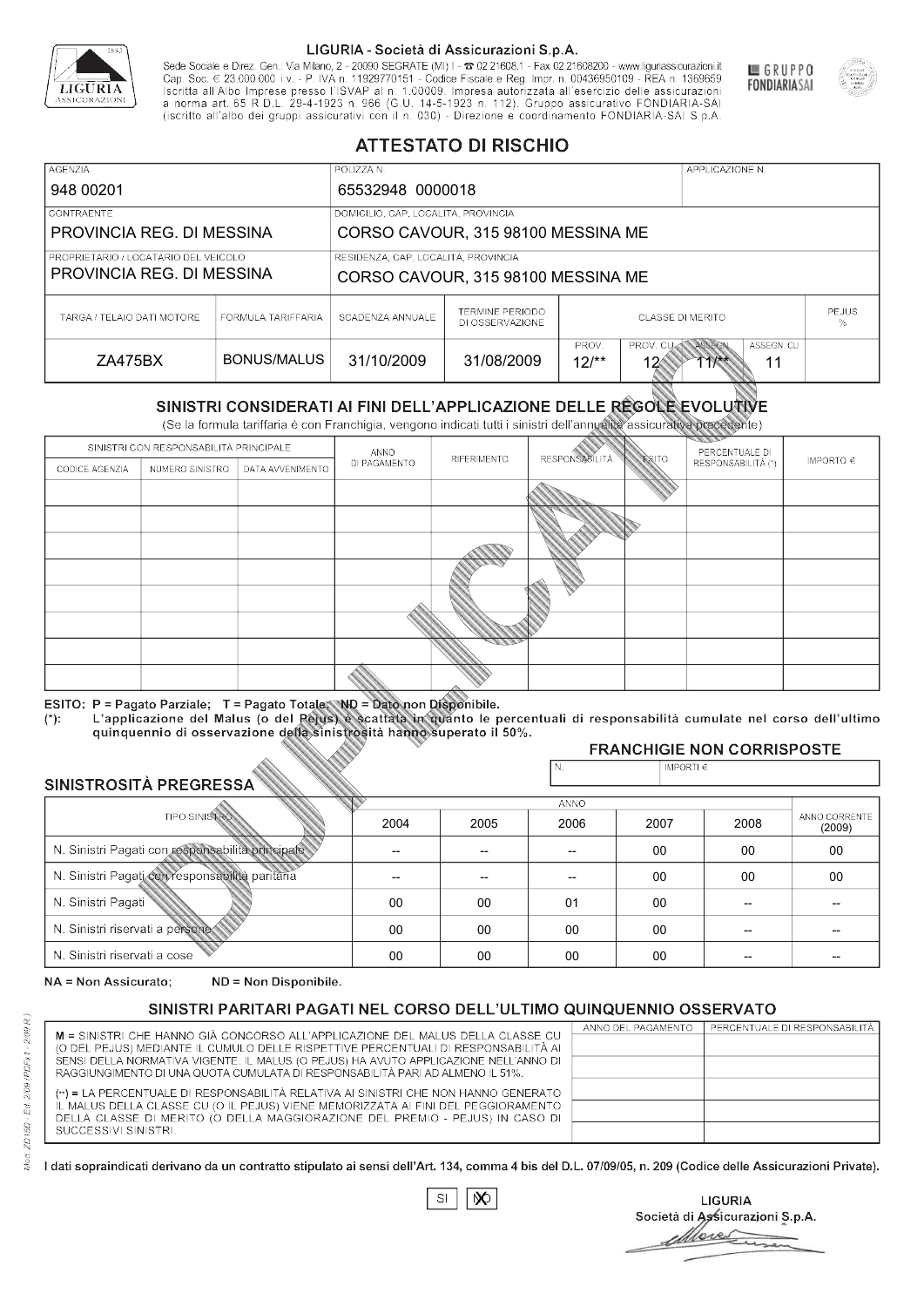

Sede Sociale e Direz. Gen.: Via Milano, 2 - 20090 SEGRATE (MI) I - 2 02.21608.1 - Fax 02.21608200 - www.liguriassicurazioni.it Sede e Direz, Gen. Via Milanto, 2 - 20090 SEGATE (MI) I - 2 UZZIODO. I - FAX UZZIODO2 I - WWW. IIJONENSURIADONILI<br>Cap. Soc. € 23.000.000 i.v. - P. IVA n. 11929770151 - Codice Fiscale e Reg. Impr. n. 00436950109 - REA n. 1



GRUPPO

**FONDIARIASAI** 

# **ATTESTATO DI RISCHIO**

| <b>AGENZIA</b>                                                    |                    | POLIZZA N.                          |                                                                           |                         |                         | APPLICAZIONE N. |                   |  |
|-------------------------------------------------------------------|--------------------|-------------------------------------|---------------------------------------------------------------------------|-------------------------|-------------------------|-----------------|-------------------|--|
| 948 00201                                                         |                    | 65532948 0000019                    |                                                                           |                         |                         |                 |                   |  |
| I CONTRAENTE                                                      |                    | DOMICILIO, CAP, LOCALITÀ, PROVINCIA |                                                                           |                         |                         |                 |                   |  |
| PROVINCIA REG. DI MESSINA                                         |                    |                                     | CORSO CAVOUR, 315 98100 MESSINA ME                                        |                         |                         |                 |                   |  |
| PROPRIETARIO / LOCATARIO DEL VEICOLO<br>PROVINCIA REG. DI MESSINA |                    |                                     | RESIDENZA, CAP, LOCALITÀ, PROVINCIA<br>CORSO CAVOUR, 315 98100 MESSINA ME |                         |                         |                 |                   |  |
| TARGA / TELAIO DATI MOTORE                                        | FORMULA TARIFFARIA | SCADENZA ANNUALE                    | TERMINE PERIODO<br>DI OSSERVAZIONE                                        | <b>CLASSE DI MERITO</b> |                         |                 | <b>PEJUS</b><br>% |  |
| ZA476BX                                                           | BONUS/MALUS        | 31/10/2009                          | 31/08/2009                                                                | PROV.<br>01/1A          | PROV. CUAN ASSEGN<br>01 | O1MB            | ASSEGN. CU<br>01  |  |

|                                                  |                      |                                                                                                                                                                                                |              | DI OSSERVAZIONE          |                      |                |                                           | %             |
|--------------------------------------------------|----------------------|------------------------------------------------------------------------------------------------------------------------------------------------------------------------------------------------|--------------|--------------------------|----------------------|----------------|-------------------------------------------|---------------|
| ZA476BX                                          |                      | <b>BONUS/MALUS</b>                                                                                                                                                                             | 31/10/2009   | 31/08/2009               | PROV.<br>01/1A       | PROV. CU<br>01 | ASSEGN<br>ASSEGN. CU<br><b>OTAB</b><br>01 |               |
|                                                  |                      | SINISTRI CONSIDERATI AI FINI DELL'APPLICAZIONE DELLE REGOLE EVOLUTIVE<br>(Se la formula tariffaria è con Franchigia, vengono indicati tutti i sinistri dell'annualità assicurativa precedente) |              |                          |                      |                |                                           |               |
|                                                  |                      | SINISTRI CON RESPONSABILITÀ PRINCIPALE                                                                                                                                                         | ANNO         |                          |                      |                | PERCENTUALE DI                            |               |
| CODICE AGENZIA                                   | NUMERO SINISTRO      | DATA AVVENIMENTO                                                                                                                                                                               | DI PAGAMENTO | RIFERIMENTO              | <b>RESPONSABLITÀ</b> | <b>ESITO</b>   | RESPONSABILITÀ (*)                        | IMPORTO $\in$ |
|                                                  |                      |                                                                                                                                                                                                |              |                          |                      |                |                                           |               |
|                                                  |                      |                                                                                                                                                                                                |              |                          |                      |                |                                           |               |
|                                                  |                      |                                                                                                                                                                                                |              |                          |                      |                |                                           |               |
|                                                  |                      |                                                                                                                                                                                                |              |                          |                      |                |                                           |               |
|                                                  |                      |                                                                                                                                                                                                |              |                          |                      |                |                                           |               |
|                                                  |                      |                                                                                                                                                                                                |              |                          |                      |                |                                           |               |
|                                                  |                      |                                                                                                                                                                                                |              |                          |                      |                |                                           |               |
|                                                  |                      |                                                                                                                                                                                                |              |                          |                      |                |                                           |               |
|                                                  |                      |                                                                                                                                                                                                |              |                          |                      |                |                                           |               |
|                                                  |                      | ESITO: P = Pagato Parziale; T = Pagato Totale; ND = Dato non Disponibile.                                                                                                                      |              |                          |                      |                |                                           |               |
| $(*)$ .                                          |                      | L'applicazione del Malus (o del Pejus) è scattata in quanto le percentuali di responsabilità cumulate nel corso dell'ultimo                                                                    |              |                          |                      |                |                                           |               |
|                                                  |                      | quinquennio di osservazione della sinistrosità hanno superato il 50%.                                                                                                                          |              |                          |                      |                | <b>FRANCHIGIE NON CORRISPOSTE</b>         |               |
|                                                  |                      |                                                                                                                                                                                                |              |                          | N.                   | IMPORTI€       |                                           |               |
| SINISTROSITÀ PREGRESSA                           |                      |                                                                                                                                                                                                |              |                          |                      |                |                                           |               |
|                                                  | <b>TIPO SINISTRO</b> |                                                                                                                                                                                                |              |                          | <b>ANNO</b>          |                |                                           | ANNO CORRENTE |
|                                                  |                      |                                                                                                                                                                                                | 2004         | 2005                     | 2006                 | 2007           | 2008                                      | (2009)        |
| N. Sinistri Pagati con responsabilità principale |                      |                                                                                                                                                                                                | --           | $\overline{\phantom{a}}$ | 00                   | 00             | 00                                        |               |
|                                                  |                      | N. Sinistri Pagati con responsabilità paritaria                                                                                                                                                |              |                          |                      | 00             | 00                                        | 00            |
| N. Sinistri Pagati                               |                      |                                                                                                                                                                                                | 01           | 00                       | 00                   | 00             |                                           |               |
| N. Sinistri riservati a persone                  |                      |                                                                                                                                                                                                | 00           | 00                       | 00                   | $00 \,$        |                                           |               |
| N. Sinjetri riconvoti a coco                     |                      |                                                                                                                                                                                                | $\cap$       | $\cap$                   | $\sim$               | $\cap$         |                                           |               |

### 2005 -- --  $0<sup>0</sup>$ 00 00 2004 -- -- 01 00 00 2006 -- -- 00 00 00 2007 00 00 00 00 00 2008 00 00 -- -- -- 00 00 -- -- -- (2009)

NA = Non Assicurato: ND = Non Disponibile.

# SINISTRI PARITARI PAGATI NEL CORSO DELL'ULTIMO QUINQUENNIO OSSERVATO

|                                                                                      | ANNO DEL PAGAMENTO | PERCENTUALE DI RESPONSABILITÀ |
|--------------------------------------------------------------------------------------|--------------------|-------------------------------|
| M = SINISTRI CHE HANNO GIÀ CONCORSO ALL'APPLICAZIONE DEL MALUS DELLA CLASSE CU       |                    |                               |
| (O DEL PEJUS) MEDIANTE IL CUMULO DELLE RISPETTIVE PERCENTUALI DI RESPONSABILITÀ AI   |                    |                               |
| SENSI DELLA NORMATIVA VIGENTE. IL MALUS (O PEJUS) HA AVUTO APPLICAZIONE NELL'ANNO DI |                    |                               |
| RAGGIUNGIMENTO DI UNA QUOTA CUMULATA DI RESPONSABILITÀ PARI AD ALMENO IL 51%.        |                    |                               |
|                                                                                      |                    |                               |
| (**) = LA PERCENTUALE DI RESPONSABILITÀ RELATIVA AI SINISTRI CHE NON HANNO GENERATO  |                    |                               |
| IL MALUS DELLA CLASSE CU (O IL PEJUS) VIENE MEMORIZZATA AI FINI DEL PEGGIORAMENTO    |                    |                               |
| DELLA CLASSE DI MERITO (O DELLA MAGGIORAZIONE DEL PREMIO - PEJUS) IN CASO DI         |                    |                               |
| SUCCESSIVI SINISTRI.                                                                 |                    |                               |
|                                                                                      |                    |                               |

|--|

**LIGURIA** Società di Assicurazioni S.p.A. Move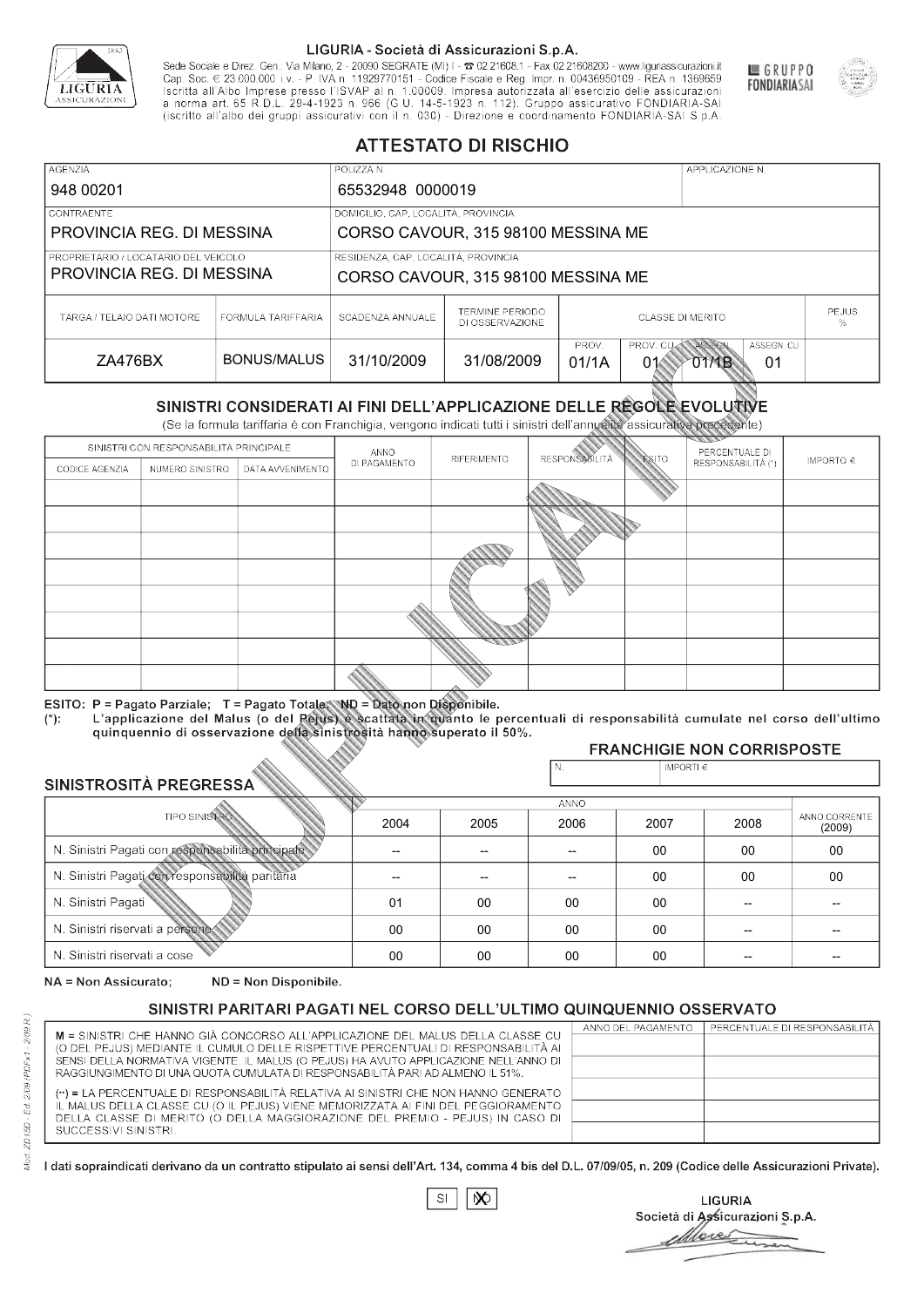

Sede Sociale e Direz. Gen.: Via Milano, 2 - 20090 SEGRATE (MI) I - 2 02.21608.1 - Fax 02.21608200 - www.liguriassicurazioni.it Cap. Soc.  $\in$  23.000.000 i.v. - P. IVA n. 11929770151 - Codice Fiscale e Reg. Impr. n. 00436950109 - REA n. 1369659<br>Iscritta all'Albo Imprese presso l'ISVAP al n. 1.00009. Impresa autorizzata all'esercizio delle assicura d homa art. 65 K.D.L. 29-4-1923 ft. 900 (G.O. 14-5-1923 ft. 112). Gruppo assicurativo PONDIARIA-SAI S.p.A



GRUPPO

**FONDIARIASAI** 

# **ATTESTATO DI RISCHIO**

| <b>AGENZIA</b>                       |                    | POLIZZA N.                          |                                           |                                         | APPLICAZIONE N.                                   |  |  |  |
|--------------------------------------|--------------------|-------------------------------------|-------------------------------------------|-----------------------------------------|---------------------------------------------------|--|--|--|
| 948 00201                            |                    | 65532948 0000020                    |                                           |                                         |                                                   |  |  |  |
| LCONTRAENTE.                         |                    | DOMICILIO, CAP, LOCALITÀ, PROVINCIA |                                           |                                         |                                                   |  |  |  |
| PROVINCIA REG. DI MESSINA            |                    |                                     | CORSO CAVOUR, 315 98100 MESSINA ME        |                                         |                                                   |  |  |  |
| PROPRIETARIO / LOCATARIO DEL VEICOLO |                    |                                     | RESIDENZA, CAP, LOCALITÀ, PROVINCIA       |                                         |                                                   |  |  |  |
| PROVINCIA REG. DI MESSINA            |                    | CORSO CAVOUR, 315 98100 MESSINA ME  |                                           |                                         |                                                   |  |  |  |
| TARGA / TELAIO DATI MOTORE           | FORMULA TARIFFARIA | SCADENZA ANNUALE                    | <b>TERMINE PERIODO</b><br>DI OSSERVAZIONE | <b>PEJUS</b><br><b>CLASSE DI MERITO</b> |                                                   |  |  |  |
| ZA477BX                              | BONUS/MALUS        | 31/10/2009                          | 31/08/2009                                | PROV.<br>$03/*$<br>03                   | ASSEGN. CU<br>PROV. CUAN ASSEGN<br>02<br>$02$ /** |  |  |  |

|                                 |                      |                                                                                                                                                                                                      |              | DI OSSERVAZIONE |                      |                    |                                        | %                       |
|---------------------------------|----------------------|------------------------------------------------------------------------------------------------------------------------------------------------------------------------------------------------------|--------------|-----------------|----------------------|--------------------|----------------------------------------|-------------------------|
| ZA477BX                         |                      | <b>BONUS/MALUS</b>                                                                                                                                                                                   | 31/10/2009   | 31/08/2009      | PROV.<br>$03/*$      | PROV. CU<br>03     | ASSEGN<br>ASSEGN. CU<br>$02$ /**<br>02 |                         |
|                                 |                      | SINISTRI CONSIDERATI AI FINI DELL'APPLICAZIONE DELLE RÉGOLE EVOLUTIVE<br>(Se la formula tariffaria è con Franchigia, vengono indicati tutti i sinistri dell'annualità assicurativa precedente)       |              |                 |                      |                    |                                        |                         |
|                                 |                      | SINISTRI CON RESPONSABILITÀ PRINCIPALE                                                                                                                                                               | ANNO         |                 |                      |                    | PERCENTUALE DI                         |                         |
| CODICE AGENZIA                  | NUMERO SINISTRO      | DATA AVVENIMENTO                                                                                                                                                                                     | DI PAGAMENTO | RIFERIMENTO     | <b>RESPONSABLITA</b> | <b>ESITO</b>       | RESPONSABILITÀ (*)                     | IMPORTO $\in$           |
|                                 |                      |                                                                                                                                                                                                      |              |                 |                      |                    |                                        |                         |
|                                 |                      |                                                                                                                                                                                                      |              |                 |                      |                    |                                        |                         |
|                                 |                      |                                                                                                                                                                                                      |              |                 |                      |                    |                                        |                         |
|                                 |                      |                                                                                                                                                                                                      |              |                 |                      |                    |                                        |                         |
|                                 |                      |                                                                                                                                                                                                      |              |                 |                      |                    |                                        |                         |
|                                 |                      |                                                                                                                                                                                                      |              |                 |                      |                    |                                        |                         |
|                                 |                      |                                                                                                                                                                                                      |              |                 |                      |                    |                                        |                         |
|                                 |                      |                                                                                                                                                                                                      |              |                 |                      |                    |                                        |                         |
|                                 |                      |                                                                                                                                                                                                      |              |                 |                      |                    |                                        |                         |
|                                 |                      | ESITO: P = Pagato Parziale; T = Pagato Totale; ND = Dato non Disponibile.                                                                                                                            |              |                 |                      |                    |                                        |                         |
| $(*)$ .                         |                      | L'applicazione del Malus (o del Pejus) è scattata in quanto le percentuali di responsabilità cumulate nel corso dell'ultimo<br>quinquennio di osservazione della sinistrosità hanno superato il 50%. |              |                 |                      |                    |                                        |                         |
|                                 |                      |                                                                                                                                                                                                      |              |                 |                      |                    | <b>FRANCHIGIE NON CORRISPOSTE</b>      |                         |
|                                 |                      |                                                                                                                                                                                                      |              |                 | N.                   | IMPORTI $\epsilon$ |                                        |                         |
| SINISTROSITÀ PREGRESSA          |                      |                                                                                                                                                                                                      |              |                 | ANNO                 |                    |                                        |                         |
|                                 | <b>TIPO SINISTRO</b> |                                                                                                                                                                                                      | 2004         | 2005            | 2006                 | 2007               | 2008                                   | ANNO CORRENTE<br>(2009) |
|                                 |                      | N. Sinistri Pagati con responsabilità principale                                                                                                                                                     | --           | --              | $\overline{a}$       | 00                 | 00                                     | $00\,$                  |
|                                 |                      | N. Sinistri Pagati con responsabilità paritaria                                                                                                                                                      |              |                 |                      | 00                 | 00                                     | 00                      |
| N. Sinistri Pagati              |                      |                                                                                                                                                                                                      | 00           | 00              | 00                   | 00                 | --                                     |                         |
| N. Sinistri riservati a persone |                      |                                                                                                                                                                                                      | 00           | 00              | 00                   | 00                 |                                        |                         |
| N. Sinjetri riconvoti a coco    |                      |                                                                                                                                                                                                      | $\cap$       | $\cap$          | $\cap$               | $\sim$             |                                        |                         |

### 2005 -- --  $0<sup>0</sup>$ 00 00 2004 -- --  $0<sup>0</sup>$ 00 00 2006 -- -- 00 00 00 2007 00 00 00 00 00 2008 00 00 -- -- -- 00 00 -- -- -- (2009)

NA = Non Assicurato: ND = Non Disponibile.

# SINISTRI PARITARI PAGATI NEL CORSO DELL'ULTIMO QUINQUENNIO OSSERVATO

|                                                                                                                                                                      | ANNO DEL PAGAMENTO | PERCENTUALE DI RESPONSABILITÀ |
|----------------------------------------------------------------------------------------------------------------------------------------------------------------------|--------------------|-------------------------------|
| M = SINISTRI CHE HANNO GIÀ CONCORSO ALL'APPLICAZIONE DEL MALUS DELLA CLASSE CU<br>(O DEL PEJUS) MEDIANTE IL CUMULO DELLE RISPETTIVE PERCENTUALI DI RESPONSABILITÀ AI |                    |                               |
| SENSI DELLA NORMATIVA VIGENTE. IL MALUS (O PEJUS) HA AVUTO APPLICAZIONE NELL'ANNO DI                                                                                 |                    |                               |
| RAGGIUNGIMENTO DI UNA QUOTA CUMULATA DI RESPONSABILITÀ PARI AD ALMENO IL 51%.                                                                                        |                    |                               |
|                                                                                                                                                                      |                    |                               |
| (**) = LA PERCENTUALE DI RESPONSABILITÀ RELATIVA AI SINISTRI CHE NON HANNO GENERATO                                                                                  |                    |                               |
| IL MALUS DELLA CLASSE CU (O IL PEJUS) VIENE MEMORIZZATA AI FINI DEL PEGGIORAMENTO                                                                                    |                    |                               |
| DELLA CLASSE DI MERITO (O DELLA MAGGIORAZIONE DEL PREMIO - PEJUS) IN CASO DI                                                                                         |                    |                               |
| SUCCESSIVI SINISTRI.                                                                                                                                                 |                    |                               |
|                                                                                                                                                                      |                    |                               |

 $\mathbb{S}\mathsf{I}$  $\infty$ 

**LIGURIA** Società di Assicurazioni S.p.A. Move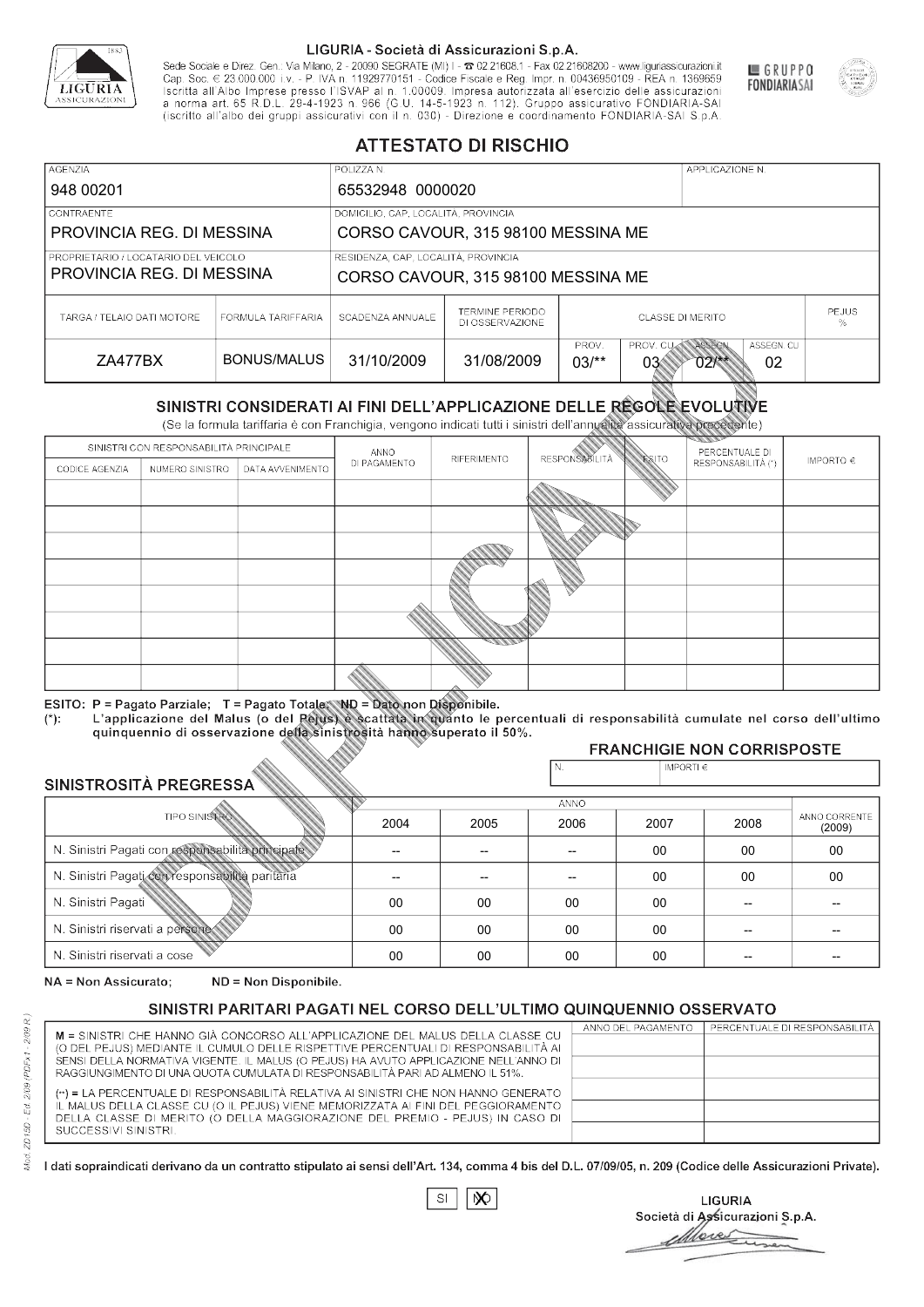

Sede Sociale e Direz. Gen.: Via Milano, 2 - 20090 SEGRATE (MI) I - 2 02.21608.1 - Fax 02.21608200 - www.liguriassicurazioni.it Sede e Direz, Gen. Via Milanto, 2 - 20090 SEGATE (MI) I - 2 UZZIODO. I - FAX UZZIODO2 I - WWW. IIJONENSURIADONILI<br>Cap. Soc. € 23.000.000 i.v. - P. IVA n. 11929770151 - Codice Fiscale e Reg. Impr. n. 00436950109 - REA n. 1



GRUPPO

**FONDIARIASAI** 

# **ATTESTATO DI RISCHIO**

| <b>AGENZIA</b>                                                      |                    | POLIZZA N.                          |                                     |                         |                   | APPLICAZIONE N. |                   |  |
|---------------------------------------------------------------------|--------------------|-------------------------------------|-------------------------------------|-------------------------|-------------------|-----------------|-------------------|--|
| 948                                                                 |                    | 65532948 0000021                    |                                     |                         |                   |                 |                   |  |
| <b>CONTRAENTE</b>                                                   |                    |                                     | DOMICILIO, CAP, LOCALITÀ, PROVINCIA |                         |                   |                 |                   |  |
| PROVINCIA REG. DI MESSINA                                           |                    |                                     | CORSO CAVOUR, 315 98100 MESSINA ME  |                         |                   |                 |                   |  |
| I PROPRIETARIO / LOCATARIO DEL VEICOLO<br>PROVINCIA REG. DI MESSINA |                    | RESIDENZA, CAP, LOCALITÀ, PROVINCIA |                                     |                         |                   |                 |                   |  |
|                                                                     |                    |                                     | CORSO CAVOUR, 315 98100 MESSINA ME  |                         |                   |                 |                   |  |
| TARGA / TELAIO DATI MOTORE                                          | FORMULA TARIFFARIA | SCADENZA ANNUALE                    | TERMINE PERIODO<br>DI OSSERVAZIONE  | <b>CLASSE DI MERITO</b> |                   |                 | <b>PEJUS</b><br>% |  |
| ZA191BY                                                             | BONUS/MALUS        | 31/10/2009                          | 31/08/2009                          | PROV.<br>$11/*$         | PROV. CUAN ASSEGN | $13**$          | ASSEGN. CU<br>13  |  |

|                                                 |                                        |                                                                                                                                                                                                      |                | DI OSSERVAZIONE |                          |                    |                                   | %                       |
|-------------------------------------------------|----------------------------------------|------------------------------------------------------------------------------------------------------------------------------------------------------------------------------------------------------|----------------|-----------------|--------------------------|--------------------|-----------------------------------|-------------------------|
| <b>ZA191BY</b>                                  |                                        | <b>BONUS/MALUS</b>                                                                                                                                                                                   | 31/10/2009     | 31/08/2009      | PROV.<br>$11/*$          | PROV. CU<br>11     | ASSEGN<br>ASSEGN. CU<br>13        |                         |
|                                                 |                                        | SINISTRI CONSIDERATI AI FINI DELL'APPLICAZIONE DELLE RÉGOLE EVOLUTIVE<br>(Se la formula tariffaria è con Franchigia, vengono indicati tutti i sinistri dell'annualità assicurativa precedente)       |                |                 |                          |                    |                                   |                         |
|                                                 | SINISTRI CON RESPONSABILITÀ PRINCIPALE |                                                                                                                                                                                                      | ANNO           |                 |                          |                    | PERCENTUALE DI                    |                         |
| CODICE AGENZIA                                  | NUMERO SINISTRO                        | DATA AVVENIMENTO                                                                                                                                                                                     | DI PAGAMENTO   | RIFERIMENTO     | <b>RESPONSABLITÀ</b>     | <b>ESITO</b>       | RESPONSABILITÀ (*)                | IMPORTO $\in$           |
| 948                                             | 03142                                  | 22/01/2008                                                                                                                                                                                           | 2008           | COSE            | <b>PRINCIPALE</b>        |                    | 100                               | 1.373,00                |
|                                                 |                                        |                                                                                                                                                                                                      |                |                 |                          |                    |                                   |                         |
|                                                 |                                        |                                                                                                                                                                                                      |                |                 |                          |                    |                                   |                         |
|                                                 |                                        |                                                                                                                                                                                                      |                |                 |                          |                    |                                   |                         |
|                                                 |                                        |                                                                                                                                                                                                      |                |                 |                          |                    |                                   |                         |
|                                                 |                                        |                                                                                                                                                                                                      |                |                 |                          |                    |                                   |                         |
|                                                 |                                        |                                                                                                                                                                                                      |                |                 |                          |                    |                                   |                         |
|                                                 |                                        |                                                                                                                                                                                                      |                |                 |                          |                    |                                   |                         |
|                                                 |                                        | ESITO: P = Pagato Parziale; T = Pagato Totale; ND = Dato non Disponibile.                                                                                                                            |                |                 |                          |                    |                                   |                         |
| $(*)$ .                                         |                                        | L'applicazione del Malus (o del Pejus) è scattata in quanto le percentuali di responsabilità cumulate nel corso dell'ultimo<br>quinquennio di osservazione della sinistrosità hanno superato il 50%. |                |                 |                          |                    |                                   |                         |
|                                                 |                                        |                                                                                                                                                                                                      |                |                 |                          |                    | <b>FRANCHIGIE NON CORRISPOSTE</b> |                         |
|                                                 |                                        |                                                                                                                                                                                                      |                |                 | N.                       | IMPORTI $\epsilon$ |                                   |                         |
| SINISTROSITÀ PREGRESSA                          |                                        |                                                                                                                                                                                                      |                |                 |                          |                    |                                   |                         |
|                                                 | <b>TIPO SINISTRO</b>                   |                                                                                                                                                                                                      | 2004           | 2005            | <b>ANNO</b><br>2006      | 2007               | 2008                              | ANNO CORRENTE<br>(2009) |
|                                                 |                                        | N. Sinistri Pagati con responsabilità principale                                                                                                                                                     | $\overline{a}$ | --              | $\overline{\phantom{a}}$ | 00                 | 01                                | 00                      |
| N. Sinistri Pagati con responsabilità paritaria |                                        |                                                                                                                                                                                                      |                |                 |                          | 00                 | 00                                | 00                      |
| N. Sinistri Pagati                              |                                        |                                                                                                                                                                                                      | 01             | 00              | 00                       | $00 \,$            | $\overline{a}$                    |                         |
| N. Sinistri riservati a persone                 |                                        |                                                                                                                                                                                                      | 00             | 00              | 00                       | $00 \,$            | --                                |                         |
| N. Sinjetri riconvoti a coco                    |                                        |                                                                                                                                                                                                      | $\cap$         | $\cap$          | $\cap$                   | $\sim$             |                                   |                         |

### 2005 -- --  $0<sup>0</sup>$ 00 00 2004 -- -- 01 00 00 2006 -- -- 00 00 00 2007 00 00 00 00 00 2008 01 00 -- -- -- 00 00 -- -- -- (2009)

NA = Non Assicurato: ND = Non Disponibile.

# SINISTRI PARITARI PAGATI NEL CORSO DELL'ULTIMO QUINQUENNIO OSSERVATO

|                                                                                      | ANNO DEL PAGAMENTO | PERCENTUALE DI RESPONSABILITÀ |
|--------------------------------------------------------------------------------------|--------------------|-------------------------------|
| M = SINISTRI CHE HANNO GIÀ CONCORSO ALL'APPLICAZIONE DEL MALUS DELLA CLASSE CU       |                    |                               |
| (O DEL PEJUS) MEDIANTE IL CUMULO DELLE RISPETTIVE PERCENTUALI DI RESPONSABILITÀ AI   |                    |                               |
| SENSI DELLA NORMATIVA VIGENTE. IL MALUS (O PEJUS) HA AVUTO APPLICAZIONE NELL'ANNO DI |                    |                               |
| RAGGIUNGIMENTO DI UNA QUOTA CUMULATA DI RESPONSABILITÀ PARI AD ALMENO IL 51%.        |                    |                               |
| (**) = LA PERCENTUALE DI RESPONSABILITÀ RELATIVA AI SINISTRI CHE NON HANNO GENERATO  |                    |                               |
| IL MALUS DELLA CLASSE CU (O IL PEJUS) VIENE MEMORIZZATA AI FINI DEL PEGGIORAMENTO    |                    |                               |
| DELLA CLASSE DI MERITO (O DELLA MAGGIORAZIONE DEL PREMIO - PEJUS) IN CASO DI         |                    |                               |
| SUCCESSIVI SINISTRI.                                                                 |                    |                               |
|                                                                                      |                    |                               |

 $\mathbb{S}\mathsf{I}$  $\infty$ 

**LIGURIA** Società di Assicurazioni S.p.A. bres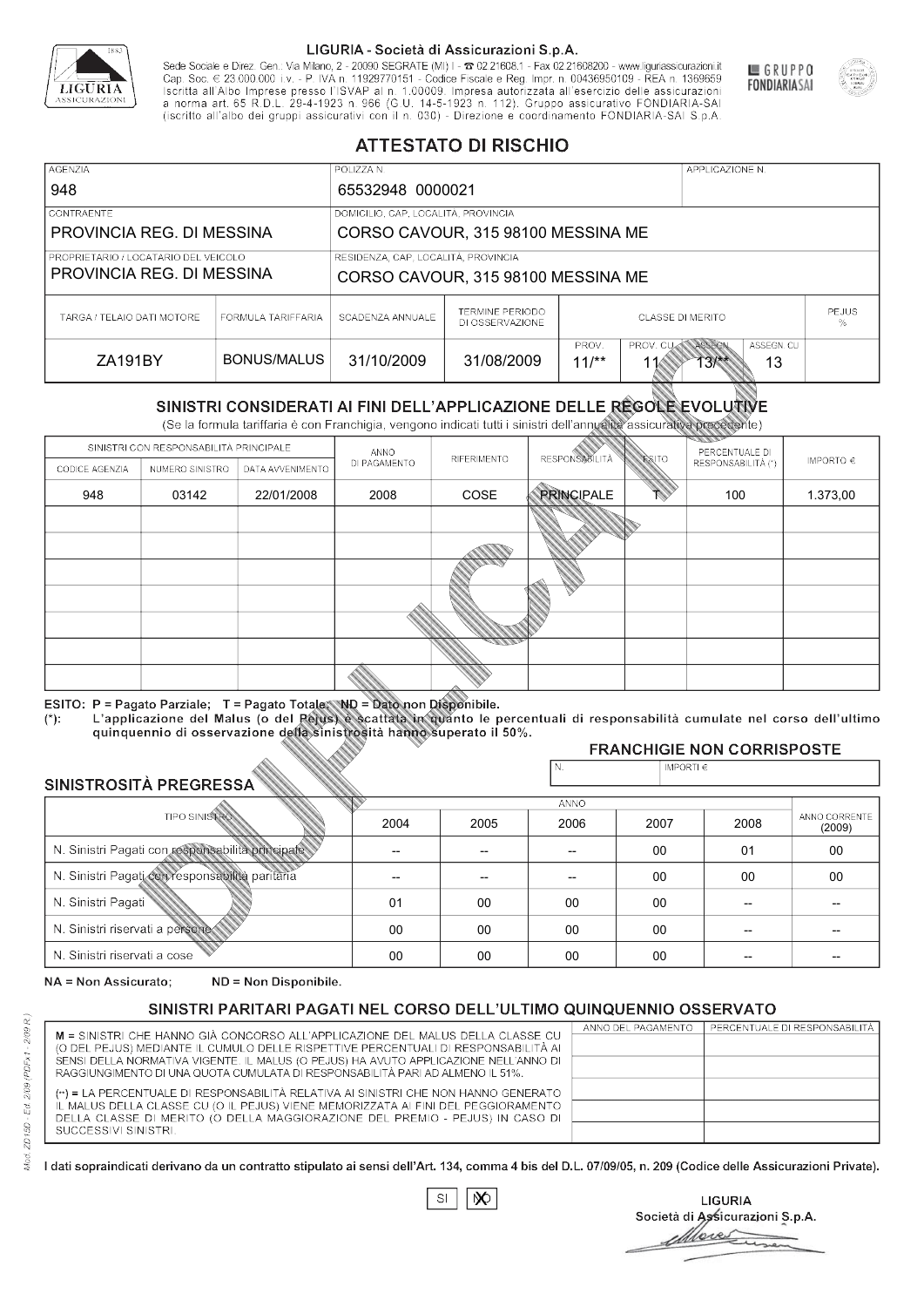

Sede Sociale e Direz. Gen.: Via Milano, 2 - 20090 SEGRATE (MI) I - 2 02.21608.1 - Fax 02.21608200 - www.liguriassicurazioni.it Sede e Direz, Gen. Via Milanto, 2 - 20090 SEGATE (MI) I - 2 UZZIODO. I - FAX UZZIODO2 I - WWW. IIJONENSURIADONILI<br>Cap. Soc. € 23.000.000 i.v. - P. IVA n. 11929770151 - Codice Fiscale e Reg. Impr. n. 00436950109 - REA n. 1



GRUPPO

**FONDIARIASAI** 

# **ATTESTATO DI RISCHIO**

| <b>AGENZIA</b>                       |                    | POLIZZA N.                          |                                           |                                              | APPLICAZIONE N.                       |  |  |  |
|--------------------------------------|--------------------|-------------------------------------|-------------------------------------------|----------------------------------------------|---------------------------------------|--|--|--|
| 948 00201                            |                    | 65532948 0000022                    |                                           |                                              |                                       |  |  |  |
| LCONTRAENTE                          |                    | DOMICILIO, CAP, LOCALITÀ, PROVINCIA |                                           |                                              |                                       |  |  |  |
| PROVINCIA REG. DI MESSINA            |                    |                                     | CORSO CAVOUR, 315 98100 MESSINA ME        |                                              |                                       |  |  |  |
| PROPRIETARIO / LOCATARIO DEL VEICOLO |                    | RESIDENZA, CAP, LOCALITÀ, PROVINCIA |                                           |                                              |                                       |  |  |  |
| PROVINCIA REG. DI MESSINA            |                    |                                     | CORSO CAVOUR, 315 98100 MESSINA ME        |                                              |                                       |  |  |  |
| TARGA / TELAIO DATI MOTORE           | FORMULA TARIFFARIA | SCADENZA ANNUALE                    | <b>TERMINE PERIODO</b><br>DI OSSERVAZIONE | <b>PEJUS</b><br><b>CLASSE DI MERITO</b>      |                                       |  |  |  |
| ZA863LR                              | BONUS/MALUS        | 31/10/2009                          | 31/08/2009                                | PROV.<br>PROV. CUAN ASSEGN<br>$09$ /**<br>09 | ASSEGN. CU<br>$1$ <sup>**</sup><br>11 |  |  |  |

|                                                 |                      |                                                                                                                                                                                                                                                                                   |              | DI OSSERVAZIONE |                       | %                  |                                                    |                         |
|-------------------------------------------------|----------------------|-----------------------------------------------------------------------------------------------------------------------------------------------------------------------------------------------------------------------------------------------------------------------------------|--------------|-----------------|-----------------------|--------------------|----------------------------------------------------|-------------------------|
| ZA863LR                                         |                      | <b>BONUS/MALUS</b>                                                                                                                                                                                                                                                                | 31/10/2009   | 31/08/2009      | PROV.<br>$09$ /**     | PROV. CU<br>09     | ASSEGN<br>ASSEGN. CU<br>$71$ $\frac{11}{11}$<br>11 |                         |
|                                                 |                      | SINISTRI CONSIDERATI AI FINI DELL'APPLICAZIONE DELLE RÉGOLE EVOLUTIVE<br>(Se la formula tariffaria è con Franchigia, vengono indicati tutti i sinistri dell'annualità assicurativa precedente)                                                                                    |              |                 |                       |                    |                                                    |                         |
|                                                 |                      | SINISTRI CON RESPONSABILITÀ PRINCIPALE                                                                                                                                                                                                                                            | ANNO         |                 |                       |                    | PERCENTUALE DI                                     |                         |
| CODICE AGENZIA                                  | NUMERO SINISTRO      | DATA AVVENIMENTO                                                                                                                                                                                                                                                                  | DI PAGAMENTO | RIFERIMENTO     | <b>RESPONSABILITÀ</b> | <b>ESITO</b>       | RESPONSABILITÀ (*)                                 | IMPORTO $\in$           |
| 948                                             | 03366                | 20/02/2009                                                                                                                                                                                                                                                                        | 2009         | COSE            | <b>PRINCIPALE</b>     |                    | 100                                                | 1.162,00                |
|                                                 |                      |                                                                                                                                                                                                                                                                                   |              |                 |                       |                    |                                                    |                         |
|                                                 |                      |                                                                                                                                                                                                                                                                                   |              |                 |                       |                    |                                                    |                         |
|                                                 |                      |                                                                                                                                                                                                                                                                                   |              |                 |                       |                    |                                                    |                         |
|                                                 |                      |                                                                                                                                                                                                                                                                                   |              |                 |                       |                    |                                                    |                         |
|                                                 |                      |                                                                                                                                                                                                                                                                                   |              |                 |                       |                    |                                                    |                         |
|                                                 |                      |                                                                                                                                                                                                                                                                                   |              |                 |                       |                    |                                                    |                         |
|                                                 |                      |                                                                                                                                                                                                                                                                                   |              |                 |                       |                    |                                                    |                         |
| $(*)$ .                                         |                      | ESITO: P = Pagato Parziale; T = Pagato Totale; ND = Dato non Disponibile.<br>L'applicazione del Malus (o del Pejus) è scattata in quanto le percentuali di responsabilità cumulate nel corso dell'ultimo<br>quinquennio di osservazione della sinistrosità hanno superato il 50%. |              |                 |                       |                    |                                                    |                         |
|                                                 |                      |                                                                                                                                                                                                                                                                                   |              |                 |                       |                    | <b>FRANCHIGIE NON CORRISPOSTE</b>                  |                         |
| SINISTROSITÀ PREGRESSA                          |                      |                                                                                                                                                                                                                                                                                   |              |                 | N.                    | IMPORTI $\epsilon$ |                                                    |                         |
|                                                 |                      |                                                                                                                                                                                                                                                                                   |              |                 | ANNO                  |                    |                                                    |                         |
|                                                 | <b>TIPO SINISTRO</b> |                                                                                                                                                                                                                                                                                   | 2004         | 2005            | 2006                  | 2007               | 2008                                               | ANNO CORRENTE<br>(2009) |
|                                                 |                      | N. Sinistri Pagati con responsabilità principale                                                                                                                                                                                                                                  | $\sim$       | --              | $-$                   | 00                 | 00                                                 | 01                      |
| N. Sinistri Pagati con responsabilità paritaria |                      |                                                                                                                                                                                                                                                                                   |              |                 |                       | 00                 | 00                                                 | 00                      |
| N. Sinistri Pagati                              |                      |                                                                                                                                                                                                                                                                                   | 00           | 00              | 00                    | 00                 | --                                                 |                         |
| N. Sinistri riservati a persone                 |                      |                                                                                                                                                                                                                                                                                   | 00           | 00              | 00                    | 00                 |                                                    |                         |
| N. Sinjetri riconvoti a coco                    |                      |                                                                                                                                                                                                                                                                                   | $\cap$       | $\cap$          | $\cap$                | $\sim$             |                                                    |                         |

### 2005 -- --  $0<sup>0</sup>$ 00 00 2004 -- --  $0<sup>0</sup>$ 00 00 2006 -- -- 00 00 00 2007 00 00 00 00 00 2008 00 00 -- -- -- 01 00 -- -- -- (2009)

NA = Non Assicurato: ND = Non Disponibile.

# SINISTRI PARITARI PAGATI NEL CORSO DELL'ULTIMO QUINQUENNIO OSSERVATO

|                                                                                                                                                                      | ANNO DEL PAGAMENTO | PERCENTUALE DI RESPONSABILITÀ |
|----------------------------------------------------------------------------------------------------------------------------------------------------------------------|--------------------|-------------------------------|
| M = SINISTRI CHE HANNO GIÀ CONCORSO ALL'APPLICAZIONE DEL MALUS DELLA CLASSE CU<br>(O DEL PEJUS) MEDIANTE IL CUMULO DELLE RISPETTIVE PERCENTUALI DI RESPONSABILITÀ AI |                    |                               |
| SENSI DELLA NORMATIVA VIGENTE. IL MALUS (O PEJUS) HA AVUTO APPLICAZIONE NELL'ANNO DI                                                                                 |                    |                               |
| RAGGIUNGIMENTO DI UNA QUOTA CUMULATA DI RESPONSABILITÀ PARI AD ALMENO IL 51%.                                                                                        |                    |                               |
|                                                                                                                                                                      |                    |                               |
| (**) = LA PERCENTUALE DI RESPONSABILITÀ RELATIVA AI SINISTRI CHE NON HANNO GENERATO                                                                                  |                    |                               |
| IL MALUS DELLA CLASSE CU (O IL PEJUS) VIENE MEMORIZZATA AI FINI DEL PEGGIORAMENTO                                                                                    |                    |                               |
| DELLA CLASSE DI MERITO (O DELLA MAGGIORAZIONE DEL PREMIO - PEJUS) IN CASO DI                                                                                         |                    |                               |
| SUCCESSIVI SINISTRI.                                                                                                                                                 |                    |                               |
|                                                                                                                                                                      |                    |                               |

 $\mathbb{S}\mathsf{I}$  $\infty$ 

**LIGURIA** Società di Assicurazioni S.p.A. More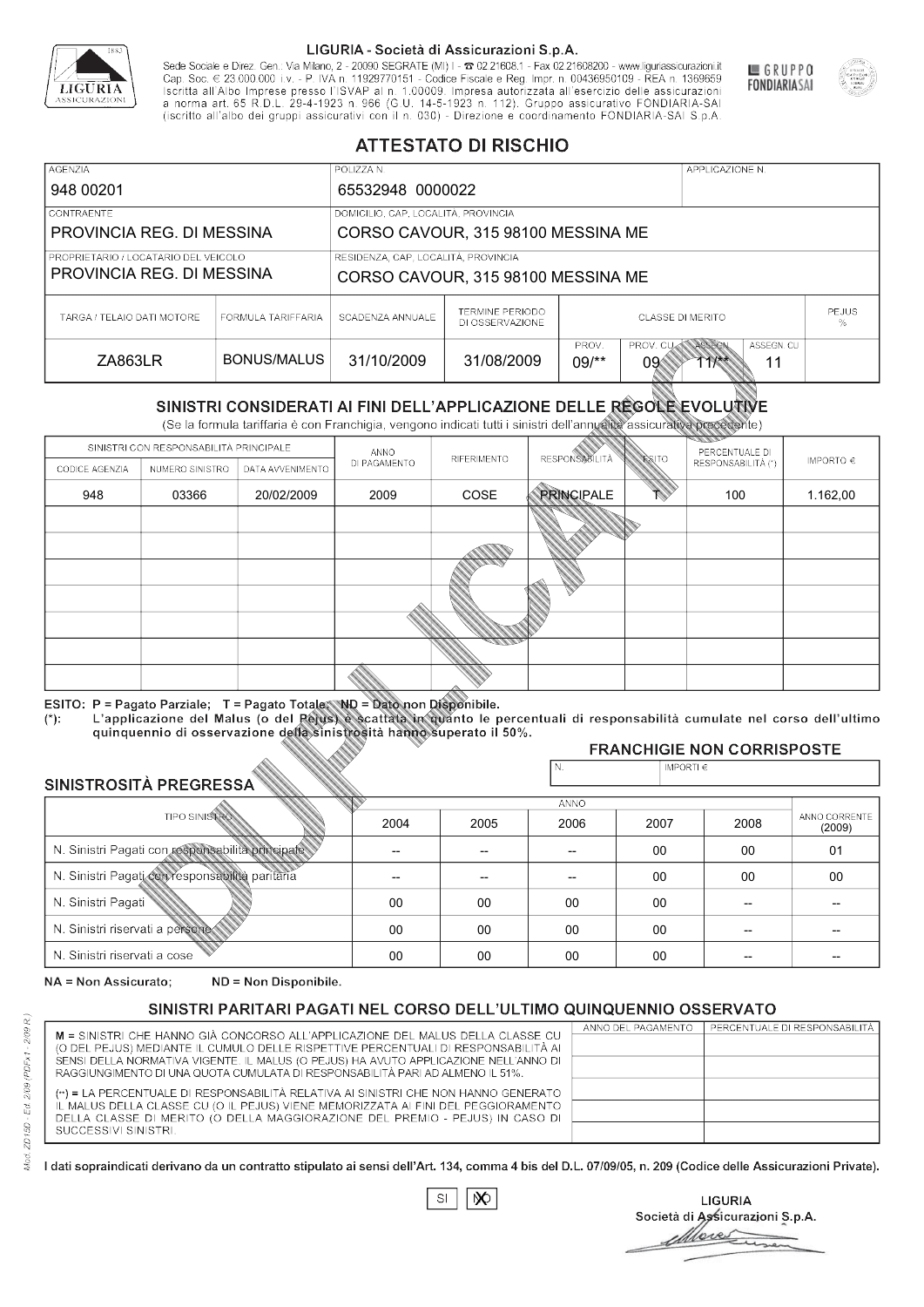

Sede Sociale e Direz. Gen.: Via Milano, 2 - 20090 SEGRATE (MI) I - 2 02.21608.1 - Fax 02.21608200 - www.liguriassicurazioni.it Sede e Direz, Gen. Via Milanto, 2 - 20090 SEGATE (MI) I - 2 UZZIODO. I - FAX UZZIODO2 I - WWW. IIJONENSURIADONILI<br>Cap. Soc. € 23.000.000 i.v. - P. IVA n. 11929770151 - Codice Fiscale e Reg. Impr. n. 00436950109 - REA n. 1



GRUPPO

**FONDIARIASAI** 

# **ATTESTATO DI RISCHIO**

| <b>AGENZIA</b>                                                      |                    | POLIZZA N.                          |                                    |                                    |                                      | APPLICAZIONE N.     |                   |  |
|---------------------------------------------------------------------|--------------------|-------------------------------------|------------------------------------|------------------------------------|--------------------------------------|---------------------|-------------------|--|
| 948                                                                 |                    | 65532948 0000023                    |                                    |                                    |                                      |                     |                   |  |
| <b>CONTRAENTE</b>                                                   |                    | DOMICILIO, CAP, LOCALITÀ, PROVINCIA |                                    |                                    |                                      |                     |                   |  |
| PROVINCIA REG. DI MESSINA                                           |                    |                                     | CORSO CAVOUR, 315 98100 MESSINA ME |                                    |                                      |                     |                   |  |
| I PROPRIETARIO / LOCATARIO DEL VEICOLO<br>PROVINCIA REG. DI MESSINA |                    | RESIDENZA, CAP, LOCALITÀ, PROVINCIA |                                    | CORSO CAVOUR, 315 98100 MESSINA ME |                                      |                     |                   |  |
| TARGA / TELAIO DATI MOTORE                                          | FORMULA TARIFFARIA | SCADENZA ANNUALE                    | TERMINE PERIODO<br>DI OSSERVAZIONE | <b>CLASSE DI MERITO</b>            |                                      |                     | <b>PEJUS</b><br>% |  |
| DG215YP                                                             | BONUS/MALUS        | 31/10/2009                          | 31/08/2009                         | PROV.<br>$13/*$                    | PROV. CUAN ASSEGN<br>13 <sub>°</sub> | $12$ $\frac{12}{3}$ | ASSEGN. CU<br>12  |  |

|                                                  |                      |                                                                                                                                                                                                      |              | DI OSSERVAZIONE |                      |                             |                                      | %                       |
|--------------------------------------------------|----------------------|------------------------------------------------------------------------------------------------------------------------------------------------------------------------------------------------------|--------------|-----------------|----------------------|-----------------------------|--------------------------------------|-------------------------|
| <b>DG215YP</b>                                   |                      | <b>BONUS/MALUS</b>                                                                                                                                                                                   | 31/10/2009   | 31/08/2009      | PROV.<br>$13/*$      | PROV. CU<br>13 <sup>′</sup> | ASSEGN<br>ASSEGN. CU<br>$12**$<br>12 |                         |
|                                                  |                      | SINISTRI CONSIDERATI AI FINI DELL'APPLICAZIONE DELLE RÉGOLE EVOLUTIVE<br>(Se la formula tariffaria è con Franchigia, vengono indicati tutti i sinistri dell'annualità assicurativa precedente)       |              |                 |                      |                             |                                      |                         |
|                                                  |                      | SINISTRI CON RESPONSABILITÀ PRINCIPALE                                                                                                                                                               | ANNO         |                 |                      |                             | PERCENTUALE DI                       |                         |
| CODICE AGENZIA                                   | NUMERO SINISTRO      | DATA AVVENIMENTO                                                                                                                                                                                     | DI PAGAMENTO | RIFERIMENTO     | <b>RESPONSABLITA</b> | <b>ESITO</b>                | RESPONSABILITÀ (*)                   | IMPORTO $\in$           |
|                                                  |                      |                                                                                                                                                                                                      |              |                 |                      |                             |                                      |                         |
|                                                  |                      |                                                                                                                                                                                                      |              |                 |                      |                             |                                      |                         |
|                                                  |                      |                                                                                                                                                                                                      |              |                 |                      |                             |                                      |                         |
|                                                  |                      |                                                                                                                                                                                                      |              |                 |                      |                             |                                      |                         |
|                                                  |                      |                                                                                                                                                                                                      |              |                 |                      |                             |                                      |                         |
|                                                  |                      |                                                                                                                                                                                                      |              |                 |                      |                             |                                      |                         |
|                                                  |                      |                                                                                                                                                                                                      |              |                 |                      |                             |                                      |                         |
|                                                  |                      |                                                                                                                                                                                                      |              |                 |                      |                             |                                      |                         |
|                                                  |                      |                                                                                                                                                                                                      |              |                 |                      |                             |                                      |                         |
|                                                  |                      | ESITO: P = Pagato Parziale; T = Pagato Totale; ND = Dato non Disponibile.                                                                                                                            |              |                 |                      |                             |                                      |                         |
| $(*)$ .                                          |                      | L'applicazione del Malus (o del Pejus) è scattata in quanto le percentuali di responsabilità cumulate nel corso dell'ultimo<br>quinquennio di osservazione della sinistrosità hanno superato il 50%. |              |                 |                      |                             |                                      |                         |
|                                                  |                      |                                                                                                                                                                                                      |              |                 |                      |                             | <b>FRANCHIGIE NON CORRISPOSTE</b>    |                         |
|                                                  |                      |                                                                                                                                                                                                      |              |                 | N.                   | IMPORTI $\epsilon$          |                                      |                         |
| SINISTROSITÀ PREGRESSA                           |                      |                                                                                                                                                                                                      |              |                 | ANNO                 |                             |                                      |                         |
|                                                  | <b>TIPO SINISTRO</b> |                                                                                                                                                                                                      | 2004         | 2005            | 2006                 | 2007                        | 2008                                 | ANNO CORRENTE<br>(2009) |
| N. Sinistri Pagati con responsabilità principale |                      |                                                                                                                                                                                                      | --           | --              | $\overline{a}$       | 00                          | 00                                   | 00                      |
|                                                  |                      | N. Sinistri Pagati con responsabilità paritaria                                                                                                                                                      |              |                 |                      | 00                          | 00                                   | 00                      |
| N. Sinistri Pagati                               |                      |                                                                                                                                                                                                      | <b>NA</b>    | <b>NA</b>       | <b>NA</b>            | 00                          | --                                   |                         |
| N. Sinistri riservati a persone                  |                      |                                                                                                                                                                                                      | <b>NA</b>    | <b>NA</b>       | <b>NA</b>            | 00                          |                                      |                         |
| N. Sinjetri riconvoti a coco                     |                      |                                                                                                                                                                                                      | <b>AIA</b>   | <b>AIA</b>      | <b>NIA</b>           | $\sim$                      |                                      |                         |

### 2005 -- -- NA NA NA 2004 -- -- NA NA NA 2006 -- -- NA NA NA 2007 00 00 00 00 00 2008 00 00 -- -- -- 00 00 -- -- -- (2009)

NA = Non Assicurato: ND = Non Disponibile.

# SINISTRI PARITARI PAGATI NEL CORSO DELL'ULTIMO QUINQUENNIO OSSERVATO

|                                                                                      | ANNO DEL PAGAMENTO | PERCENTUALE DI RESPONSABILITÀ |
|--------------------------------------------------------------------------------------|--------------------|-------------------------------|
| M = SINISTRI CHE HANNO GIÀ CONCORSO ALL'APPLICAZIONE DEL MALUS DELLA CLASSE CU       |                    |                               |
| (O DEL PEJUS) MEDIANTE IL CUMULO DELLE RISPETTIVE PERCENTUALI DI RESPONSABILITÀ AI   |                    |                               |
| SENSI DELLA NORMATIVA VIGENTE. IL MALUS (O PEJUS) HA AVUTO APPLICAZIONE NELL'ANNO DI |                    |                               |
| RAGGIUNGIMENTO DI UNA QUOTA CUMULATA DI RESPONSABILITÀ PARI AD ALMENO IL 51%.        |                    |                               |
| (**) = LA PERCENTUALE DI RESPONSABILITÀ RELATIVA AI SINISTRI CHE NON HANNO GENERATO  |                    |                               |
| IL MALUS DELLA CLASSE CU (O IL PEJUS) VIENE MEMORIZZATA AI FINI DEL PEGGIORAMENTO    |                    |                               |
| DELLA CLASSE DI MERITO (O DELLA MAGGIORAZIONE DEL PREMIO - PEJUS) IN CASO DI         |                    |                               |
| SUCCESSIVI SINISTRI.                                                                 |                    |                               |
|                                                                                      |                    |                               |

|--|

**LIGURIA** Società di Assicurazioni S.p.A. Move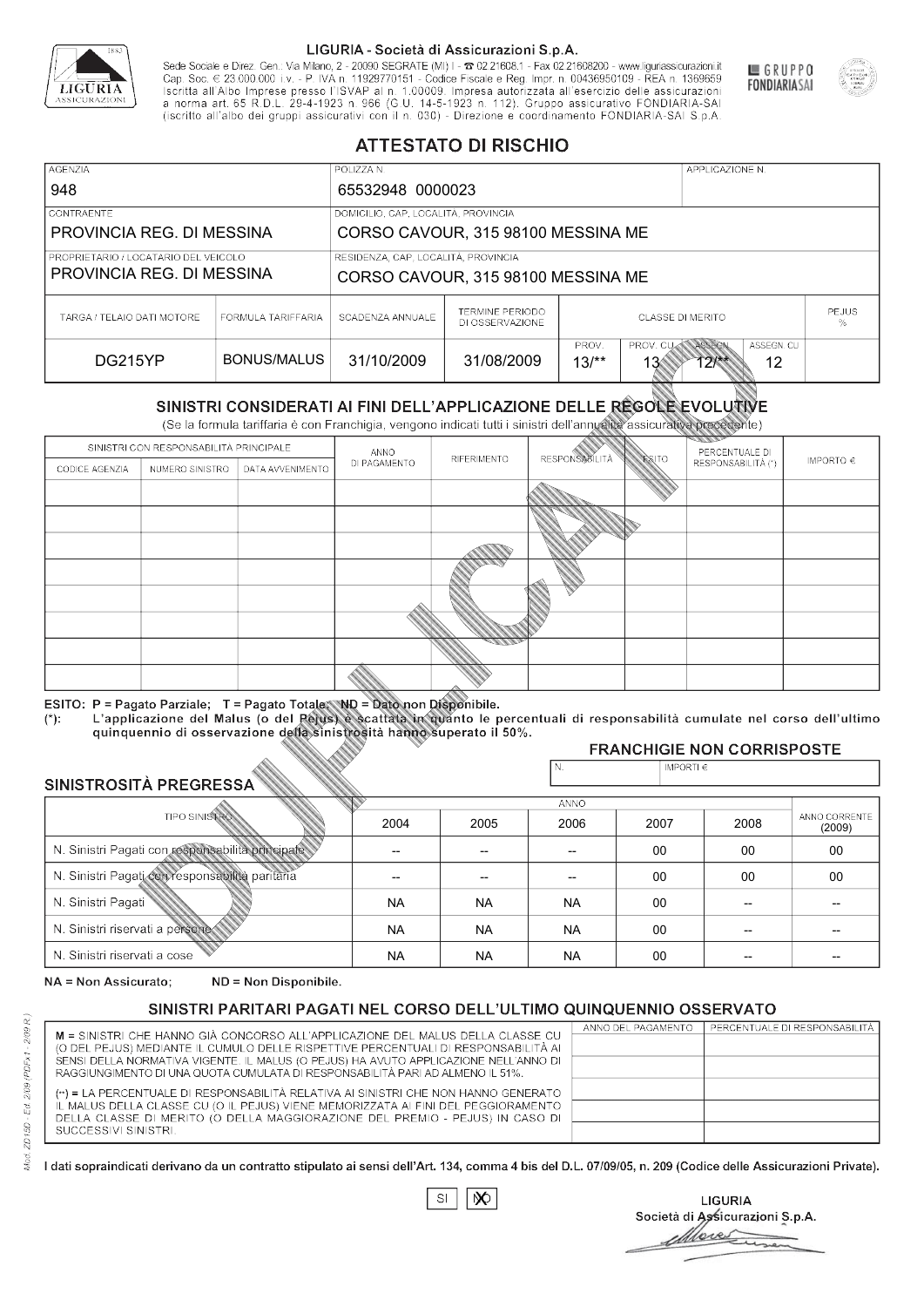

Sede Sociale e Direz. Gen.: Via Milano, 2 - 20090 SEGRATE (MI) I - 2 02.21608.1 - Fax 02.21608200 - www.liguriassicurazioni.it Cap. Soc.  $\in$  23.000.000 i.v. - P. IVA n. 11929770151 - Codice Fiscale e Reg. Impr. n. 00436950109 - REA n. 1369659<br>Iscritta all'Albo Imprese presso l'ISVAP al n. 1.00009. Impresa autorizzata all'esercizio delle assicura d homa art. 65 K.D.L. 29-4-1923 ft. 900 (G.O. 14-5-1923 ft. 112). Gruppo assicurativo PONDIARIA-SAI S.p.A



GRUPPO

**FONDIARIASAI** 

# **ATTESTATO DI RISCHIO**

| <b>AGENZIA</b>                                                                                                                                 |                    | POLIZZA N.       |                                           |                         |                  | APPLICAZIONE N. |                   |  |
|------------------------------------------------------------------------------------------------------------------------------------------------|--------------------|------------------|-------------------------------------------|-------------------------|------------------|-----------------|-------------------|--|
| 948 00201                                                                                                                                      |                    | 65532948 0000024 |                                           |                         |                  |                 |                   |  |
| LCONTRAENTE.                                                                                                                                   |                    |                  | DOMICILIO, CAP, LOCALITÀ, PROVINCIA       |                         |                  |                 |                   |  |
| PROVINCIA REG. DI MESSINA                                                                                                                      |                    |                  | CORSO CAVOUR, 315 98100 MESSINA ME        |                         |                  |                 |                   |  |
| RESIDENZA, CAP, LOCALITÀ, PROVINCIA<br>PROPRIETARIO / LOCATARIO DEL VEICOLO<br>PROVINCIA REG. DI MESSINA<br>CORSO CAVOUR, 315 98100 MESSINA ME |                    |                  |                                           |                         |                  |                 |                   |  |
| TARGA / TELAIO DATI MOTORE                                                                                                                     | FORMULA TARIFFARIA | SCADENZA ANNUALE | <b>TERMINE PERIODO</b><br>DI OSSERVAZIONE | <b>CLASSE DI MERITO</b> |                  |                 | <b>PEJUS</b><br>% |  |
| ME554831                                                                                                                                       | <b>FISSA</b>       | 31/10/2009       | 31/08/2009                                | PROV.<br>*****          | <b>PROV. CUM</b> | ASSEGN<br>***** | ASSEGN. CU<br>09  |  |

|                                                  |                                        |                                                                                                                                                                                                      |              | DI OSSERVAZIONE |                          |              |                                     | %             |
|--------------------------------------------------|----------------------------------------|------------------------------------------------------------------------------------------------------------------------------------------------------------------------------------------------------|--------------|-----------------|--------------------------|--------------|-------------------------------------|---------------|
| ME554831                                         |                                        | <b>FISSA</b>                                                                                                                                                                                         | 31/10/2009   | 31/08/2009      | PROV.<br>*****           | PROV. CU     | ASSEGN<br>ASSEGN. CU<br>*****<br>09 |               |
|                                                  |                                        | SINISTRI CONSIDERATI AI FINI DELL'APPLICAZIONE DELLE REGOLE EVOLUTIVE<br>(Se la formula tariffaria è con Franchigia, vengono indicati tutti i sinistri dell'annualità assicurativa precedente)       |              |                 |                          |              |                                     |               |
|                                                  | SINISTRI CON RESPONSABILITÀ PRINCIPALE |                                                                                                                                                                                                      | ANNO         |                 |                          |              | PERCENTUALE DI                      |               |
| CODICE AGENZIA                                   | NUMERO SINISTRO                        | DATA AVVENIMENTO                                                                                                                                                                                     | DI PAGAMENTO | RIFERIMENTO     | <b>RESPONSABLITÀ</b>     | <b>ESITO</b> | RESPONSABILITÀ (*)                  | IMPORTO $\in$ |
|                                                  |                                        |                                                                                                                                                                                                      |              |                 |                          |              |                                     |               |
|                                                  |                                        |                                                                                                                                                                                                      |              |                 |                          |              |                                     |               |
|                                                  |                                        |                                                                                                                                                                                                      |              |                 |                          |              |                                     |               |
|                                                  |                                        |                                                                                                                                                                                                      |              |                 |                          |              |                                     |               |
|                                                  |                                        |                                                                                                                                                                                                      |              |                 |                          |              |                                     |               |
|                                                  |                                        |                                                                                                                                                                                                      |              |                 |                          |              |                                     |               |
|                                                  |                                        |                                                                                                                                                                                                      |              |                 |                          |              |                                     |               |
|                                                  |                                        |                                                                                                                                                                                                      |              |                 |                          |              |                                     |               |
|                                                  |                                        |                                                                                                                                                                                                      |              |                 |                          |              |                                     |               |
|                                                  |                                        | ESITO: P = Pagato Parziale; T = Pagato Totale; ND = Dato non Disponibile.                                                                                                                            |              |                 |                          |              |                                     |               |
| $(*)$ .                                          |                                        | L'applicazione del Malus (o del Pejus) è scattata in quanto le percentuali di responsabilità cumulate nel corso dell'ultimo<br>quinquennio di osservazione della sinistrosità hanno superato il 50%. |              |                 |                          |              |                                     |               |
|                                                  |                                        |                                                                                                                                                                                                      |              |                 |                          |              | <b>FRANCHIGIE NON CORRISPOSTE</b>   |               |
|                                                  |                                        |                                                                                                                                                                                                      |              |                 | N.                       | IMPORTI€     |                                     |               |
| SINISTROSITÀ PREGRESSA                           |                                        |                                                                                                                                                                                                      |              |                 | <b>ANNO</b>              |              |                                     |               |
|                                                  | <b>TIPO SINISTRO</b>                   |                                                                                                                                                                                                      | 2004         | 2005            | 2006                     | 2007         | 2008                                | ANNO CORRENTE |
| N. Sinistri Pagati con responsabilità principale |                                        |                                                                                                                                                                                                      |              | --              | $\overline{\phantom{a}}$ | 00           | 00                                  | (2009)<br>00  |
| N. Sinistri Pagati con responsabilità paritaria  |                                        |                                                                                                                                                                                                      |              |                 |                          |              |                                     |               |
|                                                  |                                        |                                                                                                                                                                                                      |              |                 |                          | 00           | 00                                  | 00            |
| N. Sinistri Pagati                               |                                        |                                                                                                                                                                                                      | 00           | 00              | 00                       | 00           |                                     |               |
| N. Sinistri riservati a persone                  |                                        |                                                                                                                                                                                                      | 00           | 00              | 00                       | 00           |                                     |               |
| N. Sinjetri riconvoti a coco                     |                                        |                                                                                                                                                                                                      | $\cap$       | $\cap$          | $\sim$                   | $\cap$       |                                     |               |

### 2005 -- --  $0<sup>0</sup>$ 00 00 2004 -- --  $0<sup>0</sup>$ 00 00 2006 -- -- 00 00 00 2007 00 00 00 00 00 2008 00 00 -- -- -- 00 00 -- -- -- (2009)

NA = Non Assicurato: ND = Non Disponibile.

# SINISTRI PARITARI PAGATI NEL CORSO DELL'ULTIMO QUINQUENNIO OSSERVATO

|                                                                                      | ANNO DEL PAGAMENTO | PERCENTUALE DI RESPONSABILITÀ |
|--------------------------------------------------------------------------------------|--------------------|-------------------------------|
| M = SINISTRI CHE HANNO GIÀ CONCORSO ALL'APPLICAZIONE DEL MALUS DELLA CLASSE CU       |                    |                               |
| (O DEL PEJUS) MEDIANTE IL CUMULO DELLE RISPETTIVE PERCENTUALI DI RESPONSABILITÀ AI   |                    |                               |
| SENSI DELLA NORMATIVA VIGENTE. IL MALUS (O PEJUS) HA AVUTO APPLICAZIONE NELL'ANNO DI |                    |                               |
| RAGGIUNGIMENTO DI UNA QUOTA CUMULATA DI RESPONSABILITÀ PARI AD ALMENO IL 51%.        |                    |                               |
| (**) = LA PERCENTUALE DI RESPONSABILITÀ RELATIVA AI SINISTRI CHE NON HANNO GENERATO  |                    |                               |
| IL MALUS DELLA CLASSE CU (O IL PEJUS) VIENE MEMORIZZATA AI FINI DEL PEGGIORAMENTO    |                    |                               |
| DELLA CLASSE DI MERITO (O DELLA MAGGIORAZIONE DEL PREMIO - PEJUS) IN CASO DI         |                    |                               |
| SUCCESSIVI SINISTRI.                                                                 |                    |                               |
|                                                                                      |                    |                               |

 $\mathbb{S}\mathsf{I}$  $\infty$ 

**LIGURIA** Società di Assicurazioni S.p.A. Move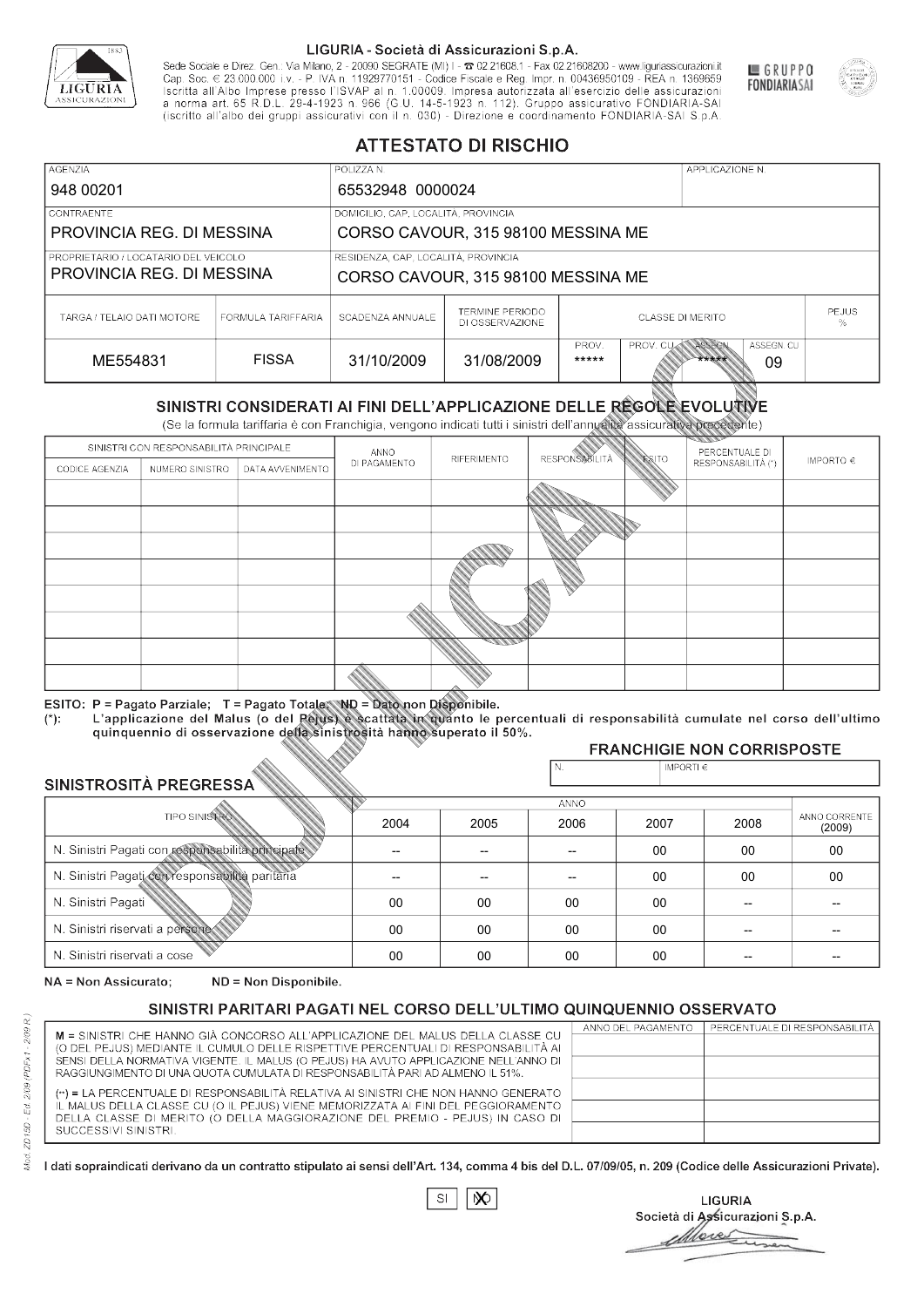

Sede Sociale e Direz. Gen.: Via Milano, 2 - 20090 SEGRATE (MI) I - 2 02.21608.1 - Fax 02.21608200 - www.liguriassicurazioni.it Cap. Soc.  $\in$  23.000.000 i.v. - P. IVA n. 11929770151 - Codice Fiscale e Reg. Impr. n. 00436950109 - REA n. 1369659<br>Iscritta all'Albo Imprese presso l'ISVAP al n. 1.00009. Impresa autorizzata all'esercizio delle assicura d homa art. 65 K.D.L. 29-4-1923 ft. 900 (G.O. 14-5-1923 ft. 112). Gruppo assicurativo PONDIARIA-SAI S.p.A



GRUPPO

**FONDIARIASAI** 

# **ATTESTATO DI RISCHIO**

| <b>AGENZIA</b>                                                    |                    | POLIZZA N.                                                                |                                           |                         |                  | APPLICAZIONE N. |                   |  |
|-------------------------------------------------------------------|--------------------|---------------------------------------------------------------------------|-------------------------------------------|-------------------------|------------------|-----------------|-------------------|--|
| 948 00201                                                         |                    | 65532948 0000025                                                          |                                           |                         |                  |                 |                   |  |
| LCONTRAENTE.                                                      |                    | DOMICILIO, CAP, LOCALITÀ, PROVINCIA                                       |                                           |                         |                  |                 |                   |  |
| PROVINCIA REG. DI MESSINA                                         |                    |                                                                           | CORSO CAVOUR, 315 98100 MESSINA ME        |                         |                  |                 |                   |  |
| PROPRIETARIO / LOCATARIO DEL VEICOLO<br>PROVINCIA REG. DI MESSINA |                    | RESIDENZA, CAP, LOCALITÀ, PROVINCIA<br>CORSO CAVOUR, 315 98100 MESSINA ME |                                           |                         |                  |                 |                   |  |
| TARGA / TELAIO DATI MOTORE                                        | FORMULA TARIFFARIA | SCADENZA ANNUALE                                                          | <b>TERMINE PERIODO</b><br>DI OSSERVAZIONE | <b>CLASSE DI MERITO</b> |                  |                 | <b>PEJUS</b><br>% |  |
| ME554835                                                          | <b>FISSA</b>       | 31/10/2009                                                                | 31/08/2009                                | PROV.<br>*****          | <b>PROV. CUM</b> | ASSEGN<br>***** | ASSEGN. CU<br>09  |  |

|                                                                  |                      |                                                                                                                                                                                                      |                          | DI OSSERVAZIONE          |                       |                    | ℅                                   |                         |
|------------------------------------------------------------------|----------------------|------------------------------------------------------------------------------------------------------------------------------------------------------------------------------------------------------|--------------------------|--------------------------|-----------------------|--------------------|-------------------------------------|-------------------------|
| ME554835                                                         |                      | <b>FISSA</b>                                                                                                                                                                                         | 31/10/2009               | 31/08/2009               | PROV.<br>*****        | PROV. CU           | ASSEGN<br>ASSEGN. CU<br>*****<br>09 |                         |
|                                                                  |                      | SINISTRI CONSIDERATI AI FINI DELL'APPLICAZIONE DELLE REGOLE EVOLUTIVE<br>(Se la formula tariffaria è con Franchigia, vengono indicati tutti i sinistri dell'annualità assicurativa precedente)       |                          |                          |                       |                    |                                     |                         |
| SINISTRI CON RESPONSABILITÀ PRINCIPALE<br>PERCENTUALE DI<br>ANNO |                      |                                                                                                                                                                                                      |                          |                          |                       |                    |                                     |                         |
| CODICE AGENZIA                                                   | NUMERO SINISTRO      | DATA AVVENIMENTO                                                                                                                                                                                     | DI PAGAMENTO             | RIFERIMENTO              | <b>RESPONSABILITÀ</b> | <b>ESITO</b>       | RESPONSABILITÀ (*)                  | IMPORTO $\in$           |
|                                                                  |                      |                                                                                                                                                                                                      |                          |                          |                       |                    |                                     |                         |
|                                                                  |                      |                                                                                                                                                                                                      |                          |                          |                       |                    |                                     |                         |
|                                                                  |                      |                                                                                                                                                                                                      |                          |                          |                       |                    |                                     |                         |
|                                                                  |                      |                                                                                                                                                                                                      |                          |                          |                       |                    |                                     |                         |
|                                                                  |                      |                                                                                                                                                                                                      |                          |                          |                       |                    |                                     |                         |
|                                                                  |                      |                                                                                                                                                                                                      |                          |                          |                       |                    |                                     |                         |
|                                                                  |                      |                                                                                                                                                                                                      |                          |                          |                       |                    |                                     |                         |
|                                                                  |                      |                                                                                                                                                                                                      |                          |                          |                       |                    |                                     |                         |
|                                                                  |                      |                                                                                                                                                                                                      |                          |                          |                       |                    |                                     |                         |
|                                                                  |                      | ESITO: P = Pagato Parziale; T = Pagato Totale; ND = Dato non Disponibile.                                                                                                                            |                          |                          |                       |                    |                                     |                         |
| $(*)$ .                                                          |                      | L'applicazione del Malus (o del Pejus) è scattata in quanto le percentuali di responsabilità cumulate nel corso dell'ultimo<br>quinquennio di osservazione della sinistrosità hanno superato il 50%. |                          |                          |                       |                    |                                     |                         |
|                                                                  |                      |                                                                                                                                                                                                      |                          |                          |                       |                    | <b>FRANCHIGIE NON CORRISPOSTE</b>   |                         |
|                                                                  |                      |                                                                                                                                                                                                      |                          |                          | N.                    | IMPORTI $\epsilon$ |                                     |                         |
| SINISTROSITÀ PREGRESSA                                           |                      |                                                                                                                                                                                                      |                          |                          | ANNO                  |                    |                                     |                         |
|                                                                  | <b>TIPO SINISTRO</b> |                                                                                                                                                                                                      | 2004                     | 2005                     | 2006                  | 2007               | 2008                                | ANNO CORRENTE<br>(2009) |
| N. Sinistri Pagati con responsabilità principale                 |                      |                                                                                                                                                                                                      | $\overline{\phantom{0}}$ | $\overline{\phantom{a}}$ | $-$                   | $00 \,$            | 00                                  | 00                      |
| N. Sinistri Pagati con responsabilità paritaria                  |                      |                                                                                                                                                                                                      |                          |                          | 00                    | 00                 | 00                                  |                         |
| N. Sinistri Pagati                                               |                      |                                                                                                                                                                                                      | 00                       | 00                       | 00                    | $00\,$             |                                     |                         |
| N. Sinistri riservati a persone                                  |                      |                                                                                                                                                                                                      | 00                       | 00                       | 00                    | 00                 |                                     |                         |
| N. Sinjetri riconvoti a coco                                     |                      |                                                                                                                                                                                                      | $\cap$                   | $\cap$                   | $\cap$                | $\cap$             |                                     |                         |

### 2005 -- --  $0<sup>0</sup>$ 00 00 2004 -- --  $0<sup>0</sup>$ 00 00 2006 -- -- 00 00 00 2007 00 00 00 00 00 2008 00 00 -- -- -- 00 00 -- -- -- (2009)

NA = Non Assicurato: ND = Non Disponibile.

# SINISTRI PARITARI PAGATI NEL CORSO DELL'ULTIMO QUINQUENNIO OSSERVATO

|                                                                                                                                                                      | ANNO DEL PAGAMENTO | PERCENTUALE DI RESPONSABILITÀ |
|----------------------------------------------------------------------------------------------------------------------------------------------------------------------|--------------------|-------------------------------|
| M = SINISTRI CHE HANNO GIÀ CONCORSO ALL'APPLICAZIONE DEL MALUS DELLA CLASSE CU<br>(O DEL PEJUS) MEDIANTE IL CUMULO DELLE RISPETTIVE PERCENTUALI DI RESPONSABILITÀ AI |                    |                               |
| SENSI DELLA NORMATIVA VIGENTE. IL MALUS (O PEJUS) HA AVUTO APPLICAZIONE NELL'ANNO DI                                                                                 |                    |                               |
|                                                                                                                                                                      |                    |                               |
| RAGGIUNGIMENTO DI UNA QUOTA CUMULATA DI RESPONSABILITÀ PARI AD ALMENO IL 51%.                                                                                        |                    |                               |
| (**) = LA PERCENTUALE DI RESPONSABILITÀ RELATIVA AI SINISTRI CHE NON HANNO GENERATO                                                                                  |                    |                               |
| IL MALUS DELLA CLASSE CU (O IL PEJUS) VIENE MEMORIZZATA AI FINI DEL PEGGIORAMENTO                                                                                    |                    |                               |
| DELLA CLASSE DI MERITO (O DELLA MAGGIORAZIONE DEL PREMIO - PEJUS) IN CASO DI                                                                                         |                    |                               |
| SUCCESSIVI SINISTRI.                                                                                                                                                 |                    |                               |
|                                                                                                                                                                      |                    |                               |

 $\mathbb{S}\mathsf{I}$  $\infty$ 

**LIGURIA** Società di Assicurazioni S.p.A. Move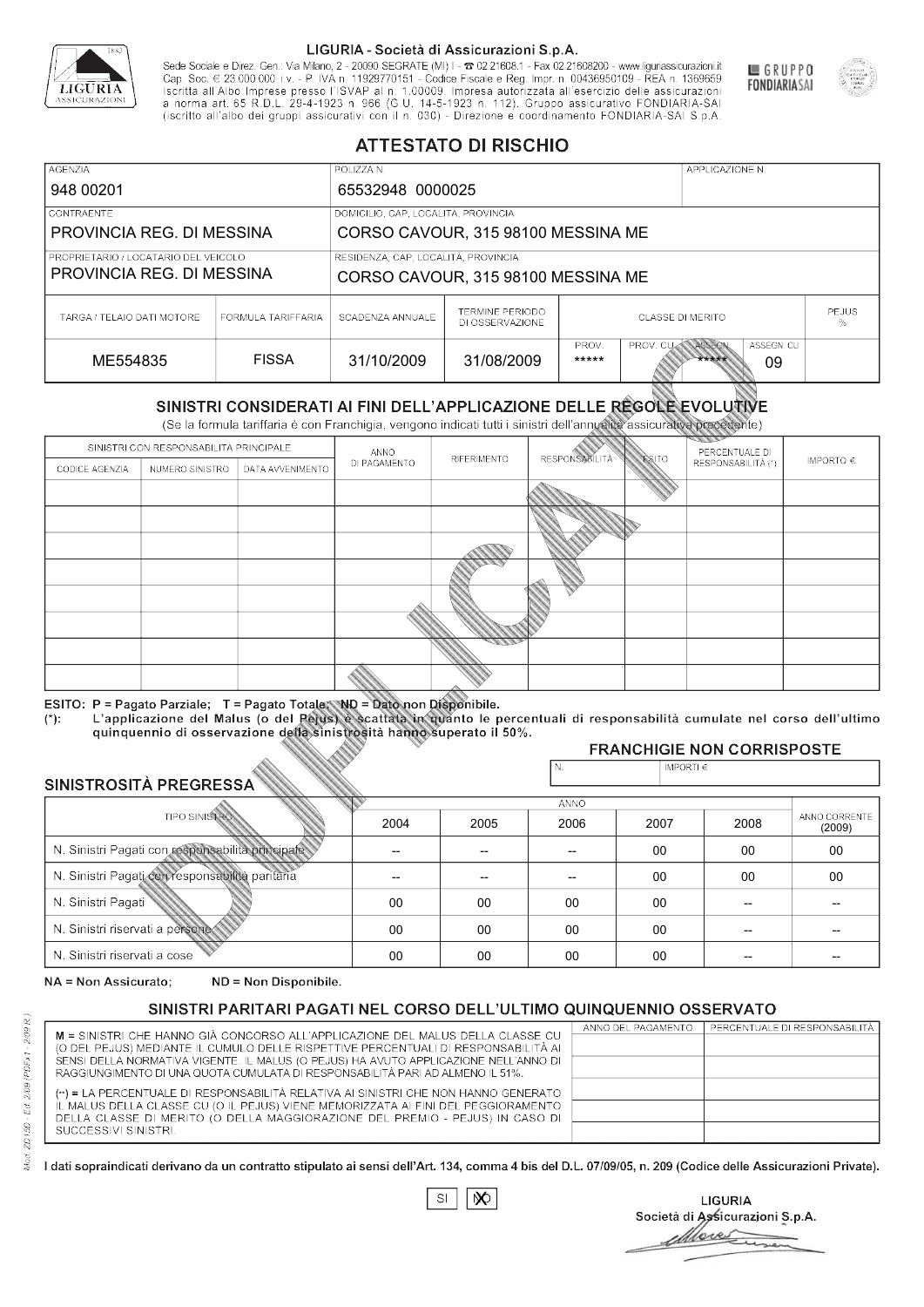

Sede Sociale e Direz. Gen.: Via Milano, 2 - 20090 SEGRATE (MI) I - 2 02.21608.1 - Fax 02.21608200 - www.liguriassicurazioni.it Sede e Direz, Gen. Via Milanto, 2 - 20090 SEGATE (MI) I - 2 UZZIODO. I - FAX UZZIODO2 I - WWW. IIJONENSURIADONILI<br>Cap. Soc. € 23.000.000 i.v. - P. IVA n. 11929770151 - Codice Fiscale e Reg. Impr. n. 00436950109 - REA n. 1



GRUPPO

**FONDIARIASAI** 

# **ATTESTATO DI RISCHIO**

| <b>AGENZIA</b>                                                    |                                                                           | POLIZZA N.       |                                           |                         |                  | APPLICAZIONE N. |                   |  |
|-------------------------------------------------------------------|---------------------------------------------------------------------------|------------------|-------------------------------------------|-------------------------|------------------|-----------------|-------------------|--|
| 948 00201                                                         |                                                                           | 65532948 0000026 |                                           |                         |                  |                 |                   |  |
| LCONTRAENTE.                                                      |                                                                           |                  | DOMICILIO, CAP, LOCALITÀ, PROVINCIA       |                         |                  |                 |                   |  |
| PROVINCIA REG. DI MESSINA                                         |                                                                           |                  | CORSO CAVOUR, 315 98100 MESSINA ME        |                         |                  |                 |                   |  |
| PROPRIETARIO / LOCATARIO DEL VEICOLO<br>PROVINCIA REG. DI MESSINA | RESIDENZA, CAP, LOCALITÀ, PROVINCIA<br>CORSO CAVOUR, 315 98100 MESSINA ME |                  |                                           |                         |                  |                 |                   |  |
| TARGA / TELAIO DATI MOTORE                                        | FORMULA TARIFFARIA                                                        | SCADENZA ANNUALE | <b>TERMINE PERIODO</b><br>DI OSSERVAZIONE | <b>CLASSE DI MERITO</b> |                  |                 | <b>PEJUS</b><br>% |  |
| ME554836                                                          | <b>FISSA</b>                                                              | 31/10/2009       | 31/08/2009                                | PROV.<br>*****          | <b>PROV. CUM</b> | ASSEGN<br>***** | ASSEGN. CU<br>09  |  |

|                                                  |                                        |                                                                                                                                                                                                      |              | DI OSSERVAZIONE |                      |                    |                                     | %                       |
|--------------------------------------------------|----------------------------------------|------------------------------------------------------------------------------------------------------------------------------------------------------------------------------------------------------|--------------|-----------------|----------------------|--------------------|-------------------------------------|-------------------------|
| ME554836                                         |                                        | <b>FISSA</b>                                                                                                                                                                                         | 31/10/2009   | 31/08/2009      | PROV.<br>*****       | PROV. CU           | ASSEGN<br>ASSEGN. CU<br>*****<br>09 |                         |
|                                                  |                                        | SINISTRI CONSIDERATI AI FINI DELL'APPLICAZIONE DELLE RÉGOLE EVOLUTIVE<br>(Se la formula tariffaria è con Franchigia, vengono indicati tutti i sinistri dell'annualità assicurativa precedente)       |              |                 |                      |                    |                                     |                         |
|                                                  | SINISTRI CON RESPONSABILITÀ PRINCIPALE |                                                                                                                                                                                                      | ANNO         |                 |                      |                    | PERCENTUALE DI                      |                         |
| CODICE AGENZIA                                   | NUMERO SINISTRO                        | DATA AVVENIMENTO                                                                                                                                                                                     | DI PAGAMENTO | RIFERIMENTO     | <b>RESPONSABLITA</b> | <b>ESITO</b>       | RESPONSABILITÀ (*)                  | IMPORTO $\in$           |
|                                                  |                                        |                                                                                                                                                                                                      |              |                 |                      |                    |                                     |                         |
|                                                  |                                        |                                                                                                                                                                                                      |              |                 |                      |                    |                                     |                         |
|                                                  |                                        |                                                                                                                                                                                                      |              |                 |                      |                    |                                     |                         |
|                                                  |                                        |                                                                                                                                                                                                      |              |                 |                      |                    |                                     |                         |
|                                                  |                                        |                                                                                                                                                                                                      |              |                 |                      |                    |                                     |                         |
|                                                  |                                        |                                                                                                                                                                                                      |              |                 |                      |                    |                                     |                         |
|                                                  |                                        |                                                                                                                                                                                                      |              |                 |                      |                    |                                     |                         |
|                                                  |                                        |                                                                                                                                                                                                      |              |                 |                      |                    |                                     |                         |
|                                                  |                                        |                                                                                                                                                                                                      |              |                 |                      |                    |                                     |                         |
|                                                  |                                        | ESITO: P = Pagato Parziale; T = Pagato Totale; ND = Dato non Disponibile.                                                                                                                            |              |                 |                      |                    |                                     |                         |
| $(*)$ .                                          |                                        | L'applicazione del Malus (o del Pejus) è scattata in quanto le percentuali di responsabilità cumulate nel corso dell'ultimo<br>quinquennio di osservazione della sinistrosità hanno superato il 50%. |              |                 |                      |                    |                                     |                         |
|                                                  |                                        |                                                                                                                                                                                                      |              |                 |                      |                    | <b>FRANCHIGIE NON CORRISPOSTE</b>   |                         |
|                                                  |                                        |                                                                                                                                                                                                      |              |                 | N.                   | IMPORTI $\epsilon$ |                                     |                         |
| SINISTROSITÀ PREGRESSA                           |                                        |                                                                                                                                                                                                      |              |                 | ANNO                 |                    |                                     |                         |
|                                                  | <b>TIPO SINISTRO</b>                   |                                                                                                                                                                                                      | 2004         | 2005            | 2006                 | 2007               | 2008                                | ANNO CORRENTE<br>(2009) |
| N. Sinistri Pagati con responsabilità principale |                                        |                                                                                                                                                                                                      | --           | --              | $\overline{a}$       | 00                 | 00                                  | $00\,$                  |
| N. Sinistri Pagati con responsabilità paritaria  |                                        |                                                                                                                                                                                                      |              |                 |                      | 00                 | 00                                  | 00                      |
| N. Sinistri Pagati                               |                                        |                                                                                                                                                                                                      | $00\,$       | 00              | 00                   | 00                 | --                                  |                         |
| N. Sinistri riservati a persone                  |                                        |                                                                                                                                                                                                      | 00           | 00              | 00                   | 00                 |                                     |                         |
| N. Sinjetri riconvoti a coco                     |                                        |                                                                                                                                                                                                      | $\cap$       | $\cap$          | $\cap$               | $\sim$             |                                     |                         |

### 2005 -- --  $0<sup>0</sup>$ 00 00 2004 -- --  $0<sup>0</sup>$ 00 00 2006 -- -- 00 00 00 2007 00 00 00 00 00 2008 00 00 -- -- -- 00 00 -- -- -- (2009)

NA = Non Assicurato: ND = Non Disponibile.

# SINISTRI PARITARI PAGATI NEL CORSO DELL'ULTIMO QUINQUENNIO OSSERVATO

|                                                                                      | ANNO DEL PAGAMENTO | PERCENTUALE DI RESPONSABILITÀ |
|--------------------------------------------------------------------------------------|--------------------|-------------------------------|
| M = SINISTRI CHE HANNO GIÀ CONCORSO ALL'APPLICAZIONE DEL MALUS DELLA CLASSE CU       |                    |                               |
| (O DEL PEJUS) MEDIANTE IL CUMULO DELLE RISPETTIVE PERCENTUALI DI RESPONSABILITÀ AI   |                    |                               |
| SENSI DELLA NORMATIVA VIGENTE. IL MALUS (O PEJUS) HA AVUTO APPLICAZIONE NELL'ANNO DI |                    |                               |
| RAGGIUNGIMENTO DI UNA QUOTA CUMULATA DI RESPONSABILITÀ PARI AD ALMENO IL 51%.        |                    |                               |
| (**) = LA PERCENTUALE DI RESPONSABILITÀ RELATIVA AI SINISTRI CHE NON HANNO GENERATO  |                    |                               |
| IL MALUS DELLA CLASSE CU (O IL PEJUS) VIENE MEMORIZZATA AI FINI DEL PEGGIORAMENTO    |                    |                               |
| DELLA CLASSE DI MERITO (O DELLA MAGGIORAZIONE DEL PREMIO - PEJUS) IN CASO DI         |                    |                               |
| SUCCESSIVI SINISTRI.                                                                 |                    |                               |
|                                                                                      |                    |                               |
|                                                                                      |                    |                               |

|--|

**LIGURIA** Società di Assicurazioni S.p.A. Move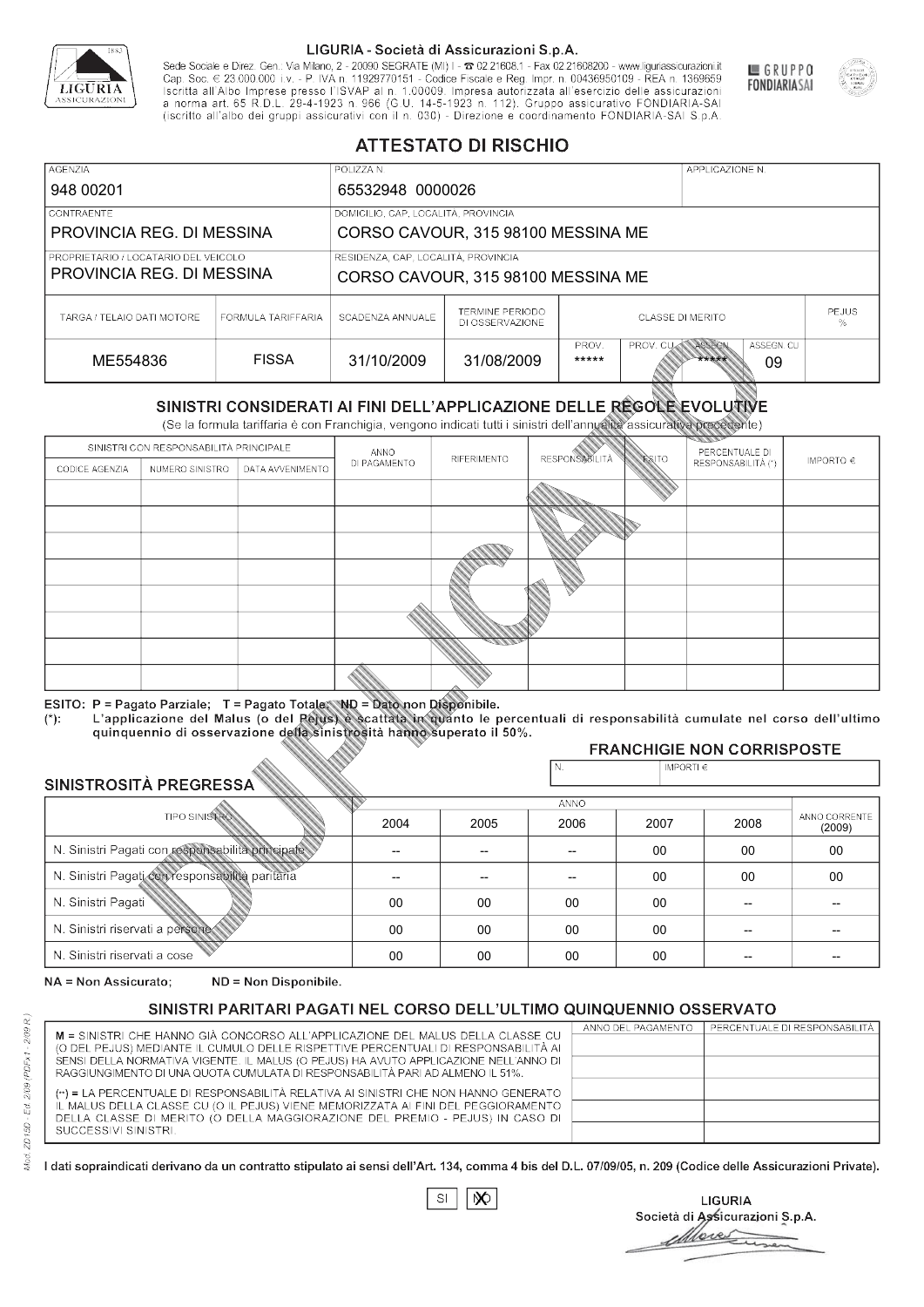

Sede Sociale e Direz. Gen.: Via Milano, 2 - 20090 SEGRATE (MI) I - 2 02.21608.1 - Fax 02.21608200 - www.liguriassicurazioni.it Cap. Soc.  $\in$  23.000.000 i.v. - P. IVA n. 11929770151 - Codice Fiscale e Reg. Impr. n. 00436950109 - REA n. 1369659<br>Iscritta all'Albo Imprese presso l'ISVAP al n. 1.00009. Impresa autorizzata all'esercizio delle assicura d homa art. 65 K.D.L. 29-4-1923 ft. 900 (G.O. 14-5-1923 ft. 112). Gruppo assicurativo PONDIARIA-SAI S.p.A



GRUPPO

**FONDIARIASAI** 

# **ATTESTATO DI RISCHIO**

| <b>AGENZIA</b>             |                                                                             | POLIZZA N.                          |                                           |                                                            |  | APPLICAZIONE N. |  |              |
|----------------------------|-----------------------------------------------------------------------------|-------------------------------------|-------------------------------------------|------------------------------------------------------------|--|-----------------|--|--------------|
| 948 00201                  |                                                                             | 65532948 0000027                    |                                           |                                                            |  |                 |  |              |
| LCONTRAENTE.               |                                                                             | DOMICILIO, CAP, LOCALITÀ, PROVINCIA |                                           |                                                            |  |                 |  |              |
| PROVINCIA REG. DI MESSINA  |                                                                             | CORSO CAVOUR, 315 98100 MESSINA ME  |                                           |                                                            |  |                 |  |              |
|                            | RESIDENZA, CAP, LOCALITÀ, PROVINCIA<br>PROPRIETARIO / LOCATARIO DEL VEICOLO |                                     |                                           |                                                            |  |                 |  |              |
| PROVINCIA REG. DI MESSINA  |                                                                             |                                     | CORSO CAVOUR, 315 98100 MESSINA ME        |                                                            |  |                 |  |              |
| TARGA / TELAIO DATI MOTORE | FORMULA TARIFFARIA                                                          | SCADENZA ANNUALE                    | <b>TERMINE PERIODO</b><br>DI OSSERVAZIONE | <b>CLASSE DI MERITO</b><br>%                               |  |                 |  | <b>PEJUS</b> |
| ME0AA629                   | <b>FISSA</b>                                                                | 31/10/2009                          | 31/08/2009                                | ASSEGN. CU<br>PROV.<br>PROV. CUAN ASSEGN<br>*****<br>***** |  |                 |  |              |

|                                                 |                                        |                                                                                                                                                                                                      |              | DI OSSERVAZIONE |                      |                    |                                   | %                       |
|-------------------------------------------------|----------------------------------------|------------------------------------------------------------------------------------------------------------------------------------------------------------------------------------------------------|--------------|-----------------|----------------------|--------------------|-----------------------------------|-------------------------|
| ME0AA629                                        |                                        | <b>FISSA</b>                                                                                                                                                                                         | 31/10/2009   | 31/08/2009      | PROV.<br>*****       | PROV. CU           | ASSEGN<br>ASSEGN. CU<br>*****     |                         |
|                                                 |                                        | SINISTRI CONSIDERATI AI FINI DELL'APPLICAZIONE DELLE RÉGOLE EVOLUTIVE<br>(Se la formula tariffaria è con Franchigia, vengono indicati tutti i sinistri dell'annualità assicurativa precedente)       |              |                 |                      |                    |                                   |                         |
|                                                 | SINISTRI CON RESPONSABILITÀ PRINCIPALE |                                                                                                                                                                                                      | ANNO         |                 |                      |                    | PERCENTUALE DI                    |                         |
| CODICE AGENZIA                                  | NUMERO SINISTRO                        | DATA AVVENIMENTO                                                                                                                                                                                     | DI PAGAMENTO | RIFERIMENTO     | <b>RESPONSABLITA</b> | <b>ESITO</b>       | RESPONSABILITÀ (*)                | IMPORTO $\in$           |
|                                                 |                                        |                                                                                                                                                                                                      |              |                 |                      |                    |                                   |                         |
|                                                 |                                        |                                                                                                                                                                                                      |              |                 |                      |                    |                                   |                         |
|                                                 |                                        |                                                                                                                                                                                                      |              |                 |                      |                    |                                   |                         |
|                                                 |                                        |                                                                                                                                                                                                      |              |                 |                      |                    |                                   |                         |
|                                                 |                                        |                                                                                                                                                                                                      |              |                 |                      |                    |                                   |                         |
|                                                 |                                        |                                                                                                                                                                                                      |              |                 |                      |                    |                                   |                         |
|                                                 |                                        |                                                                                                                                                                                                      |              |                 |                      |                    |                                   |                         |
|                                                 |                                        |                                                                                                                                                                                                      |              |                 |                      |                    |                                   |                         |
|                                                 |                                        |                                                                                                                                                                                                      |              |                 |                      |                    |                                   |                         |
|                                                 |                                        | ESITO: P = Pagato Parziale; T = Pagato Totale; ND = Dato non Disponibile.                                                                                                                            |              |                 |                      |                    |                                   |                         |
| $(*)$ .                                         |                                        | L'applicazione del Malus (o del Pejus) è scattata in quanto le percentuali di responsabilità cumulate nel corso dell'ultimo<br>quinquennio di osservazione della sinistrosità hanno superato il 50%. |              |                 |                      |                    |                                   |                         |
|                                                 |                                        |                                                                                                                                                                                                      |              |                 |                      |                    | <b>FRANCHIGIE NON CORRISPOSTE</b> |                         |
| SINISTROSITÀ PREGRESSA                          |                                        |                                                                                                                                                                                                      |              |                 | N.                   | IMPORTI $\epsilon$ |                                   |                         |
|                                                 |                                        |                                                                                                                                                                                                      |              |                 | <b>ANNO</b>          |                    |                                   |                         |
|                                                 | <b>TIPO SINISTRO</b>                   |                                                                                                                                                                                                      | 2004         | 2005            | 2006                 | 2007               | 2008                              | ANNO CORRENTE<br>(2009) |
|                                                 |                                        | N. Sinistri Pagati con responsabilità principale                                                                                                                                                     | --           | --              | $\overline{a}$       | 00                 | 00                                | $00\,$                  |
| N. Sinistri Pagati con responsabilità paritaria |                                        |                                                                                                                                                                                                      |              |                 |                      | 00                 | 00                                | 00                      |
| N. Sinistri Pagati                              |                                        |                                                                                                                                                                                                      | $00\,$       | 00              | 00                   | 00                 | --                                |                         |
| N. Sinistri riservati a persone                 |                                        |                                                                                                                                                                                                      | 00           | 00              | 00                   | 00                 |                                   |                         |
| N. Sinjetri riconvoti a coco                    |                                        |                                                                                                                                                                                                      | $\cap$       | $\cap$          | $\cap$               | $\sim$             |                                   |                         |

### 2005 -- --  $0<sup>0</sup>$ 00 00 2004 -- --  $0<sup>0</sup>$ 00 00 2006 -- -- 00 00 00 2007 00 00 00 00 00 2008 00 00 -- -- -- 00 00 -- -- -- (2009)

NA = Non Assicurato: ND = Non Disponibile.

# SINISTRI PARITARI PAGATI NEL CORSO DELL'ULTIMO QUINQUENNIO OSSERVATO

| M = SINISTRI CHE HANNO GIÀ CONCORSO ALL'APPLICAZIONE DEL MALUS DELLA CLASSE CU       | ANNO DEL PAGAMENTO | PERCENTUALE DI RESPONSABILITÀ |
|--------------------------------------------------------------------------------------|--------------------|-------------------------------|
| (O DEL PEJUS) MEDIANTE IL CUMULO DELLE RISPETTIVE PERCENTUALI DI RESPONSABILITÀ AI   |                    |                               |
| SENSI DELLA NORMATIVA VIGENTE. IL MALUS (O PEJUS) HA AVUTO APPLICAZIONE NELL'ANNO DI |                    |                               |
| RAGGIUNGIMENTO DI UNA QUOTA CUMULATA DI RESPONSABILITÀ PARI AD ALMENO IL 51%.        |                    |                               |
| (**) = LA PERCENTUALE DI RESPONSABILITÀ RELATIVA AI SINISTRI CHE NON HANNO GENERATO  |                    |                               |
| IL MALUS DELLA CLASSE CU (O IL PEJUS) VIENE MEMORIZZATA AI FINI DEL PEGGIORAMENTO    |                    |                               |
| DELLA CLASSE DI MERITO (O DELLA MAGGIORAZIONE DEL PREMIO - PEJUS) IN CASO DI         |                    |                               |
| SUCCESSIVI SINISTRI.                                                                 |                    |                               |
|                                                                                      |                    |                               |

 $\mathbb{S}\mathsf{I}$  $\infty$ 

**LIGURIA** Società di Assicurazioni S.p.A. Move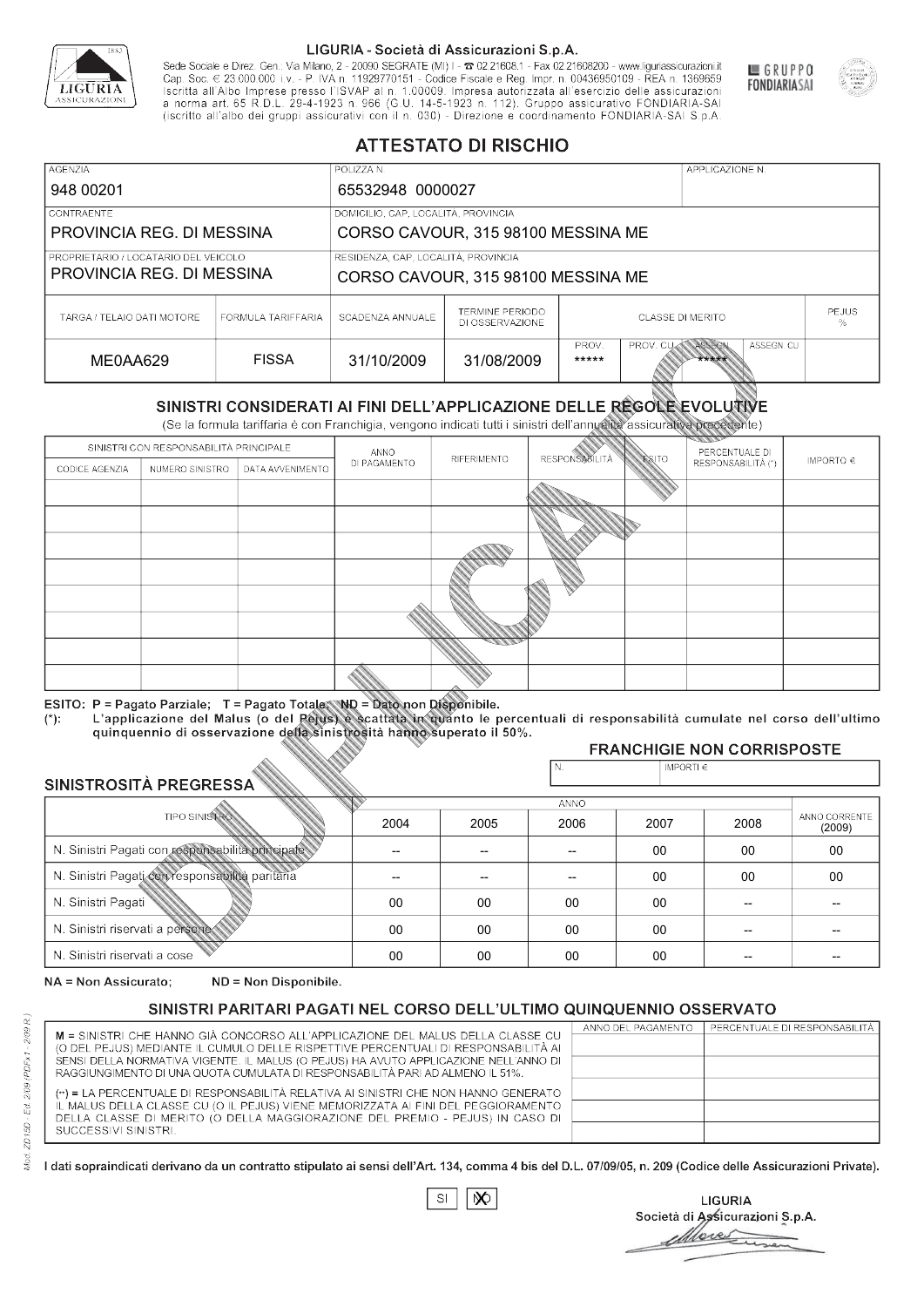

Sede Sociale e Direz. Gen.: Via Milano, 2 - 20090 SEGRATE (MI) I - 2 02.21608.1 - Fax 02.21608200 - www.liguriassicurazioni.it Cap. Soc.  $\in$  23.000.000 i.v. - P. IVA n. 11929770151 - Codice Fiscale e Reg. Impr. n. 00436950109 - REA n. 1369659<br>Iscritta all'Albo Imprese presso l'ISVAP al n. 1.00009. Impresa autorizzata all'esercizio delle assicura d homa art. 65 K.D.L. 29-4-1923 ft. 900 (G.O. 14-5-1923 ft. 112). Gruppo assicurativo PONDIARIA-SAI S.p.A



GRUPPO

**FONDIARIASAI** 

# **ATTESTATO DI RISCHIO**

| <b>AGENZIA</b>             |                                                                                                                                                | POLIZZA N.                          |                                           |                                                            |  | APPLICAZIONE N. |  |                   |
|----------------------------|------------------------------------------------------------------------------------------------------------------------------------------------|-------------------------------------|-------------------------------------------|------------------------------------------------------------|--|-----------------|--|-------------------|
| 948 00201                  |                                                                                                                                                | 65532948 0000028                    |                                           |                                                            |  |                 |  |                   |
| LCONTRAENTE.               |                                                                                                                                                | DOMICILIO, CAP, LOCALITÀ, PROVINCIA |                                           |                                                            |  |                 |  |                   |
| PROVINCIA REG. DI MESSINA  |                                                                                                                                                | CORSO CAVOUR, 315 98100 MESSINA ME  |                                           |                                                            |  |                 |  |                   |
|                            | RESIDENZA, CAP, LOCALITÀ, PROVINCIA<br>PROPRIETARIO / LOCATARIO DEL VEICOLO<br>PROVINCIA REG. DI MESSINA<br>CORSO CAVOUR, 315 98100 MESSINA ME |                                     |                                           |                                                            |  |                 |  |                   |
|                            |                                                                                                                                                |                                     |                                           |                                                            |  |                 |  |                   |
| TARGA / TELAIO DATI MOTORE | FORMULA TARIFFARIA                                                                                                                             | SCADENZA ANNUALE                    | <b>TERMINE PERIODO</b><br>DI OSSERVAZIONE | <b>CLASSE DI MERITO</b>                                    |  |                 |  | <b>PEJUS</b><br>% |
| AAA669                     | <b>FISSA</b>                                                                                                                                   | 31/10/2009                          | 31/08/2009                                | ASSEGN. CU<br>PROV.<br>PROV. CUAN ASSEGN<br>*****<br>***** |  |                 |  |                   |

|                                                 |                                        |                                                                                                                                                                                                      |              | DI OSSERVAZIONE |                       |                    |                                   | %                       |
|-------------------------------------------------|----------------------------------------|------------------------------------------------------------------------------------------------------------------------------------------------------------------------------------------------------|--------------|-----------------|-----------------------|--------------------|-----------------------------------|-------------------------|
| AAA669                                          |                                        | <b>FISSA</b>                                                                                                                                                                                         | 31/10/2009   | 31/08/2009      | PROV.<br>*****        | PROV. CU           | ASSEGN<br>ASSEGN. CU<br>*****     |                         |
|                                                 |                                        | SINISTRI CONSIDERATI AI FINI DELL'APPLICAZIONE DELLE RÉGOLE EVOLUTIVE<br>(Se la formula tariffaria è con Franchigia, vengono indicati tutti i sinistri dell'annualità assicurativa precedente)       |              |                 |                       |                    |                                   |                         |
|                                                 | SINISTRI CON RESPONSABILITÀ PRINCIPALE |                                                                                                                                                                                                      | ANNO         |                 |                       |                    | PERCENTUALE DI                    |                         |
| CODICE AGENZIA                                  | NUMERO SINISTRO                        | DATA AVVENIMENTO                                                                                                                                                                                     | DI PAGAMENTO | RIFERIMENTO     | <b>RESPONSABILITÀ</b> | <b>ESITO</b>       | RESPONSABILITÀ (*)                | IMPORTO $\in$           |
|                                                 |                                        |                                                                                                                                                                                                      |              |                 |                       |                    |                                   |                         |
|                                                 |                                        |                                                                                                                                                                                                      |              |                 |                       |                    |                                   |                         |
|                                                 |                                        |                                                                                                                                                                                                      |              |                 |                       |                    |                                   |                         |
|                                                 |                                        |                                                                                                                                                                                                      |              |                 |                       |                    |                                   |                         |
|                                                 |                                        |                                                                                                                                                                                                      |              |                 |                       |                    |                                   |                         |
|                                                 |                                        |                                                                                                                                                                                                      |              |                 |                       |                    |                                   |                         |
|                                                 |                                        |                                                                                                                                                                                                      |              |                 |                       |                    |                                   |                         |
|                                                 |                                        |                                                                                                                                                                                                      |              |                 |                       |                    |                                   |                         |
|                                                 |                                        |                                                                                                                                                                                                      |              |                 |                       |                    |                                   |                         |
|                                                 |                                        | ESITO: P = Pagato Parziale; T = Pagato Totale; ND = Dato non Disponibile.                                                                                                                            |              |                 |                       |                    |                                   |                         |
| $(*)$ .                                         |                                        | L'applicazione del Malus (o del Pejus) è scattata in quanto le percentuali di responsabilità cumulate nel corso dell'ultimo<br>quinquennio di osservazione della sinistrosità hanno superato il 50%. |              |                 |                       |                    |                                   |                         |
|                                                 |                                        |                                                                                                                                                                                                      |              |                 |                       |                    | <b>FRANCHIGIE NON CORRISPOSTE</b> |                         |
| SINISTROSITÀ PREGRESSA                          |                                        |                                                                                                                                                                                                      |              |                 | N.                    | IMPORTI $\epsilon$ |                                   |                         |
|                                                 |                                        |                                                                                                                                                                                                      |              |                 | <b>ANNO</b>           |                    |                                   |                         |
|                                                 | <b>TIPO SINISTRO</b>                   |                                                                                                                                                                                                      | 2004         | 2005            | 2006                  | 2007               | 2008                              | ANNO CORRENTE<br>(2009) |
|                                                 |                                        | N. Sinistri Pagati con responsabilità principale                                                                                                                                                     | --           | --              | $\overline{a}$        | 00                 | 00                                | $00\,$                  |
| N. Sinistri Pagati con responsabilità paritaria |                                        |                                                                                                                                                                                                      |              |                 |                       | 00                 | 00                                | 00                      |
| N. Sinistri Pagati                              |                                        |                                                                                                                                                                                                      | $00\,$       | 00              | 00                    | 00                 | --                                |                         |
| N. Sinistri riservati a persone                 |                                        |                                                                                                                                                                                                      | 00           | 00              | 00                    | 00                 |                                   |                         |
| N. Sinjetri riconvoti a coco                    |                                        |                                                                                                                                                                                                      | $\cap$       | $\cap$          | $\cap$                | $\sim$             |                                   |                         |

### 2005 -- --  $0<sup>0</sup>$ 00 00 2004 -- --  $0<sup>0</sup>$ 00 00 2006 -- -- 00 00 00 2007 00 00 00 00 00 2008 00 00 -- -- -- 00 00 -- -- -- (2009)

NA = Non Assicurato: ND = Non Disponibile.

# SINISTRI PARITARI PAGATI NEL CORSO DELL'ULTIMO QUINQUENNIO OSSERVATO

|                                                                                      | ANNO DEL PAGAMENTO | PERCENTUALE DI RESPONSABILITÀ |
|--------------------------------------------------------------------------------------|--------------------|-------------------------------|
| M = SINISTRI CHE HANNO GIÀ CONCORSO ALL'APPLICAZIONE DEL MALUS DELLA CLASSE CU       |                    |                               |
| (O DEL PEJUS) MEDIANTE IL CUMULO DELLE RISPETTIVE PERCENTUALI DI RESPONSABILITÀ AI   |                    |                               |
| SENSI DELLA NORMATIVA VIGENTE. IL MALUS (O PEJUS) HA AVUTO APPLICAZIONE NELL'ANNO DI |                    |                               |
| RAGGIUNGIMENTO DI UNA QUOTA CUMULATA DI RESPONSABILITÀ PARI AD ALMENO IL 51%.        |                    |                               |
|                                                                                      |                    |                               |
| (**) = LA PERCENTUALE DI RESPONSABILITÀ RELATIVA AI SINISTRI CHE NON HANNO GENERATO  |                    |                               |
| IL MALUS DELLA CLASSE CU (O IL PEJUS) VIENE MEMORIZZATA AI FINI DEL PEGGIORAMENTO    |                    |                               |
| DELLA CLASSE DI MERITO (O DELLA MAGGIORAZIONE DEL PREMIO - PEJUS) IN CASO DI         |                    |                               |
| SUCCESSIVI SINISTRI.                                                                 |                    |                               |
|                                                                                      |                    |                               |
|                                                                                      |                    |                               |

 $\mathbb{S}\mathsf{I}$  $\infty$ 

**LIGURIA** Società di Assicurazioni S.p.A. Move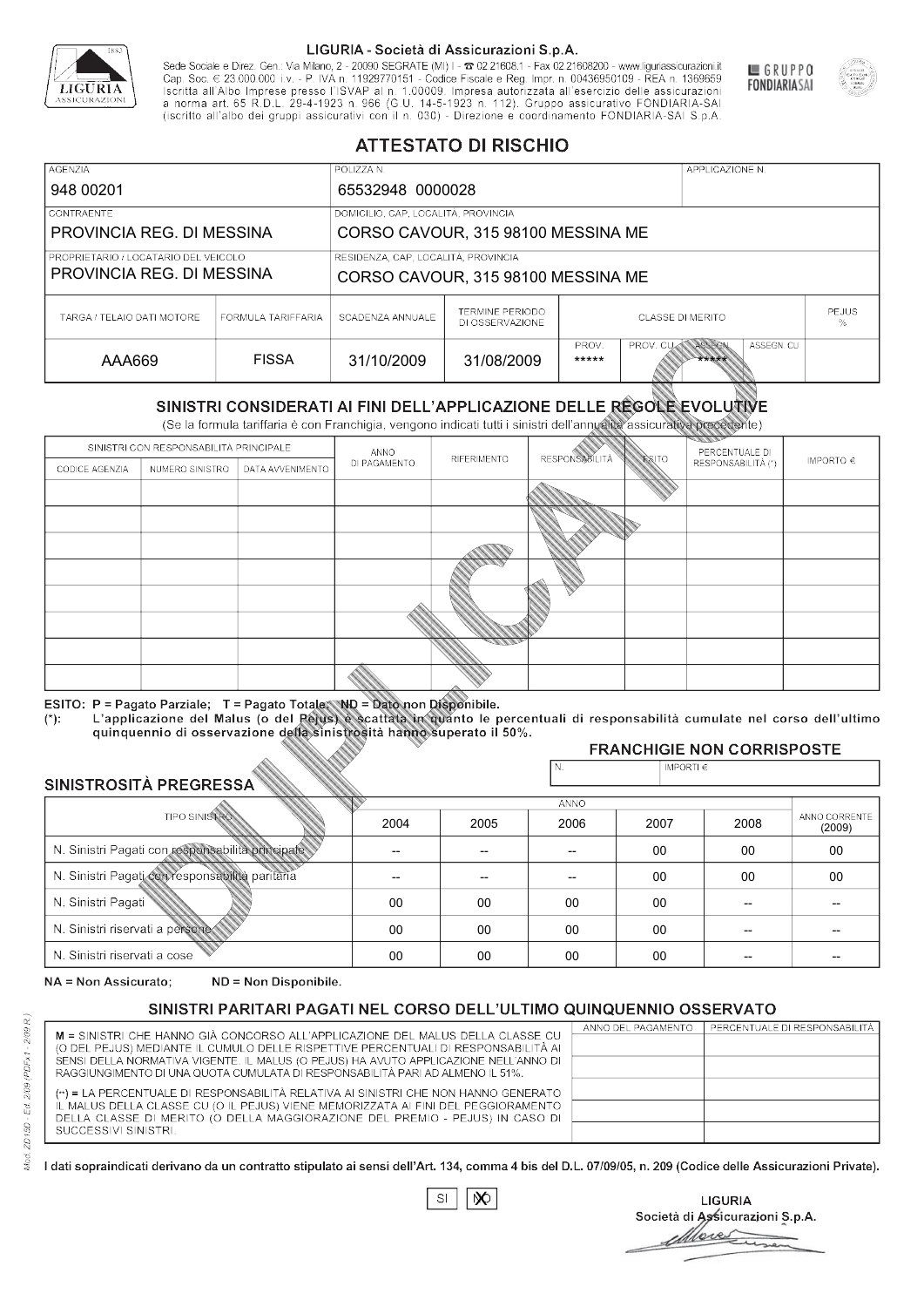

Sede Sociale e Direz. Gen.: Via Milano, 2 - 20090 SEGRATE (MI) I - 2 02.21608.1 - Fax 02.21608200 - www.liguriassicurazioni.it Sede e Direz, Gen. Via Milanto, 2 - 20090 SEGATE (MI) I - 2 UZZIODO. I - FAX UZZIODO2 I - WWW. IIJONENSURIADONILI<br>Cap. Soc. € 23.000.000 i.v. - P. IVA n. 11929770151 - Codice Fiscale e Reg. Impr. n. 00436950109 - REA n. 1



GRUPPO

**FONDIARIASAI** 

# **ATTESTATO DI RISCHIO**

| <b>AGENZIA</b>                                                    |                    | POLIZZA N.                                                                |                                                                      |                                                            |  | APPLICAZIONE N. |                   |  |
|-------------------------------------------------------------------|--------------------|---------------------------------------------------------------------------|----------------------------------------------------------------------|------------------------------------------------------------|--|-----------------|-------------------|--|
| 948 00201                                                         |                    | 65532948 0000029                                                          |                                                                      |                                                            |  |                 |                   |  |
| LCONTRAENTE.                                                      |                    | DOMICILIO, CAP, LOCALITÀ, PROVINCIA                                       |                                                                      |                                                            |  |                 |                   |  |
| PROVINCIA REG. DI MESSINA                                         |                    | CORSO CAVOUR, 315 98100 MESSINA ME                                        |                                                                      |                                                            |  |                 |                   |  |
| PROPRIETARIO / LOCATARIO DEL VEICOLO<br>PROVINCIA REG. DI MESSINA |                    | RESIDENZA, CAP, LOCALITÀ, PROVINCIA<br>CORSO CAVOUR, 315 98100 MESSINA ME |                                                                      |                                                            |  |                 |                   |  |
| TARGA / TELAIO DATI MOTORE                                        | FORMULA TARIFFARIA | SCADENZA ANNUALE                                                          | <b>TERMINE PERIODO</b><br><b>CLASSE DI MERITO</b><br>DI OSSERVAZIONE |                                                            |  |                 | <b>PEJUS</b><br>% |  |
| AAA676                                                            | <b>FISSA</b>       | 31/10/2009                                                                | 31/08/2009                                                           | ASSEGN. CU<br>PROV.<br>PROV. CUAN ASSEGN<br>*****<br>***** |  |                 |                   |  |

|                                                 |                                        |                                                                                                                                                                                                      |              | DI OSSERVAZIONE |                       |                    |                                   | %                       |
|-------------------------------------------------|----------------------------------------|------------------------------------------------------------------------------------------------------------------------------------------------------------------------------------------------------|--------------|-----------------|-----------------------|--------------------|-----------------------------------|-------------------------|
| AAA676                                          |                                        | <b>FISSA</b>                                                                                                                                                                                         | 31/10/2009   | 31/08/2009      | PROV.<br>*****        | PROV. CU           | ASSEGN<br>ASSEGN. CU<br>*****     |                         |
|                                                 |                                        | SINISTRI CONSIDERATI AI FINI DELL'APPLICAZIONE DELLE RÉGOLE EVOLUTIVE<br>(Se la formula tariffaria è con Franchigia, vengono indicati tutti i sinistri dell'annualità assicurativa precedente)       |              |                 |                       |                    |                                   |                         |
|                                                 | SINISTRI CON RESPONSABILITÀ PRINCIPALE |                                                                                                                                                                                                      | ANNO         |                 |                       |                    | PERCENTUALE DI                    |                         |
| CODICE AGENZIA                                  | NUMERO SINISTRO                        | DATA AVVENIMENTO                                                                                                                                                                                     | DI PAGAMENTO | RIFERIMENTO     | <b>RESPONSABILITÀ</b> | <b>ESITO</b>       | RESPONSABILITÀ (*)                | IMPORTO $\in$           |
|                                                 |                                        |                                                                                                                                                                                                      |              |                 |                       |                    |                                   |                         |
|                                                 |                                        |                                                                                                                                                                                                      |              |                 |                       |                    |                                   |                         |
|                                                 |                                        |                                                                                                                                                                                                      |              |                 |                       |                    |                                   |                         |
|                                                 |                                        |                                                                                                                                                                                                      |              |                 |                       |                    |                                   |                         |
|                                                 |                                        |                                                                                                                                                                                                      |              |                 |                       |                    |                                   |                         |
|                                                 |                                        |                                                                                                                                                                                                      |              |                 |                       |                    |                                   |                         |
|                                                 |                                        |                                                                                                                                                                                                      |              |                 |                       |                    |                                   |                         |
|                                                 |                                        |                                                                                                                                                                                                      |              |                 |                       |                    |                                   |                         |
|                                                 |                                        |                                                                                                                                                                                                      |              |                 |                       |                    |                                   |                         |
|                                                 |                                        | ESITO: P = Pagato Parziale; T = Pagato Totale; ND = Dato non Disponibile.                                                                                                                            |              |                 |                       |                    |                                   |                         |
| $(*)$ .                                         |                                        | L'applicazione del Malus (o del Pejus) è scattata in quanto le percentuali di responsabilità cumulate nel corso dell'ultimo<br>quinquennio di osservazione della sinistrosità hanno superato il 50%. |              |                 |                       |                    |                                   |                         |
|                                                 |                                        |                                                                                                                                                                                                      |              |                 |                       |                    | <b>FRANCHIGIE NON CORRISPOSTE</b> |                         |
| SINISTROSITÀ PREGRESSA                          |                                        |                                                                                                                                                                                                      |              |                 | N.                    | IMPORTI $\epsilon$ |                                   |                         |
|                                                 |                                        |                                                                                                                                                                                                      |              |                 | <b>ANNO</b>           |                    |                                   |                         |
|                                                 | <b>TIPO SINISTRO</b>                   |                                                                                                                                                                                                      | 2004         | 2005            | 2006                  | 2007               | 2008                              | ANNO CORRENTE<br>(2009) |
|                                                 |                                        | N. Sinistri Pagati con responsabilità principale                                                                                                                                                     | --           | --              | $\overline{a}$        | 00                 | 00                                | $00\,$                  |
| N. Sinistri Pagati con responsabilità paritaria |                                        |                                                                                                                                                                                                      |              |                 |                       | 00                 | 00                                | 00                      |
| N. Sinistri Pagati                              |                                        |                                                                                                                                                                                                      | $00\,$       | 00              | 00                    | 00                 | --                                |                         |
| N. Sinistri riservati a persone                 |                                        |                                                                                                                                                                                                      | 00           | 00              | 00                    | 00                 |                                   |                         |
| N. Sinjetri riconvoti a coco                    |                                        |                                                                                                                                                                                                      | $\cap$       | $\cap$          | $\cap$                | $\sim$             |                                   |                         |

| SINISTROSITÀ PREGRESSA                           |      |      | N.   | IMPORTI $\in$ |      |                         |  |  |
|--------------------------------------------------|------|------|------|---------------|------|-------------------------|--|--|
| <b>ANNO</b>                                      |      |      |      |               |      |                         |  |  |
| <b>TIPO SINISTRO</b>                             | 2004 | 2005 | 2006 | 2007          | 2008 | ANNO CORRENTE<br>(2009) |  |  |
| N. Sinistri Pagati con responsabilità principale |      |      |      | 00            | 00   | 00                      |  |  |
| N. Sinistri Pagati con responsabilità paritaria  |      |      |      | 00            | 00   | 00                      |  |  |
| N. Sinistri Pagati                               | 00   | 00   | 00   | 00            |      |                         |  |  |
| N. Sinistri riservati a persone                  | 00   | 00   | 00   | 00            |      |                         |  |  |
| N. Sinistri riservati a cose                     | 00   | 00   | 00   | 00            |      |                         |  |  |

NA = Non Assicurato: ND = Non Disponibile.

# SINISTRI PARITARI PAGATI NEL CORSO DELL'ULTIMO QUINQUENNIO OSSERVATO

|                                                                                      | ANNO DEL PAGAMENTO | PERCENTUALE DI RESPONSABILITÀ |
|--------------------------------------------------------------------------------------|--------------------|-------------------------------|
| M = SINISTRI CHE HANNO GIÀ CONCORSO ALL'APPLICAZIONE DEL MALUS DELLA CLASSE CU       |                    |                               |
| (O DEL PEJUS) MEDIANTE IL CUMULO DELLE RISPETTIVE PERCENTUALI DI RESPONSABILITÀ AI   |                    |                               |
| SENSI DELLA NORMATIVA VIGENTE. IL MALUS (O PEJUS) HA AVUTO APPLICAZIONE NELL'ANNO DI |                    |                               |
| RAGGIUNGIMENTO DI UNA QUOTA CUMULATA DI RESPONSABILITÀ PARI AD ALMENO IL 51%.        |                    |                               |
| (**) = LA PERCENTUALE DI RESPONSABILITÀ RELATIVA AI SINISTRI CHE NON HANNO GENERATO  |                    |                               |
| IL MALUS DELLA CLASSE CU (O IL PEJUS) VIENE MEMORIZZATA AI FINI DEL PEGGIORAMENTO    |                    |                               |
| DELLA CLASSE DI MERITO (O DELLA MAGGIORAZIONE DEL PREMIO - PEJUS) IN CASO DI         |                    |                               |
| SUCCESSIVI SINISTRI.                                                                 |                    |                               |
|                                                                                      |                    |                               |
|                                                                                      |                    |                               |

 $SI$  $\infty$ 

**LIGURIA** Società di Assicurazioni S.p.A. More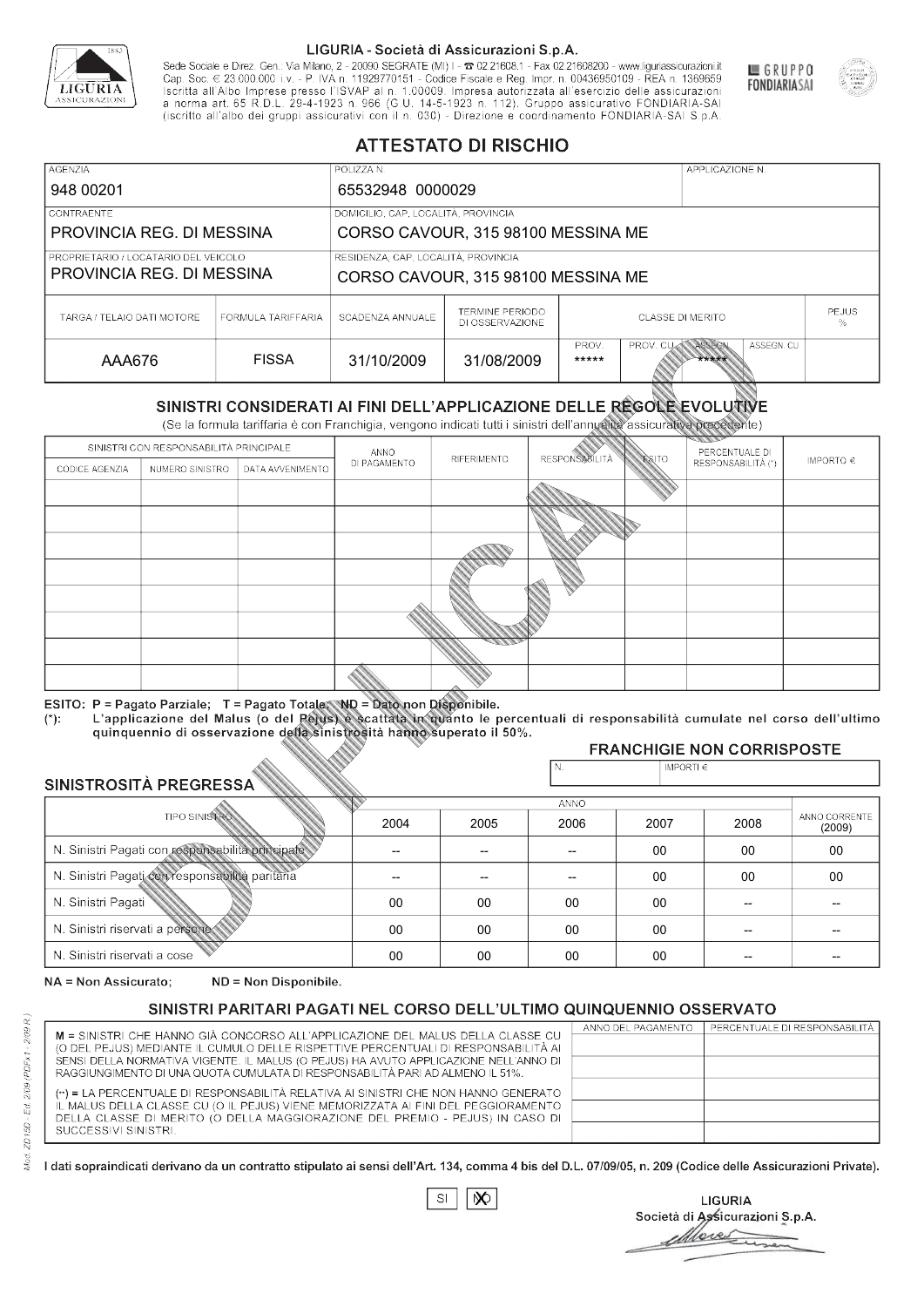

Sede Sociale e Direz. Gen.: Via Milano, 2 - 20090 SEGRATE (MI) I - 2 02.21608.1 - Fax 02.21608200 - www.liguriassicurazioni.it Cap. Soc.  $\in$  23.000.000 i.v. - P. IVA n. 11929770151 - Codice Fiscale e Reg. Impr. n. 00436950109 - REA n. 1369659<br>Iscritta all'Albo Imprese presso l'ISVAP al n. 1.00009. Impresa autorizzata all'esercizio delle assicura d homa art. 65 K.D.L. 29-4-1923 ft. 900 (G.O. 14-5-1923 ft. 112). Gruppo assicurativo PONDIARIA-SAI S.p.A



GRUPPO

**FONDIARIASAI** 

# **ATTESTATO DI RISCHIO**

| <b>AGENZIA</b>                                                    |                    | POLIZZA N.                          |                                           |                                                            |  | APPLICAZIONE N. |  |                   |
|-------------------------------------------------------------------|--------------------|-------------------------------------|-------------------------------------------|------------------------------------------------------------|--|-----------------|--|-------------------|
| 948 00201                                                         |                    | 65532948 0000030                    |                                           |                                                            |  |                 |  |                   |
| LCONTRAENTE.                                                      |                    | DOMICILIO, CAP, LOCALITÀ, PROVINCIA |                                           |                                                            |  |                 |  |                   |
| PROVINCIA REG. DI MESSINA<br>CORSO CAVOUR, 315 98100 MESSINA ME   |                    |                                     |                                           |                                                            |  |                 |  |                   |
| PROPRIETARIO / LOCATARIO DEL VEICOLO<br>PROVINCIA REG. DI MESSINA |                    | RESIDENZA, CAP, LOCALITÀ, PROVINCIA |                                           |                                                            |  |                 |  |                   |
|                                                                   |                    | CORSO CAVOUR, 315 98100 MESSINA ME  |                                           |                                                            |  |                 |  |                   |
| TARGA / TELAIO DATI MOTORE                                        | FORMULA TARIFFARIA | SCADENZA ANNUALE                    | <b>TERMINE PERIODO</b><br>DI OSSERVAZIONE | <b>CLASSE DI MERITO</b>                                    |  |                 |  | <b>PEJUS</b><br>% |
| AAA677                                                            | <b>FISSA</b>       | 31/10/2009                          | 31/08/2009                                | ASSEGN. CU<br>PROV.<br>PROV. CUAN ASSEGN<br>*****<br>***** |  |                 |  |                   |

|                                                 |                                        |                                                                                                                                                                                                      |              | DI OSSERVAZIONE |                       |                    |                                   | %                       |  |
|-------------------------------------------------|----------------------------------------|------------------------------------------------------------------------------------------------------------------------------------------------------------------------------------------------------|--------------|-----------------|-----------------------|--------------------|-----------------------------------|-------------------------|--|
| <b>AAA677</b>                                   |                                        | <b>FISSA</b>                                                                                                                                                                                         | 31/10/2009   | 31/08/2009      | PROV.<br>*****        | PROV. CU           | ASSEGN<br>ASSEGN. CU<br>*****     |                         |  |
|                                                 |                                        | SINISTRI CONSIDERATI AI FINI DELL'APPLICAZIONE DELLE RÉGOLE EVOLUTIVE<br>(Se la formula tariffaria è con Franchigia, vengono indicati tutti i sinistri dell'annualità assicurativa precedente)       |              |                 |                       |                    |                                   |                         |  |
|                                                 | SINISTRI CON RESPONSABILITÀ PRINCIPALE |                                                                                                                                                                                                      | ANNO         |                 |                       | PERCENTUALE DI     |                                   |                         |  |
| CODICE AGENZIA                                  | NUMERO SINISTRO<br>DATA AVVENIMENTO    |                                                                                                                                                                                                      | DI PAGAMENTO | RIFERIMENTO     | <b>RESPONSABILITÀ</b> | <b>ESITO</b>       | RESPONSABILITÀ (*)                | IMPORTO $\in$           |  |
|                                                 |                                        |                                                                                                                                                                                                      |              |                 |                       |                    |                                   |                         |  |
|                                                 |                                        |                                                                                                                                                                                                      |              |                 |                       |                    |                                   |                         |  |
|                                                 |                                        |                                                                                                                                                                                                      |              |                 |                       |                    |                                   |                         |  |
|                                                 |                                        |                                                                                                                                                                                                      |              |                 |                       |                    |                                   |                         |  |
|                                                 |                                        |                                                                                                                                                                                                      |              |                 |                       |                    |                                   |                         |  |
|                                                 |                                        |                                                                                                                                                                                                      |              |                 |                       |                    |                                   |                         |  |
|                                                 |                                        |                                                                                                                                                                                                      |              |                 |                       |                    |                                   |                         |  |
|                                                 |                                        |                                                                                                                                                                                                      |              |                 |                       |                    |                                   |                         |  |
|                                                 |                                        |                                                                                                                                                                                                      |              |                 |                       |                    |                                   |                         |  |
|                                                 |                                        | ESITO: P = Pagato Parziale; T = Pagato Totale; ND = Dato non Disponibile.                                                                                                                            |              |                 |                       |                    |                                   |                         |  |
| $(*)$ .                                         |                                        | L'applicazione del Malus (o del Pejus) è scattata in quanto le percentuali di responsabilità cumulate nel corso dell'ultimo<br>quinquennio di osservazione della sinistrosità hanno superato il 50%. |              |                 |                       |                    |                                   |                         |  |
|                                                 |                                        |                                                                                                                                                                                                      |              |                 |                       |                    | <b>FRANCHIGIE NON CORRISPOSTE</b> |                         |  |
| SINISTROSITÀ PREGRESSA                          |                                        |                                                                                                                                                                                                      |              |                 | N.                    | IMPORTI $\epsilon$ |                                   |                         |  |
|                                                 |                                        |                                                                                                                                                                                                      |              |                 | <b>ANNO</b>           |                    |                                   |                         |  |
|                                                 | <b>TIPO SINISTRO</b>                   |                                                                                                                                                                                                      | 2004         | 2005            | 2006                  | 2007               | 2008                              | ANNO CORRENTE<br>(2009) |  |
|                                                 |                                        | N. Sinistri Pagati con responsabilità principale                                                                                                                                                     | --           | --              | $\overline{a}$        | 00                 | 00                                | $00\,$                  |  |
| N. Sinistri Pagati con responsabilità paritaria |                                        |                                                                                                                                                                                                      |              |                 |                       | 00                 | 00                                | 00                      |  |
| N. Sinistri Pagati                              |                                        |                                                                                                                                                                                                      | $00\,$       | 00              | 00                    | 00                 | --                                |                         |  |
| N. Sinistri riservati a persone                 |                                        |                                                                                                                                                                                                      | 00           | 00              | 00                    | 00                 |                                   |                         |  |
| N. Sinjetri riconvoti a coco                    |                                        |                                                                                                                                                                                                      | $\cap$       | $\cap$          | $\cap$                | $\sim$             |                                   |                         |  |

### 2005 -- --  $0<sup>0</sup>$ 00 00 2004 -- --  $0<sup>0</sup>$ 00 00 2006 -- -- 00 00 00 2007 00 00 00 00 00 2008 00 00 -- -- -- 00 00 -- -- -- (2009)

NA = Non Assicurato: ND = Non Disponibile.

# SINISTRI PARITARI PAGATI NEL CORSO DELL'ULTIMO QUINQUENNIO OSSERVATO

|                                                                                      | ANNO DEL PAGAMENTO | PERCENTUALE DI RESPONSABILITÀ |
|--------------------------------------------------------------------------------------|--------------------|-------------------------------|
| M = SINISTRI CHE HANNO GIÀ CONCORSO ALL'APPLICAZIONE DEL MALUS DELLA CLASSE CU       |                    |                               |
| (O DEL PEJUS) MEDIANTE IL CUMULO DELLE RISPETTIVE PERCENTUALI DI RESPONSABILITÀ AI   |                    |                               |
| SENSI DELLA NORMATIVA VIGENTE. IL MALUS (O PEJUS) HA AVUTO APPLICAZIONE NELL'ANNO DI |                    |                               |
| RAGGIUNGIMENTO DI UNA QUOTA CUMULATA DI RESPONSABILITÀ PARI AD ALMENO IL 51%.        |                    |                               |
|                                                                                      |                    |                               |
| (**) = LA PERCENTUALE DI RESPONSABILITÀ RELATIVA AI SINISTRI CHE NON HANNO GENERATO  |                    |                               |
| IL MALUS DELLA CLASSE CU (O IL PEJUS) VIENE MEMORIZZATA AI FINI DEL PEGGIORAMENTO    |                    |                               |
| DELLA CLASSE DI MERITO (O DELLA MAGGIORAZIONE DEL PREMIO - PEJUS) IN CASO DI         |                    |                               |
| SUCCESSIVI SINISTRI.                                                                 |                    |                               |
|                                                                                      |                    |                               |

 $\mathbb{S}\mathsf{I}$  $\infty$ 

**LIGURIA** Società di Assicurazioni S.p.A. Move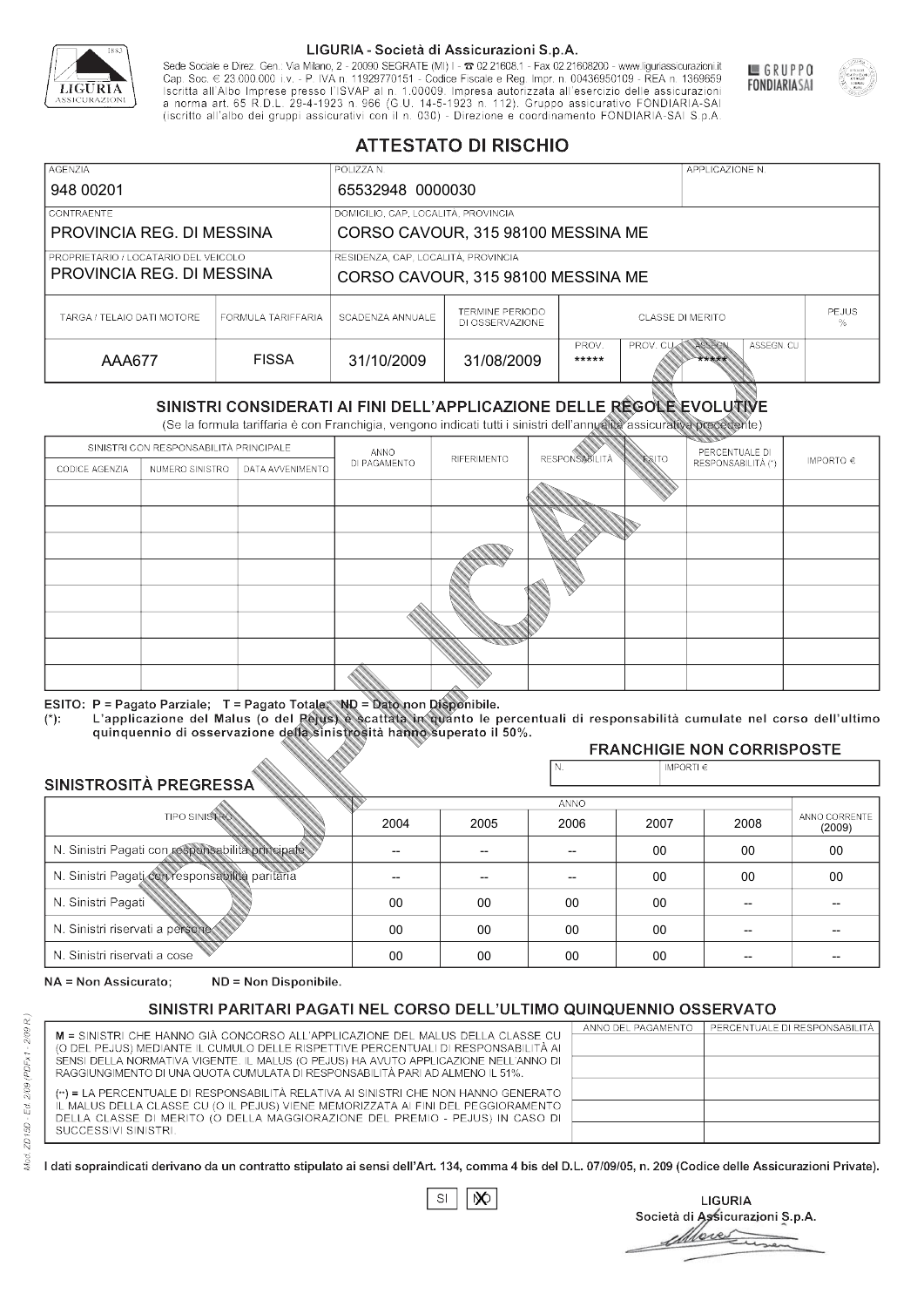

Sede Sociale e Direz. Gen.: Via Milano, 2 - 20090 SEGRATE (MI) I - 2 02.21608.1 - Fax 02.21608200 - www.liguriassicurazioni.it Sede e Direz, Gen. Via Milanto, 2 - 20090 SEGATE (MI) I - 2 UZZIODO. I - FAX UZZIODO2 I - WWW. IIJONENSURIADONILI<br>Cap. Soc. € 23.000.000 i.v. - P. IVA n. 11929770151 - Codice Fiscale e Reg. Impr. n. 00436950109 - REA n. 1



GRUPPO

**FONDIARIASAI** 

# **ATTESTATO DI RISCHIO**

| <b>AGENZIA</b>                                                    |                    | POLIZZA N.                          |                                           |                                                            |  | APPLICAZIONE N. |  |                   |
|-------------------------------------------------------------------|--------------------|-------------------------------------|-------------------------------------------|------------------------------------------------------------|--|-----------------|--|-------------------|
| 948 00201                                                         |                    | 65532948 0000031                    |                                           |                                                            |  |                 |  |                   |
| LCONTRAENTE.                                                      |                    |                                     | DOMICILIO, CAP, LOCALITÀ, PROVINCIA       |                                                            |  |                 |  |                   |
| PROVINCIA REG. DI MESSINA<br>CORSO CAVOUR, 315 98100 MESSINA ME   |                    |                                     |                                           |                                                            |  |                 |  |                   |
| PROPRIETARIO / LOCATARIO DEL VEICOLO<br>PROVINCIA REG. DI MESSINA |                    | RESIDENZA, CAP, LOCALITÀ, PROVINCIA |                                           |                                                            |  |                 |  |                   |
|                                                                   |                    | CORSO CAVOUR, 315 98100 MESSINA ME  |                                           |                                                            |  |                 |  |                   |
| TARGA / TELAIO DATI MOTORE                                        | FORMULA TARIFFARIA | SCADENZA ANNUALE                    | <b>TERMINE PERIODO</b><br>DI OSSERVAZIONE | <b>CLASSE DI MERITO</b>                                    |  |                 |  | <b>PEJUS</b><br>% |
| AAA678                                                            | <b>FISSA</b>       | 31/10/2009                          | 31/08/2009                                | ASSEGN. CU<br>PROV.<br>PROV. CUAN ASSEGN<br>*****<br>***** |  |                 |  |                   |

|                                                 |                                        |                                                                                                                                                                                                      |              | DI OSSERVAZIONE |                       |                    |                                   | %                       |  |
|-------------------------------------------------|----------------------------------------|------------------------------------------------------------------------------------------------------------------------------------------------------------------------------------------------------|--------------|-----------------|-----------------------|--------------------|-----------------------------------|-------------------------|--|
| AAA678                                          |                                        | <b>FISSA</b>                                                                                                                                                                                         | 31/10/2009   | 31/08/2009      | PROV.<br>*****        | PROV. CU           | ASSEGN<br>ASSEGN. CU<br>*****     |                         |  |
|                                                 |                                        | SINISTRI CONSIDERATI AI FINI DELL'APPLICAZIONE DELLE RÉGOLE EVOLUTIVE<br>(Se la formula tariffaria è con Franchigia, vengono indicati tutti i sinistri dell'annualità assicurativa precedente)       |              |                 |                       |                    |                                   |                         |  |
|                                                 | SINISTRI CON RESPONSABILITÀ PRINCIPALE |                                                                                                                                                                                                      | ANNO         |                 |                       | PERCENTUALE DI     |                                   |                         |  |
| CODICE AGENZIA                                  | NUMERO SINISTRO<br>DATA AVVENIMENTO    |                                                                                                                                                                                                      | DI PAGAMENTO | RIFERIMENTO     | <b>RESPONSABILITÀ</b> | <b>ESITO</b>       | RESPONSABILITÀ (*)                | IMPORTO $\in$           |  |
|                                                 |                                        |                                                                                                                                                                                                      |              |                 |                       |                    |                                   |                         |  |
|                                                 |                                        |                                                                                                                                                                                                      |              |                 |                       |                    |                                   |                         |  |
|                                                 |                                        |                                                                                                                                                                                                      |              |                 |                       |                    |                                   |                         |  |
|                                                 |                                        |                                                                                                                                                                                                      |              |                 |                       |                    |                                   |                         |  |
|                                                 |                                        |                                                                                                                                                                                                      |              |                 |                       |                    |                                   |                         |  |
|                                                 |                                        |                                                                                                                                                                                                      |              |                 |                       |                    |                                   |                         |  |
|                                                 |                                        |                                                                                                                                                                                                      |              |                 |                       |                    |                                   |                         |  |
|                                                 |                                        |                                                                                                                                                                                                      |              |                 |                       |                    |                                   |                         |  |
|                                                 |                                        |                                                                                                                                                                                                      |              |                 |                       |                    |                                   |                         |  |
|                                                 |                                        | ESITO: P = Pagato Parziale; T = Pagato Totale; ND = Dato non Disponibile.                                                                                                                            |              |                 |                       |                    |                                   |                         |  |
| $(*)$ .                                         |                                        | L'applicazione del Malus (o del Pejus) è scattata in quanto le percentuali di responsabilità cumulate nel corso dell'ultimo<br>quinquennio di osservazione della sinistrosità hanno superato il 50%. |              |                 |                       |                    |                                   |                         |  |
|                                                 |                                        |                                                                                                                                                                                                      |              |                 |                       |                    | <b>FRANCHIGIE NON CORRISPOSTE</b> |                         |  |
| SINISTROSITÀ PREGRESSA                          |                                        |                                                                                                                                                                                                      |              |                 | N.                    | IMPORTI $\epsilon$ |                                   |                         |  |
|                                                 |                                        |                                                                                                                                                                                                      |              |                 | <b>ANNO</b>           |                    |                                   |                         |  |
|                                                 | <b>TIPO SINISTRO</b>                   |                                                                                                                                                                                                      | 2004         | 2005            | 2006                  | 2007               | 2008                              | ANNO CORRENTE<br>(2009) |  |
|                                                 |                                        | N. Sinistri Pagati con responsabilità principale                                                                                                                                                     | --           | --              | $\overline{a}$        | 00                 | 00                                | $00\,$                  |  |
| N. Sinistri Pagati con responsabilità paritaria |                                        |                                                                                                                                                                                                      |              |                 |                       | 00                 | 00                                | 00                      |  |
| N. Sinistri Pagati                              |                                        |                                                                                                                                                                                                      | $00\,$       | 00              | 00                    | 00                 | --                                |                         |  |
| N. Sinistri riservati a persone                 |                                        |                                                                                                                                                                                                      | 00           | 00              | 00                    | 00                 |                                   |                         |  |
| N. Sinjetri riconvoti a coco                    |                                        |                                                                                                                                                                                                      | $\cap$       | $\cap$          | $\cap$                | $\sim$             |                                   |                         |  |

| SINISTROSITÀ PREGRESSA                           | N.   | IMPORTI $\epsilon$ |      |      |      |                         |
|--------------------------------------------------|------|--------------------|------|------|------|-------------------------|
| <b>ANNO</b>                                      |      |                    |      |      |      |                         |
| TIPO SINISTRO                                    | 2004 | 2005               | 2006 | 2007 | 2008 | ANNO CORRENTE<br>(2009) |
| N. Sinistri Pagati con responsabilità principale |      |                    |      | 00   | 00   | 00                      |
| N. Sinistri Pagati con responsabilità paritaria  |      |                    |      | 00   | 00   | 00                      |
| N. Sinistri Pagati                               | 00   | 00                 | 00   | 00   |      |                         |
| N. Sinistri riservati a persone                  | 00   | 00                 | 00   | 00   |      |                         |
| N. Sinistri riservati a cose                     | 00   | 00                 | 00   | 00   |      |                         |

NA = Non Assicurato: ND = Non Disponibile.

# SINISTRI PARITARI PAGATI NEL CORSO DELL'ULTIMO QUINQUENNIO OSSERVATO

|                                                                                      | ANNO DEL PAGAMENTO | PERCENTUALE DI RESPONSABILITÀ |
|--------------------------------------------------------------------------------------|--------------------|-------------------------------|
| M = SINISTRI CHE HANNO GIÀ CONCORSO ALL'APPLICAZIONE DEL MALUS DELLA CLASSE CU       |                    |                               |
| (O DEL PEJUS) MEDIANTE IL CUMULO DELLE RISPETTIVE PERCENTUALI DI RESPONSABILITÀ AI   |                    |                               |
| SENSI DELLA NORMATIVA VIGENTE. IL MALUS (O PEJUS) HA AVUTO APPLICAZIONE NELL'ANNO DI |                    |                               |
| RAGGIUNGIMENTO DI UNA QUOTA CUMULATA DI RESPONSABILITÀ PARI AD ALMENO IL 51%.        |                    |                               |
| (**) = LA PERCENTUALE DI RESPONSABILITÀ RELATIVA AI SINISTRI CHE NON HANNO GENERATO  |                    |                               |
|                                                                                      |                    |                               |
| IL MALUS DELLA CLASSE CU (O IL PEJUS) VIENE MEMORIZZATA AI FINI DEL PEGGIORAMENTO    |                    |                               |
| DELLA CLASSE DI MERITO (O DELLA MAGGIORAZIONE DEL PREMIO - PEJUS) IN CASO DI         |                    |                               |
| SUCCESSIVI SINISTRI.                                                                 |                    |                               |
|                                                                                      |                    |                               |

 $SI$  $\infty$ 

**LIGURIA** Società di Assicurazioni S.p.A. More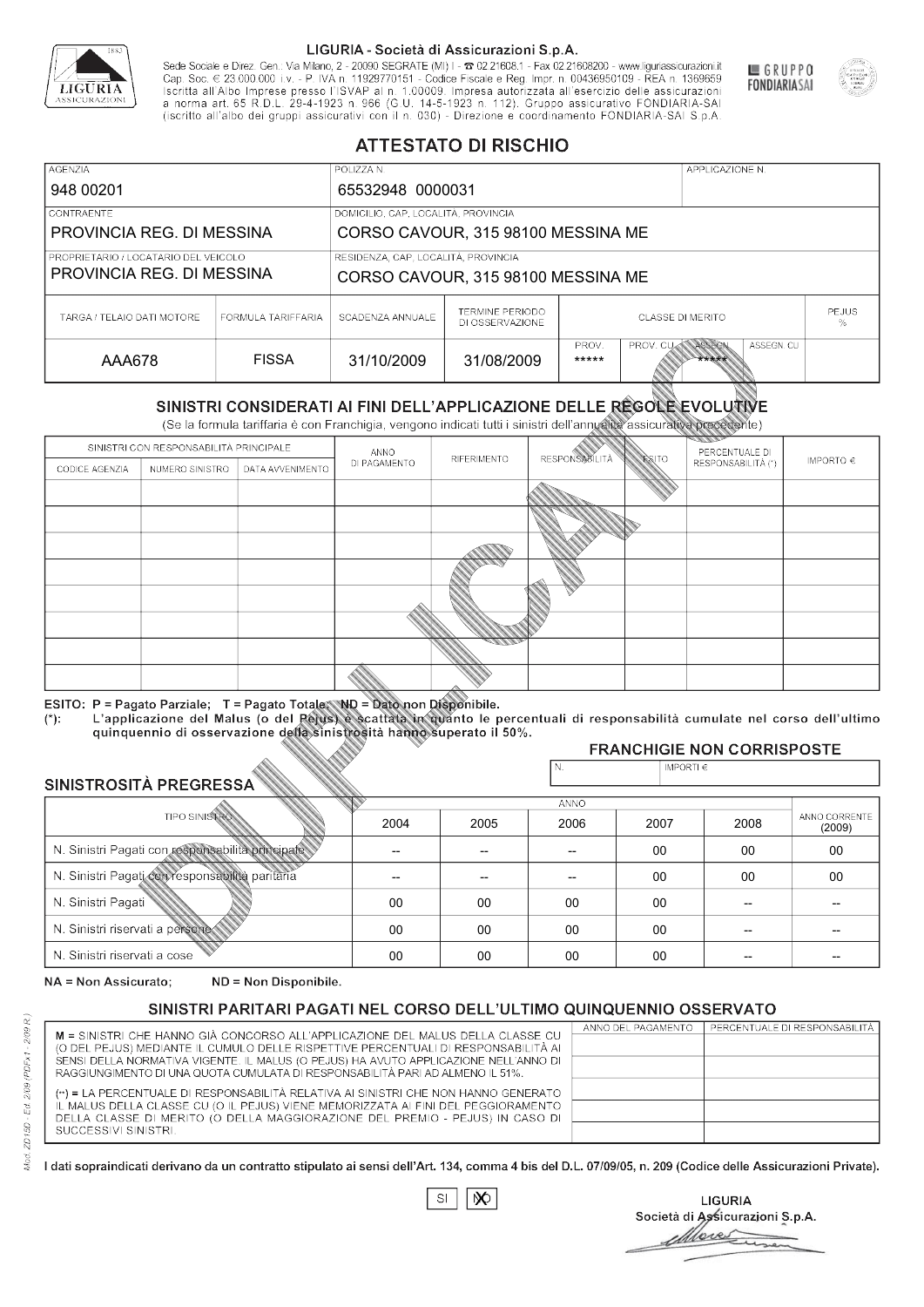

Sede Sociale e Direz. Gen.: Via Milano, 2 - 20090 SEGRATE (MI) I - 2 02.21608.1 - Fax 02.21608200 - www.liguriassicurazioni.it Sede e Direz, Gen. Via Milanto, 2 - 20090 SEGATE (MI) I - 2 UZZIODO. I - FAX UZZIODO2 I - WWW. IIJONENSURIADONILI<br>Cap. Soc. € 23.000.000 i.v. - P. IVA n. 11929770151 - Codice Fiscale e Reg. Impr. n. 00436950109 - REA n. 1



GRUPPO

**FONDIARIASAI** 

# **ATTESTATO DI RISCHIO**

| <b>AGENZIA</b>                                                  |                    | POLIZZA N.                          |                                           |                                                            |  | APPLICAZIONE N. |  |                   |
|-----------------------------------------------------------------|--------------------|-------------------------------------|-------------------------------------------|------------------------------------------------------------|--|-----------------|--|-------------------|
| 948 00201                                                       |                    | 65532948 0000032                    |                                           |                                                            |  |                 |  |                   |
| <b>CONTRAENTE</b>                                               |                    | DOMICILIO, CAP, LOCALITÀ, PROVINCIA |                                           |                                                            |  |                 |  |                   |
| PROVINCIA REG. DI MESSINA<br>CORSO CAVOUR, 315 98100 MESSINA ME |                    |                                     |                                           |                                                            |  |                 |  |                   |
| PROPRIETARIO / LOCATARIO DEL VEICOLO                            |                    | RESIDENZA, CAP, LOCALITÀ, PROVINCIA |                                           |                                                            |  |                 |  |                   |
| PROVINCIA REG. DI MESSINA                                       |                    | CORSO CAVOUR, 315 98100 MESSINA ME  |                                           |                                                            |  |                 |  |                   |
| TARGA / TELAIO DATI MOTORE                                      | FORMULA TARIFFARIA | SCADENZA ANNUALE                    | <b>TERMINE PERIODO</b><br>DI OSSERVAZIONE | <b>CLASSE DI MERITO</b>                                    |  |                 |  | <b>PEJUS</b><br>% |
| ME0AA628                                                        | <b>FISSA</b>       | 31/10/2009                          | 31/08/2009                                | ASSEGN. CU<br>PROV.<br>PROV. CUAN ASSEGN<br>*****<br>***** |  |                 |  |                   |

|                                                 |                                        |                                                                                                                                                                                                      |              | DI OSSERVAZIONE |                      |                    |                                   | %                       |
|-------------------------------------------------|----------------------------------------|------------------------------------------------------------------------------------------------------------------------------------------------------------------------------------------------------|--------------|-----------------|----------------------|--------------------|-----------------------------------|-------------------------|
| ME0AA628                                        |                                        | <b>FISSA</b>                                                                                                                                                                                         | 31/10/2009   | 31/08/2009      | PROV.<br>*****       | PROV. CU           | ASSEGN<br>ASSEGN. CU<br>*****     |                         |
|                                                 |                                        | SINISTRI CONSIDERATI AI FINI DELL'APPLICAZIONE DELLE RÉGOLE EVOLUTIVE<br>(Se la formula tariffaria è con Franchigia, vengono indicati tutti i sinistri dell'annualità assicurativa precedente)       |              |                 |                      |                    |                                   |                         |
|                                                 | SINISTRI CON RESPONSABILITÀ PRINCIPALE |                                                                                                                                                                                                      | ANNO         |                 |                      |                    | PERCENTUALE DI                    |                         |
| CODICE AGENZIA                                  | NUMERO SINISTRO<br>DATA AVVENIMENTO    |                                                                                                                                                                                                      | DI PAGAMENTO | RIFERIMENTO     | <b>RESPONSABLITA</b> | <b>ESITO</b>       | RESPONSABILITÀ (*)                | IMPORTO $\in$           |
|                                                 |                                        |                                                                                                                                                                                                      |              |                 |                      |                    |                                   |                         |
|                                                 |                                        |                                                                                                                                                                                                      |              |                 |                      |                    |                                   |                         |
|                                                 |                                        |                                                                                                                                                                                                      |              |                 |                      |                    |                                   |                         |
|                                                 |                                        |                                                                                                                                                                                                      |              |                 |                      |                    |                                   |                         |
|                                                 |                                        |                                                                                                                                                                                                      |              |                 |                      |                    |                                   |                         |
|                                                 |                                        |                                                                                                                                                                                                      |              |                 |                      |                    |                                   |                         |
|                                                 |                                        |                                                                                                                                                                                                      |              |                 |                      |                    |                                   |                         |
|                                                 |                                        |                                                                                                                                                                                                      |              |                 |                      |                    |                                   |                         |
|                                                 |                                        |                                                                                                                                                                                                      |              |                 |                      |                    |                                   |                         |
|                                                 |                                        | ESITO: P = Pagato Parziale; T = Pagato Totale; ND = Dato non Disponibile.                                                                                                                            |              |                 |                      |                    |                                   |                         |
| $(*)$ .                                         |                                        | L'applicazione del Malus (o del Pejus) è scattata in quanto le percentuali di responsabilità cumulate nel corso dell'ultimo<br>quinquennio di osservazione della sinistrosità hanno superato il 50%. |              |                 |                      |                    |                                   |                         |
|                                                 |                                        |                                                                                                                                                                                                      |              |                 |                      |                    | <b>FRANCHIGIE NON CORRISPOSTE</b> |                         |
| SINISTROSITÀ PREGRESSA                          |                                        |                                                                                                                                                                                                      |              |                 | N.                   | IMPORTI $\epsilon$ |                                   |                         |
|                                                 |                                        |                                                                                                                                                                                                      |              |                 | <b>ANNO</b>          |                    |                                   |                         |
|                                                 | <b>TIPO SINISTRO</b>                   |                                                                                                                                                                                                      | 2004         | 2005            | 2006                 | 2007               | 2008                              | ANNO CORRENTE<br>(2009) |
|                                                 |                                        | N. Sinistri Pagati con responsabilità principale                                                                                                                                                     | --           | --              | $\overline{a}$       | 00                 | 00                                | $00\,$                  |
| N. Sinistri Pagati con responsabilità paritaria |                                        |                                                                                                                                                                                                      |              |                 |                      | 00                 | 00                                | 00                      |
| N. Sinistri Pagati                              |                                        |                                                                                                                                                                                                      | 00           | 00              | 00                   | 00                 | --                                |                         |
| N. Sinistri riservati a persone                 |                                        |                                                                                                                                                                                                      | 00           | 00              | 00                   | 00                 |                                   |                         |
| N. Sinjetri riconvoti a coco                    |                                        |                                                                                                                                                                                                      | $\cap$       | $\cap$          | $\cap$               | $\sim$             |                                   |                         |

| SINISTROSITÀ PREGRESSA                           | N.   | $ $ IMPORTI $\in$ |             |      |      |                         |
|--------------------------------------------------|------|-------------------|-------------|------|------|-------------------------|
|                                                  |      |                   | <b>ANNO</b> |      |      |                         |
| <b>TIPO SINISTROS</b>                            | 2004 | 2005              | 2006        | 2007 | 2008 | ANNO CORRENTE<br>(2009) |
| N. Sinistri Pagati con responsabilità principale |      | --                |             | 00   | 00   | 00                      |
| N. Sinistri Pagati con responsabilità paritaria  |      |                   |             | 00   | 00   | 00                      |
| N. Sinistri Pagati                               | 00   | 00                | 00          | 00   |      |                         |
| N. Sinistri riservati a persone                  | 00   | 00                | 00          | 00   |      |                         |
| N. Sinistri riservati a cose                     | 00   | 00                | 00          | 00   |      |                         |

NA = Non Assicurato: ND = Non Disponibile.

# SINISTRI PARITARI PAGATI NEL CORSO DELL'ULTIMO QUINQUENNIO OSSERVATO

|                                                                                      | ANNO DEL PAGAMENTO | PERCENTUALE DI RESPONSABILITÀ |
|--------------------------------------------------------------------------------------|--------------------|-------------------------------|
| M = SINISTRI CHE HANNO GIÀ CONCORSO ALL'APPLICAZIONE DEL MALUS DELLA CLASSE CU       |                    |                               |
| (O DEL PEJUS) MEDIANTE IL CUMULO DELLE RISPETTIVE PERCENTUALI DI RESPONSABILITÀ AI   |                    |                               |
| SENSI DELLA NORMATIVA VIGENTE. IL MALUS (O PEJUS) HA AVUTO APPLICAZIONE NELL'ANNO DI |                    |                               |
| RAGGIUNGIMENTO DI UNA QUOTA CUMULATA DI RESPONSABILITÀ PARI AD ALMENO IL 51%.        |                    |                               |
| (**) = LA PERCENTUALE DI RESPONSABILITÀ RELATIVA AI SINISTRI CHE NON HANNO GENERATO  |                    |                               |
| IL MALUS DELLA CLASSE CU (O IL PEJUS) VIENE MEMORIZZATA AI FINI DEL PEGGIORAMENTO    |                    |                               |
| DELLA CLASSE DI MERITO (O DELLA MAGGIORAZIONE DEL PREMIO - PEJUS) IN CASO DI         |                    |                               |
| SUCCESSIVI SINISTRI.                                                                 |                    |                               |
|                                                                                      |                    |                               |
|                                                                                      |                    |                               |

 $SI$  $\infty$ 

**LIGURIA** Società di Assicurazioni S.p.A. More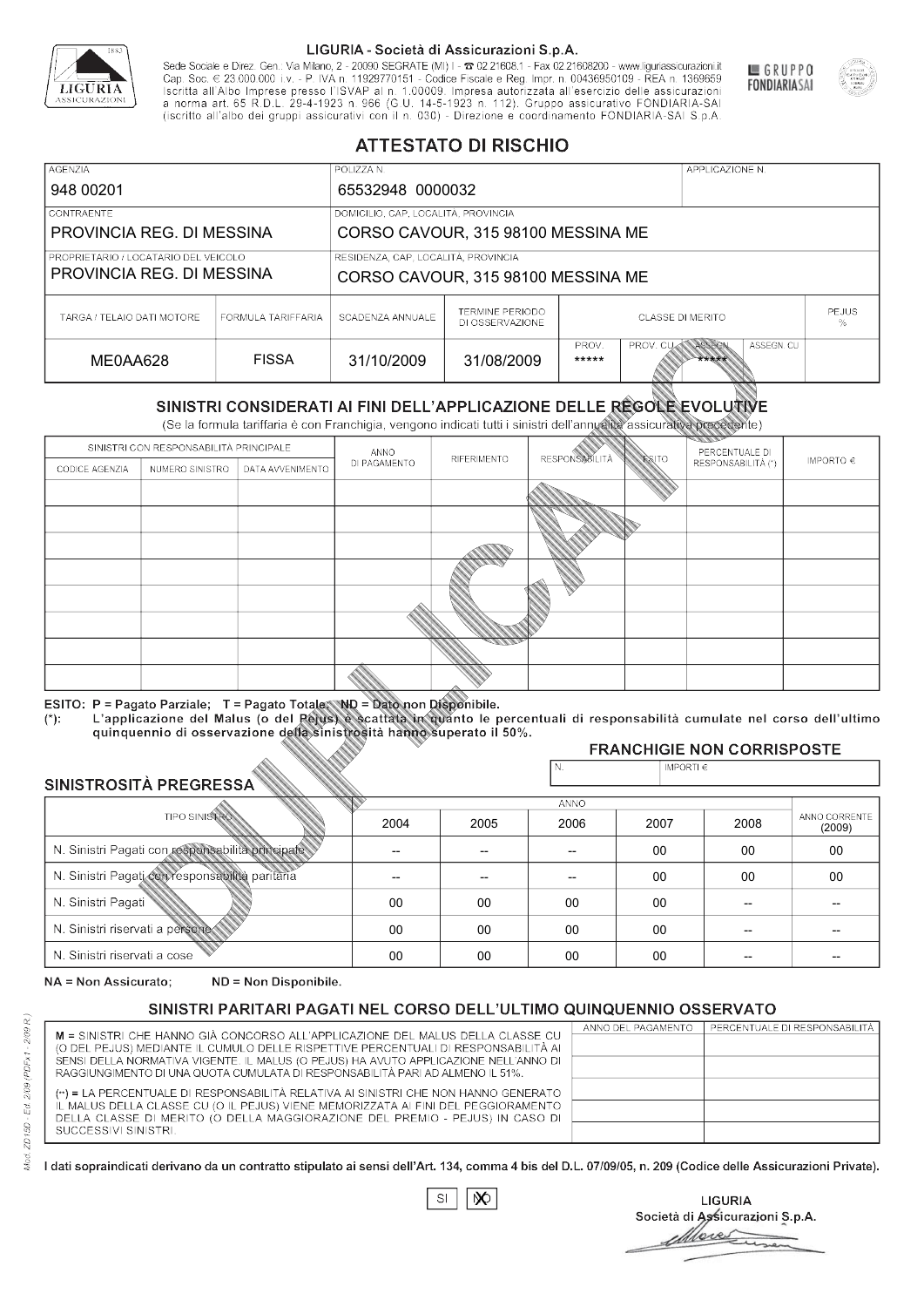

Sede Sociale e Direz. Gen.: Via Milano, 2 - 20090 SEGRATE (MI) I - 2 02.21608.1 - Fax 02.21608200 - www.liguriassicurazioni.it Sede e Direz, Gen. Via Milanto, 2 - 20090 SEGATE (MI) I - 2 UZZIODO. I - FAX UZZIODO2 I - WWW. IIJONENSURIADONILI<br>Cap. Soc. € 23.000.000 i.v. - P. IVA n. 11929770151 - Codice Fiscale e Reg. Impr. n. 00436950109 - REA n. 1



GRUPPO

**FONDIARIASAI** 

# **ATTESTATO DI RISCHIO**

| <b>AGENZIA</b>                                                    |                                    | POLIZZA N.                                                                |                                    |                                                                  |  | APPLICAZIONE N. |  |                   |
|-------------------------------------------------------------------|------------------------------------|---------------------------------------------------------------------------|------------------------------------|------------------------------------------------------------------|--|-----------------|--|-------------------|
| 948 00201                                                         |                                    | 65532948 0000033                                                          |                                    |                                                                  |  |                 |  |                   |
| LCONTRAENTE.                                                      |                                    | DOMICILIO, CAP, LOCALITÀ, PROVINCIA                                       |                                    |                                                                  |  |                 |  |                   |
| PROVINCIA REG. DI MESSINA                                         | CORSO CAVOUR, 315 98100 MESSINA ME |                                                                           |                                    |                                                                  |  |                 |  |                   |
| PROPRIETARIO / LOCATARIO DEL VEICOLO<br>PROVINCIA REG. DI MESSINA |                                    | RESIDENZA, CAP, LOCALITÀ, PROVINCIA<br>CORSO CAVOUR, 315 98100 MESSINA ME |                                    |                                                                  |  |                 |  |                   |
| TARGA / TELAIO DATI MOTORE                                        | FORMULA TARIFFARIA                 | SCADENZA ANNUALE                                                          | TERMINE PERIODO<br>DI OSSERVAZIONE | <b>CLASSE DI MERITO</b>                                          |  |                 |  | <b>PEJUS</b><br>% |
| ME002830                                                          | <b>FISSA</b>                       | 31/10/2009                                                                | 31/08/2009                         | PROV. CUAN ASSEGN<br>PROV.<br>ASSEGN. CU<br>*****<br>*****<br>01 |  |                 |  |                   |

|                                                 |                                        |                                                                                                                                                                                                      |              | DI OSSERVAZIONE |                      |                    |                                   | %                       |
|-------------------------------------------------|----------------------------------------|------------------------------------------------------------------------------------------------------------------------------------------------------------------------------------------------------|--------------|-----------------|----------------------|--------------------|-----------------------------------|-------------------------|
| ME002830                                        |                                        | <b>FISSA</b>                                                                                                                                                                                         | 31/10/2009   | 31/08/2009      | PROV.<br>*****       | PROV. CU<br>01     | ASSEGN<br>ASSEGN. CU<br>*****     |                         |
|                                                 |                                        | SINISTRI CONSIDERATI AI FINI DELL'APPLICAZIONE DELLE RÉGOLE EVOLUTIVE<br>(Se la formula tariffaria è con Franchigia, vengono indicati tutti i sinistri dell'annualità assicurativa precedente)       |              |                 |                      |                    |                                   |                         |
|                                                 | SINISTRI CON RESPONSABILITÀ PRINCIPALE |                                                                                                                                                                                                      | ANNO         |                 |                      |                    | PERCENTUALE DI                    |                         |
| CODICE AGENZIA                                  | NUMERO SINISTRO                        | DATA AVVENIMENTO                                                                                                                                                                                     | DI PAGAMENTO | RIFERIMENTO     | <b>RESPONSABLITA</b> | <b>ESITO</b>       | RESPONSABILITÀ (*)                | IMPORTO $\in$           |
|                                                 |                                        |                                                                                                                                                                                                      |              |                 |                      |                    |                                   |                         |
|                                                 |                                        |                                                                                                                                                                                                      |              |                 |                      |                    |                                   |                         |
|                                                 |                                        |                                                                                                                                                                                                      |              |                 |                      |                    |                                   |                         |
|                                                 |                                        |                                                                                                                                                                                                      |              |                 |                      |                    |                                   |                         |
|                                                 |                                        |                                                                                                                                                                                                      |              |                 |                      |                    |                                   |                         |
|                                                 |                                        |                                                                                                                                                                                                      |              |                 |                      |                    |                                   |                         |
|                                                 |                                        |                                                                                                                                                                                                      |              |                 |                      |                    |                                   |                         |
|                                                 |                                        |                                                                                                                                                                                                      |              |                 |                      |                    |                                   |                         |
|                                                 |                                        |                                                                                                                                                                                                      |              |                 |                      |                    |                                   |                         |
|                                                 |                                        | ESITO: P = Pagato Parziale; T = Pagato Totale; ND = Dato non Disponibile.                                                                                                                            |              |                 |                      |                    |                                   |                         |
| $(*)$ .                                         |                                        | L'applicazione del Malus (o del Pejus) è scattata in quanto le percentuali di responsabilità cumulate nel corso dell'ultimo<br>quinquennio di osservazione della sinistrosità hanno superato il 50%. |              |                 |                      |                    |                                   |                         |
|                                                 |                                        |                                                                                                                                                                                                      |              |                 |                      |                    | <b>FRANCHIGIE NON CORRISPOSTE</b> |                         |
| SINISTROSITÀ PREGRESSA                          |                                        |                                                                                                                                                                                                      |              |                 | N.                   | IMPORTI $\epsilon$ |                                   |                         |
|                                                 |                                        |                                                                                                                                                                                                      |              |                 | <b>ANNO</b>          |                    |                                   |                         |
|                                                 | <b>TIPO SINISTRO</b>                   |                                                                                                                                                                                                      | 2004         | 2005            | 2006                 | 2007               | 2008                              | ANNO CORRENTE<br>(2009) |
|                                                 |                                        | N. Sinistri Pagati con responsabilità principale                                                                                                                                                     | --           | --              | $\overline{a}$       | 00                 | 00                                | 00                      |
| N. Sinistri Pagati con responsabilità paritaria |                                        |                                                                                                                                                                                                      |              |                 |                      | 00                 | 00                                | 00                      |
| N. Sinistri Pagati                              |                                        |                                                                                                                                                                                                      | 00           | 00              | 00                   | 00                 | --                                |                         |
| N. Sinistri riservati a persone                 |                                        |                                                                                                                                                                                                      | 00           | 00              | 00                   | 00                 |                                   |                         |
| N. Sinjetri riconvoti a coco                    |                                        |                                                                                                                                                                                                      | $\cap$       | $\cap$          | $\cap$               | $\sim$             |                                   |                         |

| SINISTROSITÀ PREGRESSA                           |      |      | N.          | IMPORTI $\in$ |      |                         |
|--------------------------------------------------|------|------|-------------|---------------|------|-------------------------|
|                                                  |      |      | <b>ANNO</b> |               |      |                         |
| <b>TIPO SINISTROS</b>                            | 2004 | 2005 | 2006        | 2007          | 2008 | ANNO CORRENTE<br>(2009) |
| N. Sinistri Pagati con responsabilità principale |      |      |             | 00            | 00   | 00                      |
| N. Sinistri Pagati con responsabilità paritaria  |      |      |             | 00            | 00   | 00                      |
| N. Sinistri Pagati                               | 00   | 00   | 00          | 00            |      |                         |
| N. Sinistri riservati a persone                  | 00   | 00   | 00          | 00            |      |                         |
| N. Sinistri riservati a cose                     | 00   | 00   | 00          | 00            |      |                         |

NA = Non Assicurato: ND = Non Disponibile.

# SINISTRI PARITARI PAGATI NEL CORSO DELL'ULTIMO QUINQUENNIO OSSERVATO

|                                                                                                                                                                      | ANNO DEL PAGAMENTO | PERCENTUALE DI RESPONSABILITÀ |
|----------------------------------------------------------------------------------------------------------------------------------------------------------------------|--------------------|-------------------------------|
| M = SINISTRI CHE HANNO GIÀ CONCORSO ALL'APPLICAZIONE DEL MALUS DELLA CLASSE CU<br>(O DEL PEJUS) MEDIANTE IL CUMULO DELLE RISPETTIVE PERCENTUALI DI RESPONSABILITÀ AI |                    |                               |
| SENSI DELLA NORMATIVA VIGENTE. IL MALUS (O PEJUS) HA AVUTO APPLICAZIONE NELL'ANNO DI                                                                                 |                    |                               |
| RAGGIUNGIMENTO DI UNA QUOTA CUMULATA DI RESPONSABILITÀ PARI AD ALMENO IL 51%.                                                                                        |                    |                               |
|                                                                                                                                                                      |                    |                               |
| (**) = LA PERCENTUALE DI RESPONSABILITÀ RELATIVA AI SINISTRI CHE NON HANNO GENERATO                                                                                  |                    |                               |
| IL MALUS DELLA CLASSE CU (O IL PEJUS) VIENE MEMORIZZATA AI FINI DEL PEGGIORAMENTO                                                                                    |                    |                               |
| DELLA CLASSE DI MERITO (O DELLA MAGGIORAZIONE DEL PREMIO - PEJUS) IN CASO DI                                                                                         |                    |                               |
| SUCCESSIVI SINISTRI.                                                                                                                                                 |                    |                               |
|                                                                                                                                                                      |                    |                               |

 $SI$  $\infty$ 

**LIGURIA** Società di Assicurazioni S.p.A. More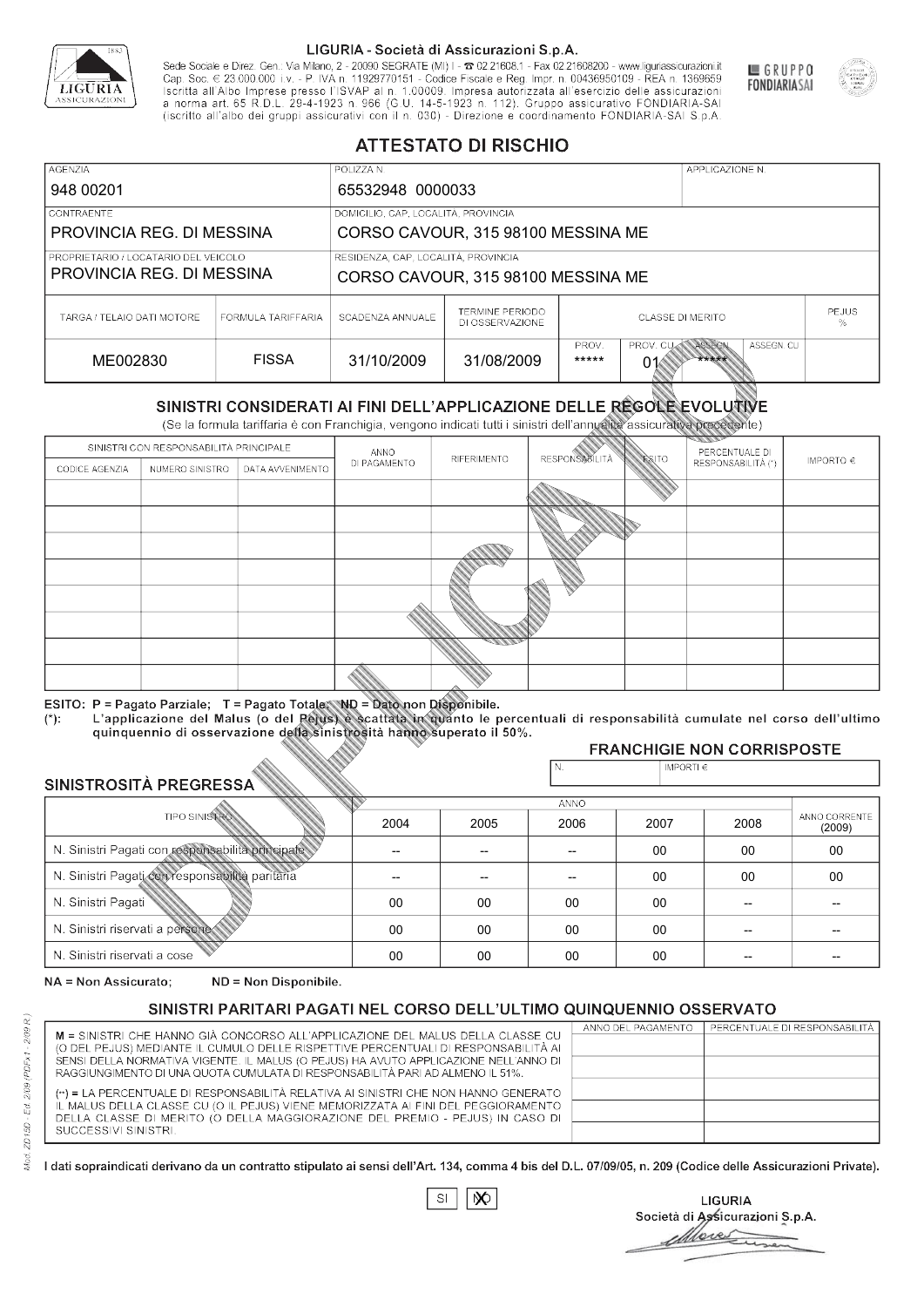

Sede Sociale e Direz. Gen.: Via Milano, 2 - 20090 SEGRATE (MI) I - 2 02.21608.1 - Fax 02.21608200 - www.liguriassicurazioni.it Cap. Soc.  $\in$  23.000.000 i.v. - P. IVA n. 11929770151 - Codice Fiscale e Reg. Impr. n. 00436950109 - REA n. 1369659<br>Iscritta all'Albo Imprese presso l'ISVAP al n. 1.00009. Impresa autorizzata all'esercizio delle assicura d homa art. 65 K.D.L. 29-4-1923 ft. 900 (G.O. 14-5-1923 ft. 112). Gruppo assicurativo PONDIARIA-SAI S.p.A



GRUPPO

**FONDIARIASAI** 

# **ATTESTATO DI RISCHIO**

| <b>AGENZIA</b>                                                    |                                                                           | POLIZZA N.                          |                                           |                                                                           |  | APPLICAZIONE N. |                   |  |
|-------------------------------------------------------------------|---------------------------------------------------------------------------|-------------------------------------|-------------------------------------------|---------------------------------------------------------------------------|--|-----------------|-------------------|--|
| 948 00201                                                         |                                                                           | 65532948 0000034                    |                                           |                                                                           |  |                 |                   |  |
| LCONTRAENTE.                                                      |                                                                           | DOMICILIO, CAP, LOCALITÀ, PROVINCIA |                                           |                                                                           |  |                 |                   |  |
| PROVINCIA REG. DI MESSINA<br>CORSO CAVOUR, 315 98100 MESSINA ME   |                                                                           |                                     |                                           |                                                                           |  |                 |                   |  |
| PROPRIETARIO / LOCATARIO DEL VEICOLO<br>PROVINCIA REG. DI MESSINA | RESIDENZA, CAP, LOCALITÀ, PROVINCIA<br>CORSO CAVOUR, 315 98100 MESSINA ME |                                     |                                           |                                                                           |  |                 |                   |  |
| TARGA / TELAIO DATI MOTORE                                        | FORMULA TARIFFARIA                                                        | SCADENZA ANNUALE                    | <b>TERMINE PERIODO</b><br>DI OSSERVAZIONE | <b>CLASSE DI MERITO</b>                                                   |  |                 | <b>PEJUS</b><br>% |  |
| ME554837                                                          | <b>FISSA</b>                                                              | 31/10/2009                          | 31/08/2009                                | ASSEGN. CU<br>PROV.<br>ASSEGN<br><b>PROV. CUM</b><br>*****<br>*****<br>09 |  |                 |                   |  |

|                                                 |                                        |                                                                                                                                                                                                      |                          | DI OSSERVAZIONE          |                       |                    |                                     | ℅                       |
|-------------------------------------------------|----------------------------------------|------------------------------------------------------------------------------------------------------------------------------------------------------------------------------------------------------|--------------------------|--------------------------|-----------------------|--------------------|-------------------------------------|-------------------------|
| ME554837                                        |                                        | <b>FISSA</b>                                                                                                                                                                                         | 31/10/2009               | 31/08/2009               | PROV.<br>*****        | PROV. CU           | ASSEGN<br>ASSEGN. CU<br>*****<br>09 |                         |
|                                                 |                                        | SINISTRI CONSIDERATI AI FINI DELL'APPLICAZIONE DELLE REGOLE EVOLUTIVE<br>(Se la formula tariffaria è con Franchigia, vengono indicati tutti i sinistri dell'annualità assicurativa precedente)       |                          |                          |                       |                    |                                     |                         |
|                                                 | SINISTRI CON RESPONSABILITÀ PRINCIPALE |                                                                                                                                                                                                      | ANNO                     |                          |                       |                    | PERCENTUALE DI                      |                         |
| CODICE AGENZIA                                  | NUMERO SINISTRO                        | DATA AVVENIMENTO                                                                                                                                                                                     | DI PAGAMENTO             | RIFERIMENTO              | <b>RESPONSABILITÀ</b> | <b>ESITO</b>       | RESPONSABILITÀ (*)                  | IMPORTO $\in$           |
|                                                 |                                        |                                                                                                                                                                                                      |                          |                          |                       |                    |                                     |                         |
|                                                 |                                        |                                                                                                                                                                                                      |                          |                          |                       |                    |                                     |                         |
|                                                 |                                        |                                                                                                                                                                                                      |                          |                          |                       |                    |                                     |                         |
|                                                 |                                        |                                                                                                                                                                                                      |                          |                          |                       |                    |                                     |                         |
|                                                 |                                        |                                                                                                                                                                                                      |                          |                          |                       |                    |                                     |                         |
|                                                 |                                        |                                                                                                                                                                                                      |                          |                          |                       |                    |                                     |                         |
|                                                 |                                        |                                                                                                                                                                                                      |                          |                          |                       |                    |                                     |                         |
|                                                 |                                        |                                                                                                                                                                                                      |                          |                          |                       |                    |                                     |                         |
|                                                 |                                        |                                                                                                                                                                                                      |                          |                          |                       |                    |                                     |                         |
|                                                 |                                        | ESITO: P = Pagato Parziale; T = Pagato Totale; ND = Dato non Disponibile.                                                                                                                            |                          |                          |                       |                    |                                     |                         |
| $(*)$ .                                         |                                        | L'applicazione del Malus (o del Pejus) è scattata in quanto le percentuali di responsabilità cumulate nel corso dell'ultimo<br>quinquennio di osservazione della sinistrosità hanno superato il 50%. |                          |                          |                       |                    |                                     |                         |
|                                                 |                                        |                                                                                                                                                                                                      |                          |                          |                       |                    | <b>FRANCHIGIE NON CORRISPOSTE</b>   |                         |
|                                                 |                                        |                                                                                                                                                                                                      |                          |                          | N.                    | IMPORTI $\epsilon$ |                                     |                         |
| SINISTROSITÀ PREGRESSA                          |                                        |                                                                                                                                                                                                      |                          |                          | ANNO                  |                    |                                     |                         |
|                                                 | <b>TIPO SINISTRO</b>                   |                                                                                                                                                                                                      | 2004                     | 2005                     | 2006                  | 2007               | 2008                                | ANNO CORRENTE<br>(2009) |
|                                                 |                                        | N. Sinistri Pagati con responsabilità principale                                                                                                                                                     | $\overline{\phantom{0}}$ | $\overline{\phantom{a}}$ | $-$                   | $00 \,$            | 00                                  | 00                      |
| N. Sinistri Pagati con responsabilità paritaria |                                        |                                                                                                                                                                                                      |                          |                          |                       | 00                 | 00                                  | 00                      |
| N. Sinistri Pagati                              |                                        |                                                                                                                                                                                                      | 01                       | 00                       | 00                    | $00\,$             |                                     |                         |
| N. Sinistri riservati a persone                 |                                        |                                                                                                                                                                                                      | 00                       | 00                       | 00                    | 00                 |                                     |                         |
| N. Sinjetri riconvoti a coco                    |                                        |                                                                                                                                                                                                      | $\cap$                   | $\cap$                   | $\cap$                | $\cap$             |                                     |                         |

### 2005 -- --  $0<sup>0</sup>$ 00 00 2004 -- -- 01 00 00 2006 -- -- 00 00 00 2007 00 00 00 00 00 2008 00 00 -- -- -- 00 00 -- -- -- (2009)

NA = Non Assicurato: ND = Non Disponibile.

# SINISTRI PARITARI PAGATI NEL CORSO DELL'ULTIMO QUINQUENNIO OSSERVATO

|                                                                                      | ANNO DEL PAGAMENTO | PERCENTUALE DI RESPONSABILITÀ |
|--------------------------------------------------------------------------------------|--------------------|-------------------------------|
| M = SINISTRI CHE HANNO GIÀ CONCORSO ALL'APPLICAZIONE DEL MALUS DELLA CLASSE CU       |                    |                               |
| (O DEL PEJUS) MEDIANTE IL CUMULO DELLE RISPETTIVE PERCENTUALI DI RESPONSABILITÀ AI   |                    |                               |
| SENSI DELLA NORMATIVA VIGENTE. IL MALUS (O PEJUS) HA AVUTO APPLICAZIONE NELL'ANNO DI |                    |                               |
| RAGGIUNGIMENTO DI UNA QUOTA CUMULATA DI RESPONSABILITÀ PARI AD ALMENO IL 51%.        |                    |                               |
|                                                                                      |                    |                               |
| (**) = LA PERCENTUALE DI RESPONSABILITÀ RELATIVA AI SINISTRI CHE NON HANNO GENERATO  |                    |                               |
| IL MALUS DELLA CLASSE CU (O IL PEJUS) VIENE MEMORIZZATA AI FINI DEL PEGGIORAMENTO    |                    |                               |
| DELLA CLASSE DI MERITO (O DELLA MAGGIORAZIONE DEL PREMIO - PEJUS) IN CASO DI         |                    |                               |
| SUCCESSIVI SINISTRI.                                                                 |                    |                               |
|                                                                                      |                    |                               |

 $\mathbb{S}\mathsf{I}$  $\infty$ 

**LIGURIA** Società di Assicurazioni S.p.A. Move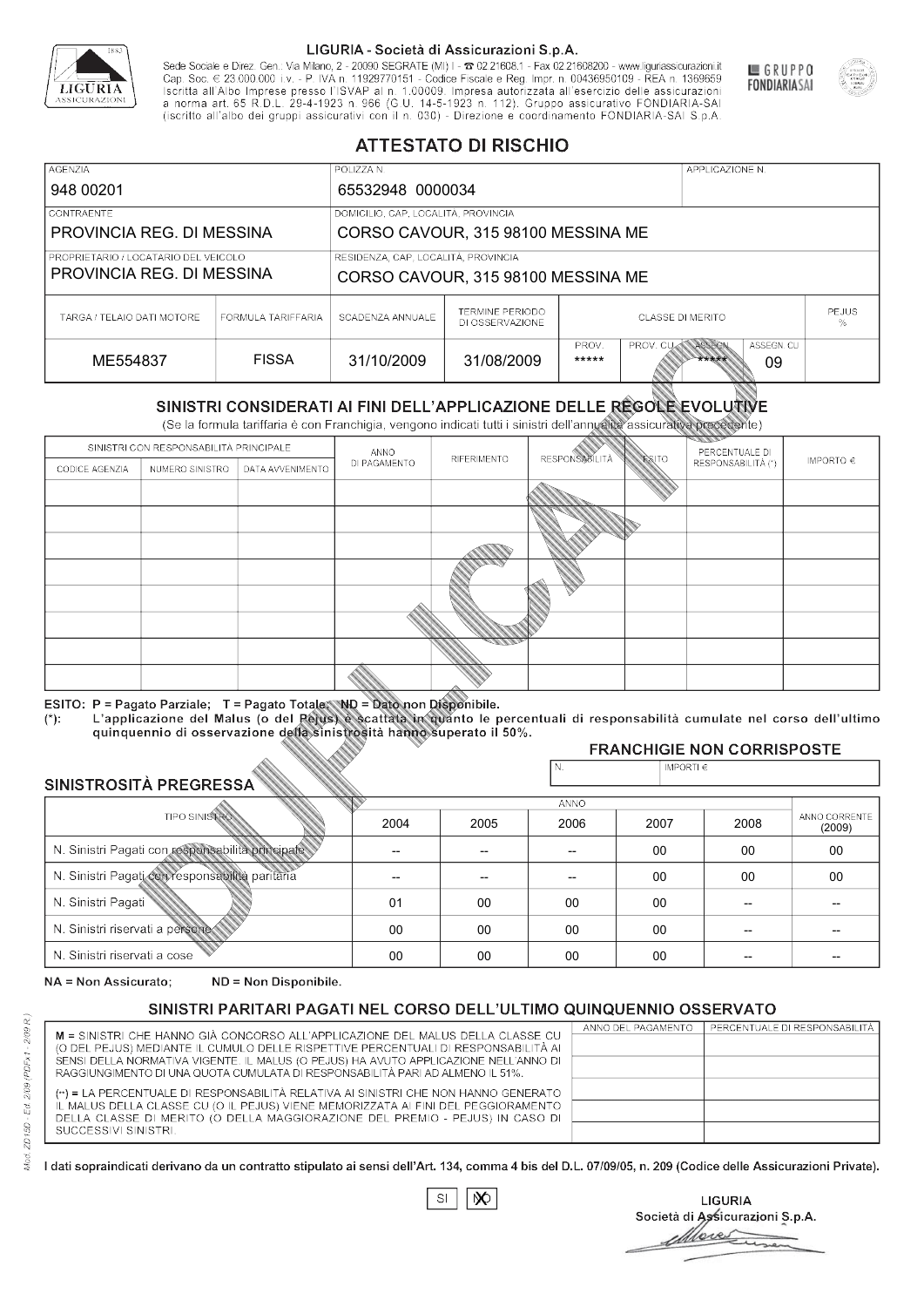

Sede Sociale e Direz. Gen.: Via Milano, 2 - 20090 SEGRATE (MI) I - 2 02.21608.1 - Fax 02.21608200 - www.liguriassicurazioni.it Sede e Direz, Gen. Via Milanto, 2 - 20090 SEGATE (MI) I - 2 UZZIODO. I - FAX UZZIODO2 I - WWW. IIJONENSURIADONILI<br>Cap. Soc. € 23.000.000 i.v. - P. IVA n. 11929770151 - Codice Fiscale e Reg. Impr. n. 00436950109 - REA n. 1



GRUPPO

**FONDIARIASAI** 

# **ATTESTATO DI RISCHIO**

| <b>AGENZIA</b>                                                    |                    | POLIZZA N.                                                                |                                           |                                                                           |  | APPLICAZIONE N. |                   |  |
|-------------------------------------------------------------------|--------------------|---------------------------------------------------------------------------|-------------------------------------------|---------------------------------------------------------------------------|--|-----------------|-------------------|--|
| 948 00201                                                         |                    | 65532948 0000035                                                          |                                           |                                                                           |  |                 |                   |  |
| LCONTRAENTE.                                                      |                    |                                                                           | DOMICILIO, CAP, LOCALITÀ, PROVINCIA       |                                                                           |  |                 |                   |  |
| PROVINCIA REG. DI MESSINA<br>CORSO CAVOUR, 315 98100 MESSINA ME   |                    |                                                                           |                                           |                                                                           |  |                 |                   |  |
| PROPRIETARIO / LOCATARIO DEL VEICOLO<br>PROVINCIA REG. DI MESSINA |                    | RESIDENZA, CAP, LOCALITÀ, PROVINCIA<br>CORSO CAVOUR, 315 98100 MESSINA ME |                                           |                                                                           |  |                 |                   |  |
| TARGA / TELAIO DATI MOTORE                                        | FORMULA TARIFFARIA | SCADENZA ANNUALE                                                          | <b>TERMINE PERIODO</b><br>DI OSSERVAZIONE | <b>CLASSE DI MERITO</b>                                                   |  |                 | <b>PEJUS</b><br>% |  |
| ME554838                                                          | <b>FISSA</b>       | 31/10/2009                                                                | 31/08/2009                                | ASSEGN. CU<br>PROV.<br>ASSEGN<br><b>PROV. CUM</b><br>*****<br>*****<br>09 |  |                 |                   |  |

|                                                 |                                        |                                                                                                                                                                                                      |              | DI OSSERVAZIONE |                      |                    |                                     | %                       |
|-------------------------------------------------|----------------------------------------|------------------------------------------------------------------------------------------------------------------------------------------------------------------------------------------------------|--------------|-----------------|----------------------|--------------------|-------------------------------------|-------------------------|
| ME554838                                        |                                        | <b>FISSA</b>                                                                                                                                                                                         | 31/10/2009   | 31/08/2009      | PROV.<br>*****       | PROV. CU           | ASSEGN<br>ASSEGN. CU<br>*****<br>09 |                         |
|                                                 |                                        | SINISTRI CONSIDERATI AI FINI DELL'APPLICAZIONE DELLE RÉGOLE EVOLUTIVE<br>(Se la formula tariffaria è con Franchigia, vengono indicati tutti i sinistri dell'annualità assicurativa precedente)       |              |                 |                      |                    |                                     |                         |
|                                                 | SINISTRI CON RESPONSABILITÀ PRINCIPALE |                                                                                                                                                                                                      | ANNO         |                 |                      |                    | PERCENTUALE DI                      |                         |
| CODICE AGENZIA                                  | NUMERO SINISTRO                        | DATA AVVENIMENTO                                                                                                                                                                                     | DI PAGAMENTO | RIFERIMENTO     | <b>RESPONSABLITA</b> | <b>ESITO</b>       | RESPONSABILITÀ (*)                  | IMPORTO $\in$           |
|                                                 |                                        |                                                                                                                                                                                                      |              |                 |                      |                    |                                     |                         |
|                                                 |                                        |                                                                                                                                                                                                      |              |                 |                      |                    |                                     |                         |
|                                                 |                                        |                                                                                                                                                                                                      |              |                 |                      |                    |                                     |                         |
|                                                 |                                        |                                                                                                                                                                                                      |              |                 |                      |                    |                                     |                         |
|                                                 |                                        |                                                                                                                                                                                                      |              |                 |                      |                    |                                     |                         |
|                                                 |                                        |                                                                                                                                                                                                      |              |                 |                      |                    |                                     |                         |
|                                                 |                                        |                                                                                                                                                                                                      |              |                 |                      |                    |                                     |                         |
|                                                 |                                        |                                                                                                                                                                                                      |              |                 |                      |                    |                                     |                         |
|                                                 |                                        |                                                                                                                                                                                                      |              |                 |                      |                    |                                     |                         |
|                                                 |                                        | ESITO: P = Pagato Parziale; T = Pagato Totale; ND = Dato non Disponibile.                                                                                                                            |              |                 |                      |                    |                                     |                         |
| $(*)$ .                                         |                                        | L'applicazione del Malus (o del Pejus) è scattata in quanto le percentuali di responsabilità cumulate nel corso dell'ultimo<br>quinquennio di osservazione della sinistrosità hanno superato il 50%. |              |                 |                      |                    |                                     |                         |
|                                                 |                                        |                                                                                                                                                                                                      |              |                 |                      |                    | <b>FRANCHIGIE NON CORRISPOSTE</b>   |                         |
| SINISTROSITÀ PREGRESSA                          |                                        |                                                                                                                                                                                                      |              |                 | N.                   | IMPORTI $\epsilon$ |                                     |                         |
|                                                 |                                        |                                                                                                                                                                                                      |              |                 | ANNO                 |                    |                                     |                         |
|                                                 | <b>TIPO SINISTRO</b>                   |                                                                                                                                                                                                      | 2004         | 2005            | 2006                 | 2007               | 2008                                | ANNO CORRENTE<br>(2009) |
|                                                 |                                        | N. Sinistri Pagati con responsabilità principale                                                                                                                                                     | --           | --              | $\overline{a}$       | 00                 | 00                                  | 00                      |
| N. Sinistri Pagati con responsabilità paritaria |                                        |                                                                                                                                                                                                      |              |                 |                      | 00                 | 00                                  | 00                      |
| N. Sinistri Pagati                              |                                        |                                                                                                                                                                                                      | 00           | 00              | 00                   | 00                 | --                                  |                         |
| N. Sinistri riservati a persone                 |                                        |                                                                                                                                                                                                      | 00           | 00              | 00                   | 00                 |                                     |                         |
| N. Sinjetri riconvoti a coco                    |                                        |                                                                                                                                                                                                      | $\cap$       | $\cap$          | $\cap$               | $\sim$             |                                     |                         |

### 2005 -- --  $0<sup>0</sup>$ 00 00 2004 -- --  $0<sup>0</sup>$ 00 00 2006 -- -- 00 00 00 2007 00 00 00 00 00 2008 00 00 -- -- -- 00 00 -- -- -- (2009)

NA = Non Assicurato: ND = Non Disponibile.

# SINISTRI PARITARI PAGATI NEL CORSO DELL'ULTIMO QUINQUENNIO OSSERVATO

|                                                                                      | ANNO DEL PAGAMENTO | PERCENTUALE DI RESPONSABILITÀ |
|--------------------------------------------------------------------------------------|--------------------|-------------------------------|
| M = SINISTRI CHE HANNO GIÀ CONCORSO ALL'APPLICAZIONE DEL MALUS DELLA CLASSE CU       |                    |                               |
| (O DEL PEJUS) MEDIANTE IL CUMULO DELLE RISPETTIVE PERCENTUALI DI RESPONSABILITÀ AI   |                    |                               |
| SENSI DELLA NORMATIVA VIGENTE. IL MALUS (O PEJUS) HA AVUTO APPLICAZIONE NELL'ANNO DI |                    |                               |
| RAGGIUNGIMENTO DI UNA QUOTA CUMULATA DI RESPONSABILITÀ PARI AD ALMENO IL 51%.        |                    |                               |
|                                                                                      |                    |                               |
| (**) = LA PERCENTUALE DI RESPONSABILITÀ RELATIVA AI SINISTRI CHE NON HANNO GENERATO  |                    |                               |
| IL MALUS DELLA CLASSE CU (O IL PEJUS) VIENE MEMORIZZATA AI FINI DEL PEGGIORAMENTO    |                    |                               |
| DELLA CLASSE DI MERITO (O DELLA MAGGIORAZIONE DEL PREMIO - PEJUS) IN CASO DI         |                    |                               |
| SUCCESSIVI SINISTRI.                                                                 |                    |                               |
|                                                                                      |                    |                               |

|--|

**LIGURIA** Società di Assicurazioni S.p.A. Move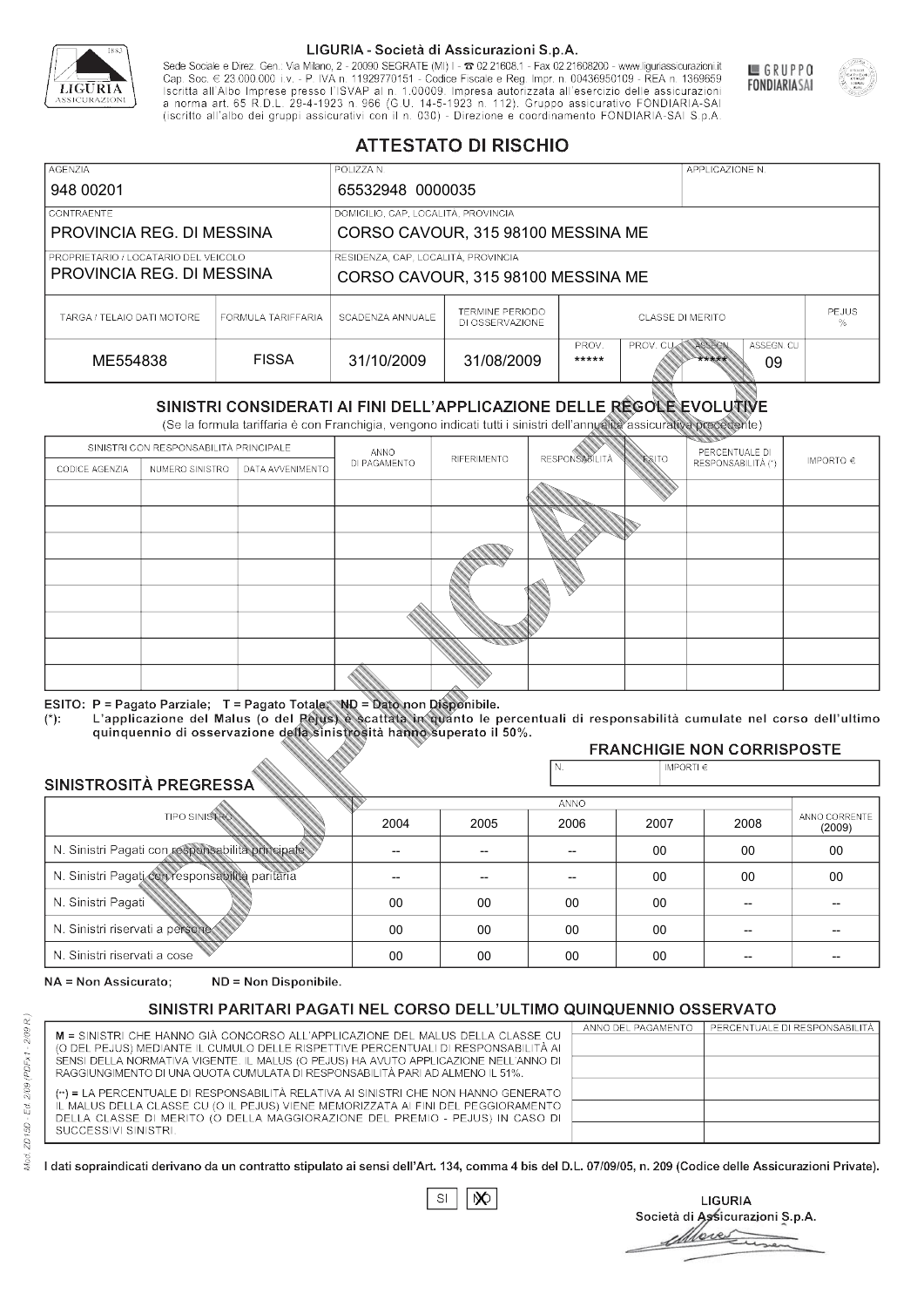

Sede Sociale e Direz. Gen.: Via Milano, 2 - 20090 SEGRATE (MI) I - 2 02.21608.1 - Fax 02.21608200 - www.liguriassicurazioni.it Sede e Direz, Gen. Via Milanto, 2 - 20090 SEGATE (MI) I - 2 UZZIODO. I - FAX UZZIODO2 I - WWW. IIJONENSURIADONILI<br>Cap. Soc. € 23.000.000 i.v. - P. IVA n. 11929770151 - Codice Fiscale e Reg. Impr. n. 00436950109 - REA n. 1



GRUPPO

**FONDIARIASAI** 

# **ATTESTATO DI RISCHIO**

| <b>AGENZIA</b>                                                    |                    | POLIZZA N.                                                                |                                           |                                                                           |  | APPLICAZIONE N. |                   |  |
|-------------------------------------------------------------------|--------------------|---------------------------------------------------------------------------|-------------------------------------------|---------------------------------------------------------------------------|--|-----------------|-------------------|--|
| 948 00201                                                         |                    | 65532948 0000036                                                          |                                           |                                                                           |  |                 |                   |  |
| <b>CONTRAENTE</b>                                                 |                    | DOMICILIO, CAP, LOCALITÀ, PROVINCIA                                       |                                           |                                                                           |  |                 |                   |  |
| PROVINCIA REG. DI MESSINA<br>CORSO CAVOUR, 315 98100 MESSINA ME   |                    |                                                                           |                                           |                                                                           |  |                 |                   |  |
| PROPRIETARIO / LOCATARIO DEL VEICOLO<br>PROVINCIA REG. DI MESSINA |                    | RESIDENZA, CAP, LOCALITÀ, PROVINCIA<br>CORSO CAVOUR, 315 98100 MESSINA ME |                                           |                                                                           |  |                 |                   |  |
| TARGA / TELAIO DATI MOTORE                                        | FORMULA TARIFFARIA | SCADENZA ANNUALE                                                          | <b>TERMINE PERIODO</b><br>DI OSSERVAZIONE | <b>CLASSE DI MERITO</b>                                                   |  |                 | <b>PEJUS</b><br>% |  |
| ME555860                                                          | <b>FISSA</b>       | 31/10/2009                                                                | 31/08/2009                                | ASSEGN. CU<br>PROV.<br>ASSEGN<br><b>PROV. CUM</b><br>*****<br>*****<br>09 |  |                 |                   |  |

|                                                 |                                        |                                                                                                                                                                                                      |              | DI OSSERVAZIONE |                      |                    |                                     | %                       |
|-------------------------------------------------|----------------------------------------|------------------------------------------------------------------------------------------------------------------------------------------------------------------------------------------------------|--------------|-----------------|----------------------|--------------------|-------------------------------------|-------------------------|
| ME555860                                        |                                        | <b>FISSA</b>                                                                                                                                                                                         | 31/10/2009   | 31/08/2009      | PROV.<br>*****       | PROV. CU           | ASSEGN<br>ASSEGN. CU<br>*****<br>09 |                         |
|                                                 |                                        | SINISTRI CONSIDERATI AI FINI DELL'APPLICAZIONE DELLE RÉGOLE EVOLUTIVE<br>(Se la formula tariffaria è con Franchigia, vengono indicati tutti i sinistri dell'annualità assicurativa precedente)       |              |                 |                      |                    |                                     |                         |
|                                                 | SINISTRI CON RESPONSABILITÀ PRINCIPALE |                                                                                                                                                                                                      | ANNO         |                 |                      |                    | PERCENTUALE DI                      |                         |
| CODICE AGENZIA                                  | NUMERO SINISTRO                        | DATA AVVENIMENTO                                                                                                                                                                                     | DI PAGAMENTO | RIFERIMENTO     | <b>RESPONSABLITA</b> | <b>ESITO</b>       | RESPONSABILITÀ (*)                  | IMPORTO $\in$           |
|                                                 |                                        |                                                                                                                                                                                                      |              |                 |                      |                    |                                     |                         |
|                                                 |                                        |                                                                                                                                                                                                      |              |                 |                      |                    |                                     |                         |
|                                                 |                                        |                                                                                                                                                                                                      |              |                 |                      |                    |                                     |                         |
|                                                 |                                        |                                                                                                                                                                                                      |              |                 |                      |                    |                                     |                         |
|                                                 |                                        |                                                                                                                                                                                                      |              |                 |                      |                    |                                     |                         |
|                                                 |                                        |                                                                                                                                                                                                      |              |                 |                      |                    |                                     |                         |
|                                                 |                                        |                                                                                                                                                                                                      |              |                 |                      |                    |                                     |                         |
|                                                 |                                        |                                                                                                                                                                                                      |              |                 |                      |                    |                                     |                         |
|                                                 |                                        |                                                                                                                                                                                                      |              |                 |                      |                    |                                     |                         |
|                                                 |                                        | ESITO: P = Pagato Parziale; T = Pagato Totale; ND = Dato non Disponibile.                                                                                                                            |              |                 |                      |                    |                                     |                         |
| $(*)$ .                                         |                                        | L'applicazione del Malus (o del Pejus) è scattata in quanto le percentuali di responsabilità cumulate nel corso dell'ultimo<br>quinquennio di osservazione della sinistrosità hanno superato il 50%. |              |                 |                      |                    |                                     |                         |
|                                                 |                                        |                                                                                                                                                                                                      |              |                 |                      |                    | <b>FRANCHIGIE NON CORRISPOSTE</b>   |                         |
| SINISTROSITÀ PREGRESSA                          |                                        |                                                                                                                                                                                                      |              |                 | N.                   | IMPORTI $\epsilon$ |                                     |                         |
|                                                 |                                        |                                                                                                                                                                                                      |              |                 | ANNO                 |                    |                                     |                         |
|                                                 | <b>TIPO SINISTRO</b>                   |                                                                                                                                                                                                      | 2004         | 2005            | 2006                 | 2007               | 2008                                | ANNO CORRENTE<br>(2009) |
|                                                 |                                        | N. Sinistri Pagati con responsabilità principale                                                                                                                                                     | --           | --              | $\overline{a}$       | 00                 | 00                                  | 00                      |
| N. Sinistri Pagati con responsabilità paritaria |                                        |                                                                                                                                                                                                      |              |                 |                      | 00                 | 00                                  | 00                      |
| N. Sinistri Pagati                              |                                        |                                                                                                                                                                                                      | 00           | 00              | 00                   | 00                 | --                                  |                         |
| N. Sinistri riservati a persone                 |                                        |                                                                                                                                                                                                      | 00           | 00              | 00                   | 00                 |                                     |                         |
| N. Sinjetri riconvoti a coco                    |                                        |                                                                                                                                                                                                      | $\cap$       | $\cap$          | $\cap$               | $\sim$             |                                     |                         |

### 2005 -- --  $0<sup>0</sup>$ 00 00 2004 -- --  $0<sup>0</sup>$ 00 00 2006 -- -- 00 00 00 2007 00 00 00 00 00 2008 00 00 -- -- -- 00 00 -- -- -- (2009)

NA = Non Assicurato: ND = Non Disponibile.

# SINISTRI PARITARI PAGATI NEL CORSO DELL'ULTIMO QUINQUENNIO OSSERVATO

| M = SINISTRI CHE HANNO GIÀ CONCORSO ALL'APPLICAZIONE DEL MALUS DELLA CLASSE CU                                                                                                                                                                           | ANNO DEL PAGAMENTO | PERCENTUALE DI RESPONSABILITÀ |
|----------------------------------------------------------------------------------------------------------------------------------------------------------------------------------------------------------------------------------------------------------|--------------------|-------------------------------|
| (O DEL PEJUS) MEDIANTE IL CUMULO DELLE RISPETTIVE PERCENTUALI DI RESPONSABILITÀ AI                                                                                                                                                                       |                    |                               |
| SENSI DELLA NORMATIVA VIGENTE. IL MALUS (O PEJUS) HA AVUTO APPLICAZIONE NELL'ANNO DI                                                                                                                                                                     |                    |                               |
| RAGGIUNGIMENTO DI UNA QUOTA CUMULATA DI RESPONSABILITÀ PARI AD ALMENO IL 51%.                                                                                                                                                                            |                    |                               |
| (**) = LA PERCENTUALE DI RESPONSABILITÀ RELATIVA AI SINISTRI CHE NON HANNO GENERATO<br>IL MALUS DELLA CLASSE CU (O IL PEJUS) VIENE MEMORIZZATA AI FINI DEL PEGGIORAMENTO<br>DELLA CLASSE DI MERITO (O DELLA MAGGIORAZIONE DEL PREMIO - PEJUS) IN CASO DI |                    |                               |
|                                                                                                                                                                                                                                                          |                    |                               |
|                                                                                                                                                                                                                                                          |                    |                               |
| SUCCESSIVI SINISTRI.                                                                                                                                                                                                                                     |                    |                               |
|                                                                                                                                                                                                                                                          |                    |                               |

|--|

**LIGURIA** Società di Assicurazioni S.p.A. Move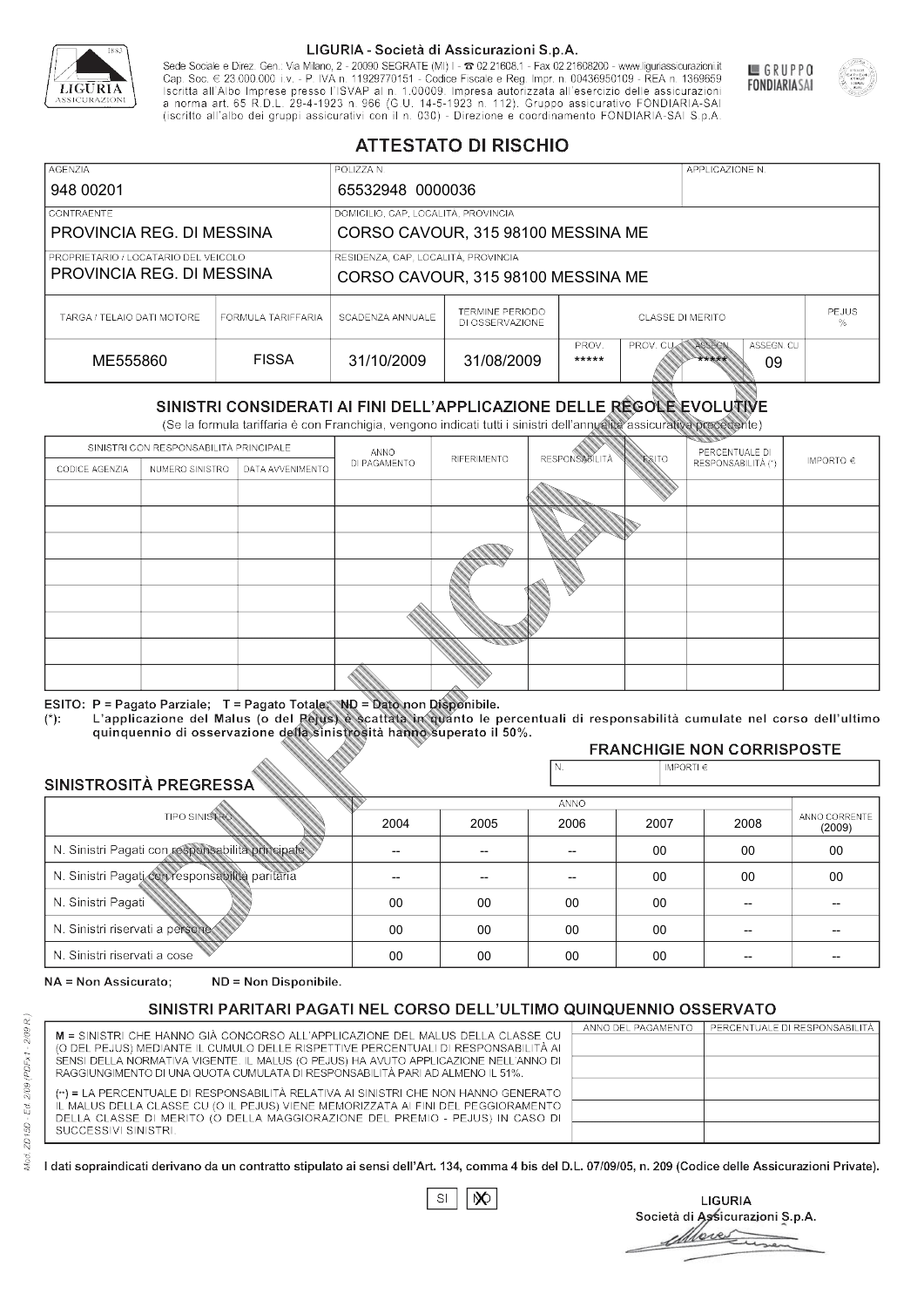

Sede Sociale e Direz. Gen.: Via Milano, 2 - 20090 SEGRATE (MI) I - 2 02.21608.1 - Fax 02.21608200 - www.liguriassicurazioni.it Cap. Soc.  $\in$  23.000.000 i.v. - P. IVA n. 11929770151 - Codice Fiscale e Reg. Impr. n. 00436950109 - REA n. 1369659<br>Iscritta all'Albo Imprese presso l'ISVAP al n. 1.00009. Impresa autorizzata all'esercizio delle assicura d homa art. 65 K.D.L. 29-4-1923 ft. 900 (G.O. 14-5-1923 ft. 112). Gruppo assicurativo PONDIARIA-SAI S.p.A



GRUPPO

**FONDIARIASAI** 

# **ATTESTATO DI RISCHIO**

| <b>AGENZIA</b>             |                                                                                                                                                | POLIZZA N.                          |                                           |                                                                           |  | APPLICAZIONE N. |  |                   |
|----------------------------|------------------------------------------------------------------------------------------------------------------------------------------------|-------------------------------------|-------------------------------------------|---------------------------------------------------------------------------|--|-----------------|--|-------------------|
| 948 00201                  |                                                                                                                                                | 65532948 0000037                    |                                           |                                                                           |  |                 |  |                   |
| LCONTRAENTE.               |                                                                                                                                                | DOMICILIO, CAP, LOCALITÀ, PROVINCIA |                                           |                                                                           |  |                 |  |                   |
| PROVINCIA REG. DI MESSINA  |                                                                                                                                                | CORSO CAVOUR, 315 98100 MESSINA ME  |                                           |                                                                           |  |                 |  |                   |
|                            | RESIDENZA, CAP, LOCALITÀ, PROVINCIA<br>PROPRIETARIO / LOCATARIO DEL VEICOLO<br>PROVINCIA REG. DI MESSINA<br>CORSO CAVOUR, 315 98100 MESSINA ME |                                     |                                           |                                                                           |  |                 |  |                   |
| TARGA / TELAIO DATI MOTORE | FORMULA TARIFFARIA                                                                                                                             | SCADENZA ANNUALE                    | <b>TERMINE PERIODO</b><br>DI OSSERVAZIONE | <b>CLASSE DI MERITO</b>                                                   |  |                 |  | <b>PEJUS</b><br>% |
| ME555861                   | <b>FISSA</b>                                                                                                                                   | 31/10/2009                          | 31/08/2009                                | ASSEGN. CU<br>PROV.<br>ASSEGN<br><b>PROV. CUM</b><br>*****<br>*****<br>09 |  |                 |  |                   |

|                                                 |                                        |                                                                                                                                                                                                      |                          | DI OSSERVAZIONE          |                       |                    |                                     | ℅                       |
|-------------------------------------------------|----------------------------------------|------------------------------------------------------------------------------------------------------------------------------------------------------------------------------------------------------|--------------------------|--------------------------|-----------------------|--------------------|-------------------------------------|-------------------------|
| ME555861                                        |                                        | <b>FISSA</b>                                                                                                                                                                                         | 31/10/2009               | 31/08/2009               | PROV.<br>*****        | PROV. CU           | ASSEGN<br>ASSEGN. CU<br>*****<br>09 |                         |
|                                                 |                                        | SINISTRI CONSIDERATI AI FINI DELL'APPLICAZIONE DELLE REGOLE EVOLUTIVE<br>(Se la formula tariffaria è con Franchigia, vengono indicati tutti i sinistri dell'annualità assicurativa precedente)       |                          |                          |                       |                    |                                     |                         |
|                                                 | SINISTRI CON RESPONSABILITÀ PRINCIPALE |                                                                                                                                                                                                      | ANNO                     |                          |                       |                    | PERCENTUALE DI                      |                         |
| CODICE AGENZIA                                  | NUMERO SINISTRO                        | DATA AVVENIMENTO                                                                                                                                                                                     | DI PAGAMENTO             | RIFERIMENTO              | <b>RESPONSABILITÀ</b> | <b>ESITO</b>       | RESPONSABILITÀ (*)                  | IMPORTO $\in$           |
|                                                 |                                        |                                                                                                                                                                                                      |                          |                          |                       |                    |                                     |                         |
|                                                 |                                        |                                                                                                                                                                                                      |                          |                          |                       |                    |                                     |                         |
|                                                 |                                        |                                                                                                                                                                                                      |                          |                          |                       |                    |                                     |                         |
|                                                 |                                        |                                                                                                                                                                                                      |                          |                          |                       |                    |                                     |                         |
|                                                 |                                        |                                                                                                                                                                                                      |                          |                          |                       |                    |                                     |                         |
|                                                 |                                        |                                                                                                                                                                                                      |                          |                          |                       |                    |                                     |                         |
|                                                 |                                        |                                                                                                                                                                                                      |                          |                          |                       |                    |                                     |                         |
|                                                 |                                        |                                                                                                                                                                                                      |                          |                          |                       |                    |                                     |                         |
|                                                 |                                        |                                                                                                                                                                                                      |                          |                          |                       |                    |                                     |                         |
|                                                 |                                        | ESITO: P = Pagato Parziale; T = Pagato Totale; ND = Dato non Disponibile.                                                                                                                            |                          |                          |                       |                    |                                     |                         |
| $(*)$ .                                         |                                        | L'applicazione del Malus (o del Pejus) è scattata in quanto le percentuali di responsabilità cumulate nel corso dell'ultimo<br>quinquennio di osservazione della sinistrosità hanno superato il 50%. |                          |                          |                       |                    |                                     |                         |
|                                                 |                                        |                                                                                                                                                                                                      |                          |                          |                       |                    | <b>FRANCHIGIE NON CORRISPOSTE</b>   |                         |
|                                                 |                                        |                                                                                                                                                                                                      |                          |                          | N.                    | IMPORTI $\epsilon$ |                                     |                         |
| SINISTROSITÀ PREGRESSA                          |                                        |                                                                                                                                                                                                      |                          |                          | <b>ANNO</b>           |                    |                                     |                         |
|                                                 | <b>TIPO SINISTRO</b>                   |                                                                                                                                                                                                      | 2004                     | 2005                     | 2006                  | 2007               | 2008                                | ANNO CORRENTE<br>(2009) |
|                                                 |                                        | N. Sinistri Pagati con responsabilità principale                                                                                                                                                     | $\overline{\phantom{0}}$ | $\overline{\phantom{a}}$ | $-$                   | $00 \,$            | 00                                  | 00                      |
| N. Sinistri Pagati con responsabilità paritaria |                                        |                                                                                                                                                                                                      |                          |                          |                       | 00                 | 00                                  | 00                      |
| N. Sinistri Pagati                              |                                        |                                                                                                                                                                                                      | 00                       | 00                       | 00                    | $00\,$             |                                     |                         |
| N. Sinistri riservati a persone                 |                                        |                                                                                                                                                                                                      | 00                       | 00                       | 00                    | 00                 |                                     |                         |
| N. Sinjetri riconvoti a coco                    |                                        |                                                                                                                                                                                                      | $\cap$                   | $\cap$                   | $\cap$                | $\cap$             |                                     |                         |

### 2005 -- --  $0<sup>0</sup>$ 00 00 2004 -- --  $0<sup>0</sup>$ 00 00 2006 -- -- 00 00 00 2007 00 00 00 00 00 2008 00 00 -- -- -- 00 00 -- -- -- (2009)

NA = Non Assicurato: ND = Non Disponibile.

# SINISTRI PARITARI PAGATI NEL CORSO DELL'ULTIMO QUINQUENNIO OSSERVATO

|                                                                                      | ANNO DEL PAGAMENTO | PERCENTUALE DI RESPONSABILITÀ |
|--------------------------------------------------------------------------------------|--------------------|-------------------------------|
| M = SINISTRI CHE HANNO GIÀ CONCORSO ALL'APPLICAZIONE DEL MALUS DELLA CLASSE CU       |                    |                               |
| (O DEL PEJUS) MEDIANTE IL CUMULO DELLE RISPETTIVE PERCENTUALI DI RESPONSABILITÀ AI   |                    |                               |
| SENSI DELLA NORMATIVA VIGENTE. IL MALUS (O PEJUS) HA AVUTO APPLICAZIONE NELL'ANNO DI |                    |                               |
| RAGGIUNGIMENTO DI UNA QUOTA CUMULATA DI RESPONSABILITÀ PARI AD ALMENO IL 51%.        |                    |                               |
|                                                                                      |                    |                               |
| (**) = LA PERCENTUALE DI RESPONSABILITÀ RELATIVA AI SINISTRI CHE NON HANNO GENERATO  |                    |                               |
| IL MALUS DELLA CLASSE CU (O IL PEJUS) VIENE MEMORIZZATA AI FINI DEL PEGGIORAMENTO    |                    |                               |
| DELLA CLASSE DI MERITO (O DELLA MAGGIORAZIONE DEL PREMIO - PEJUS) IN CASO DI         |                    |                               |
| SUCCESSIVI SINISTRI.                                                                 |                    |                               |
|                                                                                      |                    |                               |

 $\mathbb{S}\mathsf{I}$  $\infty$ 

**LIGURIA** Società di Assicurazioni S.p.A. Move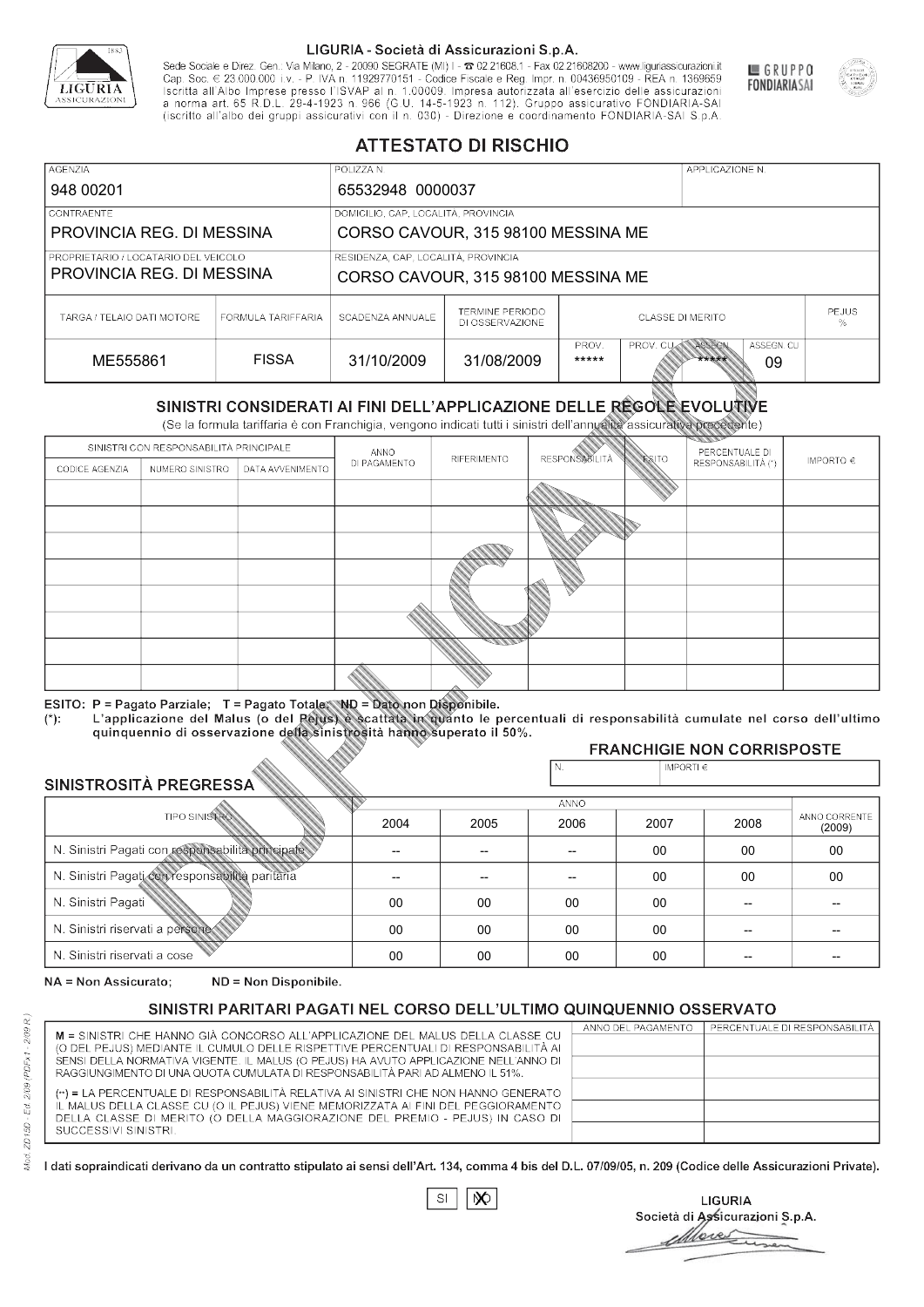

Sede Sociale e Direz. Gen.: Via Milano, 2 - 20090 SEGRATE (MI) I - 2 02.21608.1 - Fax 02.21608200 - www.liguriassicurazioni.it Sede e Direz, Gen. Via Milanto, 2 - 20090 SEGATE (MI) I - 2 UZZIODO. I - FAX UZZIODO2 I - WWW. IIJONENSURIADONILI<br>Cap. Soc. € 23.000.000 i.v. - P. IVA n. 11929770151 - Codice Fiscale e Reg. Impr. n. 00436950109 - REA n. 1



GRUPPO

**FONDIARIASAI** 

# **ATTESTATO DI RISCHIO**

| <b>AGENZIA</b>                                                                                                                                 |                    | POLIZZA N.                          |                                           |                                                                           |  | APPLICAZIONE N. |  |                   |
|------------------------------------------------------------------------------------------------------------------------------------------------|--------------------|-------------------------------------|-------------------------------------------|---------------------------------------------------------------------------|--|-----------------|--|-------------------|
| 948 00201                                                                                                                                      |                    | 65532948 0000038                    |                                           |                                                                           |  |                 |  |                   |
| <b>CONTRAENTE</b>                                                                                                                              |                    | DOMICILIO, CAP, LOCALITÀ, PROVINCIA |                                           |                                                                           |  |                 |  |                   |
| PROVINCIA REG. DI MESSINA                                                                                                                      |                    | CORSO CAVOUR, 315 98100 MESSINA ME  |                                           |                                                                           |  |                 |  |                   |
| RESIDENZA, CAP, LOCALITÀ, PROVINCIA<br>PROPRIETARIO / LOCATARIO DEL VEICOLO<br>PROVINCIA REG. DI MESSINA<br>CORSO CAVOUR, 315 98100 MESSINA ME |                    |                                     |                                           |                                                                           |  |                 |  |                   |
| TARGA / TELAIO DATI MOTORE                                                                                                                     | FORMULA TARIFFARIA | SCADENZA ANNUALE                    | <b>TERMINE PERIODO</b><br>DI OSSERVAZIONE | <b>CLASSE DI MERITO</b>                                                   |  |                 |  | <b>PEJUS</b><br>% |
| ME555863                                                                                                                                       | <b>FISSA</b>       | 31/10/2009                          | 31/08/2009                                | ASSEGN. CU<br>PROV.<br>ASSEGN<br><b>PROV. CUM</b><br>*****<br>*****<br>09 |  |                 |  |                   |

|                                                 |                                        |                                                                                                                                                                                                      |              | DI OSSERVAZIONE |                      |               |                                     | %                       |
|-------------------------------------------------|----------------------------------------|------------------------------------------------------------------------------------------------------------------------------------------------------------------------------------------------------|--------------|-----------------|----------------------|---------------|-------------------------------------|-------------------------|
| ME555863                                        |                                        | <b>FISSA</b>                                                                                                                                                                                         | 31/10/2009   | 31/08/2009      | PROV.<br>*****       | PROV. CU      | ASSEGN<br>ASSEGN, CU<br>*****<br>09 |                         |
|                                                 |                                        | SINISTRI CONSIDERATI AI FINI DELL'APPLICAZIONE DELLE RÉGOLE EVOLUTIVE<br>(Se la formula tariffaria è con Franchigia, vengono indicati tutti i sinistri dell'annualità assicurativa precedente)       |              |                 |                      |               |                                     |                         |
|                                                 | SINISTRI CON RESPONSABILITÀ PRINCIPALE |                                                                                                                                                                                                      | ANNO         |                 |                      |               | PERCENTUALE DI                      |                         |
| CODICE AGENZIA                                  | NUMERO SINISTRO                        | DATA AVVENIMENTO                                                                                                                                                                                     | DI PAGAMENTO | RIFERIMENTO     | <b>RESPONSABLITA</b> | <b>ESITO</b>  | RESPONSABILITÀ (*)                  | IMPORTO $\in$           |
|                                                 |                                        |                                                                                                                                                                                                      |              |                 |                      |               |                                     |                         |
|                                                 |                                        |                                                                                                                                                                                                      |              |                 |                      |               |                                     |                         |
|                                                 |                                        |                                                                                                                                                                                                      |              |                 |                      |               |                                     |                         |
|                                                 |                                        |                                                                                                                                                                                                      |              |                 |                      |               |                                     |                         |
|                                                 |                                        |                                                                                                                                                                                                      |              |                 |                      |               |                                     |                         |
|                                                 |                                        |                                                                                                                                                                                                      |              |                 |                      |               |                                     |                         |
|                                                 |                                        |                                                                                                                                                                                                      |              |                 |                      |               |                                     |                         |
|                                                 |                                        |                                                                                                                                                                                                      |              |                 |                      |               |                                     |                         |
|                                                 |                                        |                                                                                                                                                                                                      |              |                 |                      |               |                                     |                         |
|                                                 |                                        | ESITO: P = Pagato Parziale; T = Pagato Totale; ND = Dato non Disponibile.                                                                                                                            |              |                 |                      |               |                                     |                         |
| $(*)$ .                                         |                                        | L'applicazione del Malus (o del Pejus) è scattata in quanto le percentuali di responsabilità cumulate nel corso dell'ultimo<br>quinquennio di osservazione della sinistrosità hanno superato il 50%. |              |                 |                      |               |                                     |                         |
|                                                 |                                        |                                                                                                                                                                                                      |              |                 |                      |               | <b>FRANCHIGIE NON CORRISPOSTE</b>   |                         |
| SINISTROSITÀ PREGRESSA                          |                                        |                                                                                                                                                                                                      |              |                 | N.                   | IMPORTI $\in$ |                                     |                         |
|                                                 |                                        |                                                                                                                                                                                                      |              |                 | <b>ANNO</b>          |               |                                     |                         |
|                                                 | <b>TIPO SINISTRO</b>                   |                                                                                                                                                                                                      | 2004         | 2005            | 2006                 | 2007          | 2008                                | ANNO CORRENTE<br>(2009) |
|                                                 |                                        | N. Sinistri Pagati con responsabilità principale                                                                                                                                                     | --           | --              | $\overline{a}$       | 00            | 00                                  | 00                      |
| N. Sinistri Pagati con responsabilità paritaria |                                        |                                                                                                                                                                                                      |              |                 |                      | 00            | 00                                  | 00                      |
| N. Sinistri Pagati                              |                                        |                                                                                                                                                                                                      | 00           | 00              | 00                   | 00            | --                                  |                         |
| N. Sinistri riservati a persone                 |                                        |                                                                                                                                                                                                      | 00           | 00              | 00                   | 00            |                                     |                         |
| N. Sinjetri riconvoti a coco                    |                                        |                                                                                                                                                                                                      | $\cap$       | $\cap$          | $\cap$               | $\sim$        |                                     |                         |

### 2005 -- --  $0<sup>0</sup>$ 00 00 2004 -- --  $0<sup>0</sup>$ 00 00 2006 -- -- 00 00 00 2007 00 00 00 00 00 2008 00 00 -- -- -- 00 00 -- -- -- (2009)

NA = Non Assicurato: ND = Non Disponibile.

# SINISTRI PARITARI PAGATI NEL CORSO DELL'ULTIMO QUINQUENNIO OSSERVATO

|                                                                                      | ANNO DEL PAGAMENTO | PERCENTUALE DI RESPONSABILITÀ |
|--------------------------------------------------------------------------------------|--------------------|-------------------------------|
| M = SINISTRI CHE HANNO GIÀ CONCORSO ALL'APPLICAZIONE DEL MALUS DELLA CLASSE CU       |                    |                               |
| (O DEL PEJUS) MEDIANTE IL CUMULO DELLE RISPETTIVE PERCENTUALI DI RESPONSABILITÀ AI   |                    |                               |
| SENSI DELLA NORMATIVA VIGENTE. IL MALUS (O PEJUS) HA AVUTO APPLICAZIONE NELL'ANNO DI |                    |                               |
| RAGGIUNGIMENTO DI UNA QUOTA CUMULATA DI RESPONSABILITÀ PARI AD ALMENO IL 51%.        |                    |                               |
| (**) = LA PERCENTUALE DI RESPONSABILITÀ RELATIVA AI SINISTRI CHE NON HANNO GENERATO  |                    |                               |
|                                                                                      |                    |                               |
| IL MALUS DELLA CLASSE CU (O IL PEJUS) VIENE MEMORIZZATA AI FINI DEL PEGGIORAMENTO    |                    |                               |
| DELLA CLASSE DI MERITO (O DELLA MAGGIORAZIONE DEL PREMIO - PEJUS) IN CASO DI         |                    |                               |
| SUCCESSIVI SINISTRI.                                                                 |                    |                               |
|                                                                                      |                    |                               |

|--|

**LIGURIA** Società di Assicurazioni S.p.A. Move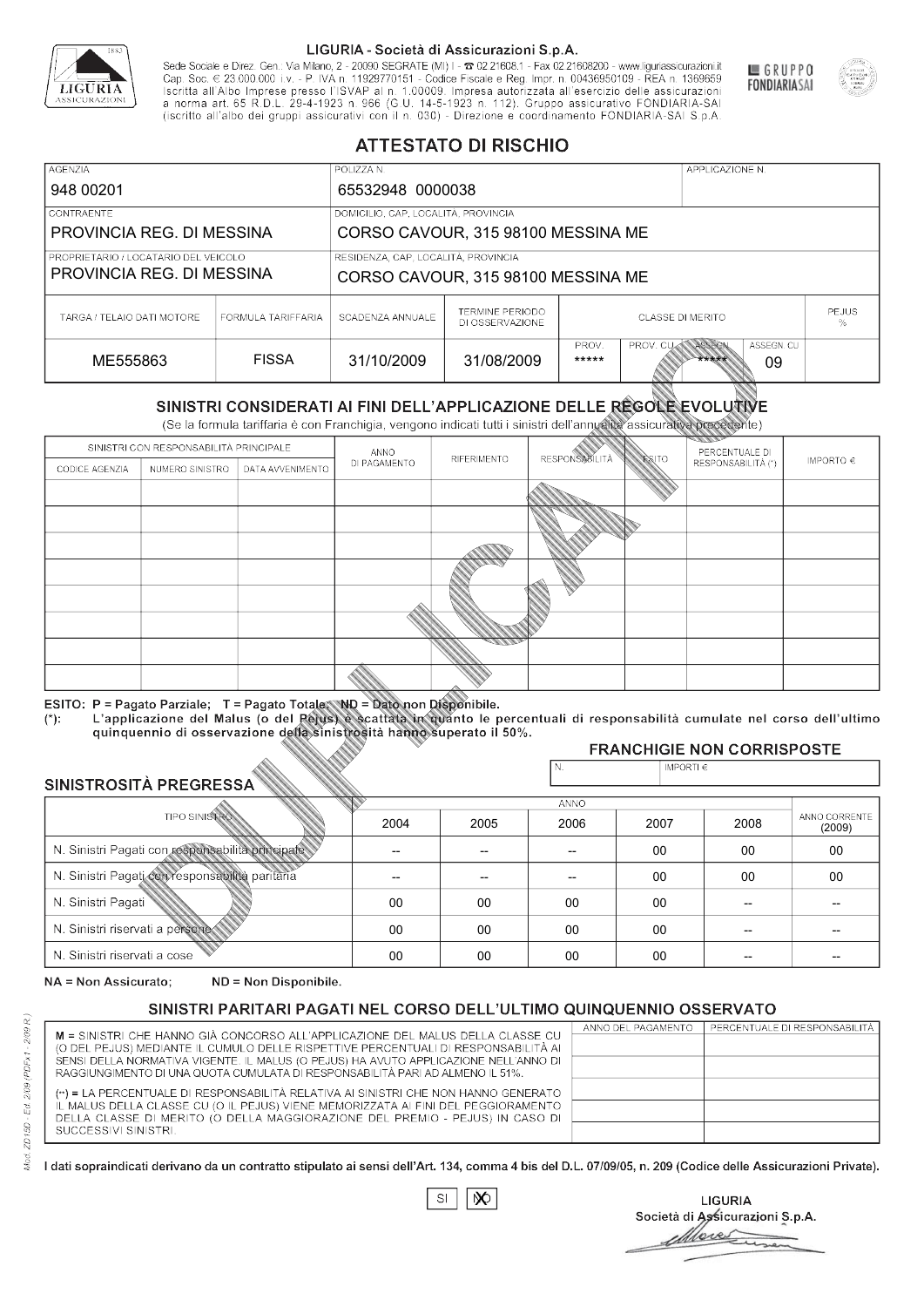

Sede Sociale e Direz. Gen.: Via Milano, 2 - 20090 SEGRATE (MI) I - 2 02.21608.1 - Fax 02.21608200 - www.liguriassicurazioni.it Sede e Direz, Gen. Via Milanto, 2 - 20090 SEGATE (MI) I - 2 UZZIODO. I - FAX UZZIODO2 I - WWW. IIJONENSURIADONILI<br>Cap. Soc. € 23.000.000 i.v. - P. IVA n. 11929770151 - Codice Fiscale e Reg. Impr. n. 00436950109 - REA n. 1



GRUPPO

**FONDIARIASAI** 

# **ATTESTATO DI RISCHIO**

| <b>AGENZIA</b>                                                                                                                                 |                    | POLIZZA N.                          |                                           |                                                                           |  | APPLICAZIONE N. |  |                   |
|------------------------------------------------------------------------------------------------------------------------------------------------|--------------------|-------------------------------------|-------------------------------------------|---------------------------------------------------------------------------|--|-----------------|--|-------------------|
| 948 00201                                                                                                                                      |                    | 65532948 0000039                    |                                           |                                                                           |  |                 |  |                   |
| <b>CONTRAENTE</b>                                                                                                                              |                    | DOMICILIO, CAP, LOCALITÀ, PROVINCIA |                                           |                                                                           |  |                 |  |                   |
| PROVINCIA REG. DI MESSINA                                                                                                                      |                    | CORSO CAVOUR, 315 98100 MESSINA ME  |                                           |                                                                           |  |                 |  |                   |
| RESIDENZA, CAP, LOCALITÀ, PROVINCIA<br>PROPRIETARIO / LOCATARIO DEL VEICOLO<br>PROVINCIA REG. DI MESSINA<br>CORSO CAVOUR, 315 98100 MESSINA ME |                    |                                     |                                           |                                                                           |  |                 |  |                   |
| TARGA / TELAIO DATI MOTORE                                                                                                                     | FORMULA TARIFFARIA | SCADENZA ANNUALE                    | <b>TERMINE PERIODO</b><br>DI OSSERVAZIONE | <b>CLASSE DI MERITO</b>                                                   |  |                 |  | <b>PEJUS</b><br>% |
| ME555864                                                                                                                                       | <b>FISSA</b>       | 31/10/2009                          | 31/08/2009                                | ASSEGN. CU<br>PROV.<br>ASSEGN<br><b>PROV. CUM</b><br>*****<br>*****<br>09 |  |                 |  |                   |

|                                                 |                                        |                                                                                                                                                                                                      |              | DI OSSERVAZIONE |                      |               |                                     | %                       |
|-------------------------------------------------|----------------------------------------|------------------------------------------------------------------------------------------------------------------------------------------------------------------------------------------------------|--------------|-----------------|----------------------|---------------|-------------------------------------|-------------------------|
| ME555864                                        |                                        | <b>FISSA</b>                                                                                                                                                                                         | 31/10/2009   | 31/08/2009      | PROV.<br>*****       | PROV. CU      | ASSEGN<br>ASSEGN. CU<br>*****<br>09 |                         |
|                                                 |                                        | SINISTRI CONSIDERATI AI FINI DELL'APPLICAZIONE DELLE RÉGOLE EVOLUTIVE<br>(Se la formula tariffaria è con Franchigia, vengono indicati tutti i sinistri dell'annualità assicurativa precedente)       |              |                 |                      |               |                                     |                         |
|                                                 | SINISTRI CON RESPONSABILITÀ PRINCIPALE |                                                                                                                                                                                                      | ANNO         |                 |                      |               | PERCENTUALE DI                      |                         |
| CODICE AGENZIA                                  | NUMERO SINISTRO                        | DATA AVVENIMENTO                                                                                                                                                                                     | DI PAGAMENTO | RIFERIMENTO     | <b>RESPONSABLITA</b> | <b>ESITO</b>  | RESPONSABILITÀ (*)                  | IMPORTO $\in$           |
|                                                 |                                        |                                                                                                                                                                                                      |              |                 |                      |               |                                     |                         |
|                                                 |                                        |                                                                                                                                                                                                      |              |                 |                      |               |                                     |                         |
|                                                 |                                        |                                                                                                                                                                                                      |              |                 |                      |               |                                     |                         |
|                                                 |                                        |                                                                                                                                                                                                      |              |                 |                      |               |                                     |                         |
|                                                 |                                        |                                                                                                                                                                                                      |              |                 |                      |               |                                     |                         |
|                                                 |                                        |                                                                                                                                                                                                      |              |                 |                      |               |                                     |                         |
|                                                 |                                        |                                                                                                                                                                                                      |              |                 |                      |               |                                     |                         |
|                                                 |                                        |                                                                                                                                                                                                      |              |                 |                      |               |                                     |                         |
|                                                 |                                        |                                                                                                                                                                                                      |              |                 |                      |               |                                     |                         |
|                                                 |                                        | ESITO: P = Pagato Parziale; T = Pagato Totale; ND = Dato non Disponibile.                                                                                                                            |              |                 |                      |               |                                     |                         |
| $(*)$ .                                         |                                        | L'applicazione del Malus (o del Pejus) è scattata in quanto le percentuali di responsabilità cumulate nel corso dell'ultimo<br>quinquennio di osservazione della sinistrosità hanno superato il 50%. |              |                 |                      |               |                                     |                         |
|                                                 |                                        |                                                                                                                                                                                                      |              |                 |                      |               | <b>FRANCHIGIE NON CORRISPOSTE</b>   |                         |
|                                                 |                                        |                                                                                                                                                                                                      |              |                 | N.                   | IMPORTI $\in$ |                                     |                         |
| SINISTROSITÀ PREGRESSA                          |                                        |                                                                                                                                                                                                      |              |                 | ANNO                 |               |                                     |                         |
|                                                 | <b>TIPO SINISTRO</b>                   |                                                                                                                                                                                                      | 2004         | 2005            | 2006                 | 2007          | 2008                                | ANNO CORRENTE<br>(2009) |
|                                                 |                                        | N. Sinistri Pagati con responsabilità principale                                                                                                                                                     | --           | --              | $\overline{a}$       | 00            | 00                                  | 00                      |
| N. Sinistri Pagati con responsabilità paritaria |                                        |                                                                                                                                                                                                      |              |                 |                      | 00            | 00                                  | 00                      |
| N. Sinistri Pagati                              |                                        |                                                                                                                                                                                                      | 00           | 00              | 00                   | 00            | --                                  |                         |
| N. Sinistri riservati a persone                 |                                        |                                                                                                                                                                                                      | 00           | 00              | 00                   | 00            |                                     |                         |
| N. Sinjetri riconvoti a coco                    |                                        |                                                                                                                                                                                                      | $\cap$       | $\cap$          | $\cap$               | $\sim$        |                                     |                         |

### 2005 -- --  $0<sup>0</sup>$ 00 00 2004 -- --  $0<sup>0</sup>$ 00 00 2006 -- -- 00 00 00 2007 00 00 00 00 00 2008 00 00 -- -- -- 00 00 -- -- -- (2009)

NA = Non Assicurato: ND = Non Disponibile.

# SINISTRI PARITARI PAGATI NEL CORSO DELL'ULTIMO QUINQUENNIO OSSERVATO

|                                                                                      | ANNO DEL PAGAMENTO | PERCENTUALE DI RESPONSABILITÀ |
|--------------------------------------------------------------------------------------|--------------------|-------------------------------|
| M = SINISTRI CHE HANNO GIÀ CONCORSO ALL'APPLICAZIONE DEL MALUS DELLA CLASSE CU       |                    |                               |
| (O DEL PEJUS) MEDIANTE IL CUMULO DELLE RISPETTIVE PERCENTUALI DI RESPONSABILITÀ AI   |                    |                               |
| SENSI DELLA NORMATIVA VIGENTE. IL MALUS (O PEJUS) HA AVUTO APPLICAZIONE NELL'ANNO DI |                    |                               |
| RAGGIUNGIMENTO DI UNA QUOTA CUMULATA DI RESPONSABILITÀ PARI AD ALMENO IL 51%.        |                    |                               |
| (**) = LA PERCENTUALE DI RESPONSABILITÀ RELATIVA AI SINISTRI CHE NON HANNO GENERATO  |                    |                               |
| IL MALUS DELLA CLASSE CU (O IL PEJUS) VIENE MEMORIZZATA AI FINI DEL PEGGIORAMENTO    |                    |                               |
| DELLA CLASSE DI MERITO (O DELLA MAGGIORAZIONE DEL PREMIO - PEJUS) IN CASO DI         |                    |                               |
| SUCCESSIVI SINISTRI.                                                                 |                    |                               |
|                                                                                      |                    |                               |

|--|

**LIGURIA** Società di Assicurazioni S.p.A. Move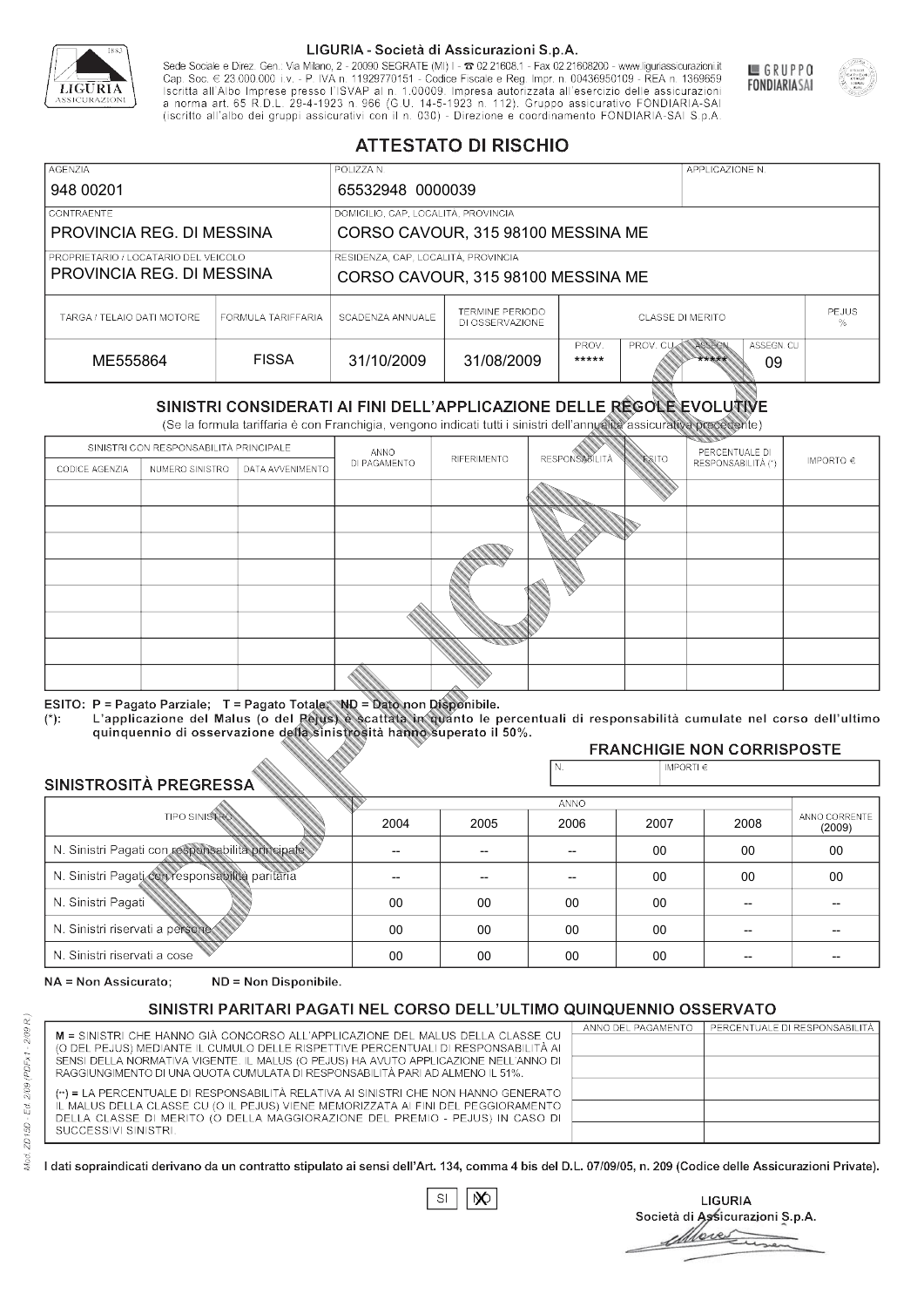

Sede Sociale e Direz. Gen.: Via Milano, 2 - 20090 SEGRATE (MI) I - 2 02.21608.1 - Fax 02.21608200 - www.liguriassicurazioni.it Cap. Soc.  $\in$  23.000.000 i.v. - P. IVA n. 11929770151 - Codice Fiscale e Reg. Impr. n. 00436950109 - REA n. 1369659<br>Iscritta all'Albo Imprese presso l'ISVAP al n. 1.00009. Impresa autorizzata all'esercizio delle assicura d homa art. 65 K.D.L. 29-4-1923 ft. 900 (G.O. 14-5-1923 ft. 112). Gruppo assicurativo PONDIARIA-SAI S.p.A



GRUPPO

**FONDIARIASAI** 

# **ATTESTATO DI RISCHIO**

| <b>AGENZIA</b>                       |                    | POLIZZA N.                          |                                           |                                                                   |  | APPLICAZIONE N. |  |                   |
|--------------------------------------|--------------------|-------------------------------------|-------------------------------------------|-------------------------------------------------------------------|--|-----------------|--|-------------------|
| 948 00201                            |                    | 65532948 0000040                    |                                           |                                                                   |  |                 |  |                   |
| LCONTRAENTE                          |                    | DOMICILIO, CAP, LOCALITÀ, PROVINCIA |                                           |                                                                   |  |                 |  |                   |
| PROVINCIA REG. DI MESSINA            |                    | CORSO CAVOUR, 315 98100 MESSINA ME  |                                           |                                                                   |  |                 |  |                   |
| PROPRIETARIO / LOCATARIO DEL VEICOLO |                    | RESIDENZA, CAP, LOCALITÀ, PROVINCIA |                                           |                                                                   |  |                 |  |                   |
| PROVINCIA REG. DI MESSINA            |                    | CORSO CAVOUR, 315 98100 MESSINA ME  |                                           |                                                                   |  |                 |  |                   |
| TARGA / TELAIO DATI MOTORE           | FORMULA TARIFFARIA | SCADENZA ANNUALE                    | <b>TERMINE PERIODO</b><br>DI OSSERVAZIONE | <b>CLASSE DI MERITO</b>                                           |  |                 |  | <b>PEJUS</b><br>% |
| ME555867                             | <b>FISSA</b>       | 31/10/2009                          | 31/08/2009                                | PROV.<br>ASSEGN<br>ASSEGN. CU<br>PROV. CU<br>*****<br>*****<br>09 |  |                 |  |                   |

|                                                  |                                        |                                                                                                                                                                                                      |                          | DI OSSERVAZIONE          |                       |                    |                                     | ℅                       |
|--------------------------------------------------|----------------------------------------|------------------------------------------------------------------------------------------------------------------------------------------------------------------------------------------------------|--------------------------|--------------------------|-----------------------|--------------------|-------------------------------------|-------------------------|
|                                                  | <b>FISSA</b><br>ME555867               |                                                                                                                                                                                                      | 31/10/2009               | 31/08/2009               | PROV.<br>*****        | PROV. CU           | ASSEGN<br>ASSEGN. CU<br>*****<br>09 |                         |
|                                                  |                                        | SINISTRI CONSIDERATI AI FINI DELL'APPLICAZIONE DELLE REGOLE EVOLUTIVE<br>(Se la formula tariffaria è con Franchigia, vengono indicati tutti i sinistri dell'annualità assicurativa precedente)       |                          |                          |                       |                    |                                     |                         |
|                                                  | SINISTRI CON RESPONSABILITÀ PRINCIPALE |                                                                                                                                                                                                      | ANNO                     |                          |                       |                    | PERCENTUALE DI                      |                         |
| CODICE AGENZIA                                   | NUMERO SINISTRO                        | DATA AVVENIMENTO                                                                                                                                                                                     | DI PAGAMENTO             | RIFERIMENTO              | <b>RESPONSABILITÀ</b> | <b>ESITO</b>       | RESPONSABILITÀ (*)                  | IMPORTO $\in$           |
|                                                  |                                        |                                                                                                                                                                                                      |                          |                          |                       |                    |                                     |                         |
|                                                  |                                        |                                                                                                                                                                                                      |                          |                          |                       |                    |                                     |                         |
|                                                  |                                        |                                                                                                                                                                                                      |                          |                          |                       |                    |                                     |                         |
|                                                  |                                        |                                                                                                                                                                                                      |                          |                          |                       |                    |                                     |                         |
|                                                  |                                        |                                                                                                                                                                                                      |                          |                          |                       |                    |                                     |                         |
|                                                  |                                        |                                                                                                                                                                                                      |                          |                          |                       |                    |                                     |                         |
|                                                  |                                        |                                                                                                                                                                                                      |                          |                          |                       |                    |                                     |                         |
|                                                  |                                        |                                                                                                                                                                                                      |                          |                          |                       |                    |                                     |                         |
|                                                  |                                        |                                                                                                                                                                                                      |                          |                          |                       |                    |                                     |                         |
|                                                  |                                        | ESITO: P = Pagato Parziale; T = Pagato Totale; ND = Dato non Disponibile.                                                                                                                            |                          |                          |                       |                    |                                     |                         |
| $(*)$ .                                          |                                        | L'applicazione del Malus (o del Pejus) è scattata in quanto le percentuali di responsabilità cumulate nel corso dell'ultimo<br>quinquennio di osservazione della sinistrosità hanno superato il 50%. |                          |                          |                       |                    |                                     |                         |
|                                                  |                                        |                                                                                                                                                                                                      |                          |                          |                       |                    | <b>FRANCHIGIE NON CORRISPOSTE</b>   |                         |
|                                                  |                                        |                                                                                                                                                                                                      |                          |                          | N.                    | IMPORTI $\epsilon$ |                                     |                         |
| SINISTROSITÀ PREGRESSA                           |                                        |                                                                                                                                                                                                      |                          |                          | ANNO                  |                    |                                     |                         |
|                                                  | <b>TIPO SINISTRO</b>                   |                                                                                                                                                                                                      | 2004                     | 2005                     | 2006                  | 2007               | 2008                                | ANNO CORRENTE<br>(2009) |
| N. Sinistri Pagati con responsabilità principale |                                        |                                                                                                                                                                                                      | $\overline{\phantom{0}}$ | $\overline{\phantom{a}}$ | $-$                   | $00 \,$            | 00                                  | 00                      |
| N. Sinistri Pagati con responsabilità paritaria  |                                        |                                                                                                                                                                                                      |                          |                          |                       | 00                 | 00                                  | 00                      |
| N. Sinistri Pagati                               |                                        |                                                                                                                                                                                                      | 00                       | 00                       | 00                    | $00\,$             |                                     |                         |
| N. Sinistri riservati a persone                  |                                        |                                                                                                                                                                                                      | 00                       | 00                       | 00                    | 00                 |                                     |                         |
| N. Sinjetri riconvoti a coco                     |                                        |                                                                                                                                                                                                      | $\cap$                   | $\cap$                   | $\cap$                | $\cap$             |                                     |                         |

### 2005 -- --  $0<sup>0</sup>$ 00 00 2004 -- --  $0<sup>0</sup>$ 00 00 2006 -- -- 00 00 00 2007 00 00 00 00 00 2008 00 00 -- -- -- 00 00 -- -- -- (2009)

NA = Non Assicurato: ND = Non Disponibile.

# SINISTRI PARITARI PAGATI NEL CORSO DELL'ULTIMO QUINQUENNIO OSSERVATO

|                                                                                                                                                                      | ANNO DEL PAGAMENTO | PERCENTUALE DI RESPONSABILITÀ |
|----------------------------------------------------------------------------------------------------------------------------------------------------------------------|--------------------|-------------------------------|
| M = SINISTRI CHE HANNO GIÀ CONCORSO ALL'APPLICAZIONE DEL MALUS DELLA CLASSE CU<br>(O DEL PEJUS) MEDIANTE IL CUMULO DELLE RISPETTIVE PERCENTUALI DI RESPONSABILITÀ AI |                    |                               |
| SENSI DELLA NORMATIVA VIGENTE. IL MALUS (O PEJUS) HA AVUTO APPLICAZIONE NELL'ANNO DI                                                                                 |                    |                               |
| RAGGIUNGIMENTO DI UNA QUOTA CUMULATA DI RESPONSABILITÀ PARI AD ALMENO IL 51%.                                                                                        |                    |                               |
|                                                                                                                                                                      |                    |                               |
| (**) = LA PERCENTUALE DI RESPONSABILITÀ RELATIVA AI SINISTRI CHE NON HANNO GENERATO                                                                                  |                    |                               |
| IL MALUS DELLA CLASSE CU (O IL PEJUS) VIENE MEMORIZZATA AI FINI DEL PEGGIORAMENTO                                                                                    |                    |                               |
| DELLA CLASSE DI MERITO (O DELLA MAGGIORAZIONE DEL PREMIO - PEJUS) IN CASO DI                                                                                         |                    |                               |
| SUCCESSIVI SINISTRI.                                                                                                                                                 |                    |                               |
|                                                                                                                                                                      |                    |                               |

 $\mathbb{S}\mathsf{I}$  $\infty$ 

**LIGURIA** Società di Assicurazioni S.p.A. Move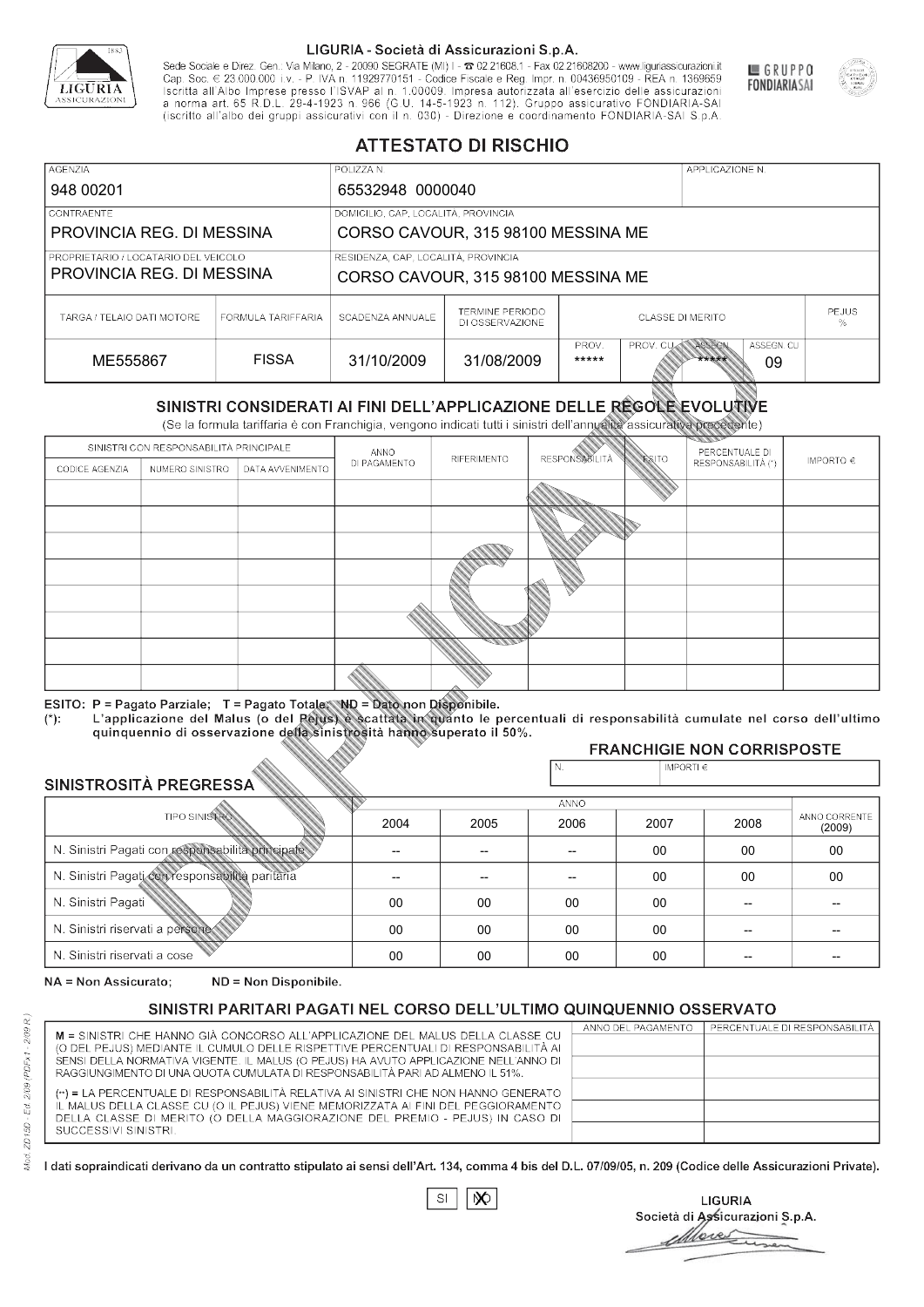

Sede Sociale e Direz. Gen.: Via Milano, 2 - 20090 SEGRATE (MI) I - 2 02.21608.1 - Fax 02.21608200 - www.liguriassicurazioni.it Cap. Soc.  $\in$  23.000.000 i.v. - P. IVA n. 11929770151 - Codice Fiscale e Reg. Impr. n. 00436950109 - REA n. 1369659<br>Iscritta all'Albo Imprese presso l'ISVAP al n. 1.00009. Impresa autorizzata all'esercizio delle assicura d homa art. 65 K.D.L. 29-4-1923 ft. 900 (G.O. 14-5-1923 ft. 112). Gruppo assicurativo PONDIARIA-SAI S.p.A



GRUPPO

**FONDIARIASAI** 

# **ATTESTATO DI RISCHIO**

| <b>AGENZIA</b>                                                    |                    | POLIZZA N.                                                                |                                           |                                                                   |  | APPLICAZIONE N. |              |  |
|-------------------------------------------------------------------|--------------------|---------------------------------------------------------------------------|-------------------------------------------|-------------------------------------------------------------------|--|-----------------|--------------|--|
| 948 00201                                                         |                    |                                                                           | 65532948 0000041                          |                                                                   |  |                 |              |  |
| LCONTRAENTE.                                                      |                    | DOMICILIO, CAP, LOCALITÀ, PROVINCIA                                       |                                           |                                                                   |  |                 |              |  |
| PROVINCIA REG. DI MESSINA                                         |                    |                                                                           | CORSO CAVOUR, 315 98100 MESSINA ME        |                                                                   |  |                 |              |  |
| PROPRIETARIO / LOCATARIO DEL VEICOLO<br>PROVINCIA REG. DI MESSINA |                    | RESIDENZA, CAP, LOCALITÀ, PROVINCIA<br>CORSO CAVOUR, 315 98100 MESSINA ME |                                           |                                                                   |  |                 |              |  |
| TARGA / TELAIO DATI MOTORE                                        | FORMULA TARIFFARIA | SCADENZA ANNUALE                                                          | <b>TERMINE PERIODO</b><br>DI OSSERVAZIONE | CLASSE DI MERITO<br>℅                                             |  |                 | <b>PEJUS</b> |  |
| ME555868                                                          | <b>FISSA</b>       | 31/10/2009                                                                | 31/08/2009                                | ASSEGN<br>ASSEGN. CU<br>PROV.<br>PROV. CU<br>*****<br>*****<br>09 |  |                 |              |  |

|                                                  |                                        |                                                                                                                                                                                                |              | DI OSSERVAZIONE |                          | 257005 DH IVISI VITO |                                     | %             |
|--------------------------------------------------|----------------------------------------|------------------------------------------------------------------------------------------------------------------------------------------------------------------------------------------------|--------------|-----------------|--------------------------|----------------------|-------------------------------------|---------------|
| ME555868                                         |                                        | <b>FISSA</b>                                                                                                                                                                                   | 31/10/2009   | 31/08/2009      | PROV.<br>*****           | PROV. CU             | ASSEGN<br>ASSEGN. CU<br>*****<br>09 |               |
|                                                  |                                        | SINISTRI CONSIDERATI AI FINI DELL'APPLICAZIONE DELLE REGOLE EVOLUTIVE<br>(Se la formula tariffaria è con Franchigia, vengono indicati tutti i sinistri dell'annualità assicurativa precedente) |              |                 |                          |                      |                                     |               |
|                                                  | SINISTRI CON RESPONSABILITÀ PRINCIPALE |                                                                                                                                                                                                | ANNO         |                 |                          |                      | PERCENTUALE DI                      |               |
| CODICE AGENZIA                                   | NUMERO SINISTRO<br>DATA AVVENIMENTO    |                                                                                                                                                                                                | DI PAGAMENTO | RIFERIMENTO     | <b>RESPONSABLITÀ</b>     | <b>ESITO</b>         | RESPONSABILITÀ (*)                  | IMPORTO $\in$ |
|                                                  |                                        |                                                                                                                                                                                                |              |                 |                          |                      |                                     |               |
|                                                  |                                        |                                                                                                                                                                                                |              |                 |                          |                      |                                     |               |
|                                                  |                                        |                                                                                                                                                                                                |              |                 |                          |                      |                                     |               |
|                                                  |                                        |                                                                                                                                                                                                |              |                 |                          |                      |                                     |               |
|                                                  |                                        |                                                                                                                                                                                                |              |                 |                          |                      |                                     |               |
|                                                  |                                        |                                                                                                                                                                                                |              |                 |                          |                      |                                     |               |
|                                                  |                                        |                                                                                                                                                                                                |              |                 |                          |                      |                                     |               |
|                                                  |                                        |                                                                                                                                                                                                |              |                 |                          |                      |                                     |               |
|                                                  |                                        |                                                                                                                                                                                                |              |                 |                          |                      |                                     |               |
|                                                  |                                        | ESITO: P = Pagato Parziale; T = Pagato Totale; ND = Dato non Disponibile.                                                                                                                      |              |                 |                          |                      |                                     |               |
| $(*)$ .                                          |                                        | L'applicazione del Malus (o del Pejus) è scattata in quanto le percentuali di responsabilità cumulate nel corso dell'ultimo                                                                    |              |                 |                          |                      |                                     |               |
|                                                  |                                        | quinquennio di osservazione della sinistrosità hanno superato il 50%.                                                                                                                          |              |                 |                          |                      | <b>FRANCHIGIE NON CORRISPOSTE</b>   |               |
|                                                  |                                        |                                                                                                                                                                                                |              |                 | N.                       | IMPORTI€             |                                     |               |
| SINISTROSITÀ PREGRESSA                           |                                        |                                                                                                                                                                                                |              |                 |                          |                      |                                     |               |
|                                                  | <b>TIPO SINISTRO</b>                   |                                                                                                                                                                                                |              |                 | <b>ANNO</b>              |                      |                                     | ANNO CORRENTE |
|                                                  |                                        |                                                                                                                                                                                                | 2004         | 2005            | 2006                     | 2007                 | 2008                                | (2009)        |
| N. Sinistri Pagati con responsabilità principale |                                        |                                                                                                                                                                                                |              | --              | $\overline{\phantom{a}}$ | 00                   | 00                                  | 00            |
| N. Sinistri Pagati con responsabilità paritaria  |                                        |                                                                                                                                                                                                |              |                 |                          | 00                   | 00                                  | 00            |
| N. Sinistri Pagati                               |                                        |                                                                                                                                                                                                | 00           | 01              | 00                       | 00                   |                                     |               |
| N. Sinistri riservati a persone-                 |                                        |                                                                                                                                                                                                | 00           | 00              | 00                       | $00 \,$              |                                     |               |
| N. Sinjetri riconvoti a coco                     |                                        |                                                                                                                                                                                                | $\cap$       | $\cap$          | $\sim$                   | $\cap$               |                                     |               |

### 2005 -- -- 01 00 00 2004 -- --  $0<sup>0</sup>$ 00 00 2006 -- -- 00 00 00 2007 00 00 00 00 00 2008 00 00 -- -- -- 00 00 -- -- -- (2009)

NA = Non Assicurato: ND = Non Disponibile.

# SINISTRI PARITARI PAGATI NEL CORSO DELL'ULTIMO QUINQUENNIO OSSERVATO

|                                                                                      | ANNO DEL PAGAMENTO | PERCENTUALE DI RESPONSABILITÀ |
|--------------------------------------------------------------------------------------|--------------------|-------------------------------|
| M = SINISTRI CHE HANNO GIÀ CONCORSO ALL'APPLICAZIONE DEL MALUS DELLA CLASSE CU       |                    |                               |
| (O DEL PEJUS) MEDIANTE IL CUMULO DELLE RISPETTIVE PERCENTUALI DI RESPONSABILITÀ AI   |                    |                               |
| SENSI DELLA NORMATIVA VIGENTE. IL MALUS (O PEJUS) HA AVUTO APPLICAZIONE NELL'ANNO DI |                    |                               |
| RAGGIUNGIMENTO DI UNA QUOTA CUMULATA DI RESPONSABILITÀ PARI AD ALMENO IL 51%.        |                    |                               |
| (**) = LA PERCENTUALE DI RESPONSABILITÀ RELATIVA AI SINISTRI CHE NON HANNO GENERATO  |                    |                               |
| IL MALUS DELLA CLASSE CU (O IL PEJUS) VIENE MEMORIZZATA AI FINI DEL PEGGIORAMENTO    |                    |                               |
| DELLA CLASSE DI MERITO (O DELLA MAGGIORAZIONE DEL PREMIO - PEJUS) IN CASO DI         |                    |                               |
| SUCCESSIVI SINISTRI.                                                                 |                    |                               |
|                                                                                      |                    |                               |

 $\mathbb{S}\mathsf{I}$  $\infty$ 

**LIGURIA** Società di Assicurazioni S.p.A. Move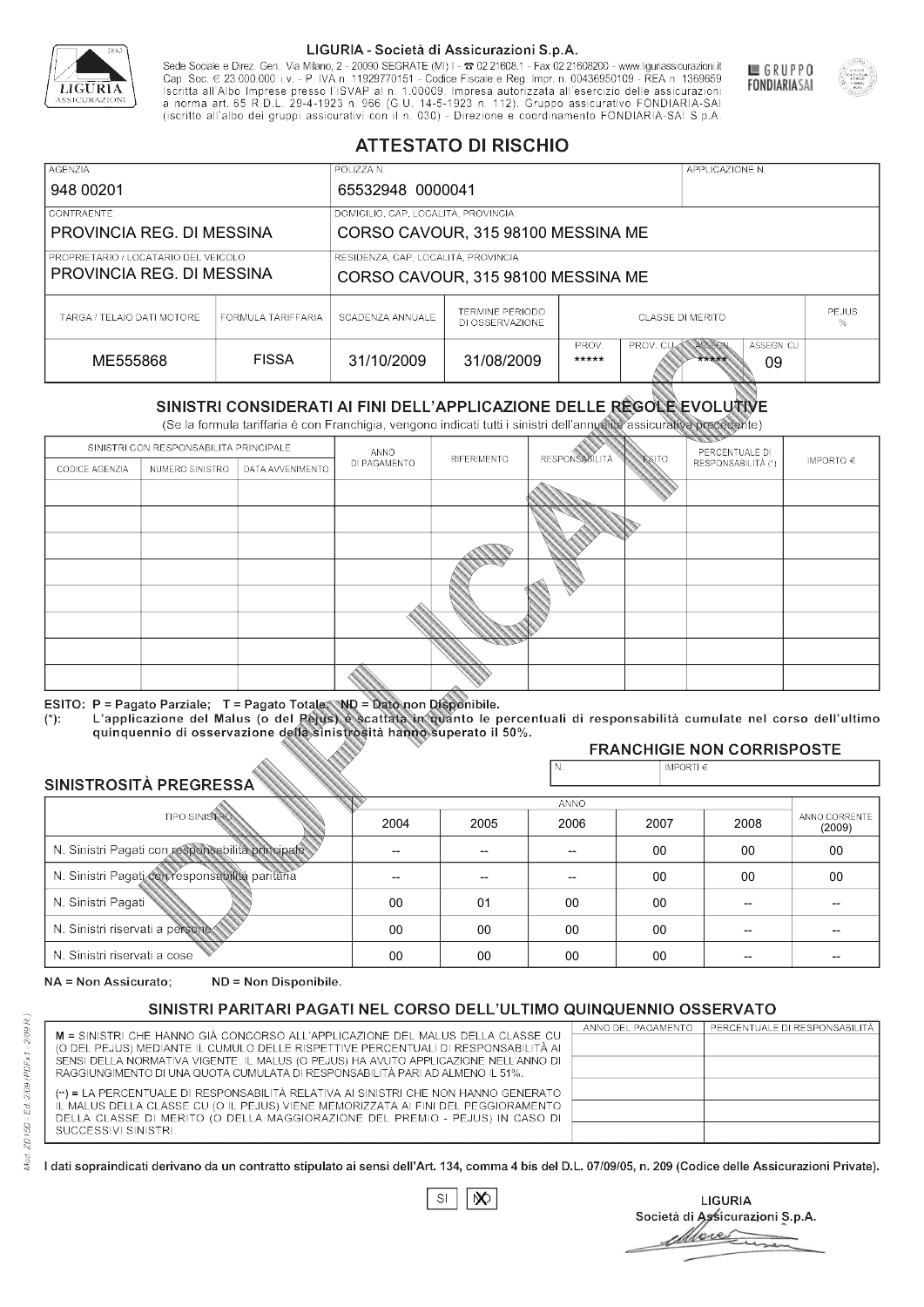

Sede Sociale e Direz. Gen.: Via Milano, 2 - 20090 SEGRATE (MI) I - 2 02.21608.1 - Fax 02.21608200 - www.liguriassicurazioni.it Sede e Direz, Gen. Via Milanto, 2 - 20090 SEGATE (MI) I - 2 UZZIODO. I - FAX UZZIODO2 I - WWW. IIJONENSURIADONILI<br>Cap. Soc. € 23.000.000 i.v. - P. IVA n. 11929770151 - Codice Fiscale e Reg. Impr. n. 00436950109 - REA n. 1



GRUPPO

**FONDIARIASAI** 

# **ATTESTATO DI RISCHIO**

| <b>AGENZIA</b>                                                                                                |                    | POLIZZA N.                          |                                           |                              |                  | APPLICAZIONE N. |              |  |
|---------------------------------------------------------------------------------------------------------------|--------------------|-------------------------------------|-------------------------------------------|------------------------------|------------------|-----------------|--------------|--|
| 948 00201                                                                                                     |                    |                                     | 65532948 0000042                          |                              |                  |                 |              |  |
| LCONTRAENTE.                                                                                                  |                    | DOMICILIO, CAP, LOCALITÀ, PROVINCIA |                                           |                              |                  |                 |              |  |
| PROVINCIA REG. DI MESSINA                                                                                     |                    |                                     | CORSO CAVOUR, 315 98100 MESSINA ME        |                              |                  |                 |              |  |
| PROPRIETARIO / LOCATARIO DEL VEICOLO                                                                          |                    | RESIDENZA, CAP, LOCALITÀ, PROVINCIA |                                           |                              |                  |                 |              |  |
| PROVINCIA REG. DI MESSINA                                                                                     |                    | CORSO CAVOUR, 315 98100 MESSINA ME  |                                           |                              |                  |                 |              |  |
| TARGA / TELAIO DATI MOTORE                                                                                    | FORMULA TARIFFARIA | SCADENZA ANNUALE                    | <b>TERMINE PERIODO</b><br>DI OSSERVAZIONE | <b>CLASSE DI MERITO</b><br>% |                  |                 | <b>PEJUS</b> |  |
| PROV.<br>ASSEGN<br><b>PROV. CUM</b><br><b>FISSA</b><br>31/10/2009<br>31/08/2009<br>ME555869<br>*****<br>***** |                    |                                     |                                           |                              | ASSEGN. CU<br>09 |                 |              |  |

|                                                  |                                        |                                                                                                                                                                                                      |                          | DI OSSERVAZIONE          |                       |                    |                                     | ℅                       |
|--------------------------------------------------|----------------------------------------|------------------------------------------------------------------------------------------------------------------------------------------------------------------------------------------------------|--------------------------|--------------------------|-----------------------|--------------------|-------------------------------------|-------------------------|
| ME555869                                         |                                        | <b>FISSA</b>                                                                                                                                                                                         | 31/10/2009               | 31/08/2009               | PROV.<br>*****        | PROV. CU           | ASSEGN<br>ASSEGN. CU<br>*****<br>09 |                         |
|                                                  |                                        | SINISTRI CONSIDERATI AI FINI DELL'APPLICAZIONE DELLE REGOLE EVOLUTIVE<br>(Se la formula tariffaria è con Franchigia, vengono indicati tutti i sinistri dell'annualità assicurativa precedente)       |                          |                          |                       |                    |                                     |                         |
|                                                  | SINISTRI CON RESPONSABILITÀ PRINCIPALE |                                                                                                                                                                                                      | ANNO                     |                          |                       |                    | PERCENTUALE DI                      |                         |
| CODICE AGENZIA                                   | NUMERO SINISTRO                        | DATA AVVENIMENTO                                                                                                                                                                                     | DI PAGAMENTO             | RIFERIMENTO              | <b>RESPONSABILITÀ</b> | <b>ESITO</b>       | RESPONSABILITÀ (*)                  | IMPORTO $\in$           |
|                                                  |                                        |                                                                                                                                                                                                      |                          |                          |                       |                    |                                     |                         |
|                                                  |                                        |                                                                                                                                                                                                      |                          |                          |                       |                    |                                     |                         |
|                                                  |                                        |                                                                                                                                                                                                      |                          |                          |                       |                    |                                     |                         |
|                                                  |                                        |                                                                                                                                                                                                      |                          |                          |                       |                    |                                     |                         |
|                                                  |                                        |                                                                                                                                                                                                      |                          |                          |                       |                    |                                     |                         |
|                                                  |                                        |                                                                                                                                                                                                      |                          |                          |                       |                    |                                     |                         |
|                                                  |                                        |                                                                                                                                                                                                      |                          |                          |                       |                    |                                     |                         |
|                                                  |                                        |                                                                                                                                                                                                      |                          |                          |                       |                    |                                     |                         |
|                                                  |                                        |                                                                                                                                                                                                      |                          |                          |                       |                    |                                     |                         |
|                                                  |                                        | ESITO: P = Pagato Parziale; T = Pagato Totale; ND = Dato non Disponibile.                                                                                                                            |                          |                          |                       |                    |                                     |                         |
| $(*)$ .                                          |                                        | L'applicazione del Malus (o del Pejus) è scattata in quanto le percentuali di responsabilità cumulate nel corso dell'ultimo<br>quinquennio di osservazione della sinistrosità hanno superato il 50%. |                          |                          |                       |                    |                                     |                         |
|                                                  |                                        |                                                                                                                                                                                                      |                          |                          |                       |                    | <b>FRANCHIGIE NON CORRISPOSTE</b>   |                         |
|                                                  |                                        |                                                                                                                                                                                                      |                          |                          | N.                    | IMPORTI $\epsilon$ |                                     |                         |
| SINISTROSITÀ PREGRESSA                           |                                        |                                                                                                                                                                                                      |                          |                          | ANNO                  |                    |                                     |                         |
|                                                  | <b>TIPO SINISTRO</b>                   |                                                                                                                                                                                                      | 2004                     | 2005                     | 2006                  | 2007               | 2008                                | ANNO CORRENTE<br>(2009) |
| N. Sinistri Pagati con responsabilità principale |                                        |                                                                                                                                                                                                      | $\overline{\phantom{0}}$ | $\overline{\phantom{a}}$ | $-$                   | $00 \,$            | 00                                  | 00                      |
| N. Sinistri Pagati con responsabilità paritaria  |                                        |                                                                                                                                                                                                      |                          |                          |                       | 00                 | 00                                  | 00                      |
| N. Sinistri Pagati                               |                                        |                                                                                                                                                                                                      | 00                       | 02                       | 00                    | $00\,$             |                                     |                         |
| N. Sinistri riservati a persone                  |                                        |                                                                                                                                                                                                      | 00                       | 00                       | 00                    | 00                 |                                     |                         |
| N. Sinjetri riconvoti a coco                     |                                        |                                                                                                                                                                                                      | $\cap$                   | $\cap$                   | $\cap$                | $\cap$             |                                     |                         |

| SINISTROSITÀ PREGRESSA                           | N.   | IMPORTI $\epsilon$ |             |      |      |                         |
|--------------------------------------------------|------|--------------------|-------------|------|------|-------------------------|
|                                                  |      |                    | <b>ANNO</b> |      |      |                         |
| <b>TIPO SINISTRO</b>                             | 2004 | 2005               | 2006        | 2007 | 2008 | ANNO CORRENTE<br>(2009) |
| N. Sinistri Pagati con responsabilità principale |      | --                 |             | 00   | 00   | 00                      |
| N. Sinistri Pagati con responsabilità paritaria  |      | --                 |             | 00   | 00   | 00                      |
| N. Sinistri Pagati                               | 00   | 02                 | 00          | 00   |      |                         |
| N. Sinistri riservati a persone                  | 00   | 00                 | 00          | 00   |      |                         |
| N. Sinistri riservati a cose                     | 00   | 00                 | 00          | 00   |      |                         |

NA = Non Assicurato: ND = Non Disponibile.

# SINISTRI PARITARI PAGATI NEL CORSO DELL'ULTIMO QUINQUENNIO OSSERVATO

|                                                                                                                                                                      | ANNO DEL PAGAMENTO | PERCENTUALE DI RESPONSABILITÀ |
|----------------------------------------------------------------------------------------------------------------------------------------------------------------------|--------------------|-------------------------------|
| M = SINISTRI CHE HANNO GIÀ CONCORSO ALL'APPLICAZIONE DEL MALUS DELLA CLASSE CU<br>(O DEL PEJUS) MEDIANTE IL CUMULO DELLE RISPETTIVE PERCENTUALI DI RESPONSABILITÀ AI |                    |                               |
| SENSI DELLA NORMATIVA VIGENTE. IL MALUS (O PEJUS) HA AVUTO APPLICAZIONE NELL'ANNO DI                                                                                 |                    |                               |
| RAGGIUNGIMENTO DI UNA QUOTA CUMULATA DI RESPONSABILITÀ PARI AD ALMENO IL 51%.                                                                                        |                    |                               |
|                                                                                                                                                                      |                    |                               |
| (**) = LA PERCENTUALE DI RESPONSABILITÀ RELATIVA AI SINISTRI CHE NON HANNO GENERATO                                                                                  |                    |                               |
| IL MALUS DELLA CLASSE CU (O IL PEJUS) VIENE MEMORIZZATA AI FINI DEL PEGGIORAMENTO                                                                                    |                    |                               |
| DELLA CLASSE DI MERITO (O DELLA MAGGIORAZIONE DEL PREMIO - PEJUS) IN CASO DI                                                                                         |                    |                               |
| SUCCESSIVI SINISTRI.                                                                                                                                                 |                    |                               |
|                                                                                                                                                                      |                    |                               |

 $SI$  $\infty$ 

**LIGURIA** Società di Assicurazioni S.p.A. More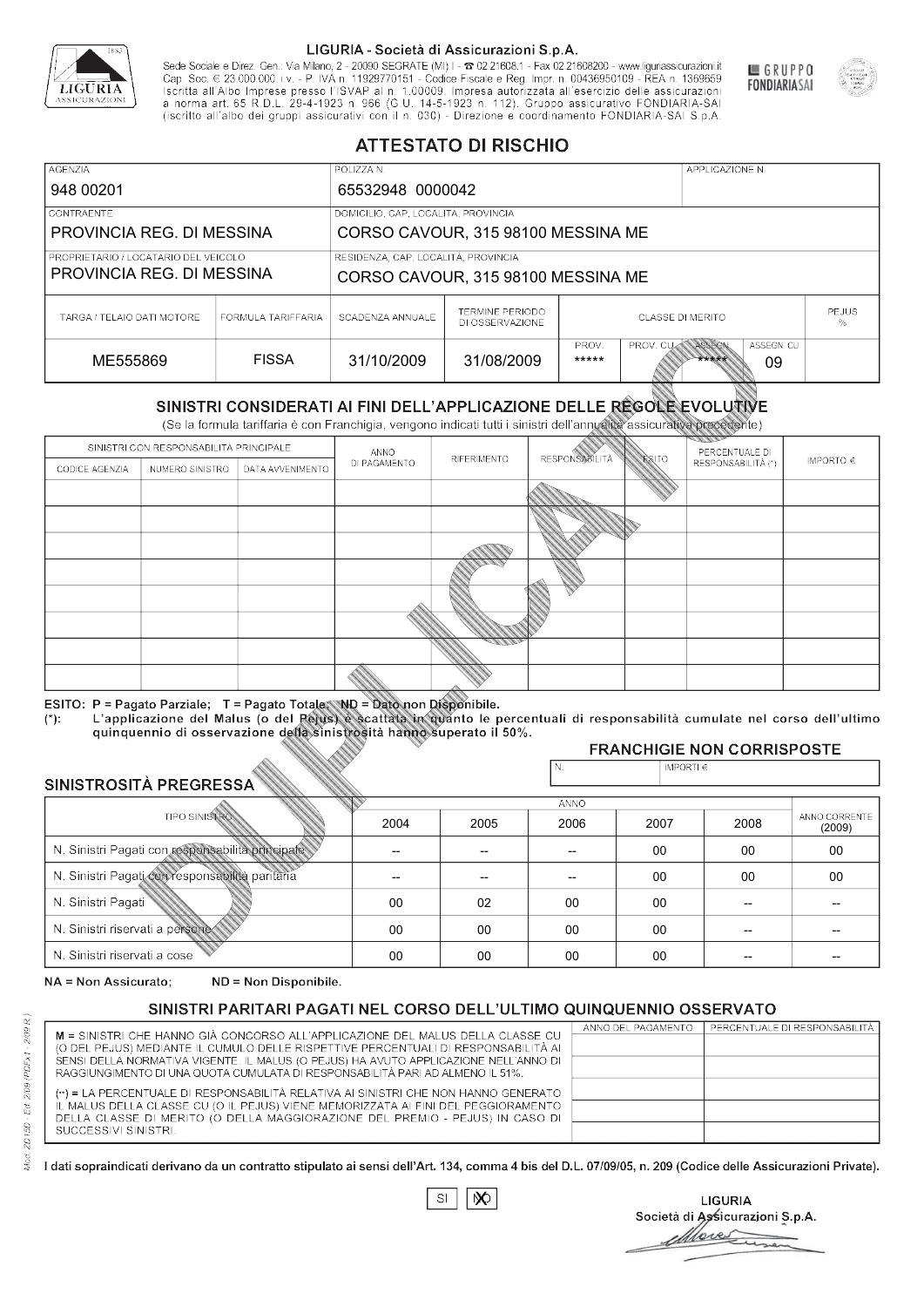

Sede Sociale e Direz. Gen.: Via Milano, 2 - 20090 SEGRATE (MI) I - 2 02.21608.1 - Fax 02.21608200 - www.liguriassicurazioni.it Cap. Soc.  $\in$  23.000.000 i.v. - P. IVA n. 11929770151 - Codice Fiscale e Reg. Impr. n. 00436950109 - REA n. 1369659<br>Iscritta all'Albo Imprese presso l'ISVAP al n. 1.00009. Impresa autorizzata all'esercizio delle assicura d homa art. 65 K.D.L. 29-4-1923 ft. 900 (G.O. 14-5-1923 ft. 112). Gruppo assicurativo PONDIARIA-SAI S.p.A



GRUPPO

**FONDIARIASAI** 

# **ATTESTATO DI RISCHIO**

| <b>AGENZIA</b>                                                    |                                                                                                   | POLIZZA N.                                                                |                                           |                              | APPLICAZIONE N.  |  |              |  |
|-------------------------------------------------------------------|---------------------------------------------------------------------------------------------------|---------------------------------------------------------------------------|-------------------------------------------|------------------------------|------------------|--|--------------|--|
| 948 00201                                                         |                                                                                                   | 65532948 0000043                                                          |                                           |                              |                  |  |              |  |
| LCONTRAENTE.                                                      |                                                                                                   | DOMICILIO, CAP, LOCALITÀ, PROVINCIA                                       |                                           |                              |                  |  |              |  |
| PROVINCIA REG. DI MESSINA                                         |                                                                                                   |                                                                           | CORSO CAVOUR, 315 98100 MESSINA ME        |                              |                  |  |              |  |
| PROPRIETARIO / LOCATARIO DEL VEICOLO<br>PROVINCIA REG. DI MESSINA |                                                                                                   | RESIDENZA, CAP, LOCALITÀ, PROVINCIA<br>CORSO CAVOUR, 315 98100 MESSINA ME |                                           |                              |                  |  |              |  |
| TARGA / TELAIO DATI MOTORE                                        | FORMULA TARIFFARIA                                                                                | SCADENZA ANNUALE                                                          | <b>TERMINE PERIODO</b><br>DI OSSERVAZIONE | <b>CLASSE DI MERITO</b><br>% |                  |  | <b>PEJUS</b> |  |
| ME555870                                                          | PROV.<br>ASSEGN<br><b>PROV. CUM</b><br><b>FISSA</b><br>31/10/2009<br>31/08/2009<br>*****<br>***** |                                                                           |                                           |                              | ASSEGN. CU<br>09 |  |              |  |

|                                                  |                                        |                                                                                                                                                                                                      |                          | DI OSSERVAZIONE          |                       |                    |                                     | ℅                       |
|--------------------------------------------------|----------------------------------------|------------------------------------------------------------------------------------------------------------------------------------------------------------------------------------------------------|--------------------------|--------------------------|-----------------------|--------------------|-------------------------------------|-------------------------|
| ME555870                                         |                                        | <b>FISSA</b>                                                                                                                                                                                         | 31/10/2009               | 31/08/2009               | PROV.<br>*****        | PROV. CU           | ASSEGN<br>ASSEGN. CU<br>*****<br>09 |                         |
|                                                  |                                        | SINISTRI CONSIDERATI AI FINI DELL'APPLICAZIONE DELLE REGOLE EVOLUTIVE<br>(Se la formula tariffaria è con Franchigia, vengono indicati tutti i sinistri dell'annualità assicurativa precedente)       |                          |                          |                       |                    |                                     |                         |
|                                                  | SINISTRI CON RESPONSABILITÀ PRINCIPALE |                                                                                                                                                                                                      | ANNO                     |                          |                       |                    | PERCENTUALE DI                      |                         |
| CODICE AGENZIA                                   | NUMERO SINISTRO<br>DATA AVVENIMENTO    |                                                                                                                                                                                                      | DI PAGAMENTO             | RIFERIMENTO              | <b>RESPONSABILITÀ</b> | <b>ESITO</b>       | RESPONSABILITÀ (*)                  | IMPORTO $\in$           |
|                                                  |                                        |                                                                                                                                                                                                      |                          |                          |                       |                    |                                     |                         |
|                                                  |                                        |                                                                                                                                                                                                      |                          |                          |                       |                    |                                     |                         |
|                                                  |                                        |                                                                                                                                                                                                      |                          |                          |                       |                    |                                     |                         |
|                                                  |                                        |                                                                                                                                                                                                      |                          |                          |                       |                    |                                     |                         |
|                                                  |                                        |                                                                                                                                                                                                      |                          |                          |                       |                    |                                     |                         |
|                                                  |                                        |                                                                                                                                                                                                      |                          |                          |                       |                    |                                     |                         |
|                                                  |                                        |                                                                                                                                                                                                      |                          |                          |                       |                    |                                     |                         |
|                                                  |                                        |                                                                                                                                                                                                      |                          |                          |                       |                    |                                     |                         |
|                                                  |                                        |                                                                                                                                                                                                      |                          |                          |                       |                    |                                     |                         |
|                                                  |                                        | ESITO: P = Pagato Parziale; T = Pagato Totale; ND = Dato non Disponibile.                                                                                                                            |                          |                          |                       |                    |                                     |                         |
| $(*)$ .                                          |                                        | L'applicazione del Malus (o del Pejus) è scattata in quanto le percentuali di responsabilità cumulate nel corso dell'ultimo<br>quinquennio di osservazione della sinistrosità hanno superato il 50%. |                          |                          |                       |                    |                                     |                         |
|                                                  |                                        |                                                                                                                                                                                                      |                          |                          |                       |                    | <b>FRANCHIGIE NON CORRISPOSTE</b>   |                         |
|                                                  |                                        |                                                                                                                                                                                                      |                          |                          | N.                    | IMPORTI $\epsilon$ |                                     |                         |
| SINISTROSITÀ PREGRESSA                           |                                        |                                                                                                                                                                                                      |                          |                          | ANNO                  |                    |                                     |                         |
|                                                  | <b>TIPO SINISTRO</b>                   |                                                                                                                                                                                                      | 2004                     | 2005                     | 2006                  | 2007               | 2008                                | ANNO CORRENTE<br>(2009) |
| N. Sinistri Pagati con responsabilità principale |                                        |                                                                                                                                                                                                      | $\overline{\phantom{0}}$ | $\overline{\phantom{a}}$ | $-$                   | $00 \,$            | 00                                  | 00                      |
| N. Sinistri Pagati con responsabilità paritaria  |                                        |                                                                                                                                                                                                      |                          |                          |                       | 00                 | 00                                  | 00                      |
| N. Sinistri Pagati                               |                                        |                                                                                                                                                                                                      | 00                       | 00                       | 00                    | $00\,$             |                                     |                         |
| N. Sinistri riservati a persone                  |                                        |                                                                                                                                                                                                      | 00                       | 00                       | 00                    | 00                 |                                     |                         |
| N. Sinjetri riconvoti a coco                     |                                        |                                                                                                                                                                                                      | $\cap$                   | $\cap$                   | $\cap$                | $\cap$             |                                     |                         |

### 2005 -- --  $0<sup>0</sup>$ 00 00 2004 -- --  $0<sup>0</sup>$ 00 00 2006 -- -- 00 00 00 2007 00 00 00 00 00 2008 00 00 -- -- -- 00 00 -- -- -- (2009)

NA = Non Assicurato: ND = Non Disponibile.

# SINISTRI PARITARI PAGATI NEL CORSO DELL'ULTIMO QUINQUENNIO OSSERVATO

|                                                                                      | ANNO DEL PAGAMENTO | PERCENTUALE DI RESPONSABILITÀ |
|--------------------------------------------------------------------------------------|--------------------|-------------------------------|
| M = SINISTRI CHE HANNO GIÀ CONCORSO ALL'APPLICAZIONE DEL MALUS DELLA CLASSE CU       |                    |                               |
| (O DEL PEJUS) MEDIANTE IL CUMULO DELLE RISPETTIVE PERCENTUALI DI RESPONSABILITÀ AI   |                    |                               |
| SENSI DELLA NORMATIVA VIGENTE. IL MALUS (O PEJUS) HA AVUTO APPLICAZIONE NELL'ANNO DI |                    |                               |
| RAGGIUNGIMENTO DI UNA QUOTA CUMULATA DI RESPONSABILITÀ PARI AD ALMENO IL 51%.        |                    |                               |
| (**) = LA PERCENTUALE DI RESPONSABILITÀ RELATIVA AI SINISTRI CHE NON HANNO GENERATO  |                    |                               |
| IL MALUS DELLA CLASSE CU (O IL PEJUS) VIENE MEMORIZZATA AI FINI DEL PEGGIORAMENTO    |                    |                               |
| DELLA CLASSE DI MERITO (O DELLA MAGGIORAZIONE DEL PREMIO - PEJUS) IN CASO DI         |                    |                               |
| SUCCESSIVI SINISTRI.                                                                 |                    |                               |
|                                                                                      |                    |                               |

 $\mathbb{S}\mathsf{I}$  $\infty$ 

**LIGURIA** Società di Assicurazioni S.p.A. Move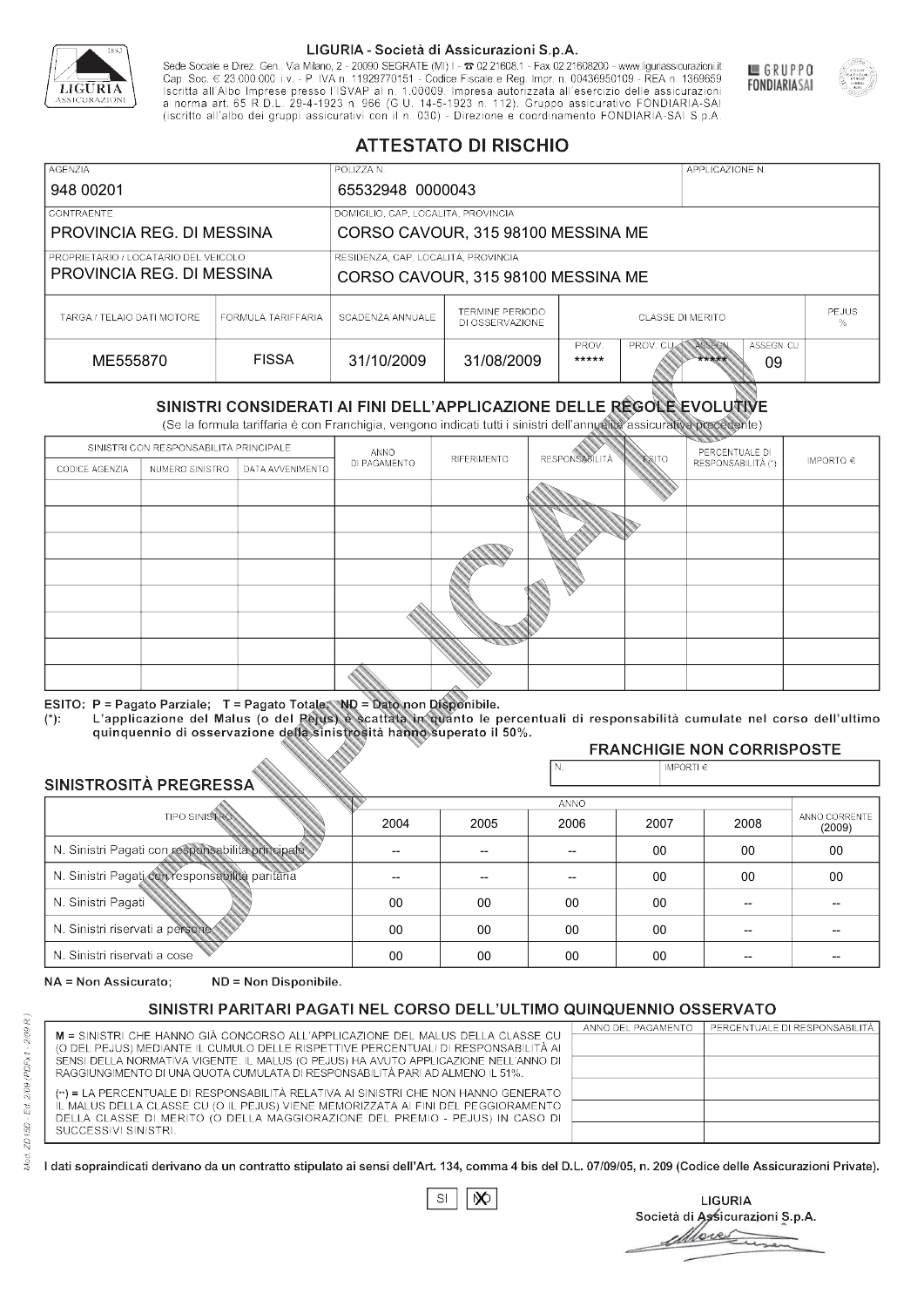

Sede Sociale e Direz. Gen.: Via Milano, 2 - 20090 SEGRATE (MI) I - 2 02.21608.1 - Fax 02.21608200 - www.liguriassicurazioni.it Sede e Direz, Gen. Via Milanto, 2 - 20090 SEGATE (MI) I - 2 UZZIODO. I - FAX UZZIODO2 I - WWW. IIJONENSURIADONILI<br>Cap. Soc. € 23.000.000 i.v. - P. IVA n. 11929770151 - Codice Fiscale e Reg. Impr. n. 00436950109 - REA n. 1



GRUPPO

**FONDIARIASAI** 

# **ATTESTATO DI RISCHIO**

| <b>AGENZIA</b>                                                    |                    | POLIZZA N.                          |                                           |                         |                  | APPLICAZIONE N. |                  |                   |
|-------------------------------------------------------------------|--------------------|-------------------------------------|-------------------------------------------|-------------------------|------------------|-----------------|------------------|-------------------|
| 948 00201                                                         |                    | 65532948 0000044                    |                                           |                         |                  |                 |                  |                   |
| LCONTRAENTE.                                                      |                    | DOMICILIO, CAP, LOCALITÀ, PROVINCIA |                                           |                         |                  |                 |                  |                   |
| PROVINCIA REG. DI MESSINA                                         |                    |                                     | CORSO CAVOUR, 315 98100 MESSINA ME        |                         |                  |                 |                  |                   |
| PROPRIETARIO / LOCATARIO DEL VEICOLO<br>PROVINCIA REG. DI MESSINA |                    | RESIDENZA, CAP, LOCALITÀ, PROVINCIA | CORSO CAVOUR, 315 98100 MESSINA ME        |                         |                  |                 |                  |                   |
| TARGA / TELAIO DATI MOTORE                                        | FORMULA TARIFFARIA | SCADENZA ANNUALE                    | <b>TERMINE PERIODO</b><br>DI OSSERVAZIONE | <b>CLASSE DI MERITO</b> |                  |                 |                  | <b>PEJUS</b><br>% |
| ME557918                                                          | <b>FISSA</b>       | 31/10/2009                          | 31/08/2009                                | PROV.<br>*****          | <b>PROV. CUM</b> | ASSEGN<br>***** | ASSEGN. CU<br>09 |                   |

|                                                 |                                        |                                                                                                                                                                                                      |              | DI OSSERVAZIONE |                      |               |                                     | %                       |
|-------------------------------------------------|----------------------------------------|------------------------------------------------------------------------------------------------------------------------------------------------------------------------------------------------------|--------------|-----------------|----------------------|---------------|-------------------------------------|-------------------------|
| ME557918                                        |                                        | <b>FISSA</b>                                                                                                                                                                                         | 31/10/2009   | 31/08/2009      | PROV.<br>*****       | PROV. CU      | ASSEGN<br>ASSEGN. CU<br>*****<br>09 |                         |
|                                                 |                                        | SINISTRI CONSIDERATI AI FINI DELL'APPLICAZIONE DELLE RÉGOLE EVOLUTIVE<br>(Se la formula tariffaria è con Franchigia, vengono indicati tutti i sinistri dell'annualità assicurativa precedente)       |              |                 |                      |               |                                     |                         |
|                                                 | SINISTRI CON RESPONSABILITÀ PRINCIPALE |                                                                                                                                                                                                      | ANNO         |                 |                      |               | PERCENTUALE DI                      |                         |
| CODICE AGENZIA                                  | NUMERO SINISTRO                        | DATA AVVENIMENTO                                                                                                                                                                                     | DI PAGAMENTO | RIFERIMENTO     | <b>RESPONSABLITA</b> | <b>ESITO</b>  | RESPONSABILITÀ (*)                  | IMPORTO $\in$           |
|                                                 |                                        |                                                                                                                                                                                                      |              |                 |                      |               |                                     |                         |
|                                                 |                                        |                                                                                                                                                                                                      |              |                 |                      |               |                                     |                         |
|                                                 |                                        |                                                                                                                                                                                                      |              |                 |                      |               |                                     |                         |
|                                                 |                                        |                                                                                                                                                                                                      |              |                 |                      |               |                                     |                         |
|                                                 |                                        |                                                                                                                                                                                                      |              |                 |                      |               |                                     |                         |
|                                                 |                                        |                                                                                                                                                                                                      |              |                 |                      |               |                                     |                         |
|                                                 |                                        |                                                                                                                                                                                                      |              |                 |                      |               |                                     |                         |
|                                                 |                                        |                                                                                                                                                                                                      |              |                 |                      |               |                                     |                         |
|                                                 |                                        |                                                                                                                                                                                                      |              |                 |                      |               |                                     |                         |
|                                                 |                                        | ESITO: P = Pagato Parziale; T = Pagato Totale; ND = Dato non Disponibile.                                                                                                                            |              |                 |                      |               |                                     |                         |
| $(*)$ .                                         |                                        | L'applicazione del Malus (o del Pejus) è scattata in quanto le percentuali di responsabilità cumulate nel corso dell'ultimo<br>quinquennio di osservazione della sinistrosità hanno superato il 50%. |              |                 |                      |               |                                     |                         |
|                                                 |                                        |                                                                                                                                                                                                      |              |                 |                      |               | <b>FRANCHIGIE NON CORRISPOSTE</b>   |                         |
|                                                 |                                        |                                                                                                                                                                                                      |              |                 | N.                   | IMPORTI $\in$ |                                     |                         |
| SINISTROSITÀ PREGRESSA                          |                                        |                                                                                                                                                                                                      |              |                 | ANNO                 |               |                                     |                         |
|                                                 | <b>TIPO SINISTRO</b>                   |                                                                                                                                                                                                      | 2004         | 2005            | 2006                 | 2007          | 2008                                | ANNO CORRENTE<br>(2009) |
|                                                 |                                        | N. Sinistri Pagati con responsabilità principale                                                                                                                                                     | --           | --              | $\overline{a}$       | 00            | 00                                  | 00                      |
| N. Sinistri Pagati con responsabilità paritaria |                                        |                                                                                                                                                                                                      |              |                 |                      | 00            | 00                                  | 00                      |
| N. Sinistri Pagati                              |                                        |                                                                                                                                                                                                      | 01           | 00              | 01                   | 00            | --                                  |                         |
| N. Sinistri riservati a persone                 |                                        |                                                                                                                                                                                                      | 00           | 00              | 00                   | 00            |                                     |                         |
| N. Sinjetri riconvoti a coco                    |                                        |                                                                                                                                                                                                      | $\cap$       | $\cap$          | $\cap$               | $\sim$        |                                     |                         |

### 2005 -- --  $0<sup>0</sup>$ 00 00 2004 -- -- 01 00 00 2006 -- -- 01 00 00 2007 00 00 00 00 00 2008 00 00 -- -- -- 00 00 -- -- -- (2009)

NA = Non Assicurato: ND = Non Disponibile.

# SINISTRI PARITARI PAGATI NEL CORSO DELL'ULTIMO QUINQUENNIO OSSERVATO

|                                                                                      | ANNO DEL PAGAMENTO | PERCENTUALE DI RESPONSABILITÀ |
|--------------------------------------------------------------------------------------|--------------------|-------------------------------|
| M = SINISTRI CHE HANNO GIÀ CONCORSO ALL'APPLICAZIONE DEL MALUS DELLA CLASSE CU       |                    |                               |
| (O DEL PEJUS) MEDIANTE IL CUMULO DELLE RISPETTIVE PERCENTUALI DI RESPONSABILITÀ AI   |                    |                               |
| SENSI DELLA NORMATIVA VIGENTE. IL MALUS (O PEJUS) HA AVUTO APPLICAZIONE NELL'ANNO DI |                    |                               |
| RAGGIUNGIMENTO DI UNA QUOTA CUMULATA DI RESPONSABILITÀ PARI AD ALMENO IL 51%.        |                    |                               |
| (**) = LA PERCENTUALE DI RESPONSABILITÀ RELATIVA AI SINISTRI CHE NON HANNO GENERATO  |                    |                               |
| IL MALUS DELLA CLASSE CU (O IL PEJUS) VIENE MEMORIZZATA AI FINI DEL PEGGIORAMENTO    |                    |                               |
| DELLA CLASSE DI MERITO (O DELLA MAGGIORAZIONE DEL PREMIO - PEJUS) IN CASO DI         |                    |                               |
| SUCCESSIVI SINISTRI.                                                                 |                    |                               |
|                                                                                      |                    |                               |

|--|

**LIGURIA** Società di Assicurazioni S.p.A. Move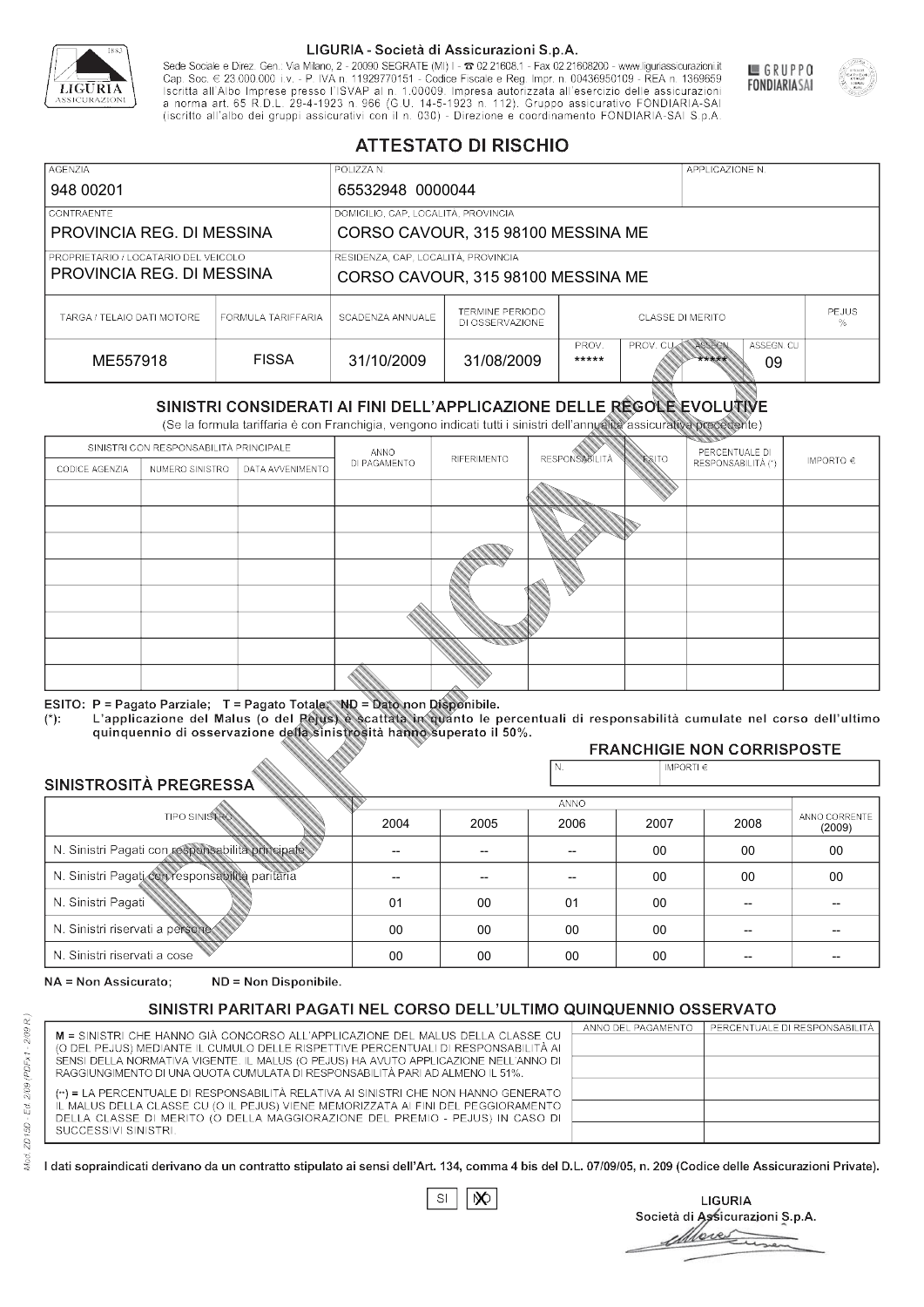

Sede Sociale e Direz. Gen.: Via Milano, 2 - 20090 SEGRATE (MI) I - 2 02.21608.1 - Fax 02.21608200 - www.liguriassicurazioni.it Sede e Direz, Gen. Via Milanto, 2 - 20090 SEGATE (MI) I - 2 UZZIODO. I - FAX UZZIODO2 I - WWW. IIJONENSURIADONILI<br>Cap. Soc. € 23.000.000 i.v. - P. IVA n. 11929770151 - Codice Fiscale e Reg. Impr. n. 00436950109 - REA n. 1



GRUPPO

**FONDIARIASAI** 

# **ATTESTATO DI RISCHIO**

| <b>AGENZIA</b>                                                    |                    | POLIZZA N.                          |                                           |                         |                  | APPLICAZIONE N. |                  |                   |
|-------------------------------------------------------------------|--------------------|-------------------------------------|-------------------------------------------|-------------------------|------------------|-----------------|------------------|-------------------|
| 948 00201                                                         |                    | 65532948 0000046                    |                                           |                         |                  |                 |                  |                   |
| LCONTRAENTE.                                                      |                    | DOMICILIO, CAP, LOCALITÀ, PROVINCIA |                                           |                         |                  |                 |                  |                   |
| PROVINCIA REG. DI MESSINA                                         |                    |                                     | CORSO CAVOUR, 315 98100 MESSINA ME        |                         |                  |                 |                  |                   |
| PROPRIETARIO / LOCATARIO DEL VEICOLO<br>PROVINCIA REG. DI MESSINA |                    | RESIDENZA, CAP, LOCALITÀ, PROVINCIA | CORSO CAVOUR, 315 98100 MESSINA ME        |                         |                  |                 |                  |                   |
| TARGA / TELAIO DATI MOTORE                                        | FORMULA TARIFFARIA | SCADENZA ANNUALE                    | <b>TERMINE PERIODO</b><br>DI OSSERVAZIONE | <b>CLASSE DI MERITO</b> |                  |                 |                  | <b>PEJUS</b><br>% |
| ME532695                                                          | <b>FISSA</b>       | 31/10/2009                          | 31/08/2009                                | PROV.<br>*****          | <b>PROV. CUM</b> | ASSEGN<br>***** | ASSEGN. CU<br>09 |                   |

|                                 |                                                 |                                                                                                                                                                                                      |              | DI OSSERVAZIONE |                      |               |                                     | %                       |
|---------------------------------|-------------------------------------------------|------------------------------------------------------------------------------------------------------------------------------------------------------------------------------------------------------|--------------|-----------------|----------------------|---------------|-------------------------------------|-------------------------|
| ME532695                        |                                                 | <b>FISSA</b>                                                                                                                                                                                         | 31/10/2009   | 31/08/2009      | PROV.<br>*****       | PROV. CU      | ASSEGN<br>ASSEGN. CU<br>*****<br>09 |                         |
|                                 |                                                 | SINISTRI CONSIDERATI AI FINI DELL'APPLICAZIONE DELLE RÉGOLE EVOLUTIVE<br>(Se la formula tariffaria è con Franchigia, vengono indicati tutti i sinistri dell'annualità assicurativa precedente)       |              |                 |                      |               |                                     |                         |
|                                 | SINISTRI CON RESPONSABILITÀ PRINCIPALE          |                                                                                                                                                                                                      | ANNO         |                 |                      |               | PERCENTUALE DI                      |                         |
| CODICE AGENZIA                  | NUMERO SINISTRO                                 | DATA AVVENIMENTO                                                                                                                                                                                     | DI PAGAMENTO | RIFERIMENTO     | <b>RESPONSABLITA</b> | <b>ESITO</b>  | RESPONSABILITÀ (*)                  | IMPORTO $\in$           |
|                                 |                                                 |                                                                                                                                                                                                      |              |                 |                      |               |                                     |                         |
|                                 |                                                 |                                                                                                                                                                                                      |              |                 |                      |               |                                     |                         |
|                                 |                                                 |                                                                                                                                                                                                      |              |                 |                      |               |                                     |                         |
|                                 |                                                 |                                                                                                                                                                                                      |              |                 |                      |               |                                     |                         |
|                                 |                                                 |                                                                                                                                                                                                      |              |                 |                      |               |                                     |                         |
|                                 |                                                 |                                                                                                                                                                                                      |              |                 |                      |               |                                     |                         |
|                                 |                                                 |                                                                                                                                                                                                      |              |                 |                      |               |                                     |                         |
|                                 |                                                 |                                                                                                                                                                                                      |              |                 |                      |               |                                     |                         |
|                                 |                                                 |                                                                                                                                                                                                      |              |                 |                      |               |                                     |                         |
|                                 |                                                 | ESITO: P = Pagato Parziale; T = Pagato Totale; ND = Dato non Disponibile.                                                                                                                            |              |                 |                      |               |                                     |                         |
| $(*)$ .                         |                                                 | L'applicazione del Malus (o del Pejus) è scattata in quanto le percentuali di responsabilità cumulate nel corso dell'ultimo<br>quinquennio di osservazione della sinistrosità hanno superato il 50%. |              |                 |                      |               |                                     |                         |
|                                 |                                                 |                                                                                                                                                                                                      |              |                 |                      |               | <b>FRANCHIGIE NON CORRISPOSTE</b>   |                         |
| SINISTROSITÀ PREGRESSA          |                                                 |                                                                                                                                                                                                      |              |                 | N.                   | IMPORTI $\in$ |                                     |                         |
|                                 |                                                 |                                                                                                                                                                                                      |              |                 | ANNO                 |               |                                     |                         |
|                                 | <b>TIPO SINISTRO</b>                            |                                                                                                                                                                                                      | 2004         | 2005            | 2006                 | 2007          | 2008                                | ANNO CORRENTE<br>(2009) |
|                                 |                                                 | N. Sinistri Pagati con responsabilità principale                                                                                                                                                     | --           | --              | $\overline{a}$       | 00            | 00                                  | 00                      |
|                                 | N. Sinistri Pagati con responsabilità paritaria |                                                                                                                                                                                                      |              |                 |                      | 00            | 00                                  | 00                      |
| N. Sinistri Pagati              |                                                 |                                                                                                                                                                                                      | 01           | 00              | 00                   | 00            | --                                  |                         |
| N. Sinistri riservati a persone |                                                 |                                                                                                                                                                                                      | 00           | 00              | 00                   | 00            |                                     |                         |
| N. Sinjetri riconvoti a coco    |                                                 |                                                                                                                                                                                                      | $\cap$       | $\cap$          | $\cap$               | $\sim$        |                                     |                         |

### 2005 -- --  $0<sup>0</sup>$ 00 00 2004 -- -- 01 00 00 2006 -- -- 00 00 00 2007 00 00 00 00 00 2008 00 00 -- -- -- 00 00 -- -- -- (2009)

NA = Non Assicurato: ND = Non Disponibile.

# SINISTRI PARITARI PAGATI NEL CORSO DELL'ULTIMO QUINQUENNIO OSSERVATO

|                                                                                      | ANNO DEL PAGAMENTO | PERCENTUALE DI RESPONSABILITÀ |
|--------------------------------------------------------------------------------------|--------------------|-------------------------------|
| M = SINISTRI CHE HANNO GIÀ CONCORSO ALL'APPLICAZIONE DEL MALUS DELLA CLASSE CU       |                    |                               |
| (O DEL PEJUS) MEDIANTE IL CUMULO DELLE RISPETTIVE PERCENTUALI DI RESPONSABILITÀ AI   |                    |                               |
| SENSI DELLA NORMATIVA VIGENTE. IL MALUS (O PEJUS) HA AVUTO APPLICAZIONE NELL'ANNO DI |                    |                               |
| RAGGIUNGIMENTO DI UNA QUOTA CUMULATA DI RESPONSABILITÀ PARI AD ALMENO IL 51%.        |                    |                               |
| (**) = LA PERCENTUALE DI RESPONSABILITÀ RELATIVA AI SINISTRI CHE NON HANNO GENERATO  |                    |                               |
| IL MALUS DELLA CLASSE CU (O IL PEJUS) VIENE MEMORIZZATA AI FINI DEL PEGGIORAMENTO    |                    |                               |
| DELLA CLASSE DI MERITO (O DELLA MAGGIORAZIONE DEL PREMIO - PEJUS) IN CASO DI         |                    |                               |
| SUCCESSIVI SINISTRI.                                                                 |                    |                               |
|                                                                                      |                    |                               |

|--|

**LIGURIA** Società di Assicurazioni S.p.A. Move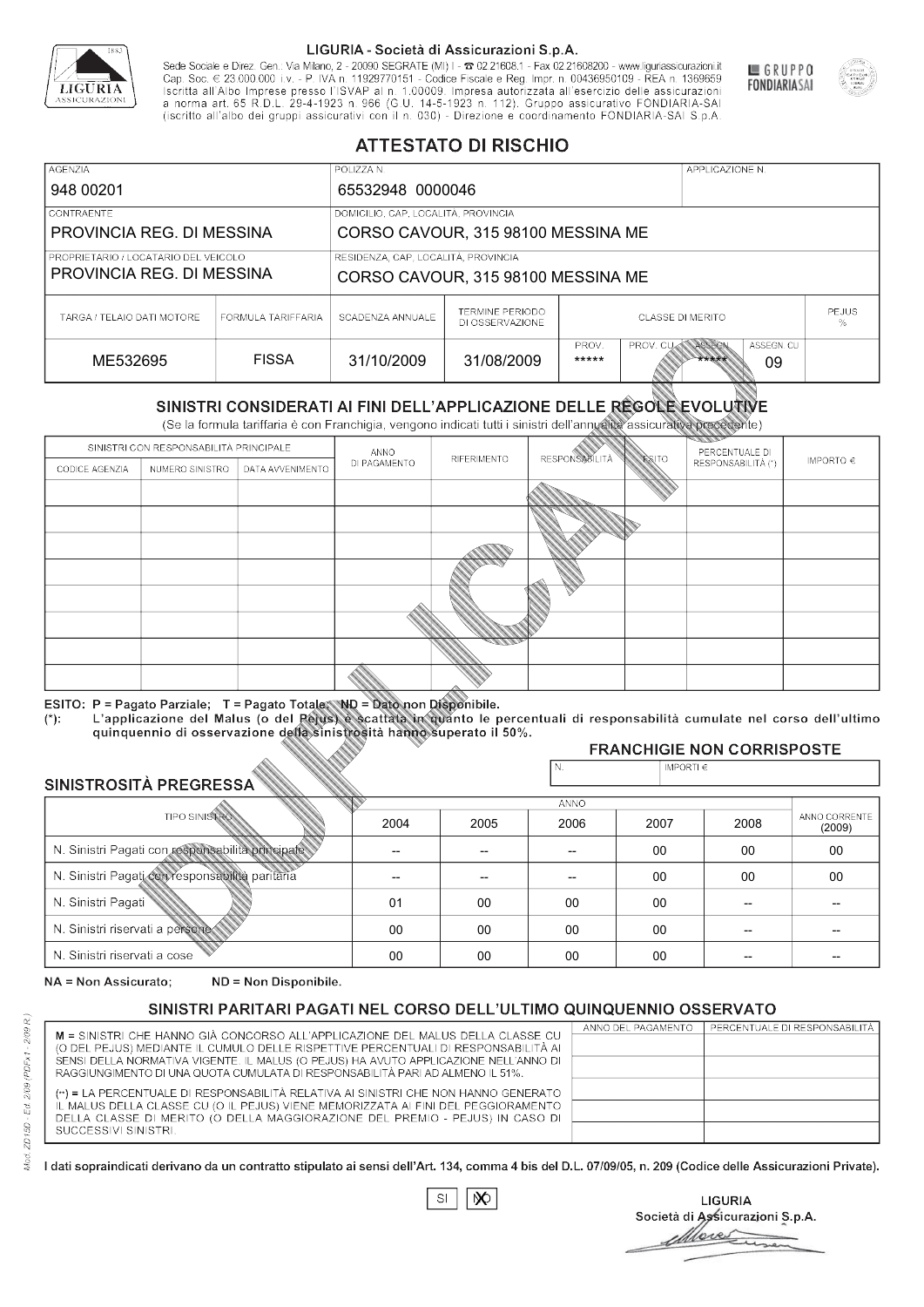

Sede Sociale e Direz. Gen.: Via Milano, 2 - 20090 SEGRATE (MI) I - 2 02.21608.1 - Fax 02.21608200 - www.liguriassicurazioni.it Sede e Direz, Gen. Via Milanto, 2 - 20090 SEGATE (MI) I - 2 UZZIODO. I - FAX UZZIODO2 I - WWW. IIJONENSURIADONILI<br>Cap. Soc. € 23.000.000 i.v. - P. IVA n. 11929770151 - Codice Fiscale e Reg. Impr. n. 00436950109 - REA n. 1



GRUPPO

**FONDIARIASAI** 

# **ATTESTATO DI RISCHIO**

| <b>AGENZIA</b>                       |                    | POLIZZA N.                          |                                    |                         |                   | APPLICAZIONE N. |                  |                   |  |
|--------------------------------------|--------------------|-------------------------------------|------------------------------------|-------------------------|-------------------|-----------------|------------------|-------------------|--|
| 948 00201                            |                    | 65532948 0000047                    |                                    |                         |                   |                 |                  |                   |  |
| CONTRAENTE                           |                    | DOMICILIO, CAP, LOCALITÀ, PROVINCIA |                                    |                         |                   |                 |                  |                   |  |
| PROVINCIA REG. DI MESSINA            |                    |                                     | CORSO CAVOUR, 315 98100 MESSINA ME |                         |                   |                 |                  |                   |  |
| PROPRIETARIO / LOCATARIO DEL VEICOLO |                    | RESIDENZA, CAP, LOCALITÀ, PROVINCIA |                                    |                         |                   |                 |                  |                   |  |
| PROVINCIA REG. DI MESSINA            |                    |                                     | CORSO CAVOUR, 315 98100 MESSINA ME |                         |                   |                 |                  |                   |  |
| TARGA / TELAIO DATI MOTORE           | FORMULA TARIFFARIA | SCADENZA ANNUALE                    | TERMINE PERIODO<br>DI OSSERVAZIONE | <b>CLASSE DI MERITO</b> |                   |                 |                  | <b>PEJUS</b><br>% |  |
| AJ788JE                              | <b>FISSA</b>       | 31/10/2009                          | 31/08/2009                         | PROV.<br>*****          | PROV. CUAN ASSEGN | *****           | ASSEGN. CU<br>12 |                   |  |

|                                                 |                                        |                                                                                                                                                                                                          |                | DI OSSERVAZIONE |                          |               |                                     | %             |
|-------------------------------------------------|----------------------------------------|----------------------------------------------------------------------------------------------------------------------------------------------------------------------------------------------------------|----------------|-----------------|--------------------------|---------------|-------------------------------------|---------------|
| <b>AJ788JE</b>                                  |                                        | <b>FISSA</b>                                                                                                                                                                                             | 31/10/2009     | 31/08/2009      | PROV.<br>*****           | PROV. CU      | ASSEGN<br>ASSEGN. CU<br>*****<br>12 |               |
|                                                 |                                        | SINISTRI CONSIDERATI AI FINI DELL'APPLICAZIONE DELLE RÉGOLE EVOLUTIVE<br>(Se la formula tariffaria è con Franchigia, vengono indicati tutti i sinistri dell'annualità assicurativa precedente)           |                |                 |                          |               |                                     |               |
|                                                 | SINISTRI CON RESPONSABILITÀ PRINCIPALE |                                                                                                                                                                                                          | ANNO           |                 |                          |               | PERCENTUALE DI                      |               |
| CODICE AGENZIA                                  | NUMERO SINISTRO                        | DATA AVVENIMENTO                                                                                                                                                                                         | DI PAGAMENTO   | RIFERIMENTO     | <b>RESPONSABILITÀ</b>    | <b>ESITO</b>  | RESPONSABILITÀ (*)                  | IMPORTO $\in$ |
| 948                                             | 03422                                  | 08/05/2008                                                                                                                                                                                               | 2008           | COSE            | <b>PRINCIPALE</b>        |               | 100                                 | 1.373,00      |
|                                                 |                                        |                                                                                                                                                                                                          |                |                 |                          |               |                                     |               |
|                                                 |                                        |                                                                                                                                                                                                          |                |                 |                          |               |                                     |               |
|                                                 |                                        |                                                                                                                                                                                                          |                |                 |                          |               |                                     |               |
|                                                 |                                        |                                                                                                                                                                                                          |                |                 |                          |               |                                     |               |
|                                                 |                                        |                                                                                                                                                                                                          |                |                 |                          |               |                                     |               |
|                                                 |                                        |                                                                                                                                                                                                          |                |                 |                          |               |                                     |               |
|                                                 |                                        |                                                                                                                                                                                                          |                |                 |                          |               |                                     |               |
|                                                 |                                        |                                                                                                                                                                                                          |                |                 |                          |               |                                     |               |
| $(*)$ .                                         |                                        | ESITO: P = Pagato Parziale; T = Pagato Totale; ND = Dato non Disponibile.<br>L'applicazione del Malus (o del Pejus) è scattata in quanto le percentuali di responsabilità cumulate nel corso dell'ultimo |                |                 |                          |               |                                     |               |
|                                                 |                                        | quinquennio di osservazione della sinistrosità hanno superato il 50%.                                                                                                                                    |                |                 |                          |               | <b>FRANCHIGIE NON CORRISPOSTE</b>   |               |
|                                                 |                                        |                                                                                                                                                                                                          |                |                 | N.                       | IMPORTI $\in$ |                                     |               |
| SINISTROSITÀ PREGRESSA                          |                                        |                                                                                                                                                                                                          |                |                 |                          |               |                                     |               |
|                                                 | <b>TIPO SINISTRO</b>                   |                                                                                                                                                                                                          |                |                 | <b>ANNO</b>              |               |                                     | ANNO CORRENTE |
|                                                 |                                        |                                                                                                                                                                                                          | 2004           | 2005            | 2006                     | 2007          | 2008                                | (2009)        |
|                                                 |                                        | N. Sinistri Pagati con responsabilità principale                                                                                                                                                         | $\overline{a}$ | --              | $\overline{\phantom{a}}$ | 00            | 01                                  | 00            |
| N. Sinistri Pagati con responsabilità paritaria |                                        |                                                                                                                                                                                                          |                |                 |                          | 00            | 00                                  | 00            |
| N. Sinistri Pagati                              |                                        |                                                                                                                                                                                                          | 00             | 00              | 00                       | 01            | --                                  |               |
| N. Sinistri riservati a persone                 |                                        |                                                                                                                                                                                                          | 00             | 00              | 00                       | $00 \,$       | --                                  |               |
| N. Sinjetri riconvoti a coco                    |                                        |                                                                                                                                                                                                          | $\cap$         | $\cap$          | $\cap$                   | $\cap$        |                                     |               |

### 2005 -- --  $0<sup>0</sup>$ 00 00 2004 -- --  $0<sup>0</sup>$ 00 00 2006 -- -- 00 00 00 2007 00 00 01 00 00 2008 01 00 -- -- -- 00 00 -- -- -- (2009)

NA = Non Assicurato: ND = Non Disponibile.

# SINISTRI PARITARI PAGATI NEL CORSO DELL'ULTIMO QUINQUENNIO OSSERVATO

|                                                                                                                                                                      | ANNO DEL PAGAMENTO | PERCENTUALE DI RESPONSABILITÀ |
|----------------------------------------------------------------------------------------------------------------------------------------------------------------------|--------------------|-------------------------------|
| M = SINISTRI CHE HANNO GIÀ CONCORSO ALL'APPLICAZIONE DEL MALUS DELLA CLASSE CU<br>(O DEL PEJUS) MEDIANTE IL CUMULO DELLE RISPETTIVE PERCENTUALI DI RESPONSABILITÀ AI |                    |                               |
| SENSI DELLA NORMATIVA VIGENTE. IL MALUS (O PEJUS) HA AVUTO APPLICAZIONE NELL'ANNO DI                                                                                 |                    |                               |
| RAGGIUNGIMENTO DI UNA QUOTA CUMULATA DI RESPONSABILITÀ PARI AD ALMENO IL 51%.                                                                                        |                    |                               |
|                                                                                                                                                                      |                    |                               |
| (**) = LA PERCENTUALE DI RESPONSABILITÀ RELATIVA AI SINISTRI CHE NON HANNO GENERATO                                                                                  |                    |                               |
| IL MALUS DELLA CLASSE CU (O IL PEJUS) VIENE MEMORIZZATA AI FINI DEL PEGGIORAMENTO                                                                                    |                    |                               |
| DELLA CLASSE DI MERITO (O DELLA MAGGIORAZIONE DEL PREMIO - PEJUS) IN CASO DI                                                                                         |                    |                               |
| SUCCESSIVI SINISTRI.                                                                                                                                                 |                    |                               |
|                                                                                                                                                                      |                    |                               |

 $\mathbb{S}\mathsf{I}$  $\infty$ 

**LIGURIA** Società di Assicurazioni S.p.A. More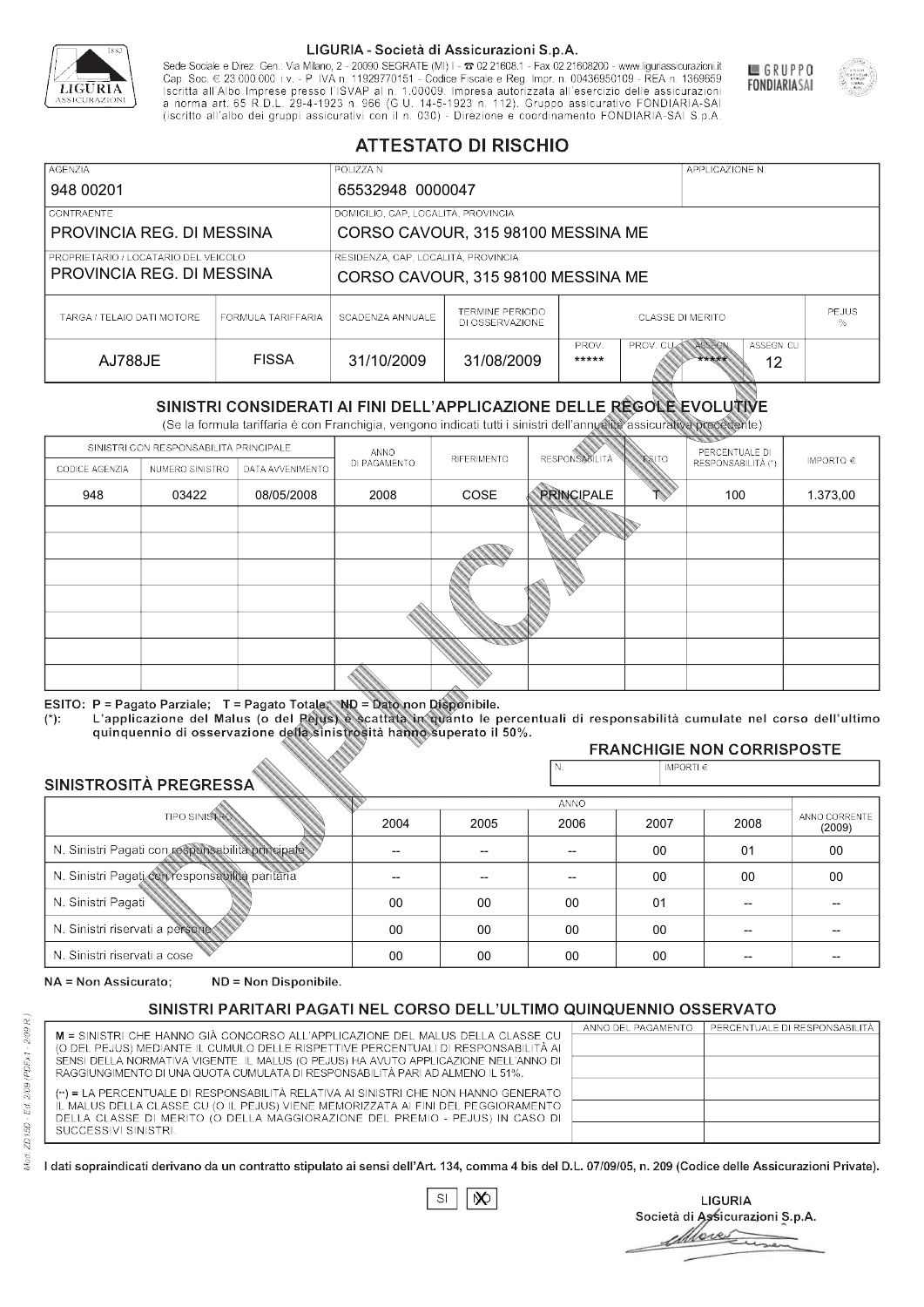

Sede Sociale e Direz. Gen.: Via Milano, 2 - 20090 SEGRATE (MI) I - 2 02.21608.1 - Fax 02.21608200 - www.liguriassicurazioni.it Cap. Soc.  $\in$  23.000.000 i.v. - P. IVA n. 11929770151 - Codice Fiscale e Reg. Impr. n. 00436950109 - REA n. 1369659<br>Iscritta all'Albo Imprese presso l'ISVAP al n. 1.00009. Impresa autorizzata all'esercizio delle assicura d homa art. 65 K.D.L. 29-4-1923 ft. 900 (G.O. 14-5-1923 ft. 112). Gruppo assicurativo PONDIARIA-SAI S.p.A



GRUPPO

**FONDIARIASAI** 

# **ATTESTATO DI RISCHIO**

| <b>AGENZIA</b>                                                    |                    | POLIZZA N.                          |                                           |                         |                  | APPLICAZIONE N. |                  |                   |
|-------------------------------------------------------------------|--------------------|-------------------------------------|-------------------------------------------|-------------------------|------------------|-----------------|------------------|-------------------|
| 948 00201                                                         |                    | 65532948 0000048                    |                                           |                         |                  |                 |                  |                   |
| LCONTRAENTE.                                                      |                    | DOMICILIO, CAP, LOCALITÀ, PROVINCIA |                                           |                         |                  |                 |                  |                   |
| PROVINCIA REG. DI MESSINA                                         |                    |                                     | CORSO CAVOUR, 315 98100 MESSINA ME        |                         |                  |                 |                  |                   |
| PROPRIETARIO / LOCATARIO DEL VEICOLO<br>PROVINCIA REG. DI MESSINA |                    | RESIDENZA, CAP, LOCALITÀ, PROVINCIA | CORSO CAVOUR, 315 98100 MESSINA ME        |                         |                  |                 |                  |                   |
| TARGA / TELAIO DATI MOTORE                                        | FORMULA TARIFFARIA | SCADENZA ANNUALE                    | <b>TERMINE PERIODO</b><br>DI OSSERVAZIONE | <b>CLASSE DI MERITO</b> |                  |                 |                  | <b>PEJUS</b><br>% |
| ME084415                                                          | <b>FISSA</b>       | 31/10/2009                          | 31/08/2009                                | PROV.<br>*****          | <b>PROV. CUM</b> | ASSEGN<br>***** | ASSEGN. CU<br>09 |                   |

|                                                  |                                        |                                                                                                                                                                                                      |              | DI OSSERVAZIONE |                      |               |                                     |                         |
|--------------------------------------------------|----------------------------------------|------------------------------------------------------------------------------------------------------------------------------------------------------------------------------------------------------|--------------|-----------------|----------------------|---------------|-------------------------------------|-------------------------|
| ME084415                                         |                                        | <b>FISSA</b>                                                                                                                                                                                         | 31/10/2009   | 31/08/2009      | PROV.<br>*****       | PROV. CU      | ASSEGN<br>ASSEGN. CU<br>*****<br>09 |                         |
|                                                  |                                        | SINISTRI CONSIDERATI AI FINI DELL'APPLICAZIONE DELLE RÉGOLE EVOLUTIVE<br>(Se la formula tariffaria è con Franchigia, vengono indicati tutti i sinistri dell'annualità assicurativa precedente)       |              |                 |                      |               |                                     |                         |
|                                                  | SINISTRI CON RESPONSABILITÀ PRINCIPALE |                                                                                                                                                                                                      | ANNO         |                 |                      |               | PERCENTUALE DI                      |                         |
| CODICE AGENZIA                                   | NUMERO SINISTRO                        | DATA AVVENIMENTO                                                                                                                                                                                     | DI PAGAMENTO | RIFERIMENTO     | <b>RESPONSABLITA</b> | <b>ESITO</b>  | RESPONSABILITÀ (*)                  | IMPORTO $\in$           |
|                                                  |                                        |                                                                                                                                                                                                      |              |                 |                      |               |                                     |                         |
|                                                  |                                        |                                                                                                                                                                                                      |              |                 |                      |               |                                     |                         |
|                                                  |                                        |                                                                                                                                                                                                      |              |                 |                      |               |                                     |                         |
|                                                  |                                        |                                                                                                                                                                                                      |              |                 |                      |               |                                     |                         |
|                                                  |                                        |                                                                                                                                                                                                      |              |                 |                      |               |                                     |                         |
|                                                  |                                        |                                                                                                                                                                                                      |              |                 |                      |               |                                     |                         |
|                                                  |                                        |                                                                                                                                                                                                      |              |                 |                      |               |                                     |                         |
|                                                  |                                        |                                                                                                                                                                                                      |              |                 |                      |               |                                     |                         |
|                                                  |                                        |                                                                                                                                                                                                      |              |                 |                      |               |                                     |                         |
|                                                  |                                        | ESITO: P = Pagato Parziale; T = Pagato Totale; ND = Dato non Disponibile.                                                                                                                            |              |                 |                      |               |                                     |                         |
| $(*)$ .                                          |                                        | L'applicazione del Malus (o del Pejus) è scattata in quanto le percentuali di responsabilità cumulate nel corso dell'ultimo<br>quinquennio di osservazione della sinistrosità hanno superato il 50%. |              |                 |                      |               |                                     |                         |
|                                                  |                                        |                                                                                                                                                                                                      |              |                 |                      |               | <b>FRANCHIGIE NON CORRISPOSTE</b>   |                         |
|                                                  |                                        |                                                                                                                                                                                                      |              |                 | N.                   | IMPORTI $\in$ |                                     |                         |
| SINISTROSITÀ PREGRESSA                           |                                        |                                                                                                                                                                                                      |              |                 | <b>ANNO</b>          |               |                                     |                         |
|                                                  | <b>TIPO SINISTRO</b>                   |                                                                                                                                                                                                      | 2004         | 2005            | 2006                 | 2007          | 2008                                | ANNO CORRENTE<br>(2009) |
| N. Sinistri Pagati con responsabilità principale |                                        |                                                                                                                                                                                                      | --           | --              | $\overline{a}$       | 00            | 00                                  | 00                      |
| N. Sinistri Pagati con responsabilità paritaria  |                                        |                                                                                                                                                                                                      |              |                 |                      | 00            | 00                                  | 00                      |
| N. Sinistri Pagati                               |                                        |                                                                                                                                                                                                      | 00           | 00              | 00                   | 00            | --                                  |                         |
| N. Sinistri riservati a persone                  |                                        |                                                                                                                                                                                                      | 00           | 00              | 00                   | 00            |                                     |                         |
| N. Sinjetri riconvoti a coco                     |                                        |                                                                                                                                                                                                      | $\cap$       | $\cap$          | $\cap$               | $\sim$        |                                     |                         |

### 2005 -- --  $0<sup>0</sup>$ 00 00 2004 -- --  $0<sup>0</sup>$ 00 00 2006 -- -- 00 00 00 2007 00 00 00 00 00 2008 00 00 -- -- -- 00 00 -- -- -- (2009)

NA = Non Assicurato: ND = Non Disponibile.

# SINISTRI PARITARI PAGATI NEL CORSO DELL'ULTIMO QUINQUENNIO OSSERVATO

| M = SINISTRI CHE HANNO GIÀ CONCORSO ALL'APPLICAZIONE DEL MALUS DELLA CLASSE CU       | ANNO DEL PAGAMENTO | PERCENTUALE DI RESPONSABILITÀ |
|--------------------------------------------------------------------------------------|--------------------|-------------------------------|
| (O DEL PEJUS) MEDIANTE IL CUMULO DELLE RISPETTIVE PERCENTUALI DI RESPONSABILITÀ AI   |                    |                               |
| SENSI DELLA NORMATIVA VIGENTE. IL MALUS (O PEJUS) HA AVUTO APPLICAZIONE NELL'ANNO DI |                    |                               |
| RAGGIUNGIMENTO DI UNA QUOTA CUMULATA DI RESPONSABILITÀ PARI AD ALMENO IL 51%.        |                    |                               |
| (**) = LA PERCENTUALE DI RESPONSABILITÀ RELATIVA AI SINISTRI CHE NON HANNO GENERATO  |                    |                               |
| IL MALUS DELLA CLASSE CU (O IL PEJUS) VIENE MEMORIZZATA AI FINI DEL PEGGIORAMENTO    |                    |                               |
| DELLA CLASSE DI MERITO (O DELLA MAGGIORAZIONE DEL PREMIO - PEJUS) IN CASO DI         |                    |                               |
| SUCCESSIVI SINISTRI.                                                                 |                    |                               |
|                                                                                      |                    |                               |

 $\mathbb{S}\mathsf{I}$  $\infty$ 

**LIGURIA** Società di Assicurazioni S.p.A. Move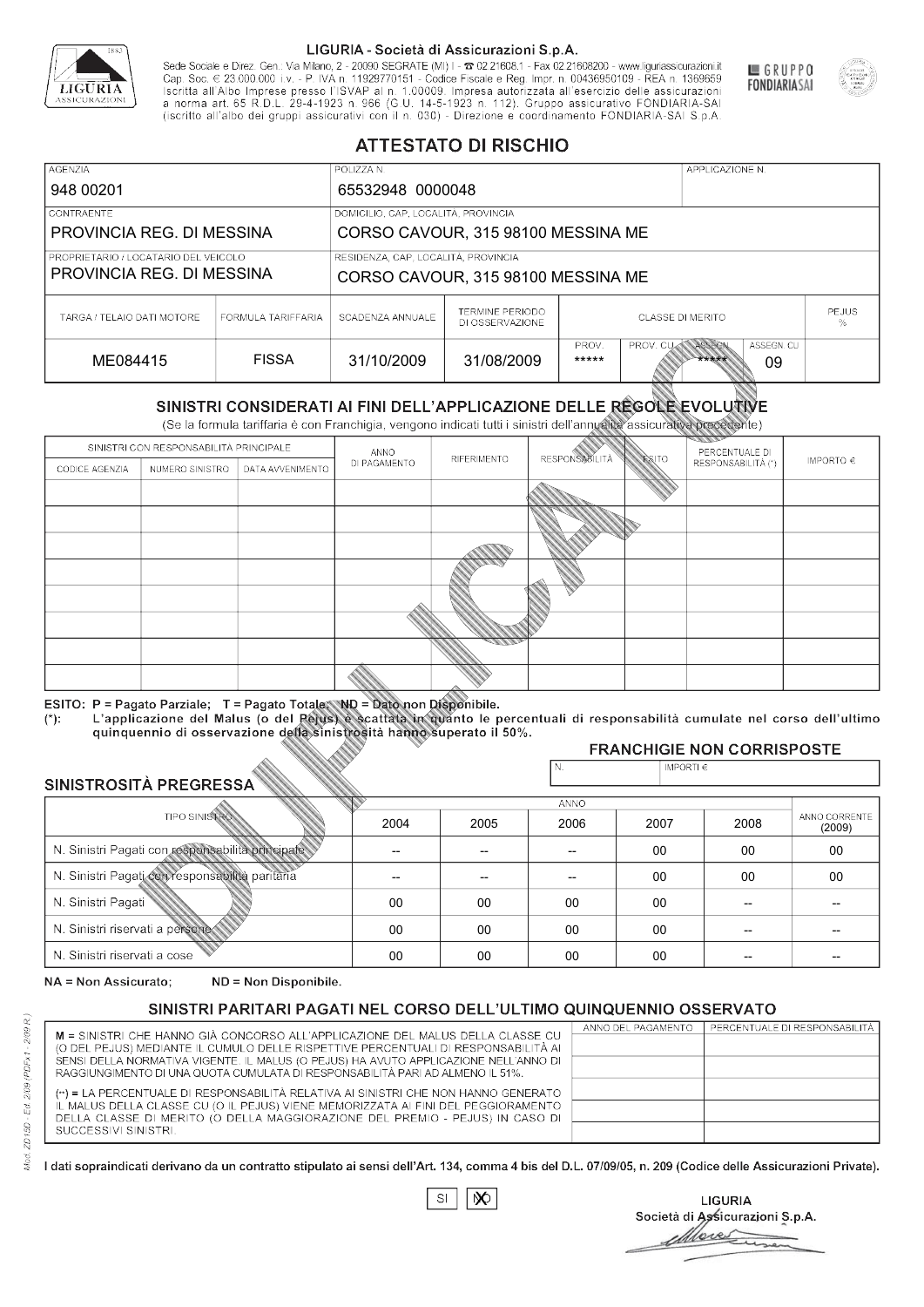

Sede Sociale e Direz. Gen.: Via Milano, 2 - 20090 SEGRATE (MI) I - 2 02.21608.1 - Fax 02.21608200 - www.liguriassicurazioni.it Cap. Soc.  $\in$  23.000.000 i.v. - P. IVA n. 11929770151 - Codice Fiscale e Reg. Impr. n. 00436950109 - REA n. 1369659<br>Iscritta all'Albo Imprese presso l'ISVAP al n. 1.00009. Impresa autorizzata all'esercizio delle assicura d homa art. 65 K.D.L. 29-4-1923 ft. 900 (G.O. 14-5-1923 ft. 112). Gruppo assicurativo PONDIARIA-SAI S.p.A



GRUPPO

**FONDIARIASAI** 

# **ATTESTATO DI RISCHIO**

| <b>AGENZIA</b><br>948 00201                                         |                    | POLIZZA N.<br>65532948 0000049                                            |                                           |                                       |          | APPLICAZIONE N. |                  |  |
|---------------------------------------------------------------------|--------------------|---------------------------------------------------------------------------|-------------------------------------------|---------------------------------------|----------|-----------------|------------------|--|
| <b>CONTRAENTE</b><br>PROVINCIA REG. DI MESSINA                      |                    | DOMICILIO, CAP, LOCALITÀ, PROVINCIA<br>CORSO CAVOUR, 315 98100 MESSINA ME |                                           |                                       |          |                 |                  |  |
| I PROPRIETARIO / LOCATARIO DEL VEICOLO<br>PROVINCIA REG. DI MESSINA |                    | RESIDENZA, CAP, LOCALITÀ, PROVINCIA<br>CORSO CAVOUR, 315 98100 MESSINA ME |                                           |                                       |          |                 |                  |  |
| TARGA / TELAIO DATI MOTORE                                          | FORMULA TARIFFARIA | SCADENZA ANNUALE                                                          | <b>TERMINE PERIODO</b><br>DI OSSERVAZIONE | <b>PEJUS</b><br>CLASSE DI MERITO<br>℅ |          |                 |                  |  |
| AF66301                                                             | <b>FISSA</b>       | 31/10/2009                                                                | 31/08/2009                                | PROV.<br>*****                        | PROV. CU | ASSEGN<br>***** | ASSEGN. CU<br>09 |  |

|                                                  |                                        |                                                                                                                                                                                                      |              | DI OSSERVAZIONE          |                      |              |                                     | %             |
|--------------------------------------------------|----------------------------------------|------------------------------------------------------------------------------------------------------------------------------------------------------------------------------------------------------|--------------|--------------------------|----------------------|--------------|-------------------------------------|---------------|
| AF66301                                          |                                        | <b>FISSA</b>                                                                                                                                                                                         | 31/10/2009   | 31/08/2009               | PROV.<br>*****       | PROV. CU     | ASSEGN<br>ASSEGN. CU<br>*****<br>09 |               |
|                                                  |                                        | SINISTRI CONSIDERATI AI FINI DELL'APPLICAZIONE DELLE REGOLE EVOLUTIVE<br>(Se la formula tariffaria è con Franchigia, vengono indicati tutti i sinistri dell'annualità assicurativa precedente)       |              |                          |                      |              |                                     |               |
|                                                  | SINISTRI CON RESPONSABILITÀ PRINCIPALE |                                                                                                                                                                                                      | ANNO         |                          |                      |              | PERCENTUALE DI                      |               |
| CODICE AGENZIA                                   | NUMERO SINISTRO                        | DATA AVVENIMENTO                                                                                                                                                                                     | DI PAGAMENTO | RIFERIMENTO              | <b>RESPONSABLITÀ</b> | <b>ESITO</b> | RESPONSABILITÀ (*)                  | IMPORTO $\in$ |
|                                                  |                                        |                                                                                                                                                                                                      |              |                          |                      |              |                                     |               |
|                                                  |                                        |                                                                                                                                                                                                      |              |                          |                      |              |                                     |               |
|                                                  |                                        |                                                                                                                                                                                                      |              |                          |                      |              |                                     |               |
|                                                  |                                        |                                                                                                                                                                                                      |              |                          |                      |              |                                     |               |
|                                                  |                                        |                                                                                                                                                                                                      |              |                          |                      |              |                                     |               |
|                                                  |                                        |                                                                                                                                                                                                      |              |                          |                      |              |                                     |               |
|                                                  |                                        |                                                                                                                                                                                                      |              |                          |                      |              |                                     |               |
|                                                  |                                        |                                                                                                                                                                                                      |              |                          |                      |              |                                     |               |
|                                                  |                                        |                                                                                                                                                                                                      |              |                          |                      |              |                                     |               |
|                                                  |                                        | ESITO: P = Pagato Parziale; T = Pagato Totale; ND = Dato non Disponibile.                                                                                                                            |              |                          |                      |              |                                     |               |
| $(*)$ .                                          |                                        | L'applicazione del Malus (o del Pejus) è scattata in quanto le percentuali di responsabilità cumulate nel corso dell'ultimo<br>quinquennio di osservazione della sinistrosità hanno superato il 50%. |              |                          |                      |              |                                     |               |
|                                                  |                                        |                                                                                                                                                                                                      |              |                          |                      |              | <b>FRANCHIGIE NON CORRISPOSTE</b>   |               |
|                                                  |                                        |                                                                                                                                                                                                      |              |                          | N.                   | IMPORTI€     |                                     |               |
| SINISTROSITÀ PREGRESSA                           |                                        |                                                                                                                                                                                                      |              |                          |                      |              |                                     |               |
|                                                  | <b>TIPO SINISTRO</b>                   |                                                                                                                                                                                                      | 2004         | 2005                     | <b>ANNO</b><br>2006  | 2007         | 2008                                | ANNO CORRENTE |
|                                                  |                                        |                                                                                                                                                                                                      |              |                          |                      |              |                                     | (2009)        |
| N. Sinistri Pagati con responsabilità principale |                                        |                                                                                                                                                                                                      | --           | $\overline{\phantom{a}}$ | 00                   | 00           | 00                                  |               |
| N. Sinistri Pagati con responsabilità paritaria  |                                        |                                                                                                                                                                                                      |              |                          | 00                   | 00           | 00                                  |               |
| N. Sinistri Pagati                               |                                        |                                                                                                                                                                                                      | 00           | 00                       | 00                   | 00           |                                     |               |
| N. Sinistri riservati a persone-                 |                                        |                                                                                                                                                                                                      | 00           | 00                       | 00                   | 00           |                                     |               |
| N. Sinjetri riconvoti a coco                     |                                        |                                                                                                                                                                                                      | $\cap$       | $\cap$                   | $\sim$               | $\cap$       |                                     |               |

### 2005 -- --  $0<sup>0</sup>$ 00 00 2004 -- --  $0<sup>0</sup>$ 00 00 2006 -- -- 00 00 00 2007 00 00 00 00 00 2008 00 00 -- -- -- 00 00 -- -- -- (2009)

NA = Non Assicurato: ND = Non Disponibile.

# SINISTRI PARITARI PAGATI NEL CORSO DELL'ULTIMO QUINQUENNIO OSSERVATO

|                                                                                      | ANNO DEL PAGAMENTO | PERCENTUALE DI RESPONSABILITÀ |
|--------------------------------------------------------------------------------------|--------------------|-------------------------------|
| M = SINISTRI CHE HANNO GIÀ CONCORSO ALL'APPLICAZIONE DEL MALUS DELLA CLASSE CU       |                    |                               |
| (O DEL PEJUS) MEDIANTE IL CUMULO DELLE RISPETTIVE PERCENTUALI DI RESPONSABILITÀ AI   |                    |                               |
| SENSI DELLA NORMATIVA VIGENTE. IL MALUS (O PEJUS) HA AVUTO APPLICAZIONE NELL'ANNO DI |                    |                               |
| RAGGIUNGIMENTO DI UNA QUOTA CUMULATA DI RESPONSABILITÀ PARI AD ALMENO IL 51%.        |                    |                               |
|                                                                                      |                    |                               |
| (**) = LA PERCENTUALE DI RESPONSABILITÀ RELATIVA AI SINISTRI CHE NON HANNO GENERATO  |                    |                               |
| IL MALUS DELLA CLASSE CU (O IL PEJUS) VIENE MEMORIZZATA AI FINI DEL PEGGIORAMENTO    |                    |                               |
| DELLA CLASSE DI MERITO (O DELLA MAGGIORAZIONE DEL PREMIO - PEJUS) IN CASO DI         |                    |                               |
| SUCCESSIVI SINISTRI.                                                                 |                    |                               |
|                                                                                      |                    |                               |

 $\mathbb{S}\mathsf{I}$  $\infty$ 

**LIGURIA** Società di Assicurazioni S.p.A. Move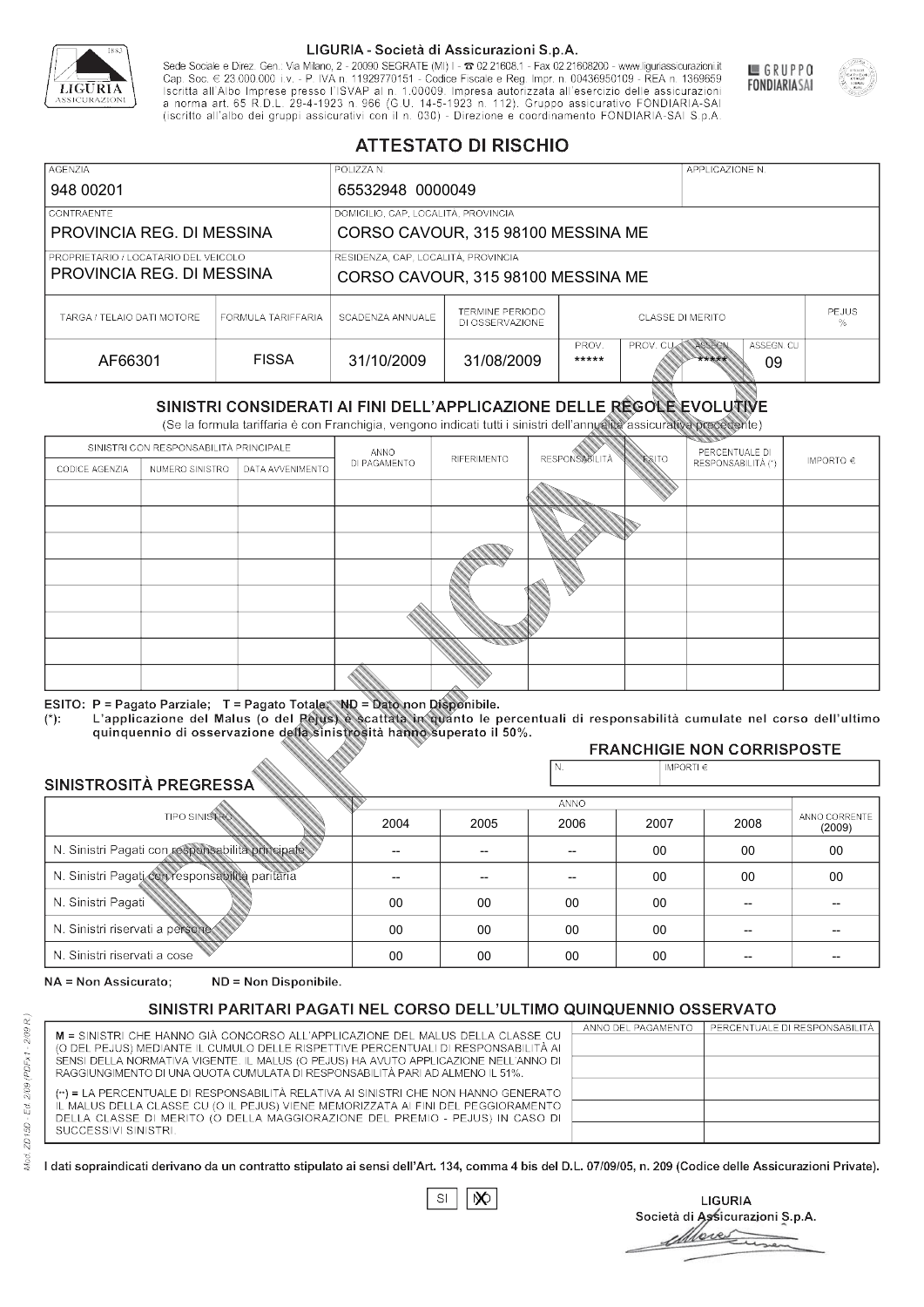

Sede Sociale e Direz. Gen.: Via Milano, 2 - 20090 SEGRATE (MI) I - 2 02.21608.1 - Fax 02.21608200 - www.liguriassicurazioni.it Sede e Direz, Gen. Via Milanto, 2 - 20090 SEGATE (MI) I - 2 UZZIODO. I - FAX UZZIODO2 I - WWW. IIJONENSURIADONILI<br>Cap. Soc. € 23.000.000 i.v. - P. IVA n. 11929770151 - Codice Fiscale e Reg. Impr. n. 00436950109 - REA n. 1



GRUPPO

**FONDIARIASAI** 

# **ATTESTATO DI RISCHIO**

| <b>AGENZIA</b>                                                    |                    | POLIZZA N.                                                                |                                           |                              |                  | APPLICAZIONE N. |                  |  |
|-------------------------------------------------------------------|--------------------|---------------------------------------------------------------------------|-------------------------------------------|------------------------------|------------------|-----------------|------------------|--|
| 948 00201                                                         |                    | 65532948 0000050                                                          |                                           |                              |                  |                 |                  |  |
| LCONTRAENTE.                                                      |                    | DOMICILIO, CAP, LOCALITÀ, PROVINCIA                                       |                                           |                              |                  |                 |                  |  |
| PROVINCIA REG. DI MESSINA                                         |                    |                                                                           | CORSO CAVOUR, 315 98100 MESSINA ME        |                              |                  |                 |                  |  |
| PROPRIETARIO / LOCATARIO DEL VEICOLO<br>PROVINCIA REG. DI MESSINA |                    | RESIDENZA, CAP, LOCALITÀ, PROVINCIA<br>CORSO CAVOUR, 315 98100 MESSINA ME |                                           |                              |                  |                 |                  |  |
| TARGA / TELAIO DATI MOTORE                                        | FORMULA TARIFFARIA | SCADENZA ANNUALE                                                          | <b>TERMINE PERIODO</b><br>DI OSSERVAZIONE | <b>CLASSE DI MERITO</b><br>% |                  |                 | <b>PEJUS</b>     |  |
| AF66303                                                           | <b>FISSA</b>       | 31/10/2009                                                                | 31/08/2009                                | PROV.<br>*****               | <b>PROV. CUM</b> | ASSEGN<br>***** | ASSEGN. CU<br>09 |  |

|                                                  |                                        |                                                                                                                                                                                                      |              | DI OSSERVAZIONE |                      |               |                                     |                         |
|--------------------------------------------------|----------------------------------------|------------------------------------------------------------------------------------------------------------------------------------------------------------------------------------------------------|--------------|-----------------|----------------------|---------------|-------------------------------------|-------------------------|
| AF66303                                          |                                        | <b>FISSA</b>                                                                                                                                                                                         | 31/10/2009   | 31/08/2009      | PROV.<br>*****       | PROV. CU      | ASSEGN<br>ASSEGN. CU<br>*****<br>09 |                         |
|                                                  |                                        | SINISTRI CONSIDERATI AI FINI DELL'APPLICAZIONE DELLE RÉGOLE EVOLUTIVE<br>(Se la formula tariffaria è con Franchigia, vengono indicati tutti i sinistri dell'annualità assicurativa precedente)       |              |                 |                      |               |                                     |                         |
|                                                  | SINISTRI CON RESPONSABILITÀ PRINCIPALE |                                                                                                                                                                                                      | ANNO         |                 |                      |               | PERCENTUALE DI                      |                         |
| CODICE AGENZIA                                   | NUMERO SINISTRO                        | DATA AVVENIMENTO                                                                                                                                                                                     | DI PAGAMENTO | RIFERIMENTO     | <b>RESPONSABLITA</b> | <b>ESITO</b>  | RESPONSABILITÀ (*)                  | IMPORTO $\in$           |
|                                                  |                                        |                                                                                                                                                                                                      |              |                 |                      |               |                                     |                         |
|                                                  |                                        |                                                                                                                                                                                                      |              |                 |                      |               |                                     |                         |
|                                                  |                                        |                                                                                                                                                                                                      |              |                 |                      |               |                                     |                         |
|                                                  |                                        |                                                                                                                                                                                                      |              |                 |                      |               |                                     |                         |
|                                                  |                                        |                                                                                                                                                                                                      |              |                 |                      |               |                                     |                         |
|                                                  |                                        |                                                                                                                                                                                                      |              |                 |                      |               |                                     |                         |
|                                                  |                                        |                                                                                                                                                                                                      |              |                 |                      |               |                                     |                         |
|                                                  |                                        |                                                                                                                                                                                                      |              |                 |                      |               |                                     |                         |
|                                                  |                                        |                                                                                                                                                                                                      |              |                 |                      |               |                                     |                         |
|                                                  |                                        | ESITO: P = Pagato Parziale; T = Pagato Totale; ND = Dato non Disponibile.                                                                                                                            |              |                 |                      |               |                                     |                         |
| $(*)$ .                                          |                                        | L'applicazione del Malus (o del Pejus) è scattata in quanto le percentuali di responsabilità cumulate nel corso dell'ultimo<br>quinquennio di osservazione della sinistrosità hanno superato il 50%. |              |                 |                      |               |                                     |                         |
|                                                  |                                        |                                                                                                                                                                                                      |              |                 |                      |               | <b>FRANCHIGIE NON CORRISPOSTE</b>   |                         |
|                                                  |                                        |                                                                                                                                                                                                      |              |                 | N.                   | IMPORTI $\in$ |                                     |                         |
| SINISTROSITÀ PREGRESSA                           |                                        |                                                                                                                                                                                                      |              |                 | <b>ANNO</b>          |               |                                     |                         |
|                                                  | <b>TIPO SINISTRO</b>                   |                                                                                                                                                                                                      | 2004         | 2005            | 2006                 | 2007          | 2008                                | ANNO CORRENTE<br>(2009) |
| N. Sinistri Pagati con responsabilità principale |                                        |                                                                                                                                                                                                      | --           | --              | $\overline{a}$       | 00            | 00                                  | 00                      |
| N. Sinistri Pagati con responsabilità paritaria  |                                        |                                                                                                                                                                                                      |              |                 |                      | 00            | 00                                  | 00                      |
| N. Sinistri Pagati                               |                                        |                                                                                                                                                                                                      | 00           | 00              | 01                   | 00            | --                                  |                         |
| N. Sinistri riservati a persone                  |                                        |                                                                                                                                                                                                      | 00           | 00              | 00                   | 00            |                                     |                         |
| N. Sinjetri riconvoti a coco                     |                                        |                                                                                                                                                                                                      | $\cap$       | $\cap$          | $\cap$               | $\sim$        |                                     |                         |

| SINISTROSITÀ PREGRESSA                           |             |      | N.   | IMPORTI $\epsilon$ |      |                         |  |  |  |  |
|--------------------------------------------------|-------------|------|------|--------------------|------|-------------------------|--|--|--|--|
|                                                  | <b>ANNO</b> |      |      |                    |      |                         |  |  |  |  |
| <b>TIPO SINISTRO</b>                             | 2004        | 2005 | 2006 | 2007               | 2008 | ANNO CORRENTE<br>(2009) |  |  |  |  |
| N. Sinistri Pagati con responsabilità principale |             |      |      | 00                 | 00   | 00                      |  |  |  |  |
| N. Sinistri Pagati con responsabilità paritaria  |             |      |      | 00                 | 00   | 00                      |  |  |  |  |
| N. Sinistri Pagati                               | 00          | 00   | 01   | 00                 |      |                         |  |  |  |  |
| N. Sinistri riservati a persone                  | 00          | 00   | 00   | 00                 |      |                         |  |  |  |  |
| N. Sinistri riservati a cose                     | 00          | 00   | 00   | 00                 |      |                         |  |  |  |  |

NA = Non Assicurato: ND = Non Disponibile.

# SINISTRI PARITARI PAGATI NEL CORSO DELL'ULTIMO QUINQUENNIO OSSERVATO

| M = SINISTRI CHE HANNO GIÀ CONCORSO ALL'APPLICAZIONE DEL MALUS DELLA CLASSE CU                                                                                        | ANNO DEL PAGAMENTO | PERCENTUALE DI RESPONSABILITÀ |
|-----------------------------------------------------------------------------------------------------------------------------------------------------------------------|--------------------|-------------------------------|
|                                                                                                                                                                       |                    |                               |
| (O DEL PEJUS) MEDIANTE IL CUMULO DELLE RISPETTIVE PERCENTUALI DI RESPONSABILITÀ AI                                                                                    |                    |                               |
| SENSI DELLA NORMATIVA VIGENTE. IL MALUS (O PEJUS) HA AVUTO APPLICAZIONE NELL'ANNO DI<br>RAGGIUNGIMENTO DI UNA QUOTA CUMULATA DI RESPONSABILITÀ PARI AD ALMENO IL 51%. |                    |                               |
|                                                                                                                                                                       |                    |                               |
| (**) = LA PERCENTUALE DI RESPONSABILITÀ RELATIVA AI SINISTRI CHE NON HANNO GENERATO                                                                                   |                    |                               |
| IL MALUS DELLA CLASSE CU (O IL PEJUS) VIENE MEMORIZZATA AI FINI DEL PEGGIORAMENTO                                                                                     |                    |                               |
| DELLA CLASSE DI MERITO (O DELLA MAGGIORAZIONE DEL PREMIO - PEJUS) IN CASO DI                                                                                          |                    |                               |
| SUCCESSIVI SINISTRI.                                                                                                                                                  |                    |                               |
|                                                                                                                                                                       |                    |                               |

 $SI$  $\infty$ 

**LIGURIA** Società di Assicurazioni S.p.A. More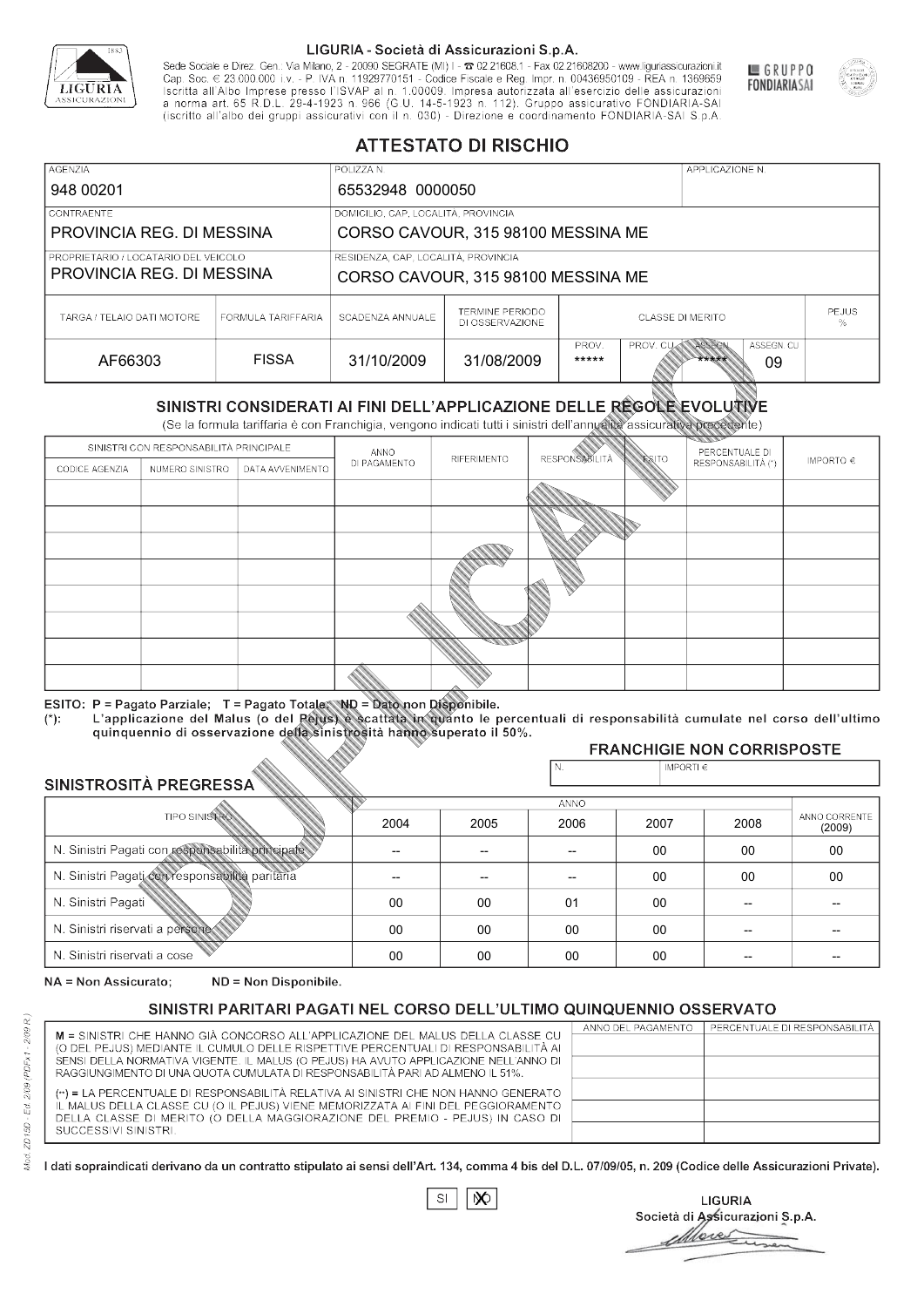

Sede Sociale e Direz. Gen.: Via Milano, 2 - 20090 SEGRATE (MI) I - 2 02.21608.1 - Fax 02.21608200 - www.liguriassicurazioni.it Cap. Soc.  $\in$  23.000.000 i.v. - P. IVA n. 11929770151 - Codice Fiscale e Reg. Impr. n. 00436950109 - REA n. 1369659<br>Iscritta all'Albo Imprese presso l'ISVAP al n. 1.00009. Impresa autorizzata all'esercizio delle assicura d homa art. 65 K.D.L. 29-4-1923 ft. 900 (G.O. 14-5-1923 ft. 112). Gruppo assicurativo PONDIARIA-SAI S.p.A



GRUPPO

**FONDIARIASAI** 

# **ATTESTATO DI RISCHIO**

| <b>AGENZIA</b>                                                    |                    | POLIZZA N.                                                                |                                           |                              |                  | APPLICAZIONE N. |                  |  |
|-------------------------------------------------------------------|--------------------|---------------------------------------------------------------------------|-------------------------------------------|------------------------------|------------------|-----------------|------------------|--|
| 948 00201                                                         |                    | 65532948 0000051                                                          |                                           |                              |                  |                 |                  |  |
| LCONTRAENTE.                                                      |                    | DOMICILIO, CAP, LOCALITÀ, PROVINCIA                                       |                                           |                              |                  |                 |                  |  |
| PROVINCIA REG. DI MESSINA                                         |                    |                                                                           | CORSO CAVOUR, 315 98100 MESSINA ME        |                              |                  |                 |                  |  |
| PROPRIETARIO / LOCATARIO DEL VEICOLO<br>PROVINCIA REG. DI MESSINA |                    | RESIDENZA, CAP, LOCALITÀ, PROVINCIA<br>CORSO CAVOUR, 315 98100 MESSINA ME |                                           |                              |                  |                 |                  |  |
| TARGA / TELAIO DATI MOTORE                                        | FORMULA TARIFFARIA | SCADENZA ANNUALE                                                          | <b>TERMINE PERIODO</b><br>DI OSSERVAZIONE | <b>CLASSE DI MERITO</b><br>% |                  |                 | <b>PEJUS</b>     |  |
| ME087327                                                          | <b>FISSA</b>       | 31/10/2009                                                                | 31/08/2009                                | PROV.<br>*****               | <b>PROV. CUM</b> | ASSEGN<br>***** | ASSEGN. CU<br>09 |  |

|                                                       |                                        |                                                                                                                                                                                                      |                          | DI OSSERVAZIONE          |                       |                    |                                     | ℅                       |
|-------------------------------------------------------|----------------------------------------|------------------------------------------------------------------------------------------------------------------------------------------------------------------------------------------------------|--------------------------|--------------------------|-----------------------|--------------------|-------------------------------------|-------------------------|
| ME087327                                              |                                        | <b>FISSA</b>                                                                                                                                                                                         | 31/10/2009               | 31/08/2009               | PROV.<br>*****        | PROV. CU           | ASSEGN<br>ASSEGN. CU<br>*****<br>09 |                         |
|                                                       |                                        | SINISTRI CONSIDERATI AI FINI DELL'APPLICAZIONE DELLE REGOLE EVOLUTIVE<br>(Se la formula tariffaria è con Franchigia, vengono indicati tutti i sinistri dell'annualità assicurativa precedente)       |                          |                          |                       |                    |                                     |                         |
|                                                       | SINISTRI CON RESPONSABILITÀ PRINCIPALE |                                                                                                                                                                                                      | ANNO                     |                          |                       |                    | PERCENTUALE DI                      |                         |
| CODICE AGENZIA                                        | NUMERO SINISTRO                        | DATA AVVENIMENTO                                                                                                                                                                                     | DI PAGAMENTO             | RIFERIMENTO              | <b>RESPONSABILITÀ</b> | <b>ESITO</b>       | RESPONSABILITÀ (*)                  | IMPORTO $\in$           |
|                                                       |                                        |                                                                                                                                                                                                      |                          |                          |                       |                    |                                     |                         |
|                                                       |                                        |                                                                                                                                                                                                      |                          |                          |                       |                    |                                     |                         |
|                                                       |                                        |                                                                                                                                                                                                      |                          |                          |                       |                    |                                     |                         |
|                                                       |                                        |                                                                                                                                                                                                      |                          |                          |                       |                    |                                     |                         |
|                                                       |                                        |                                                                                                                                                                                                      |                          |                          |                       |                    |                                     |                         |
|                                                       |                                        |                                                                                                                                                                                                      |                          |                          |                       |                    |                                     |                         |
|                                                       |                                        |                                                                                                                                                                                                      |                          |                          |                       |                    |                                     |                         |
|                                                       |                                        |                                                                                                                                                                                                      |                          |                          |                       |                    |                                     |                         |
|                                                       |                                        |                                                                                                                                                                                                      |                          |                          |                       |                    |                                     |                         |
|                                                       |                                        | ESITO: P = Pagato Parziale; T = Pagato Totale; ND = Dato non Disponibile.                                                                                                                            |                          |                          |                       |                    |                                     |                         |
| $(*)$ .                                               |                                        | L'applicazione del Malus (o del Pejus) è scattata in quanto le percentuali di responsabilità cumulate nel corso dell'ultimo<br>quinquennio di osservazione della sinistrosità hanno superato il 50%. |                          |                          |                       |                    |                                     |                         |
|                                                       |                                        |                                                                                                                                                                                                      |                          |                          |                       |                    | <b>FRANCHIGIE NON CORRISPOSTE</b>   |                         |
|                                                       |                                        |                                                                                                                                                                                                      |                          |                          | N.                    | IMPORTI $\epsilon$ |                                     |                         |
| SINISTROSITÀ PREGRESSA                                |                                        |                                                                                                                                                                                                      |                          |                          | <b>ANNO</b>           |                    |                                     |                         |
|                                                       | <b>TIPO SINISTRO</b>                   |                                                                                                                                                                                                      | 2004                     | 2005                     | 2006                  | 2007               | 2008                                | ANNO CORRENTE<br>(2009) |
| N. Sinistri Pagati con responsabilità principale      |                                        |                                                                                                                                                                                                      | $\overline{\phantom{0}}$ | $\overline{\phantom{a}}$ | $-$                   | $00 \,$            | 00                                  | $00\,$                  |
| N. Sinistri Pagati con responsabilità paritaria<br>00 |                                        |                                                                                                                                                                                                      |                          | 00                       | 00                    |                    |                                     |                         |
| N. Sinistri Pagati                                    |                                        |                                                                                                                                                                                                      | 00                       | 00                       | 00                    | $00\,$             |                                     |                         |
| N. Sinistri riservati a persone                       |                                        |                                                                                                                                                                                                      | 00                       | 00                       | 00                    | 00                 |                                     |                         |
| N. Sinjetri riconvoti a coco                          |                                        |                                                                                                                                                                                                      | $\cap$                   | $\cap$                   | $\cap$                | $\cap$             |                                     |                         |

### 2005 -- --  $0<sup>0</sup>$ 00 00 2004 -- --  $0<sup>0</sup>$ 00 00 2006 -- -- 00 00 00 2007 00 00 00 00 00 2008 00 00 -- -- -- 00 00 -- -- -- (2009)

NA = Non Assicurato: ND = Non Disponibile.

# SINISTRI PARITARI PAGATI NEL CORSO DELL'ULTIMO QUINQUENNIO OSSERVATO

| M = SINISTRI CHE HANNO GIÀ CONCORSO ALL'APPLICAZIONE DEL MALUS DELLA CLASSE CU       | ANNO DEL PAGAMENTO | PERCENTUALE DI RESPONSABILITÀ |
|--------------------------------------------------------------------------------------|--------------------|-------------------------------|
| (O DEL PEJUS) MEDIANTE IL CUMULO DELLE RISPETTIVE PERCENTUALI DI RESPONSABILITÀ AI   |                    |                               |
| SENSI DELLA NORMATIVA VIGENTE. IL MALUS (O PEJUS) HA AVUTO APPLICAZIONE NELL'ANNO DI |                    |                               |
| RAGGIUNGIMENTO DI UNA QUOTA CUMULATA DI RESPONSABILITÀ PARI AD ALMENO IL 51%.        |                    |                               |
| (**) = LA PERCENTUALE DI RESPONSABILITÀ RELATIVA AI SINISTRI CHE NON HANNO GENERATO  |                    |                               |
| IL MALUS DELLA CLASSE CU (O IL PEJUS) VIENE MEMORIZZATA AI FINI DEL PEGGIORAMENTO    |                    |                               |
| DELLA CLASSE DI MERITO (O DELLA MAGGIORAZIONE DEL PREMIO - PEJUS) IN CASO DI         |                    |                               |
| SUCCESSIVI SINISTRI.                                                                 |                    |                               |
|                                                                                      |                    |                               |

 $\mathbb{S}\mathsf{I}$  $\infty$ 

**LIGURIA** Società di Assicurazioni S.p.A. Move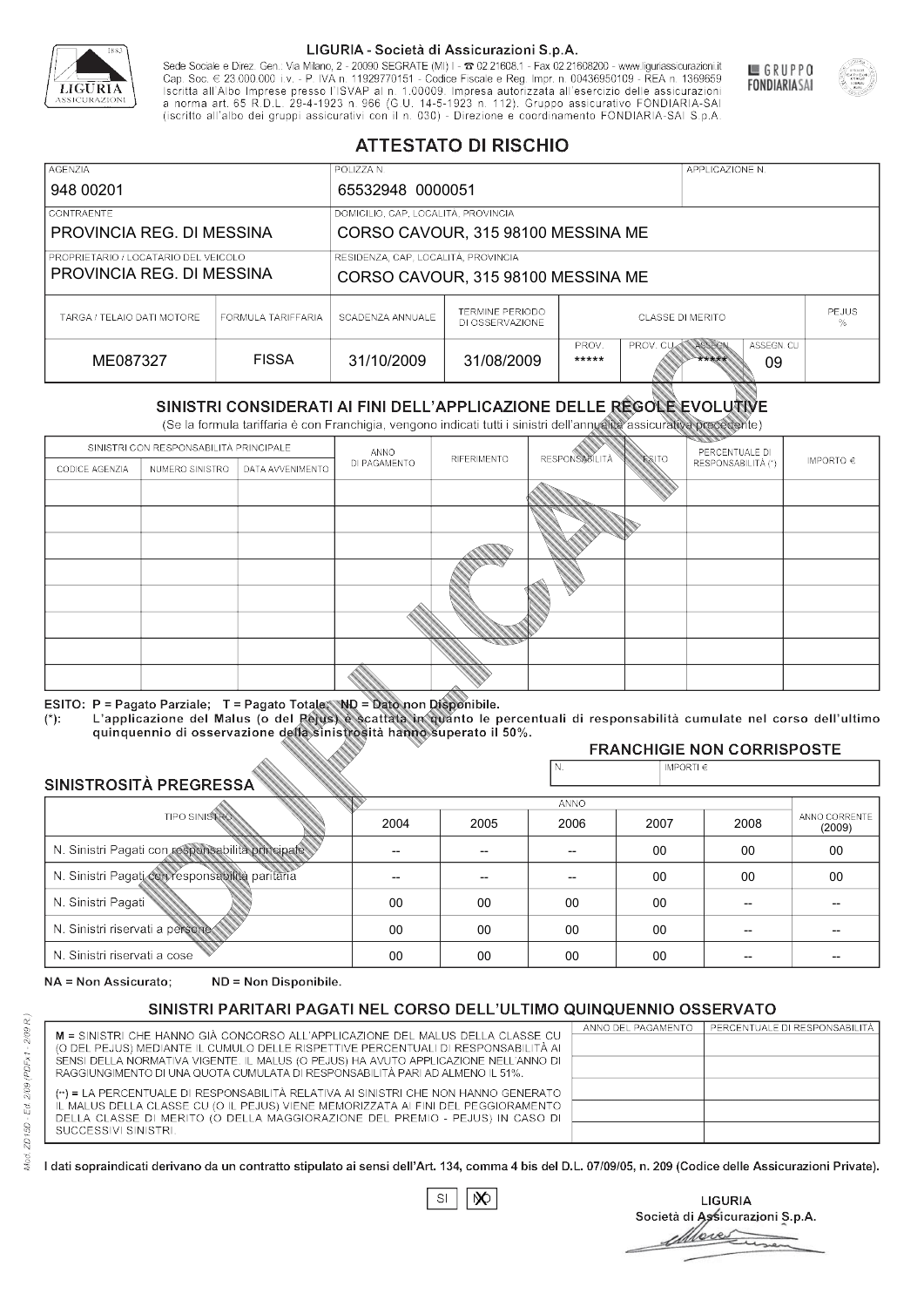

Sede Sociale e Direz. Gen.: Via Milano, 2 - 20090 SEGRATE (MI) I - 2 02.21608.1 - Fax 02.21608200 - www.liguriassicurazioni.it Sede e Direz, Gen. Via Milanto, 2 - 20090 SEGATE (MI) I - 2 UZZIODO. I - FAX UZZIODO2 I - WWW. IIJONENSURIADONILI<br>Cap. Soc. € 23.000.000 i.v. - P. IVA n. 11929770151 - Codice Fiscale e Reg. Impr. n. 00436950109 - REA n. 1



GRUPPO

**FONDIARIASAI** 

# **ATTESTATO DI RISCHIO**

| <b>AGENZIA</b>                                                    |                    | POLIZZA N.                          |                                           |                         |                  | APPLICAZIONE N. |                  |                   |
|-------------------------------------------------------------------|--------------------|-------------------------------------|-------------------------------------------|-------------------------|------------------|-----------------|------------------|-------------------|
| 948 00201                                                         |                    | 65532948 0000052                    |                                           |                         |                  |                 |                  |                   |
| LCONTRAENTE.                                                      |                    | DOMICILIO, CAP, LOCALITÀ, PROVINCIA |                                           |                         |                  |                 |                  |                   |
| PROVINCIA REG. DI MESSINA                                         |                    |                                     | CORSO CAVOUR, 315 98100 MESSINA ME        |                         |                  |                 |                  |                   |
| PROPRIETARIO / LOCATARIO DEL VEICOLO<br>PROVINCIA REG. DI MESSINA |                    | RESIDENZA, CAP, LOCALITÀ, PROVINCIA | CORSO CAVOUR, 315 98100 MESSINA ME        |                         |                  |                 |                  |                   |
| TARGA / TELAIO DATI MOTORE                                        | FORMULA TARIFFARIA | SCADENZA ANNUALE                    | <b>TERMINE PERIODO</b><br>DI OSSERVAZIONE | <b>CLASSE DI MERITO</b> |                  |                 |                  | <b>PEJUS</b><br>% |
| ME090838                                                          | <b>FISSA</b>       | 31/10/2009                          | 31/08/2009                                | PROV.<br>*****          | <b>PROV. CUM</b> | ASSEGN<br>***** | ASSEGN. CU<br>09 |                   |

|                                                 |                                        |                                                                                                                                                                                                      |                          | DI OSSERVAZIONE          |                       |                    |                                     | ℅                       |
|-------------------------------------------------|----------------------------------------|------------------------------------------------------------------------------------------------------------------------------------------------------------------------------------------------------|--------------------------|--------------------------|-----------------------|--------------------|-------------------------------------|-------------------------|
| ME090838                                        |                                        | <b>FISSA</b>                                                                                                                                                                                         | 31/10/2009               | 31/08/2009               | PROV.<br>*****        | PROV. CU           | ASSEGN<br>ASSEGN. CU<br>*****<br>09 |                         |
|                                                 |                                        | SINISTRI CONSIDERATI AI FINI DELL'APPLICAZIONE DELLE REGOLE EVOLUTIVE<br>(Se la formula tariffaria è con Franchigia, vengono indicati tutti i sinistri dell'annualità assicurativa precedente)       |                          |                          |                       |                    |                                     |                         |
|                                                 | SINISTRI CON RESPONSABILITÀ PRINCIPALE |                                                                                                                                                                                                      | ANNO                     |                          |                       |                    | PERCENTUALE DI                      |                         |
| CODICE AGENZIA                                  | NUMERO SINISTRO                        | DATA AVVENIMENTO                                                                                                                                                                                     | DI PAGAMENTO             | RIFERIMENTO              | <b>RESPONSABILITÀ</b> | <b>ESITO</b>       | RESPONSABILITÀ (*)                  | IMPORTO $\in$           |
|                                                 |                                        |                                                                                                                                                                                                      |                          |                          |                       |                    |                                     |                         |
|                                                 |                                        |                                                                                                                                                                                                      |                          |                          |                       |                    |                                     |                         |
|                                                 |                                        |                                                                                                                                                                                                      |                          |                          |                       |                    |                                     |                         |
|                                                 |                                        |                                                                                                                                                                                                      |                          |                          |                       |                    |                                     |                         |
|                                                 |                                        |                                                                                                                                                                                                      |                          |                          |                       |                    |                                     |                         |
|                                                 |                                        |                                                                                                                                                                                                      |                          |                          |                       |                    |                                     |                         |
|                                                 |                                        |                                                                                                                                                                                                      |                          |                          |                       |                    |                                     |                         |
|                                                 |                                        |                                                                                                                                                                                                      |                          |                          |                       |                    |                                     |                         |
|                                                 |                                        |                                                                                                                                                                                                      |                          |                          |                       |                    |                                     |                         |
|                                                 |                                        | ESITO: P = Pagato Parziale; T = Pagato Totale; ND = Dato non Disponibile.                                                                                                                            |                          |                          |                       |                    |                                     |                         |
| $(*)$ .                                         |                                        | L'applicazione del Malus (o del Pejus) è scattata in quanto le percentuali di responsabilità cumulate nel corso dell'ultimo<br>quinquennio di osservazione della sinistrosità hanno superato il 50%. |                          |                          |                       |                    |                                     |                         |
|                                                 |                                        |                                                                                                                                                                                                      |                          |                          |                       |                    | <b>FRANCHIGIE NON CORRISPOSTE</b>   |                         |
|                                                 |                                        |                                                                                                                                                                                                      |                          |                          | N.                    | IMPORTI $\epsilon$ |                                     |                         |
| SINISTROSITÀ PREGRESSA                          |                                        |                                                                                                                                                                                                      |                          |                          | <b>ANNO</b>           |                    |                                     |                         |
|                                                 | <b>TIPO SINISTRO</b>                   |                                                                                                                                                                                                      | 2004                     | 2005                     | 2006                  | 2007               | 2008                                | ANNO CORRENTE<br>(2009) |
|                                                 |                                        | N. Sinistri Pagati con responsabilità principale                                                                                                                                                     | $\overline{\phantom{0}}$ | $\overline{\phantom{a}}$ | $-$                   | $00 \,$<br>00      |                                     | $00\,$                  |
| N. Sinistri Pagati con responsabilità paritaria |                                        |                                                                                                                                                                                                      |                          |                          |                       | 00                 | 00                                  | 00                      |
| N. Sinistri Pagati                              |                                        |                                                                                                                                                                                                      | 00                       | 00                       | 00                    | $00\,$             |                                     |                         |
| N. Sinistri riservati a persone                 |                                        |                                                                                                                                                                                                      | 00                       | 00                       | 00                    | 00                 |                                     |                         |
| N. Sinjetri riconvoti a coco                    |                                        |                                                                                                                                                                                                      | $\cap$                   | $\cap$                   | $\cap$                | $\cap$             |                                     |                         |

| SINISTROSITÀ PREGRESSA                           |      | N.   | IMPORTI $\in$ |      |      |                         |  |  |  |
|--------------------------------------------------|------|------|---------------|------|------|-------------------------|--|--|--|
| <b>ANNO</b>                                      |      |      |               |      |      |                         |  |  |  |
| <b>TIPO SINISTROS</b>                            | 2004 | 2005 | 2006          | 2007 | 2008 | ANNO CORRENTE<br>(2009) |  |  |  |
| N. Sinistri Pagati con responsabilità principale |      |      |               | 00   | 00   | 00                      |  |  |  |
| N. Sinistri Pagati con responsabilità paritaria  |      |      |               | 00   | 00   | 00                      |  |  |  |
| N. Sinistri Pagati                               | 00   | 00   | 00            | 00   |      |                         |  |  |  |
| N. Sinistri riservati a persone                  | 00   | 00   | 00            | 00   |      |                         |  |  |  |
| N. Sinistri riservati a cose                     | 00   | 00   | 00            | 00   |      |                         |  |  |  |

NA = Non Assicurato: ND = Non Disponibile.

# SINISTRI PARITARI PAGATI NEL CORSO DELL'ULTIMO QUINQUENNIO OSSERVATO

|                                                                                                                                                                      | ANNO DEL PAGAMENTO | PERCENTUALE DI RESPONSABILITÀ |
|----------------------------------------------------------------------------------------------------------------------------------------------------------------------|--------------------|-------------------------------|
| M = SINISTRI CHE HANNO GIÀ CONCORSO ALL'APPLICAZIONE DEL MALUS DELLA CLASSE CU<br>(O DEL PEJUS) MEDIANTE IL CUMULO DELLE RISPETTIVE PERCENTUALI DI RESPONSABILITÀ AI |                    |                               |
| SENSI DELLA NORMATIVA VIGENTE. IL MALUS (O PEJUS) HA AVUTO APPLICAZIONE NELL'ANNO DI                                                                                 |                    |                               |
|                                                                                                                                                                      |                    |                               |
| RAGGIUNGIMENTO DI UNA QUOTA CUMULATA DI RESPONSABILITÀ PARI AD ALMENO IL 51%.                                                                                        |                    |                               |
| (**) = LA PERCENTUALE DI RESPONSABILITÀ RELATIVA AI SINISTRI CHE NON HANNO GENERATO                                                                                  |                    |                               |
| IL MALUS DELLA CLASSE CU (O IL PEJUS) VIENE MEMORIZZATA AI FINI DEL PEGGIORAMENTO                                                                                    |                    |                               |
| DELLA CLASSE DI MERITO (O DELLA MAGGIORAZIONE DEL PREMIO - PEJUS) IN CASO DI                                                                                         |                    |                               |
| SUCCESSIVI SINISTRI.                                                                                                                                                 |                    |                               |
|                                                                                                                                                                      |                    |                               |

 $SI$  $\infty$ 

**LIGURIA** Società di Assicurazioni S.p.A. More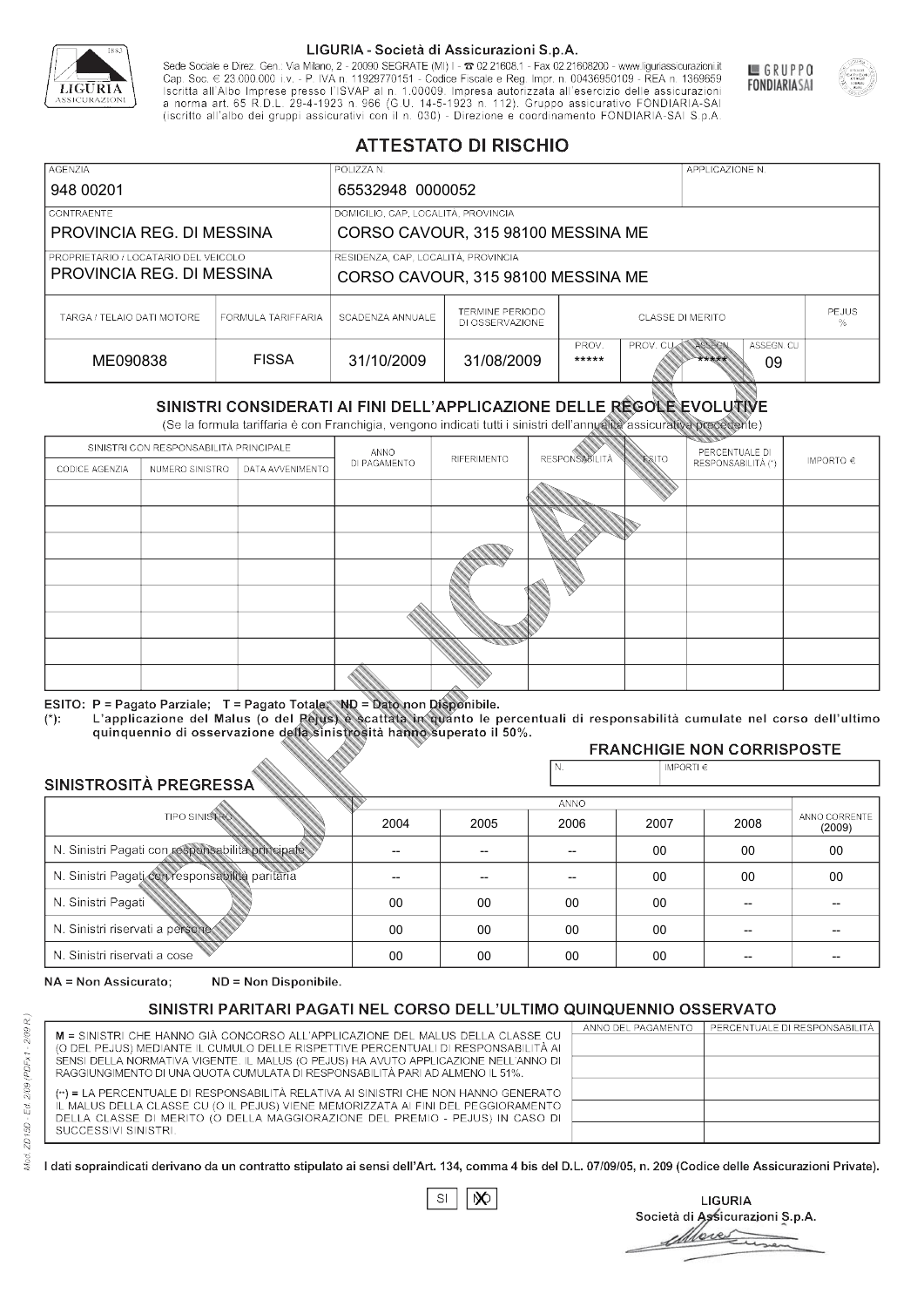

Sede Sociale e Direz. Gen.: Via Milano, 2 - 20090 SEGRATE (MI) I - 2 02.21608.1 - Fax 02.21608200 - www.liguriassicurazioni.it Cap. Soc.  $\in$  23.000.000 i.v. - P. IVA n. 11929770151 - Codice Fiscale e Reg. Impr. n. 00436950109 - REA n. 1369659<br>Iscritta all'Albo Imprese presso l'ISVAP al n. 1.00009. Impresa autorizzata all'esercizio delle assicura d homa art. 65 K.D.L. 29-4-1923 ft. 900 (G.O. 14-5-1923 ft. 112). Gruppo assicurativo PONDIARIA-SAI S.p.A



GRUPPO

**FONDIARIASAI** 

# **ATTESTATO DI RISCHIO**

| <b>AGENZIA</b>                                                    |                    | POLIZZA N.                          |                                           |                         |                  | APPLICAZIONE N. |                  |                   |
|-------------------------------------------------------------------|--------------------|-------------------------------------|-------------------------------------------|-------------------------|------------------|-----------------|------------------|-------------------|
| 948 00201                                                         |                    | 65532948 0000053                    |                                           |                         |                  |                 |                  |                   |
| LCONTRAENTE.                                                      |                    | DOMICILIO, CAP, LOCALITÀ, PROVINCIA |                                           |                         |                  |                 |                  |                   |
| PROVINCIA REG. DI MESSINA                                         |                    |                                     | CORSO CAVOUR, 315 98100 MESSINA ME        |                         |                  |                 |                  |                   |
| PROPRIETARIO / LOCATARIO DEL VEICOLO<br>PROVINCIA REG. DI MESSINA |                    | RESIDENZA, CAP, LOCALITÀ, PROVINCIA | CORSO CAVOUR, 315 98100 MESSINA ME        |                         |                  |                 |                  |                   |
| TARGA / TELAIO DATI MOTORE                                        | FORMULA TARIFFARIA | SCADENZA ANNUALE                    | <b>TERMINE PERIODO</b><br>DI OSSERVAZIONE | <b>CLASSE DI MERITO</b> |                  |                 |                  | <b>PEJUS</b><br>% |
| ME097687                                                          | <b>FISSA</b>       | 31/10/2009                          | 31/08/2009                                | PROV.<br>*****          | <b>PROV. CUM</b> | ASSEGN<br>***** | ASSEGN. CU<br>09 |                   |

|                                                 |                                        |                                                                                                                                                                                                      |                          | DI OSSERVAZIONE          |                       |                    |                                     | ℅                       |
|-------------------------------------------------|----------------------------------------|------------------------------------------------------------------------------------------------------------------------------------------------------------------------------------------------------|--------------------------|--------------------------|-----------------------|--------------------|-------------------------------------|-------------------------|
| ME097687                                        |                                        | <b>FISSA</b>                                                                                                                                                                                         | 31/10/2009               | 31/08/2009               | PROV.<br>*****        | PROV. CU           | ASSEGN<br>ASSEGN. CU<br>*****<br>09 |                         |
|                                                 |                                        | SINISTRI CONSIDERATI AI FINI DELL'APPLICAZIONE DELLE REGOLE EVOLUTIVE<br>(Se la formula tariffaria è con Franchigia, vengono indicati tutti i sinistri dell'annualità assicurativa precedente)       |                          |                          |                       |                    |                                     |                         |
|                                                 | SINISTRI CON RESPONSABILITÀ PRINCIPALE |                                                                                                                                                                                                      | ANNO                     |                          |                       |                    | PERCENTUALE DI                      |                         |
| CODICE AGENZIA                                  | NUMERO SINISTRO                        | DATA AVVENIMENTO                                                                                                                                                                                     | DI PAGAMENTO             | RIFERIMENTO              | <b>RESPONSABILITÀ</b> | <b>ESITO</b>       | RESPONSABILITÀ (*)                  | IMPORTO $\in$           |
|                                                 |                                        |                                                                                                                                                                                                      |                          |                          |                       |                    |                                     |                         |
|                                                 |                                        |                                                                                                                                                                                                      |                          |                          |                       |                    |                                     |                         |
|                                                 |                                        |                                                                                                                                                                                                      |                          |                          |                       |                    |                                     |                         |
|                                                 |                                        |                                                                                                                                                                                                      |                          |                          |                       |                    |                                     |                         |
|                                                 |                                        |                                                                                                                                                                                                      |                          |                          |                       |                    |                                     |                         |
|                                                 |                                        |                                                                                                                                                                                                      |                          |                          |                       |                    |                                     |                         |
|                                                 |                                        |                                                                                                                                                                                                      |                          |                          |                       |                    |                                     |                         |
|                                                 |                                        |                                                                                                                                                                                                      |                          |                          |                       |                    |                                     |                         |
|                                                 |                                        |                                                                                                                                                                                                      |                          |                          |                       |                    |                                     |                         |
|                                                 |                                        | ESITO: P = Pagato Parziale; T = Pagato Totale; ND = Dato non Disponibile.                                                                                                                            |                          |                          |                       |                    |                                     |                         |
| $(*)$ .                                         |                                        | L'applicazione del Malus (o del Pejus) è scattata in quanto le percentuali di responsabilità cumulate nel corso dell'ultimo<br>quinquennio di osservazione della sinistrosità hanno superato il 50%. |                          |                          |                       |                    |                                     |                         |
|                                                 |                                        |                                                                                                                                                                                                      |                          |                          |                       |                    | <b>FRANCHIGIE NON CORRISPOSTE</b>   |                         |
|                                                 |                                        |                                                                                                                                                                                                      |                          |                          | N.                    | IMPORTI $\epsilon$ |                                     |                         |
| SINISTROSITÀ PREGRESSA                          |                                        |                                                                                                                                                                                                      |                          |                          | <b>ANNO</b>           |                    |                                     |                         |
|                                                 | <b>TIPO SINISTRO</b>                   |                                                                                                                                                                                                      | 2004                     | 2005                     | 2006                  | 2007               | 2008                                | ANNO CORRENTE<br>(2009) |
|                                                 |                                        | N. Sinistri Pagati con responsabilità principale                                                                                                                                                     | $\overline{\phantom{0}}$ | $\overline{\phantom{a}}$ | $-$                   | $00 \,$<br>00      |                                     | $00\,$                  |
| N. Sinistri Pagati con responsabilità paritaria |                                        |                                                                                                                                                                                                      |                          |                          |                       | 00                 | 00                                  | 00                      |
| N. Sinistri Pagati                              |                                        |                                                                                                                                                                                                      | 00                       | 00                       | 00                    | $00\,$             |                                     |                         |
| N. Sinistri riservati a persone                 |                                        |                                                                                                                                                                                                      | 00                       | 00                       | 00                    | 00                 |                                     |                         |
| N. Sinjetri riconvoti a coco                    |                                        |                                                                                                                                                                                                      | $\cap$                   | $\cap$                   | $\cap$                | $\cap$             |                                     |                         |

### 2005 -- --  $0<sup>0</sup>$ 00 00 2004 -- --  $0<sup>0</sup>$ 00 00 2006 -- -- 00 00 00 2007 00 00 00 00 00 2008 00 00 -- -- -- 00 00 -- -- -- (2009)

NA = Non Assicurato: ND = Non Disponibile.

# SINISTRI PARITARI PAGATI NEL CORSO DELL'ULTIMO QUINQUENNIO OSSERVATO

|                                                                                                                                                                      | ANNO DEL PAGAMENTO | PERCENTUALE DI RESPONSABILITÀ |
|----------------------------------------------------------------------------------------------------------------------------------------------------------------------|--------------------|-------------------------------|
| M = SINISTRI CHE HANNO GIÀ CONCORSO ALL'APPLICAZIONE DEL MALUS DELLA CLASSE CU<br>(O DEL PEJUS) MEDIANTE IL CUMULO DELLE RISPETTIVE PERCENTUALI DI RESPONSABILITÀ AI |                    |                               |
| SENSI DELLA NORMATIVA VIGENTE. IL MALUS (O PEJUS) HA AVUTO APPLICAZIONE NELL'ANNO DI                                                                                 |                    |                               |
|                                                                                                                                                                      |                    |                               |
| RAGGIUNGIMENTO DI UNA QUOTA CUMULATA DI RESPONSABILITÀ PARI AD ALMENO IL 51%.                                                                                        |                    |                               |
| (**) = LA PERCENTUALE DI RESPONSABILITÀ RELATIVA AI SINISTRI CHE NON HANNO GENERATO                                                                                  |                    |                               |
| IL MALUS DELLA CLASSE CU (O IL PEJUS) VIENE MEMORIZZATA AI FINI DEL PEGGIORAMENTO                                                                                    |                    |                               |
| DELLA CLASSE DI MERITO (O DELLA MAGGIORAZIONE DEL PREMIO - PEJUS) IN CASO DI                                                                                         |                    |                               |
| SUCCESSIVI SINISTRI.                                                                                                                                                 |                    |                               |
|                                                                                                                                                                      |                    |                               |

 $\mathbb{S}\mathsf{I}$  $\infty$ 

**LIGURIA** Società di Assicurazioni S.p.A. Move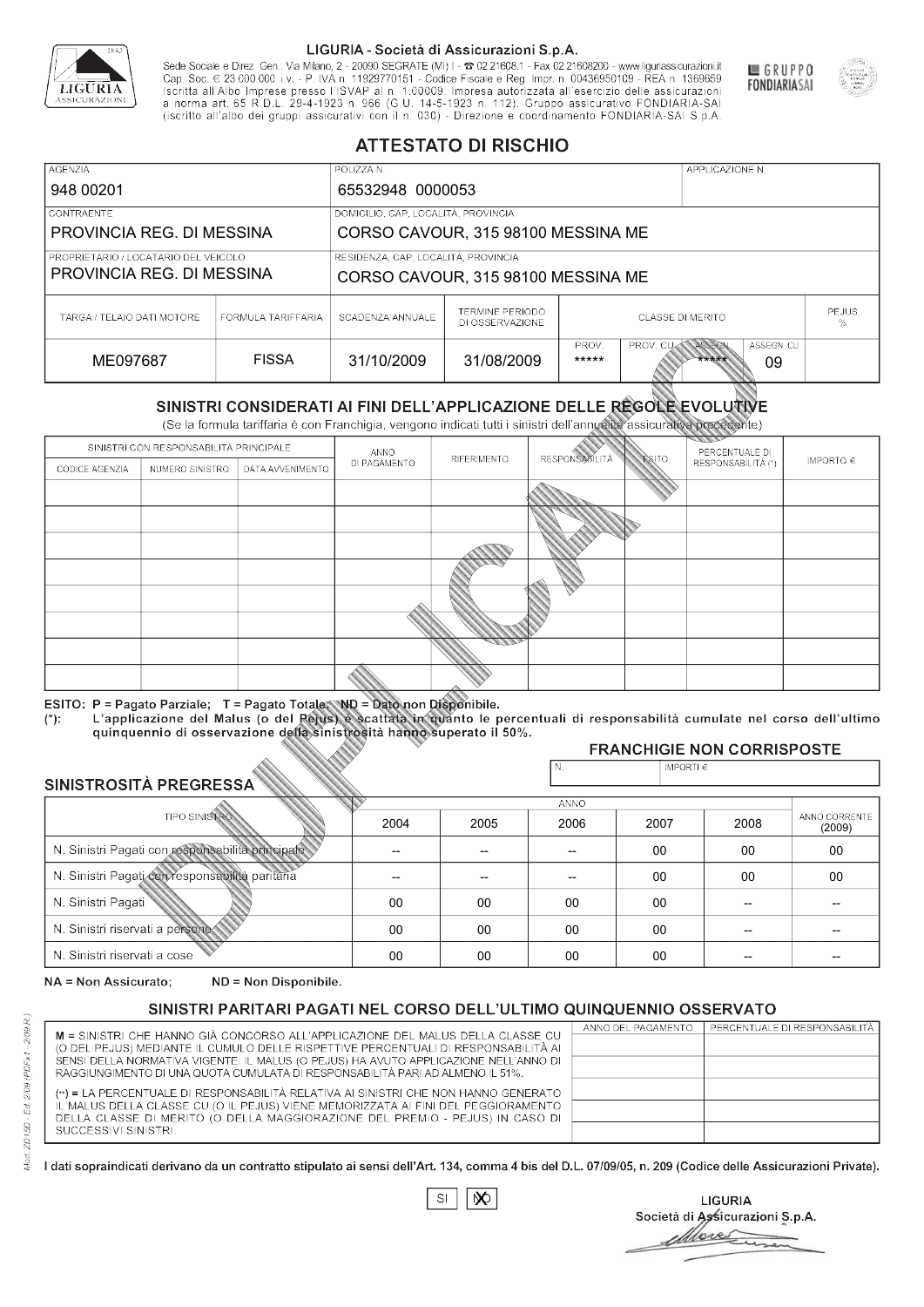

Sede Sociale e Direz. Gen.: Via Milano, 2 - 20090 SEGRATE (MI) I - 2 02.21608.1 - Fax 02.21608200 - www.liguriassicurazioni.it Sede e Direz, Gen. Via Milanto, 2 - 20090 SEGATE (MI) I - 2 UZZIODO. I - FAX UZZIODO2 I - WWW. IIJONENSURIADONILI<br>Cap. Soc. € 23.000.000 i.v. - P. IVA n. 11929770151 - Codice Fiscale e Reg. Impr. n. 00436950109 - REA n. 1



GRUPPO

**FONDIARIASAI** 

# **ATTESTATO DI RISCHIO**

| <b>AGENZIA</b>             |                                                                                                                                                | POLIZZA N.                          |                                           |                         |                  | APPLICAZIONE N. |                  |                   |
|----------------------------|------------------------------------------------------------------------------------------------------------------------------------------------|-------------------------------------|-------------------------------------------|-------------------------|------------------|-----------------|------------------|-------------------|
| 948 00201                  |                                                                                                                                                | 65532948 0000054                    |                                           |                         |                  |                 |                  |                   |
| LCONTRAENTE.               |                                                                                                                                                | DOMICILIO, CAP, LOCALITÀ, PROVINCIA |                                           |                         |                  |                 |                  |                   |
| PROVINCIA REG. DI MESSINA  |                                                                                                                                                |                                     | CORSO CAVOUR, 315 98100 MESSINA ME        |                         |                  |                 |                  |                   |
|                            | RESIDENZA, CAP, LOCALITÀ, PROVINCIA<br>PROPRIETARIO / LOCATARIO DEL VEICOLO<br>PROVINCIA REG. DI MESSINA<br>CORSO CAVOUR, 315 98100 MESSINA ME |                                     |                                           |                         |                  |                 |                  |                   |
|                            |                                                                                                                                                |                                     |                                           |                         |                  |                 |                  |                   |
| TARGA / TELAIO DATI MOTORE | FORMULA TARIFFARIA                                                                                                                             | SCADENZA ANNUALE                    | <b>TERMINE PERIODO</b><br>DI OSSERVAZIONE | <b>CLASSE DI MERITO</b> |                  |                 |                  | <b>PEJUS</b><br>% |
| CG508VM                    | <b>FISSA</b>                                                                                                                                   | 31/10/2009                          | 31/08/2009                                | PROV.<br>*****          | <b>PROV. CUM</b> | ASSEGN<br>***** | ASSEGN. CU<br>09 |                   |

|                                                 |                                        |                                                                                                                                                                                                      |                          | DI OSSERVAZIONE          |                       |                    |                                     | ℅                       |
|-------------------------------------------------|----------------------------------------|------------------------------------------------------------------------------------------------------------------------------------------------------------------------------------------------------|--------------------------|--------------------------|-----------------------|--------------------|-------------------------------------|-------------------------|
| <b>CG508VM</b>                                  |                                        | <b>FISSA</b>                                                                                                                                                                                         | 31/10/2009               | 31/08/2009               | PROV.<br>*****        | PROV. CU           | ASSEGN<br>ASSEGN. CU<br>*****<br>09 |                         |
|                                                 |                                        | SINISTRI CONSIDERATI AI FINI DELL'APPLICAZIONE DELLE REGOLE EVOLUTIVE<br>(Se la formula tariffaria è con Franchigia, vengono indicati tutti i sinistri dell'annualità assicurativa precedente)       |                          |                          |                       |                    |                                     |                         |
|                                                 | SINISTRI CON RESPONSABILITÀ PRINCIPALE |                                                                                                                                                                                                      | ANNO                     |                          |                       |                    | PERCENTUALE DI                      |                         |
| CODICE AGENZIA                                  | NUMERO SINISTRO                        | DATA AVVENIMENTO                                                                                                                                                                                     | DI PAGAMENTO             | RIFERIMENTO              | <b>RESPONSABILITÀ</b> | <b>ESITO</b>       | RESPONSABILITÀ (*)                  | IMPORTO $\in$           |
|                                                 |                                        |                                                                                                                                                                                                      |                          |                          |                       |                    |                                     |                         |
|                                                 |                                        |                                                                                                                                                                                                      |                          |                          |                       |                    |                                     |                         |
|                                                 |                                        |                                                                                                                                                                                                      |                          |                          |                       |                    |                                     |                         |
|                                                 |                                        |                                                                                                                                                                                                      |                          |                          |                       |                    |                                     |                         |
|                                                 |                                        |                                                                                                                                                                                                      |                          |                          |                       |                    |                                     |                         |
|                                                 |                                        |                                                                                                                                                                                                      |                          |                          |                       |                    |                                     |                         |
|                                                 |                                        |                                                                                                                                                                                                      |                          |                          |                       |                    |                                     |                         |
|                                                 |                                        |                                                                                                                                                                                                      |                          |                          |                       |                    |                                     |                         |
|                                                 |                                        |                                                                                                                                                                                                      |                          |                          |                       |                    |                                     |                         |
|                                                 |                                        | ESITO: P = Pagato Parziale; T = Pagato Totale; ND = Dato non Disponibile.                                                                                                                            |                          |                          |                       |                    |                                     |                         |
| $(*)$ .                                         |                                        | L'applicazione del Malus (o del Pejus) è scattata in quanto le percentuali di responsabilità cumulate nel corso dell'ultimo<br>quinquennio di osservazione della sinistrosità hanno superato il 50%. |                          |                          |                       |                    |                                     |                         |
|                                                 |                                        |                                                                                                                                                                                                      |                          |                          |                       |                    | <b>FRANCHIGIE NON CORRISPOSTE</b>   |                         |
|                                                 |                                        |                                                                                                                                                                                                      |                          |                          | N.                    | IMPORTI $\epsilon$ |                                     |                         |
| SINISTROSITÀ PREGRESSA                          |                                        |                                                                                                                                                                                                      |                          |                          | <b>ANNO</b>           |                    |                                     |                         |
|                                                 | <b>TIPO SINISTRO</b>                   |                                                                                                                                                                                                      | 2004                     | 2005                     | 2006                  | 2007               | 2008                                | ANNO CORRENTE<br>(2009) |
|                                                 |                                        | N. Sinistri Pagati con responsabilità principale                                                                                                                                                     | $\overline{\phantom{0}}$ | $\overline{\phantom{a}}$ | $-$                   | $00 \,$<br>00      |                                     | $00\,$                  |
| N. Sinistri Pagati con responsabilità paritaria |                                        |                                                                                                                                                                                                      |                          |                          |                       | 00                 | 00                                  | 00                      |
| N. Sinistri Pagati                              |                                        |                                                                                                                                                                                                      | 00                       | 00                       | 00                    | $00\,$             |                                     |                         |
| N. Sinistri riservati a persone                 |                                        |                                                                                                                                                                                                      | 00                       | 00                       | 00                    | 00                 |                                     |                         |
| N. Sinjetri riconvoti a coco                    |                                        |                                                                                                                                                                                                      | $\cap$                   | $\cap$                   | $\cap$                | $^{\circ}$         |                                     |                         |

### 2005 -- --  $0<sup>0</sup>$ 00 00 2004 -- --  $0<sup>0</sup>$ 00 00 2006 -- -- 00 00 00 2007 00 00 00 00 01 2008 00 00 -- -- -- 00 00 -- -- -- (2009)

NA = Non Assicurato: ND = Non Disponibile.

# SINISTRI PARITARI PAGATI NEL CORSO DELL'ULTIMO QUINQUENNIO OSSERVATO

|                                                                                      | ANNO DEL PAGAMENTO | PERCENTUALE DI RESPONSABILITÀ |
|--------------------------------------------------------------------------------------|--------------------|-------------------------------|
| M = SINISTRI CHE HANNO GIÀ CONCORSO ALL'APPLICAZIONE DEL MALUS DELLA CLASSE CU       |                    |                               |
| (O DEL PEJUS) MEDIANTE IL CUMULO DELLE RISPETTIVE PERCENTUALI DI RESPONSABILITÀ AI   |                    |                               |
| SENSI DELLA NORMATIVA VIGENTE. IL MALUS (O PEJUS) HA AVUTO APPLICAZIONE NELL'ANNO DI |                    |                               |
| RAGGIUNGIMENTO DI UNA QUOTA CUMULATA DI RESPONSABILITÀ PARI AD ALMENO IL 51%.        |                    |                               |
|                                                                                      |                    |                               |
| (**) = LA PERCENTUALE DI RESPONSABILITÀ RELATIVA AI SINISTRI CHE NON HANNO GENERATO  |                    |                               |
| IL MALUS DELLA CLASSE CU (O IL PEJUS) VIENE MEMORIZZATA AI FINI DEL PEGGIORAMENTO    |                    |                               |
| DELLA CLASSE DI MERITO (O DELLA MAGGIORAZIONE DEL PREMIO - PEJUS) IN CASO DI         |                    |                               |
| SUCCESSIVI SINISTRI.                                                                 |                    |                               |
|                                                                                      |                    |                               |

|--|

**LIGURIA** Società di Assicurazioni S.p.A. Move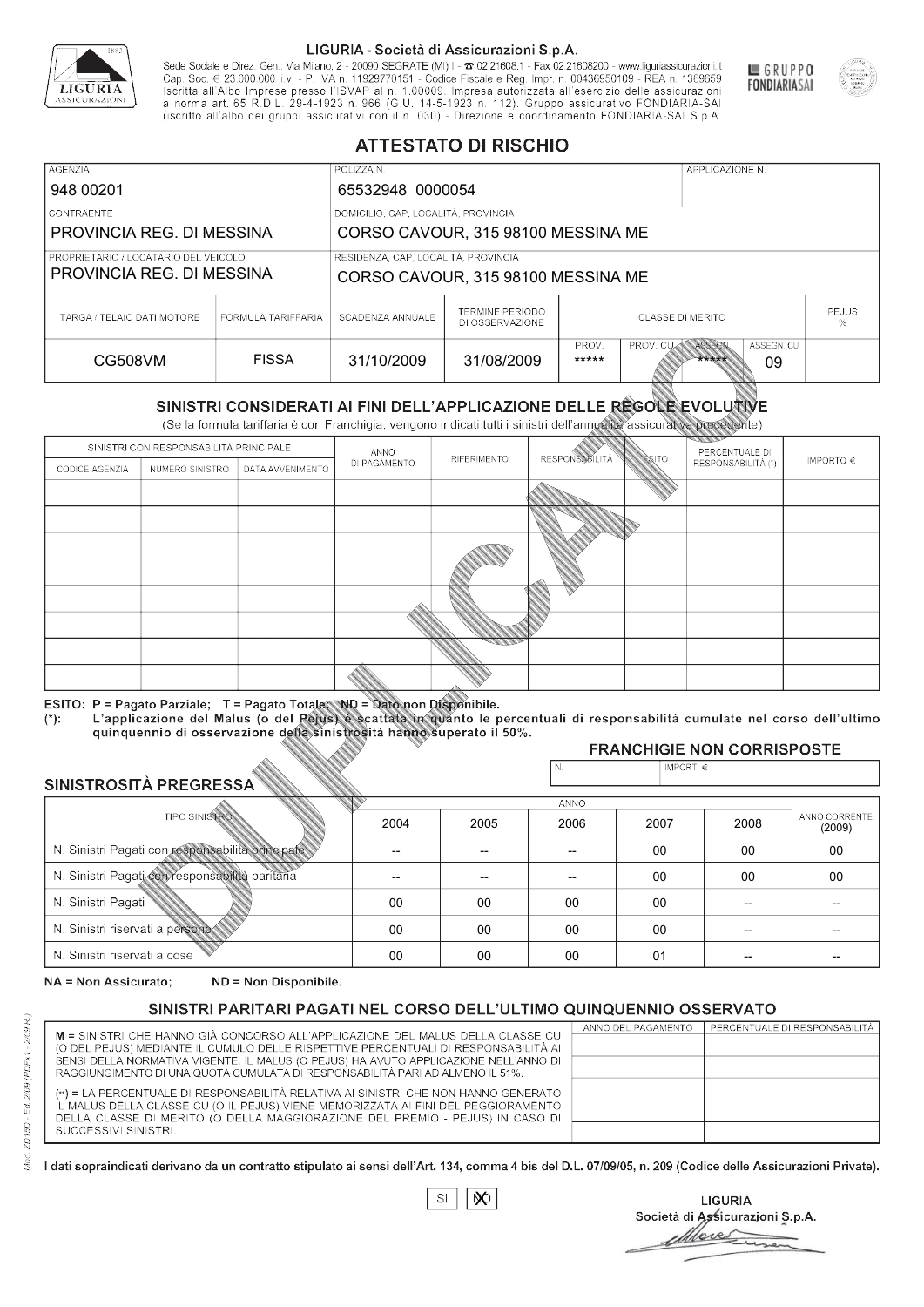

Sede Sociale e Direz. Gen.: Via Milano, 2 - 20090 SEGRATE (MI) I - 2 02.21608.1 - Fax 02.21608200 - www.liguriassicurazioni.it Cap. Soc.  $\in$  23.000.000 i.v. - P. IVA n. 11929770151 - Codice Fiscale e Reg. Impr. n. 00436950109 - REA n. 1369659<br>Iscritta all'Albo Imprese presso l'ISVAP al n. 1.00009. Impresa autorizzata all'esercizio delle assicura d homa art. 65 K.D.L. 29-4-1923 ft. 900 (G.O. 14-5-1923 ft. 112). Gruppo assicurativo PONDIARIA-SAI S.p.A



GRUPPO

**FONDIARIASAI** 

# **ATTESTATO DI RISCHIO**

| <b>AGENZIA</b>                                                    |                    | POLIZZA N.                          |                                           |                         |                  | APPLICAZIONE N. |                  |                   |
|-------------------------------------------------------------------|--------------------|-------------------------------------|-------------------------------------------|-------------------------|------------------|-----------------|------------------|-------------------|
| 948 00201                                                         |                    | 65532948 0000055                    |                                           |                         |                  |                 |                  |                   |
| LCONTRAENTE.                                                      |                    | DOMICILIO, CAP, LOCALITÀ, PROVINCIA |                                           |                         |                  |                 |                  |                   |
| PROVINCIA REG. DI MESSINA                                         |                    | CORSO CAVOUR, 315 98100 MESSINA ME  |                                           |                         |                  |                 |                  |                   |
| PROPRIETARIO / LOCATARIO DEL VEICOLO<br>PROVINCIA REG. DI MESSINA |                    | RESIDENZA, CAP, LOCALITÀ, PROVINCIA | CORSO CAVOUR, 315 98100 MESSINA ME        |                         |                  |                 |                  |                   |
| TARGA / TELAIO DATI MOTORE                                        | FORMULA TARIFFARIA | SCADENZA ANNUALE                    | <b>TERMINE PERIODO</b><br>DI OSSERVAZIONE | <b>CLASSE DI MERITO</b> |                  |                 |                  | <b>PEJUS</b><br>% |
| ME555871                                                          | <b>FISSA</b>       | 31/10/2009                          | 31/08/2009                                | PROV.<br>*****          | <b>PROV. CUM</b> | ASSEGN<br>***** | ASSEGN. CU<br>09 |                   |

|                                                 |                                        |                                                                                                                                                                                                      |              | DI OSSERVAZIONE |                      |               |                                     | %                       |
|-------------------------------------------------|----------------------------------------|------------------------------------------------------------------------------------------------------------------------------------------------------------------------------------------------------|--------------|-----------------|----------------------|---------------|-------------------------------------|-------------------------|
| ME555871                                        |                                        | <b>FISSA</b>                                                                                                                                                                                         | 31/10/2009   | 31/08/2009      | PROV.<br>*****       | PROV. CU      | ASSEGN<br>ASSEGN. CU<br>*****<br>09 |                         |
|                                                 |                                        | SINISTRI CONSIDERATI AI FINI DELL'APPLICAZIONE DELLE RÉGOLE EVOLUTIVE<br>(Se la formula tariffaria è con Franchigia, vengono indicati tutti i sinistri dell'annualità assicurativa precedente)       |              |                 |                      |               |                                     |                         |
|                                                 | SINISTRI CON RESPONSABILITÀ PRINCIPALE |                                                                                                                                                                                                      | ANNO         |                 |                      |               | PERCENTUALE DI                      |                         |
| CODICE AGENZIA                                  | NUMERO SINISTRO                        | DATA AVVENIMENTO                                                                                                                                                                                     | DI PAGAMENTO | RIFERIMENTO     | <b>RESPONSABLITA</b> | <b>ESITO</b>  | RESPONSABILITÀ (*)                  | IMPORTO $\in$           |
|                                                 |                                        |                                                                                                                                                                                                      |              |                 |                      |               |                                     |                         |
|                                                 |                                        |                                                                                                                                                                                                      |              |                 |                      |               |                                     |                         |
|                                                 |                                        |                                                                                                                                                                                                      |              |                 |                      |               |                                     |                         |
|                                                 |                                        |                                                                                                                                                                                                      |              |                 |                      |               |                                     |                         |
|                                                 |                                        |                                                                                                                                                                                                      |              |                 |                      |               |                                     |                         |
|                                                 |                                        |                                                                                                                                                                                                      |              |                 |                      |               |                                     |                         |
|                                                 |                                        |                                                                                                                                                                                                      |              |                 |                      |               |                                     |                         |
|                                                 |                                        |                                                                                                                                                                                                      |              |                 |                      |               |                                     |                         |
|                                                 |                                        |                                                                                                                                                                                                      |              |                 |                      |               |                                     |                         |
|                                                 |                                        | ESITO: P = Pagato Parziale; T = Pagato Totale; ND = Dato non Disponibile.                                                                                                                            |              |                 |                      |               |                                     |                         |
| $(*)$ .                                         |                                        | L'applicazione del Malus (o del Pejus) è scattata in quanto le percentuali di responsabilità cumulate nel corso dell'ultimo<br>quinquennio di osservazione della sinistrosità hanno superato il 50%. |              |                 |                      |               |                                     |                         |
|                                                 |                                        |                                                                                                                                                                                                      |              |                 |                      |               | <b>FRANCHIGIE NON CORRISPOSTE</b>   |                         |
|                                                 |                                        |                                                                                                                                                                                                      |              |                 | N.                   | IMPORTI $\in$ |                                     |                         |
| SINISTROSITÀ PREGRESSA                          |                                        |                                                                                                                                                                                                      |              |                 | <b>ANNO</b>          |               |                                     |                         |
|                                                 | <b>TIPO SINISTRO</b>                   |                                                                                                                                                                                                      | 2004         | 2005            | 2006                 | 2007          | 2008                                | ANNO CORRENTE<br>(2009) |
|                                                 |                                        | N. Sinistri Pagati con responsabilità principale                                                                                                                                                     | --           | --              | $\overline{a}$       | 00            | 00                                  | 00                      |
| N. Sinistri Pagati con responsabilità paritaria |                                        |                                                                                                                                                                                                      |              |                 |                      | 00            | 00                                  | 00                      |
| N. Sinistri Pagati                              |                                        |                                                                                                                                                                                                      | 00           | 00              | 02                   | 00            | --                                  |                         |
| N. Sinistri riservati a persone                 |                                        |                                                                                                                                                                                                      | 00           | 00              | 00                   | 00            |                                     |                         |
| N. Sinjetri riconvoti a coco                    |                                        |                                                                                                                                                                                                      | $\cap$       | $\cap$          | $\cap$               | $\sim$        |                                     |                         |

### 2005 -- --  $0<sup>0</sup>$ 00 00 2004 -- --  $0<sup>0</sup>$ 00 00 2006 -- -- 02 00 00 2007 00 00 00 00 00 2008 00 00 -- -- -- 00 00 -- -- -- (2009)

NA = Non Assicurato: ND = Non Disponibile.

# SINISTRI PARITARI PAGATI NEL CORSO DELL'ULTIMO QUINQUENNIO OSSERVATO

|                                                                                                                                                                      | ANNO DEL PAGAMENTO | PERCENTUALE DI RESPONSABILITÀ |
|----------------------------------------------------------------------------------------------------------------------------------------------------------------------|--------------------|-------------------------------|
| M = SINISTRI CHE HANNO GIÀ CONCORSO ALL'APPLICAZIONE DEL MALUS DELLA CLASSE CU<br>(O DEL PEJUS) MEDIANTE IL CUMULO DELLE RISPETTIVE PERCENTUALI DI RESPONSABILITÀ AI |                    |                               |
| SENSI DELLA NORMATIVA VIGENTE. IL MALUS (O PEJUS) HA AVUTO APPLICAZIONE NELL'ANNO DI                                                                                 |                    |                               |
| RAGGIUNGIMENTO DI UNA QUOTA CUMULATA DI RESPONSABILITÀ PARI AD ALMENO IL 51%.                                                                                        |                    |                               |
|                                                                                                                                                                      |                    |                               |
| (**) = LA PERCENTUALE DI RESPONSABILITÀ RELATIVA AI SINISTRI CHE NON HANNO GENERATO                                                                                  |                    |                               |
| IL MALUS DELLA CLASSE CU (O IL PEJUS) VIENE MEMORIZZATA AI FINI DEL PEGGIORAMENTO                                                                                    |                    |                               |
| DELLA CLASSE DI MERITO (O DELLA MAGGIORAZIONE DEL PREMIO - PEJUS) IN CASO DI                                                                                         |                    |                               |
| SUCCESSIVI SINISTRI.                                                                                                                                                 |                    |                               |
|                                                                                                                                                                      |                    |                               |

 $\mathbb{S}\mathsf{I}$  $\infty$ 

**LIGURIA** Società di Assicurazioni S.p.A. Move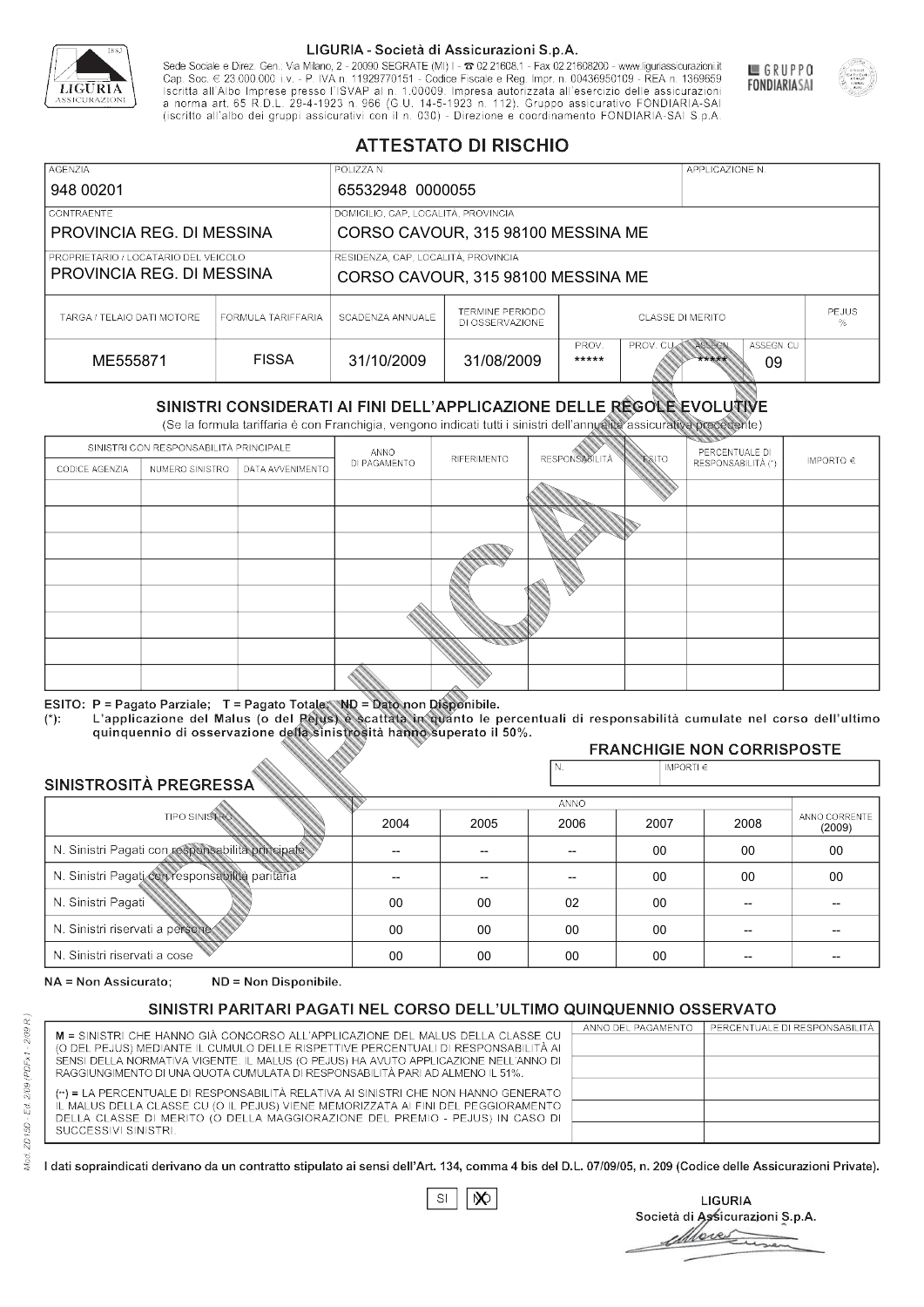

Sede Sociale e Direz. Gen.: Via Milano, 2 - 20090 SEGRATE (MI) I - 2 02.21608.1 - Fax 02.21608200 - www.liguriassicurazioni.it Cap. Soc.  $\in$  23.000.000 i.v. - P. IVA n. 11929770151 - Codice Fiscale e Reg. Impr. n. 00436950109 - REA n. 1369659<br>Iscritta all'Albo Imprese presso l'ISVAP al n. 1.00009. Impresa autorizzata all'esercizio delle assicura d homa art. 65 K.D.L. 29-4-1923 ft. 900 (G.O. 14-5-1923 ft. 112). Gruppo assicurativo PONDIARIA-SAI S.p.A



GRUPPO

**FONDIARIASAI** 

# **ATTESTATO DI RISCHIO**

| <b>AGENZIA</b>                       |                    | POLIZZA N.                          |                                           |                                                                   |  | APPLICAZIONE N. |  |              |
|--------------------------------------|--------------------|-------------------------------------|-------------------------------------------|-------------------------------------------------------------------|--|-----------------|--|--------------|
| 948 00201                            | 65532948 0000056   |                                     |                                           |                                                                   |  |                 |  |              |
| <b>CONTRAENTE</b>                    |                    | DOMICILIO, CAP, LOCALITÀ, PROVINCIA |                                           |                                                                   |  |                 |  |              |
| PROVINCIA REG. DI MESSINA            |                    |                                     | CORSO CAVOUR, 315 98100 MESSINA ME        |                                                                   |  |                 |  |              |
| PROPRIETARIO / LOCATARIO DEL VEICOLO |                    | RESIDENZA, CAP, LOCALITÀ, PROVINCIA |                                           |                                                                   |  |                 |  |              |
| PROVINCIA REG. DI MESSINA            |                    | CORSO CAVOUR, 315 98100 MESSINA ME  |                                           |                                                                   |  |                 |  |              |
| TARGA / TELAIO DATI MOTORE           | FORMULA TARIFFARIA | SCADENZA ANNUALE                    | <b>TERMINE PERIODO</b><br>DI OSSERVAZIONE | <b>CLASSE DI MERITO</b><br>%                                      |  |                 |  | <b>PEJUS</b> |
| ME547951                             | <b>FISSA</b>       | 31/10/2009                          | 31/08/2009                                | PROV.<br>ASSEGN<br>ASSEGN. CU<br>PROV. CU<br>*****<br>*****<br>09 |  |                 |  |              |

|                                                 |                                        |                                                                                                                                                                                                      |                          | DI OSSERVAZIONE          |                       |                    |                                     | ℅                       |
|-------------------------------------------------|----------------------------------------|------------------------------------------------------------------------------------------------------------------------------------------------------------------------------------------------------|--------------------------|--------------------------|-----------------------|--------------------|-------------------------------------|-------------------------|
| ME547951                                        |                                        | <b>FISSA</b>                                                                                                                                                                                         | 31/10/2009               | 31/08/2009               | PROV.<br>*****        | PROV. CU           | ASSEGN<br>ASSEGN. CU<br>*****<br>09 |                         |
|                                                 |                                        | SINISTRI CONSIDERATI AI FINI DELL'APPLICAZIONE DELLE REGOLE EVOLUTIVE<br>(Se la formula tariffaria è con Franchigia, vengono indicati tutti i sinistri dell'annualità assicurativa precedente)       |                          |                          |                       |                    |                                     |                         |
|                                                 | SINISTRI CON RESPONSABILITÀ PRINCIPALE |                                                                                                                                                                                                      | ANNO                     |                          |                       |                    | PERCENTUALE DI                      |                         |
| CODICE AGENZIA                                  | NUMERO SINISTRO                        | DATA AVVENIMENTO                                                                                                                                                                                     | DI PAGAMENTO             | RIFERIMENTO              | <b>RESPONSABILITÀ</b> | <b>ESITO</b>       | RESPONSABILITÀ (*)                  | IMPORTO $\in$           |
|                                                 |                                        |                                                                                                                                                                                                      |                          |                          |                       |                    |                                     |                         |
|                                                 |                                        |                                                                                                                                                                                                      |                          |                          |                       |                    |                                     |                         |
|                                                 |                                        |                                                                                                                                                                                                      |                          |                          |                       |                    |                                     |                         |
|                                                 |                                        |                                                                                                                                                                                                      |                          |                          |                       |                    |                                     |                         |
|                                                 |                                        |                                                                                                                                                                                                      |                          |                          |                       |                    |                                     |                         |
|                                                 |                                        |                                                                                                                                                                                                      |                          |                          |                       |                    |                                     |                         |
|                                                 |                                        |                                                                                                                                                                                                      |                          |                          |                       |                    |                                     |                         |
|                                                 |                                        |                                                                                                                                                                                                      |                          |                          |                       |                    |                                     |                         |
|                                                 |                                        |                                                                                                                                                                                                      |                          |                          |                       |                    |                                     |                         |
|                                                 |                                        | ESITO: P = Pagato Parziale; T = Pagato Totale; ND = Dato non Disponibile.                                                                                                                            |                          |                          |                       |                    |                                     |                         |
| $(*)$ .                                         |                                        | L'applicazione del Malus (o del Pejus) è scattata in quanto le percentuali di responsabilità cumulate nel corso dell'ultimo<br>quinquennio di osservazione della sinistrosità hanno superato il 50%. |                          |                          |                       |                    |                                     |                         |
|                                                 |                                        |                                                                                                                                                                                                      |                          |                          |                       |                    | <b>FRANCHIGIE NON CORRISPOSTE</b>   |                         |
|                                                 |                                        |                                                                                                                                                                                                      |                          |                          | N.                    | IMPORTI $\epsilon$ |                                     |                         |
| SINISTROSITÀ PREGRESSA                          |                                        |                                                                                                                                                                                                      |                          |                          | <b>ANNO</b>           |                    |                                     |                         |
|                                                 | <b>TIPO SINISTRO</b>                   |                                                                                                                                                                                                      | 2004                     | 2005                     | 2006                  | 2007               | 2008                                | ANNO CORRENTE<br>(2009) |
|                                                 |                                        | N. Sinistri Pagati con responsabilità principale                                                                                                                                                     | $\overline{\phantom{0}}$ | $\overline{\phantom{a}}$ | $-$                   | $00 \,$            | 00                                  | 00                      |
| N. Sinistri Pagati con responsabilità paritaria |                                        |                                                                                                                                                                                                      |                          |                          |                       | 00                 | 00                                  | 00                      |
| N. Sinistri Pagati                              |                                        |                                                                                                                                                                                                      | 01                       | 01                       | 00                    | $00\,$             |                                     |                         |
| N. Sinistri riservati a persone                 |                                        |                                                                                                                                                                                                      | 00                       | 00                       | 00                    | 00                 |                                     |                         |
| N. Sinjetri riconvoti a coco                    |                                        |                                                                                                                                                                                                      | $\cap$                   | $\cap$                   | $\cap$                | $\cap$             |                                     |                         |

### 2005 -- -- 01 00 00 2004 -- -- 01 00 00 2006 -- -- 00 00 00 2007 00 00 00 00 00 2008 00 00 -- -- -- 00 00 -- -- -- (2009)

NA = Non Assicurato: ND = Non Disponibile.

# SINISTRI PARITARI PAGATI NEL CORSO DELL'ULTIMO QUINQUENNIO OSSERVATO

|                                                                                      | ANNO DEL PAGAMENTO | PERCENTUALE DI RESPONSABILITÀ |
|--------------------------------------------------------------------------------------|--------------------|-------------------------------|
| M = SINISTRI CHE HANNO GIÀ CONCORSO ALL'APPLICAZIONE DEL MALUS DELLA CLASSE CU       |                    |                               |
| (O DEL PEJUS) MEDIANTE IL CUMULO DELLE RISPETTIVE PERCENTUALI DI RESPONSABILITÀ AI   |                    |                               |
| SENSI DELLA NORMATIVA VIGENTE. IL MALUS (O PEJUS) HA AVUTO APPLICAZIONE NELL'ANNO DI |                    |                               |
| RAGGIUNGIMENTO DI UNA QUOTA CUMULATA DI RESPONSABILITÀ PARI AD ALMENO IL 51%.        |                    |                               |
|                                                                                      |                    |                               |
| (**) = LA PERCENTUALE DI RESPONSABILITÀ RELATIVA AI SINISTRI CHE NON HANNO GENERATO  |                    |                               |
| IL MALUS DELLA CLASSE CU (O IL PEJUS) VIENE MEMORIZZATA AI FINI DEL PEGGIORAMENTO    |                    |                               |
| DELLA CLASSE DI MERITO (O DELLA MAGGIORAZIONE DEL PREMIO - PEJUS) IN CASO DI         |                    |                               |
| SUCCESSIVI SINISTRI.                                                                 |                    |                               |
|                                                                                      |                    |                               |

 $\mathbb{S}\mathsf{I}$  $\infty$ 

**LIGURIA** Società di Assicurazioni S.p.A. Move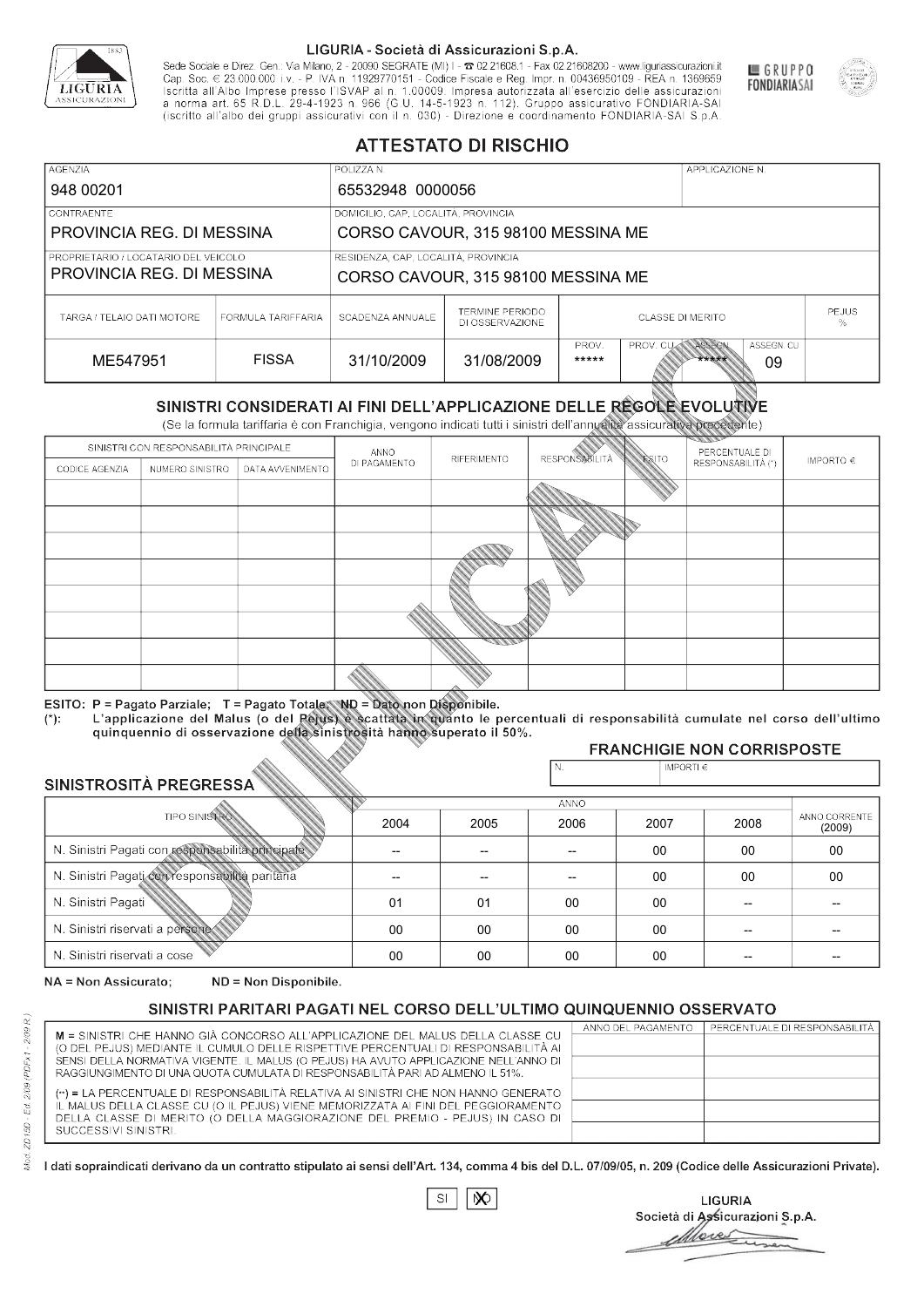

Sede Sociale e Direz. Gen.: Via Milano, 2 - 20090 SEGRATE (MI) I - 2 02.21608.1 - Fax 02.21608200 - www.liguriassicurazioni.it Sede e Direz, Gen. Via Milanto, 2 - 20090 SEGATE (MI) I - 2 UZZIODO. I - FAX UZZIODO2 I - WWW. IIJONENSURIADONILI<br>Cap. Soc. € 23.000.000 i.v. - P. IVA n. 11929770151 - Codice Fiscale e Reg. Impr. n. 00436950109 - REA n. 1



GRUPPO

**FONDIARIASAI** 

# **ATTESTATO DI RISCHIO**

| <b>AGENZIA</b>                                                    |                    | POLIZZA N.                                                                               |                                                                                         |  |  | APPLICAZIONE N. |                   |  |
|-------------------------------------------------------------------|--------------------|------------------------------------------------------------------------------------------|-----------------------------------------------------------------------------------------|--|--|-----------------|-------------------|--|
| 948 00201                                                         |                    | 65532948 0000057                                                                         |                                                                                         |  |  |                 |                   |  |
| LCONTRAENTE.                                                      |                    | DOMICILIO, CAP, LOCALITÀ, PROVINCIA                                                      |                                                                                         |  |  |                 |                   |  |
| PROVINCIA REG. DI MESSINA                                         |                    |                                                                                          | CORSO CAVOUR, 315 98100 MESSINA ME                                                      |  |  |                 |                   |  |
| PROPRIETARIO / LOCATARIO DEL VEICOLO<br>PROVINCIA REG. DI MESSINA |                    | RESIDENZA, CAP, LOCALITÀ, PROVINCIA<br>CORSO CAVOUR, 315 98100 MESSINA ME                |                                                                                         |  |  |                 |                   |  |
| TARGA / TELAIO DATI MOTORE                                        | FORMULA TARIFFARIA | <b>TERMINE PERIODO</b><br>SCADENZA ANNUALE<br><b>CLASSE DI MERITO</b><br>DI OSSERVAZIONE |                                                                                         |  |  |                 | <b>PEJUS</b><br>% |  |
| ME456568                                                          | <b>FISSA</b>       | 31/10/2009                                                                               | ASSEGN. CU<br>PROV.<br>ASSEGN<br><b>PROV. CUM</b><br>31/08/2009<br>*****<br>*****<br>09 |  |  |                 |                   |  |

|                                                 |                                        |                                                                                                                                                                                                      |                          | DI OSSERVAZIONE          |                       |                    |                                     | ℅                       |
|-------------------------------------------------|----------------------------------------|------------------------------------------------------------------------------------------------------------------------------------------------------------------------------------------------------|--------------------------|--------------------------|-----------------------|--------------------|-------------------------------------|-------------------------|
| ME456568                                        |                                        | <b>FISSA</b>                                                                                                                                                                                         | 31/10/2009               | 31/08/2009               | PROV.<br>*****        | PROV. CU           | ASSEGN<br>ASSEGN. CU<br>*****<br>09 |                         |
|                                                 |                                        | SINISTRI CONSIDERATI AI FINI DELL'APPLICAZIONE DELLE REGOLE EVOLUTIVE<br>(Se la formula tariffaria è con Franchigia, vengono indicati tutti i sinistri dell'annualità assicurativa precedente)       |                          |                          |                       |                    |                                     |                         |
|                                                 | SINISTRI CON RESPONSABILITÀ PRINCIPALE |                                                                                                                                                                                                      | ANNO                     |                          |                       |                    | PERCENTUALE DI                      |                         |
| CODICE AGENZIA                                  | NUMERO SINISTRO                        | DATA AVVENIMENTO                                                                                                                                                                                     | DI PAGAMENTO             | RIFERIMENTO              | <b>RESPONSABILITÀ</b> | <b>ESITO</b>       | RESPONSABILITÀ (*)                  | IMPORTO $\in$           |
|                                                 |                                        |                                                                                                                                                                                                      |                          |                          |                       |                    |                                     |                         |
|                                                 |                                        |                                                                                                                                                                                                      |                          |                          |                       |                    |                                     |                         |
|                                                 |                                        |                                                                                                                                                                                                      |                          |                          |                       |                    |                                     |                         |
|                                                 |                                        |                                                                                                                                                                                                      |                          |                          |                       |                    |                                     |                         |
|                                                 |                                        |                                                                                                                                                                                                      |                          |                          |                       |                    |                                     |                         |
|                                                 |                                        |                                                                                                                                                                                                      |                          |                          |                       |                    |                                     |                         |
|                                                 |                                        |                                                                                                                                                                                                      |                          |                          |                       |                    |                                     |                         |
|                                                 |                                        |                                                                                                                                                                                                      |                          |                          |                       |                    |                                     |                         |
|                                                 |                                        |                                                                                                                                                                                                      |                          |                          |                       |                    |                                     |                         |
|                                                 |                                        | ESITO: P = Pagato Parziale; T = Pagato Totale; ND = Dato non Disponibile.                                                                                                                            |                          |                          |                       |                    |                                     |                         |
| $(*)$ .                                         |                                        | L'applicazione del Malus (o del Pejus) è scattata in quanto le percentuali di responsabilità cumulate nel corso dell'ultimo<br>quinquennio di osservazione della sinistrosità hanno superato il 50%. |                          |                          |                       |                    |                                     |                         |
|                                                 |                                        |                                                                                                                                                                                                      |                          |                          |                       |                    | <b>FRANCHIGIE NON CORRISPOSTE</b>   |                         |
|                                                 |                                        |                                                                                                                                                                                                      |                          |                          | N.                    | IMPORTI $\epsilon$ |                                     |                         |
| SINISTROSITÀ PREGRESSA                          |                                        |                                                                                                                                                                                                      |                          |                          | <b>ANNO</b>           |                    |                                     |                         |
|                                                 | <b>TIPO SINISTRO</b>                   |                                                                                                                                                                                                      | 2004                     | 2005                     | 2006                  | 2007               | 2008                                | ANNO CORRENTE<br>(2009) |
|                                                 |                                        | N. Sinistri Pagati con responsabilità principale                                                                                                                                                     | $\overline{\phantom{0}}$ | $\overline{\phantom{a}}$ | $-$                   | $00 \,$            | 00                                  | $00\,$                  |
| N. Sinistri Pagati con responsabilità paritaria |                                        |                                                                                                                                                                                                      |                          |                          |                       | 00                 | 00                                  | 00                      |
| N. Sinistri Pagati                              |                                        |                                                                                                                                                                                                      | 00                       | 00                       | 00                    | $00\,$             |                                     |                         |
| N. Sinistri riservati a persone                 |                                        |                                                                                                                                                                                                      | 00                       | 00                       | 00                    | 00                 |                                     |                         |
| N. Sinjetri riconvoti a coco                    |                                        |                                                                                                                                                                                                      | $\cap$                   | $\cap$                   | $\cap$                | $\cap$             |                                     |                         |

### 2005 -- --  $0<sup>0</sup>$ 00 00 2004 -- --  $0<sup>0</sup>$ 00 00 2006 -- -- 00 00 00 2007 00 00 00 00 00 2008 00 00 -- -- -- 00 00 -- -- -- (2009)

NA = Non Assicurato: ND = Non Disponibile.

# SINISTRI PARITARI PAGATI NEL CORSO DELL'ULTIMO QUINQUENNIO OSSERVATO

|                                                                                      | ANNO DEL PAGAMENTO | PERCENTUALE DI RESPONSABILITÀ I |
|--------------------------------------------------------------------------------------|--------------------|---------------------------------|
| M = SINISTRI CHE HANNO GIÀ CONCORSO ALL'APPLICAZIONE DEL MALUS DELLA CLASSE CU       |                    |                                 |
| (O DEL PEJUS) MEDIANTE IL CUMULO DELLE RISPETTIVE PERCENTUALI DI RESPONSABILITÀ AI   |                    |                                 |
| SENSI DELLA NORMATIVA VIGENTE. IL MALUS (O PEJUS) HA AVUTO APPLICAZIONE NELL'ANNO DI |                    |                                 |
| RAGGIUNGIMENTO DI UNA QUOTA CUMULATA DI RESPONSABILITÀ PARI AD ALMENO IL 51%.        |                    |                                 |
| (**) = LA PERCENTUALE DI RESPONSABILITÀ RELATIVA AI SINISTRI CHE NON HANNO GENERATO  |                    |                                 |
| IL MALUS DELLA CLASSE CU (O IL PEJUS) VIENE MEMORIZZATA AI FINI DEL PEGGIORAMENTO    |                    |                                 |
| DELLA CLASSE DI MERITO (O DELLA MAGGIORAZIONE DEL PREMIO - PEJUS) IN CASO DI         |                    |                                 |
| SUCCESSIVI SINISTRI.                                                                 |                    |                                 |
|                                                                                      |                    |                                 |
|                                                                                      |                    |                                 |

|--|

**LIGURIA** Società di Assicurazioni S.p.A. Move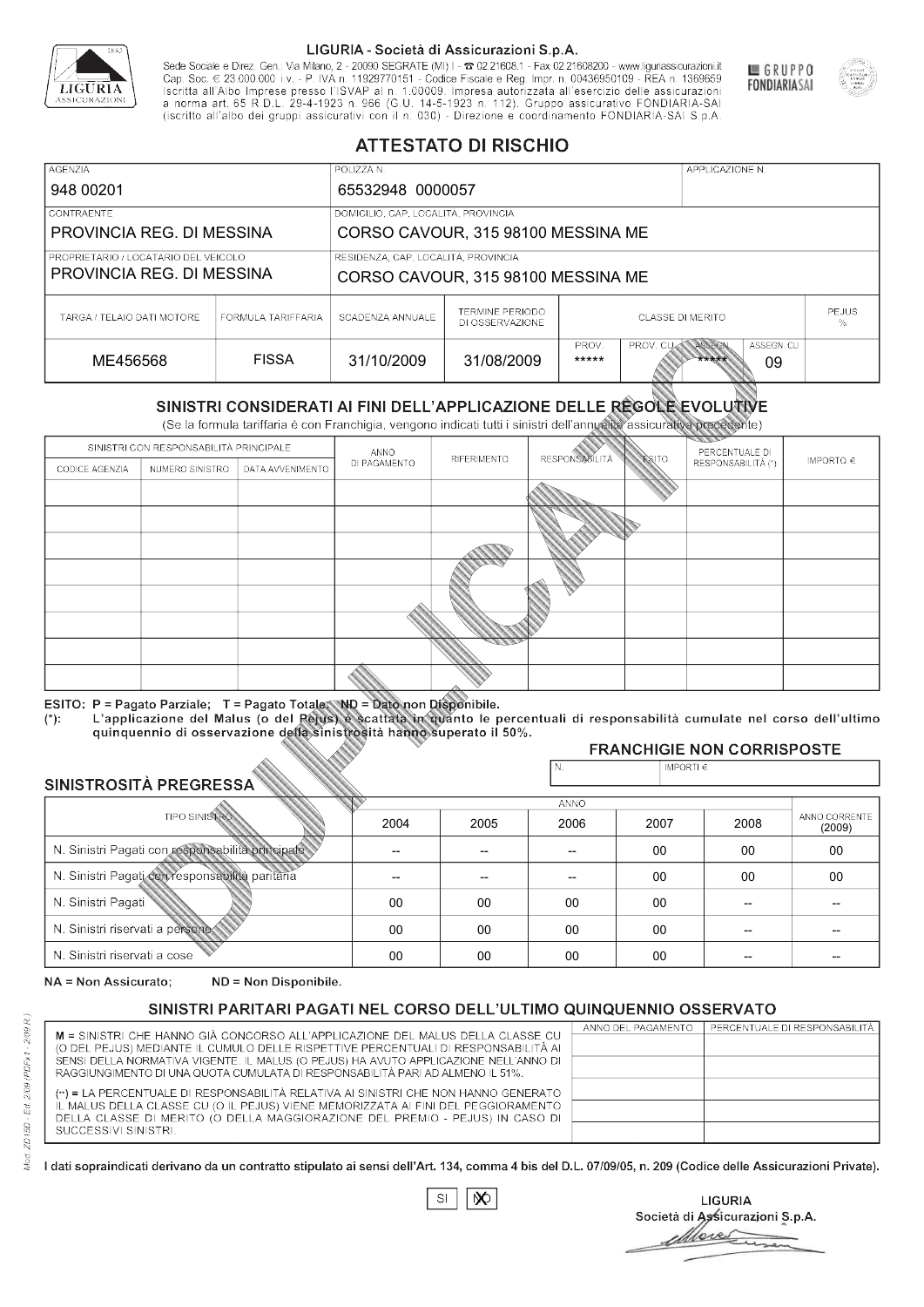

Sede Sociale e Direz. Gen.: Via Milano, 2 - 20090 SEGRATE (MI) I - 2 02.21608.1 - Fax 02.21608200 - www.liguriassicurazioni.it Cap. Soc.  $\in$  23.000.000 i.v. - P. IVA n. 11929770151 - Codice Fiscale e Reg. Impr. n. 00436950109 - REA n. 1369659<br>Iscritta all'Albo Imprese presso l'ISVAP al n. 1.00009. Impresa autorizzata all'esercizio delle assicura d homa art. 65 K.D.L. 29-4-1923 ft. 900 (G.O. 14-5-1923 ft. 112). Gruppo assicurativo PONDIARIA-SAI S.p.A



GRUPPO

**FONDIARIASAI** 

# **ATTESTATO DI RISCHIO**

| <b>AGENZIA</b>                       |                    | POLIZZA N.                          |                                           |                                                                   |  | APPLICAZIONE N. |  |                   |
|--------------------------------------|--------------------|-------------------------------------|-------------------------------------------|-------------------------------------------------------------------|--|-----------------|--|-------------------|
| 948 00201                            |                    | 65532948 0000058                    |                                           |                                                                   |  |                 |  |                   |
| <b>CONTRAENTE</b>                    |                    | DOMICILIO, CAP, LOCALITÀ, PROVINCIA |                                           |                                                                   |  |                 |  |                   |
| PROVINCIA REG. DI MESSINA            |                    |                                     | CORSO CAVOUR, 315 98100 MESSINA ME        |                                                                   |  |                 |  |                   |
| PROPRIETARIO / LOCATARIO DEL VEICOLO |                    | RESIDENZA, CAP, LOCALITÀ, PROVINCIA |                                           |                                                                   |  |                 |  |                   |
| PROVINCIA REG. DI MESSINA            |                    | CORSO CAVOUR, 315 98100 MESSINA ME  |                                           |                                                                   |  |                 |  |                   |
| TARGA / TELAIO DATI MOTORE           | FORMULA TARIFFARIA | SCADENZA ANNUALE                    | <b>TERMINE PERIODO</b><br>DI OSSERVAZIONE | <b>CLASSE DI MERITO</b>                                           |  |                 |  | <b>PEJUS</b><br>% |
| AA709XB                              | <b>FISSA</b>       | 31/10/2009                          | 31/08/2009                                | PROV.<br>ASSEGN<br>ASSEGN. CU<br>PROV. CU<br>*****<br>*****<br>09 |  |                 |  |                   |

|                                                 |                                        |                                                                                                                                                                                                      |                          | DI OSSERVAZIONE          |                       |                    |                                     | ℅                       |
|-------------------------------------------------|----------------------------------------|------------------------------------------------------------------------------------------------------------------------------------------------------------------------------------------------------|--------------------------|--------------------------|-----------------------|--------------------|-------------------------------------|-------------------------|
| AA709XB                                         |                                        | <b>FISSA</b>                                                                                                                                                                                         | 31/10/2009               | 31/08/2009               | PROV.<br>*****        | PROV. CU           | ASSEGN<br>ASSEGN. CU<br>*****<br>09 |                         |
|                                                 |                                        | SINISTRI CONSIDERATI AI FINI DELL'APPLICAZIONE DELLE REGOLE EVOLUTIVE<br>(Se la formula tariffaria è con Franchigia, vengono indicati tutti i sinistri dell'annualità assicurativa precedente)       |                          |                          |                       |                    |                                     |                         |
|                                                 | SINISTRI CON RESPONSABILITÀ PRINCIPALE |                                                                                                                                                                                                      | ANNO                     |                          |                       |                    | PERCENTUALE DI                      |                         |
| CODICE AGENZIA                                  | NUMERO SINISTRO                        | DATA AVVENIMENTO                                                                                                                                                                                     | DI PAGAMENTO             | RIFERIMENTO              | <b>RESPONSABILITÀ</b> | <b>ESITO</b>       | RESPONSABILITÀ (*)                  | IMPORTO $\in$           |
|                                                 |                                        |                                                                                                                                                                                                      |                          |                          |                       |                    |                                     |                         |
|                                                 |                                        |                                                                                                                                                                                                      |                          |                          |                       |                    |                                     |                         |
|                                                 |                                        |                                                                                                                                                                                                      |                          |                          |                       |                    |                                     |                         |
|                                                 |                                        |                                                                                                                                                                                                      |                          |                          |                       |                    |                                     |                         |
|                                                 |                                        |                                                                                                                                                                                                      |                          |                          |                       |                    |                                     |                         |
|                                                 |                                        |                                                                                                                                                                                                      |                          |                          |                       |                    |                                     |                         |
|                                                 |                                        |                                                                                                                                                                                                      |                          |                          |                       |                    |                                     |                         |
|                                                 |                                        |                                                                                                                                                                                                      |                          |                          |                       |                    |                                     |                         |
|                                                 |                                        |                                                                                                                                                                                                      |                          |                          |                       |                    |                                     |                         |
|                                                 |                                        | ESITO: P = Pagato Parziale; T = Pagato Totale; ND = Dato non Disponibile.                                                                                                                            |                          |                          |                       |                    |                                     |                         |
| $(*)$ .                                         |                                        | L'applicazione del Malus (o del Pejus) è scattata in quanto le percentuali di responsabilità cumulate nel corso dell'ultimo<br>quinquennio di osservazione della sinistrosità hanno superato il 50%. |                          |                          |                       |                    |                                     |                         |
|                                                 |                                        |                                                                                                                                                                                                      |                          |                          |                       |                    | <b>FRANCHIGIE NON CORRISPOSTE</b>   |                         |
| SINISTROSITÀ PREGRESSA                          |                                        |                                                                                                                                                                                                      |                          |                          | N.                    | IMPORTI $\epsilon$ |                                     |                         |
|                                                 |                                        |                                                                                                                                                                                                      |                          |                          | <b>ANNO</b>           |                    |                                     |                         |
|                                                 | <b>TIPO SINISTRO</b>                   |                                                                                                                                                                                                      | 2004                     | 2005                     | 2006                  | 2007               | 2008                                | ANNO CORRENTE<br>(2009) |
|                                                 |                                        | N. Sinistri Pagati con responsabilità principale                                                                                                                                                     | $\overline{\phantom{0}}$ | $\overline{\phantom{a}}$ | $-$                   | $00 \,$            | 00                                  | 00                      |
| N. Sinistri Pagati con responsabilità paritaria |                                        |                                                                                                                                                                                                      |                          |                          |                       | 00                 | 00                                  | 00                      |
| N. Sinistri Pagati                              |                                        |                                                                                                                                                                                                      | 00                       | 00                       | 00                    | $00\,$             |                                     |                         |
| N. Sinistri riservati a persone                 |                                        |                                                                                                                                                                                                      | 00                       | 00                       | 00                    | 00                 |                                     |                         |
| N. Sinjetri riconvoti a coco                    |                                        |                                                                                                                                                                                                      | $\cap$                   | $\cap$                   | $\cap$                | $\cap$             |                                     |                         |

### 2005 -- --  $0<sup>0</sup>$ 00 00 2004 -- --  $0<sup>0</sup>$ 00 00 2006 -- -- 00 00 00 2007 00 00 00 00 00 2008 00 00 -- -- -- 00 00 -- -- -- (2009)

NA = Non Assicurato: ND = Non Disponibile.

# SINISTRI PARITARI PAGATI NEL CORSO DELL'ULTIMO QUINQUENNIO OSSERVATO

|                                                                                                                                                                      | ANNO DEL PAGAMENTO | PERCENTUALE DI RESPONSABILITÀ |
|----------------------------------------------------------------------------------------------------------------------------------------------------------------------|--------------------|-------------------------------|
| M = SINISTRI CHE HANNO GIÀ CONCORSO ALL'APPLICAZIONE DEL MALUS DELLA CLASSE CU<br>(O DEL PEJUS) MEDIANTE IL CUMULO DELLE RISPETTIVE PERCENTUALI DI RESPONSABILITÀ AI |                    |                               |
| SENSI DELLA NORMATIVA VIGENTE. IL MALUS (O PEJUS) HA AVUTO APPLICAZIONE NELL'ANNO DI                                                                                 |                    |                               |
| RAGGIUNGIMENTO DI UNA QUOTA CUMULATA DI RESPONSABILITÀ PARI AD ALMENO IL 51%.                                                                                        |                    |                               |
|                                                                                                                                                                      |                    |                               |
| (**) = LA PERCENTUALE DI RESPONSABILITÀ RELATIVA AI SINISTRI CHE NON HANNO GENERATO                                                                                  |                    |                               |
| IL MALUS DELLA CLASSE CU (O IL PEJUS) VIENE MEMORIZZATA AI FINI DEL PEGGIORAMENTO                                                                                    |                    |                               |
| DELLA CLASSE DI MERITO (O DELLA MAGGIORAZIONE DEL PREMIO - PEJUS) IN CASO DI                                                                                         |                    |                               |
| SUCCESSIVI SINISTRI.                                                                                                                                                 |                    |                               |
|                                                                                                                                                                      |                    |                               |

 $\mathbb{S}\mathsf{I}$  $\infty$ 

**LIGURIA** Società di Assicurazioni S.p.A. Move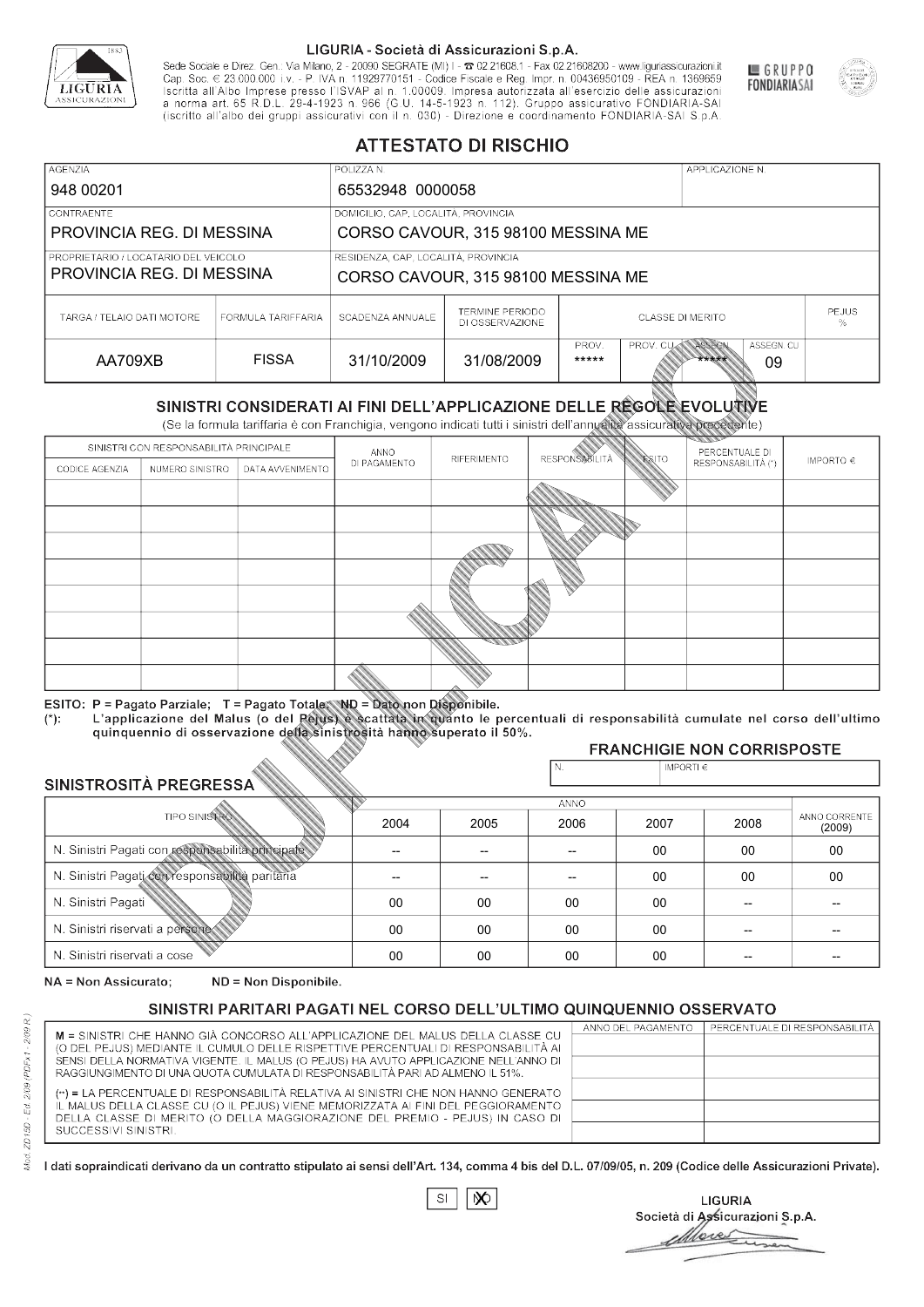

Sede Sociale e Direz. Gen.: Via Milano, 2 - 20090 SEGRATE (MI) I - 2 02.21608.1 - Fax 02.21608200 - www.liguriassicurazioni.it Cap. Soc.  $\in$  23.000.000 i.v. - P. IVA n. 11929770151 - Codice Fiscale e Reg. Impr. n. 00436950109 - REA n. 1369659<br>Iscritta all'Albo Imprese presso l'ISVAP al n. 1.00009. Impresa autorizzata all'esercizio delle assicura d homa art. 65 K.D.L. 29-4-1923 ft. 900 (G.O. 14-5-1923 ft. 112). Gruppo assicurativo PONDIARIA-SAI S.p.A



GRUPPO

**FONDIARIASAI** 

# **ATTESTATO DI RISCHIO**

| <b>AGENZIA</b>             |                                                                                                                                                | POLIZZA N.                          |                                           |                  |                  | APPLICAZIONE N. |                   |  |
|----------------------------|------------------------------------------------------------------------------------------------------------------------------------------------|-------------------------------------|-------------------------------------------|------------------|------------------|-----------------|-------------------|--|
| 948 00201                  |                                                                                                                                                | 65532948 0000059                    |                                           |                  |                  |                 |                   |  |
| LCONTRAENTE.               |                                                                                                                                                | DOMICILIO, CAP, LOCALITÀ, PROVINCIA |                                           |                  |                  |                 |                   |  |
| PROVINCIA REG. DI MESSINA  |                                                                                                                                                |                                     | CORSO CAVOUR, 315 98100 MESSINA ME        |                  |                  |                 |                   |  |
|                            | RESIDENZA, CAP, LOCALITÀ, PROVINCIA<br>PROPRIETARIO / LOCATARIO DEL VEICOLO<br>PROVINCIA REG. DI MESSINA<br>CORSO CAVOUR, 315 98100 MESSINA ME |                                     |                                           |                  |                  |                 |                   |  |
| TARGA / TELAIO DATI MOTORE | FORMULA TARIFFARIA                                                                                                                             | SCADENZA ANNUALE                    | <b>TERMINE PERIODO</b><br>DI OSSERVAZIONE | CLASSE DI MERITO |                  |                 | <b>PEJUS</b><br>℅ |  |
| AJ185JJ                    | <b>FISSA</b>                                                                                                                                   | 31/10/2009                          | 31/08/2009                                | PROV.<br>*****   | <b>PROV. CUM</b> | ASSEGN<br>***** | ASSEGN. CU<br>09  |  |

|                                                 |                      |                                                                                                                                                                                                      |                          | DI OSSERVAZIONE          |                       |                    |                                     | ℅                       |  |
|-------------------------------------------------|----------------------|------------------------------------------------------------------------------------------------------------------------------------------------------------------------------------------------------|--------------------------|--------------------------|-----------------------|--------------------|-------------------------------------|-------------------------|--|
| AJ185JJ                                         |                      | <b>FISSA</b>                                                                                                                                                                                         | 31/10/2009               | 31/08/2009               | PROV.<br>*****        | PROV. CU           | ASSEGN<br>ASSEGN. CU<br>*****<br>09 |                         |  |
|                                                 |                      | SINISTRI CONSIDERATI AI FINI DELL'APPLICAZIONE DELLE REGOLE EVOLUTIVE<br>(Se la formula tariffaria è con Franchigia, vengono indicati tutti i sinistri dell'annualità assicurativa precedente)       |                          |                          |                       |                    |                                     |                         |  |
|                                                 |                      | SINISTRI CON RESPONSABILITÀ PRINCIPALE                                                                                                                                                               | ANNO                     |                          |                       |                    | PERCENTUALE DI                      |                         |  |
| CODICE AGENZIA                                  | NUMERO SINISTRO      | DATA AVVENIMENTO                                                                                                                                                                                     | DI PAGAMENTO             | RIFERIMENTO              | <b>RESPONSABILITÀ</b> | <b>ESITO</b>       | RESPONSABILITÀ (*)                  | IMPORTO $\in$           |  |
|                                                 |                      |                                                                                                                                                                                                      |                          |                          |                       |                    |                                     |                         |  |
|                                                 |                      |                                                                                                                                                                                                      |                          |                          |                       |                    |                                     |                         |  |
|                                                 |                      |                                                                                                                                                                                                      |                          |                          |                       |                    |                                     |                         |  |
|                                                 |                      |                                                                                                                                                                                                      |                          |                          |                       |                    |                                     |                         |  |
|                                                 |                      |                                                                                                                                                                                                      |                          |                          |                       |                    |                                     |                         |  |
|                                                 |                      |                                                                                                                                                                                                      |                          |                          |                       |                    |                                     |                         |  |
|                                                 |                      |                                                                                                                                                                                                      |                          |                          |                       |                    |                                     |                         |  |
|                                                 |                      |                                                                                                                                                                                                      |                          |                          |                       |                    |                                     |                         |  |
|                                                 |                      |                                                                                                                                                                                                      |                          |                          |                       |                    |                                     |                         |  |
|                                                 |                      | ESITO: P = Pagato Parziale; T = Pagato Totale; ND = Dato non Disponibile.                                                                                                                            |                          |                          |                       |                    |                                     |                         |  |
| $(*)$ .                                         |                      | L'applicazione del Malus (o del Pejus) è scattata in quanto le percentuali di responsabilità cumulate nel corso dell'ultimo<br>quinquennio di osservazione della sinistrosità hanno superato il 50%. |                          |                          |                       |                    |                                     |                         |  |
|                                                 |                      |                                                                                                                                                                                                      |                          |                          |                       |                    | <b>FRANCHIGIE NON CORRISPOSTE</b>   |                         |  |
|                                                 |                      |                                                                                                                                                                                                      |                          |                          | N.                    | IMPORTI $\epsilon$ |                                     |                         |  |
| SINISTROSITÀ PREGRESSA                          |                      |                                                                                                                                                                                                      |                          |                          | <b>ANNO</b>           |                    |                                     |                         |  |
|                                                 | <b>TIPO SINISTRO</b> |                                                                                                                                                                                                      | 2004                     | 2005                     | 2006                  | 2007               | 2008                                | ANNO CORRENTE<br>(2009) |  |
|                                                 |                      | N. Sinistri Pagati con responsabilità principale                                                                                                                                                     | $\overline{\phantom{0}}$ | $\overline{\phantom{a}}$ | $00 \,$<br>00<br>$-$  |                    | 00                                  |                         |  |
| N. Sinistri Pagati con responsabilità paritaria |                      |                                                                                                                                                                                                      | 00                       | 00                       | 00                    |                    |                                     |                         |  |
| N. Sinistri Pagati                              |                      |                                                                                                                                                                                                      | 00                       | 01                       | 02                    | $00\,$             |                                     |                         |  |
| N. Sinistri riservati a persone                 |                      |                                                                                                                                                                                                      | 00                       | 00                       | 00                    | 00                 |                                     |                         |  |
| N. Sinjetri riconvoti a coco                    |                      |                                                                                                                                                                                                      | $\cap$                   | $\cap$                   | $^{\circ}$            | $\cap$             |                                     |                         |  |

### 2005 -- -- 01 00 00 2004 -- --  $0<sup>0</sup>$ 00 00 2006 -- -- 02 00  $01$ 2007 00 00 00 00 00 2008 00 00 -- -- -- 00 00 -- -- -- (2009)

NA = Non Assicurato: ND = Non Disponibile.

# SINISTRI PARITARI PAGATI NEL CORSO DELL'ULTIMO QUINQUENNIO OSSERVATO

|                                                                                                                                                                      | ANNO DEL PAGAMENTO | PERCENTUALE DI RESPONSABILITÀ |
|----------------------------------------------------------------------------------------------------------------------------------------------------------------------|--------------------|-------------------------------|
| M = SINISTRI CHE HANNO GIÀ CONCORSO ALL'APPLICAZIONE DEL MALUS DELLA CLASSE CU<br>(O DEL PEJUS) MEDIANTE IL CUMULO DELLE RISPETTIVE PERCENTUALI DI RESPONSABILITÀ AI |                    |                               |
| SENSI DELLA NORMATIVA VIGENTE. IL MALUS (O PEJUS) HA AVUTO APPLICAZIONE NELL'ANNO DI                                                                                 |                    |                               |
| RAGGIUNGIMENTO DI UNA QUOTA CUMULATA DI RESPONSABILITÀ PARI AD ALMENO IL 51%.                                                                                        |                    |                               |
|                                                                                                                                                                      |                    |                               |
| (**) = LA PERCENTUALE DI RESPONSABILITÀ RELATIVA AI SINISTRI CHE NON HANNO GENERATO                                                                                  |                    |                               |
| IL MALUS DELLA CLASSE CU (O IL PEJUS) VIENE MEMORIZZATA AI FINI DEL PEGGIORAMENTO                                                                                    |                    |                               |
| DELLA CLASSE DI MERITO (O DELLA MAGGIORAZIONE DEL PREMIO - PEJUS) IN CASO DI                                                                                         |                    |                               |
| SUCCESSIVI SINISTRI.                                                                                                                                                 |                    |                               |
|                                                                                                                                                                      |                    |                               |

 $\mathbb{S}\mathsf{I}$  $\infty$ 

**LIGURIA** Società di Assicurazioni S.p.A. Move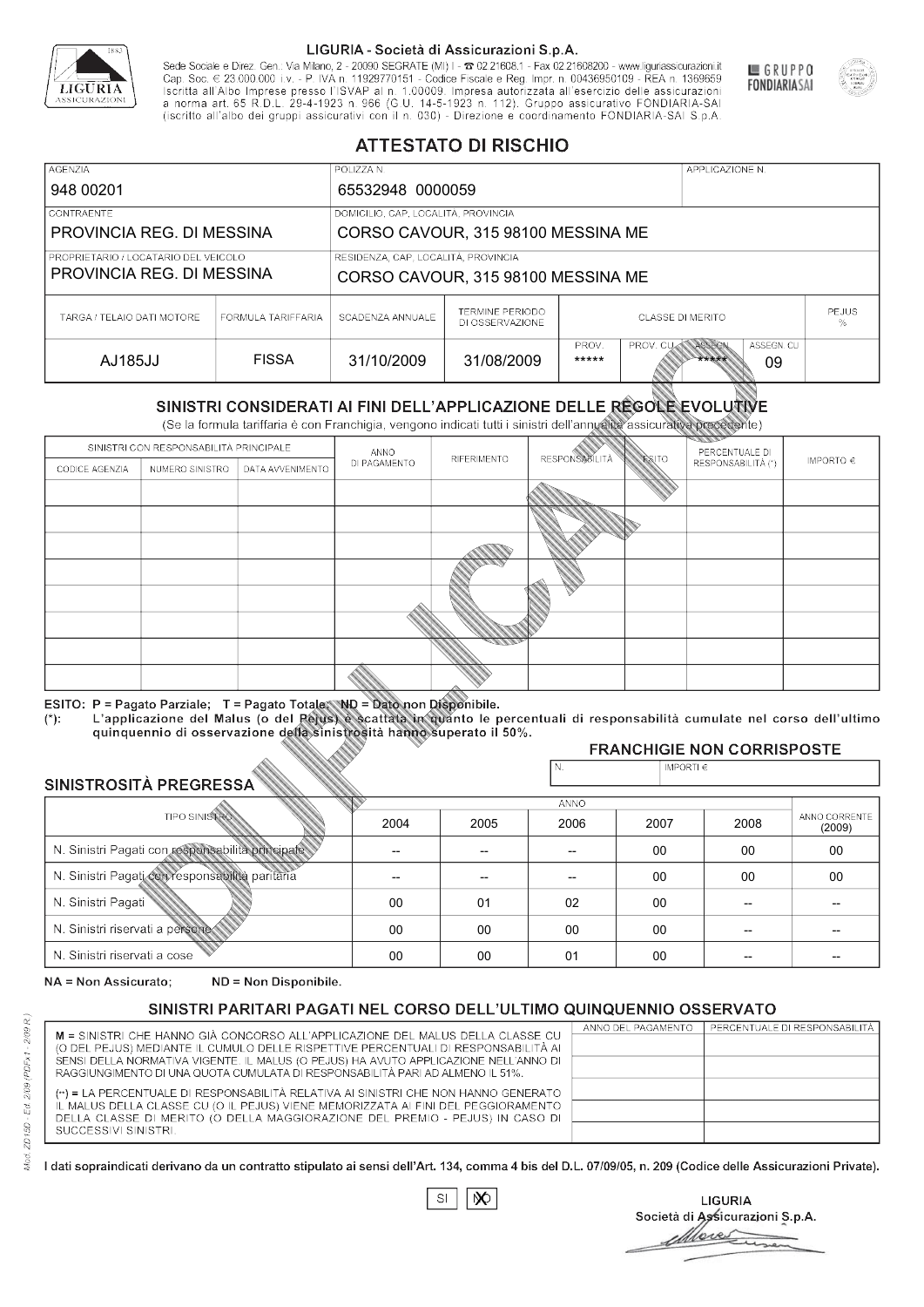

Sede Sociale e Direz. Gen.: Via Milano, 2 - 20090 SEGRATE (MI) I - 2 02.21608.1 - Fax 02.21608200 - www.liguriassicurazioni.it Sede e Direz, Gen. Via Milanto, 2 - 20090 SEGATE (MI) I - 2 UZZIODO. I - FAX UZZIODO2 I - WWW. IIJONENSURIADONILI<br>Cap. Soc. € 23.000.000 i.v. - P. IVA n. 11929770151 - Codice Fiscale e Reg. Impr. n. 00436950109 - REA n. 1



GRUPPO

**FONDIARIASAI** 

# **ATTESTATO DI RISCHIO**

| <b>AGENZIA</b>                       |                    | POLIZZA N.                          |                                           |                         |                  | APPLICAZIONE N. |                  |                   |
|--------------------------------------|--------------------|-------------------------------------|-------------------------------------------|-------------------------|------------------|-----------------|------------------|-------------------|
| 948 00201                            |                    | 65532948 0000060                    |                                           |                         |                  |                 |                  |                   |
| LCONTRAENTE.                         |                    | DOMICILIO, CAP, LOCALITÀ, PROVINCIA |                                           |                         |                  |                 |                  |                   |
| PROVINCIA REG. DI MESSINA            |                    |                                     | CORSO CAVOUR, 315 98100 MESSINA ME        |                         |                  |                 |                  |                   |
| PROPRIETARIO / LOCATARIO DEL VEICOLO |                    | RESIDENZA, CAP, LOCALITÀ, PROVINCIA |                                           |                         |                  |                 |                  |                   |
| PROVINCIA REG. DI MESSINA            |                    | CORSO CAVOUR, 315 98100 MESSINA ME  |                                           |                         |                  |                 |                  |                   |
| TARGA / TELAIO DATI MOTORE           | FORMULA TARIFFARIA | SCADENZA ANNUALE                    | <b>TERMINE PERIODO</b><br>DI OSSERVAZIONE | <b>CLASSE DI MERITO</b> |                  |                 |                  | <b>PEJUS</b><br>% |
| LO86JJ                               | <b>FISSA</b>       | 31/10/2009                          | 31/08/2009                                | PROV.<br>*****          | <b>PROV. CUM</b> | ASSEGN<br>***** | ASSEGN. CU<br>09 |                   |

|                                                 |                                                                                            |                                                                                                                                                                                                      |              | DI OSSERVAZIONE |                      |               |                                     | %                       |  |
|-------------------------------------------------|--------------------------------------------------------------------------------------------|------------------------------------------------------------------------------------------------------------------------------------------------------------------------------------------------------|--------------|-----------------|----------------------|---------------|-------------------------------------|-------------------------|--|
| AJ186JJ                                         |                                                                                            | <b>FISSA</b>                                                                                                                                                                                         | 31/10/2009   | 31/08/2009      | PROV.<br>*****       | PROV. CU      | ASSEGN<br>ASSEGN. CU<br>*****<br>09 |                         |  |
|                                                 |                                                                                            | SINISTRI CONSIDERATI AI FINI DELL'APPLICAZIONE DELLE RÉGOLE EVOLUTIVE<br>(Se la formula tariffaria è con Franchigia, vengono indicati tutti i sinistri dell'annualità assicurativa precedente)       |              |                 |                      |               |                                     |                         |  |
|                                                 | SINISTRI CON RESPONSABILITÀ PRINCIPALE                                                     |                                                                                                                                                                                                      | ANNO         |                 |                      |               | PERCENTUALE DI                      |                         |  |
| CODICE AGENZIA                                  | NUMERO SINISTRO                                                                            | DATA AVVENIMENTO                                                                                                                                                                                     | DI PAGAMENTO | RIFERIMENTO     | <b>RESPONSABLITA</b> | <b>ESITO</b>  | RESPONSABILITÀ (*)                  | IMPORTO $\in$           |  |
|                                                 |                                                                                            |                                                                                                                                                                                                      |              |                 |                      |               |                                     |                         |  |
|                                                 |                                                                                            |                                                                                                                                                                                                      |              |                 |                      |               |                                     |                         |  |
|                                                 |                                                                                            |                                                                                                                                                                                                      |              |                 |                      |               |                                     |                         |  |
|                                                 |                                                                                            |                                                                                                                                                                                                      |              |                 |                      |               |                                     |                         |  |
|                                                 |                                                                                            |                                                                                                                                                                                                      |              |                 |                      |               |                                     |                         |  |
|                                                 |                                                                                            |                                                                                                                                                                                                      |              |                 |                      |               |                                     |                         |  |
|                                                 |                                                                                            |                                                                                                                                                                                                      |              |                 |                      |               |                                     |                         |  |
|                                                 |                                                                                            |                                                                                                                                                                                                      |              |                 |                      |               |                                     |                         |  |
|                                                 |                                                                                            |                                                                                                                                                                                                      |              |                 |                      |               |                                     |                         |  |
|                                                 |                                                                                            | ESITO: P = Pagato Parziale; T = Pagato Totale; ND = Dato non Disponibile.                                                                                                                            |              |                 |                      |               |                                     |                         |  |
| $(*)$ .                                         |                                                                                            | L'applicazione del Malus (o del Pejus) è scattata in quanto le percentuali di responsabilità cumulate nel corso dell'ultimo<br>quinquennio di osservazione della sinistrosità hanno superato il 50%. |              |                 |                      |               |                                     |                         |  |
|                                                 |                                                                                            |                                                                                                                                                                                                      |              |                 |                      |               | <b>FRANCHIGIE NON CORRISPOSTE</b>   |                         |  |
|                                                 |                                                                                            |                                                                                                                                                                                                      |              |                 | N.                   | IMPORTI $\in$ |                                     |                         |  |
| SINISTROSITÀ PREGRESSA                          |                                                                                            |                                                                                                                                                                                                      |              |                 | <b>ANNO</b>          |               |                                     |                         |  |
|                                                 | <b>TIPO SINISTRO</b>                                                                       |                                                                                                                                                                                                      | 2004         | 2005            | 2006                 | 2007          | 2008                                | ANNO CORRENTE<br>(2009) |  |
|                                                 | N. Sinistri Pagati con responsabilità principale<br>00<br>00<br>--<br>--<br>$\overline{a}$ |                                                                                                                                                                                                      |              |                 | 00                   |               |                                     |                         |  |
| N. Sinistri Pagati con responsabilità paritaria |                                                                                            |                                                                                                                                                                                                      |              |                 |                      | 00            | 00                                  | 00                      |  |
| N. Sinistri Pagati                              |                                                                                            |                                                                                                                                                                                                      | 02           | 02              | 02                   | 00            | --                                  |                         |  |
| N. Sinistri riservati a persone                 |                                                                                            |                                                                                                                                                                                                      | 00           | 00              | 00                   | 00            |                                     |                         |  |
| N. Sinjetri riconvoti a coco                    |                                                                                            |                                                                                                                                                                                                      | $\cap$       | $\cap$          | $\cap$               | $\sim$        |                                     |                         |  |

### 2005 -- --  $02$ 00 00 2004 -- --  $02$ 00 00 2006 -- -- 02 00 00 2007 00 00 00 00 00 2008 00 00 -- -- -- 00 00 -- -- -- (2009)

NA = Non Assicurato: ND = Non Disponibile.

# SINISTRI PARITARI PAGATI NEL CORSO DELL'ULTIMO QUINQUENNIO OSSERVATO

|                                                                                      | ANNO DEL PAGAMENTO | PERCENTUALE DI RESPONSABILITÀ |
|--------------------------------------------------------------------------------------|--------------------|-------------------------------|
| M = SINISTRI CHE HANNO GIÀ CONCORSO ALL'APPLICAZIONE DEL MALUS DELLA CLASSE CU       |                    |                               |
| (O DEL PEJUS) MEDIANTE IL CUMULO DELLE RISPETTIVE PERCENTUALI DI RESPONSABILITÀ AI   |                    |                               |
| SENSI DELLA NORMATIVA VIGENTE. IL MALUS (O PEJUS) HA AVUTO APPLICAZIONE NELL'ANNO DI |                    |                               |
| RAGGIUNGIMENTO DI UNA QUOTA CUMULATA DI RESPONSABILITÀ PARI AD ALMENO IL 51%.        |                    |                               |
| (**) = LA PERCENTUALE DI RESPONSABILITÀ RELATIVA AI SINISTRI CHE NON HANNO GENERATO  |                    |                               |
| IL MALUS DELLA CLASSE CU (O IL PEJUS) VIENE MEMORIZZATA AI FINI DEL PEGGIORAMENTO    |                    |                               |
| DELLA CLASSE DI MERITO (O DELLA MAGGIORAZIONE DEL PREMIO - PEJUS) IN CASO DI         |                    |                               |
| SUCCESSIVI SINISTRI.                                                                 |                    |                               |
|                                                                                      |                    |                               |

|--|

**LIGURIA** Società di Assicurazioni S.p.A. Move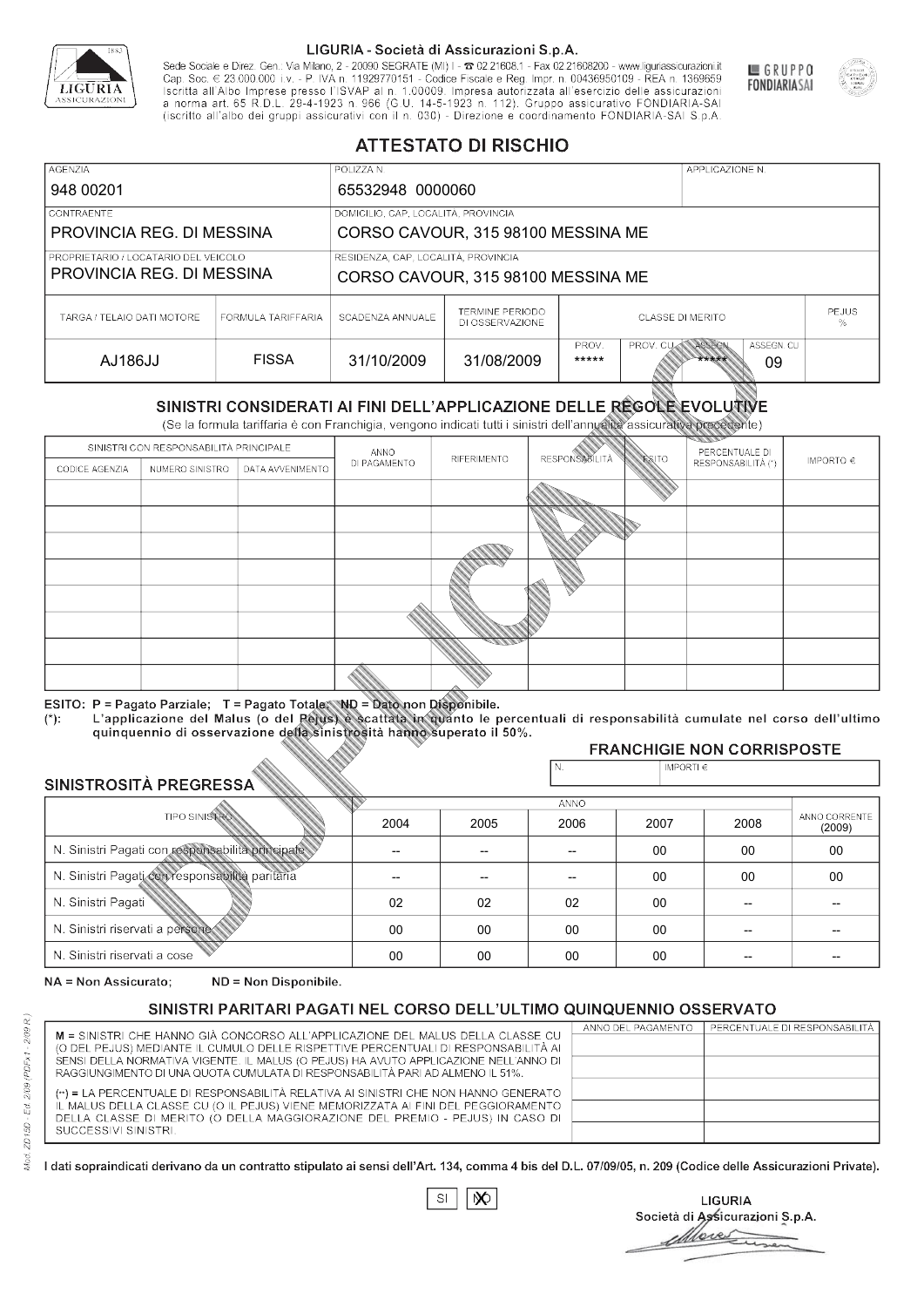

Sede Sociale e Direz. Gen.: Via Milano, 2 - 20090 SEGRATE (MI) I - 2 02.21608.1 - Fax 02.21608200 - www.liguriassicurazioni.it Sede e Direz, Gen. Via Milanto, 2 - 20090 SEGATE (MI) I - 2 UZZIODO. I - FAX UZZIODO2 I - WWW. IIJONENSURIADONILI<br>Cap. Soc. € 23.000.000 i.v. - P. IVA n. 11929770151 - Codice Fiscale e Reg. Impr. n. 00436950109 - REA n. 1



GRUPPO

**FONDIARIASAI** 

# **ATTESTATO DI RISCHIO**

| <b>AGENZIA</b>                       |                    | POLIZZA N.                          |                                           |                         |                  | APPLICAZIONE N. |                   |  |
|--------------------------------------|--------------------|-------------------------------------|-------------------------------------------|-------------------------|------------------|-----------------|-------------------|--|
| 948 00201                            |                    | 65532948 0000061                    |                                           |                         |                  |                 |                   |  |
| LCONTRAENTE.                         |                    | DOMICILIO, CAP, LOCALITÀ, PROVINCIA |                                           |                         |                  |                 |                   |  |
| PROVINCIA REG. DI MESSINA            |                    |                                     | CORSO CAVOUR, 315 98100 MESSINA ME        |                         |                  |                 |                   |  |
| PROPRIETARIO / LOCATARIO DEL VEICOLO |                    | RESIDENZA, CAP, LOCALITÀ, PROVINCIA |                                           |                         |                  |                 |                   |  |
| PROVINCIA REG. DI MESSINA            |                    | CORSO CAVOUR, 315 98100 MESSINA ME  |                                           |                         |                  |                 |                   |  |
| TARGA / TELAIO DATI MOTORE           | FORMULA TARIFFARIA | SCADENZA ANNUALE                    | <b>TERMINE PERIODO</b><br>DI OSSERVAZIONE | <b>CLASSE DI MERITO</b> |                  |                 | <b>PEJUS</b><br>% |  |
| ME482832                             | <b>FISSA</b>       | 31/10/2009                          | 31/08/2009                                | PROV.<br>*****          | <b>PROV. CUM</b> | ASSEGN<br>***** | ASSEGN. CU<br>11  |  |

|                                 |                                                             |                                                                                                                                                                                                          |                | DI OSSERVAZIONE |                          |                |                                     | %             |  |  |
|---------------------------------|-------------------------------------------------------------|----------------------------------------------------------------------------------------------------------------------------------------------------------------------------------------------------------|----------------|-----------------|--------------------------|----------------|-------------------------------------|---------------|--|--|
| ME482832                        |                                                             | <b>FISSA</b>                                                                                                                                                                                             | 31/10/2009     | 31/08/2009      | PROV.<br>*****           | PROV. CU       | ASSEGN<br>ASSEGN. CU<br>*****<br>11 |               |  |  |
|                                 |                                                             | SINISTRI CONSIDERATI AI FINI DELL'APPLICAZIONE DELLE RÉGOLE EVOLUTIVE<br>(Se la formula tariffaria è con Franchigia, vengono indicati tutti i sinistri dell'annualità assicurativa precedente)           |                |                 |                          |                |                                     |               |  |  |
|                                 | SINISTRI CON RESPONSABILITÀ PRINCIPALE                      |                                                                                                                                                                                                          | ANNO           |                 |                          |                | PERCENTUALE DI                      |               |  |  |
| CODICE AGENZIA                  | NUMERO SINISTRO                                             | DATA AVVENIMENTO                                                                                                                                                                                         | DI PAGAMENTO   | RIFERIMENTO     | <b>RESPONSABILITÀ</b>    | <b>ESITO</b>   | RESPONSABILITÀ (*)                  | IMPORTO $\in$ |  |  |
| 948                             | 03356                                                       | 19/02/2009                                                                                                                                                                                               | 2009           | COSE            | <b>PRINCIPALE</b>        |                | 100                                 | 1.162,00      |  |  |
|                                 |                                                             |                                                                                                                                                                                                          |                |                 |                          |                |                                     |               |  |  |
|                                 |                                                             |                                                                                                                                                                                                          |                |                 |                          |                |                                     |               |  |  |
|                                 |                                                             |                                                                                                                                                                                                          |                |                 |                          |                |                                     |               |  |  |
|                                 |                                                             |                                                                                                                                                                                                          |                |                 |                          |                |                                     |               |  |  |
|                                 |                                                             |                                                                                                                                                                                                          |                |                 |                          |                |                                     |               |  |  |
|                                 |                                                             |                                                                                                                                                                                                          |                |                 |                          |                |                                     |               |  |  |
|                                 |                                                             |                                                                                                                                                                                                          |                |                 |                          |                |                                     |               |  |  |
|                                 |                                                             |                                                                                                                                                                                                          |                |                 |                          |                |                                     |               |  |  |
| $(*)$ .                         |                                                             | ESITO: P = Pagato Parziale; T = Pagato Totale; ND = Dato non Disponibile.<br>L'applicazione del Malus (o del Pejus) è scattata in quanto le percentuali di responsabilità cumulate nel corso dell'ultimo |                |                 |                          |                |                                     |               |  |  |
|                                 |                                                             | quinquennio di osservazione della sinistrosità hanno superato il 50%.                                                                                                                                    |                |                 |                          |                | <b>FRANCHIGIE NON CORRISPOSTE</b>   |               |  |  |
|                                 |                                                             |                                                                                                                                                                                                          |                |                 | N.                       | IMPORTI $\in$  |                                     |               |  |  |
| <b>SINISTROSITÀ PREGRESSA</b>   |                                                             |                                                                                                                                                                                                          |                |                 |                          |                |                                     |               |  |  |
|                                 | <b>TIPO SINISTRO</b>                                        |                                                                                                                                                                                                          |                |                 | <b>ANNO</b>              |                |                                     | ANNO CORRENTE |  |  |
|                                 |                                                             | 2004                                                                                                                                                                                                     | 2005           | 2006            | 2007                     | 2008           | (2009)                              |               |  |  |
|                                 |                                                             | N. Sinistri Pagati con responsabilità principale                                                                                                                                                         | $\overline{a}$ | --              | $\overline{\phantom{a}}$ | 00<br>00<br>01 |                                     |               |  |  |
|                                 | N. Sinistri Pagati con responsabilità paritaria<br>00<br>00 |                                                                                                                                                                                                          |                |                 |                          | 00             |                                     |               |  |  |
| N. Sinistri Pagati              |                                                             |                                                                                                                                                                                                          | 00             | 01              | 00                       | 00             | --                                  |               |  |  |
| N. Sinistri riservati a persone |                                                             |                                                                                                                                                                                                          | 00             | 00              | 00                       | $00 \,$        | --                                  |               |  |  |
| N. Sinjetri riconvoti a coco    |                                                             |                                                                                                                                                                                                          | $\cap$         | $\cap$          | $\cap$                   | $\cap$         |                                     |               |  |  |

### 2005 -- -- 01 00 00 2004 -- --  $0<sup>0</sup>$ 00 00 2006 -- -- 00 00 00 2007 00 00 00 00 00 2008 00 00 -- -- -- 01 00 -- -- -- (2009)

NA = Non Assicurato: ND = Non Disponibile.

# SINISTRI PARITARI PAGATI NEL CORSO DELL'ULTIMO QUINQUENNIO OSSERVATO

|                                                                                                                                                                      | ANNO DEL PAGAMENTO | PERCENTUALE DI RESPONSABILITÀ |
|----------------------------------------------------------------------------------------------------------------------------------------------------------------------|--------------------|-------------------------------|
| M = SINISTRI CHE HANNO GIÀ CONCORSO ALL'APPLICAZIONE DEL MALUS DELLA CLASSE CU<br>(O DEL PEJUS) MEDIANTE IL CUMULO DELLE RISPETTIVE PERCENTUALI DI RESPONSABILITÀ AI |                    |                               |
| SENSI DELLA NORMATIVA VIGENTE. IL MALUS (O PEJUS) HA AVUTO APPLICAZIONE NELL'ANNO DI                                                                                 |                    |                               |
| RAGGIUNGIMENTO DI UNA QUOTA CUMULATA DI RESPONSABILITÀ PARI AD ALMENO IL 51%.                                                                                        |                    |                               |
|                                                                                                                                                                      |                    |                               |
| (**) = LA PERCENTUALE DI RESPONSABILITÀ RELATIVA AI SINISTRI CHE NON HANNO GENERATO                                                                                  |                    |                               |
| IL MALUS DELLA CLASSE CU (O IL PEJUS) VIENE MEMORIZZATA AI FINI DEL PEGGIORAMENTO                                                                                    |                    |                               |
| DELLA CLASSE DI MERITO (O DELLA MAGGIORAZIONE DEL PREMIO - PEJUS) IN CASO DI                                                                                         |                    |                               |
| SUCCESSIVI SINISTRI.                                                                                                                                                 |                    |                               |
|                                                                                                                                                                      |                    |                               |

 $\mathbb{S}\mathsf{I}$  $\infty$ 

**LIGURIA** Società di Assicurazioni S.p.A. More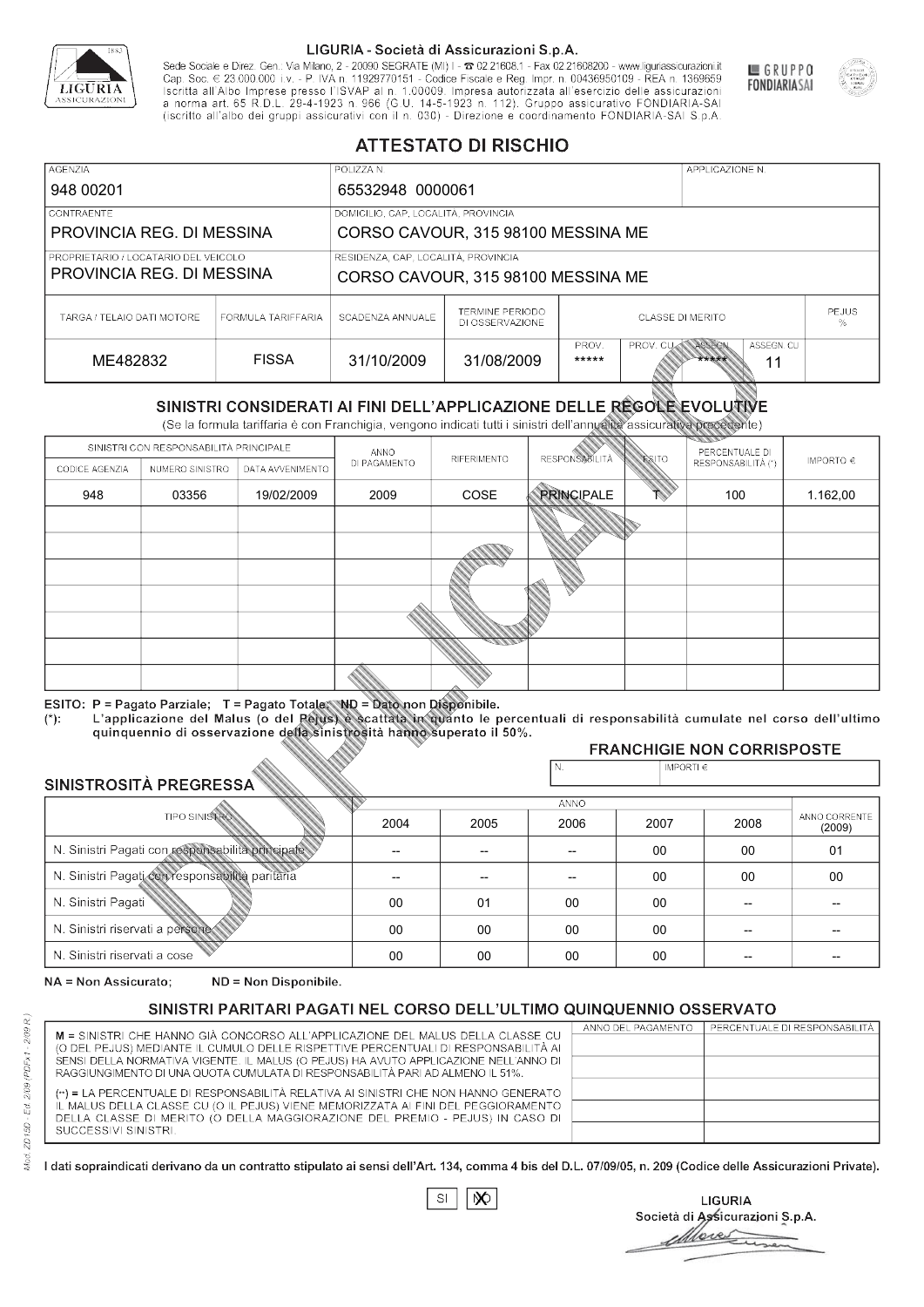

Sede Sociale e Direz. Gen.: Via Milano, 2 - 20090 SEGRATE (MI) I - 2 02.21608.1 - Fax 02.21608200 - www.liguriassicurazioni.it Cap. Soc.  $\in$  23.000.000 i.v. - P. IVA n. 11929770151 - Codice Fiscale e Reg. Impr. n. 00436950109 - REA n. 1369659<br>Iscritta all'Albo Imprese presso l'ISVAP al n. 1.00009. Impresa autorizzata all'esercizio delle assicura d homa art. 65 K.D.L. 29-4-1923 ft. 900 (G.O. 14-5-1923 ft. 112). Gruppo assicurativo PONDIARIA-SAI S.p.A



GRUPPO

**FONDIARIASAI** 

# **ATTESTATO DI RISCHIO**

| <b>AGENZIA</b>                                                                                                                                 |                    | POLIZZA N.                          |                                           |                         |                  | APPLICAZIONE N. |                  |                   |
|------------------------------------------------------------------------------------------------------------------------------------------------|--------------------|-------------------------------------|-------------------------------------------|-------------------------|------------------|-----------------|------------------|-------------------|
| 948 00201                                                                                                                                      |                    | 65532948 0000062                    |                                           |                         |                  |                 |                  |                   |
| LCONTRAENTE.                                                                                                                                   |                    | DOMICILIO, CAP, LOCALITÀ, PROVINCIA |                                           |                         |                  |                 |                  |                   |
| PROVINCIA REG. DI MESSINA                                                                                                                      |                    |                                     | CORSO CAVOUR, 315 98100 MESSINA ME        |                         |                  |                 |                  |                   |
| RESIDENZA, CAP, LOCALITÀ, PROVINCIA<br>PROPRIETARIO / LOCATARIO DEL VEICOLO<br>PROVINCIA REG. DI MESSINA<br>CORSO CAVOUR, 315 98100 MESSINA ME |                    |                                     |                                           |                         |                  |                 |                  |                   |
| TARGA / TELAIO DATI MOTORE                                                                                                                     | FORMULA TARIFFARIA | SCADENZA ANNUALE                    | <b>TERMINE PERIODO</b><br>DI OSSERVAZIONE | <b>CLASSE DI MERITO</b> |                  |                 |                  | <b>PEJUS</b><br>% |
| ME398126                                                                                                                                       | <b>FISSA</b>       | 31/10/2009                          | 31/08/2009                                | PROV.<br>*****          | <b>PROV. CUM</b> | ASSEGN<br>***** | ASSEGN. CU<br>09 |                   |

|                                 |                                                                                            |                                                                                                                                                                                                      |              | DI OSSERVAZIONE |                      |               |                                     | %                       |  |
|---------------------------------|--------------------------------------------------------------------------------------------|------------------------------------------------------------------------------------------------------------------------------------------------------------------------------------------------------|--------------|-----------------|----------------------|---------------|-------------------------------------|-------------------------|--|
| ME398126                        |                                                                                            | <b>FISSA</b>                                                                                                                                                                                         | 31/10/2009   | 31/08/2009      | PROV.<br>*****       | PROV. CU      | ASSEGN<br>ASSEGN. CU<br>*****<br>09 |                         |  |
|                                 |                                                                                            | SINISTRI CONSIDERATI AI FINI DELL'APPLICAZIONE DELLE RÉGOLE EVOLUTIVE<br>(Se la formula tariffaria è con Franchigia, vengono indicati tutti i sinistri dell'annualità assicurativa precedente)       |              |                 |                      |               |                                     |                         |  |
|                                 | SINISTRI CON RESPONSABILITÀ PRINCIPALE                                                     |                                                                                                                                                                                                      | ANNO         |                 |                      |               | PERCENTUALE DI                      |                         |  |
| CODICE AGENZIA                  | NUMERO SINISTRO                                                                            | DATA AVVENIMENTO                                                                                                                                                                                     | DI PAGAMENTO | RIFERIMENTO     | <b>RESPONSABLITA</b> | <b>ESITO</b>  | RESPONSABILITÀ (*)                  | IMPORTO $\in$           |  |
|                                 |                                                                                            |                                                                                                                                                                                                      |              |                 |                      |               |                                     |                         |  |
|                                 |                                                                                            |                                                                                                                                                                                                      |              |                 |                      |               |                                     |                         |  |
|                                 |                                                                                            |                                                                                                                                                                                                      |              |                 |                      |               |                                     |                         |  |
|                                 |                                                                                            |                                                                                                                                                                                                      |              |                 |                      |               |                                     |                         |  |
|                                 |                                                                                            |                                                                                                                                                                                                      |              |                 |                      |               |                                     |                         |  |
|                                 |                                                                                            |                                                                                                                                                                                                      |              |                 |                      |               |                                     |                         |  |
|                                 |                                                                                            |                                                                                                                                                                                                      |              |                 |                      |               |                                     |                         |  |
|                                 |                                                                                            |                                                                                                                                                                                                      |              |                 |                      |               |                                     |                         |  |
|                                 |                                                                                            |                                                                                                                                                                                                      |              |                 |                      |               |                                     |                         |  |
|                                 |                                                                                            | ESITO: P = Pagato Parziale; T = Pagato Totale; ND = Dato non Disponibile.                                                                                                                            |              |                 |                      |               |                                     |                         |  |
| $(*)$ .                         |                                                                                            | L'applicazione del Malus (o del Pejus) è scattata in quanto le percentuali di responsabilità cumulate nel corso dell'ultimo<br>quinquennio di osservazione della sinistrosità hanno superato il 50%. |              |                 |                      |               |                                     |                         |  |
|                                 |                                                                                            |                                                                                                                                                                                                      |              |                 |                      |               | <b>FRANCHIGIE NON CORRISPOSTE</b>   |                         |  |
|                                 |                                                                                            |                                                                                                                                                                                                      |              |                 | N.                   | IMPORTI $\in$ |                                     |                         |  |
| SINISTROSITÀ PREGRESSA          |                                                                                            |                                                                                                                                                                                                      |              |                 | <b>ANNO</b>          |               |                                     |                         |  |
|                                 | <b>TIPO SINISTRO</b>                                                                       |                                                                                                                                                                                                      | 2004         | 2005            | 2006                 | 2007          | 2008                                | ANNO CORRENTE<br>(2009) |  |
|                                 | N. Sinistri Pagati con responsabilità principale<br>00<br>00<br>--<br>--<br>$\overline{a}$ |                                                                                                                                                                                                      |              |                 | 00                   |               |                                     |                         |  |
|                                 | N. Sinistri Pagati con responsabilità paritaria                                            |                                                                                                                                                                                                      |              |                 |                      | 00            | 00                                  | 00                      |  |
| N. Sinistri Pagati              |                                                                                            |                                                                                                                                                                                                      | 00           | 00              | 00                   | 00            | --                                  |                         |  |
| N. Sinistri riservati a persone |                                                                                            |                                                                                                                                                                                                      | 00           | 00              | 00                   | 00            |                                     |                         |  |
| N. Sinjetri riconvoti a coco    |                                                                                            |                                                                                                                                                                                                      | $\cap$       | $\cap$          | $\cap$               | $\sim$        |                                     |                         |  |

### 2005 -- --  $0<sup>0</sup>$ 00 00 2004 -- --  $0<sup>0</sup>$ 00 00 2006 -- -- 00 00 00 2007 00 00 00 00 00 2008 00 00 -- -- -- 00 00 -- -- -- (2009)

NA = Non Assicurato: ND = Non Disponibile.

# SINISTRI PARITARI PAGATI NEL CORSO DELL'ULTIMO QUINQUENNIO OSSERVATO

| M = SINISTRI CHE HANNO GIÀ CONCORSO ALL'APPLICAZIONE DEL MALUS DELLA CLASSE CU       | ANNO DEL PAGAMENTO | PERCENTUALE DI RESPONSABILITÀ |
|--------------------------------------------------------------------------------------|--------------------|-------------------------------|
| (O DEL PEJUS) MEDIANTE IL CUMULO DELLE RISPETTIVE PERCENTUALI DI RESPONSABILITÀ AI   |                    |                               |
| SENSI DELLA NORMATIVA VIGENTE. IL MALUS (O PEJUS) HA AVUTO APPLICAZIONE NELL'ANNO DI |                    |                               |
| RAGGIUNGIMENTO DI UNA QUOTA CUMULATA DI RESPONSABILITÀ PARI AD ALMENO IL 51%.        |                    |                               |
| (**) = LA PERCENTUALE DI RESPONSABILITÀ RELATIVA AI SINISTRI CHE NON HANNO GENERATO  |                    |                               |
| IL MALUS DELLA CLASSE CU (O IL PEJUS) VIENE MEMORIZZATA AI FINI DEL PEGGIORAMENTO    |                    |                               |
| DELLA CLASSE DI MERITO (O DELLA MAGGIORAZIONE DEL PREMIO - PEJUS) IN CASO DI         |                    |                               |
| SUCCESSIVI SINISTRI.                                                                 |                    |                               |
|                                                                                      |                    |                               |

 $\mathbb{S}\mathsf{I}$  $\infty$ 

**LIGURIA** Società di Assicurazioni S.p.A. Move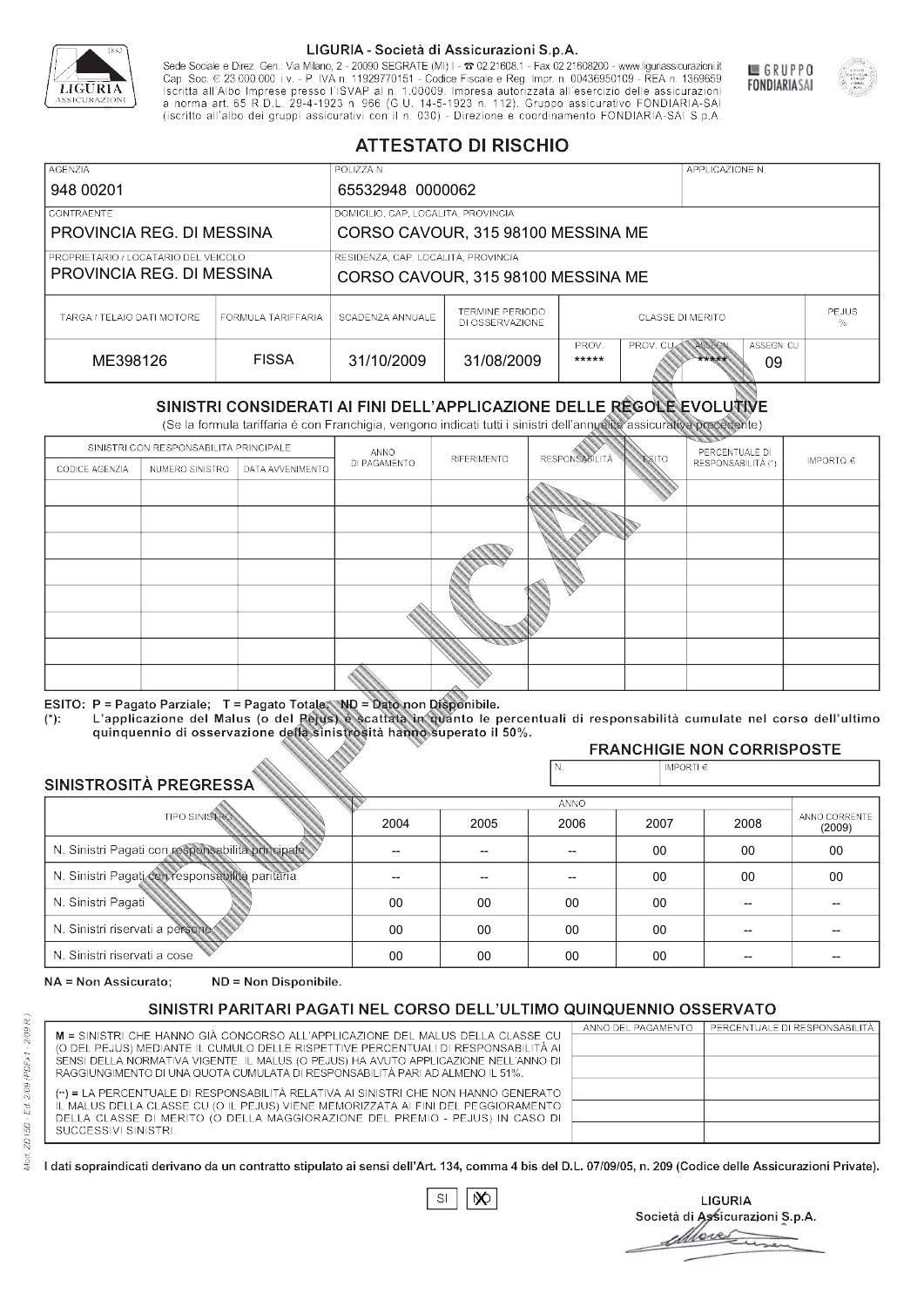

Sede Sociale e Direz. Gen.: Via Milano, 2 - 20090 SEGRATE (MI) I - 2 02.21608.1 - Fax 02.21608200 - www.liguriassicurazioni.it Sede e Direz, Gen. Via Milanto, 2 - 20090 SEGATE (MI) I - 2 UZZIODO. I - FAX UZZIODO2 I - WWW. IIJONENSURIADONILI<br>Cap. Soc. € 23.000.000 i.v. - P. IVA n. 11929770151 - Codice Fiscale e Reg. Impr. n. 00436950109 - REA n. 1



GRUPPO

**FONDIARIASAI** 

# **ATTESTATO DI RISCHIO**

| <b>AGENZIA</b>                       |                    | POLIZZA N.                          |                                           |                         |                  | APPLICAZIONE N. |                  |                   |
|--------------------------------------|--------------------|-------------------------------------|-------------------------------------------|-------------------------|------------------|-----------------|------------------|-------------------|
| 948 00201                            |                    | 65532948 0000063                    |                                           |                         |                  |                 |                  |                   |
| LCONTRAENTE.                         |                    | DOMICILIO, CAP, LOCALITÀ, PROVINCIA |                                           |                         |                  |                 |                  |                   |
| PROVINCIA REG. DI MESSINA            |                    |                                     | CORSO CAVOUR, 315 98100 MESSINA ME        |                         |                  |                 |                  |                   |
| PROPRIETARIO / LOCATARIO DEL VEICOLO |                    | RESIDENZA, CAP, LOCALITÀ, PROVINCIA |                                           |                         |                  |                 |                  |                   |
| PROVINCIA REG. DI MESSINA            |                    | CORSO CAVOUR, 315 98100 MESSINA ME  |                                           |                         |                  |                 |                  |                   |
| TARGA / TELAIO DATI MOTORE           | FORMULA TARIFFARIA | SCADENZA ANNUALE                    | <b>TERMINE PERIODO</b><br>DI OSSERVAZIONE | <b>CLASSE DI MERITO</b> |                  |                 |                  | <b>PEJUS</b><br>% |
| AV816EC                              | <b>FISSA</b>       | 31/10/2009                          | 31/08/2009                                | PROV.<br>*****          | <b>PROV. CUM</b> | ASSEGN<br>***** | ASSEGN. CU<br>09 |                   |

|                                                 |                                        |                                                                                                                                                                                                      |                          | DI OSSERVAZIONE          |                       |                    |                                     | ℅                       |
|-------------------------------------------------|----------------------------------------|------------------------------------------------------------------------------------------------------------------------------------------------------------------------------------------------------|--------------------------|--------------------------|-----------------------|--------------------|-------------------------------------|-------------------------|
| <b>AV816EC</b>                                  |                                        | <b>FISSA</b>                                                                                                                                                                                         | 31/10/2009               | 31/08/2009               | PROV.<br>*****        | PROV. CU           | ASSEGN<br>ASSEGN. CU<br>*****<br>09 |                         |
|                                                 |                                        | SINISTRI CONSIDERATI AI FINI DELL'APPLICAZIONE DELLE REGOLE EVOLUTIVE<br>(Se la formula tariffaria è con Franchigia, vengono indicati tutti i sinistri dell'annualità assicurativa precedente)       |                          |                          |                       |                    |                                     |                         |
|                                                 | SINISTRI CON RESPONSABILITÀ PRINCIPALE |                                                                                                                                                                                                      | ANNO                     |                          |                       |                    | PERCENTUALE DI                      |                         |
| CODICE AGENZIA                                  | NUMERO SINISTRO                        | DATA AVVENIMENTO                                                                                                                                                                                     | DI PAGAMENTO             | RIFERIMENTO              | <b>RESPONSABILITÀ</b> | <b>ESITO</b>       | RESPONSABILITÀ (*)                  | IMPORTO $\in$           |
|                                                 |                                        |                                                                                                                                                                                                      |                          |                          |                       |                    |                                     |                         |
|                                                 |                                        |                                                                                                                                                                                                      |                          |                          |                       |                    |                                     |                         |
|                                                 |                                        |                                                                                                                                                                                                      |                          |                          |                       |                    |                                     |                         |
|                                                 |                                        |                                                                                                                                                                                                      |                          |                          |                       |                    |                                     |                         |
|                                                 |                                        |                                                                                                                                                                                                      |                          |                          |                       |                    |                                     |                         |
|                                                 |                                        |                                                                                                                                                                                                      |                          |                          |                       |                    |                                     |                         |
|                                                 |                                        |                                                                                                                                                                                                      |                          |                          |                       |                    |                                     |                         |
|                                                 |                                        |                                                                                                                                                                                                      |                          |                          |                       |                    |                                     |                         |
|                                                 |                                        |                                                                                                                                                                                                      |                          |                          |                       |                    |                                     |                         |
|                                                 |                                        | ESITO: P = Pagato Parziale; T = Pagato Totale; ND = Dato non Disponibile.                                                                                                                            |                          |                          |                       |                    |                                     |                         |
| $(*)$ .                                         |                                        | L'applicazione del Malus (o del Pejus) è scattata in quanto le percentuali di responsabilità cumulate nel corso dell'ultimo<br>quinquennio di osservazione della sinistrosità hanno superato il 50%. |                          |                          |                       |                    |                                     |                         |
|                                                 |                                        |                                                                                                                                                                                                      |                          |                          |                       |                    | <b>FRANCHIGIE NON CORRISPOSTE</b>   |                         |
|                                                 |                                        |                                                                                                                                                                                                      |                          |                          | N.                    | IMPORTI $\epsilon$ |                                     |                         |
| SINISTROSITÀ PREGRESSA                          |                                        |                                                                                                                                                                                                      |                          |                          | <b>ANNO</b>           |                    |                                     |                         |
|                                                 | <b>TIPO SINISTRO</b>                   |                                                                                                                                                                                                      | 2004                     | 2005                     | 2006                  | 2007               | 2008                                | ANNO CORRENTE<br>(2009) |
|                                                 |                                        | N. Sinistri Pagati con responsabilità principale                                                                                                                                                     | $\overline{\phantom{0}}$ | $\overline{\phantom{a}}$ | $-$                   | $00 \,$            | 00                                  | 00                      |
| N. Sinistri Pagati con responsabilità paritaria |                                        |                                                                                                                                                                                                      |                          |                          |                       | 00                 | 00                                  | 00                      |
| N. Sinistri Pagati                              |                                        |                                                                                                                                                                                                      | 00                       | 00                       | 00                    | $00\,$             |                                     |                         |
| N. Sinistri riservati a persone                 |                                        |                                                                                                                                                                                                      | 00                       | 00                       | 00                    | 00                 |                                     |                         |
| N. Sinjetri riconvoti a coco                    |                                        |                                                                                                                                                                                                      | $\cap$                   | $\cap$                   | $\cap$                | $\cap$             |                                     |                         |

### 2005 -- --  $0<sup>0</sup>$ 00 00 2004 -- --  $0<sup>0</sup>$ 00 00 2006 -- -- 00 00 00 2007 00 00 00 00 00 2008 00 00 -- -- -- 00 00 -- -- -- (2009)

NA = Non Assicurato: ND = Non Disponibile.

# SINISTRI PARITARI PAGATI NEL CORSO DELL'ULTIMO QUINQUENNIO OSSERVATO

|                                                                                                                                                                      | ANNO DEL PAGAMENTO | PERCENTUALE DI RESPONSABILITÀ |
|----------------------------------------------------------------------------------------------------------------------------------------------------------------------|--------------------|-------------------------------|
| M = SINISTRI CHE HANNO GIÀ CONCORSO ALL'APPLICAZIONE DEL MALUS DELLA CLASSE CU<br>(O DEL PEJUS) MEDIANTE IL CUMULO DELLE RISPETTIVE PERCENTUALI DI RESPONSABILITÀ AI |                    |                               |
| SENSI DELLA NORMATIVA VIGENTE. IL MALUS (O PEJUS) HA AVUTO APPLICAZIONE NELL'ANNO DI                                                                                 |                    |                               |
| RAGGIUNGIMENTO DI UNA QUOTA CUMULATA DI RESPONSABILITÀ PARI AD ALMENO IL 51%.                                                                                        |                    |                               |
|                                                                                                                                                                      |                    |                               |
| (**) = LA PERCENTUALE DI RESPONSABILITÀ RELATIVA AI SINISTRI CHE NON HANNO GENERATO                                                                                  |                    |                               |
| IL MALUS DELLA CLASSE CU (O IL PEJUS) VIENE MEMORIZZATA AI FINI DEL PEGGIORAMENTO                                                                                    |                    |                               |
| DELLA CLASSE DI MERITO (O DELLA MAGGIORAZIONE DEL PREMIO - PEJUS) IN CASO DI                                                                                         |                    |                               |
| SUCCESSIVI SINISTRI.                                                                                                                                                 |                    |                               |
|                                                                                                                                                                      |                    |                               |

|--|

**LIGURIA** Società di Assicurazioni S.p.A. Move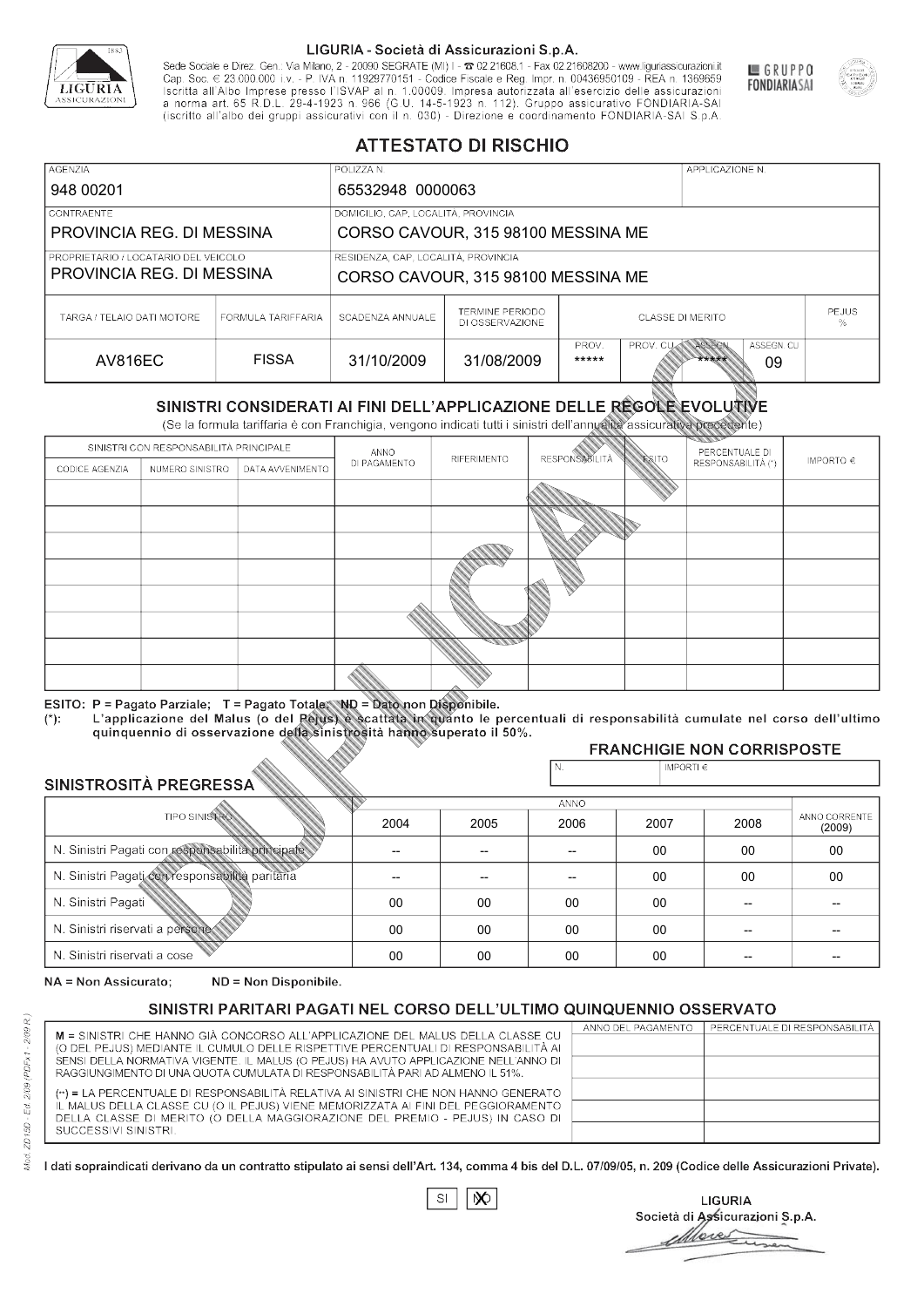

Sede Sociale e Direz. Gen.: Via Milano, 2 - 20090 SEGRATE (MI) I - 2 02.21608.1 - Fax 02.21608200 - www.liguriassicurazioni.it Sede e Direz, Gen. Via Milanto, 2 - 20090 SEGATE (MI) I - 2 UZZIODO. I - FAX UZZIODO2 I - WWW. IIJONENSURIADONILI<br>Cap. Soc. € 23.000.000 i.v. - P. IVA n. 11929770151 - Codice Fiscale e Reg. Impr. n. 00436950109 - REA n. 1



GRUPPO

**FONDIARIASAI** 

# **ATTESTATO DI RISCHIO**

| <b>AGENZIA</b>                       |                    | POLIZZA N.                          |                                    |                  |                | APPLICAZIONE N.              |                  |                   |
|--------------------------------------|--------------------|-------------------------------------|------------------------------------|------------------|----------------|------------------------------|------------------|-------------------|
| 948 00201                            |                    | 65532948 0000064                    |                                    |                  |                |                              |                  |                   |
| CONTRAENTE                           |                    | DOMICILIO, CAP, LOCALITÀ, PROVINCIA |                                    |                  |                |                              |                  |                   |
| PROVINCIA REG. DI MESSINA            |                    |                                     | CORSO CAVOUR, 315 98100 MESSINA ME |                  |                |                              |                  |                   |
| PROPRIETARIO / LOCATARIO DEL VEICOLO |                    | RESIDENZA, CAP, LOCALITÀ, PROVINCIA |                                    |                  |                |                              |                  |                   |
| PROVINCIA REG. DI MESSINA            |                    |                                     | CORSO CAVOUR, 315 98100 MESSINA ME |                  |                |                              |                  |                   |
| TARGA / TELAIO DATI MOTORE           | FORMULA TARIFFARIA | SCADENZA ANNUALE                    | TERMINE PERIODO<br>DI OSSERVAZIONE | CLASSE DI MERITO |                |                              |                  | <b>PEJUS</b><br>% |
| ME466619                             | BONUS/MALUS        | 31/10/2009                          | 31/08/2009                         | PROV.<br>$05/*$  | PROV. CU<br>05 | ASSEGN<br>$07$ $\frac{1}{2}$ | ASSEGN. CU<br>07 |                   |

|                                                 |                                        |                                                                                                                                                                                                      |              | DI OSSERVAZIONE |                       |                |                                                      | %                       |
|-------------------------------------------------|----------------------------------------|------------------------------------------------------------------------------------------------------------------------------------------------------------------------------------------------------|--------------|-----------------|-----------------------|----------------|------------------------------------------------------|-------------------------|
| ME466619                                        |                                        | <b>BONUS/MALUS</b>                                                                                                                                                                                   | 31/10/2009   | 31/08/2009      | PROV.<br>$05/*$       | PROV. CU<br>05 | ASSEGN<br>ASSEGN. CU<br>$07$ $\frac{111}{111}$<br>07 |                         |
|                                                 |                                        | SINISTRI CONSIDERATI AI FINI DELL'APPLICAZIONE DELLE RÉGOLE EVOLUTIVE<br>(Se la formula tariffaria è con Franchigia, vengono indicati tutti i sinistri dell'annualità assicurativa precedente)       |              |                 |                       |                |                                                      |                         |
|                                                 | SINISTRI CON RESPONSABILITÀ PRINCIPALE |                                                                                                                                                                                                      | ANNO         |                 |                       |                | PERCENTUALE DI                                       |                         |
| CODICE AGENZIA                                  | NUMERO SINISTRO                        | DATA AVVENIMENTO                                                                                                                                                                                     | DI PAGAMENTO | RIFERIMENTO     | <b>RESPONSABILITÀ</b> | <b>ESITO</b>   | RESPONSABILITÀ (*)                                   | IMPORTO $\in$           |
| 948                                             | 03712                                  | 06/08/2008                                                                                                                                                                                           | 2008         | COSE            | <b>PRINCIPALE</b>     |                | 100                                                  | 1.373,00                |
|                                                 |                                        |                                                                                                                                                                                                      |              |                 |                       |                |                                                      |                         |
|                                                 |                                        |                                                                                                                                                                                                      |              |                 |                       |                |                                                      |                         |
|                                                 |                                        |                                                                                                                                                                                                      |              |                 |                       |                |                                                      |                         |
|                                                 |                                        |                                                                                                                                                                                                      |              |                 |                       |                |                                                      |                         |
|                                                 |                                        |                                                                                                                                                                                                      |              |                 |                       |                |                                                      |                         |
|                                                 |                                        |                                                                                                                                                                                                      |              |                 |                       |                |                                                      |                         |
|                                                 |                                        |                                                                                                                                                                                                      |              |                 |                       |                |                                                      |                         |
|                                                 |                                        | ESITO: P = Pagato Parziale; T = Pagato Totale; ND = Dato non Disponibile.                                                                                                                            |              |                 |                       |                |                                                      |                         |
| $(*)$ .                                         |                                        | L'applicazione del Malus (o del Pejus) è scattata in quanto le percentuali di responsabilità cumulate nel corso dell'ultimo<br>quinquennio di osservazione della sinistrosità hanno superato il 50%. |              |                 |                       |                |                                                      |                         |
|                                                 |                                        |                                                                                                                                                                                                      |              |                 |                       |                | <b>FRANCHIGIE NON CORRISPOSTE</b>                    |                         |
| SINISTROSITÀ PREGRESSA                          |                                        |                                                                                                                                                                                                      |              |                 | N.                    | IMPORTI $\in$  |                                                      |                         |
|                                                 |                                        |                                                                                                                                                                                                      |              |                 | <b>ANNO</b>           |                |                                                      |                         |
|                                                 | <b>TIPO SINISTRO</b>                   |                                                                                                                                                                                                      | 2004         | 2005            | 2006                  | 2007           | 2008                                                 | ANNO CORRENTE<br>(2009) |
|                                                 |                                        | N. Sinistri Pagati con responsabilità principale                                                                                                                                                     | $\sim$       | --              | $-$                   | 00             | 01                                                   | 00                      |
| N. Sinistri Pagati con responsabilità paritaria |                                        |                                                                                                                                                                                                      |              |                 |                       | 00             | 00                                                   | 00                      |
| N. Sinistri Pagati                              |                                        |                                                                                                                                                                                                      | 00           | 01              | 00                    | 00             | --                                                   |                         |
| N. Sinistri riservati a persone                 |                                        |                                                                                                                                                                                                      | 00           | 00              | 00                    | 00             |                                                      |                         |
| N. Sinjetri riconvoti a coco                    |                                        |                                                                                                                                                                                                      | $\cap$       | $\cap$          | $\cap$                | $\sim$         |                                                      |                         |

### 2005 -- -- 01 00 00 2004 -- --  $0<sup>0</sup>$ 00 00 2006 -- -- 00 00 00 2007 00 00 00 00 00 2008 01 00 -- -- -- 00 00 -- -- -- (2009)

NA = Non Assicurato: ND = Non Disponibile.

# SINISTRI PARITARI PAGATI NEL CORSO DELL'ULTIMO QUINQUENNIO OSSERVATO

|                                                                                      | ANNO DEL PAGAMENTO | PERCENTUALE DI RESPONSABILITÀ |
|--------------------------------------------------------------------------------------|--------------------|-------------------------------|
| M = SINISTRI CHE HANNO GIÀ CONCORSO ALL'APPLICAZIONE DEL MALUS DELLA CLASSE CU       |                    |                               |
| (O DEL PEJUS) MEDIANTE IL CUMULO DELLE RISPETTIVE PERCENTUALI DI RESPONSABILITÀ AI   |                    |                               |
| SENSI DELLA NORMATIVA VIGENTE. IL MALUS (O PEJUS) HA AVUTO APPLICAZIONE NELL'ANNO DI |                    |                               |
| RAGGIUNGIMENTO DI UNA QUOTA CUMULATA DI RESPONSABILITÀ PARI AD ALMENO IL 51%.        |                    |                               |
|                                                                                      |                    |                               |
| (**) = LA PERCENTUALE DI RESPONSABILITÀ RELATIVA AI SINISTRI CHE NON HANNO GENERATO  |                    |                               |
| IL MALUS DELLA CLASSE CU (O IL PEJUS) VIENE MEMORIZZATA AI FINI DEL PEGGIORAMENTO    |                    |                               |
| DELLA CLASSE DI MERITO (O DELLA MAGGIORAZIONE DEL PREMIO - PEJUS) IN CASO DI         |                    |                               |
| SUCCESSIVI SINISTRI.                                                                 |                    |                               |
|                                                                                      |                    |                               |

 $\mathbb{S}\mathsf{I}$  $\infty$ 

**LIGURIA** Società di Assicurazioni S.p.A. More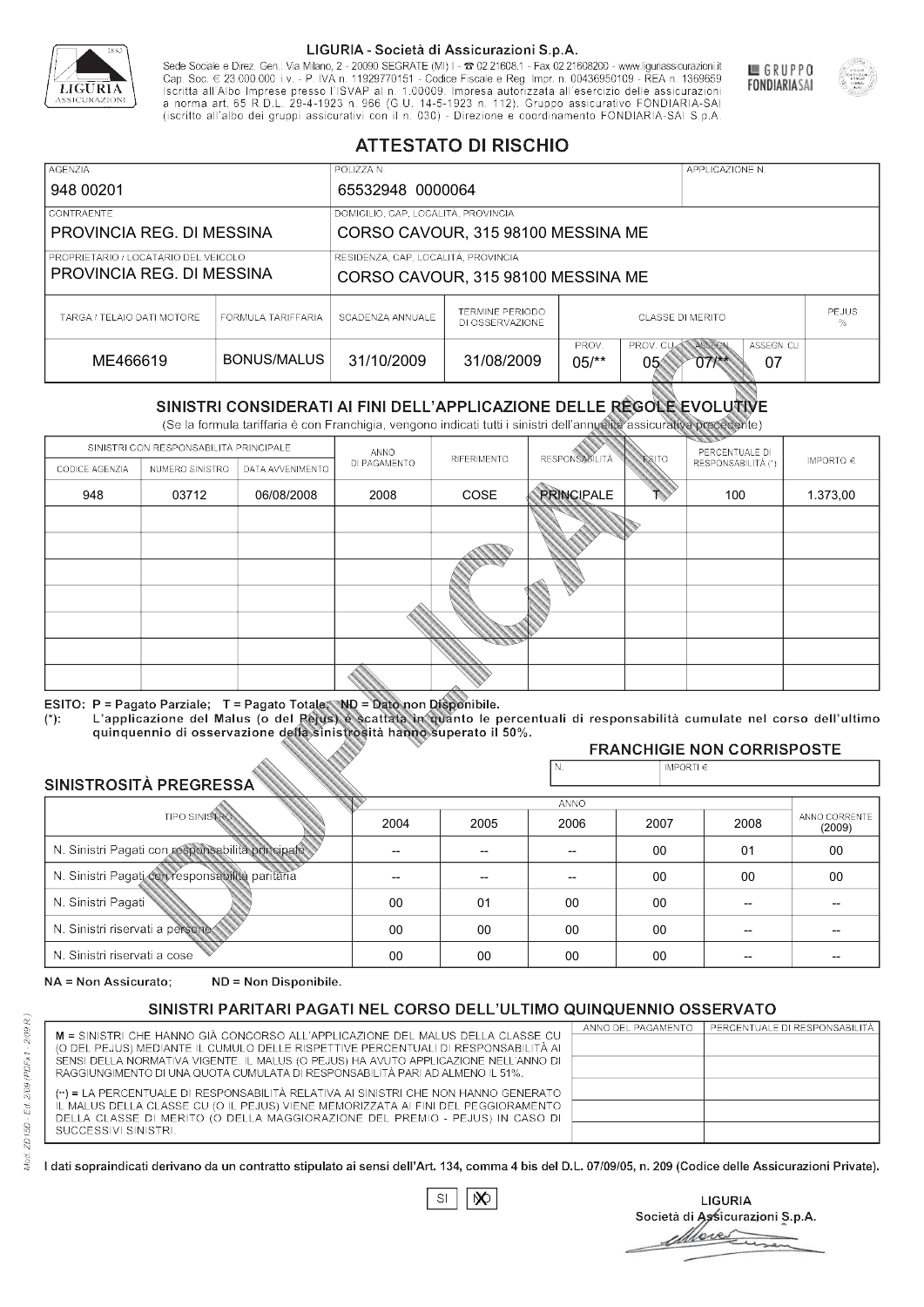

Sede Sociale e Direz. Gen.: Via Milano, 2 - 20090 SEGRATE (MI) I - 2 02.21608.1 - Fax 02.21608200 - www.liguriassicurazioni.it Cap. Soc.  $\in$  23.000.000 i.v. - P. IVA n. 11929770151 - Codice Fiscale e Reg. Impr. n. 00436950109 - REA n. 1369659<br>Iscritta all'Albo Imprese presso l'ISVAP al n. 1.00009. Impresa autorizzata all'esercizio delle assicura d homa art. 65 K.D.L. 29-4-1923 ft. 900 (G.O. 14-5-1923 ft. 112). Gruppo assicurativo PONDIARIA-SAI S.p.A



GRUPPO

**FONDIARIASAI** 

# **ATTESTATO DI RISCHIO**

| <b>AGENZIA</b>                       |                    | POLIZZA N.                          |                                    |                   |                | APPLICAZIONE N. |                  |                   |
|--------------------------------------|--------------------|-------------------------------------|------------------------------------|-------------------|----------------|-----------------|------------------|-------------------|
| 948 00201                            |                    | 65532948 0000065                    |                                    |                   |                |                 |                  |                   |
| CONTRAENTE                           |                    | DOMICILIO, CAP, LOCALITÀ, PROVINCIA |                                    |                   |                |                 |                  |                   |
| PROVINCIA REG. DI MESSINA            |                    |                                     | CORSO CAVOUR, 315 98100 MESSINA ME |                   |                |                 |                  |                   |
| PROPRIETARIO / LOCATARIO DEL VEICOLO |                    | RESIDENZA, CAP, LOCALITÀ, PROVINCIA |                                    |                   |                |                 |                  |                   |
| PROVINCIA REG. DI MESSINA            |                    |                                     | CORSO CAVOUR, 315 98100 MESSINA ME |                   |                |                 |                  |                   |
| TARGA / TELAIO DATI MOTORE           | FORMULA TARIFFARIA | SCADENZA ANNUALE                    | TERMINE PERIODO<br>DI OSSERVAZIONE | CLASSE DI MERITO  |                |                 |                  | <b>PEJUS</b><br>% |
| ME467264                             | BONUS/MALUS        | 31/10/2009                          | 31/08/2009                         | PROV.<br>$02$ /** | PROV. CU<br>02 | ASSEGN<br>01    | ASSEGN. CU<br>01 |                   |

|                                 |                      |                                                                                                                                                                                                      |              | DI OSSERVAZIONE |                      |                |                                               | %                       |
|---------------------------------|----------------------|------------------------------------------------------------------------------------------------------------------------------------------------------------------------------------------------------|--------------|-----------------|----------------------|----------------|-----------------------------------------------|-------------------------|
| ME467264                        |                      | <b>BONUS/MALUS</b>                                                                                                                                                                                   | 31/10/2009   | 31/08/2009      | PROV.<br>$02/*$      | PROV. CU<br>02 | <b>ASSEGN</b><br>ASSEGN. CU<br>$011$ **<br>01 |                         |
|                                 |                      | SINISTRI CONSIDERATI AI FINI DELL'APPLICAZIONE DELLE RÉGOLE EVOLUTIVE<br>(Se la formula tariffaria è con Franchigia, vengono indicati tutti i sinistri dell'annualità assicurativa precedente)       |              |                 |                      |                |                                               |                         |
|                                 |                      | SINISTRI CON RESPONSABILITÀ PRINCIPALE                                                                                                                                                               | ANNO         |                 |                      |                | PERCENTUALE DI                                |                         |
| CODICE AGENZIA                  | NUMERO SINISTRO      | DATA AVVENIMENTO                                                                                                                                                                                     | DI PAGAMENTO | RIFERIMENTO     | <b>RESPONSABLITA</b> | <b>ESITO</b>   | RESPONSABILITÀ (*)                            | IMPORTO $\in$           |
|                                 |                      |                                                                                                                                                                                                      |              |                 |                      |                |                                               |                         |
|                                 |                      |                                                                                                                                                                                                      |              |                 |                      |                |                                               |                         |
|                                 |                      |                                                                                                                                                                                                      |              |                 |                      |                |                                               |                         |
|                                 |                      |                                                                                                                                                                                                      |              |                 |                      |                |                                               |                         |
|                                 |                      |                                                                                                                                                                                                      |              |                 |                      |                |                                               |                         |
|                                 |                      |                                                                                                                                                                                                      |              |                 |                      |                |                                               |                         |
|                                 |                      |                                                                                                                                                                                                      |              |                 |                      |                |                                               |                         |
|                                 |                      |                                                                                                                                                                                                      |              |                 |                      |                |                                               |                         |
|                                 |                      |                                                                                                                                                                                                      |              |                 |                      |                |                                               |                         |
|                                 |                      | ESITO: P = Pagato Parziale; T = Pagato Totale; ND = Dato non Disponibile.                                                                                                                            |              |                 |                      |                |                                               |                         |
| $(*)$ .                         |                      | L'applicazione del Malus (o del Pejus) è scattata in quanto le percentuali di responsabilità cumulate nel corso dell'ultimo<br>quinquennio di osservazione della sinistrosità hanno superato il 50%. |              |                 |                      |                |                                               |                         |
|                                 |                      |                                                                                                                                                                                                      |              |                 |                      |                | <b>FRANCHIGIE NON CORRISPOSTE</b>             |                         |
| SINISTROSITÀ PREGRESSA          |                      |                                                                                                                                                                                                      |              |                 | N.                   | IMPORTI $\in$  |                                               |                         |
|                                 |                      |                                                                                                                                                                                                      |              |                 | <b>ANNO</b>          |                |                                               |                         |
|                                 | <b>TIPO SINISTRO</b> |                                                                                                                                                                                                      | 2004         | 2005            | 2006                 | 2007           | 2008                                          | ANNO CORRENTE<br>(2009) |
|                                 |                      | N. Sinistri Pagati con responsabilità principale                                                                                                                                                     | --           | --              | $\overline{a}$       | 00             | 00                                            | 00                      |
|                                 |                      | N. Sinistri Pagati con responsabilità paritaria                                                                                                                                                      |              |                 |                      | 00             | 00                                            | 00                      |
| N. Sinistri Pagati              |                      |                                                                                                                                                                                                      | 00           | 00              | 01                   | 00             | --                                            |                         |
| N. Sinistri riservati a persone |                      |                                                                                                                                                                                                      | 00           | 00              | 00                   | 00             |                                               |                         |
| N. Sinjetri riconvoti a coco    |                      |                                                                                                                                                                                                      | $\cap$       | $\cap$          | $\cap$               | $\sim$         |                                               |                         |

### 2005 -- --  $0<sup>0</sup>$ 00 00 2004 -- --  $0<sup>0</sup>$ 00 00 2006 -- -- 01 00 00 2007 00 00 00 00 00 2008 00 00 -- -- -- 00 00 -- -- -- (2009)

NA = Non Assicurato: ND = Non Disponibile.

# SINISTRI PARITARI PAGATI NEL CORSO DELL'ULTIMO QUINQUENNIO OSSERVATO

|                                                                                                                                                                       | ANNO DEL PAGAMENTO | PERCENTUALE DI RESPONSABILITÀ |
|-----------------------------------------------------------------------------------------------------------------------------------------------------------------------|--------------------|-------------------------------|
| M = SINISTRI CHE HANNO GIÀ CONCORSO ALL'APPLICAZIONE DEL MALUS DELLA CLASSE CU                                                                                        |                    |                               |
| (O DEL PEJUS) MEDIANTE IL CUMULO DELLE RISPETTIVE PERCENTUALI DI RESPONSABILITÀ AI                                                                                    |                    |                               |
| SENSI DELLA NORMATIVA VIGENTE. IL MALUS (O PEJUS) HA AVUTO APPLICAZIONE NELL'ANNO DI<br>RAGGIUNGIMENTO DI UNA QUOTA CUMULATA DI RESPONSABILITÀ PARI AD ALMENO IL 51%. |                    |                               |
|                                                                                                                                                                       |                    |                               |
| (**) = LA PERCENTUALE DI RESPONSABILITÀ RELATIVA AI SINISTRI CHE NON HANNO GENERATO                                                                                   |                    |                               |
| IL MALUS DELLA CLASSE CU (O IL PEJUS) VIENE MEMORIZZATA AI FINI DEL PEGGIORAMENTO                                                                                     |                    |                               |
| DELLA CLASSE DI MERITO (O DELLA MAGGIORAZIONE DEL PREMIO - PEJUS) IN CASO DI                                                                                          |                    |                               |
| SUCCESSIVI SINISTRI.                                                                                                                                                  |                    |                               |
|                                                                                                                                                                       |                    |                               |

 $\mathbb{S}\mathsf{I}$  $\infty$ 

**LIGURIA** Società di Assicurazioni S.p.A. Move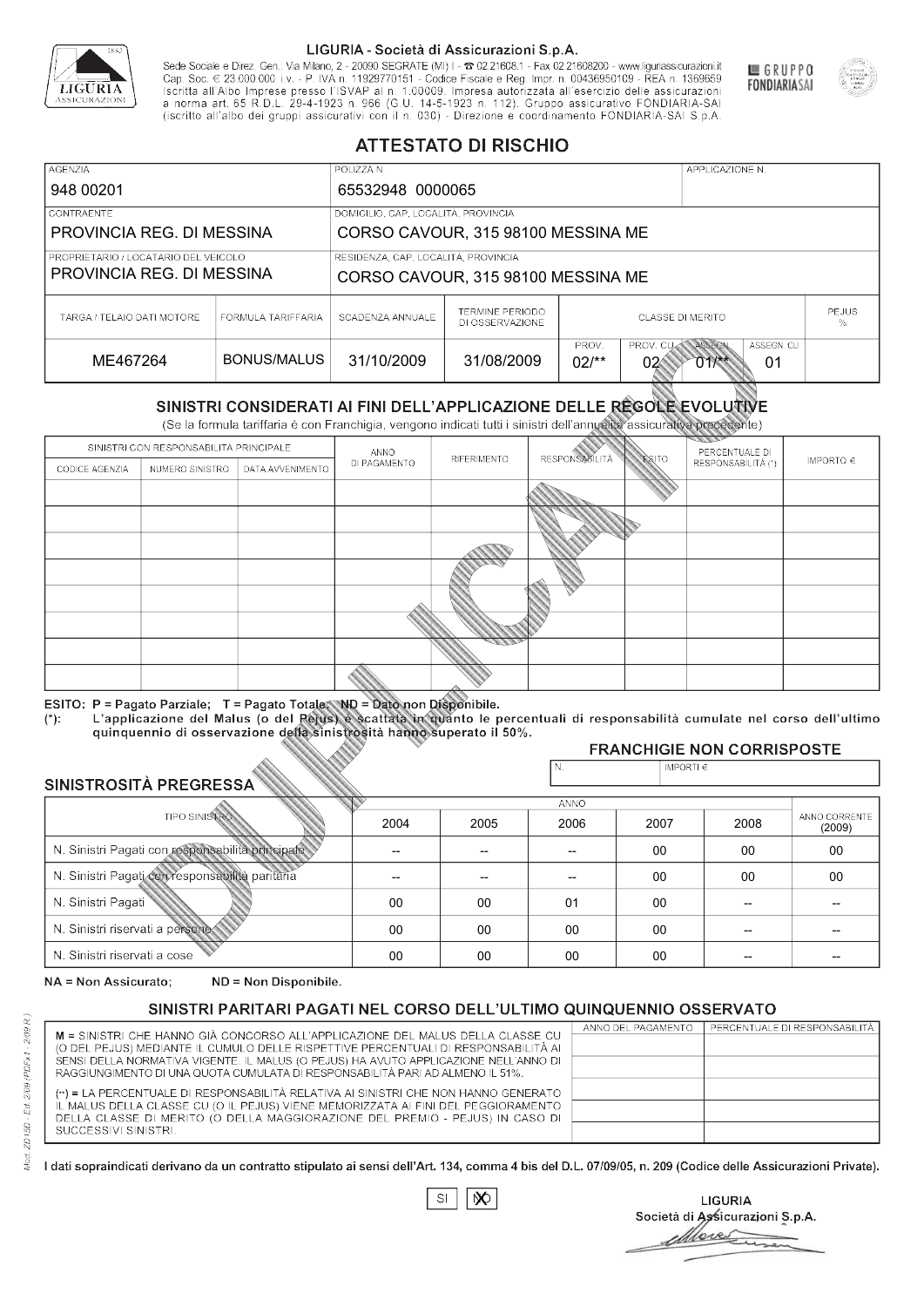

Sede Sociale e Direz. Gen.: Via Milano, 2 - 20090 SEGRATE (MI) I - 2 02.21608.1 - Fax 02.21608200 - www.liguriassicurazioni.it Sede e Direz, Gen. Via Milanto, 2 - 20090 SEGATE (MI) I - 2 UZZIODO. I - FAX UZZIODO2 I - WWW. IIJONENSURIADONILI<br>Cap. Soc. € 23.000.000 i.v. - P. IVA n. 11929770151 - Codice Fiscale e Reg. Impr. n. 00436950109 - REA n. 1



GRUPPO

**FONDIARIASAI** 

# **ATTESTATO DI RISCHIO**

| <b>AGENZIA</b>                       |                    | POLIZZA N.                          |                                    |                                         |                  | APPLICAZIONE N. |            |  |
|--------------------------------------|--------------------|-------------------------------------|------------------------------------|-----------------------------------------|------------------|-----------------|------------|--|
| 948 00201                            |                    | 65532948 0000066                    |                                    |                                         |                  |                 |            |  |
| CONTRAENTE                           |                    | DOMICILIO, CAP, LOCALITÀ, PROVINCIA |                                    |                                         |                  |                 |            |  |
| PROVINCIA REG. DI MESSINA            |                    |                                     | CORSO CAVOUR, 315 98100 MESSINA ME |                                         |                  |                 |            |  |
| PROPRIETARIO / LOCATARIO DEL VEICOLO |                    | RESIDENZA, CAP, LOCALITÀ, PROVINCIA |                                    |                                         |                  |                 |            |  |
| PROVINCIA REG. DI MESSINA            |                    | CORSO CAVOUR, 315 98100 MESSINA ME  |                                    |                                         |                  |                 |            |  |
| TARGA / TELAIO DATI MOTORE           | FORMULA TARIFFARIA | SCADENZA ANNUALE                    | TERMINE PERIODO<br>DI OSSERVAZIONE | <b>PEJUS</b><br><b>CLASSE DI MERITO</b> |                  |                 |            |  |
|                                      |                    |                                     |                                    | PROV.                                   | PROV. CUM ASSEGN |                 | ASSEGN. CU |  |
| ME502228                             | BONUS/MALUS        | 31/10/2009                          | 31/08/2009                         | 01/1A                                   | 01               | O1⁄1B           | 01         |  |

|                                 |                      |                                                                                                                                                                                                      |              | DI OSSERVAZIONE |                      |                |                                           | %                       |
|---------------------------------|----------------------|------------------------------------------------------------------------------------------------------------------------------------------------------------------------------------------------------|--------------|-----------------|----------------------|----------------|-------------------------------------------|-------------------------|
| ME502228                        |                      | <b>BONUS/MALUS</b>                                                                                                                                                                                   | 31/10/2009   | 31/08/2009      | PROV.<br>01/1A       | PROV. CU<br>01 | ASSEGN<br>ASSEGN. CU<br><b>OTMB</b><br>01 |                         |
|                                 |                      | SINISTRI CONSIDERATI AI FINI DELL'APPLICAZIONE DELLE RÉGOLE EVOLUTIVE<br>(Se la formula tariffaria è con Franchigia, vengono indicati tutti i sinistri dell'annualità assicurativa precedente)       |              |                 |                      |                |                                           |                         |
|                                 |                      | SINISTRI CON RESPONSABILITÀ PRINCIPALE                                                                                                                                                               | ANNO         |                 |                      |                | PERCENTUALE DI                            |                         |
| CODICE AGENZIA                  | NUMERO SINISTRO      | DATA AVVENIMENTO                                                                                                                                                                                     | DI PAGAMENTO | RIFERIMENTO     | <b>RESPONSABLITA</b> | <b>ESITO</b>   | RESPONSABILITÀ (*)                        | IMPORTO $\in$           |
|                                 |                      |                                                                                                                                                                                                      |              |                 |                      |                |                                           |                         |
|                                 |                      |                                                                                                                                                                                                      |              |                 |                      |                |                                           |                         |
|                                 |                      |                                                                                                                                                                                                      |              |                 |                      |                |                                           |                         |
|                                 |                      |                                                                                                                                                                                                      |              |                 |                      |                |                                           |                         |
|                                 |                      |                                                                                                                                                                                                      |              |                 |                      |                |                                           |                         |
|                                 |                      |                                                                                                                                                                                                      |              |                 |                      |                |                                           |                         |
|                                 |                      |                                                                                                                                                                                                      |              |                 |                      |                |                                           |                         |
|                                 |                      |                                                                                                                                                                                                      |              |                 |                      |                |                                           |                         |
|                                 |                      |                                                                                                                                                                                                      |              |                 |                      |                |                                           |                         |
|                                 |                      | ESITO: P = Pagato Parziale; T = Pagato Totale; ND = Dato non Disponibile.                                                                                                                            |              |                 |                      |                |                                           |                         |
| $(*)$ .                         |                      | L'applicazione del Malus (o del Pejus) è scattata in quanto le percentuali di responsabilità cumulate nel corso dell'ultimo<br>quinquennio di osservazione della sinistrosità hanno superato il 50%. |              |                 |                      |                |                                           |                         |
|                                 |                      |                                                                                                                                                                                                      |              |                 |                      |                | <b>FRANCHIGIE NON CORRISPOSTE</b>         |                         |
| SINISTROSITÀ PREGRESSA          |                      |                                                                                                                                                                                                      |              |                 | N.                   | IMPORTI $\in$  |                                           |                         |
|                                 |                      |                                                                                                                                                                                                      |              |                 | <b>ANNO</b>          |                |                                           |                         |
|                                 | <b>TIPO SINISTRO</b> |                                                                                                                                                                                                      | 2004         | 2005            | 2006                 | 2007           | 2008                                      | ANNO CORRENTE<br>(2009) |
|                                 |                      | N. Sinistri Pagati con responsabilità principale                                                                                                                                                     | --           | --              | $\overline{a}$       | 00             | 00                                        | 00                      |
|                                 |                      | N. Sinistri Pagati con responsabilità paritaria                                                                                                                                                      |              |                 |                      | 00             | 00                                        | 00                      |
| N. Sinistri Pagati              |                      |                                                                                                                                                                                                      | 00           | 00              | 00                   | 00             | --                                        |                         |
| N. Sinistri riservati a persone |                      |                                                                                                                                                                                                      | 00           | 00              | 00                   | 00             |                                           |                         |
| N. Sinjetri riconvoti a coco    |                      |                                                                                                                                                                                                      | $\cap$       | $\cap$          | $\cap$               | $\sim$         |                                           |                         |

### 2005 -- --  $0<sup>0</sup>$ 00 00 2004 -- --  $0<sup>0</sup>$ 00 00 2006 -- -- 00 00 00 2007 00 00 00 00 00 2008 00 00 -- -- -- 00 00 -- -- -- (2009)

NA = Non Assicurato: ND = Non Disponibile.

# SINISTRI PARITARI PAGATI NEL CORSO DELL'ULTIMO QUINQUENNIO OSSERVATO

|                                                                                      | ANNO DEL PAGAMENTO | PERCENTUALE DI RESPONSABILITÀ |
|--------------------------------------------------------------------------------------|--------------------|-------------------------------|
| M = SINISTRI CHE HANNO GIÀ CONCORSO ALL'APPLICAZIONE DEL MALUS DELLA CLASSE CU       |                    |                               |
| (O DEL PEJUS) MEDIANTE IL CUMULO DELLE RISPETTIVE PERCENTUALI DI RESPONSABILITÀ AI   |                    |                               |
| SENSI DELLA NORMATIVA VIGENTE. IL MALUS (O PEJUS) HA AVUTO APPLICAZIONE NELL'ANNO DI |                    |                               |
| RAGGIUNGIMENTO DI UNA QUOTA CUMULATA DI RESPONSABILITÀ PARI AD ALMENO IL 51%.        |                    |                               |
|                                                                                      |                    |                               |
| (**) = LA PERCENTUALE DI RESPONSABILITÀ RELATIVA AI SINISTRI CHE NON HANNO GENERATO  |                    |                               |
| IL MALUS DELLA CLASSE CU (O IL PEJUS) VIENE MEMORIZZATA AI FINI DEL PEGGIORAMENTO    |                    |                               |
| DELLA CLASSE DI MERITO (O DELLA MAGGIORAZIONE DEL PREMIO - PEJUS) IN CASO DI         |                    |                               |
| SUCCESSIVI SINISTRI.                                                                 |                    |                               |
|                                                                                      |                    |                               |

|--|

**LIGURIA** Società di Assicurazioni S.p.A. Move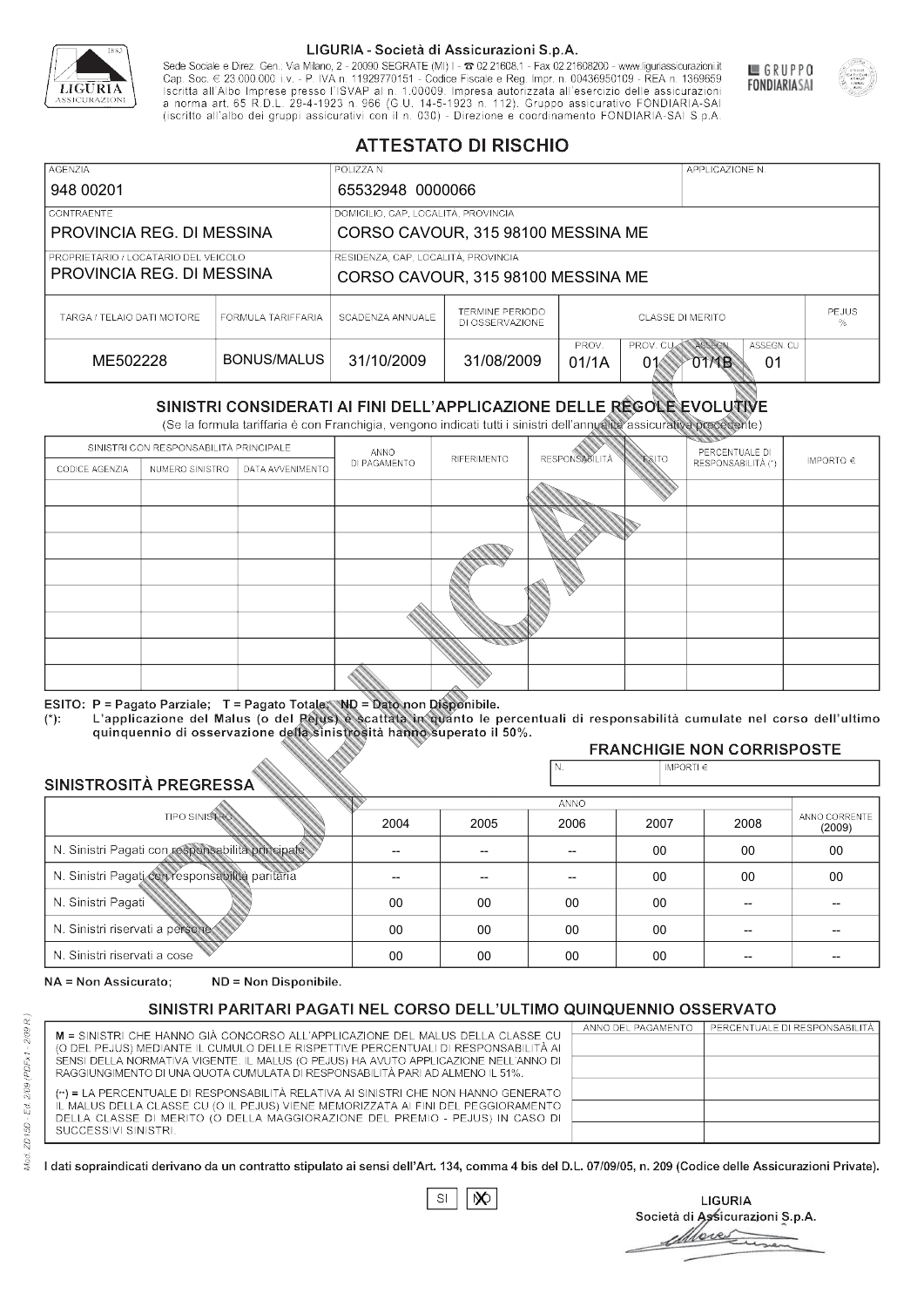

Sede Sociale e Direz. Gen.: Via Milano, 2 - 20090 SEGRATE (MI) I - 2 02.21608.1 - Fax 02.21608200 - www.liguriassicurazioni.it Sede e Direz, Gen. Via Milanto, 2 - 20090 SEGATE (MI) I - 2 UZZIODO. I - FAX UZZIODO2 I - WWW. IIJONENSURIADONILI<br>Cap. Soc. € 23.000.000 i.v. - P. IVA n. 11929770151 - Codice Fiscale e Reg. Impr. n. 00436950109 - REA n. 1



GRUPPO

**FONDIARIASAI** 

# **ATTESTATO DI RISCHIO**

| <b>AGENZIA</b>                       |                    | POLIZZA N.                          |                                    |                         |                  | APPLICAZIONE N. |                   |  |
|--------------------------------------|--------------------|-------------------------------------|------------------------------------|-------------------------|------------------|-----------------|-------------------|--|
| 948 00201                            |                    | 65532948 0000067                    |                                    |                         |                  |                 |                   |  |
| <b>CONTRAENTE</b>                    |                    | DOMICILIO, CAP, LOCALITÀ, PROVINCIA |                                    |                         |                  |                 |                   |  |
| PROVINCIA REG. DI MESSINA            |                    |                                     | CORSO CAVOUR, 315 98100 MESSINA ME |                         |                  |                 |                   |  |
| PROPRIETARIO / LOCATARIO DEL VEICOLO |                    | RESIDENZA, CAP, LOCALITÀ, PROVINCIA |                                    |                         |                  |                 |                   |  |
| PROVINCIA REG. DI MESSINA            |                    | CORSO CAVOUR, 315 98100 MESSINA ME  |                                    |                         |                  |                 |                   |  |
| TARGA / TELAIO DATI MOTORE           | FORMULA TARIFFARIA | SCADENZA ANNUALE                    | TERMINE PERIODO<br>DI OSSERVAZIONE | <b>CLASSE DI MERITO</b> |                  |                 | <b>PEJUS</b><br>℅ |  |
|                                      |                    |                                     |                                    | PROV.                   | PROV. CUM ASSEGN |                 | ASSEGN. CU        |  |
| ME502229                             | BONUS/MALUS        | 31/10/2009                          | 31/08/2009                         | 01/1A                   | 01               | $02$ /**        | 03                |  |

|                                                 |                                        |                                                                                                                                                                                                                                                                                   |                | DI OSSERVAZIONE |                          |                |                                        | %                       |
|-------------------------------------------------|----------------------------------------|-----------------------------------------------------------------------------------------------------------------------------------------------------------------------------------------------------------------------------------------------------------------------------------|----------------|-----------------|--------------------------|----------------|----------------------------------------|-------------------------|
| ME502229                                        |                                        | <b>BONUS/MALUS</b>                                                                                                                                                                                                                                                                | 31/10/2009     | 31/08/2009      | PROV.<br>01/1A           | PROV. CU<br>01 | ASSEGN<br>ASSEGN. CU<br>$02$ /**<br>03 |                         |
|                                                 |                                        | SINISTRI CONSIDERATI AI FINI DELL'APPLICAZIONE DELLE RÉGOLE EVOLUTIVE<br>(Se la formula tariffaria è con Franchigia, vengono indicati tutti i sinistri dell'annualità assicurativa precedente)                                                                                    |                |                 |                          |                |                                        |                         |
|                                                 | SINISTRI CON RESPONSABILITÀ PRINCIPALE |                                                                                                                                                                                                                                                                                   | ANNO           |                 |                          |                | PERCENTUALE DI                         |                         |
| CODICE AGENZIA                                  | NUMERO SINISTRO                        | DATA AVVENIMENTO                                                                                                                                                                                                                                                                  | DI PAGAMENTO   | RIFERIMENTO     | <b>RESPONSABLITÀ</b>     | <b>ESITO</b>   | RESPONSABILITÀ (*)                     | IMPORTO $\in$           |
| 948                                             | 03216                                  | 04/02/2009                                                                                                                                                                                                                                                                        | 2009           | COSE            | <b>PRINCIPALE</b>        |                | 100                                    | 1.162,00                |
|                                                 |                                        |                                                                                                                                                                                                                                                                                   |                |                 |                          |                |                                        |                         |
|                                                 |                                        |                                                                                                                                                                                                                                                                                   |                |                 |                          |                |                                        |                         |
|                                                 |                                        |                                                                                                                                                                                                                                                                                   |                |                 |                          |                |                                        |                         |
|                                                 |                                        |                                                                                                                                                                                                                                                                                   |                |                 |                          |                |                                        |                         |
|                                                 |                                        |                                                                                                                                                                                                                                                                                   |                |                 |                          |                |                                        |                         |
|                                                 |                                        |                                                                                                                                                                                                                                                                                   |                |                 |                          |                |                                        |                         |
|                                                 |                                        |                                                                                                                                                                                                                                                                                   |                |                 |                          |                |                                        |                         |
| $(*)$ .                                         |                                        | ESITO: P = Pagato Parziale; T = Pagato Totale; ND = Dato non Disponibile.<br>L'applicazione del Malus (o del Pejus) è scattata in quanto le percentuali di responsabilità cumulate nel corso dell'ultimo<br>quinquennio di osservazione della sinistrosità hanno superato il 50%. |                |                 |                          |                |                                        |                         |
|                                                 |                                        |                                                                                                                                                                                                                                                                                   |                |                 | N.                       | IMPORTI $\in$  | <b>FRANCHIGIE NON CORRISPOSTE</b>      |                         |
| <b>SINISTROSITÀ PREGRESSA</b>                   |                                        |                                                                                                                                                                                                                                                                                   |                |                 |                          |                |                                        |                         |
|                                                 | <b>TIPO SINISTRO</b>                   |                                                                                                                                                                                                                                                                                   |                |                 | <b>ANNO</b>              |                |                                        |                         |
|                                                 |                                        |                                                                                                                                                                                                                                                                                   | 2004           | 2005            | 2006                     | 2007           | 2008                                   | ANNO CORRENTE<br>(2009) |
|                                                 |                                        | N. Sinistri Pagati con responsabilità principale                                                                                                                                                                                                                                  | $\overline{a}$ | --              | $\overline{\phantom{a}}$ | 00             | 00                                     | 01                      |
| N. Sinistri Pagati con responsabilità paritaria |                                        |                                                                                                                                                                                                                                                                                   |                |                 |                          | 00             | 00                                     | 00                      |
| N. Sinistri Pagati                              |                                        |                                                                                                                                                                                                                                                                                   | 00             | 00              | 00                       | 00             | --                                     |                         |
| N. Sinistri riservati a persone                 |                                        |                                                                                                                                                                                                                                                                                   | 00             | 00              | 00                       | $00 \,$        | --                                     |                         |
| N. Sinjetri riconvoti a coco                    |                                        |                                                                                                                                                                                                                                                                                   | $\cap$         | $\cap$          | $\cap$                   | $\cap$         |                                        |                         |

### 2005 -- --  $0<sup>0</sup>$ 00 00 2004 -- --  $0<sup>0</sup>$ 00 00 2006 -- -- 00 00 00 2007 00 00 00 00 00 2008 00 00 -- -- -- 01 00 -- -- -- (2009)

NA = Non Assicurato: ND = Non Disponibile.

# SINISTRI PARITARI PAGATI NEL CORSO DELL'ULTIMO QUINQUENNIO OSSERVATO

|                                                                                                                                                                      | ANNO DEL PAGAMENTO | PERCENTUALE DI RESPONSABILITÀ |
|----------------------------------------------------------------------------------------------------------------------------------------------------------------------|--------------------|-------------------------------|
| M = SINISTRI CHE HANNO GIÀ CONCORSO ALL'APPLICAZIONE DEL MALUS DELLA CLASSE CU<br>(O DEL PEJUS) MEDIANTE IL CUMULO DELLE RISPETTIVE PERCENTUALI DI RESPONSABILITÀ AI |                    |                               |
| SENSI DELLA NORMATIVA VIGENTE. IL MALUS (O PEJUS) HA AVUTO APPLICAZIONE NELL'ANNO DI                                                                                 |                    |                               |
| RAGGIUNGIMENTO DI UNA QUOTA CUMULATA DI RESPONSABILITÀ PARI AD ALMENO IL 51%.                                                                                        |                    |                               |
|                                                                                                                                                                      |                    |                               |
| (**) = LA PERCENTUALE DI RESPONSABILITÀ RELATIVA AI SINISTRI CHE NON HANNO GENERATO                                                                                  |                    |                               |
| IL MALUS DELLA CLASSE CU (O IL PEJUS) VIENE MEMORIZZATA AI FINI DEL PEGGIORAMENTO                                                                                    |                    |                               |
| DELLA CLASSE DI MERITO (O DELLA MAGGIORAZIONE DEL PREMIO - PEJUS) IN CASO DI                                                                                         |                    |                               |
| SUCCESSIVI SINISTRI.                                                                                                                                                 |                    |                               |
|                                                                                                                                                                      |                    |                               |

 $\mathbb{S}\mathsf{I}$  $\infty$ 

**LIGURIA** Società di Assicurazioni S.p.A. More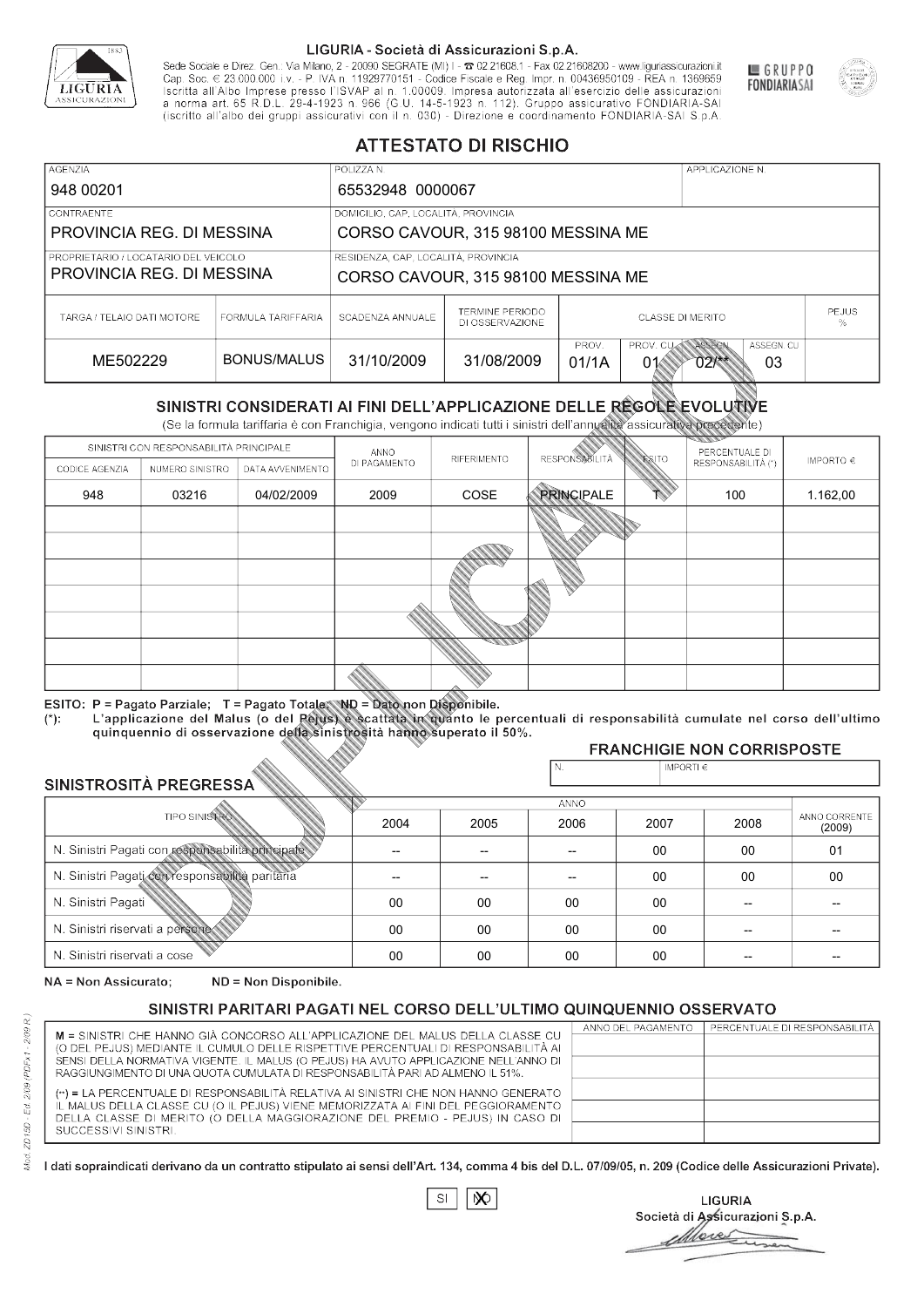

Sede Sociale e Direz. Gen.: Via Milano, 2 - 20090 SEGRATE (MI) I - 2 02.21608.1 - Fax 02.21608200 - www.liguriassicurazioni.it Cap. Soc.  $\in$  23.000.000 i.v. - P. IVA n. 11929770151 - Codice Fiscale e Reg. Impr. n. 00436950109 - REA n. 1369659<br>Iscritta all'Albo Imprese presso l'ISVAP al n. 1.00009. Impresa autorizzata all'esercizio delle assicura d homa art. 65 K.D.L. 29-4-1923 ft. 900 (G.O. 14-5-1923 ft. 112). Gruppo assicurativo PONDIARIA-SAI S.p.A



GRUPPO

**FONDIARIASAI** 

# **ATTESTATO DI RISCHIO**

| <b>AGENZIA</b>                       |                    | POLIZZA N.                          |                                                                                           |                         |  | APPLICAZIONE N. |                   |  |  |
|--------------------------------------|--------------------|-------------------------------------|-------------------------------------------------------------------------------------------|-------------------------|--|-----------------|-------------------|--|--|
| 948 00201                            |                    | 65532948 0000068                    |                                                                                           |                         |  |                 |                   |  |  |
| CONTRAENTE                           |                    | DOMICILIO, CAP, LOCALITÀ, PROVINCIA |                                                                                           |                         |  |                 |                   |  |  |
| PROVINCIA REG. DI MESSINA            |                    |                                     | CORSO CAVOUR, 315 98100 MESSINA ME                                                        |                         |  |                 |                   |  |  |
| PROPRIETARIO / LOCATARIO DEL VEICOLO |                    | RESIDENZA, CAP, LOCALITÀ, PROVINCIA |                                                                                           |                         |  |                 |                   |  |  |
| PROVINCIA REG. DI MESSINA            |                    | CORSO CAVOUR, 315 98100 MESSINA ME  |                                                                                           |                         |  |                 |                   |  |  |
| TARGA / TELAIO DATI MOTORE           | FORMULA TARIFFARIA | SCADENZA ANNUALE                    | TERMINE PERIODO<br>DI OSSERVAZIONE                                                        | <b>CLASSE DI MERITO</b> |  |                 | <b>PEJUS</b><br>% |  |  |
| ME502230                             | BONUS/MALUS        | 31/10/2009                          | ASSEGN<br>ASSEGN. CU<br>PROV.<br>PROV. CU<br>31/08/2009<br>$10^{**}$<br>09<br>09/**<br>10 |                         |  |                 |                   |  |  |

|                                 |                      |                                                                                                                                                                                                      |              | DI OSSERVAZIONE    |                       |                             |                                        | %                       |
|---------------------------------|----------------------|------------------------------------------------------------------------------------------------------------------------------------------------------------------------------------------------------|--------------|--------------------|-----------------------|-----------------------------|----------------------------------------|-------------------------|
| ME502230                        |                      | <b>BONUS/MALUS</b>                                                                                                                                                                                   | 31/10/2009   | 31/08/2009         | PROV.<br>$10^{**}$    | PROV. CU<br>10 <sup>6</sup> | ASSEGN<br>ASSEGN. CU<br>$09$ /**<br>09 |                         |
|                                 |                      | SINISTRI CONSIDERATI AI FINI DELL'APPLICAZIONE DELLE RÉGOLE EVOLUTIVE<br>(Se la formula tariffaria è con Franchigia, vengono indicati tutti i sinistri dell'annualità assicurativa precedente)       |              |                    |                       |                             |                                        |                         |
|                                 |                      | SINISTRI CON RESPONSABILITÀ PRINCIPALE                                                                                                                                                               | ANNO         |                    |                       |                             | PERCENTUALE DI                         |                         |
| CODICE AGENZIA                  | NUMERO SINISTRO      | DATA AVVENIMENTO                                                                                                                                                                                     | DI PAGAMENTO | <b>RIFERIMENTO</b> | <b>RESPONSABILITÀ</b> | ESITO                       | RESPONSABILITÀ (*)                     | IMPORTO $\in$           |
|                                 |                      |                                                                                                                                                                                                      |              |                    |                       |                             |                                        |                         |
|                                 |                      |                                                                                                                                                                                                      |              |                    |                       |                             |                                        |                         |
|                                 |                      |                                                                                                                                                                                                      |              |                    |                       |                             |                                        |                         |
|                                 |                      |                                                                                                                                                                                                      |              |                    |                       |                             |                                        |                         |
|                                 |                      |                                                                                                                                                                                                      |              |                    |                       |                             |                                        |                         |
|                                 |                      |                                                                                                                                                                                                      |              |                    |                       |                             |                                        |                         |
|                                 |                      |                                                                                                                                                                                                      |              |                    |                       |                             |                                        |                         |
|                                 |                      |                                                                                                                                                                                                      |              |                    |                       |                             |                                        |                         |
|                                 |                      |                                                                                                                                                                                                      |              |                    |                       |                             |                                        |                         |
|                                 |                      | ESITO: P = Pagato Parziale; T = Pagato Totale; ND = Dato non Disponibile.                                                                                                                            |              |                    |                       |                             |                                        |                         |
| $(*)$ :                         |                      | L'applicazione del Malus (o del Pejus) è scattata in quanto le percentuali di responsabilità cumulate nel corso dell'ultimo<br>quinquennio di osservazione della sinistrosità hanno superato il 50%. |              |                    |                       |                             |                                        |                         |
|                                 |                      |                                                                                                                                                                                                      |              |                    |                       |                             | <b>FRANCHIGIE NON CORRISPOSTE</b>      |                         |
| SINISTROSITÀ PREGRESSA          |                      |                                                                                                                                                                                                      |              |                    | N.                    | IMPORTI $\in$               |                                        |                         |
|                                 |                      |                                                                                                                                                                                                      |              |                    | ANNO                  |                             |                                        |                         |
|                                 | <b>TIPO SINISTRO</b> |                                                                                                                                                                                                      | 2004         | 2005               | 2006                  | 2007                        | 2008                                   | ANNO CORRENTE<br>(2009) |
|                                 |                      | N. Sinistri Pagati con responsabilità principale                                                                                                                                                     | --           | $-$                | $-$                   | 00                          | 00                                     | 00                      |
|                                 |                      | N. Sinistri Pagati con responsabilità paritaria                                                                                                                                                      |              |                    |                       | 00                          | 00                                     | 00                      |
| N. Sinistri Pagati              |                      |                                                                                                                                                                                                      | 00           | 00                 | 00                    | $00\,$                      |                                        |                         |
| N. Sinistri riservati a persone |                      |                                                                                                                                                                                                      | $00\,$       | 00                 | 00                    | $00\,$                      |                                        |                         |
| N. Sinjetri riconvoti a coco    |                      |                                                                                                                                                                                                      | $\cap$       | $\cap$             | $\cap$                | $\cap$                      |                                        |                         |

### 2005 -- --  $0<sup>0</sup>$ 00 00 2004 -- --  $0<sup>0</sup>$ 00 00 2006 -- -- 00 00 00 2007 00 00 00 00 00 2008 00 00 -- -- -- 00 00 -- -- -- (2009)

NA = Non Assicurato: ND = Non Disponibile.

# SINISTRI PARITARI PAGATI NEL CORSO DELL'ULTIMO QUINQUENNIO OSSERVATO

|                                                                                      | ANNO DEL PAGAMENTO | PERCENTUALE DI RESPONSABILITÀ |
|--------------------------------------------------------------------------------------|--------------------|-------------------------------|
| M = SINISTRI CHE HANNO GIÀ CONCORSO ALL'APPLICAZIONE DEL MALUS DELLA CLASSE CU       |                    |                               |
| (O DEL PEJUS) MEDIANTE IL CUMULO DELLE RISPETTIVE PERCENTUALI DI RESPONSABILITÀ AI   |                    |                               |
| SENSI DELLA NORMATIVA VIGENTE. IL MALUS (O PEJUS) HA AVUTO APPLICAZIONE NELL'ANNO DI |                    |                               |
| RAGGIUNGIMENTO DI UNA QUOTA CUMULATA DI RESPONSABILITÀ PARI AD ALMENO IL 51%.        |                    |                               |
| (**) = LA PERCENTUALE DI RESPONSABILITÀ RELATIVA AI SINISTRI CHE NON HANNO GENERATO  |                    |                               |
| IL MALUS DELLA CLASSE CU (O IL PEJUS) VIENE MEMORIZZATA AI FINI DEL PEGGIORAMENTO    |                    |                               |
| DELLA CLASSE DI MERITO (O DELLA MAGGIORAZIONE DEL PREMIO - PEJUS) IN CASO DI         |                    |                               |
| SUCCESSIVI SINISTRI.                                                                 |                    |                               |
|                                                                                      |                    |                               |

 $\mathbb{S}\mathsf{I}$  $\infty$ 

**LIGURIA** Società di Assicurazioni S.p.A. Move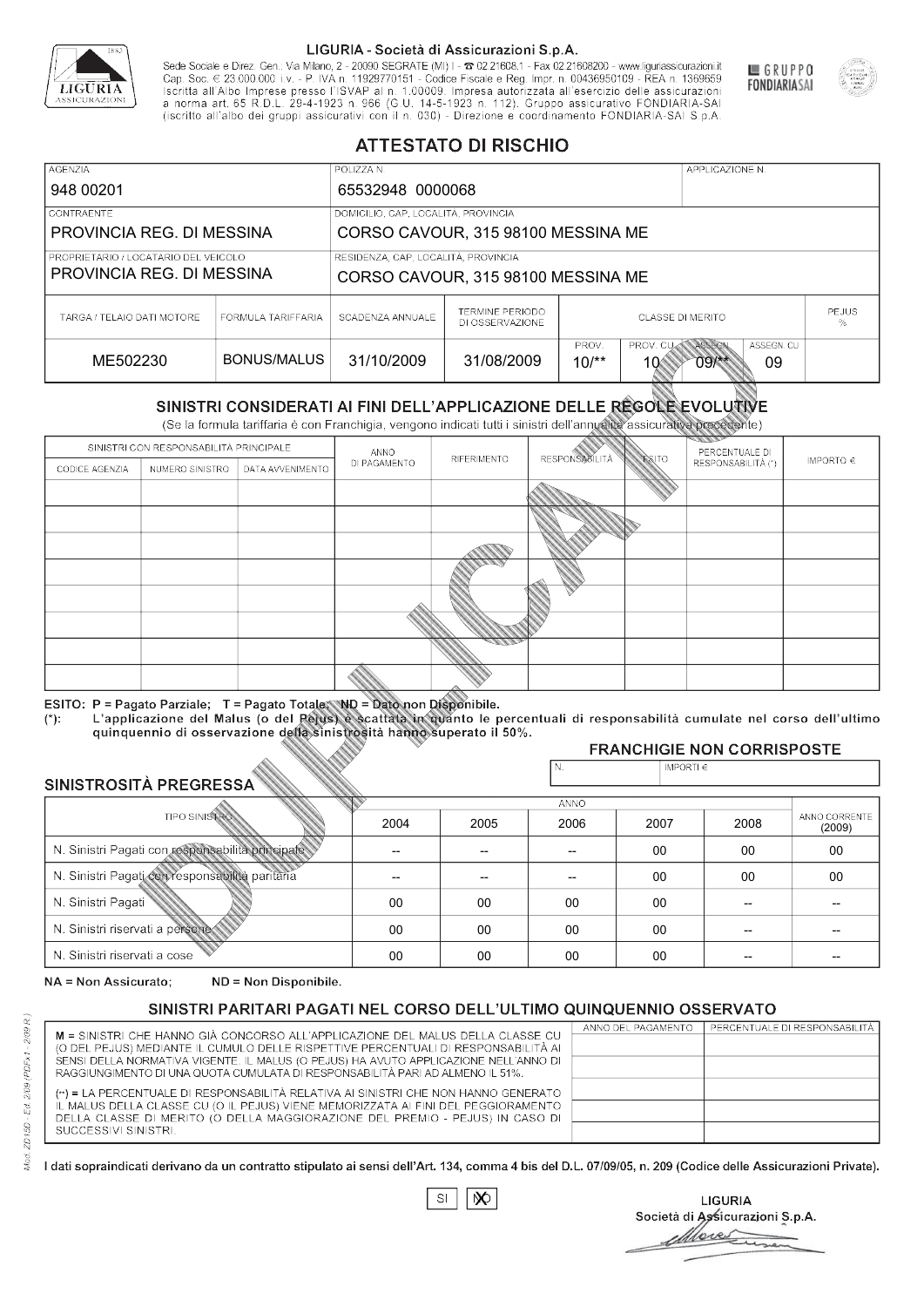

Sede Sociale e Direz. Gen.: Via Milano, 2 - 20090 SEGRATE (MI) I - 2 02.21608.1 - Fax 02.21608200 - www.liguriassicurazioni.it Sede e Direz, Gen. Via Milanto, 2 - 20090 SEGATE (MI) I - 2 UZZIODO. I - FAX UZZIODO2 I - WWW. IIJONENSURIADONILI<br>Cap. Soc. € 23.000.000 i.v. - P. IVA n. 11929770151 - Codice Fiscale e Reg. Impr. n. 00436950109 - REA n. 1



GRUPPO

**FONDIARIASAI** 

# **ATTESTATO DI RISCHIO**

| <b>AGENZIA</b><br>948 00201                                       |                    | POLIZZA N.<br>65532948 0000069                                            |                                                                                     |                         |  | APPLICAZIONE N. |  |                   |  |
|-------------------------------------------------------------------|--------------------|---------------------------------------------------------------------------|-------------------------------------------------------------------------------------|-------------------------|--|-----------------|--|-------------------|--|
| <b>CONTRAENTE</b><br>PROVINCIA REG. DI MESSINA                    |                    |                                                                           | DOMICILIO, CAP, LOCALITÀ, PROVINCIA<br>CORSO CAVOUR, 315 98100 MESSINA ME           |                         |  |                 |  |                   |  |
| PROPRIETARIO / LOCATARIO DEL VEICOLO<br>PROVINCIA REG. DI MESSINA |                    | RESIDENZA, CAP, LOCALITÀ, PROVINCIA<br>CORSO CAVOUR, 315 98100 MESSINA ME |                                                                                     |                         |  |                 |  |                   |  |
| TARGA / TELAIO DATI MOTORE                                        | FORMULA TARIFFARIA | SCADENZA ANNUALE                                                          | TERMINE PERIODO<br>DI OSSERVAZIONE                                                  | <b>CLASSE DI MERITO</b> |  |                 |  | <b>PEJUS</b><br>℅ |  |
| ME540456                                                          | BONUS/MALUS        | 31/10/2009                                                                | PROV. CUM ASSEGN<br>PROV.<br>ASSEGN. CU<br>31/08/2009<br>01/1A<br>01<br>01<br>O1⁄1B |                         |  |                 |  |                   |  |

|                                 |                      |                                                                                                                                                                                                      |              | DI OSSERVAZIONE    |                       |                |                                    | %                       |
|---------------------------------|----------------------|------------------------------------------------------------------------------------------------------------------------------------------------------------------------------------------------------|--------------|--------------------|-----------------------|----------------|------------------------------------|-------------------------|
| ME540456                        |                      | <b>BONUS/MALUS</b>                                                                                                                                                                                   | 31/10/2009   | 31/08/2009         | PROV.<br>01/1A        | PROV. CU<br>01 | ASSEGN<br>ASSEGN. CU<br>O1MB<br>01 |                         |
|                                 |                      | SINISTRI CONSIDERATI AI FINI DELL'APPLICAZIONE DELLE RÉGOLE EVOLUTIVE<br>(Se la formula tariffaria è con Franchigia, vengono indicati tutti i sinistri dell'annualità assicurativa precedente)       |              |                    |                       |                |                                    |                         |
|                                 |                      | SINISTRI CON RESPONSABILITÀ PRINCIPALE                                                                                                                                                               | ANNO         |                    |                       |                | PERCENTUALE DI                     |                         |
| CODICE AGENZIA                  | NUMERO SINISTRO      | DATA AVVENIMENTO                                                                                                                                                                                     | DI PAGAMENTO | <b>RIFERIMENTO</b> | <b>RESPONSABILITÀ</b> | ESITO          | RESPONSABILITÀ (*)                 | IMPORTO $\in$           |
|                                 |                      |                                                                                                                                                                                                      |              |                    |                       |                |                                    |                         |
|                                 |                      |                                                                                                                                                                                                      |              |                    |                       |                |                                    |                         |
|                                 |                      |                                                                                                                                                                                                      |              |                    |                       |                |                                    |                         |
|                                 |                      |                                                                                                                                                                                                      |              |                    |                       |                |                                    |                         |
|                                 |                      |                                                                                                                                                                                                      |              |                    |                       |                |                                    |                         |
|                                 |                      |                                                                                                                                                                                                      |              |                    |                       |                |                                    |                         |
|                                 |                      |                                                                                                                                                                                                      |              |                    |                       |                |                                    |                         |
|                                 |                      |                                                                                                                                                                                                      |              |                    |                       |                |                                    |                         |
|                                 |                      |                                                                                                                                                                                                      |              |                    |                       |                |                                    |                         |
|                                 |                      | ESITO: P = Pagato Parziale; T = Pagato Totale; ND = Dato non Disponibile.                                                                                                                            |              |                    |                       |                |                                    |                         |
| $(*)$ :                         |                      | L'applicazione del Malus (o del Pejus) è scattata in quanto le percentuali di responsabilità cumulate nel corso dell'ultimo<br>quinquennio di osservazione della sinistrosità hanno superato il 50%. |              |                    |                       |                |                                    |                         |
|                                 |                      |                                                                                                                                                                                                      |              |                    |                       |                | <b>FRANCHIGIE NON CORRISPOSTE</b>  |                         |
| SINISTROSITÀ PREGRESSA          |                      |                                                                                                                                                                                                      |              |                    | N.                    | IMPORTI $\in$  |                                    |                         |
|                                 |                      |                                                                                                                                                                                                      |              |                    | ANNO                  |                |                                    |                         |
|                                 | <b>TIPO SINISTRO</b> |                                                                                                                                                                                                      | 2004         | 2005               | 2006                  | 2007           | 2008                               | ANNO CORRENTE<br>(2009) |
|                                 |                      | N. Sinistri Pagati con responsabilità principale                                                                                                                                                     | --           | $-$                | $-$                   | 00             | 00                                 | 00                      |
|                                 |                      | N. Sinistri Pagati con responsabilità paritaria                                                                                                                                                      |              |                    |                       | 00             | 00                                 | 00                      |
| N. Sinistri Pagati              |                      |                                                                                                                                                                                                      | 00           | 00                 | 00                    | $00\,$         | --                                 |                         |
| N. Sinistri riservati a persone |                      |                                                                                                                                                                                                      | $00\,$       | 00                 | 00                    | $00\,$         |                                    |                         |
| N. Sinjetri riconvoti a coco    |                      |                                                                                                                                                                                                      | $\cap$       | $\cap$             | $\cap$                | $\cap$         |                                    |                         |

### 2005 -- --  $0<sup>0</sup>$ 00 00 2004 -- --  $0<sup>0</sup>$ 00 00 2006 -- -- 00 00 00 2007 00 00 00 00 00 2008 00 00 -- -- -- 00 00 -- -- -- (2009)

NA = Non Assicurato: ND = Non Disponibile.

# SINISTRI PARITARI PAGATI NEL CORSO DELL'ULTIMO QUINQUENNIO OSSERVATO

|                                                                                                                                                                      | ANNO DEL PAGAMENTO | PERCENTUALE DI RESPONSABILITÀ |
|----------------------------------------------------------------------------------------------------------------------------------------------------------------------|--------------------|-------------------------------|
| M = SINISTRI CHE HANNO GIÀ CONCORSO ALL'APPLICAZIONE DEL MALUS DELLA CLASSE CU<br>(O DEL PEJUS) MEDIANTE IL CUMULO DELLE RISPETTIVE PERCENTUALI DI RESPONSABILITÀ AI |                    |                               |
| SENSI DELLA NORMATIVA VIGENTE. IL MALUS (O PEJUS) HA AVUTO APPLICAZIONE NELL'ANNO DI                                                                                 |                    |                               |
| RAGGIUNGIMENTO DI UNA QUOTA CUMULATA DI RESPONSABILITÀ PARI AD ALMENO IL 51%.                                                                                        |                    |                               |
|                                                                                                                                                                      |                    |                               |
| (**) = LA PERCENTUALE DI RESPONSABILITÀ RELATIVA AI SINISTRI CHE NON HANNO GENERATO                                                                                  |                    |                               |
| IL MALUS DELLA CLASSE CU (O IL PEJUS) VIENE MEMORIZZATA AI FINI DEL PEGGIORAMENTO                                                                                    |                    |                               |
| DELLA CLASSE DI MERITO (O DELLA MAGGIORAZIONE DEL PREMIO - PEJUS) IN CASO DI                                                                                         |                    |                               |
| SUCCESSIVI SINISTRI.                                                                                                                                                 |                    |                               |
|                                                                                                                                                                      |                    |                               |

 $\mathbb{S}\mathsf{I}$  $\infty$ 

**LIGURIA** Società di Assicurazioni S.p.A. Move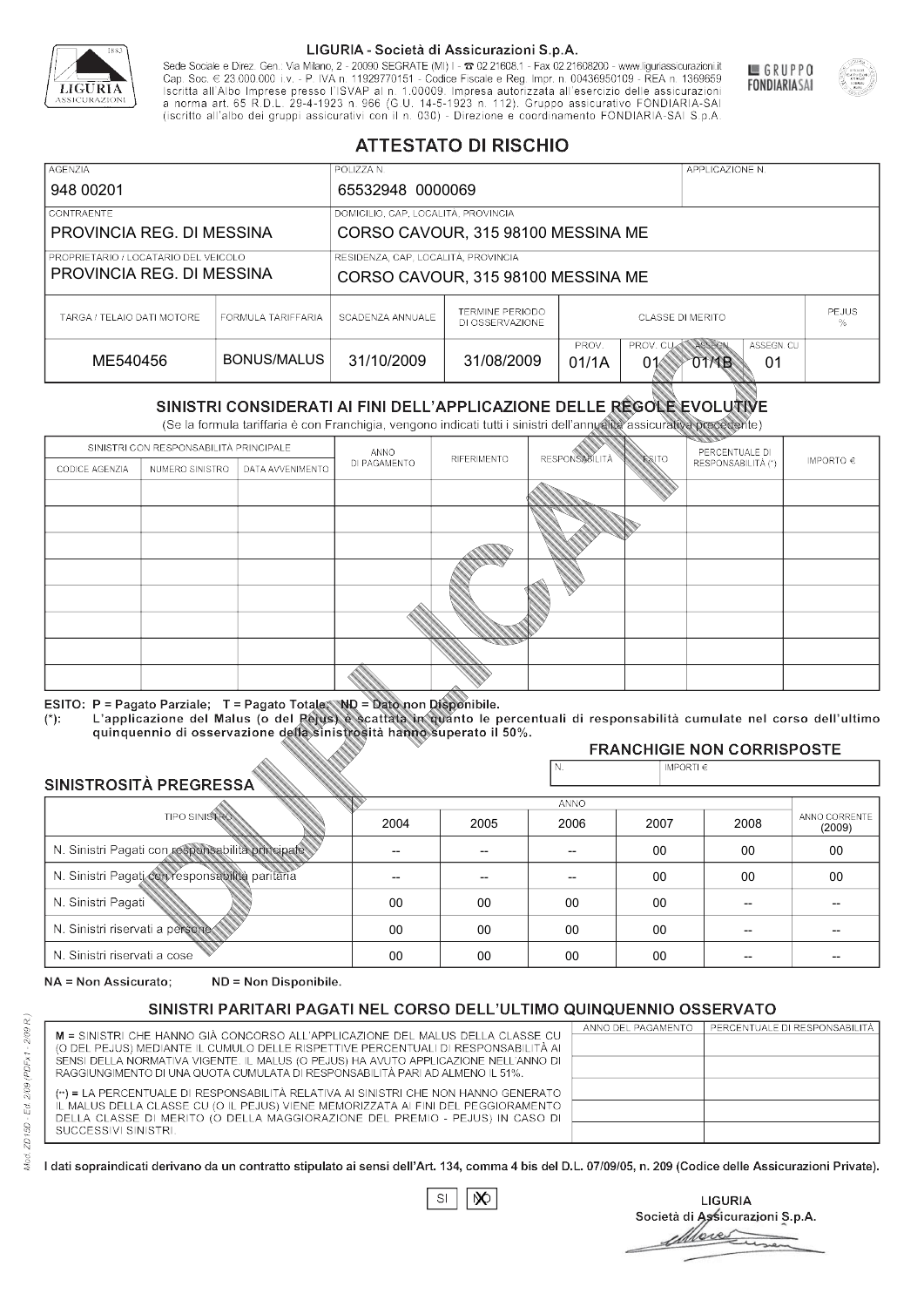

Sede Sociale e Direz. Gen.: Via Milano, 2 - 20090 SEGRATE (MI) I - 2 02.21608.1 - Fax 02.21608200 - www.liguriassicurazioni.it Sede e Direz, Gen. Via Milanto, 2 - 20090 SEGATE (MI) I - 2 UZZIODO. I - FAX UZZIODO2 I - WWW. IIJONENSURIADONILI<br>Cap. Soc. € 23.000.000 i.v. - P. IVA n. 11929770151 - Codice Fiscale e Reg. Impr. n. 00436950109 - REA n. 1



GRUPPO

**FONDIARIASAI** 

# **ATTESTATO DI RISCHIO**

| <b>AGENZIA</b>                       |                    | POLIZZA N.                          |                                     |                                              |                        | APPLICAZIONE N.            |  |  |
|--------------------------------------|--------------------|-------------------------------------|-------------------------------------|----------------------------------------------|------------------------|----------------------------|--|--|
| 948 00201                            |                    | 65532948 0000070                    |                                     |                                              |                        |                            |  |  |
| <b>CONTRAENTE</b>                    |                    |                                     | DOMICILIO, CAP, LOCALITÀ, PROVINCIA |                                              |                        |                            |  |  |
| PROVINCIA REG. DI MESSINA            |                    | CORSO CAVOUR, 315 98100 MESSINA ME  |                                     |                                              |                        |                            |  |  |
| PROPRIETARIO / LOCATARIO DEL VEICOLO |                    | RESIDENZA, CAP, LOCALITÀ, PROVINCIA |                                     |                                              |                        |                            |  |  |
| PROVINCIA REG. DI MESSINA            |                    | CORSO CAVOUR, 315 98100 MESSINA ME  |                                     |                                              |                        |                            |  |  |
| TARGA / TELAIO DATI MOTORE           | FORMULA TARIFFARIA | SCADENZA ANNUALE                    | TERMINE PERIODO<br>DI OSSERVAZIONE  | <b>PEJUS</b><br><b>CLASSE DI MERITO</b><br>% |                        |                            |  |  |
| AA529XA                              | BONUS/MALUS        | 31/10/2009                          | 31/08/2009                          | PROV.<br>$08$ /**                            | PROV. CUM ASSEGN<br>08 | ASSEGN. CU<br>10<br>$10**$ |  |  |

|                                                 |                                        |                                                                                                                                                                                                                                                                                   |              | DI OSSERVAZIONE |                       |                |                                         | %                       |
|-------------------------------------------------|----------------------------------------|-----------------------------------------------------------------------------------------------------------------------------------------------------------------------------------------------------------------------------------------------------------------------------------|--------------|-----------------|-----------------------|----------------|-----------------------------------------|-------------------------|
| AA529XA                                         |                                        | <b>BONUS/MALUS</b>                                                                                                                                                                                                                                                                | 31/10/2009   | 31/08/2009      | PROV.<br>$08/*$       | PROV. CU<br>08 | ASSEGN<br>ASSEGN. CU<br>$10^{**}$<br>10 |                         |
|                                                 |                                        | SINISTRI CONSIDERATI AI FINI DELL'APPLICAZIONE DELLE RÉGOLE EVOLUTIVE<br>(Se la formula tariffaria è con Franchigia, vengono indicati tutti i sinistri dell'annualità assicurativa precedente)                                                                                    |              |                 |                       |                |                                         |                         |
|                                                 | SINISTRI CON RESPONSABILITÀ PRINCIPALE |                                                                                                                                                                                                                                                                                   | ANNO         |                 |                       |                | PERCENTUALE DI                          |                         |
| CODICE AGENZIA                                  | NUMERO SINISTRO                        | DATA AVVENIMENTO                                                                                                                                                                                                                                                                  | DI PAGAMENTO | RIFERIMENTO     | <b>RESPONSABILITÀ</b> | <b>ESITO</b>   | RESPONSABILITÀ (*)                      | IMPORTO $\in$           |
| 948                                             | 03764                                  | 23/11/2007                                                                                                                                                                                                                                                                        | 2008         | COSE            | <b>PRINCIPALE</b>     |                | 100                                     | 2.000,00                |
|                                                 |                                        |                                                                                                                                                                                                                                                                                   |              |                 |                       |                |                                         |                         |
|                                                 |                                        |                                                                                                                                                                                                                                                                                   |              |                 |                       |                |                                         |                         |
|                                                 |                                        |                                                                                                                                                                                                                                                                                   |              |                 |                       |                |                                         |                         |
|                                                 |                                        |                                                                                                                                                                                                                                                                                   |              |                 |                       |                |                                         |                         |
|                                                 |                                        |                                                                                                                                                                                                                                                                                   |              |                 |                       |                |                                         |                         |
|                                                 |                                        |                                                                                                                                                                                                                                                                                   |              |                 |                       |                |                                         |                         |
|                                                 |                                        |                                                                                                                                                                                                                                                                                   |              |                 |                       |                |                                         |                         |
| $(*)$ .                                         |                                        | ESITO: P = Pagato Parziale; T = Pagato Totale; ND = Dato non Disponibile.<br>L'applicazione del Malus (o del Pejus) è scattata in quanto le percentuali di responsabilità cumulate nel corso dell'ultimo<br>quinquennio di osservazione della sinistrosità hanno superato il 50%. |              |                 |                       |                |                                         |                         |
|                                                 |                                        |                                                                                                                                                                                                                                                                                   |              |                 |                       |                | <b>FRANCHIGIE NON CORRISPOSTE</b>       |                         |
| SINISTROSITÀ PREGRESSA                          |                                        |                                                                                                                                                                                                                                                                                   |              |                 | N.                    | IMPORTI $\in$  |                                         |                         |
|                                                 |                                        |                                                                                                                                                                                                                                                                                   |              |                 | <b>ANNO</b>           |                |                                         |                         |
|                                                 | <b>TIPO SINISTRO</b>                   |                                                                                                                                                                                                                                                                                   | 2004         | 2005            | 2006                  | 2007           | 2008                                    | ANNO CORRENTE<br>(2009) |
|                                                 |                                        | N. Sinistri Pagati con responsabilità principale                                                                                                                                                                                                                                  | $\sim$       | --              | $-$                   | 00             | 01                                      | 00                      |
| N. Sinistri Pagati con responsabilità paritaria |                                        |                                                                                                                                                                                                                                                                                   |              |                 |                       | 00             | 00                                      | 00                      |
| N. Sinistri Pagati                              |                                        |                                                                                                                                                                                                                                                                                   | 00           | 00              | 00                    | 00             | --                                      |                         |
| N. Sinistri riservati a persone                 |                                        |                                                                                                                                                                                                                                                                                   | 00           | 00              | 00                    | 00             |                                         |                         |
| N. Sinjetri riconvoti a coco                    |                                        |                                                                                                                                                                                                                                                                                   | $\cap$       | $\cap$          | $\cap$                | $\sim$         |                                         |                         |

### 2005 -- --  $0<sup>0</sup>$ 00 00 2004 -- --  $0<sup>0</sup>$ 00 00 2006 -- -- 00 00 00 2007 00 00 00 00 00 2008 01 00 -- -- -- 00 00 -- -- -- (2009)

NA = Non Assicurato: ND = Non Disponibile.

# SINISTRI PARITARI PAGATI NEL CORSO DELL'ULTIMO QUINQUENNIO OSSERVATO

| M = SINISTRI CHE HANNO GIÀ CONCORSO ALL'APPLICAZIONE DEL MALUS DELLA CLASSE CU       | ANNO DEL PAGAMENTO | PERCENTUALE DI RESPONSABILITÀ |
|--------------------------------------------------------------------------------------|--------------------|-------------------------------|
| (O DEL PEJUS) MEDIANTE IL CUMULO DELLE RISPETTIVE PERCENTUALI DI RESPONSABILITÀ AI   |                    |                               |
| SENSI DELLA NORMATIVA VIGENTE. IL MALUS (O PEJUS) HA AVUTO APPLICAZIONE NELL'ANNO DI |                    |                               |
| RAGGIUNGIMENTO DI UNA QUOTA CUMULATA DI RESPONSABILITÀ PARI AD ALMENO IL 51%.        |                    |                               |
| (**) = LA PERCENTUALE DI RESPONSABILITÀ RELATIVA AI SINISTRI CHE NON HANNO GENERATO  |                    |                               |
| IL MALUS DELLA CLASSE CU (O IL PEJUS) VIENE MEMORIZZATA AI FINI DEL PEGGIORAMENTO    |                    |                               |
| DELLA CLASSE DI MERITO (O DELLA MAGGIORAZIONE DEL PREMIO - PEJUS) IN CASO DI         |                    |                               |
| SUCCESSIVI SINISTRI.                                                                 |                    |                               |
|                                                                                      |                    |                               |

 $\mathbb{S}\mathsf{I}$  $\infty$ 

**LIGURIA** Società di Assicurazioni S.p.A. Move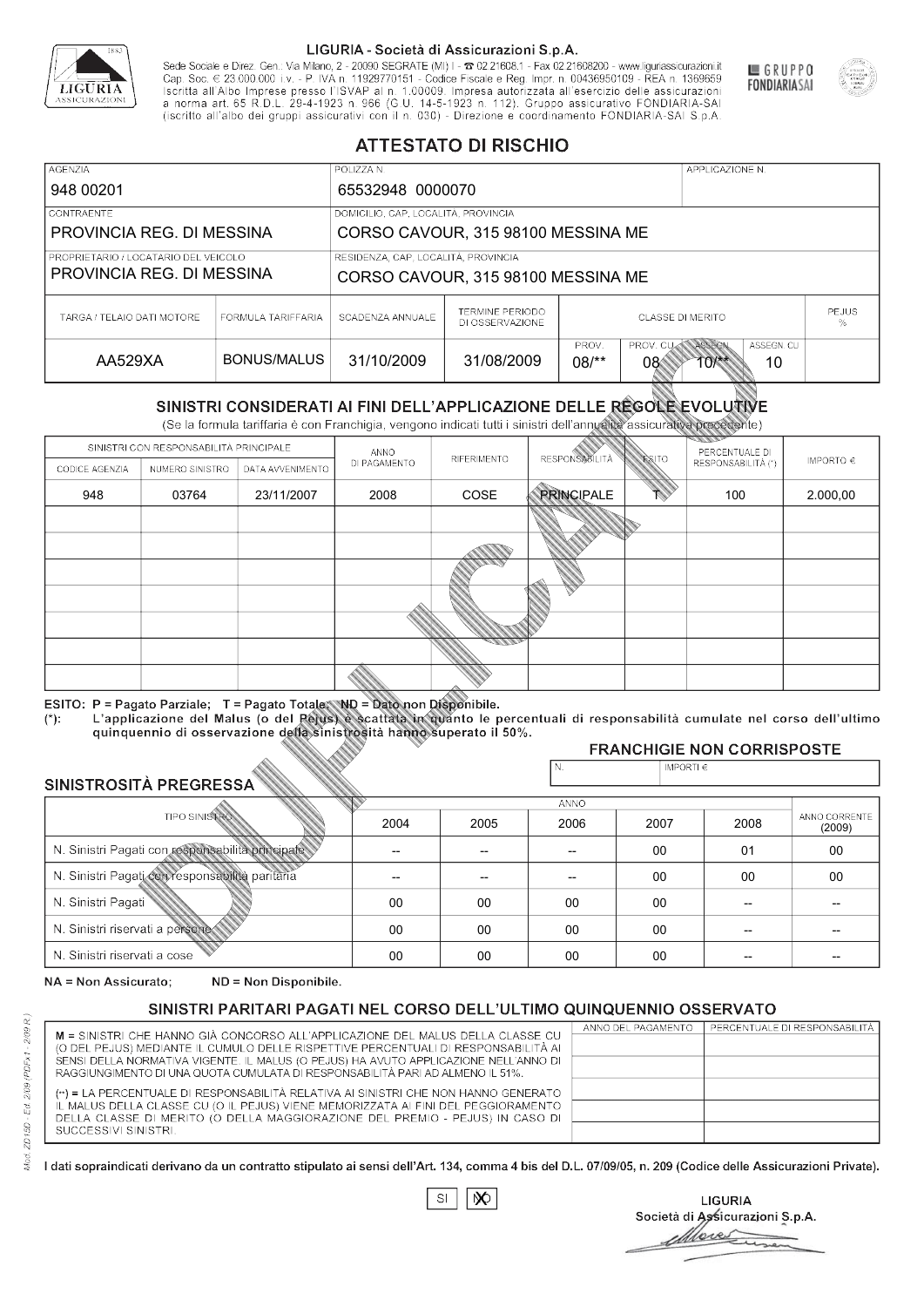

Sede Sociale e Direz. Gen.: Via Milano, 2 - 20090 SEGRATE (MI) I - 2 02.21608.1 - Fax 02.21608200 - www.liguriassicurazioni.it Sede e Direz, Gen. Via Milanto, 2 - 20090 SEGATE (MI) I - 2 UZZIODO. I - FAX UZZIODO2 I - WWW. IIJONENSURIADONILI<br>Cap. Soc. € 23.000.000 i.v. - P. IVA n. 11929770151 - Codice Fiscale e Reg. Impr. n. 00436950109 - REA n. 1



GRUPPO

**FONDIARIASAI** 

# **ATTESTATO DI RISCHIO**

| <b>AGENZIA</b>                       |                    | POLIZZA N.                          |                                                                                      | APPLICAZIONE N.                              |  |  |  |  |
|--------------------------------------|--------------------|-------------------------------------|--------------------------------------------------------------------------------------|----------------------------------------------|--|--|--|--|
| 948 00201                            |                    | 65532948 0000071                    |                                                                                      |                                              |  |  |  |  |
| LCONTRAENTE.                         |                    |                                     | DOMICILIO, CAP, LOCALITÀ, PROVINCIA                                                  |                                              |  |  |  |  |
| PROVINCIA REG. DI MESSINA            |                    | CORSO CAVOUR, 315 98100 MESSINA ME  |                                                                                      |                                              |  |  |  |  |
| PROPRIETARIO / LOCATARIO DEL VEICOLO |                    | RESIDENZA, CAP, LOCALITÀ, PROVINCIA |                                                                                      |                                              |  |  |  |  |
| PROVINCIA REG. DI MESSINA            |                    | CORSO CAVOUR, 315 98100 MESSINA ME  |                                                                                      |                                              |  |  |  |  |
| TARGA / TELAIO DATI MOTORE           | FORMULA TARIFFARIA | SCADENZA ANNUALE                    | <b>TERMINE PERIODO</b><br>DI OSSERVAZIONE                                            | <b>PEJUS</b><br><b>CLASSE DI MERITO</b><br>% |  |  |  |  |
| AA531XA                              | BONUS/MALUS        | 31/10/2009                          | ASSEGN. CU<br>PROV.<br>PROV. CUAN ASSEGN<br>31/08/2009<br>$02$ /**<br>02<br>01<br>01 |                                              |  |  |  |  |

|                                 |                      |                                                                                                                                                                                                      |              | DI OSSERVAZIONE |                          |                 |                                        | %             |
|---------------------------------|----------------------|------------------------------------------------------------------------------------------------------------------------------------------------------------------------------------------------------|--------------|-----------------|--------------------------|-----------------|----------------------------------------|---------------|
| AA531XA                         |                      | <b>BONUS/MALUS</b>                                                                                                                                                                                   | 31/10/2009   | 31/08/2009      | PROV.<br>$02/*$          | PROV. CU<br>02< | ASSEGN<br>ASSEGN. CU<br>$011$ **<br>01 |               |
|                                 |                      | SINISTRI CONSIDERATI AI FINI DELL'APPLICAZIONE DELLE REGOLE EVOLUTIVE<br>(Se la formula tariffaria è con Franchigia, vengono indicati tutti i sinistri dell'annualità assicurativa precedente)       |              |                 |                          |                 |                                        |               |
|                                 |                      | SINISTRI CON RESPONSABILITÀ PRINCIPALE                                                                                                                                                               | ANNO         |                 |                          |                 | PERCENTUALE DI                         |               |
| CODICE AGENZIA                  | NUMERO SINISTRO      | DATA AVVENIMENTO                                                                                                                                                                                     | DI PAGAMENTO | RIFERIMENTO     | <b>RESPONSABLITÀ</b>     | <b>ESITO</b>    | RESPONSABILITÀ (*)                     | IMPORTO $\in$ |
|                                 |                      |                                                                                                                                                                                                      |              |                 |                          |                 |                                        |               |
|                                 |                      |                                                                                                                                                                                                      |              |                 |                          |                 |                                        |               |
|                                 |                      |                                                                                                                                                                                                      |              |                 |                          |                 |                                        |               |
|                                 |                      |                                                                                                                                                                                                      |              |                 |                          |                 |                                        |               |
|                                 |                      |                                                                                                                                                                                                      |              |                 |                          |                 |                                        |               |
|                                 |                      |                                                                                                                                                                                                      |              |                 |                          |                 |                                        |               |
|                                 |                      |                                                                                                                                                                                                      |              |                 |                          |                 |                                        |               |
|                                 |                      |                                                                                                                                                                                                      |              |                 |                          |                 |                                        |               |
|                                 |                      |                                                                                                                                                                                                      |              |                 |                          |                 |                                        |               |
|                                 |                      | ESITO: P = Pagato Parziale; T = Pagato Totale; ND = Dato non Disponibile.                                                                                                                            |              |                 |                          |                 |                                        |               |
| $(*)$ .                         |                      | L'applicazione del Malus (o del Pejus) è scattata in quanto le percentuali di responsabilità cumulate nel corso dell'ultimo<br>quinquennio di osservazione della sinistrosità hanno superato il 50%. |              |                 |                          |                 |                                        |               |
|                                 |                      |                                                                                                                                                                                                      |              |                 |                          |                 | <b>FRANCHIGIE NON CORRISPOSTE</b>      |               |
|                                 |                      |                                                                                                                                                                                                      |              |                 | N.                       | IMPORTI€        |                                        |               |
| SINISTROSITÀ PREGRESSA          |                      |                                                                                                                                                                                                      |              |                 | <b>ANNO</b>              |                 |                                        |               |
|                                 | <b>TIPO SINISTRO</b> |                                                                                                                                                                                                      | 2004         | 2005            | 2006                     | 2007            | 2008                                   | ANNO CORRENTE |
|                                 |                      | N. Sinistri Pagati con responsabilità principale                                                                                                                                                     |              | --              | $\overline{\phantom{a}}$ | 00              | 00                                     | (2009)<br>00  |
|                                 |                      |                                                                                                                                                                                                      |              |                 |                          |                 |                                        |               |
|                                 |                      | N. Sinistri Pagati con responsabilità paritaria                                                                                                                                                      |              |                 |                          | 00              | 00                                     | 00            |
| N. Sinistri Pagati              |                      |                                                                                                                                                                                                      | 00           | 00              | 00                       | 00              |                                        |               |
| N. Sinistri riservati a persone |                      |                                                                                                                                                                                                      | 00           | 00              | 00                       | $00 \,$         |                                        |               |
| N. Sinjetri riconvoti a coco    |                      |                                                                                                                                                                                                      | $\cap$       | $\cap$          | $\sim$                   | $\cap$          |                                        |               |

### 2005 -- --  $0<sup>0</sup>$ 00 00 2004 -- --  $0<sup>0</sup>$ 00 00 2006 -- -- 00 00 00 2007 00 00 00 00 00 2008 00 00 -- -- -- 00 00 -- -- -- (2009)

NA = Non Assicurato: ND = Non Disponibile.

# SINISTRI PARITARI PAGATI NEL CORSO DELL'ULTIMO QUINQUENNIO OSSERVATO

|                                                                                                                                                                      | ANNO DEL PAGAMENTO | PERCENTUALE DI RESPONSABILITÀ |
|----------------------------------------------------------------------------------------------------------------------------------------------------------------------|--------------------|-------------------------------|
| M = SINISTRI CHE HANNO GIÀ CONCORSO ALL'APPLICAZIONE DEL MALUS DELLA CLASSE CU<br>(O DEL PEJUS) MEDIANTE IL CUMULO DELLE RISPETTIVE PERCENTUALI DI RESPONSABILITÀ AI |                    |                               |
| SENSI DELLA NORMATIVA VIGENTE. IL MALUS (O PEJUS) HA AVUTO APPLICAZIONE NELL'ANNO DI                                                                                 |                    |                               |
| RAGGIUNGIMENTO DI UNA QUOTA CUMULATA DI RESPONSABILITÀ PARI AD ALMENO IL 51%.                                                                                        |                    |                               |
|                                                                                                                                                                      |                    |                               |
| (**) = LA PERCENTUALE DI RESPONSABILITÀ RELATIVA AI SINISTRI CHE NON HANNO GENERATO                                                                                  |                    |                               |
| IL MALUS DELLA CLASSE CU (O IL PEJUS) VIENE MEMORIZZATA AI FINI DEL PEGGIORAMENTO                                                                                    |                    |                               |
| DELLA CLASSE DI MERITO (O DELLA MAGGIORAZIONE DEL PREMIO - PEJUS) IN CASO DI                                                                                         |                    |                               |
| SUCCESSIVI SINISTRI.                                                                                                                                                 |                    |                               |
|                                                                                                                                                                      |                    |                               |

 $\mathbb{S}\mathsf{I}$  $\infty$ 

**LIGURIA** Società di Assicurazioni S.p.A. Move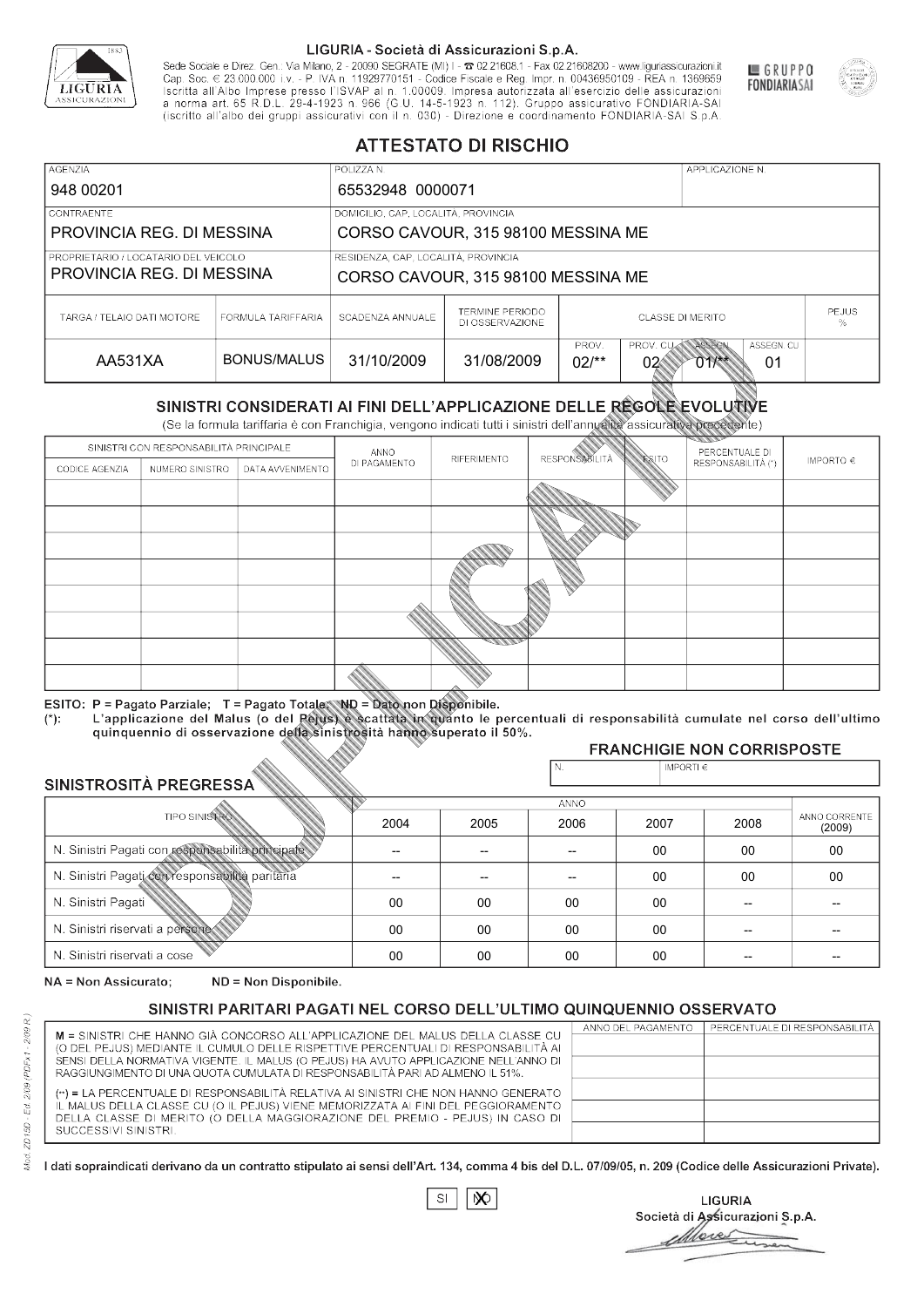

Sede Sociale e Direz. Gen.: Via Milano, 2 - 20090 SEGRATE (MI) I - 2 02.21608.1 - Fax 02.21608200 - www.liguriassicurazioni.it Sede e Direz, Gen. Via Milanto, 2 - 20090 SEGATE (MI) I - 2 UZZIODO. I - FAX UZZIODO2 I - WWW. IIJONENSURIADONILI<br>Cap. Soc. € 23.000.000 i.v. - P. IVA n. 11929770151 - Codice Fiscale e Reg. Impr. n. 00436950109 - REA n. 1



GRUPPO

**FONDIARIASAI** 

# **ATTESTATO DI RISCHIO**

| <b>AGENZIA</b>                       |                    | POLIZZA N.                                                                                               |                                           |                                              | APPLICAZIONE N. |  |  |
|--------------------------------------|--------------------|----------------------------------------------------------------------------------------------------------|-------------------------------------------|----------------------------------------------|-----------------|--|--|
| 948 00201                            |                    | 65532948 0000072                                                                                         |                                           |                                              |                 |  |  |
| LCONTRAENTE.                         |                    | DOMICILIO, CAP, LOCALITÀ, PROVINCIA                                                                      |                                           |                                              |                 |  |  |
| PROVINCIA REG. DI MESSINA            |                    | CORSO CAVOUR, 315 98100 MESSINA ME                                                                       |                                           |                                              |                 |  |  |
| PROPRIETARIO / LOCATARIO DEL VEICOLO |                    | RESIDENZA, CAP, LOCALITÀ, PROVINCIA                                                                      |                                           |                                              |                 |  |  |
| PROVINCIA REG. DI MESSINA            |                    | CORSO CAVOUR, 315 98100 MESSINA ME                                                                       |                                           |                                              |                 |  |  |
| TARGA / TELAIO DATI MOTORE           | FORMULA TARIFFARIA | SCADENZA ANNUALE                                                                                         | <b>TERMINE PERIODO</b><br>DI OSSERVAZIONE | <b>PEJUS</b><br><b>CLASSE DI MERITO</b><br>% |                 |  |  |
| AA532XA                              | BONUS/MALUS        | ASSEGN. CU<br>PROV.<br>PROV. CUAN ASSEGN<br>31/10/2009<br>31/08/2009<br>$03$ /**<br>03<br>05<br>$05$ /** |                                           |                                              |                 |  |  |

|                                                 |                                        |                                                                                                                                                                                                      |              | DI OSSERVAZIONE |                       | %              |                                        |                         |
|-------------------------------------------------|----------------------------------------|------------------------------------------------------------------------------------------------------------------------------------------------------------------------------------------------------|--------------|-----------------|-----------------------|----------------|----------------------------------------|-------------------------|
| AA532XA                                         |                                        | <b>BONUS/MALUS</b>                                                                                                                                                                                   | 31/10/2009   | 31/08/2009      | PROV.<br>$03/*$       | PROV. CU<br>03 | ASSEGN<br>ASSEGN. CU<br>$05$ /**<br>05 |                         |
|                                                 |                                        | SINISTRI CONSIDERATI AI FINI DELL'APPLICAZIONE DELLE RÉGOLE EVOLUTIVE<br>(Se la formula tariffaria è con Franchigia, vengono indicati tutti i sinistri dell'annualità assicurativa precedente)       |              |                 |                       |                |                                        |                         |
|                                                 | SINISTRI CON RESPONSABILITÀ PRINCIPALE |                                                                                                                                                                                                      | ANNO         |                 |                       |                | PERCENTUALE DI                         |                         |
| CODICE AGENZIA                                  | NUMERO SINISTRO                        | DATA AVVENIMENTO                                                                                                                                                                                     | DI PAGAMENTO | RIFERIMENTO     | <b>RESPONSABILITÀ</b> | <b>ESITO</b>   | RESPONSABILITÀ (*)                     | IMPORTO $\in$           |
| 948                                             | 03190                                  | 23/01/2008                                                                                                                                                                                           | 2008         | COSE            | <b>PRINCIPALE</b>     |                | 100                                    | 1.373,00                |
|                                                 |                                        |                                                                                                                                                                                                      |              |                 |                       |                |                                        |                         |
|                                                 |                                        |                                                                                                                                                                                                      |              |                 |                       |                |                                        |                         |
|                                                 |                                        |                                                                                                                                                                                                      |              |                 |                       |                |                                        |                         |
|                                                 |                                        |                                                                                                                                                                                                      |              |                 |                       |                |                                        |                         |
|                                                 |                                        |                                                                                                                                                                                                      |              |                 |                       |                |                                        |                         |
|                                                 |                                        |                                                                                                                                                                                                      |              |                 |                       |                |                                        |                         |
|                                                 |                                        |                                                                                                                                                                                                      |              |                 |                       |                |                                        |                         |
|                                                 |                                        | ESITO: P = Pagato Parziale; T = Pagato Totale; ND = Dato non Disponibile.                                                                                                                            |              |                 |                       |                |                                        |                         |
| $(*)$ .                                         |                                        | L'applicazione del Malus (o del Pejus) è scattata in quanto le percentuali di responsabilità cumulate nel corso dell'ultimo<br>quinquennio di osservazione della sinistrosità hanno superato il 50%. |              |                 |                       |                |                                        |                         |
|                                                 |                                        |                                                                                                                                                                                                      |              |                 |                       |                | <b>FRANCHIGIE NON CORRISPOSTE</b>      |                         |
| SINISTROSITÀ PREGRESSA                          |                                        |                                                                                                                                                                                                      |              |                 | N.                    | IMPORTI $\in$  |                                        |                         |
|                                                 |                                        |                                                                                                                                                                                                      |              |                 | <b>ANNO</b>           |                |                                        |                         |
|                                                 | <b>TIPO SINISTRO</b>                   |                                                                                                                                                                                                      | 2004         | 2005            | 2006                  | 2007           | 2008                                   | ANNO CORRENTE<br>(2009) |
|                                                 |                                        | N. Sinistri Pagati con responsabilità principale                                                                                                                                                     | $\sim$       | --              | $-$                   | 00             | 01                                     | 00                      |
| N. Sinistri Pagati con responsabilità paritaria |                                        |                                                                                                                                                                                                      |              |                 |                       | 00             | 00                                     | 00                      |
| N. Sinistri Pagati                              |                                        |                                                                                                                                                                                                      | 00           | 00              | 00                    | 00             | --                                     |                         |
| N. Sinistri riservati a persone                 |                                        |                                                                                                                                                                                                      | 00           | 00              | 00                    | 00             |                                        |                         |
| N. Sinjetri riconvoti a coco                    |                                        |                                                                                                                                                                                                      | $\cap$       | $\cap$          | $\cap$                | $\sim$         |                                        |                         |

### 2005 -- --  $0<sup>0</sup>$ 00 00 2004 -- --  $0<sup>0</sup>$ 00 00 2006 -- -- 00 00 00 2007 00 00 00 00 00 2008 01 00 -- -- -- 00 00 -- -- -- (2009)

NA = Non Assicurato: ND = Non Disponibile.

# SINISTRI PARITARI PAGATI NEL CORSO DELL'ULTIMO QUINQUENNIO OSSERVATO

|                                                                                                                                                                      | ANNO DEL PAGAMENTO | PERCENTUALE DI RESPONSABILITÀ |
|----------------------------------------------------------------------------------------------------------------------------------------------------------------------|--------------------|-------------------------------|
| M = SINISTRI CHE HANNO GIÀ CONCORSO ALL'APPLICAZIONE DEL MALUS DELLA CLASSE CU<br>(O DEL PEJUS) MEDIANTE IL CUMULO DELLE RISPETTIVE PERCENTUALI DI RESPONSABILITÀ AI |                    |                               |
| SENSI DELLA NORMATIVA VIGENTE. IL MALUS (O PEJUS) HA AVUTO APPLICAZIONE NELL'ANNO DI                                                                                 |                    |                               |
| RAGGIUNGIMENTO DI UNA QUOTA CUMULATA DI RESPONSABILITÀ PARI AD ALMENO IL 51%.                                                                                        |                    |                               |
|                                                                                                                                                                      |                    |                               |
| (**) = LA PERCENTUALE DI RESPONSABILITÀ RELATIVA AI SINISTRI CHE NON HANNO GENERATO                                                                                  |                    |                               |
| IL MALUS DELLA CLASSE CU (O IL PEJUS) VIENE MEMORIZZATA AI FINI DEL PEGGIORAMENTO                                                                                    |                    |                               |
| DELLA CLASSE DI MERITO (O DELLA MAGGIORAZIONE DEL PREMIO - PEJUS) IN CASO DI                                                                                         |                    |                               |
| SUCCESSIVI SINISTRI.                                                                                                                                                 |                    |                               |
|                                                                                                                                                                      |                    |                               |

 $\mathbb{S}\mathsf{I}$  $\infty$ 

**LIGURIA** Società di Assicurazioni S.p.A. More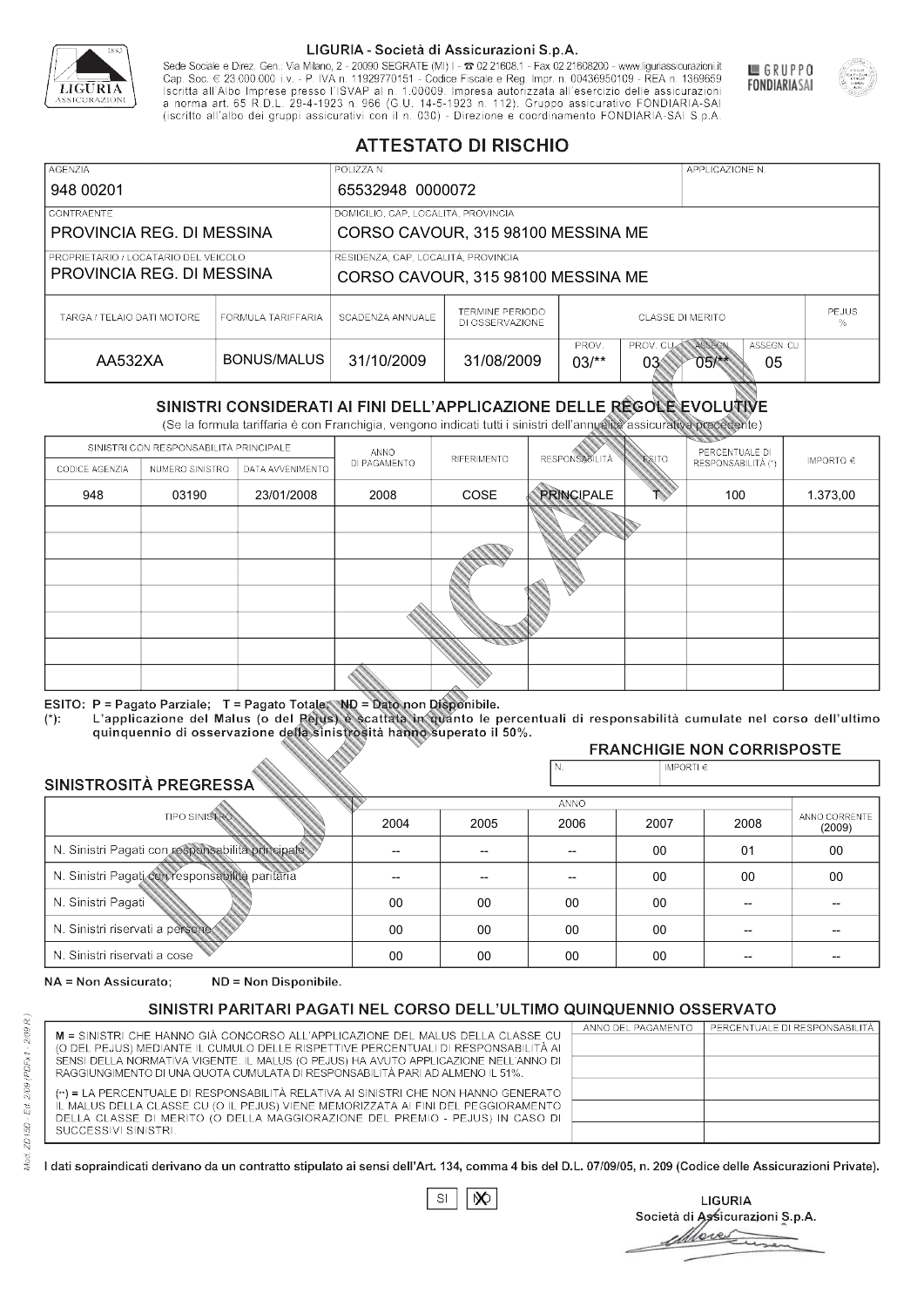

Sede Sociale e Direz. Gen.: Via Milano, 2 - 20090 SEGRATE (MI) I - 2 02.21608.1 - Fax 02.21608200 - www.liguriassicurazioni.it Sede e Direz, Gen. Via Milanto, 2 - 20090 SEGATE (MI) I - 2 UZZIODO. I - FAX UZZIODO2 I - WWW. IIJONENSURIADONILI<br>Cap. Soc. € 23.000.000 i.v. - P. IVA n. 11929770151 - Codice Fiscale e Reg. Impr. n. 00436950109 - REA n. 1



GRUPPO

**FONDIARIASAI** 

# **ATTESTATO DI RISCHIO**

| <b>AGENZIA</b><br>948 00201                                       |                    | POLIZZA N.<br>APPLICAZIONE N.<br>65532948 0000073                         |                                                                                     |                                              |  |  |  |  |
|-------------------------------------------------------------------|--------------------|---------------------------------------------------------------------------|-------------------------------------------------------------------------------------|----------------------------------------------|--|--|--|--|
| <b>CONTRAENTE</b><br>PROVINCIA REG. DI MESSINA                    |                    | DOMICILIO, CAP, LOCALITÀ, PROVINCIA<br>CORSO CAVOUR, 315 98100 MESSINA ME |                                                                                     |                                              |  |  |  |  |
| PROPRIETARIO / LOCATARIO DEL VEICOLO<br>PROVINCIA REG. DI MESSINA |                    | RESIDENZA, CAP, LOCALITÀ, PROVINCIA<br>CORSO CAVOUR, 315 98100 MESSINA ME |                                                                                     |                                              |  |  |  |  |
| TARGA / TELAIO DATI MOTORE                                        | FORMULA TARIFFARIA | SCADENZA ANNUALE                                                          | TERMINE PERIODO<br>DI OSSERVAZIONE                                                  | <b>PEJUS</b><br><b>CLASSE DI MERITO</b><br>℅ |  |  |  |  |
| AA533XA                                                           | BONUS/MALUS        | 31/10/2009                                                                | PROV. CUM ASSEGN<br>ASSEGN. CU<br>PROV.<br>31/08/2009<br>01/1A<br>01<br>01<br>O1⁄1B |                                              |  |  |  |  |

|                                 |                      |                                                                                                                                                                                                      |              | DI OSSERVAZIONE    |                       | %              |                                    |                         |
|---------------------------------|----------------------|------------------------------------------------------------------------------------------------------------------------------------------------------------------------------------------------------|--------------|--------------------|-----------------------|----------------|------------------------------------|-------------------------|
| AA533XA                         |                      | <b>BONUS/MALUS</b>                                                                                                                                                                                   | 31/10/2009   | 31/08/2009         | PROV.<br>01/1A        | PROV. CU<br>01 | ASSEGN<br>ASSEGN. CU<br>O1MB<br>01 |                         |
|                                 |                      | SINISTRI CONSIDERATI AI FINI DELL'APPLICAZIONE DELLE RÉGOLE EVOLUTIVE<br>(Se la formula tariffaria è con Franchigia, vengono indicati tutti i sinistri dell'annualità assicurativa precedente)       |              |                    |                       |                |                                    |                         |
|                                 |                      | SINISTRI CON RESPONSABILITÀ PRINCIPALE                                                                                                                                                               | ANNO         |                    |                       |                | PERCENTUALE DI                     |                         |
| CODICE AGENZIA                  | NUMERO SINISTRO      | DATA AVVENIMENTO                                                                                                                                                                                     | DI PAGAMENTO | <b>RIFERIMENTO</b> | <b>RESPONSABILITÀ</b> | ESITO          | RESPONSABILITÀ (*)                 | IMPORTO $\in$           |
|                                 |                      |                                                                                                                                                                                                      |              |                    |                       |                |                                    |                         |
|                                 |                      |                                                                                                                                                                                                      |              |                    |                       |                |                                    |                         |
|                                 |                      |                                                                                                                                                                                                      |              |                    |                       |                |                                    |                         |
|                                 |                      |                                                                                                                                                                                                      |              |                    |                       |                |                                    |                         |
|                                 |                      |                                                                                                                                                                                                      |              |                    |                       |                |                                    |                         |
|                                 |                      |                                                                                                                                                                                                      |              |                    |                       |                |                                    |                         |
|                                 |                      |                                                                                                                                                                                                      |              |                    |                       |                |                                    |                         |
|                                 |                      |                                                                                                                                                                                                      |              |                    |                       |                |                                    |                         |
|                                 |                      |                                                                                                                                                                                                      |              |                    |                       |                |                                    |                         |
|                                 |                      | ESITO: P = Pagato Parziale; T = Pagato Totale; ND = Dato non Disponibile.                                                                                                                            |              |                    |                       |                |                                    |                         |
| $(*)$ :                         |                      | L'applicazione del Malus (o del Pejus) è scattata in quanto le percentuali di responsabilità cumulate nel corso dell'ultimo<br>quinquennio di osservazione della sinistrosità hanno superato il 50%. |              |                    |                       |                |                                    |                         |
|                                 |                      |                                                                                                                                                                                                      |              |                    |                       |                | <b>FRANCHIGIE NON CORRISPOSTE</b>  |                         |
| SINISTROSITÀ PREGRESSA          |                      |                                                                                                                                                                                                      |              |                    | N.                    | IMPORTI $\in$  |                                    |                         |
|                                 |                      |                                                                                                                                                                                                      |              |                    | ANNO                  |                |                                    |                         |
|                                 | <b>TIPO SINISTRO</b> |                                                                                                                                                                                                      | 2004         | 2005               | 2006                  | 2007           | 2008                               | ANNO CORRENTE<br>(2009) |
|                                 |                      | N. Sinistri Pagati con responsabilità principale                                                                                                                                                     | --           | $-$                | $-$                   | 00             | 00                                 | 00                      |
|                                 |                      | N. Sinistri Pagati con responsabilità paritaria                                                                                                                                                      |              |                    |                       | 00             | 00                                 | 00                      |
| N. Sinistri Pagati              |                      |                                                                                                                                                                                                      | 00           | 00                 | 00                    | $00\,$         | --                                 |                         |
| N. Sinistri riservati a persone |                      |                                                                                                                                                                                                      | $00\,$       | 00                 | 00                    | $00\,$         |                                    |                         |
| N. Sinjetri riconvoti a coco    |                      |                                                                                                                                                                                                      | $\cap$       | $\cap$             | $\cap$                | $\cap$         |                                    |                         |

### 2005 -- --  $0<sup>0</sup>$ 00 00 2004 -- --  $0<sup>0</sup>$ 00 00 2006 -- -- 00 00 00 2007 00 00 00 00 00 2008 00 00 -- -- -- 00 00 -- -- -- (2009)

NA = Non Assicurato: ND = Non Disponibile.

# SINISTRI PARITARI PAGATI NEL CORSO DELL'ULTIMO QUINQUENNIO OSSERVATO

|                                                                                                                                                                      | ANNO DEL PAGAMENTO | PERCENTUALE DI RESPONSABILITÀ |
|----------------------------------------------------------------------------------------------------------------------------------------------------------------------|--------------------|-------------------------------|
| M = SINISTRI CHE HANNO GIÀ CONCORSO ALL'APPLICAZIONE DEL MALUS DELLA CLASSE CU<br>(O DEL PEJUS) MEDIANTE IL CUMULO DELLE RISPETTIVE PERCENTUALI DI RESPONSABILITÀ AI |                    |                               |
| SENSI DELLA NORMATIVA VIGENTE. IL MALUS (O PEJUS) HA AVUTO APPLICAZIONE NELL'ANNO DI                                                                                 |                    |                               |
| RAGGIUNGIMENTO DI UNA QUOTA CUMULATA DI RESPONSABILITÀ PARI AD ALMENO IL 51%.                                                                                        |                    |                               |
|                                                                                                                                                                      |                    |                               |
| (**) = LA PERCENTUALE DI RESPONSABILITÀ RELATIVA AI SINISTRI CHE NON HANNO GENERATO                                                                                  |                    |                               |
| IL MALUS DELLA CLASSE CU (O IL PEJUS) VIENE MEMORIZZATA AI FINI DEL PEGGIORAMENTO                                                                                    |                    |                               |
| DELLA CLASSE DI MERITO (O DELLA MAGGIORAZIONE DEL PREMIO - PEJUS) IN CASO DI                                                                                         |                    |                               |
| SUCCESSIVI SINISTRI.                                                                                                                                                 |                    |                               |
|                                                                                                                                                                      |                    |                               |

 $\mathbb{S}\mathsf{I}$  $\infty$ 

**LIGURIA** Società di Assicurazioni S.p.A. Move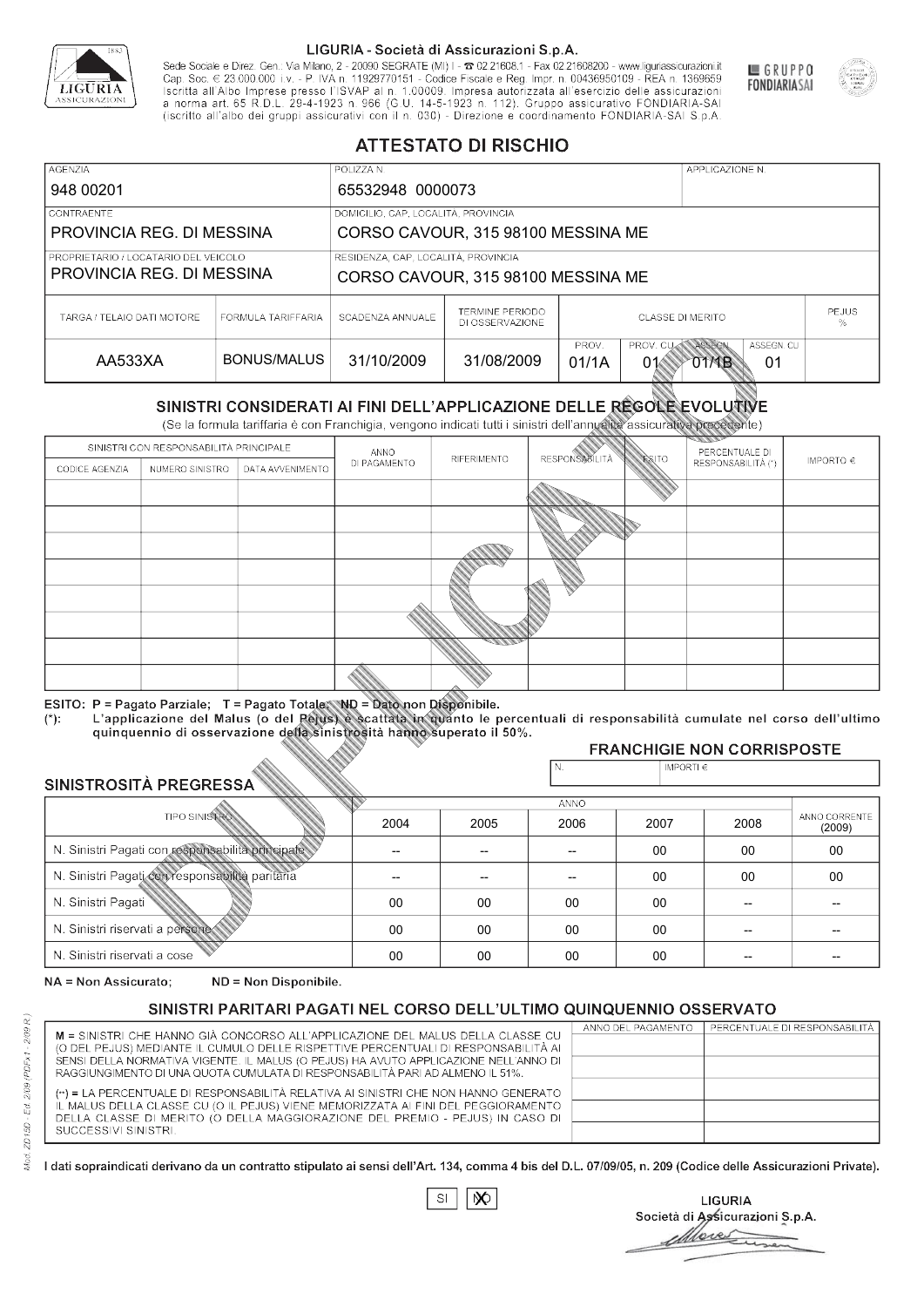

Sede Sociale e Direz. Gen.: Via Milano, 2 - 20090 SEGRATE (MI) I - 2 02.21608.1 - Fax 02.21608200 - www.liguriassicurazioni.it Sede e Direz, Gen. Via Milanto, 2 - 20090 SEGATE (MI) I - 2 UZZIODO. I - FAX UZZIODO2 I - WWW. IIJONENSURIADONILI<br>Cap. Soc. € 23.000.000 i.v. - P. IVA n. 11929770151 - Codice Fiscale e Reg. Impr. n. 00436950109 - REA n. 1



GRUPPO

**FONDIARIASAI** 

# **ATTESTATO DI RISCHIO**

| <b>AGENZIA</b>                                                    | POLIZZA N.                                                      |                                                                           |                                                                                          |                                              |  | APPLICAZIONE N. |  |  |
|-------------------------------------------------------------------|-----------------------------------------------------------------|---------------------------------------------------------------------------|------------------------------------------------------------------------------------------|----------------------------------------------|--|-----------------|--|--|
| 948 00201                                                         |                                                                 | 65532948 0000074                                                          |                                                                                          |                                              |  |                 |  |  |
| CONTRAENTE                                                        |                                                                 | DOMICILIO, CAP, LOCALITÀ, PROVINCIA                                       |                                                                                          |                                              |  |                 |  |  |
|                                                                   | PROVINCIA REG. DI MESSINA<br>CORSO CAVOUR, 315 98100 MESSINA ME |                                                                           |                                                                                          |                                              |  |                 |  |  |
| PROPRIETARIO / LOCATARIO DEL VEICOLO<br>PROVINCIA REG. DI MESSINA |                                                                 | RESIDENZA, CAP, LOCALITÀ, PROVINCIA<br>CORSO CAVOUR, 315 98100 MESSINA ME |                                                                                          |                                              |  |                 |  |  |
|                                                                   |                                                                 |                                                                           |                                                                                          |                                              |  |                 |  |  |
| TARGA / TELAIO DATI MOTORE                                        | FORMULA TARIFFARIA                                              | SCADENZA ANNUALE                                                          | TERMINE PERIODO<br>DI OSSERVAZIONE                                                       | <b>PEJUS</b><br><b>CLASSE DI MERITO</b><br>% |  |                 |  |  |
| AA535XA                                                           | BONUS/MALUS                                                     | 31/10/2009                                                                | PROV. CUM ASSEGN<br>PROV.<br>ASSEGN. CU<br>31/08/2009<br>$14$ /**<br>16<br>$16$ K*<br>14 |                                              |  |                 |  |  |

|                                 |                                        |                                                                                                                                                                                                                                                                                   |              | DI OSSERVAZIONE |                       | %              |                                      |               |
|---------------------------------|----------------------------------------|-----------------------------------------------------------------------------------------------------------------------------------------------------------------------------------------------------------------------------------------------------------------------------------|--------------|-----------------|-----------------------|----------------|--------------------------------------|---------------|
| AA535XA                         |                                        | <b>BONUS/MALUS</b>                                                                                                                                                                                                                                                                | 31/10/2009   | 31/08/2009      | PROV.<br>$14/*$       | PROV. CU<br>14 | ASSEGN<br>ASSEGN, CU<br>$16**$<br>16 |               |
|                                 |                                        | SINISTRI CONSIDERATI AI FINI DELL'APPLICAZIONE DELLE RÉGOLE EVOLUTIVE<br>(Se la formula tariffaria è con Franchigia, vengono indicati tutti i sinistri dell'annualità assicurativa precedente)                                                                                    |              |                 |                       |                |                                      |               |
|                                 | SINISTRI CON RESPONSABILITÀ PRINCIPALE |                                                                                                                                                                                                                                                                                   | ANNO         |                 |                       |                | PERCENTUALE DI                       |               |
| CODICE AGENZIA                  | NUMERO SINISTRO                        | DATA AVVENIMENTO                                                                                                                                                                                                                                                                  | DI PAGAMENTO | RIFERIMENTO     | <b>RESPONSABILITÀ</b> | <b>ESITO</b>   | RESPONSABILITÀ (*)                   | IMPORTO $\in$ |
| 948                             | 03468                                  | 08/05/2008                                                                                                                                                                                                                                                                        | 2008         | COSE            | <b>PRINCIPALE</b>     |                | 100                                  | 1.373,00      |
|                                 |                                        |                                                                                                                                                                                                                                                                                   |              |                 |                       |                |                                      |               |
|                                 |                                        |                                                                                                                                                                                                                                                                                   |              |                 |                       |                |                                      |               |
|                                 |                                        |                                                                                                                                                                                                                                                                                   |              |                 |                       |                |                                      |               |
|                                 |                                        |                                                                                                                                                                                                                                                                                   |              |                 |                       |                |                                      |               |
|                                 |                                        |                                                                                                                                                                                                                                                                                   |              |                 |                       |                |                                      |               |
|                                 |                                        |                                                                                                                                                                                                                                                                                   |              |                 |                       |                |                                      |               |
|                                 |                                        |                                                                                                                                                                                                                                                                                   |              |                 |                       |                |                                      |               |
| $(*)$ .                         |                                        | ESITO: P = Pagato Parziale; T = Pagato Totale; ND = Dato non Disponibile.<br>L'applicazione del Malus (o del Pejus) è scattata in quanto le percentuali di responsabilità cumulate nel corso dell'ultimo<br>quinquennio di osservazione della sinistrosità hanno superato il 50%. |              |                 |                       |                | <b>FRANCHIGIE NON CORRISPOSTE</b>    |               |
|                                 |                                        |                                                                                                                                                                                                                                                                                   |              |                 | N.                    | IMPORTI $\in$  |                                      |               |
| SINISTROSITÀ PREGRESSA          |                                        |                                                                                                                                                                                                                                                                                   |              |                 |                       |                |                                      |               |
|                                 | <b>TIPO SINISTRO</b>                   |                                                                                                                                                                                                                                                                                   | 2004         | 2005            | <b>ANNO</b><br>2006   | 2007           | 2008                                 | ANNO CORRENTE |
|                                 |                                        | N. Sinistri Pagati con responsabilità principale                                                                                                                                                                                                                                  | $\sim$       | --              | $-$                   | 00             | 01                                   | (2009)<br>00  |
|                                 |                                        | N. Sinistri Pagati con responsabilità paritaria                                                                                                                                                                                                                                   |              |                 |                       | 00             | 00                                   | 00            |
| N. Sinistri Pagati              |                                        |                                                                                                                                                                                                                                                                                   | 00           | 00              | 00                    | 00             | --                                   |               |
| N. Sinistri riservati a persone |                                        |                                                                                                                                                                                                                                                                                   | $00\,$       | $00\,$          | 00                    | 00             |                                      |               |
| N. Sinjetri riconvoti a coco    |                                        |                                                                                                                                                                                                                                                                                   | $^{\circ}$   | $\cap$          | $\cap$                | $^{\circ}$     |                                      |               |

### 2005 -- --  $0<sup>0</sup>$ 00 00 2004 -- --  $0<sup>0</sup>$ 00 01 2006 -- -- 00 00 00 2007 00 00 00 00 01 2008 01 00 -- -- -- 00 00 -- -- -- (2009)

NA = Non Assicurato: ND = Non Disponibile.

# SINISTRI PARITARI PAGATI NEL CORSO DELL'ULTIMO QUINQUENNIO OSSERVATO

|                                                                                                                                                                      | ANNO DEL PAGAMENTO | PERCENTUALE DI RESPONSABILITÀ |
|----------------------------------------------------------------------------------------------------------------------------------------------------------------------|--------------------|-------------------------------|
| M = SINISTRI CHE HANNO GIÀ CONCORSO ALL'APPLICAZIONE DEL MALUS DELLA CLASSE CU<br>(O DEL PEJUS) MEDIANTE IL CUMULO DELLE RISPETTIVE PERCENTUALI DI RESPONSABILITÀ AI |                    |                               |
| SENSI DELLA NORMATIVA VIGENTE. IL MALUS (O PEJUS) HA AVUTO APPLICAZIONE NELL'ANNO DI                                                                                 |                    |                               |
| RAGGIUNGIMENTO DI UNA QUOTA CUMULATA DI RESPONSABILITÀ PARI AD ALMENO IL 51%.                                                                                        |                    |                               |
|                                                                                                                                                                      |                    |                               |
| (**) = LA PERCENTUALE DI RESPONSABILITÀ RELATIVA AI SINISTRI CHE NON HANNO GENERATO                                                                                  |                    |                               |
| IL MALUS DELLA CLASSE CU (O IL PEJUS) VIENE MEMORIZZATA AI FINI DEL PEGGIORAMENTO                                                                                    |                    |                               |
| DELLA CLASSE DI MERITO (O DELLA MAGGIORAZIONE DEL PREMIO - PEJUS) IN CASO DI                                                                                         |                    |                               |
| SUCCESSIVI SINISTRI.                                                                                                                                                 |                    |                               |
|                                                                                                                                                                      |                    |                               |

 $\mathbb{S}\mathsf{I}$  $\infty$ 

**LIGURIA** Società di Assicurazioni S.p.A. Mores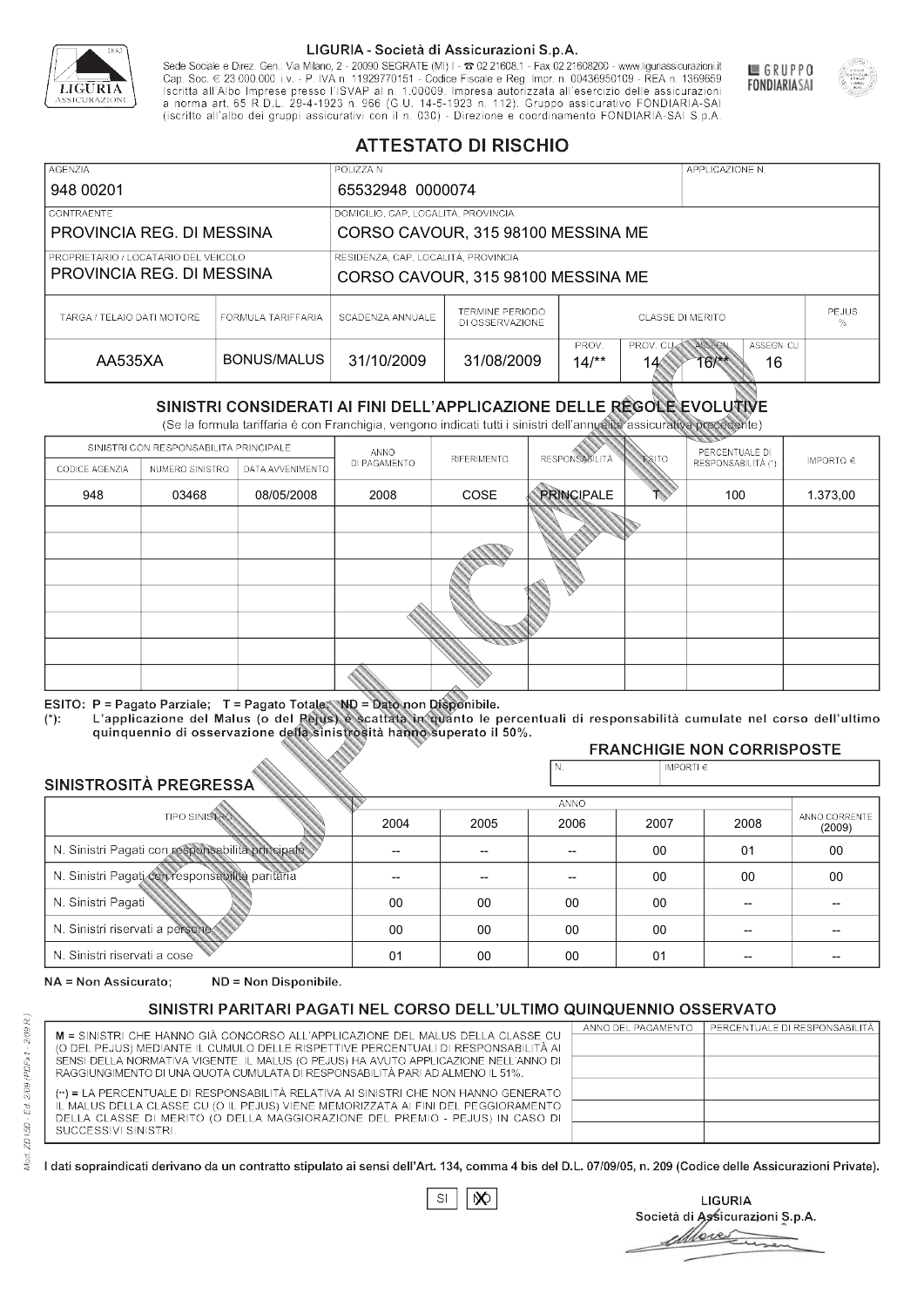

Sede Sociale e Direz. Gen.: Via Milano, 2 - 20090 SEGRATE (MI) I - 2 02.21608.1 - Fax 02.21608200 - www.liguriassicurazioni.it Cap. Soc.  $\in$  23.000.000 i.v. - P. IVA n. 11929770151 - Codice Fiscale e Reg. Impr. n. 00436950109 - REA n. 1369659<br>Iscritta all'Albo Imprese presso l'ISVAP al n. 1.00009. Impresa autorizzata all'esercizio delle assicura d homa art. 65 K.D.L. 29-4-1923 ft. 900 (G.O. 14-5-1923 ft. 112). Gruppo assicurativo PONDIARIA-SAI S.p.A



GRUPPO

**FONDIARIASAI** 

# **ATTESTATO DI RISCHIO**

| <b>AGENZIA</b>                       |                    | POLIZZA N.                          |                                                                                             | APPLICAZIONE N.                              |  |  |  |
|--------------------------------------|--------------------|-------------------------------------|---------------------------------------------------------------------------------------------|----------------------------------------------|--|--|--|
| 948 00201                            |                    | 65532948 0000075                    |                                                                                             |                                              |  |  |  |
| LCONTRAENTE                          |                    | DOMICILIO, CAP, LOCALITÀ, PROVINCIA |                                                                                             |                                              |  |  |  |
| PROVINCIA REG. DI MESSINA            |                    | CORSO CAVOUR, 315 98100 MESSINA ME  |                                                                                             |                                              |  |  |  |
| PROPRIETARIO / LOCATARIO DEL VEICOLO |                    | RESIDENZA, CAP, LOCALITÀ, PROVINCIA |                                                                                             |                                              |  |  |  |
| PROVINCIA REG. DI MESSINA            |                    | CORSO CAVOUR, 315 98100 MESSINA ME  |                                                                                             |                                              |  |  |  |
| TARGA / TELAIO DATI MOTORE           | FORMULA TARIFFARIA | SCADENZA ANNUALE                    | <b>TERMINE PERIODO</b><br>DI OSSERVAZIONE                                                   | <b>PEJUS</b><br><b>CLASSE DI MERITO</b><br>% |  |  |  |
| AA536XA                              | BONUS/MALUS        | 31/10/2009                          | PROV.<br>PROV. CUAN ASSEGN<br>ASSEGN. CU<br>31/08/2009<br>$02/*$<br>$01$ $\!\!$<br>02<br>01 |                                              |  |  |  |

|                                 |                      |                                                                                                                                                                                                      |              | DI OSSERVAZIONE |                      | %              |                                        |                         |
|---------------------------------|----------------------|------------------------------------------------------------------------------------------------------------------------------------------------------------------------------------------------------|--------------|-----------------|----------------------|----------------|----------------------------------------|-------------------------|
| AA536XA                         |                      | <b>BONUS/MALUS</b>                                                                                                                                                                                   | 31/10/2009   | 31/08/2009      | PROV.<br>$02/*$      | PROV. CU<br>02 | ASSEGN<br>ASSEGN, CU<br>$011$ **<br>01 |                         |
|                                 |                      | SINISTRI CONSIDERATI AI FINI DELL'APPLICAZIONE DELLE RÉGOLE EVOLUTIVE<br>(Se la formula tariffaria è con Franchigia, vengono indicati tutti i sinistri dell'annualità assicurativa precedente)       |              |                 |                      |                |                                        |                         |
|                                 |                      | SINISTRI CON RESPONSABILITÀ PRINCIPALE                                                                                                                                                               | ANNO         |                 |                      |                | PERCENTUALE DI                         |                         |
| CODICE AGENZIA                  | NUMERO SINISTRO      | DATA AVVENIMENTO                                                                                                                                                                                     | DI PAGAMENTO | RIFERIMENTO     | <b>RESPONSABLITA</b> | <b>ESITO</b>   | RESPONSABILITÀ (*)                     | IMPORTO $\in$           |
|                                 |                      |                                                                                                                                                                                                      |              |                 |                      |                |                                        |                         |
|                                 |                      |                                                                                                                                                                                                      |              |                 |                      |                |                                        |                         |
|                                 |                      |                                                                                                                                                                                                      |              |                 |                      |                |                                        |                         |
|                                 |                      |                                                                                                                                                                                                      |              |                 |                      |                |                                        |                         |
|                                 |                      |                                                                                                                                                                                                      |              |                 |                      |                |                                        |                         |
|                                 |                      |                                                                                                                                                                                                      |              |                 |                      |                |                                        |                         |
|                                 |                      |                                                                                                                                                                                                      |              |                 |                      |                |                                        |                         |
|                                 |                      |                                                                                                                                                                                                      |              |                 |                      |                |                                        |                         |
|                                 |                      |                                                                                                                                                                                                      |              |                 |                      |                |                                        |                         |
|                                 |                      | ESITO: P = Pagato Parziale; T = Pagato Totale; ND = Dato non Disponibile.                                                                                                                            |              |                 |                      |                |                                        |                         |
| $(*)$ .                         |                      | L'applicazione del Malus (o del Pejus) è scattata in quanto le percentuali di responsabilità cumulate nel corso dell'ultimo<br>quinquennio di osservazione della sinistrosità hanno superato il 50%. |              |                 |                      |                |                                        |                         |
|                                 |                      |                                                                                                                                                                                                      |              |                 |                      |                | <b>FRANCHIGIE NON CORRISPOSTE</b>      |                         |
| SINISTROSITÀ PREGRESSA          |                      |                                                                                                                                                                                                      |              |                 | N.                   | IMPORTI $\in$  |                                        |                         |
|                                 |                      |                                                                                                                                                                                                      |              |                 | <b>ANNO</b>          |                |                                        |                         |
|                                 | <b>TIPO SINISTRO</b> |                                                                                                                                                                                                      | 2004         | 2005            | 2006                 | 2007           | 2008                                   | ANNO CORRENTE<br>(2009) |
|                                 |                      | N. Sinistri Pagati con responsabilità principale                                                                                                                                                     | --           | --              | $\overline{a}$       | 00             | 00                                     | 00                      |
|                                 |                      | N. Sinistri Pagati con responsabilità paritaria                                                                                                                                                      |              |                 |                      | 00             | 00                                     | 00                      |
| N. Sinistri Pagati              |                      |                                                                                                                                                                                                      | 00           | 00              | 00                   | 00             | --                                     |                         |
| N. Sinistri riservati a persone |                      |                                                                                                                                                                                                      | 00           | 00              | 00                   | 00             |                                        |                         |
| N. Sinjetri riconvoti a coco    |                      |                                                                                                                                                                                                      | $\cap$       | $\cap$          | $\cap$               | $\sim$         |                                        |                         |

### 2005 -- --  $0<sup>0</sup>$ 00 00 2004 -- --  $0<sup>0</sup>$ 00 00 2006 -- -- 00 00 00 2007 00 00 00 00 00 2008 00 00 -- -- -- 00 00 -- -- -- (2009)

NA = Non Assicurato: ND = Non Disponibile.

# SINISTRI PARITARI PAGATI NEL CORSO DELL'ULTIMO QUINQUENNIO OSSERVATO

|                                                                                                                                                                      | ANNO DEL PAGAMENTO | PERCENTUALE DI RESPONSABILITÀ |
|----------------------------------------------------------------------------------------------------------------------------------------------------------------------|--------------------|-------------------------------|
| M = SINISTRI CHE HANNO GIÀ CONCORSO ALL'APPLICAZIONE DEL MALUS DELLA CLASSE CU<br>(O DEL PEJUS) MEDIANTE IL CUMULO DELLE RISPETTIVE PERCENTUALI DI RESPONSABILITÀ AI |                    |                               |
| SENSI DELLA NORMATIVA VIGENTE. IL MALUS (O PEJUS) HA AVUTO APPLICAZIONE NELL'ANNO DI                                                                                 |                    |                               |
| RAGGIUNGIMENTO DI UNA QUOTA CUMULATA DI RESPONSABILITÀ PARI AD ALMENO IL 51%.                                                                                        |                    |                               |
|                                                                                                                                                                      |                    |                               |
| (**) = LA PERCENTUALE DI RESPONSABILITÀ RELATIVA AI SINISTRI CHE NON HANNO GENERATO                                                                                  |                    |                               |
| IL MALUS DELLA CLASSE CU (O IL PEJUS) VIENE MEMORIZZATA AI FINI DEL PEGGIORAMENTO                                                                                    |                    |                               |
| DELLA CLASSE DI MERITO (O DELLA MAGGIORAZIONE DEL PREMIO - PEJUS) IN CASO DI                                                                                         |                    |                               |
| SUCCESSIVI SINISTRI.                                                                                                                                                 |                    |                               |
|                                                                                                                                                                      |                    |                               |

 $\mathbb{S}\mathsf{I}$  $\infty$ 

**LIGURIA** Società di Assicurazioni S.p.A. Move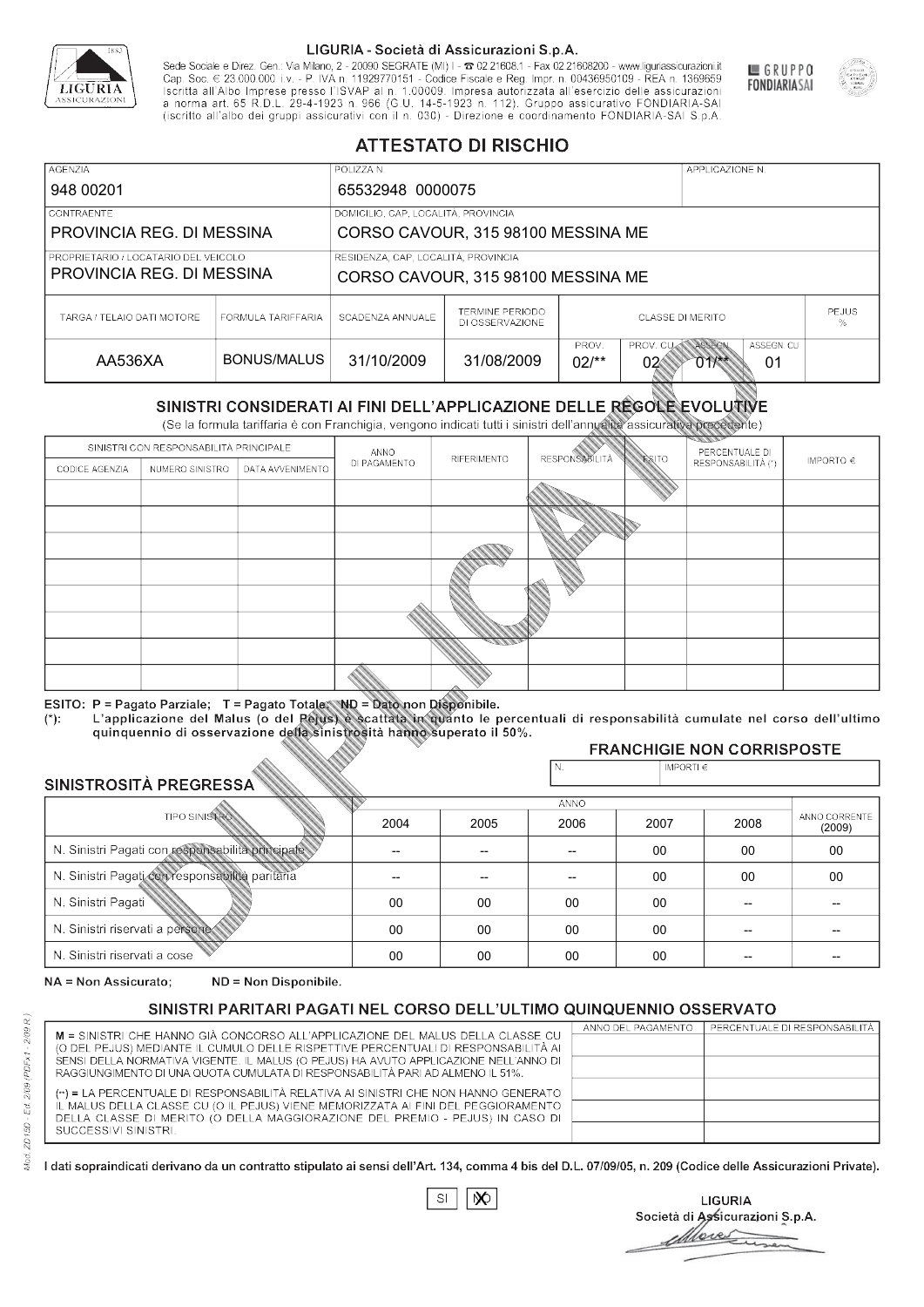

Sede Sociale e Direz. Gen.: Via Milano, 2 - 20090 SEGRATE (MI) I - 2 02.21608.1 - Fax 02.21608200 - www.liguriassicurazioni.it Sede e Direz, Gen. Via Milanto, 2 - 20090 SEGATE (MI) I - 2 UZZIODO. I - FAX UZZIODO2 I - WWW. IIJONENSURIADONILI<br>Cap. Soc. € 23.000.000 i.v. - P. IVA n. 11929770151 - Codice Fiscale e Reg. Impr. n. 00436950109 - REA n. 1



GRUPPO

**FONDIARIASAI** 

# **ATTESTATO DI RISCHIO**

| <b>AGENZIA</b><br>POLIZZA N.         |                    |                                     |                                                                                |                                              | APPLICAZIONE N. |  |  |
|--------------------------------------|--------------------|-------------------------------------|--------------------------------------------------------------------------------|----------------------------------------------|-----------------|--|--|
| 948 00201                            |                    | 65532948 0000076                    |                                                                                |                                              |                 |  |  |
| LCONTRAENTE.                         |                    | DOMICILIO, CAP, LOCALITÀ, PROVINCIA |                                                                                |                                              |                 |  |  |
| PROVINCIA REG. DI MESSINA            |                    | CORSO CAVOUR, 315 98100 MESSINA ME  |                                                                                |                                              |                 |  |  |
| PROPRIETARIO / LOCATARIO DEL VEICOLO |                    | RESIDENZA, CAP, LOCALITÀ, PROVINCIA |                                                                                |                                              |                 |  |  |
| PROVINCIA REG. DI MESSINA            |                    | CORSO CAVOUR, 315 98100 MESSINA ME  |                                                                                |                                              |                 |  |  |
| TARGA / TELAIO DATI MOTORE           | FORMULA TARIFFARIA | SCADENZA ANNUALE                    | <b>TERMINE PERIODO</b><br>DI OSSERVAZIONE                                      | <b>PEJUS</b><br><b>CLASSE DI MERITO</b><br>% |                 |  |  |
| AA538XA                              | BONUS/MALUS        | 31/10/2009                          | ASSEGN. CU<br>PROV.<br>PROV. CUAN ASSEGN<br>31/08/2009<br>$02$ /**<br>02<br>04 |                                              |                 |  |  |

|                                                 |                      |                                                                                                                                                                                                                                                                                   |              | DI OSSERVAZIONE |                       | %              |                                        |                         |
|-------------------------------------------------|----------------------|-----------------------------------------------------------------------------------------------------------------------------------------------------------------------------------------------------------------------------------------------------------------------------------|--------------|-----------------|-----------------------|----------------|----------------------------------------|-------------------------|
| AA538XA                                         |                      | <b>BONUS/MALUS</b>                                                                                                                                                                                                                                                                | 31/10/2009   | 31/08/2009      | PROV.<br>$02/*$       | PROV. CU<br>02 | ASSEGN<br>ASSEGN, CU<br>$04$ /**<br>04 |                         |
|                                                 |                      | SINISTRI CONSIDERATI AI FINI DELL'APPLICAZIONE DELLE RÉGOLE EVOLUTIVE<br>(Se la formula tariffaria è con Franchigia, vengono indicati tutti i sinistri dell'annualità assicurativa precedente)                                                                                    |              |                 |                       |                |                                        |                         |
|                                                 |                      | SINISTRI CON RESPONSABILITÀ PRINCIPALE                                                                                                                                                                                                                                            | ANNO         |                 |                       |                | PERCENTUALE DI                         |                         |
| CODICE AGENZIA                                  | NUMERO SINISTRO      | DATA AVVENIMENTO                                                                                                                                                                                                                                                                  | DI PAGAMENTO | RIFERIMENTO     | <b>RESPONSABILITÀ</b> | <b>ESITO</b>   | RESPONSABILITÀ (*)                     | IMPORTO $\in$           |
| 948                                             | 03353                | 29/12/2008                                                                                                                                                                                                                                                                        | 2009         | <b>PERSONE</b>  | <b>PRINCIPALE</b>     |                | 100                                    | 2.750,00                |
|                                                 |                      |                                                                                                                                                                                                                                                                                   |              |                 |                       |                |                                        |                         |
|                                                 |                      |                                                                                                                                                                                                                                                                                   |              |                 |                       |                |                                        |                         |
|                                                 |                      |                                                                                                                                                                                                                                                                                   |              |                 |                       |                |                                        |                         |
|                                                 |                      |                                                                                                                                                                                                                                                                                   |              |                 |                       |                |                                        |                         |
|                                                 |                      |                                                                                                                                                                                                                                                                                   |              |                 |                       |                |                                        |                         |
|                                                 |                      |                                                                                                                                                                                                                                                                                   |              |                 |                       |                |                                        |                         |
|                                                 |                      |                                                                                                                                                                                                                                                                                   |              |                 |                       |                |                                        |                         |
| $(*)$ .                                         |                      | ESITO: P = Pagato Parziale; T = Pagato Totale; ND = Dato non Disponibile.<br>L'applicazione del Malus (o del Pejus) è scattata in quanto le percentuali di responsabilità cumulate nel corso dell'ultimo<br>quinquennio di osservazione della sinistrosità hanno superato il 50%. |              |                 |                       |                |                                        |                         |
|                                                 |                      |                                                                                                                                                                                                                                                                                   |              |                 | N.                    | IMPORTI $\in$  | <b>FRANCHIGIE NON CORRISPOSTE</b>      |                         |
| SINISTROSITÀ PREGRESSA                          |                      |                                                                                                                                                                                                                                                                                   |              |                 |                       |                |                                        |                         |
|                                                 |                      |                                                                                                                                                                                                                                                                                   |              |                 | <b>ANNO</b>           |                |                                        |                         |
|                                                 | <b>TIPO SINISTRO</b> |                                                                                                                                                                                                                                                                                   | 2004         | 2005            | 2006                  | 2007           | 2008                                   | ANNO CORRENTE<br>(2009) |
|                                                 |                      | N. Sinistri Pagati con responsabilità principale                                                                                                                                                                                                                                  | $\sim$       | --              | $-$                   | 00             | 00                                     | 01                      |
| N. Sinistri Pagati con responsabilità paritaria |                      |                                                                                                                                                                                                                                                                                   |              |                 |                       | 00             | 00                                     | 00                      |
| N. Sinistri Pagati                              |                      |                                                                                                                                                                                                                                                                                   | 00           | 00              | 00                    | 00             | --                                     |                         |
| N. Sinistri riservati a persone                 |                      |                                                                                                                                                                                                                                                                                   | 00           | $00\,$          | 00                    | 00             |                                        |                         |
| N. Sinjetri riconvoti a coco                    |                      |                                                                                                                                                                                                                                                                                   | $\cap$       | $\cap$          | $\cap$                | $\sim$         |                                        |                         |

### 2005 -- --  $0<sup>0</sup>$ 00 00 2004 -- --  $0<sup>0</sup>$ 00 00 2006 -- -- 00 00 00 2007 00 00 00 00 00 2008 00 00 -- -- -- 01 00 -- -- -- (2009)

NA = Non Assicurato: ND = Non Disponibile.

# SINISTRI PARITARI PAGATI NEL CORSO DELL'ULTIMO QUINQUENNIO OSSERVATO

| M = SINISTRI CHE HANNO GIÀ CONCORSO ALL'APPLICAZIONE DEL MALUS DELLA CLASSE CU       | ANNO DEL PAGAMENTO | PERCENTUALE DI RESPONSABILITÀ |
|--------------------------------------------------------------------------------------|--------------------|-------------------------------|
| (O DEL PEJUS) MEDIANTE IL CUMULO DELLE RISPETTIVE PERCENTUALI DI RESPONSABILITÀ AI   |                    |                               |
| SENSI DELLA NORMATIVA VIGENTE. IL MALUS (O PEJUS) HA AVUTO APPLICAZIONE NELL'ANNO DI |                    |                               |
| RAGGIUNGIMENTO DI UNA QUOTA CUMULATA DI RESPONSABILITÀ PARI AD ALMENO IL 51%.        |                    |                               |
| (**) = LA PERCENTUALE DI RESPONSABILITÀ RELATIVA AI SINISTRI CHE NON HANNO GENERATO  |                    |                               |
| IL MALUS DELLA CLASSE CU (O IL PEJUS) VIENE MEMORIZZATA AI FINI DEL PEGGIORAMENTO    |                    |                               |
| DELLA CLASSE DI MERITO (O DELLA MAGGIORAZIONE DEL PREMIO - PEJUS) IN CASO DI         |                    |                               |
| SUCCESSIVI SINISTRI.                                                                 |                    |                               |
|                                                                                      |                    |                               |

 $\mathbb{S}\mathsf{I}$  $\infty$ 

**LIGURIA** Società di Assicurazioni S.p.A. bres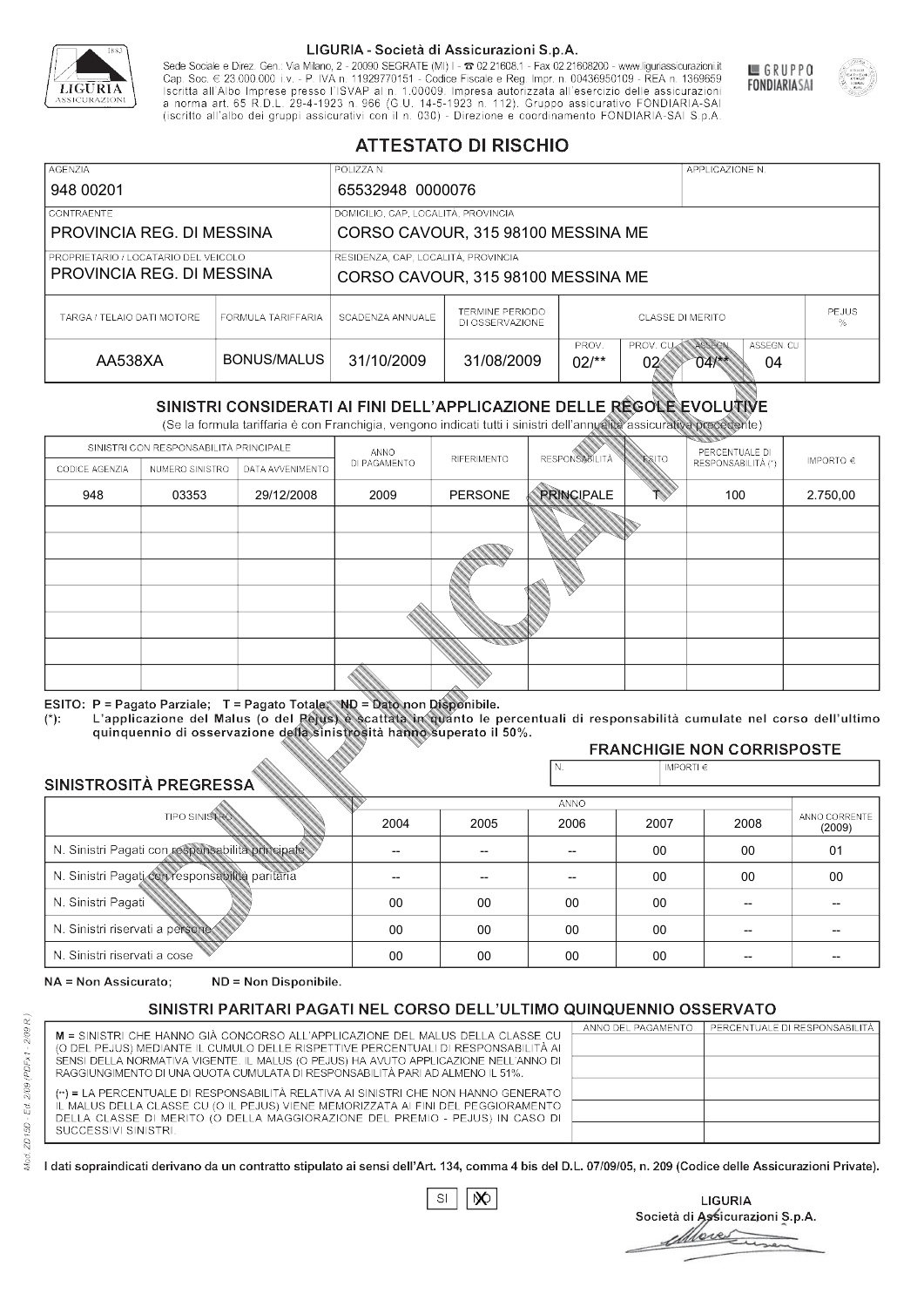

Sede Sociale e Direz. Gen.: Via Milano, 2 - 20090 SEGRATE (MI) I - 2 02.21608.1 - Fax 02.21608200 - www.liguriassicurazioni.it Cap. Soc.  $\in$  23.000.000 i.v. - P. IVA n. 11929770151 - Codice Fiscale e Reg. Impr. n. 00436950109 - REA n. 1369659<br>Iscritta all'Albo Imprese presso l'ISVAP al n. 1.00009. Impresa autorizzata all'esercizio delle assicura d homa art. 65 K.D.L. 29-4-1923 ft. 900 (G.O. 14-5-1923 ft. 112). Gruppo assicurativo PONDIARIA-SAI S.p.A



GRUPPO

**FONDIARIASAI** 

# **ATTESTATO DI RISCHIO**

| <b>AGENZIA</b>                       |                    | POLIZZA N.                          |                                                                                       |                                       |  | APPLICAZIONE N. |  |  |
|--------------------------------------|--------------------|-------------------------------------|---------------------------------------------------------------------------------------|---------------------------------------|--|-----------------|--|--|
| 948 00201                            |                    | 65532948 0000077                    |                                                                                       |                                       |  |                 |  |  |
| CONTRAENTE                           |                    | DOMICILIO, CAP, LOCALITÀ, PROVINCIA |                                                                                       |                                       |  |                 |  |  |
| PROVINCIA REG. DI MESSINA            |                    |                                     | CORSO CAVOUR, 315 98100 MESSINA ME                                                    |                                       |  |                 |  |  |
| PROPRIETARIO / LOCATARIO DEL VEICOLO |                    | RESIDENZA, CAP, LOCALITÀ, PROVINCIA |                                                                                       |                                       |  |                 |  |  |
| PROVINCIA REG. DI MESSINA            |                    | CORSO CAVOUR, 315 98100 MESSINA ME  |                                                                                       |                                       |  |                 |  |  |
| TARGA / TELAIO DATI MOTORE           | FORMULA TARIFFARIA | SCADENZA ANNUALE                    | TERMINE PERIODO<br>DI OSSERVAZIONE                                                    | <b>PEJUS</b><br>CLASSE DI MERITO<br>% |  |                 |  |  |
| AA809XA                              | BONUS/MALUS        | 31/10/2009                          | ASSEGN<br>ASSEGN. CU<br>PROV.<br>PROV. CU<br>31/08/2009<br>$02$ /**<br>02<br>01<br>01 |                                       |  |                 |  |  |

|                                 |                      |                                                                                                                                                                                                      |              | DI OSSERVAZIONE |                      | %              |                                        |                         |
|---------------------------------|----------------------|------------------------------------------------------------------------------------------------------------------------------------------------------------------------------------------------------|--------------|-----------------|----------------------|----------------|----------------------------------------|-------------------------|
| AA809XA                         |                      | <b>BONUS/MALUS</b>                                                                                                                                                                                   | 31/10/2009   | 31/08/2009      | PROV.<br>$02/*$      | PROV. CU<br>02 | ASSEGN<br>ASSEGN, CU<br>$011$ **<br>01 |                         |
|                                 |                      | SINISTRI CONSIDERATI AI FINI DELL'APPLICAZIONE DELLE RÉGOLE EVOLUTIVE<br>(Se la formula tariffaria è con Franchigia, vengono indicati tutti i sinistri dell'annualità assicurativa precedente)       |              |                 |                      |                |                                        |                         |
|                                 |                      | SINISTRI CON RESPONSABILITÀ PRINCIPALE                                                                                                                                                               | ANNO         |                 |                      |                | PERCENTUALE DI                         |                         |
| CODICE AGENZIA                  | NUMERO SINISTRO      | DATA AVVENIMENTO                                                                                                                                                                                     | DI PAGAMENTO | RIFERIMENTO     | <b>RESPONSABLITA</b> | <b>ESITO</b>   | RESPONSABILITÀ (*)                     | IMPORTO $\in$           |
|                                 |                      |                                                                                                                                                                                                      |              |                 |                      |                |                                        |                         |
|                                 |                      |                                                                                                                                                                                                      |              |                 |                      |                |                                        |                         |
|                                 |                      |                                                                                                                                                                                                      |              |                 |                      |                |                                        |                         |
|                                 |                      |                                                                                                                                                                                                      |              |                 |                      |                |                                        |                         |
|                                 |                      |                                                                                                                                                                                                      |              |                 |                      |                |                                        |                         |
|                                 |                      |                                                                                                                                                                                                      |              |                 |                      |                |                                        |                         |
|                                 |                      |                                                                                                                                                                                                      |              |                 |                      |                |                                        |                         |
|                                 |                      |                                                                                                                                                                                                      |              |                 |                      |                |                                        |                         |
|                                 |                      |                                                                                                                                                                                                      |              |                 |                      |                |                                        |                         |
|                                 |                      | ESITO: P = Pagato Parziale; T = Pagato Totale; ND = Dato non Disponibile.                                                                                                                            |              |                 |                      |                |                                        |                         |
| $(*)$ .                         |                      | L'applicazione del Malus (o del Pejus) è scattata in quanto le percentuali di responsabilità cumulate nel corso dell'ultimo<br>quinquennio di osservazione della sinistrosità hanno superato il 50%. |              |                 |                      |                |                                        |                         |
|                                 |                      |                                                                                                                                                                                                      |              |                 |                      |                | <b>FRANCHIGIE NON CORRISPOSTE</b>      |                         |
| SINISTROSITÀ PREGRESSA          |                      |                                                                                                                                                                                                      |              |                 | N.                   | IMPORTI $\in$  |                                        |                         |
|                                 |                      |                                                                                                                                                                                                      |              |                 | <b>ANNO</b>          |                |                                        |                         |
|                                 | <b>TIPO SINISTRO</b> |                                                                                                                                                                                                      | 2004         | 2005            | 2006                 | 2007           | 2008                                   | ANNO CORRENTE<br>(2009) |
|                                 |                      | N. Sinistri Pagati con responsabilità principale                                                                                                                                                     | --           | --              | $\overline{a}$       | 00             | 00                                     | 00                      |
|                                 |                      | N. Sinistri Pagati con responsabilità paritaria                                                                                                                                                      |              |                 |                      | 00             | 00                                     | 00                      |
| N. Sinistri Pagati              |                      |                                                                                                                                                                                                      | 00           | 00              | 00                   | 00             | --                                     |                         |
| N. Sinistri riservati a persone |                      |                                                                                                                                                                                                      | 00           | 00              | 00                   | 00             |                                        |                         |
| N. Sinjetri riconvoti a coco    |                      |                                                                                                                                                                                                      | $\cap$       | $\cap$          | $\cap$               | $\sim$         |                                        |                         |

### 2005 -- --  $0<sup>0</sup>$ 00 00 2004 -- --  $0<sup>0</sup>$ 00 00 2006 -- -- 00 00 00 2007 00 00 00 00 00 2008 00 00 -- -- -- 00 00 -- -- -- (2009)

NA = Non Assicurato: ND = Non Disponibile.

# SINISTRI PARITARI PAGATI NEL CORSO DELL'ULTIMO QUINQUENNIO OSSERVATO

|                                                                                                                                                                      | ANNO DEL PAGAMENTO | PERCENTUALE DI RESPONSABILITÀ |
|----------------------------------------------------------------------------------------------------------------------------------------------------------------------|--------------------|-------------------------------|
| M = SINISTRI CHE HANNO GIÀ CONCORSO ALL'APPLICAZIONE DEL MALUS DELLA CLASSE CU<br>(O DEL PEJUS) MEDIANTE IL CUMULO DELLE RISPETTIVE PERCENTUALI DI RESPONSABILITÀ AI |                    |                               |
| SENSI DELLA NORMATIVA VIGENTE. IL MALUS (O PEJUS) HA AVUTO APPLICAZIONE NELL'ANNO DI                                                                                 |                    |                               |
| RAGGIUNGIMENTO DI UNA QUOTA CUMULATA DI RESPONSABILITÀ PARI AD ALMENO IL 51%.                                                                                        |                    |                               |
|                                                                                                                                                                      |                    |                               |
| (**) = LA PERCENTUALE DI RESPONSABILITÀ RELATIVA AI SINISTRI CHE NON HANNO GENERATO                                                                                  |                    |                               |
| IL MALUS DELLA CLASSE CU (O IL PEJUS) VIENE MEMORIZZATA AI FINI DEL PEGGIORAMENTO                                                                                    |                    |                               |
| DELLA CLASSE DI MERITO (O DELLA MAGGIORAZIONE DEL PREMIO - PEJUS) IN CASO DI                                                                                         |                    |                               |
| SUCCESSIVI SINISTRI.                                                                                                                                                 |                    |                               |
|                                                                                                                                                                      |                    |                               |

 $\mathbb{S}\mathsf{I}$  $\infty$ 

**LIGURIA** Società di Assicurazioni S.p.A. Move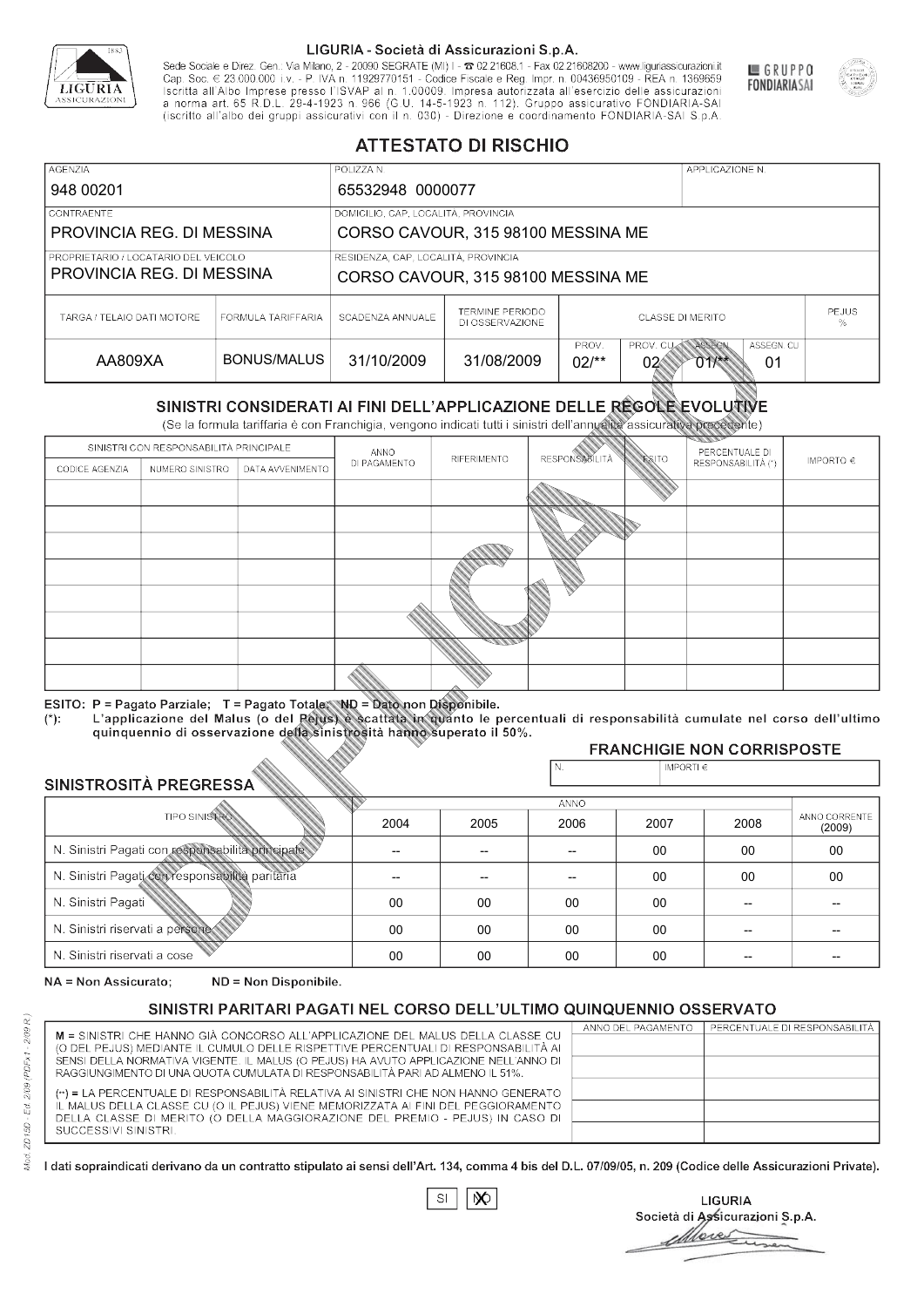

Sede Sociale e Direz. Gen.: Via Milano, 2 - 20090 SEGRATE (MI) I - 2 02.21608.1 - Fax 02.21608200 - www.liguriassicurazioni.it Cap. Soc.  $\in$  23.000.000 i.v. - P. IVA n. 11929770151 - Codice Fiscale e Reg. Impr. n. 00436950109 - REA n. 1369659<br>Iscritta all'Albo Imprese presso l'ISVAP al n. 1.00009. Impresa autorizzata all'esercizio delle assicura d homa art. 65 K.D.L. 29-4-1923 ft. 900 (G.O. 14-5-1923 ft. 112). Gruppo assicurativo PONDIARIA-SAI S.p.A



GRUPPO

**FONDIARIASAI** 

# **ATTESTATO DI RISCHIO**

| <b>AGENZIA</b><br>948 00201                                       |                    | POLIZZA N.<br>65532948 0000078                                            | APPLICAZIONE N.                    |                                                                       |  |  |              |  |
|-------------------------------------------------------------------|--------------------|---------------------------------------------------------------------------|------------------------------------|-----------------------------------------------------------------------|--|--|--------------|--|
| <b>CONTRAENTE</b><br>PROVINCIA REG. DI MESSINA                    |                    | DOMICILIO, CAP, LOCALITÀ, PROVINCIA<br>CORSO CAVOUR, 315 98100 MESSINA ME |                                    |                                                                       |  |  |              |  |
| PROPRIETARIO / LOCATARIO DEL VEICOLO<br>PROVINCIA REG. DI MESSINA |                    | RESIDENZA, CAP, LOCALITÀ, PROVINCIA<br>CORSO CAVOUR, 315 98100 MESSINA ME |                                    |                                                                       |  |  |              |  |
| TARGA / TELAIO DATI MOTORE                                        | FORMULA TARIFFARIA | SCADENZA ANNUALE                                                          | TERMINE PERIODO<br>DI OSSERVAZIONE | CLASSE DI MERITO<br>℅                                                 |  |  | <b>PEJUS</b> |  |
| AA810XA                                                           | BONUS/MALUS        | 31/10/2009                                                                | 31/08/2009                         | PROV. CUM ASSEGN<br>ASSEGN. CU<br>PROV.<br>01/1A<br>01<br>01<br>O1⁄1B |  |  |              |  |

|                                                  |                      |                                                                                                                                                                                                      |              | DI OSSERVAZIONE |                      |                |                                           | %                       |
|--------------------------------------------------|----------------------|------------------------------------------------------------------------------------------------------------------------------------------------------------------------------------------------------|--------------|-----------------|----------------------|----------------|-------------------------------------------|-------------------------|
| AA810XA                                          |                      | <b>BONUS/MALUS</b>                                                                                                                                                                                   | 31/10/2009   | 31/08/2009      | PROV.<br>01/1A       | PROV. CU<br>01 | ASSEGN<br>ASSEGN, CU<br><b>OTMB</b><br>01 |                         |
|                                                  |                      | SINISTRI CONSIDERATI AI FINI DELL'APPLICAZIONE DELLE RÉGOLE EVOLUTIVE<br>(Se la formula tariffaria è con Franchigia, vengono indicati tutti i sinistri dell'annualità assicurativa precedente)       |              |                 |                      |                |                                           |                         |
|                                                  |                      | SINISTRI CON RESPONSABILITÀ PRINCIPALE                                                                                                                                                               | ANNO         |                 |                      |                | PERCENTUALE DI                            |                         |
| CODICE AGENZIA                                   | NUMERO SINISTRO      | DATA AVVENIMENTO                                                                                                                                                                                     | DI PAGAMENTO | RIFERIMENTO     | <b>RESPONSABLITA</b> | <b>ESITO</b>   | RESPONSABILITÀ (*)                        | IMPORTO $\in$           |
|                                                  |                      |                                                                                                                                                                                                      |              |                 |                      |                |                                           |                         |
|                                                  |                      |                                                                                                                                                                                                      |              |                 |                      |                |                                           |                         |
|                                                  |                      |                                                                                                                                                                                                      |              |                 |                      |                |                                           |                         |
|                                                  |                      |                                                                                                                                                                                                      |              |                 |                      |                |                                           |                         |
|                                                  |                      |                                                                                                                                                                                                      |              |                 |                      |                |                                           |                         |
|                                                  |                      |                                                                                                                                                                                                      |              |                 |                      |                |                                           |                         |
|                                                  |                      |                                                                                                                                                                                                      |              |                 |                      |                |                                           |                         |
|                                                  |                      |                                                                                                                                                                                                      |              |                 |                      |                |                                           |                         |
|                                                  |                      |                                                                                                                                                                                                      |              |                 |                      |                |                                           |                         |
|                                                  |                      | ESITO: P = Pagato Parziale; T = Pagato Totale; ND = Dato non Disponibile.                                                                                                                            |              |                 |                      |                |                                           |                         |
| $(*)$ .                                          |                      | L'applicazione del Malus (o del Pejus) è scattata in quanto le percentuali di responsabilità cumulate nel corso dell'ultimo<br>quinquennio di osservazione della sinistrosità hanno superato il 50%. |              |                 |                      |                |                                           |                         |
|                                                  |                      |                                                                                                                                                                                                      |              |                 |                      |                | <b>FRANCHIGIE NON CORRISPOSTE</b>         |                         |
| SINISTROSITÀ PREGRESSA                           |                      |                                                                                                                                                                                                      |              |                 | N.                   | IMPORTI $\in$  |                                           |                         |
|                                                  |                      |                                                                                                                                                                                                      |              |                 | <b>ANNO</b>          |                |                                           |                         |
|                                                  | <b>TIPO SINISTRO</b> |                                                                                                                                                                                                      | 2004         | 2005            | 2006                 | 2007           | 2008                                      | ANNO CORRENTE<br>(2009) |
| N. Sinistri Pagati con responsabilità principale |                      | --                                                                                                                                                                                                   | --           | $\overline{a}$  | 00                   | 00             | 00                                        |                         |
|                                                  |                      | N. Sinistri Pagati con responsabilità paritaria                                                                                                                                                      |              |                 |                      | 00             | 00                                        | 00                      |
| N. Sinistri Pagati                               |                      |                                                                                                                                                                                                      | 00           | 00              | 00                   | 00             | --                                        |                         |
| N. Sinistri riservati a persone                  |                      |                                                                                                                                                                                                      | 00           | 00              | 00                   | 00             |                                           |                         |
| N. Sinjetri riconvoti a coco                     |                      |                                                                                                                                                                                                      | $\cap$       | $\cap$          | $\cap$               | $\sim$         |                                           |                         |

### 2005 -- --  $0<sup>0</sup>$ 00 00 2004 -- --  $0<sup>0</sup>$ 00 00 2006 -- -- 00 00 00 2007 00 00 00 00 00 2008 00 00 -- -- -- 00 00 -- -- -- (2009)

NA = Non Assicurato: ND = Non Disponibile.

# SINISTRI PARITARI PAGATI NEL CORSO DELL'ULTIMO QUINQUENNIO OSSERVATO

|                                                                                                                                                                      | ANNO DEL PAGAMENTO | PERCENTUALE DI RESPONSABILITÀ |
|----------------------------------------------------------------------------------------------------------------------------------------------------------------------|--------------------|-------------------------------|
| M = SINISTRI CHE HANNO GIÀ CONCORSO ALL'APPLICAZIONE DEL MALUS DELLA CLASSE CU<br>(O DEL PEJUS) MEDIANTE IL CUMULO DELLE RISPETTIVE PERCENTUALI DI RESPONSABILITÀ AI |                    |                               |
| SENSI DELLA NORMATIVA VIGENTE. IL MALUS (O PEJUS) HA AVUTO APPLICAZIONE NELL'ANNO DI                                                                                 |                    |                               |
| RAGGIUNGIMENTO DI UNA QUOTA CUMULATA DI RESPONSABILITÀ PARI AD ALMENO IL 51%.                                                                                        |                    |                               |
|                                                                                                                                                                      |                    |                               |
| (**) = LA PERCENTUALE DI RESPONSABILITÀ RELATIVA AI SINISTRI CHE NON HANNO GENERATO                                                                                  |                    |                               |
| IL MALUS DELLA CLASSE CU (O IL PEJUS) VIENE MEMORIZZATA AI FINI DEL PEGGIORAMENTO                                                                                    |                    |                               |
| DELLA CLASSE DI MERITO (O DELLA MAGGIORAZIONE DEL PREMIO - PEJUS) IN CASO DI                                                                                         |                    |                               |
| SUCCESSIVI SINISTRI.                                                                                                                                                 |                    |                               |
|                                                                                                                                                                      |                    |                               |

 $\mathbb{S}\mathsf{I}$  $\infty$ 

**LIGURIA** Società di Assicurazioni S.p.A. Move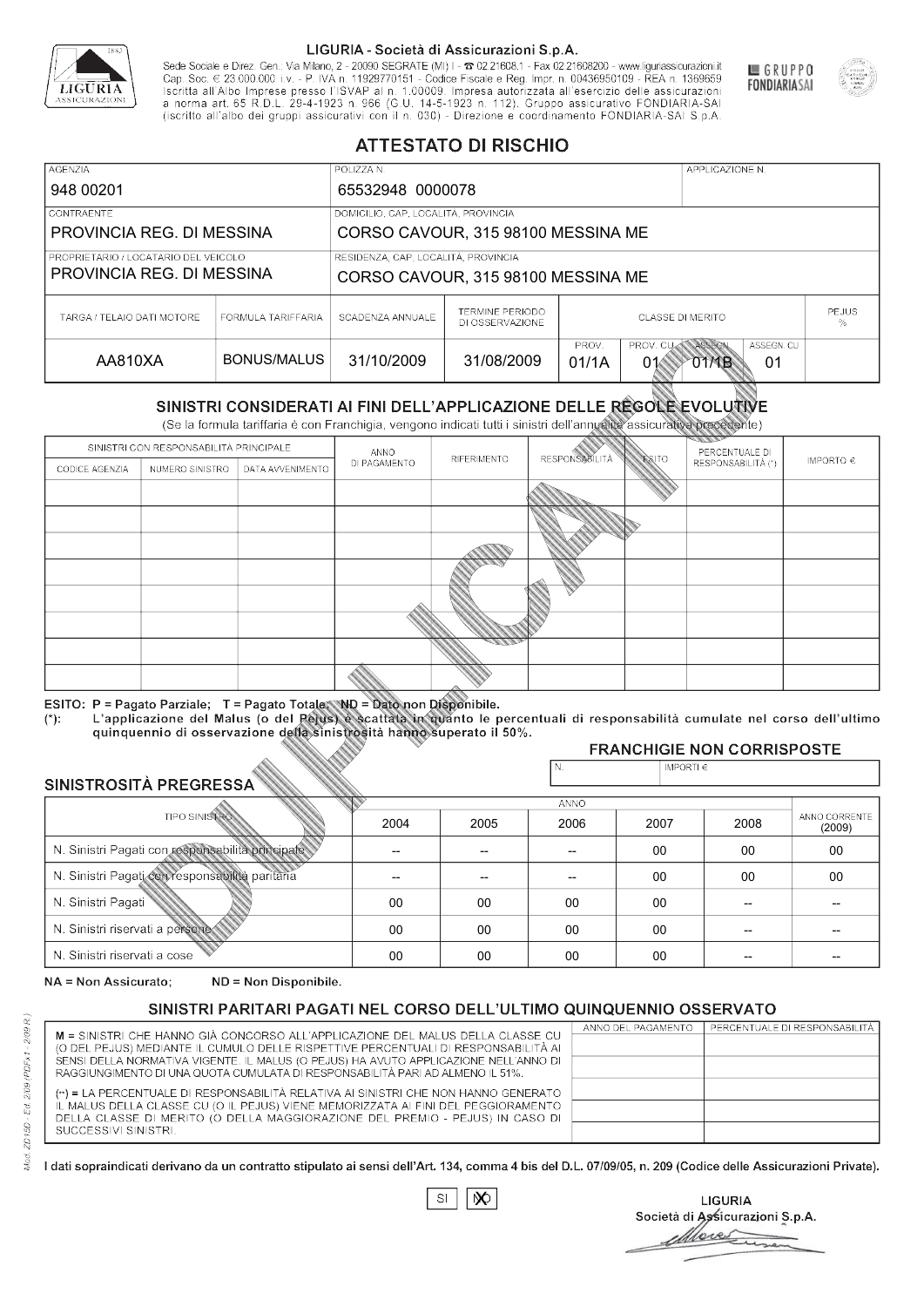

Sede Sociale e Direz. Gen.: Via Milano, 2 - 20090 SEGRATE (MI) I - 2 02.21608.1 - Fax 02.21608200 - www.liguriassicurazioni.it Cap. Soc.  $\in$  23.000.000 i.v. - P. IVA n. 11929770151 - Codice Fiscale e Reg. Impr. n. 00436950109 - REA n. 1369659<br>Iscritta all'Albo Imprese presso l'ISVAP al n. 1.00009. Impresa autorizzata all'esercizio delle assicura d homa art. 65 K.D.L. 29-4-1923 ft. 900 (G.O. 14-5-1923 ft. 112). Gruppo assicurativo PONDIARIA-SAI S.p.A



GRUPPO

**FONDIARIASAI** 

# **ATTESTATO DI RISCHIO**

| <b>AGENZIA</b>                       |                    | POLIZZA N.                          |                                           | APPLICAZIONE N.                         |                                                             |  |  |  |
|--------------------------------------|--------------------|-------------------------------------|-------------------------------------------|-----------------------------------------|-------------------------------------------------------------|--|--|--|
| 948 00201                            |                    | 65532948 0000079                    |                                           |                                         |                                                             |  |  |  |
| LCONTRAENTE.                         |                    |                                     | DOMICILIO, CAP, LOCALITÀ, PROVINCIA       |                                         |                                                             |  |  |  |
| PROVINCIA REG. DI MESSINA            |                    |                                     | CORSO CAVOUR, 315 98100 MESSINA ME        |                                         |                                                             |  |  |  |
| PROPRIETARIO / LOCATARIO DEL VEICOLO |                    | RESIDENZA, CAP, LOCALITÀ, PROVINCIA |                                           |                                         |                                                             |  |  |  |
| PROVINCIA REG. DI MESSINA            |                    | CORSO CAVOUR, 315 98100 MESSINA ME  |                                           |                                         |                                                             |  |  |  |
| TARGA / TELAIO DATI MOTORE           | FORMULA TARIFFARIA | SCADENZA ANNUALE                    | <b>TERMINE PERIODO</b><br>DI OSSERVAZIONE | <b>PEJUS</b><br><b>CLASSE DI MERITO</b> |                                                             |  |  |  |
| BB172DM                              | BONUS/MALUS        | 31/10/2009                          | 31/08/2009                                | PROV.<br>$08$ /**<br>08                 | ASSEGN. CU<br>PROV. CUAN ASSEGN<br>07<br>$07$ $\frac{1}{2}$ |  |  |  |

|                                 |                      |                                                                                                                                                                                                      |              | DI OSSERVAZIONE |                          |                |                                        | %             |
|---------------------------------|----------------------|------------------------------------------------------------------------------------------------------------------------------------------------------------------------------------------------------|--------------|-----------------|--------------------------|----------------|----------------------------------------|---------------|
| BB172DM                         |                      | <b>BONUS/MALUS</b>                                                                                                                                                                                   | 31/10/2009   | 31/08/2009      | PROV.<br>$08/*$          | PROV. CU<br>08 | ASSEGN<br>ASSEGN. CU<br>$07/***$<br>07 |               |
|                                 |                      | SINISTRI CONSIDERATI AI FINI DELL'APPLICAZIONE DELLE REGOLE EVOLUTIVE<br>(Se la formula tariffaria è con Franchigia, vengono indicati tutti i sinistri dell'annualità assicurativa precedente)       |              |                 |                          |                |                                        |               |
|                                 |                      | SINISTRI CON RESPONSABILITÀ PRINCIPALE                                                                                                                                                               | ANNO         |                 |                          |                | PERCENTUALE DI                         |               |
| CODICE AGENZIA                  | NUMERO SINISTRO      | DATA AVVENIMENTO                                                                                                                                                                                     | DI PAGAMENTO | RIFERIMENTO     | <b>RESPONSABLITÀ</b>     | <b>ESITO</b>   | RESPONSABILITÀ (*)                     | IMPORTO $\in$ |
|                                 |                      |                                                                                                                                                                                                      |              |                 |                          |                |                                        |               |
|                                 |                      |                                                                                                                                                                                                      |              |                 |                          |                |                                        |               |
|                                 |                      |                                                                                                                                                                                                      |              |                 |                          |                |                                        |               |
|                                 |                      |                                                                                                                                                                                                      |              |                 |                          |                |                                        |               |
|                                 |                      |                                                                                                                                                                                                      |              |                 |                          |                |                                        |               |
|                                 |                      |                                                                                                                                                                                                      |              |                 |                          |                |                                        |               |
|                                 |                      |                                                                                                                                                                                                      |              |                 |                          |                |                                        |               |
|                                 |                      |                                                                                                                                                                                                      |              |                 |                          |                |                                        |               |
|                                 |                      |                                                                                                                                                                                                      |              |                 |                          |                |                                        |               |
|                                 |                      | ESITO: P = Pagato Parziale; T = Pagato Totale; ND = Dato non Disponibile.                                                                                                                            |              |                 |                          |                |                                        |               |
| $(*)$ .                         |                      | L'applicazione del Malus (o del Pejus) è scattata in quanto le percentuali di responsabilità cumulate nel corso dell'ultimo<br>quinquennio di osservazione della sinistrosità hanno superato il 50%. |              |                 |                          |                |                                        |               |
|                                 |                      |                                                                                                                                                                                                      |              |                 |                          |                | <b>FRANCHIGIE NON CORRISPOSTE</b>      |               |
|                                 |                      |                                                                                                                                                                                                      |              |                 | N.                       | IMPORTI€       |                                        |               |
| SINISTROSITÀ PREGRESSA          |                      |                                                                                                                                                                                                      |              |                 | <b>ANNO</b>              |                |                                        |               |
|                                 | <b>TIPO SINISTRO</b> |                                                                                                                                                                                                      | 2004         | 2005            | 2006                     | 2007           | 2008                                   | ANNO CORRENTE |
|                                 |                      | N. Sinistri Pagati con responsabilità principale                                                                                                                                                     |              | --              | $\overline{\phantom{a}}$ | 00             | 00                                     | (2009)<br>00  |
|                                 |                      |                                                                                                                                                                                                      |              |                 |                          |                |                                        |               |
|                                 |                      | N. Sinistri Pagati con responsabilità paritaria                                                                                                                                                      |              |                 |                          | 00             | 00                                     | 00            |
| N. Sinistri Pagati              |                      |                                                                                                                                                                                                      | 00           | 00              | 00                       | 00             |                                        |               |
| N. Sinistri riservati a persone |                      |                                                                                                                                                                                                      | 00           | 00              | 00                       | $00 \,$        |                                        |               |
| N. Sinjetri riconvoti a coco    |                      |                                                                                                                                                                                                      | $\cap$       | $\cap$          | $\sim$                   | $\cap$         |                                        |               |

### 2005 -- --  $0<sup>0</sup>$ 00 00 2004 -- --  $0<sup>0</sup>$ 00 00 2006 -- -- 00 00 00 2007 00 00 00 00 00 2008 00 00 -- -- -- 00 00 -- -- -- (2009)

NA = Non Assicurato: ND = Non Disponibile.

# SINISTRI PARITARI PAGATI NEL CORSO DELL'ULTIMO QUINQUENNIO OSSERVATO

|                                                                                                                                                                      | ANNO DEL PAGAMENTO | PERCENTUALE DI RESPONSABILITÀ |
|----------------------------------------------------------------------------------------------------------------------------------------------------------------------|--------------------|-------------------------------|
| M = SINISTRI CHE HANNO GIÀ CONCORSO ALL'APPLICAZIONE DEL MALUS DELLA CLASSE CU<br>(O DEL PEJUS) MEDIANTE IL CUMULO DELLE RISPETTIVE PERCENTUALI DI RESPONSABILITÀ AI |                    |                               |
| SENSI DELLA NORMATIVA VIGENTE. IL MALUS (O PEJUS) HA AVUTO APPLICAZIONE NELL'ANNO DI                                                                                 |                    |                               |
| RAGGIUNGIMENTO DI UNA QUOTA CUMULATA DI RESPONSABILITÀ PARI AD ALMENO IL 51%.                                                                                        |                    |                               |
|                                                                                                                                                                      |                    |                               |
| (**) = LA PERCENTUALE DI RESPONSABILITÀ RELATIVA AI SINISTRI CHE NON HANNO GENERATO                                                                                  |                    |                               |
| IL MALUS DELLA CLASSE CU (O IL PEJUS) VIENE MEMORIZZATA AI FINI DEL PEGGIORAMENTO                                                                                    |                    |                               |
| DELLA CLASSE DI MERITO (O DELLA MAGGIORAZIONE DEL PREMIO - PEJUS) IN CASO DI                                                                                         |                    |                               |
| SUCCESSIVI SINISTRI.                                                                                                                                                 |                    |                               |
|                                                                                                                                                                      |                    |                               |

 $\mathbb{S}\mathsf{I}$  $\infty$ 

**LIGURIA** Società di Assicurazioni S.p.A. Move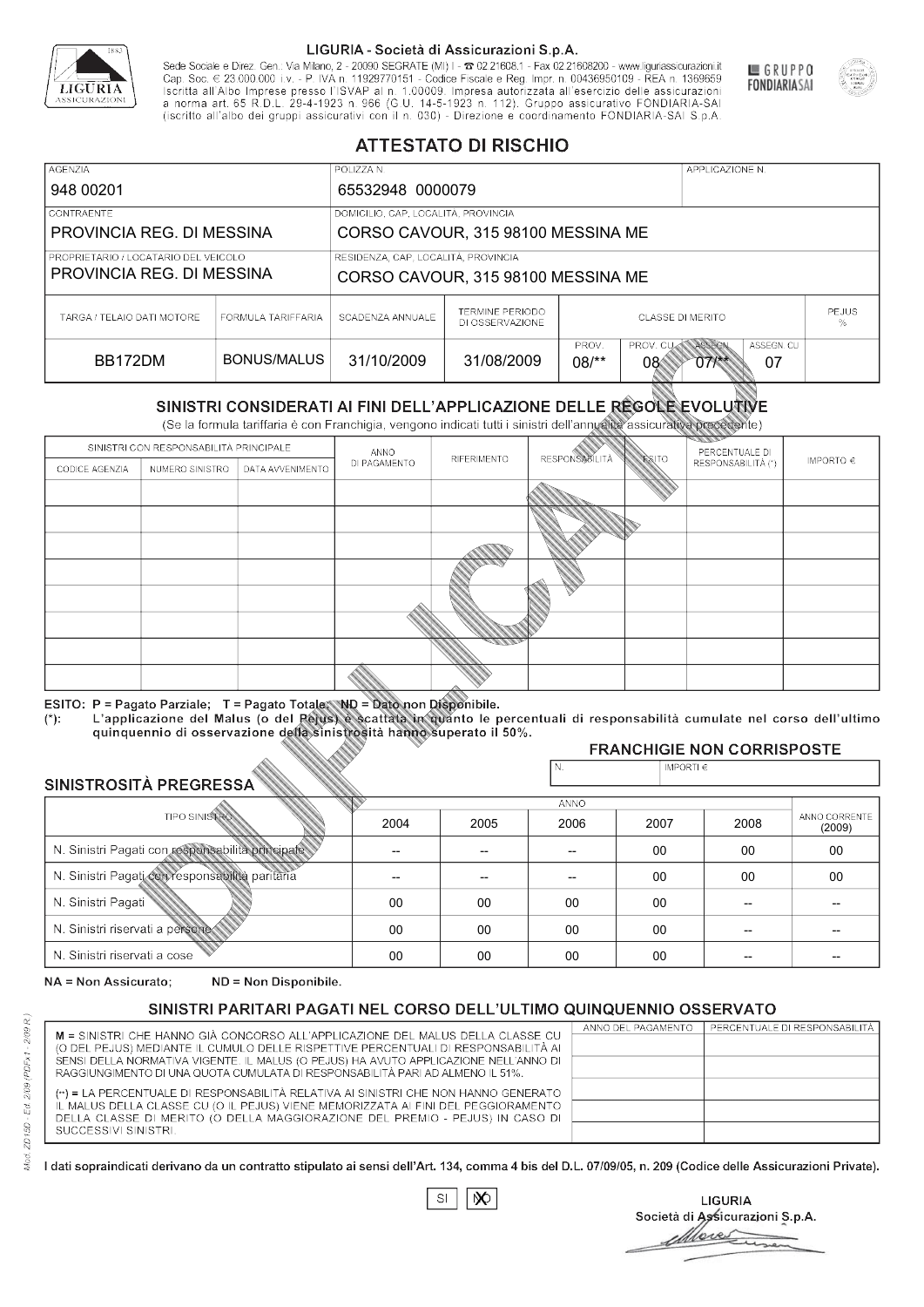

Sede Sociale e Direz. Gen.: Via Milano, 2 - 20090 SEGRATE (MI) I - 2 02.21608.1 - Fax 02.21608200 - www.liguriassicurazioni.it Cap. Soc.  $\in$  23.000.000 i.v. - P. IVA n. 11929770151 - Codice Fiscale e Reg. Impr. n. 00436950109 - REA n. 1369659<br>Iscritta all'Albo Imprese presso l'ISVAP al n. 1.00009. Impresa autorizzata all'esercizio delle assicura d homa art. 65 K.D.L. 29-4-1923 ft. 900 (G.O. 14-5-1923 ft. 112). Gruppo assicurativo PONDIARIA-SAI S.p.A



GRUPPO

**FONDIARIASAI** 

# **ATTESTATO DI RISCHIO**

| <b>AGENZIA</b>                       |                    | POLIZZA N.                          |                                    |                                                                                       |  | APPLICAZIONE N. |              |  |
|--------------------------------------|--------------------|-------------------------------------|------------------------------------|---------------------------------------------------------------------------------------|--|-----------------|--------------|--|
| 948 00201                            |                    |                                     | 65532948 0000080                   |                                                                                       |  |                 |              |  |
| CONTRAENTE                           |                    | DOMICILIO, CAP, LOCALITÀ, PROVINCIA |                                    |                                                                                       |  |                 |              |  |
| PROVINCIA REG. DI MESSINA            |                    |                                     | CORSO CAVOUR, 315 98100 MESSINA ME |                                                                                       |  |                 |              |  |
| PROPRIETARIO / LOCATARIO DEL VEICOLO |                    | RESIDENZA, CAP, LOCALITÀ, PROVINCIA |                                    |                                                                                       |  |                 |              |  |
| PROVINCIA REG. DI MESSINA            |                    | CORSO CAVOUR, 315 98100 MESSINA ME  |                                    |                                                                                       |  |                 |              |  |
| TARGA / TELAIO DATI MOTORE           | FORMULA TARIFFARIA | SCADENZA ANNUALE                    | TERMINE PERIODO<br>DI OSSERVAZIONE | CLASSE DI MERITO<br>%                                                                 |  |                 | <b>PEJUS</b> |  |
| BB173DM                              | BONUS/MALUS        | 31/10/2009                          | 31/08/2009                         | ASSEGN<br>ASSEGN. CU<br>PROV.<br>PROV. CU<br>$03/*$<br>03<br>02<br>$02$ $\frac{1}{2}$ |  |                 |              |  |

|                                 |                      |                                                                                                                                                                                                      |              | DI OSSERVAZIONE |                      |                |                                        | %                       |
|---------------------------------|----------------------|------------------------------------------------------------------------------------------------------------------------------------------------------------------------------------------------------|--------------|-----------------|----------------------|----------------|----------------------------------------|-------------------------|
| BB173DM                         |                      | <b>BONUS/MALUS</b>                                                                                                                                                                                   | 31/10/2009   | 31/08/2009      | PROV.<br>$03/*$      | PROV. CU<br>03 | ASSEGN<br>ASSEGN, CU<br>$02$ /**<br>02 |                         |
|                                 |                      | SINISTRI CONSIDERATI AI FINI DELL'APPLICAZIONE DELLE RÉGOLE EVOLUTIVE<br>(Se la formula tariffaria è con Franchigia, vengono indicati tutti i sinistri dell'annualità assicurativa precedente)       |              |                 |                      |                |                                        |                         |
|                                 |                      | SINISTRI CON RESPONSABILITÀ PRINCIPALE                                                                                                                                                               | ANNO         |                 |                      |                | PERCENTUALE DI                         |                         |
| CODICE AGENZIA                  | NUMERO SINISTRO      | DATA AVVENIMENTO                                                                                                                                                                                     | DI PAGAMENTO | RIFERIMENTO     | <b>RESPONSABLITA</b> | <b>ESITO</b>   | RESPONSABILITÀ (*)                     | IMPORTO $\in$           |
|                                 |                      |                                                                                                                                                                                                      |              |                 |                      |                |                                        |                         |
|                                 |                      |                                                                                                                                                                                                      |              |                 |                      |                |                                        |                         |
|                                 |                      |                                                                                                                                                                                                      |              |                 |                      |                |                                        |                         |
|                                 |                      |                                                                                                                                                                                                      |              |                 |                      |                |                                        |                         |
|                                 |                      |                                                                                                                                                                                                      |              |                 |                      |                |                                        |                         |
|                                 |                      |                                                                                                                                                                                                      |              |                 |                      |                |                                        |                         |
|                                 |                      |                                                                                                                                                                                                      |              |                 |                      |                |                                        |                         |
|                                 |                      |                                                                                                                                                                                                      |              |                 |                      |                |                                        |                         |
|                                 |                      |                                                                                                                                                                                                      |              |                 |                      |                |                                        |                         |
|                                 |                      | ESITO: P = Pagato Parziale; T = Pagato Totale; ND = Dato non Disponibile.                                                                                                                            |              |                 |                      |                |                                        |                         |
| $(*)$ .                         |                      | L'applicazione del Malus (o del Pejus) è scattata in quanto le percentuali di responsabilità cumulate nel corso dell'ultimo<br>quinquennio di osservazione della sinistrosità hanno superato il 50%. |              |                 |                      |                |                                        |                         |
|                                 |                      |                                                                                                                                                                                                      |              |                 |                      |                | <b>FRANCHIGIE NON CORRISPOSTE</b>      |                         |
|                                 |                      |                                                                                                                                                                                                      |              |                 | N.                   | IMPORTI $\in$  |                                        |                         |
| SINISTROSITÀ PREGRESSA          |                      |                                                                                                                                                                                                      |              |                 | <b>ANNO</b>          |                |                                        |                         |
|                                 | <b>TIPO SINISTRO</b> |                                                                                                                                                                                                      | 2004         | 2005            | 2006                 | 2007           | 2008                                   | ANNO CORRENTE<br>(2009) |
|                                 |                      | N. Sinistri Pagati con responsabilità principale                                                                                                                                                     | --           | --              | $\overline{a}$       | 00             | 00                                     | 00                      |
|                                 |                      | N. Sinistri Pagati con responsabilità paritaria                                                                                                                                                      |              |                 |                      | 00             | 00                                     | 00                      |
| N. Sinistri Pagati              |                      |                                                                                                                                                                                                      | 01           | 01              | 00                   | 00             | --                                     |                         |
| N. Sinistri riservati a persone |                      |                                                                                                                                                                                                      | 00           | $00\,$          | 00                   | 00             |                                        |                         |
| N. Sinjetri riconvoti a coco    |                      |                                                                                                                                                                                                      | $\cap$       | $\cap$          | $\cap$               | $\sim$         |                                        |                         |

### 2005 -- -- 01 00 00 2004 -- -- 01 00 00 2006 -- -- 00 00 00 2007 00 00 00 00 00 2008 00 00 -- -- -- 00 00 -- -- -- (2009)

NA = Non Assicurato: ND = Non Disponibile.

# SINISTRI PARITARI PAGATI NEL CORSO DELL'ULTIMO QUINQUENNIO OSSERVATO

|                                                                                      | ANNO DEL PAGAMENTO | PERCENTUALE DI RESPONSABILITÀ |
|--------------------------------------------------------------------------------------|--------------------|-------------------------------|
| M = SINISTRI CHE HANNO GIÀ CONCORSO ALL'APPLICAZIONE DEL MALUS DELLA CLASSE CU       |                    |                               |
| (O DEL PEJUS) MEDIANTE IL CUMULO DELLE RISPETTIVE PERCENTUALI DI RESPONSABILITÀ AI   |                    |                               |
| SENSI DELLA NORMATIVA VIGENTE. IL MALUS (O PEJUS) HA AVUTO APPLICAZIONE NELL'ANNO DI |                    |                               |
| RAGGIUNGIMENTO DI UNA QUOTA CUMULATA DI RESPONSABILITÀ PARI AD ALMENO IL 51%.        |                    |                               |
| (**) = LA PERCENTUALE DI RESPONSABILITÀ RELATIVA AI SINISTRI CHE NON HANNO GENERATO  |                    |                               |
| IL MALUS DELLA CLASSE CU (O IL PEJUS) VIENE MEMORIZZATA AI FINI DEL PEGGIORAMENTO    |                    |                               |
| DELLA CLASSE DI MERITO (O DELLA MAGGIORAZIONE DEL PREMIO - PEJUS) IN CASO DI         |                    |                               |
| SUCCESSIVI SINISTRI.                                                                 |                    |                               |
|                                                                                      |                    |                               |

 $\mathbb{S}\mathsf{I}$  $\infty$ 

**LIGURIA** Società di Assicurazioni S.p.A. Move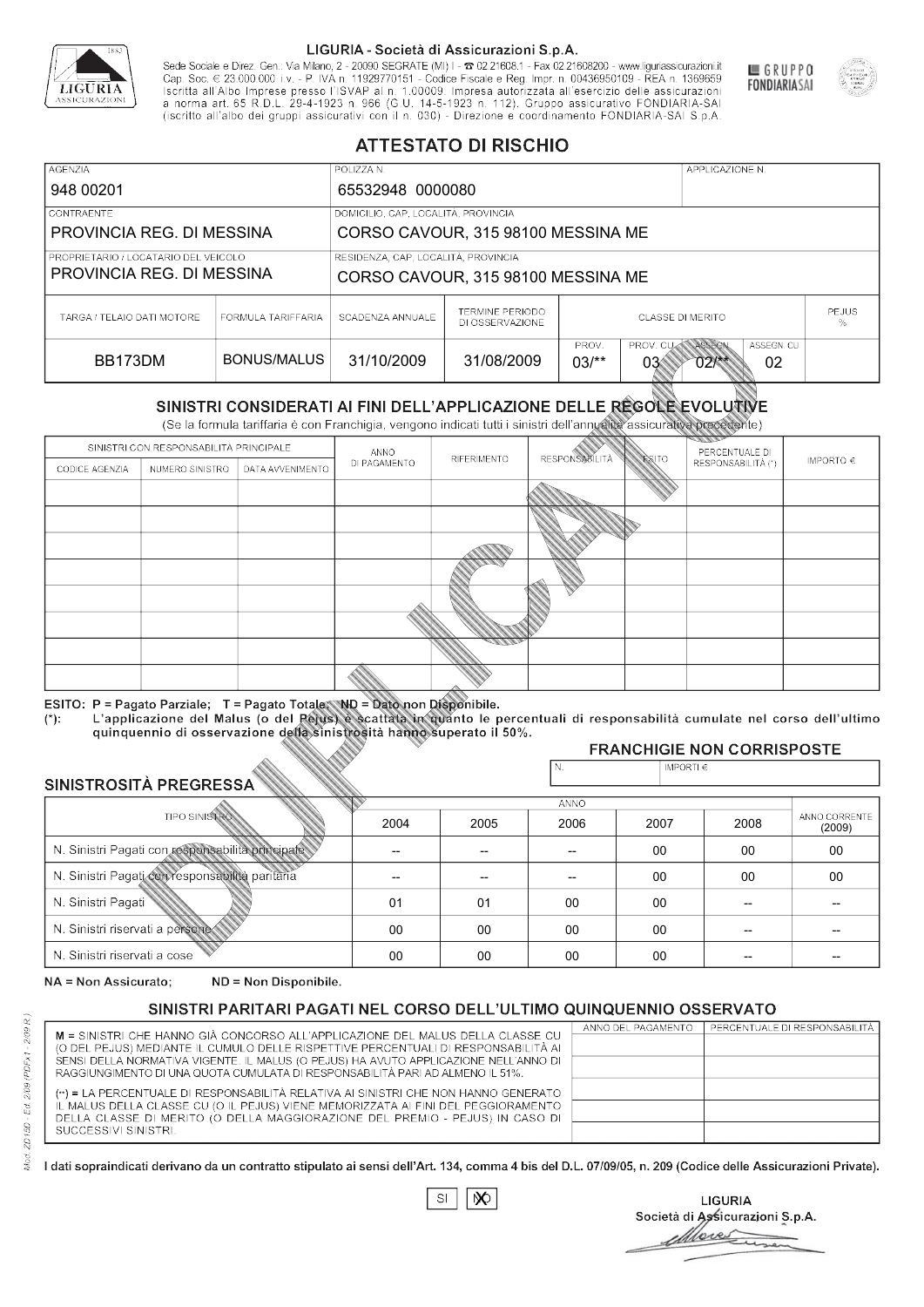

Sede Sociale e Direz. Gen.: Via Milano, 2 - 20090 SEGRATE (MI) I - 2 02.21608.1 - Fax 02.21608200 - www.liguriassicurazioni.it Sede e Direz, Gen. Via Milanto, 2 - 20090 SEGATE (MI) I - 2 UZZIODO. I - FAX UZZIODO2 I - WWW. IIJONENSURIADONILI<br>Cap. Soc. € 23.000.000 i.v. - P. IVA n. 11929770151 - Codice Fiscale e Reg. Impr. n. 00436950109 - REA n. 1



GRUPPO

**FONDIARIASAI** 

# **ATTESTATO DI RISCHIO**

| <b>AGENZIA</b>                       |                    | POLIZZA N.                          |                                           |                                                                       |  | APPLICAZIONE N. |                   |  |
|--------------------------------------|--------------------|-------------------------------------|-------------------------------------------|-----------------------------------------------------------------------|--|-----------------|-------------------|--|
| 948 00201                            |                    | 65532948 0000081                    |                                           |                                                                       |  |                 |                   |  |
| LCONTRAENTE.                         |                    |                                     | DOMICILIO, CAP, LOCALITÀ, PROVINCIA       |                                                                       |  |                 |                   |  |
| PROVINCIA REG. DI MESSINA            |                    |                                     | CORSO CAVOUR, 315 98100 MESSINA ME        |                                                                       |  |                 |                   |  |
| PROPRIETARIO / LOCATARIO DEL VEICOLO |                    | RESIDENZA, CAP, LOCALITÀ, PROVINCIA |                                           |                                                                       |  |                 |                   |  |
| PROVINCIA REG. DI MESSINA            |                    | CORSO CAVOUR, 315 98100 MESSINA ME  |                                           |                                                                       |  |                 |                   |  |
| TARGA / TELAIO DATI MOTORE           | FORMULA TARIFFARIA | SCADENZA ANNUALE                    | <b>TERMINE PERIODO</b><br>DI OSSERVAZIONE | CLASSE DI MERITO                                                      |  |                 | <b>PEJUS</b><br>℅ |  |
| AA811XA                              | BONUS/MALUS        | 31/10/2009                          | 31/08/2009                                | PROV. CUM ASSEGN<br>PROV.<br>ASSEGN. CU<br>$01/*$<br>01<br>01<br>01MA |  |                 |                   |  |

|                                 |                      |                                                                                                                                                                                                      |              | DI OSSERVAZIONE |                      |                |                                           | %                       |
|---------------------------------|----------------------|------------------------------------------------------------------------------------------------------------------------------------------------------------------------------------------------------|--------------|-----------------|----------------------|----------------|-------------------------------------------|-------------------------|
| AA811XA                         |                      | <b>BONUS/MALUS</b>                                                                                                                                                                                   | 31/10/2009   | 31/08/2009      | PROV.<br>$01/*$      | PROV. CU<br>01 | ASSEGN<br>ASSEGN. CU<br><b>OTMA</b><br>01 |                         |
|                                 |                      | SINISTRI CONSIDERATI AI FINI DELL'APPLICAZIONE DELLE RÉGOLE EVOLUTIVE<br>(Se la formula tariffaria è con Franchigia, vengono indicati tutti i sinistri dell'annualità assicurativa precedente)       |              |                 |                      |                |                                           |                         |
|                                 |                      | SINISTRI CON RESPONSABILITÀ PRINCIPALE                                                                                                                                                               | ANNO         |                 |                      |                | PERCENTUALE DI                            |                         |
| CODICE AGENZIA                  | NUMERO SINISTRO      | DATA AVVENIMENTO                                                                                                                                                                                     | DI PAGAMENTO | RIFERIMENTO     | <b>RESPONSABLITA</b> | <b>ESITO</b>   | RESPONSABILITÀ (*)                        | IMPORTO $\in$           |
|                                 |                      |                                                                                                                                                                                                      |              |                 |                      |                |                                           |                         |
|                                 |                      |                                                                                                                                                                                                      |              |                 |                      |                |                                           |                         |
|                                 |                      |                                                                                                                                                                                                      |              |                 |                      |                |                                           |                         |
|                                 |                      |                                                                                                                                                                                                      |              |                 |                      |                |                                           |                         |
|                                 |                      |                                                                                                                                                                                                      |              |                 |                      |                |                                           |                         |
|                                 |                      |                                                                                                                                                                                                      |              |                 |                      |                |                                           |                         |
|                                 |                      |                                                                                                                                                                                                      |              |                 |                      |                |                                           |                         |
|                                 |                      |                                                                                                                                                                                                      |              |                 |                      |                |                                           |                         |
|                                 |                      |                                                                                                                                                                                                      |              |                 |                      |                |                                           |                         |
|                                 |                      | ESITO: P = Pagato Parziale; T = Pagato Totale; ND = Dato non Disponibile.                                                                                                                            |              |                 |                      |                |                                           |                         |
| $(*)$ .                         |                      | L'applicazione del Malus (o del Pejus) è scattata in quanto le percentuali di responsabilità cumulate nel corso dell'ultimo<br>quinquennio di osservazione della sinistrosità hanno superato il 50%. |              |                 |                      |                |                                           |                         |
|                                 |                      |                                                                                                                                                                                                      |              |                 |                      |                | <b>FRANCHIGIE NON CORRISPOSTE</b>         |                         |
|                                 |                      |                                                                                                                                                                                                      |              |                 | N.                   | IMPORTI $\in$  |                                           |                         |
| SINISTROSITÀ PREGRESSA          |                      |                                                                                                                                                                                                      |              |                 | <b>ANNO</b>          |                |                                           |                         |
|                                 | <b>TIPO SINISTRO</b> |                                                                                                                                                                                                      | 2004         | 2005            | 2006                 | 2007           | 2008                                      | ANNO CORRENTE<br>(2009) |
|                                 |                      | N. Sinistri Pagati con responsabilità principale                                                                                                                                                     | --           | --              | $\overline{a}$       | 00             | 00                                        | 00                      |
|                                 |                      | N. Sinistri Pagati con responsabilità paritaria                                                                                                                                                      |              |                 |                      | 00             | 00                                        | 00                      |
| N. Sinistri Pagati              |                      |                                                                                                                                                                                                      | 00           | 00              | 00                   | 00             | --                                        |                         |
| N. Sinistri riservati a persone |                      |                                                                                                                                                                                                      | 00           | 00              | 00                   | 00             |                                           |                         |
| N. Sinjetri riconvoti a coco    |                      |                                                                                                                                                                                                      | $\cap$       | $\cap$          | $\cap$               | $\sim$         |                                           |                         |

### 2005 -- --  $0<sup>0</sup>$ 00 00 2004 -- --  $0<sup>0</sup>$ 00 00 2006 -- -- 00 00 00 2007 00 00 00 00 00 2008 00 00 -- -- -- 00 00 -- -- -- (2009)

NA = Non Assicurato: ND = Non Disponibile.

# SINISTRI PARITARI PAGATI NEL CORSO DELL'ULTIMO QUINQUENNIO OSSERVATO

|                                                                                      | ANNO DEL PAGAMENTO | PERCENTUALE DI RESPONSABILITÀ |
|--------------------------------------------------------------------------------------|--------------------|-------------------------------|
| M = SINISTRI CHE HANNO GIÀ CONCORSO ALL'APPLICAZIONE DEL MALUS DELLA CLASSE CU       |                    |                               |
| (O DEL PEJUS) MEDIANTE IL CUMULO DELLE RISPETTIVE PERCENTUALI DI RESPONSABILITÀ AI   |                    |                               |
| SENSI DELLA NORMATIVA VIGENTE. IL MALUS (O PEJUS) HA AVUTO APPLICAZIONE NELL'ANNO DI |                    |                               |
| RAGGIUNGIMENTO DI UNA QUOTA CUMULATA DI RESPONSABILITÀ PARI AD ALMENO IL 51%.        |                    |                               |
|                                                                                      |                    |                               |
| (**) = LA PERCENTUALE DI RESPONSABILITÀ RELATIVA AI SINISTRI CHE NON HANNO GENERATO  |                    |                               |
| IL MALUS DELLA CLASSE CU (O IL PEJUS) VIENE MEMORIZZATA AI FINI DEL PEGGIORAMENTO    |                    |                               |
| DELLA CLASSE DI MERITO (O DELLA MAGGIORAZIONE DEL PREMIO - PEJUS) IN CASO DI         |                    |                               |
| SUCCESSIVI SINISTRI.                                                                 |                    |                               |
|                                                                                      |                    |                               |

 $\mathbb{S}\mathsf{I}$  $\infty$ 

**LIGURIA** Società di Assicurazioni S.p.A. Mores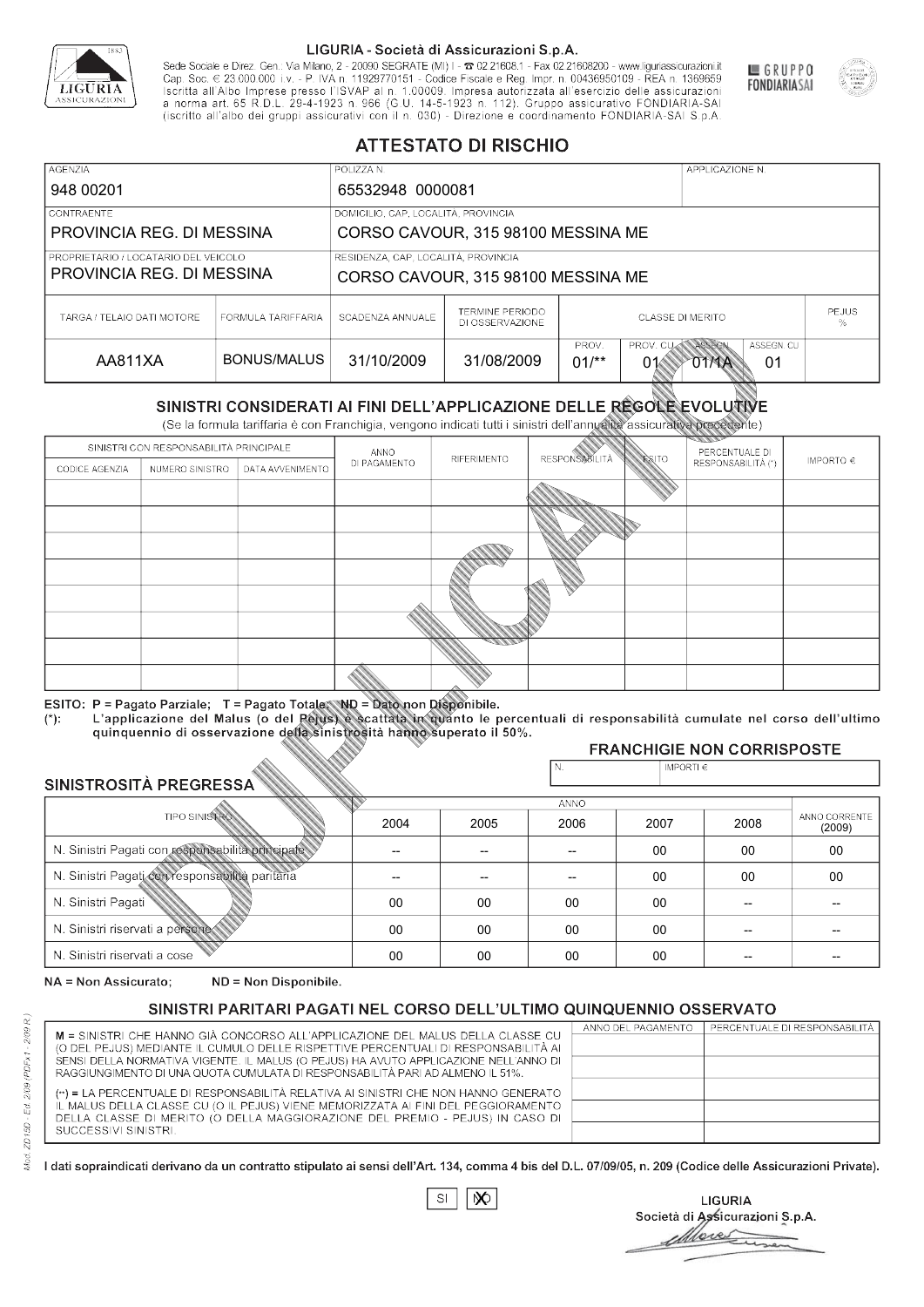

Sede Sociale e Direz. Gen.: Via Milano, 2 - 20090 SEGRATE (MI) I - 2 02.21608.1 - Fax 02.21608200 - www.liguriassicurazioni.it Sede e Direz, Gen. Via Milanto, 2 - 20090 SEGATE (MI) I - 2 UZZIODO. I - FAX UZZIODO2 I - WWW. IIJONENSURIADONILI<br>Cap. Soc. € 23.000.000 i.v. - P. IVA n. 11929770151 - Codice Fiscale e Reg. Impr. n. 00436950109 - REA n. 1



GRUPPO

**FONDIARIASAI** 

# **ATTESTATO DI RISCHIO**

| <b>AGENZIA</b>                       |                    | POLIZZA N.                          |                                           |                  |                  | APPLICAZIONE N. |                   |  |
|--------------------------------------|--------------------|-------------------------------------|-------------------------------------------|------------------|------------------|-----------------|-------------------|--|
| 948 00201                            |                    | 65532948 0000082                    |                                           |                  |                  |                 |                   |  |
| CONTRAENTE                           |                    | DOMICILIO, CAP, LOCALITÀ, PROVINCIA |                                           |                  |                  |                 |                   |  |
| PROVINCIA REG. DI MESSINA            |                    |                                     | CORSO CAVOUR, 315 98100 MESSINA ME        |                  |                  |                 |                   |  |
| PROPRIETARIO / LOCATARIO DEL VEICOLO |                    | RESIDENZA, CAP, LOCALITÀ, PROVINCIA |                                           |                  |                  |                 |                   |  |
| PROVINCIA REG. DI MESSINA            |                    |                                     | CORSO CAVOUR, 315 98100 MESSINA ME        |                  |                  |                 |                   |  |
| TARGA / TELAIO DATI MOTORE           | FORMULA TARIFFARIA | SCADENZA ANNUALE                    | <b>TERMINE PERIODO</b><br>DI OSSERVAZIONE | CLASSE DI MERITO |                  |                 | <b>PEJUS</b><br>% |  |
|                                      |                    |                                     |                                           | PROV.            | PROV. CUM ASSEGN |                 | ASSEGN. CU        |  |
| <b>BW456GZ</b>                       | BONUS/MALUS        | 31/10/2009                          | 31/08/2009                                | $11/*$           |                  | $13*$           | 13                |  |

|                                 |                                        |                                                                                                                                                                                                      |              | DI OSSERVAZIONE |                       |                |                                     | %                       |
|---------------------------------|----------------------------------------|------------------------------------------------------------------------------------------------------------------------------------------------------------------------------------------------------|--------------|-----------------|-----------------------|----------------|-------------------------------------|-------------------------|
| <b>BW456GZ</b>                  |                                        | <b>BONUS/MALUS</b>                                                                                                                                                                                   | 31/10/2009   | 31/08/2009      | PROV.<br>$11/*$       | PROV. CU<br>11 | ASSEGN<br>ASSEGN. CU<br>13/11<br>13 |                         |
|                                 |                                        | SINISTRI CONSIDERATI AI FINI DELL'APPLICAZIONE DELLE RÉGOLE EVOLUTIVE<br>(Se la formula tariffaria è con Franchigia, vengono indicati tutti i sinistri dell'annualità assicurativa precedente)       |              |                 |                       |                |                                     |                         |
|                                 | SINISTRI CON RESPONSABILITÀ PRINCIPALE |                                                                                                                                                                                                      | ANNO         |                 |                       |                | PERCENTUALE DI                      |                         |
| CODICE AGENZIA                  | NUMERO SINISTRO                        | DATA AVVENIMENTO                                                                                                                                                                                     | DI PAGAMENTO | RIFERIMENTO     | <b>RESPONSABILITÀ</b> | <b>ESITO</b>   | RESPONSABILITÀ (*)                  | IMPORTO $\in$           |
| 948                             | 03191                                  | 27/02/2008                                                                                                                                                                                           | 2008         | COSE            | <b>PRINCIPALE</b>     |                | 100                                 | 1.373,00                |
|                                 |                                        |                                                                                                                                                                                                      |              |                 |                       |                |                                     |                         |
|                                 |                                        |                                                                                                                                                                                                      |              |                 |                       |                |                                     |                         |
|                                 |                                        |                                                                                                                                                                                                      |              |                 |                       |                |                                     |                         |
|                                 |                                        |                                                                                                                                                                                                      |              |                 |                       |                |                                     |                         |
|                                 |                                        |                                                                                                                                                                                                      |              |                 |                       |                |                                     |                         |
|                                 |                                        |                                                                                                                                                                                                      |              |                 |                       |                |                                     |                         |
|                                 |                                        |                                                                                                                                                                                                      |              |                 |                       |                |                                     |                         |
|                                 |                                        | ESITO: P = Pagato Parziale; T = Pagato Totale; ND = Dato non Disponibile.                                                                                                                            |              |                 |                       |                |                                     |                         |
| $(*)$ .                         |                                        | L'applicazione del Malus (o del Pejus) è scattata in quanto le percentuali di responsabilità cumulate nel corso dell'ultimo<br>quinquennio di osservazione della sinistrosità hanno superato il 50%. |              |                 |                       |                |                                     |                         |
|                                 |                                        |                                                                                                                                                                                                      |              |                 |                       |                | <b>FRANCHIGIE NON CORRISPOSTE</b>   |                         |
|                                 |                                        |                                                                                                                                                                                                      |              |                 | N.                    | IMPORTI€       |                                     |                         |
| SINISTROSITÀ PREGRESSA          |                                        |                                                                                                                                                                                                      |              |                 |                       |                |                                     |                         |
|                                 | <b>TIPO SINISTRO</b>                   |                                                                                                                                                                                                      | 2004         | 2005            | <b>ANNO</b><br>2006   | 2007           | 2008                                | ANNO CORRENTE<br>(2009) |
|                                 |                                        | N. Sinistri Pagati con responsabilità principale<br>00<br>01<br>--<br>$-$<br>$-$                                                                                                                     |              |                 |                       | 00             |                                     |                         |
|                                 |                                        | N. Sinistri Pagati con responsabilità paritaria<br>00<br>00                                                                                                                                          |              |                 |                       | 00             |                                     |                         |
| N. Sinistri Pagati              |                                        |                                                                                                                                                                                                      | 00           | 00              | 00                    | 00             |                                     |                         |
| N. Sinistri riservati a persone |                                        |                                                                                                                                                                                                      | 00           | 00              | 00                    | $00 \,$        |                                     |                         |
| N. Sinjetri riconvoti a coco    |                                        |                                                                                                                                                                                                      | $\cap$       | $\cap$          | $\cap$                | $\cap$         |                                     |                         |

### 2005 -- --  $0<sup>0</sup>$ 00 00 2004 -- --  $0<sup>0</sup>$ 00 00 2006 -- -- 00 00 00 2007 00 00 00 00 00 2008 01 00 -- -- -- 00 00 -- -- -- (2009)

NA = Non Assicurato: ND = Non Disponibile.

# SINISTRI PARITARI PAGATI NEL CORSO DELL'ULTIMO QUINQUENNIO OSSERVATO

|                                                                                                                                                                      | ANNO DEL PAGAMENTO | PERCENTUALE DI RESPONSABILITÀ |
|----------------------------------------------------------------------------------------------------------------------------------------------------------------------|--------------------|-------------------------------|
| M = SINISTRI CHE HANNO GIÀ CONCORSO ALL'APPLICAZIONE DEL MALUS DELLA CLASSE CU<br>(O DEL PEJUS) MEDIANTE IL CUMULO DELLE RISPETTIVE PERCENTUALI DI RESPONSABILITÀ AI |                    |                               |
| SENSI DELLA NORMATIVA VIGENTE. IL MALUS (O PEJUS) HA AVUTO APPLICAZIONE NELL'ANNO DI                                                                                 |                    |                               |
|                                                                                                                                                                      |                    |                               |
| RAGGIUNGIMENTO DI UNA QUOTA CUMULATA DI RESPONSABILITÀ PARI AD ALMENO IL 51%.                                                                                        |                    |                               |
| (**) = LA PERCENTUALE DI RESPONSABILITÀ RELATIVA AI SINISTRI CHE NON HANNO GENERATO                                                                                  |                    |                               |
| IL MALUS DELLA CLASSE CU (O IL PEJUS) VIENE MEMORIZZATA AI FINI DEL PEGGIORAMENTO                                                                                    |                    |                               |
| DELLA CLASSE DI MERITO (O DELLA MAGGIORAZIONE DEL PREMIO - PEJUS) IN CASO DI                                                                                         |                    |                               |
| SUCCESSIVI SINISTRI.                                                                                                                                                 |                    |                               |
|                                                                                                                                                                      |                    |                               |

 $\mathbb{S}\mathsf{I}$  $\infty$ 

**LIGURIA** Società di Assicurazioni S.p.A. bres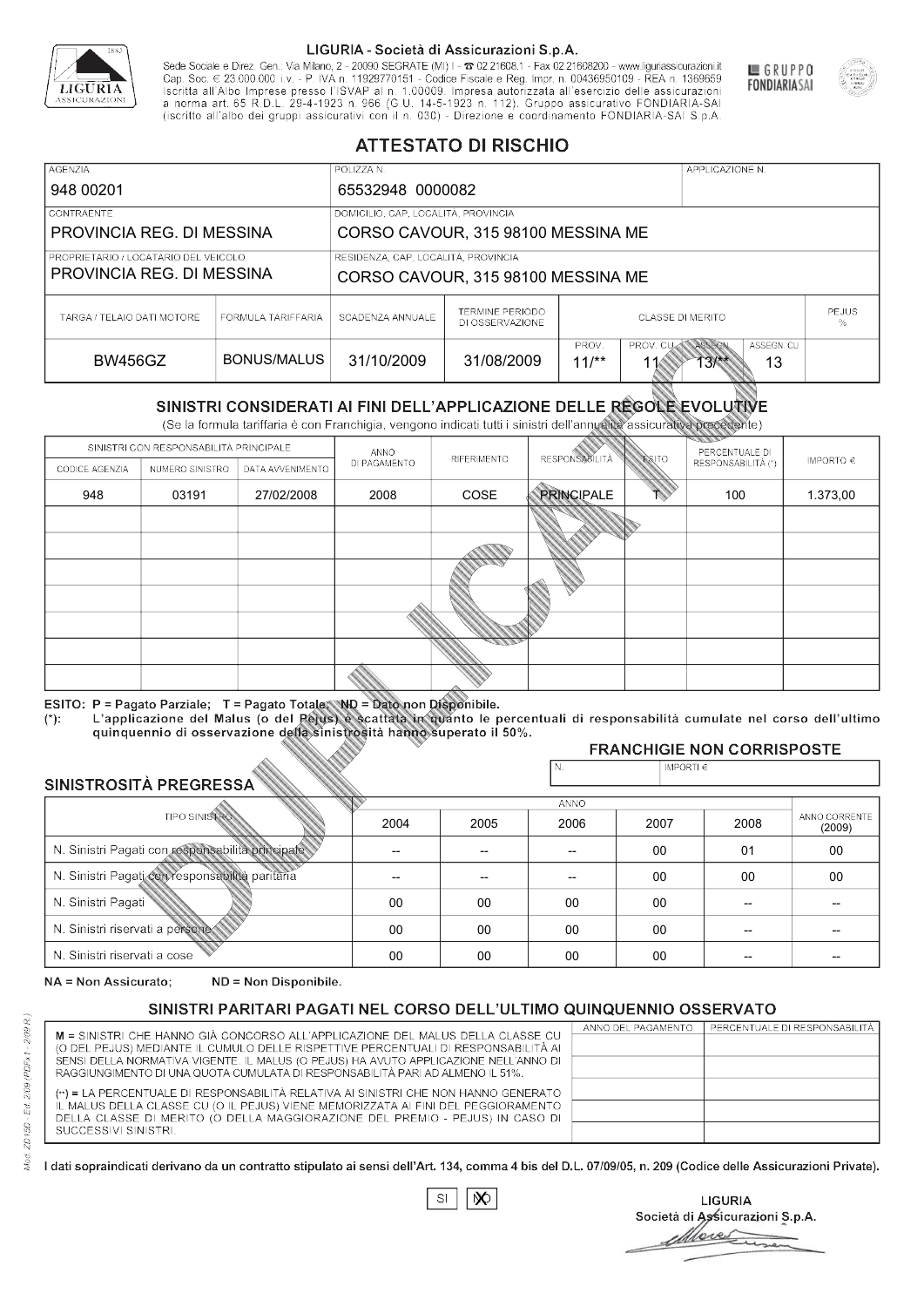

Sede Sociale e Direz. Gen.: Via Milano, 2 - 20090 SEGRATE (MI) I - 2 02.21608.1 - Fax 02.21608200 - www.liguriassicurazioni.it Cap. Soc.  $\in$  23.000.000 i.v. - P. IVA n. 11929770151 - Codice Fiscale e Reg. Impr. n. 00436950109 - REA n. 1369659<br>Iscritta all'Albo Imprese presso l'ISVAP al n. 1.00009. Impresa autorizzata all'esercizio delle assicura (iscritto all'albo dei gruppi assicurativi con il n. 030) - Direzione e coordinamento FONDIARIA-SAI S.p.A



GRUPPO

**FONDIARIASAI** 

# **ATTESTATO DI RISCHIO**

| <b>AGENZIA</b>                         |                                    | POLIZZA N.                          |                                           | APPLICAZIONE N.  |                  |       |                   |  |
|----------------------------------------|------------------------------------|-------------------------------------|-------------------------------------------|------------------|------------------|-------|-------------------|--|
| 948 00201                              |                                    | 65532948 0000083                    |                                           |                  |                  |       |                   |  |
| <b>CONTRAENTE</b>                      |                                    | DOMICILIO, CAP, LOCALITÀ, PROVINCIA |                                           |                  |                  |       |                   |  |
| PROVINCIA REG. DI MESSINA              |                                    |                                     | CORSO CAVOUR, 315 98100 MESSINA ME        |                  |                  |       |                   |  |
| I PROPRIETARIO / LOCATARIO DEL VEICOLO |                                    | RESIDENZA, CAP, LOCALITÀ, PROVINCIA |                                           |                  |                  |       |                   |  |
| PROVINCIA REG. DI MESSINA              | CORSO CAVOUR, 315 98100 MESSINA ME |                                     |                                           |                  |                  |       |                   |  |
| TARGA / TELAIO DATI MOTORE             | FORMULA TARIFFARIA                 | SCADENZA ANNUALE                    | <b>TERMINE PERIODO</b><br>DI OSSERVAZIONE | CLASSE DI MERITO |                  |       | <b>PEJUS</b><br>℅ |  |
|                                        |                                    |                                     |                                           | PROV.            | PROV. CUM ASSEGN |       | ASSEGN. CU        |  |
| ACP252                                 | <b>FISSA</b>                       | 31/10/2009                          | 31/08/2009                                | *****            |                  | ***** |                   |  |

|                                  |                                                 |                                                                                                                                                                                                      |              | DI OSSERVAZIONE |                                      | 25 N 90 S 1 91 1 91 S 1 1 S |                                   | %             |  |
|----------------------------------|-------------------------------------------------|------------------------------------------------------------------------------------------------------------------------------------------------------------------------------------------------------|--------------|-----------------|--------------------------------------|-----------------------------|-----------------------------------|---------------|--|
| <b>ACP252</b>                    |                                                 | <b>FISSA</b>                                                                                                                                                                                         | 31/10/2009   | 31/08/2009      | PROV.<br>*****                       | PROV. CU                    | ASSEGN<br>ASSEGN. CU<br>*****     |               |  |
|                                  |                                                 | SINISTRI CONSIDERATI AI FINI DELL'APPLICAZIONE DELLE REGOLE EVOLUTIVE<br>(Se la formula tariffaria è con Franchigia, vengono indicati tutti i sinistri dell'annualità assicurativa precedente)       |              |                 |                                      |                             |                                   |               |  |
|                                  | SINISTRI CON RESPONSABILITÀ PRINCIPALE          |                                                                                                                                                                                                      | ANNO         |                 |                                      |                             | PERCENTUALE DI                    |               |  |
| CODICE AGENZIA                   | NUMERO SINISTRO                                 | DATA AVVENIMENTO                                                                                                                                                                                     | DI PAGAMENTO | RIFERIMENTO     | <b>RESPONSABLITÀ</b>                 | <b>ESITO</b>                | RESPONSABILITÀ (*)                | IMPORTO $\in$ |  |
|                                  |                                                 |                                                                                                                                                                                                      |              |                 |                                      |                             |                                   |               |  |
|                                  |                                                 |                                                                                                                                                                                                      |              |                 |                                      |                             |                                   |               |  |
|                                  |                                                 |                                                                                                                                                                                                      |              |                 |                                      |                             |                                   |               |  |
|                                  |                                                 |                                                                                                                                                                                                      |              |                 |                                      |                             |                                   |               |  |
|                                  |                                                 |                                                                                                                                                                                                      |              |                 |                                      |                             |                                   |               |  |
|                                  |                                                 |                                                                                                                                                                                                      |              |                 |                                      |                             |                                   |               |  |
|                                  |                                                 |                                                                                                                                                                                                      |              |                 |                                      |                             |                                   |               |  |
|                                  |                                                 |                                                                                                                                                                                                      |              |                 |                                      |                             |                                   |               |  |
|                                  |                                                 |                                                                                                                                                                                                      |              |                 |                                      |                             |                                   |               |  |
|                                  |                                                 | ESITO: P = Pagato Parziale; T = Pagato Totale; ND = Dato non Disponibile.                                                                                                                            |              |                 |                                      |                             |                                   |               |  |
| $(*)$ .                          |                                                 | L'applicazione del Malus (o del Pejus) è scattata in quanto le percentuali di responsabilità cumulate nel corso dell'ultimo<br>quinquennio di osservazione della sinistrosità hanno superato il 50%. |              |                 |                                      |                             |                                   |               |  |
|                                  |                                                 |                                                                                                                                                                                                      |              |                 |                                      |                             | <b>FRANCHIGIE NON CORRISPOSTE</b> |               |  |
|                                  |                                                 |                                                                                                                                                                                                      |              |                 | N.                                   | IMPORTI€                    |                                   |               |  |
| SINISTROSITÀ PREGRESSA           |                                                 |                                                                                                                                                                                                      |              |                 |                                      |                             |                                   |               |  |
|                                  | <b>TIPO SINISTRO</b>                            |                                                                                                                                                                                                      |              |                 | <b>ANNO</b>                          |                             |                                   | ANNO CORRENTE |  |
|                                  |                                                 |                                                                                                                                                                                                      | 2004         | 2005            | 2006                                 | 2007                        | 2008                              | (2009)        |  |
|                                  |                                                 | N. Sinistri Pagati con responsabilità principale                                                                                                                                                     |              | --              | 00<br>00<br>$\overline{\phantom{a}}$ |                             |                                   | 00            |  |
|                                  | N. Sinistri Pagati con responsabilità paritaria |                                                                                                                                                                                                      |              |                 |                                      | 00<br>00<br>00              |                                   |               |  |
| N. Sinistri Pagati               |                                                 |                                                                                                                                                                                                      | <b>NA</b>    | <b>NA</b>       | <b>NA</b>                            | 00                          |                                   |               |  |
| N. Sinistri riservati a persone- |                                                 |                                                                                                                                                                                                      | <b>NA</b>    | <b>NA</b>       | <b>NA</b>                            | $00 \,$                     |                                   |               |  |
| N. Sinjetri riconvoti a coco     |                                                 |                                                                                                                                                                                                      | <b>AIA</b>   | <b>AIA</b>      | <b>AIA</b>                           | $\cap$                      |                                   |               |  |

### 2005 -- -- NA NA NA 2004 -- -- NA NA NA 2006 -- -- NA NA NA 2007 00 00 00 00 00 2008 00 00 -- -- -- 00 00 -- -- -- (2009)

NA = Non Assicurato: ND = Non Disponibile.

# SINISTRI PARITARI PAGATI NEL CORSO DELL'ULTIMO QUINQUENNIO OSSERVATO

|                                                                                      | ANNO DEL PAGAMENTO | PERCENTUALE DI RESPONSABILITÀ |
|--------------------------------------------------------------------------------------|--------------------|-------------------------------|
| M = SINISTRI CHE HANNO GIÀ CONCORSO ALL'APPLICAZIONE DEL MALUS DELLA CLASSE CU       |                    |                               |
| (O DEL PEJUS) MEDIANTE IL CUMULO DELLE RISPETTIVE PERCENTUALI DI RESPONSABILITÀ AI   |                    |                               |
| SENSI DELLA NORMATIVA VIGENTE. IL MALUS (O PEJUS) HA AVUTO APPLICAZIONE NELL'ANNO DI |                    |                               |
| RAGGIUNGIMENTO DI UNA QUOTA CUMULATA DI RESPONSABILITÀ PARI AD ALMENO IL 51%.        |                    |                               |
| (**) = LA PERCENTUALE DI RESPONSABILITÀ RELATIVA AI SINISTRI CHE NON HANNO GENERATO  |                    |                               |
| IL MALUS DELLA CLASSE CU (O IL PEJUS) VIENE MEMORIZZATA AI FINI DEL PEGGIORAMENTO    |                    |                               |
| DELLA CLASSE DI MERITO (O DELLA MAGGIORAZIONE DEL PREMIO - PEJUS) IN CASO DI         |                    |                               |
| SUCCESSIVI SINISTRI.                                                                 |                    |                               |
|                                                                                      |                    |                               |

 $\mathbb{S}\mathsf{I}$  $\infty$ 

**LIGURIA** Società di Assicurazioni S.p.A. Move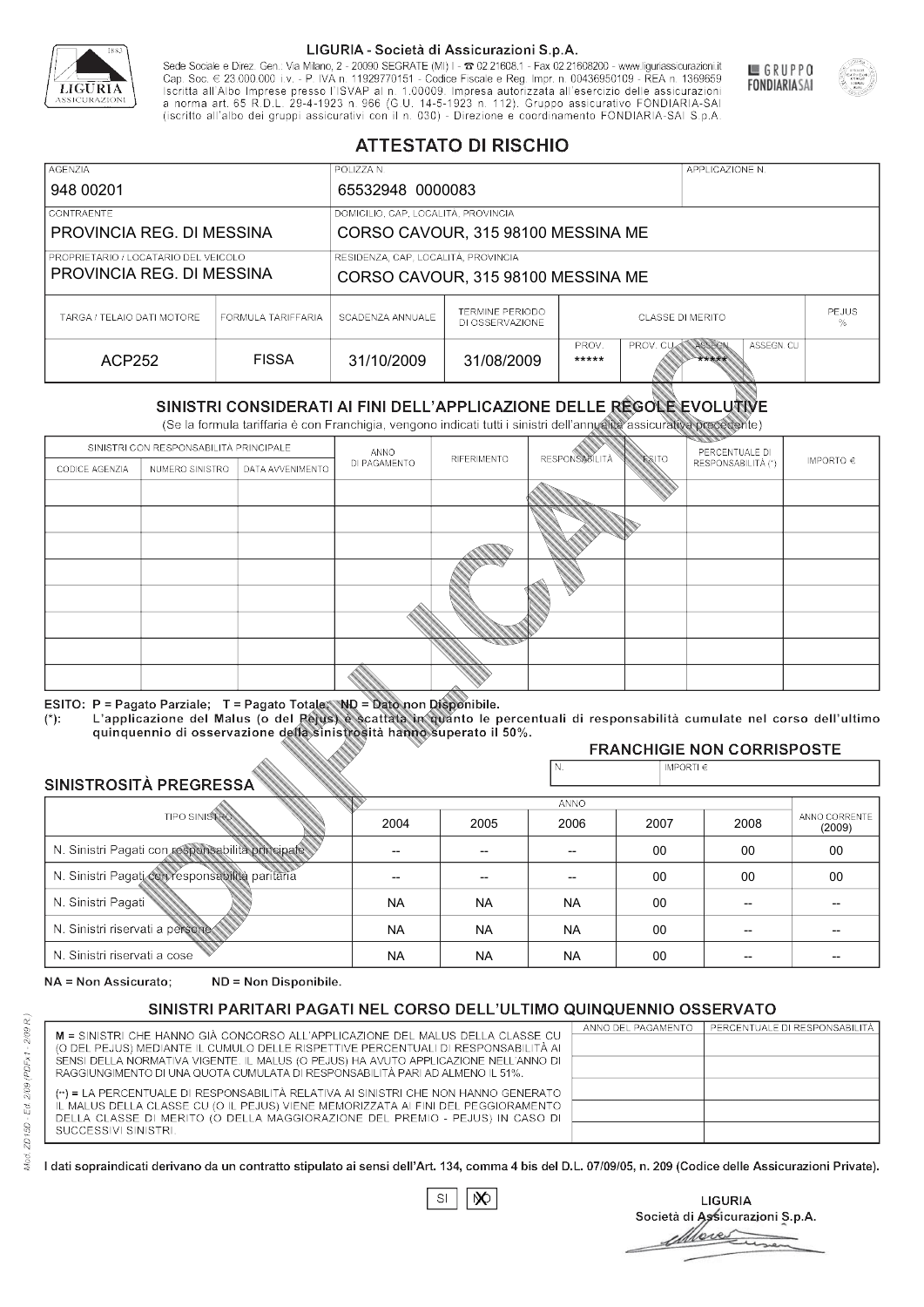

Sede Sociale e Direz. Gen.: Via Milano, 2 - 20090 SEGRATE (MI) I - 2 02.21608.1 - Fax 02.21608200 - www.liguriassicurazioni.it Sede e Direz, Gen. Via Milanto, 2 - 20090 SEGATE (MI) I - 2 UZZIODO. I - FAX UZZIODO2 I - WWW. IIJONENSURIADONILI<br>Cap. Soc. € 23.000.000 i.v. - P. IVA n. 11929770151 - Codice Fiscale e Reg. Impr. n. 00436950109 - REA n. 1



GRUPPO

**FONDIARIASAI** 

# **ATTESTATO DI RISCHIO**

| <b>AGENZIA</b>                                                    |                    | POLIZZA N.                          |                                           |                         |                   | APPLICAZIONE N. |                   |  |
|-------------------------------------------------------------------|--------------------|-------------------------------------|-------------------------------------------|-------------------------|-------------------|-----------------|-------------------|--|
| 948 00201                                                         |                    | 65532948 0000084                    |                                           |                         |                   |                 |                   |  |
| LCONTRAENTE.                                                      |                    | DOMICILIO, CAP, LOCALITÀ, PROVINCIA |                                           |                         |                   |                 |                   |  |
| PROVINCIA REG. DI MESSINA                                         |                    |                                     | CORSO CAVOUR, 315 98100 MESSINA ME        |                         |                   |                 |                   |  |
| PROPRIETARIO / LOCATARIO DEL VEICOLO<br>PROVINCIA REG. DI MESSINA |                    | RESIDENZA, CAP, LOCALITÀ, PROVINCIA |                                           |                         |                   |                 |                   |  |
|                                                                   |                    | CORSO CAVOUR, 315 98100 MESSINA ME  |                                           |                         |                   |                 |                   |  |
| TARGA / TELAIO DATI MOTORE                                        | FORMULA TARIFFARIA | SCADENZA ANNUALE                    | <b>TERMINE PERIODO</b><br>DI OSSERVAZIONE | <b>CLASSE DI MERITO</b> |                   |                 | <b>PEJUS</b><br>% |  |
| ACP249                                                            | <b>FISSA</b>       | 31/10/2009                          | 31/08/2009                                | PROV.<br>*****          | PROV. CUAN ASSEGN | *****           | ASSEGN. CU        |  |

|                                                 |                                        |                                                                                                                                                                                                      |              | DI OSSERVAZIONE |                       |                |                                   | %                       |
|-------------------------------------------------|----------------------------------------|------------------------------------------------------------------------------------------------------------------------------------------------------------------------------------------------------|--------------|-----------------|-----------------------|----------------|-----------------------------------|-------------------------|
| <b>ACP249</b>                                   |                                        | <b>FISSA</b>                                                                                                                                                                                         | 31/10/2009   | 31/08/2009      | PROV.<br>*****        | PROV. CU       | ASSEGN<br>ASSEGN. CU<br>*****     |                         |
|                                                 |                                        | SINISTRI CONSIDERATI AI FINI DELL'APPLICAZIONE DELLE RÉGOLE EVOLUTIVE<br>(Se la formula tariffaria è con Franchigia, vengono indicati tutti i sinistri dell'annualità assicurativa precedente)       |              |                 |                       |                |                                   |                         |
|                                                 | SINISTRI CON RESPONSABILITÀ PRINCIPALE |                                                                                                                                                                                                      | ANNO         |                 |                       |                | PERCENTUALE DI                    |                         |
| CODICE AGENZIA                                  | NUMERO SINISTRO                        | DATA AVVENIMENTO                                                                                                                                                                                     | DI PAGAMENTO | RIFERIMENTO     | <b>RESPONSABILITÀ</b> | <b>ESITO</b>   | RESPONSABILITÀ (*)                | IMPORTO $\in$           |
|                                                 |                                        |                                                                                                                                                                                                      |              |                 |                       |                |                                   |                         |
|                                                 |                                        |                                                                                                                                                                                                      |              |                 |                       |                |                                   |                         |
|                                                 |                                        |                                                                                                                                                                                                      |              |                 |                       |                |                                   |                         |
|                                                 |                                        |                                                                                                                                                                                                      |              |                 |                       |                |                                   |                         |
|                                                 |                                        |                                                                                                                                                                                                      |              |                 |                       |                |                                   |                         |
|                                                 |                                        |                                                                                                                                                                                                      |              |                 |                       |                |                                   |                         |
|                                                 |                                        |                                                                                                                                                                                                      |              |                 |                       |                |                                   |                         |
|                                                 |                                        |                                                                                                                                                                                                      |              |                 |                       |                |                                   |                         |
|                                                 |                                        |                                                                                                                                                                                                      |              |                 |                       |                |                                   |                         |
|                                                 |                                        | ESITO: P = Pagato Parziale; T = Pagato Totale; ND = Dato non Disponibile.                                                                                                                            |              |                 |                       |                |                                   |                         |
| $(*)$ .                                         |                                        | L'applicazione del Malus (o del Pejus) è scattata in quanto le percentuali di responsabilità cumulate nel corso dell'ultimo<br>quinquennio di osservazione della sinistrosità hanno superato il 50%. |              |                 |                       |                |                                   |                         |
|                                                 |                                        |                                                                                                                                                                                                      |              |                 |                       |                | <b>FRANCHIGIE NON CORRISPOSTE</b> |                         |
| SINISTROSITÀ PREGRESSA                          |                                        |                                                                                                                                                                                                      |              |                 | N.                    | IMPORTI $\in$  |                                   |                         |
|                                                 |                                        |                                                                                                                                                                                                      |              |                 | <b>ANNO</b>           |                |                                   |                         |
|                                                 | <b>TIPO SINISTRO</b>                   |                                                                                                                                                                                                      | 2004         | 2005            | 2006                  | 2007           | 2008                              | ANNO CORRENTE<br>(2009) |
|                                                 |                                        | N. Sinistri Pagati con responsabilità principale                                                                                                                                                     | --           | --              | $\overline{a}$        | 00<br>00       |                                   |                         |
| N. Sinistri Pagati con responsabilità paritaria |                                        |                                                                                                                                                                                                      |              |                 |                       | 00<br>00<br>00 |                                   |                         |
| N. Sinistri Pagati                              |                                        |                                                                                                                                                                                                      | <b>NA</b>    | <b>NA</b>       | <b>NA</b>             | 00             | --                                |                         |
| N. Sinistri riservati a persone                 |                                        |                                                                                                                                                                                                      | <b>NA</b>    | <b>NA</b>       | <b>NA</b>             | 00             |                                   |                         |
| N. Sinjetri riconvoti a coco                    |                                        |                                                                                                                                                                                                      | <b>AIA</b>   | <b>AIA</b>      | <b>NIA</b>            | $\sim$         |                                   |                         |

### 2005 -- -- NA NA NA 2004 -- -- NA NA NA 2006 -- -- NA NA NA 2007 00 00 00 00 00 2008 00 00 -- -- -- 00 00 -- -- -- (2009)

NA = Non Assicurato: ND = Non Disponibile.

# SINISTRI PARITARI PAGATI NEL CORSO DELL'ULTIMO QUINQUENNIO OSSERVATO

|                                                                                      | ANNO DEL PAGAMENTO | PERCENTUALE DI RESPONSABILITÀ |
|--------------------------------------------------------------------------------------|--------------------|-------------------------------|
| M = SINISTRI CHE HANNO GIÀ CONCORSO ALL'APPLICAZIONE DEL MALUS DELLA CLASSE CU       |                    |                               |
| (O DEL PEJUS) MEDIANTE IL CUMULO DELLE RISPETTIVE PERCENTUALI DI RESPONSABILITÀ AI   |                    |                               |
| SENSI DELLA NORMATIVA VIGENTE. IL MALUS (O PEJUS) HA AVUTO APPLICAZIONE NELL'ANNO DI |                    |                               |
| RAGGIUNGIMENTO DI UNA QUOTA CUMULATA DI RESPONSABILITÀ PARI AD ALMENO IL 51%.        |                    |                               |
| (**) = LA PERCENTUALE DI RESPONSABILITÀ RELATIVA AI SINISTRI CHE NON HANNO GENERATO  |                    |                               |
| IL MALUS DELLA CLASSE CU (O IL PEJUS) VIENE MEMORIZZATA AI FINI DEL PEGGIORAMENTO    |                    |                               |
| DELLA CLASSE DI MERITO (O DELLA MAGGIORAZIONE DEL PREMIO - PEJUS) IN CASO DI         |                    |                               |
| SUCCESSIVI SINISTRI.                                                                 |                    |                               |
|                                                                                      |                    |                               |

|--|

**LIGURIA** Società di Assicurazioni S.p.A. Move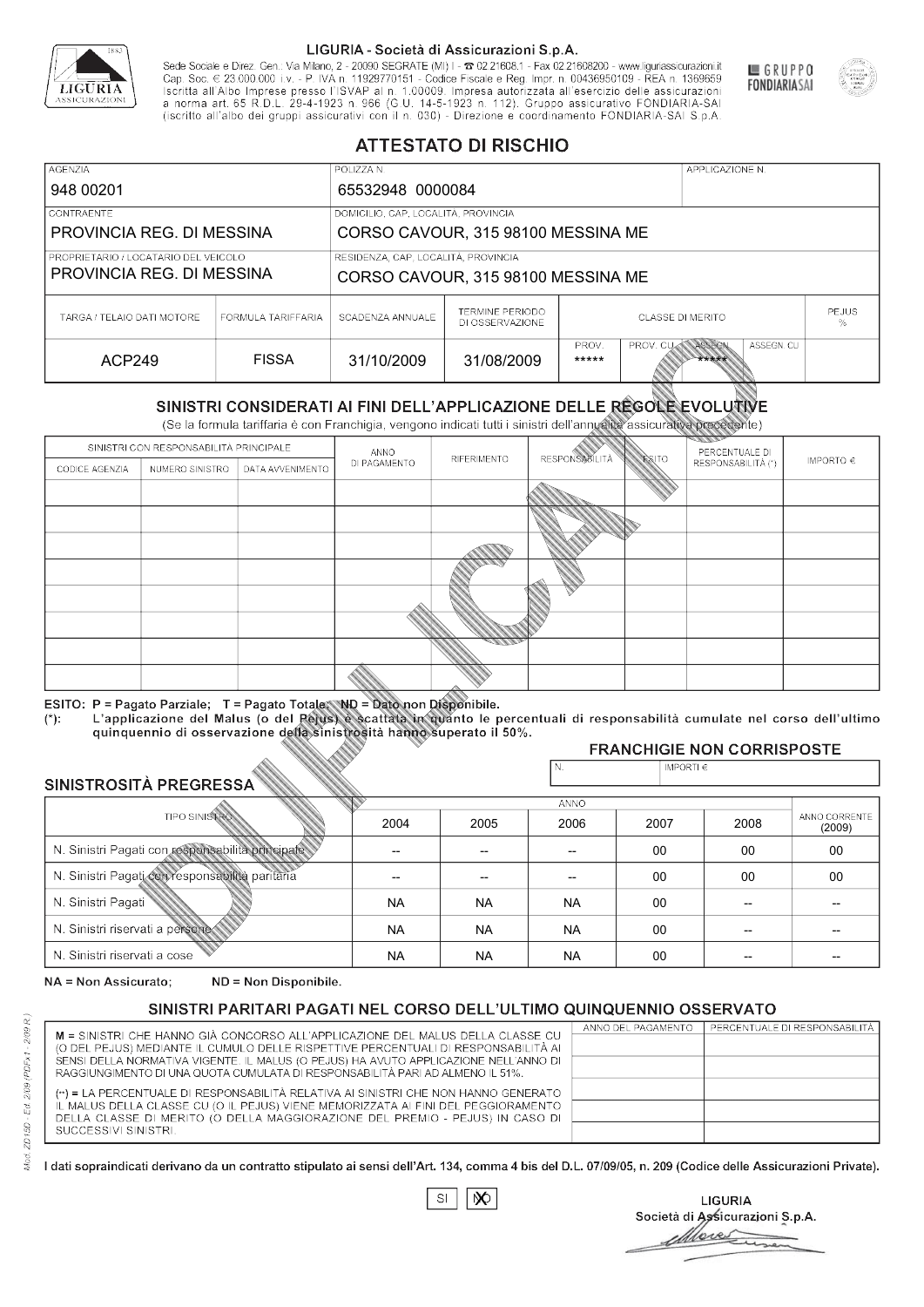

Sede Sociale e Direz. Gen.: Via Milano, 2 - 20090 SEGRATE (MI) I - 2 02.21608.1 - Fax 02.21608200 - www.liguriassicurazioni.it Cap. Soc.  $\in$  23.000.000 i.v. - P. IVA n. 11929770151 - Codice Fiscale e Reg. Impr. n. 00436950109 - REA n. 1369659<br>Iscritta all'Albo Imprese presso l'ISVAP al n. 1.00009. Impresa autorizzata all'esercizio delle assicura (iscritto all'albo dei gruppi assicurativi con il n. 030) - Direzione e coordinamento FONDIARIA-SAI S.p.A



GRUPPO

**FONDIARIASAI** 

# **ATTESTATO DI RISCHIO**

| <b>AGENZIA</b>                                                    |                                     | POLIZZA N.                         |                                           |                         |                   | APPLICAZIONE N. |                   |  |
|-------------------------------------------------------------------|-------------------------------------|------------------------------------|-------------------------------------------|-------------------------|-------------------|-----------------|-------------------|--|
| 948 00201                                                         |                                     | 65532948 0000085                   |                                           |                         |                   |                 |                   |  |
| LCONTRAENTE.                                                      |                                     |                                    | DOMICILIO, CAP, LOCALITÀ, PROVINCIA       |                         |                   |                 |                   |  |
| PROVINCIA REG. DI MESSINA                                         |                                     |                                    | CORSO CAVOUR, 315 98100 MESSINA ME        |                         |                   |                 |                   |  |
| PROPRIETARIO / LOCATARIO DEL VEICOLO<br>PROVINCIA REG. DI MESSINA | RESIDENZA, CAP, LOCALITÀ, PROVINCIA | CORSO CAVOUR, 315 98100 MESSINA ME |                                           |                         |                   |                 |                   |  |
| TARGA / TELAIO DATI MOTORE                                        | FORMULA TARIFFARIA                  | SCADENZA ANNUALE                   | <b>TERMINE PERIODO</b><br>DI OSSERVAZIONE | <b>CLASSE DI MERITO</b> |                   |                 | <b>PEJUS</b><br>% |  |
| ACP250                                                            | <b>FISSA</b>                        | 31/10/2009                         | 31/08/2009                                | PROV.<br>*****          | PROV. CUAN ASSEGN | *****           | ASSEGN. CU        |  |

|                                 |                                                 |                                                                                                                                                                                                      |              | DI OSSERVAZIONE |                            |                |                                   | %                       |
|---------------------------------|-------------------------------------------------|------------------------------------------------------------------------------------------------------------------------------------------------------------------------------------------------------|--------------|-----------------|----------------------------|----------------|-----------------------------------|-------------------------|
| <b>ACP250</b>                   |                                                 | <b>FISSA</b>                                                                                                                                                                                         | 31/10/2009   | 31/08/2009      | PROV.<br>*****             | PROV. CU       | ASSEGN<br>ASSEGN. CU<br>*****     |                         |
|                                 |                                                 | SINISTRI CONSIDERATI AI FINI DELL'APPLICAZIONE DELLE RÉGOLE EVOLUTIVE<br>(Se la formula tariffaria è con Franchigia, vengono indicati tutti i sinistri dell'annualità assicurativa precedente)       |              |                 |                            |                |                                   |                         |
|                                 | SINISTRI CON RESPONSABILITÀ PRINCIPALE          |                                                                                                                                                                                                      | ANNO         |                 |                            |                | PERCENTUALE DI                    |                         |
| CODICE AGENZIA                  | NUMERO SINISTRO                                 | DATA AVVENIMENTO                                                                                                                                                                                     | DI PAGAMENTO | RIFERIMENTO     | <b>RESPONSABILITÀ</b>      | <b>ESITO</b>   | RESPONSABILITÀ (*)                | IMPORTO $\in$           |
|                                 |                                                 |                                                                                                                                                                                                      |              |                 |                            |                |                                   |                         |
|                                 |                                                 |                                                                                                                                                                                                      |              |                 |                            |                |                                   |                         |
|                                 |                                                 |                                                                                                                                                                                                      |              |                 |                            |                |                                   |                         |
|                                 |                                                 |                                                                                                                                                                                                      |              |                 |                            |                |                                   |                         |
|                                 |                                                 |                                                                                                                                                                                                      |              |                 |                            |                |                                   |                         |
|                                 |                                                 |                                                                                                                                                                                                      |              |                 |                            |                |                                   |                         |
|                                 |                                                 |                                                                                                                                                                                                      |              |                 |                            |                |                                   |                         |
|                                 |                                                 |                                                                                                                                                                                                      |              |                 |                            |                |                                   |                         |
|                                 |                                                 |                                                                                                                                                                                                      |              |                 |                            |                |                                   |                         |
|                                 |                                                 | ESITO: P = Pagato Parziale; T = Pagato Totale; ND = Dato non Disponibile.                                                                                                                            |              |                 |                            |                |                                   |                         |
| $(*)$ .                         |                                                 | L'applicazione del Malus (o del Pejus) è scattata in quanto le percentuali di responsabilità cumulate nel corso dell'ultimo<br>quinquennio di osservazione della sinistrosità hanno superato il 50%. |              |                 |                            |                |                                   |                         |
|                                 |                                                 |                                                                                                                                                                                                      |              |                 |                            |                | <b>FRANCHIGIE NON CORRISPOSTE</b> |                         |
| SINISTROSITÀ PREGRESSA          |                                                 |                                                                                                                                                                                                      |              |                 | N.                         | IMPORTI $\in$  |                                   |                         |
|                                 |                                                 |                                                                                                                                                                                                      |              |                 | <b>ANNO</b>                |                |                                   |                         |
|                                 | <b>TIPO SINISTRO</b>                            |                                                                                                                                                                                                      | 2004         | 2005            | 2006                       | 2007           | 2008                              | ANNO CORRENTE<br>(2009) |
|                                 |                                                 | N. Sinistri Pagati con responsabilità principale                                                                                                                                                     | --           | --              | 00<br>00<br>$\overline{a}$ |                |                                   | 00                      |
|                                 | N. Sinistri Pagati con responsabilità paritaria |                                                                                                                                                                                                      |              |                 |                            | 00<br>00<br>00 |                                   |                         |
| N. Sinistri Pagati              |                                                 |                                                                                                                                                                                                      | <b>NA</b>    | <b>NA</b>       | <b>NA</b>                  | 00             | --                                |                         |
| N. Sinistri riservati a persone |                                                 |                                                                                                                                                                                                      | <b>NA</b>    | <b>NA</b>       | <b>NA</b>                  | 00             |                                   |                         |
| N. Sinjetri riconvoti a coco    |                                                 |                                                                                                                                                                                                      | <b>AIA</b>   | <b>AIA</b>      | <b>NIA</b>                 | $\sim$         |                                   |                         |

### 2005 -- -- NA NA NA 2004 -- -- NA NA NA 2006 -- -- NA NA NA 2007 00 00 00 00 00 2008 00 00 -- -- -- 00 00 -- -- -- (2009)

NA = Non Assicurato: ND = Non Disponibile.

# SINISTRI PARITARI PAGATI NEL CORSO DELL'ULTIMO QUINQUENNIO OSSERVATO

|                                                                                      | ANNO DEL PAGAMENTO | PERCENTUALE DI RESPONSABILITÀ |
|--------------------------------------------------------------------------------------|--------------------|-------------------------------|
| M = SINISTRI CHE HANNO GIÀ CONCORSO ALL'APPLICAZIONE DEL MALUS DELLA CLASSE CU       |                    |                               |
| (O DEL PEJUS) MEDIANTE IL CUMULO DELLE RISPETTIVE PERCENTUALI DI RESPONSABILITÀ AI   |                    |                               |
| SENSI DELLA NORMATIVA VIGENTE. IL MALUS (O PEJUS) HA AVUTO APPLICAZIONE NELL'ANNO DI |                    |                               |
| RAGGIUNGIMENTO DI UNA QUOTA CUMULATA DI RESPONSABILITÀ PARI AD ALMENO IL 51%.        |                    |                               |
|                                                                                      |                    |                               |
| (**) = LA PERCENTUALE DI RESPONSABILITÀ RELATIVA AI SINISTRI CHE NON HANNO GENERATO  |                    |                               |
| IL MALUS DELLA CLASSE CU (O IL PEJUS) VIENE MEMORIZZATA AI FINI DEL PEGGIORAMENTO    |                    |                               |
| DELLA CLASSE DI MERITO (O DELLA MAGGIORAZIONE DEL PREMIO - PEJUS) IN CASO DI         |                    |                               |
| SUCCESSIVI SINISTRI.                                                                 |                    |                               |
|                                                                                      |                    |                               |

 $\mathbb{S}\mathsf{I}$  $\infty$ 

**LIGURIA** Società di Assicurazioni S.p.A. Move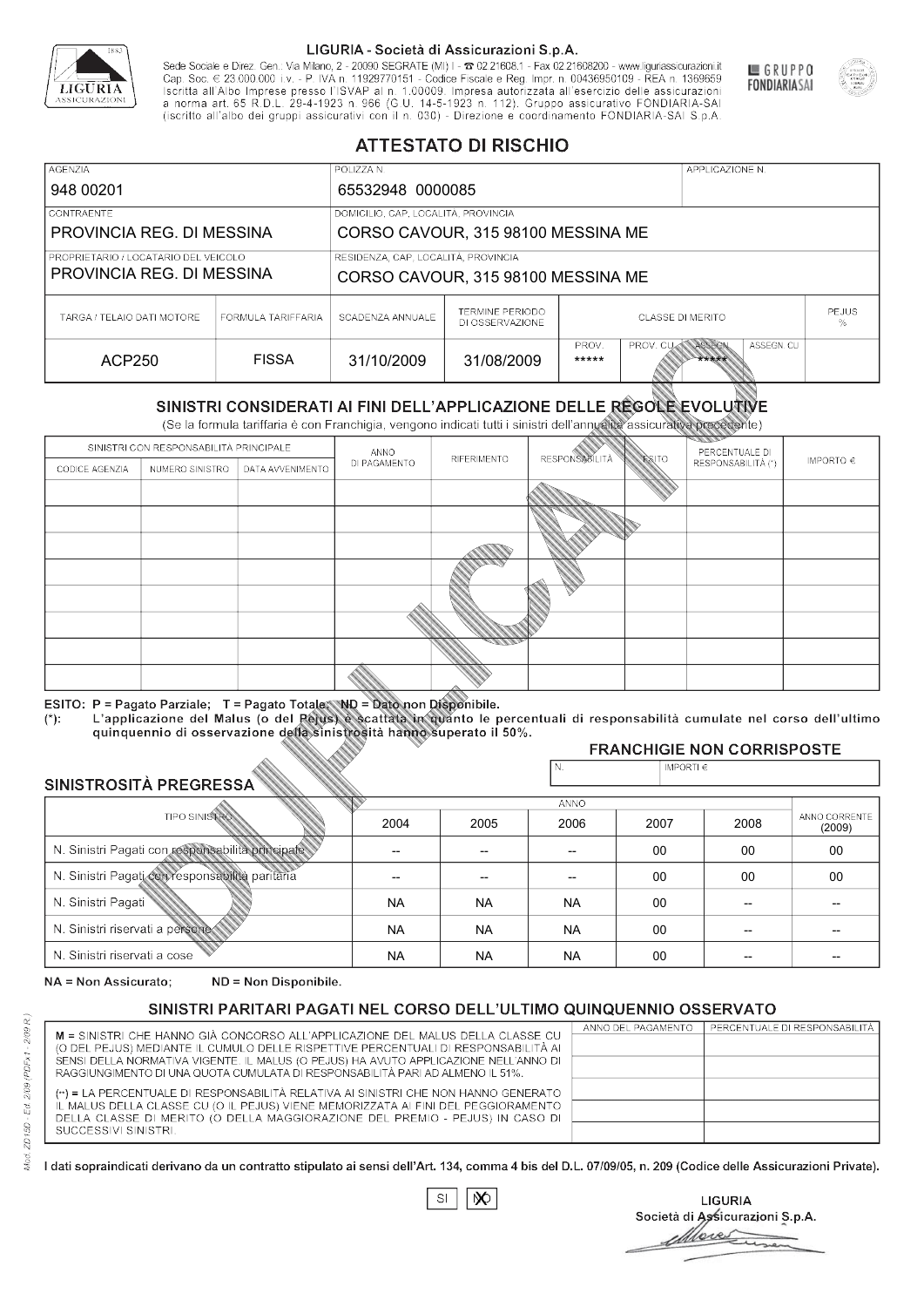

Sede Sociale e Direz. Gen.: Via Milano, 2 - 20090 SEGRATE (MI) I - 2 02.21608.1 - Fax 02.21608200 - www.liguriassicurazioni.it Cap. Soc.  $\in$  23.000.000 i.v. - P. IVA n. 11929770151 - Codice Fiscale e Reg. Impr. n. 00436950109 - REA n. 1369659<br>Iscritta all'Albo Imprese presso l'ISVAP al n. 1.00009. Impresa autorizzata all'esercizio delle assicura (iscritto all'albo dei gruppi assicurativi con il n. 030) - Direzione e coordinamento FONDIARIA-SAI S.p.A



GRUPPO

**FONDIARIASAI** 

# **ATTESTATO DI RISCHIO**

| <b>AGENZIA</b>                                                    |                    | POLIZZA N.                                                                |                                           |                                                            | APPLICAZIONE N. |  |                   |  |
|-------------------------------------------------------------------|--------------------|---------------------------------------------------------------------------|-------------------------------------------|------------------------------------------------------------|-----------------|--|-------------------|--|
| 948 00201                                                         |                    | 65532948 0000086                                                          |                                           |                                                            |                 |  |                   |  |
| LCONTRAENTE.                                                      |                    | DOMICILIO, CAP, LOCALITÀ, PROVINCIA                                       |                                           |                                                            |                 |  |                   |  |
| PROVINCIA REG. DI MESSINA<br>CORSO CAVOUR, 315 98100 MESSINA ME   |                    |                                                                           |                                           |                                                            |                 |  |                   |  |
| PROPRIETARIO / LOCATARIO DEL VEICOLO<br>PROVINCIA REG. DI MESSINA |                    | RESIDENZA, CAP, LOCALITÀ, PROVINCIA<br>CORSO CAVOUR, 315 98100 MESSINA ME |                                           |                                                            |                 |  |                   |  |
|                                                                   |                    |                                                                           |                                           |                                                            |                 |  |                   |  |
| TARGA / TELAIO DATI MOTORE                                        | FORMULA TARIFFARIA | SCADENZA ANNUALE                                                          | <b>TERMINE PERIODO</b><br>DI OSSERVAZIONE | <b>CLASSE DI MERITO</b>                                    |                 |  | <b>PEJUS</b><br>% |  |
| ACP248                                                            | <b>FISSA</b>       | 31/10/2009                                                                | 31/08/2009                                | ASSEGN. CU<br>PROV.<br>PROV. CUAN ASSEGN<br>*****<br>***** |                 |  |                   |  |

|                                                 |                                        |                                                                                                                                                                                                      |              | DI OSSERVAZIONE |                       |               |                                   | %                       |  |
|-------------------------------------------------|----------------------------------------|------------------------------------------------------------------------------------------------------------------------------------------------------------------------------------------------------|--------------|-----------------|-----------------------|---------------|-----------------------------------|-------------------------|--|
| <b>ACP248</b>                                   |                                        | <b>FISSA</b>                                                                                                                                                                                         | 31/10/2009   | 31/08/2009      | PROV.<br>*****        | PROV. CU      | ASSEGN<br>ASSEGN. CU<br>*****     |                         |  |
|                                                 |                                        | SINISTRI CONSIDERATI AI FINI DELL'APPLICAZIONE DELLE RÉGOLE EVOLUTIVE<br>(Se la formula tariffaria è con Franchigia, vengono indicati tutti i sinistri dell'annualità assicurativa precedente)       |              |                 |                       |               |                                   |                         |  |
|                                                 | SINISTRI CON RESPONSABILITÀ PRINCIPALE |                                                                                                                                                                                                      | ANNO         |                 |                       |               | PERCENTUALE DI                    |                         |  |
| CODICE AGENZIA                                  | NUMERO SINISTRO<br>DATA AVVENIMENTO    |                                                                                                                                                                                                      | DI PAGAMENTO | RIFERIMENTO     | <b>RESPONSABILITÀ</b> | <b>ESITO</b>  | RESPONSABILITÀ (*)                | IMPORTO $\in$           |  |
|                                                 |                                        |                                                                                                                                                                                                      |              |                 |                       |               |                                   |                         |  |
|                                                 |                                        |                                                                                                                                                                                                      |              |                 |                       |               |                                   |                         |  |
|                                                 |                                        |                                                                                                                                                                                                      |              |                 |                       |               |                                   |                         |  |
|                                                 |                                        |                                                                                                                                                                                                      |              |                 |                       |               |                                   |                         |  |
|                                                 |                                        |                                                                                                                                                                                                      |              |                 |                       |               |                                   |                         |  |
|                                                 |                                        |                                                                                                                                                                                                      |              |                 |                       |               |                                   |                         |  |
|                                                 |                                        |                                                                                                                                                                                                      |              |                 |                       |               |                                   |                         |  |
|                                                 |                                        |                                                                                                                                                                                                      |              |                 |                       |               |                                   |                         |  |
|                                                 |                                        |                                                                                                                                                                                                      |              |                 |                       |               |                                   |                         |  |
|                                                 |                                        | ESITO: P = Pagato Parziale; T = Pagato Totale; ND = Dato non Disponibile.                                                                                                                            |              |                 |                       |               |                                   |                         |  |
| $(*)$ .                                         |                                        | L'applicazione del Malus (o del Pejus) è scattata in quanto le percentuali di responsabilità cumulate nel corso dell'ultimo<br>quinquennio di osservazione della sinistrosità hanno superato il 50%. |              |                 |                       |               |                                   |                         |  |
|                                                 |                                        |                                                                                                                                                                                                      |              |                 |                       |               | <b>FRANCHIGIE NON CORRISPOSTE</b> |                         |  |
| SINISTROSITÀ PREGRESSA                          |                                        |                                                                                                                                                                                                      |              |                 | N.                    | IMPORTI $\in$ |                                   |                         |  |
|                                                 |                                        |                                                                                                                                                                                                      |              |                 | <b>ANNO</b>           |               |                                   |                         |  |
|                                                 | <b>TIPO SINISTRO</b>                   |                                                                                                                                                                                                      | 2004         | 2005            | 2006                  | 2007          | 2008                              | ANNO CORRENTE<br>(2009) |  |
|                                                 |                                        | N. Sinistri Pagati con responsabilità principale                                                                                                                                                     | --           | --              | $\overline{a}$        | 00            | 00                                | 00                      |  |
| N. Sinistri Pagati con responsabilità paritaria |                                        |                                                                                                                                                                                                      |              |                 |                       | 00            | 00                                | 00                      |  |
| N. Sinistri Pagati                              |                                        |                                                                                                                                                                                                      | <b>NA</b>    | <b>NA</b>       | <b>NA</b>             | 00            | --                                |                         |  |
| N. Sinistri riservati a persone                 |                                        |                                                                                                                                                                                                      | <b>NA</b>    | <b>NA</b>       | <b>NA</b>             | 00            |                                   |                         |  |
| N. Sinjetri riconvoti a coco                    |                                        |                                                                                                                                                                                                      | <b>AIA</b>   | <b>AIA</b>      | <b>NIA</b>            | $\sim$        |                                   |                         |  |

### 2005 -- -- NA NA NA 2004 -- -- NA NA NA 2006 -- -- NA NA NA 2007 00 00 00 00 00 2008 00 00 -- -- -- 00 00 -- -- -- (2009)

NA = Non Assicurato: ND = Non Disponibile.

# SINISTRI PARITARI PAGATI NEL CORSO DELL'ULTIMO QUINQUENNIO OSSERVATO

|                                                                                      | ANNO DEL PAGAMENTO | PERCENTUALE DI RESPONSABILITÀ |
|--------------------------------------------------------------------------------------|--------------------|-------------------------------|
| M = SINISTRI CHE HANNO GIÀ CONCORSO ALL'APPLICAZIONE DEL MALUS DELLA CLASSE CU       |                    |                               |
| (O DEL PEJUS) MEDIANTE IL CUMULO DELLE RISPETTIVE PERCENTUALI DI RESPONSABILITÀ AI   |                    |                               |
| SENSI DELLA NORMATIVA VIGENTE. IL MALUS (O PEJUS) HA AVUTO APPLICAZIONE NELL'ANNO DI |                    |                               |
| RAGGIUNGIMENTO DI UNA QUOTA CUMULATA DI RESPONSABILITÀ PARI AD ALMENO IL 51%.        |                    |                               |
| (**) = LA PERCENTUALE DI RESPONSABILITÀ RELATIVA AI SINISTRI CHE NON HANNO GENERATO  |                    |                               |
| IL MALUS DELLA CLASSE CU (O IL PEJUS) VIENE MEMORIZZATA AI FINI DEL PEGGIORAMENTO    |                    |                               |
| DELLA CLASSE DI MERITO (O DELLA MAGGIORAZIONE DEL PREMIO - PEJUS) IN CASO DI         |                    |                               |
| SUCCESSIVI SINISTRI.                                                                 |                    |                               |
|                                                                                      |                    |                               |

 $\mathbb{S}\mathsf{I}$  $\infty$ 

**LIGURIA** Società di Assicurazioni S.p.A. Move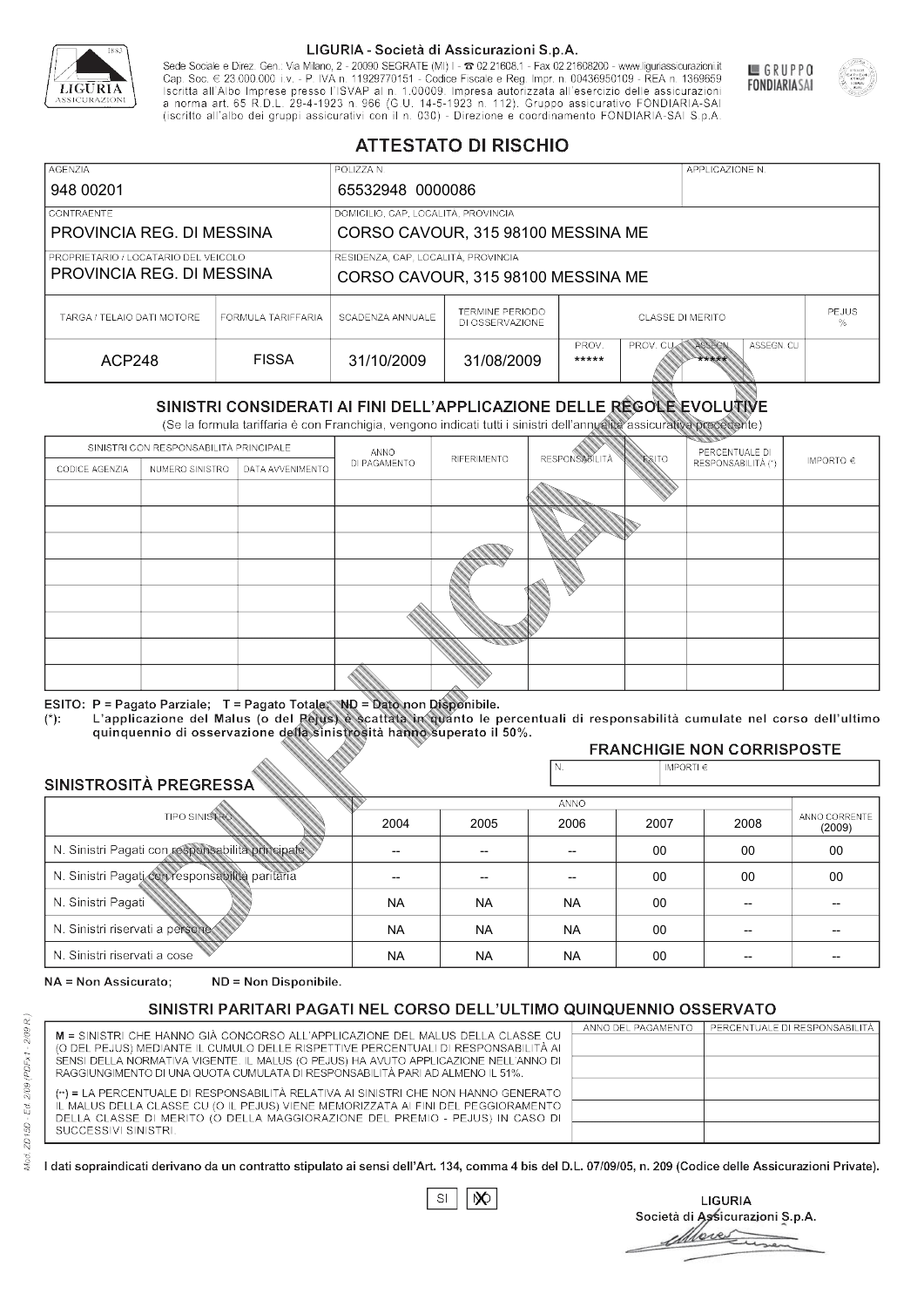

Sede Sociale e Direz. Gen.: Via Milano, 2 - 20090 SEGRATE (MI) I - 2 02.21608.1 - Fax 02.21608200 - www.liguriassicurazioni.it Cap. Soc.  $\in$  23.000.000 i.v. - P. IVA n. 11929770151 - Codice Fiscale e Reg. Impr. n. 00436950109 - REA n. 1369659<br>Iscritta all'Albo Imprese presso l'ISVAP al n. 1.00009. Impresa autorizzata all'esercizio delle assicura (iscritto all'albo dei gruppi assicurativi con il n. 030) - Direzione e coordinamento FONDIARIA-SAI S.p.A



GRUPPO

**FONDIARIASAI** 

# **ATTESTATO DI RISCHIO**

| <b>AGENZIA</b><br>948 00201                                         |                    | POLIZZA N.<br>65532948 0000087                                            |                                           |                                                           |  | APPLICAZIONE N. |                   |  |
|---------------------------------------------------------------------|--------------------|---------------------------------------------------------------------------|-------------------------------------------|-----------------------------------------------------------|--|-----------------|-------------------|--|
| <b>CONTRAENTE</b><br>PROVINCIA REG. DI MESSINA                      |                    | DOMICILIO, CAP, LOCALITÀ, PROVINCIA<br>CORSO CAVOUR, 315 98100 MESSINA ME |                                           |                                                           |  |                 |                   |  |
| I PROPRIETARIO / LOCATARIO DEL VEICOLO<br>PROVINCIA REG. DI MESSINA |                    | RESIDENZA, CAP, LOCALITÀ, PROVINCIA<br>CORSO CAVOUR, 315 98100 MESSINA ME |                                           |                                                           |  |                 |                   |  |
| TARGA / TELAIO DATI MOTORE                                          | FORMULA TARIFFARIA | SCADENZA ANNUALE                                                          | <b>TERMINE PERIODO</b><br>DI OSSERVAZIONE | CLASSE DI MERITO                                          |  |                 | <b>PEJUS</b><br>℅ |  |
| ACP251                                                              | <b>FISSA</b>       | 31/10/2009                                                                | 31/08/2009                                | PROV. CUM ASSEGN<br>ASSEGN. CU<br>PROV.<br>*****<br>***** |  |                 |                   |  |

|                                                 |                                        |                                                                                                                                                                                                      |              | DI OSSERVAZIONE |                          | 25 N 90 S 1 91 1 91 S 1 1 S |                                   | %             |  |
|-------------------------------------------------|----------------------------------------|------------------------------------------------------------------------------------------------------------------------------------------------------------------------------------------------------|--------------|-----------------|--------------------------|-----------------------------|-----------------------------------|---------------|--|
| <b>ACP251</b>                                   |                                        | <b>FISSA</b>                                                                                                                                                                                         | 31/10/2009   | 31/08/2009      | PROV.<br>*****           | PROV. CU                    | ASSEGN<br>ASSEGN. CU<br>*****     |               |  |
|                                                 |                                        | SINISTRI CONSIDERATI AI FINI DELL'APPLICAZIONE DELLE REGOLE EVOLUTIVE<br>(Se la formula tariffaria è con Franchigia, vengono indicati tutti i sinistri dell'annualità assicurativa precedente)       |              |                 |                          |                             |                                   |               |  |
|                                                 | SINISTRI CON RESPONSABILITÀ PRINCIPALE |                                                                                                                                                                                                      | ANNO         |                 |                          |                             | PERCENTUALE DI                    |               |  |
| CODICE AGENZIA                                  | NUMERO SINISTRO<br>DATA AVVENIMENTO    |                                                                                                                                                                                                      | DI PAGAMENTO | RIFERIMENTO     | <b>RESPONSABLITÀ</b>     | <b>ESITO</b>                | RESPONSABILITÀ (*)                | IMPORTO $\in$ |  |
|                                                 |                                        |                                                                                                                                                                                                      |              |                 |                          |                             |                                   |               |  |
|                                                 |                                        |                                                                                                                                                                                                      |              |                 |                          |                             |                                   |               |  |
|                                                 |                                        |                                                                                                                                                                                                      |              |                 |                          |                             |                                   |               |  |
|                                                 |                                        |                                                                                                                                                                                                      |              |                 |                          |                             |                                   |               |  |
|                                                 |                                        |                                                                                                                                                                                                      |              |                 |                          |                             |                                   |               |  |
|                                                 |                                        |                                                                                                                                                                                                      |              |                 |                          |                             |                                   |               |  |
|                                                 |                                        |                                                                                                                                                                                                      |              |                 |                          |                             |                                   |               |  |
|                                                 |                                        |                                                                                                                                                                                                      |              |                 |                          |                             |                                   |               |  |
|                                                 |                                        |                                                                                                                                                                                                      |              |                 |                          |                             |                                   |               |  |
|                                                 |                                        | ESITO: P = Pagato Parziale; T = Pagato Totale; ND = Dato non Disponibile.                                                                                                                            |              |                 |                          |                             |                                   |               |  |
| $(*)$ .                                         |                                        | L'applicazione del Malus (o del Pejus) è scattata in quanto le percentuali di responsabilità cumulate nel corso dell'ultimo<br>quinquennio di osservazione della sinistrosità hanno superato il 50%. |              |                 |                          |                             |                                   |               |  |
|                                                 |                                        |                                                                                                                                                                                                      |              |                 |                          |                             | <b>FRANCHIGIE NON CORRISPOSTE</b> |               |  |
|                                                 |                                        |                                                                                                                                                                                                      |              |                 | N.                       | IMPORTI€                    |                                   |               |  |
| SINISTROSITÀ PREGRESSA                          |                                        |                                                                                                                                                                                                      |              |                 | <b>ANNO</b>              |                             |                                   |               |  |
|                                                 | <b>TIPO SINISTRO</b>                   |                                                                                                                                                                                                      | 2004         | 2005            | 2006                     | 2007                        | 2008                              | ANNO CORRENTE |  |
|                                                 |                                        | N. Sinistri Pagati con responsabilità principale                                                                                                                                                     |              |                 |                          |                             |                                   | (2009)        |  |
|                                                 |                                        |                                                                                                                                                                                                      |              | --              | $\overline{\phantom{a}}$ | 00                          | 00                                | 00            |  |
| N. Sinistri Pagati con responsabilità paritaria |                                        |                                                                                                                                                                                                      |              |                 |                          | 00                          | 00                                | 00            |  |
| N. Sinistri Pagati                              |                                        |                                                                                                                                                                                                      | <b>NA</b>    | <b>NA</b>       | <b>NA</b>                | 00                          |                                   |               |  |
| N. Sinistri riservati a persone-                |                                        |                                                                                                                                                                                                      | <b>NA</b>    | <b>NA</b>       | <b>NA</b>                | $00 \,$                     |                                   |               |  |
| N. Sinjetri riconvoti a coco                    |                                        |                                                                                                                                                                                                      | <b>AIA</b>   | <b>AIA</b>      | <b>AIA</b>               | $\cap$                      |                                   |               |  |

### 2005 -- -- NA NA NA 2004 -- -- NA NA NA 2006 -- -- NA NA NA 2007 00 00 00 00 00 2008 00 00 -- -- -- 00 00 -- -- -- (2009)

NA = Non Assicurato: ND = Non Disponibile.

# SINISTRI PARITARI PAGATI NEL CORSO DELL'ULTIMO QUINQUENNIO OSSERVATO

|                                                                                      | ANNO DEL PAGAMENTO | PERCENTUALE DI RESPONSABILITÀ |
|--------------------------------------------------------------------------------------|--------------------|-------------------------------|
| M = SINISTRI CHE HANNO GIÀ CONCORSO ALL'APPLICAZIONE DEL MALUS DELLA CLASSE CU       |                    |                               |
| (O DEL PEJUS) MEDIANTE IL CUMULO DELLE RISPETTIVE PERCENTUALI DI RESPONSABILITÀ AI   |                    |                               |
| SENSI DELLA NORMATIVA VIGENTE. IL MALUS (O PEJUS) HA AVUTO APPLICAZIONE NELL'ANNO DI |                    |                               |
| RAGGIUNGIMENTO DI UNA QUOTA CUMULATA DI RESPONSABILITÀ PARI AD ALMENO IL 51%.        |                    |                               |
| (**) = LA PERCENTUALE DI RESPONSABILITÀ RELATIVA AI SINISTRI CHE NON HANNO GENERATO  |                    |                               |
| IL MALUS DELLA CLASSE CU (O IL PEJUS) VIENE MEMORIZZATA AI FINI DEL PEGGIORAMENTO    |                    |                               |
| DELLA CLASSE DI MERITO (O DELLA MAGGIORAZIONE DEL PREMIO - PEJUS) IN CASO DI         |                    |                               |
| SUCCESSIVI SINISTRI.                                                                 |                    |                               |
|                                                                                      |                    |                               |

 $\mathbb{S}\mathsf{I}$  $\infty$ 

**LIGURIA** Società di Assicurazioni S.p.A. Move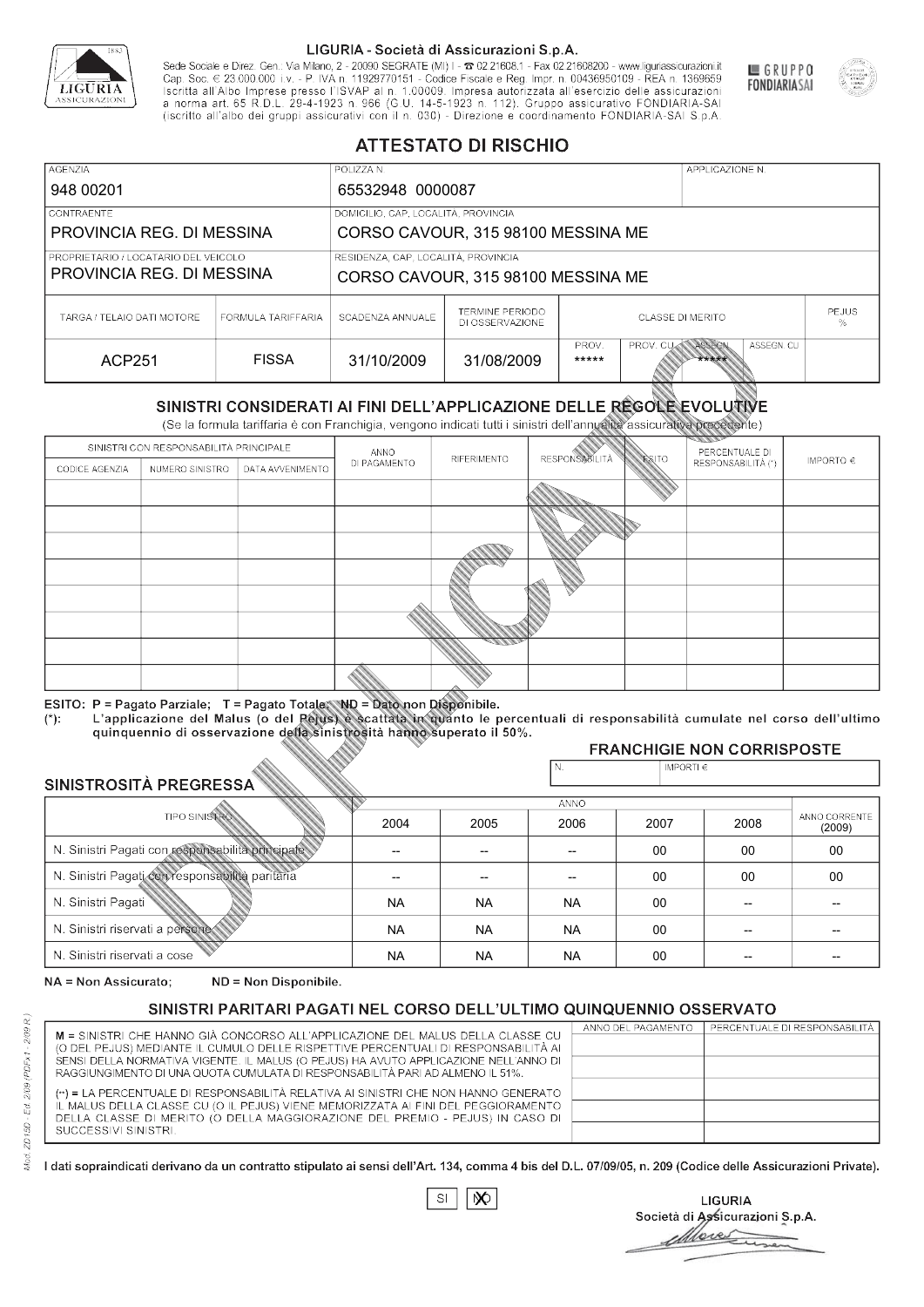

Sede Sociale e Direz. Gen.: Via Milano, 2 - 20090 SEGRATE (MI) I - 2 02.21608.1 - Fax 02.21608200 - www.liguriassicurazioni.it Cap. Soc.  $\in$  23.000.000 i.v. - P. IVA n. 11929770151 - Codice Fiscale e Reg. Impr. n. 00436950109 - REA n. 1369659<br>Iscritta all'Albo Imprese presso l'ISVAP al n. 1.00009. Impresa autorizzata all'esercizio delle assicura d homa art. 65 K.D.L. 29-4-1923 ft. 900 (G.O. 14-5-1923 ft. 112). Gruppo assicurativo PONDIARIA-SAI S.p.A



GRUPPO

**FONDIARIASAI** 

# **ATTESTATO DI RISCHIO**

| <b>AGENZIA</b>                                                      |                                                                 | POLIZZA N.                                                                |                                           |                                                                      |  | APPLICAZIONE N. |                   |  |
|---------------------------------------------------------------------|-----------------------------------------------------------------|---------------------------------------------------------------------------|-------------------------------------------|----------------------------------------------------------------------|--|-----------------|-------------------|--|
| 948                                                                 |                                                                 | 65532948 0000088                                                          |                                           |                                                                      |  |                 |                   |  |
| <b>CONTRAENTE</b>                                                   |                                                                 | DOMICILIO, CAP, LOCALITÀ, PROVINCIA                                       |                                           |                                                                      |  |                 |                   |  |
|                                                                     | PROVINCIA REG. DI MESSINA<br>CORSO CAVOUR, 315 98100 MESSINA ME |                                                                           |                                           |                                                                      |  |                 |                   |  |
| I PROPRIETARIO / LOCATARIO DEL VEICOLO<br>PROVINCIA REG. DI MESSINA |                                                                 | RESIDENZA, CAP, LOCALITÀ, PROVINCIA<br>CORSO CAVOUR, 315 98100 MESSINA ME |                                           |                                                                      |  |                 |                   |  |
| TARGA / TELAIO DATI MOTORE                                          | FORMULA TARIFFARIA                                              | SCADENZA ANNUALE                                                          | <b>TERMINE PERIODO</b><br>DI OSSERVAZIONE | CLASSE DI MERITO                                                     |  |                 | <b>PEJUS</b><br>% |  |
| ME548133                                                            | BONUS/MALUS                                                     | 31/10/2009                                                                | 31/08/2009                                | PROV. CUM ASSEGN<br>PROV.<br>ASSEGN. CU<br>01/1A<br>01<br>01<br>O1MB |  |                 |                   |  |

|                                 |                                     |                                                                                                                                                                                                |              | DI OSSERVAZIONE |                          |                |                                           | %             |  |
|---------------------------------|-------------------------------------|------------------------------------------------------------------------------------------------------------------------------------------------------------------------------------------------|--------------|-----------------|--------------------------|----------------|-------------------------------------------|---------------|--|
| ME548133                        |                                     | <b>BONUS/MALUS</b>                                                                                                                                                                             | 31/10/2009   | 31/08/2009      | PROV.<br>01/1A           | PROV. CU<br>01 | ASSEGN<br>ASSEGN. CU<br><b>OTMB</b><br>01 |               |  |
|                                 |                                     | SINISTRI CONSIDERATI AI FINI DELL'APPLICAZIONE DELLE REGOLE EVOLUTIVE<br>(Se la formula tariffaria è con Franchigia, vengono indicati tutti i sinistri dell'annualità assicurativa precedente) |              |                 |                          |                |                                           |               |  |
|                                 |                                     | SINISTRI CON RESPONSABILITÀ PRINCIPALE                                                                                                                                                         | ANNO         |                 |                          |                | PERCENTUALE DI                            |               |  |
| CODICE AGENZIA                  | NUMERO SINISTRO<br>DATA AVVENIMENTO |                                                                                                                                                                                                | DI PAGAMENTO | RIFERIMENTO     | <b>RESPONSABLITÀ</b>     | <b>ESITO</b>   | RESPONSABILITÀ (*)                        | IMPORTO $\in$ |  |
|                                 |                                     |                                                                                                                                                                                                |              |                 |                          |                |                                           |               |  |
|                                 |                                     |                                                                                                                                                                                                |              |                 |                          |                |                                           |               |  |
|                                 |                                     |                                                                                                                                                                                                |              |                 |                          |                |                                           |               |  |
|                                 |                                     |                                                                                                                                                                                                |              |                 |                          |                |                                           |               |  |
|                                 |                                     |                                                                                                                                                                                                |              |                 |                          |                |                                           |               |  |
|                                 |                                     |                                                                                                                                                                                                |              |                 |                          |                |                                           |               |  |
|                                 |                                     |                                                                                                                                                                                                |              |                 |                          |                |                                           |               |  |
|                                 |                                     |                                                                                                                                                                                                |              |                 |                          |                |                                           |               |  |
|                                 |                                     |                                                                                                                                                                                                |              |                 |                          |                |                                           |               |  |
|                                 |                                     | ESITO: P = Pagato Parziale; T = Pagato Totale; ND = Dato non Disponibile.                                                                                                                      |              |                 |                          |                |                                           |               |  |
| $(*)$ .                         |                                     | L'applicazione del Malus (o del Pejus) è scattata in quanto le percentuali di responsabilità cumulate nel corso dell'ultimo                                                                    |              |                 |                          |                |                                           |               |  |
|                                 |                                     | quinquennio di osservazione della sinistrosità hanno superato il 50%.                                                                                                                          |              |                 |                          |                | <b>FRANCHIGIE NON CORRISPOSTE</b>         |               |  |
|                                 |                                     |                                                                                                                                                                                                |              |                 | N.                       | IMPORTI€       |                                           |               |  |
| SINISTROSITÀ PREGRESSA          |                                     |                                                                                                                                                                                                |              |                 |                          |                |                                           |               |  |
|                                 | <b>TIPO SINISTRO</b>                |                                                                                                                                                                                                |              |                 | <b>ANNO</b>              |                |                                           | ANNO CORRENTE |  |
|                                 |                                     |                                                                                                                                                                                                | 2004         | 2005            | 2006                     | 2007           | 2008                                      | (2009)        |  |
|                                 |                                     | N. Sinistri Pagati con responsabilità principale                                                                                                                                               |              | --              | $\overline{\phantom{a}}$ | 00             | 00                                        | 00            |  |
|                                 |                                     | N. Sinistri Pagati con responsabilità paritaria                                                                                                                                                |              |                 |                          | 00             | 00                                        | 00            |  |
| N. Sinistri Pagati              |                                     |                                                                                                                                                                                                | 00           | 00              | 00                       | 00             |                                           |               |  |
| N. Sinistri riservati a persone |                                     |                                                                                                                                                                                                | 00           | 00              | 00                       | $00 \,$        |                                           |               |  |
| N. Sinjetri riconvoti a coco    |                                     |                                                                                                                                                                                                | $\cap$       | $\cap$          | $\sim$                   | $\cap$         |                                           |               |  |

### 2005 -- --  $0<sup>0</sup>$ 00 00 2004 -- --  $0<sup>0</sup>$ 00 00 2006 -- -- 00 00 00 2007 00 00 00 00 00 2008 00 00 -- -- -- 00 00 -- -- -- (2009)

NA = Non Assicurato: ND = Non Disponibile.

# SINISTRI PARITARI PAGATI NEL CORSO DELL'ULTIMO QUINQUENNIO OSSERVATO

|                                                                                                                                                                      | ANNO DEL PAGAMENTO | PERCENTUALE DI RESPONSABILITÀ |
|----------------------------------------------------------------------------------------------------------------------------------------------------------------------|--------------------|-------------------------------|
| M = SINISTRI CHE HANNO GIÀ CONCORSO ALL'APPLICAZIONE DEL MALUS DELLA CLASSE CU<br>(O DEL PEJUS) MEDIANTE IL CUMULO DELLE RISPETTIVE PERCENTUALI DI RESPONSABILITÀ AI |                    |                               |
| SENSI DELLA NORMATIVA VIGENTE. IL MALUS (O PEJUS) HA AVUTO APPLICAZIONE NELL'ANNO DI                                                                                 |                    |                               |
| RAGGIUNGIMENTO DI UNA QUOTA CUMULATA DI RESPONSABILITÀ PARI AD ALMENO IL 51%.                                                                                        |                    |                               |
|                                                                                                                                                                      |                    |                               |
| (**) = LA PERCENTUALE DI RESPONSABILITÀ RELATIVA AI SINISTRI CHE NON HANNO GENERATO                                                                                  |                    |                               |
| IL MALUS DELLA CLASSE CU (O IL PEJUS) VIENE MEMORIZZATA AI FINI DEL PEGGIORAMENTO                                                                                    |                    |                               |
| DELLA CLASSE DI MERITO (O DELLA MAGGIORAZIONE DEL PREMIO - PEJUS) IN CASO DI                                                                                         |                    |                               |
| SUCCESSIVI SINISTRI.                                                                                                                                                 |                    |                               |
|                                                                                                                                                                      |                    |                               |

 $\mathbb{S}\mathsf{I}$  $\infty$ 

**LIGURIA** Società di Assicurazioni S.p.A. Move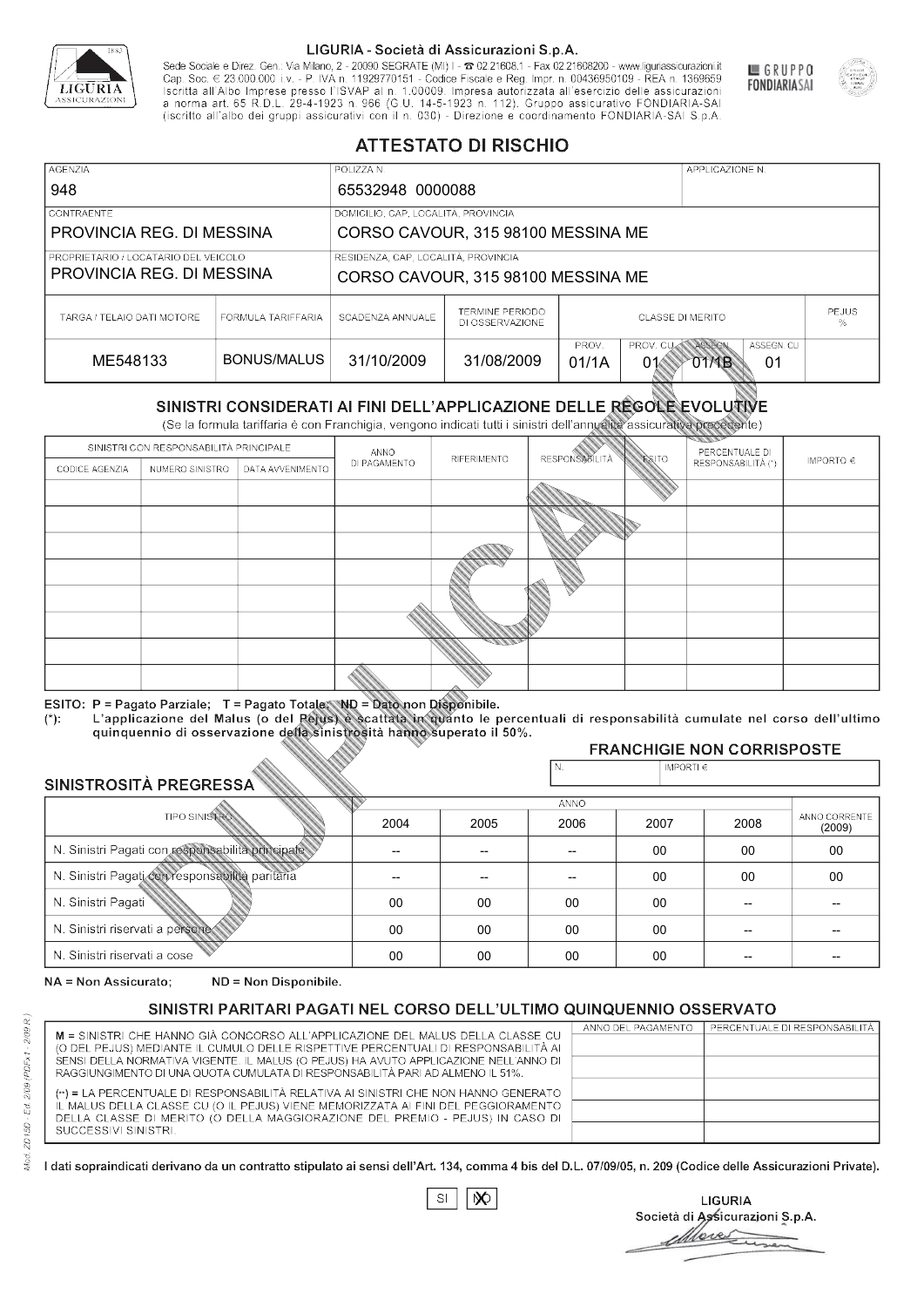

Sede Sociale e Direz. Gen.: Via Milano, 2 - 20090 SEGRATE (MI) I - 2 02.21608.1 - Fax 02.21608200 - www.liguriassicurazioni.it Cap. Soc.  $\in$  23.000.000 i.v. - P. IVA n. 11929770151 - Codice Fiscale e Reg. Impr. n. 00436950109 - REA n. 1369659<br>Iscritta all'Albo Imprese presso l'ISVAP al n. 1.00009. Impresa autorizzata all'esercizio delle assicura d homa art. 65 K.D.L. 29-4-1923 ft. 900 (G.O. 14-5-1923 ft. 112). Gruppo assicurativo PONDIARIA-SAI S.p.A



GRUPPO

**FONDIARIASAI** 

# **ATTESTATO DI RISCHIO**

| <b>AGENZIA</b><br>948                                             |                    | POLIZZA N.<br>65532948 0000089                                            |                                    |                                                                                       |  | APPLICAZIONE N. |                   |  |
|-------------------------------------------------------------------|--------------------|---------------------------------------------------------------------------|------------------------------------|---------------------------------------------------------------------------------------|--|-----------------|-------------------|--|
| <b>CONTRAENTE</b><br>PROVINCIA REG. DI MESSINA                    |                    | DOMICILIO, CAP, LOCALITÀ, PROVINCIA<br>CORSO CAVOUR, 315 98100 MESSINA ME |                                    |                                                                                       |  |                 |                   |  |
| PROPRIETARIO / LOCATARIO DEL VEICOLO<br>PROVINCIA REG. DI MESSINA |                    | RESIDENZA, CAP, LOCALITÀ, PROVINCIA<br>CORSO CAVOUR, 315 98100 MESSINA ME |                                    |                                                                                       |  |                 |                   |  |
| TARGA / TELAIO DATI MOTORE                                        | FORMULA TARIFFARIA | SCADENZA ANNUALE                                                          | TERMINE PERIODO<br>DI OSSERVAZIONE | <b>CLASSE DI MERITO</b>                                                               |  |                 | <b>PEJUS</b><br>% |  |
| DG214YP                                                           | BONUS/MALUS        | 31/10/2009                                                                | 31/08/2009                         | PROV. CUAN ASSEGN<br>PROV.<br>ASSEGN. CU<br>$13/*$<br>12<br>13 <sub>°</sub><br>$12**$ |  |                 |                   |  |

|                                 |                                     |                                                                                                                                                                                                      |              | DI OSSERVAZIONE |                      |                             |                                      | %                       |
|---------------------------------|-------------------------------------|------------------------------------------------------------------------------------------------------------------------------------------------------------------------------------------------------|--------------|-----------------|----------------------|-----------------------------|--------------------------------------|-------------------------|
| DG214YP                         |                                     | <b>BONUS/MALUS</b>                                                                                                                                                                                   | 31/10/2009   | 31/08/2009      | PROV.<br>$13/*$      | PROV. CU<br>13 <sup>′</sup> | ASSEGN<br>ASSEGN. CU<br>$12**$<br>12 |                         |
|                                 |                                     | SINISTRI CONSIDERATI AI FINI DELL'APPLICAZIONE DELLE RÉGOLE EVOLUTIVE<br>(Se la formula tariffaria è con Franchigia, vengono indicati tutti i sinistri dell'annualità assicurativa precedente)       |              |                 |                      |                             |                                      |                         |
|                                 |                                     | SINISTRI CON RESPONSABILITÀ PRINCIPALE                                                                                                                                                               | ANNO         |                 |                      |                             | PERCENTUALE DI                       |                         |
| CODICE AGENZIA                  | NUMERO SINISTRO<br>DATA AVVENIMENTO |                                                                                                                                                                                                      | DI PAGAMENTO | RIFERIMENTO     | <b>RESPONSABLITA</b> | <b>ESITO</b>                | RESPONSABILITÀ (*)                   | IMPORTO $\in$           |
|                                 |                                     |                                                                                                                                                                                                      |              |                 |                      |                             |                                      |                         |
|                                 |                                     |                                                                                                                                                                                                      |              |                 |                      |                             |                                      |                         |
|                                 |                                     |                                                                                                                                                                                                      |              |                 |                      |                             |                                      |                         |
|                                 |                                     |                                                                                                                                                                                                      |              |                 |                      |                             |                                      |                         |
|                                 |                                     |                                                                                                                                                                                                      |              |                 |                      |                             |                                      |                         |
|                                 |                                     |                                                                                                                                                                                                      |              |                 |                      |                             |                                      |                         |
|                                 |                                     |                                                                                                                                                                                                      |              |                 |                      |                             |                                      |                         |
|                                 |                                     |                                                                                                                                                                                                      |              |                 |                      |                             |                                      |                         |
|                                 |                                     |                                                                                                                                                                                                      |              |                 |                      |                             |                                      |                         |
|                                 |                                     | ESITO: P = Pagato Parziale; T = Pagato Totale; ND = Dato non Disponibile.                                                                                                                            |              |                 |                      |                             |                                      |                         |
| $(*)$ .                         |                                     | L'applicazione del Malus (o del Pejus) è scattata in quanto le percentuali di responsabilità cumulate nel corso dell'ultimo<br>quinquennio di osservazione della sinistrosità hanno superato il 50%. |              |                 |                      |                             |                                      |                         |
|                                 |                                     |                                                                                                                                                                                                      |              |                 |                      |                             | <b>FRANCHIGIE NON CORRISPOSTE</b>    |                         |
|                                 |                                     |                                                                                                                                                                                                      |              |                 | N.                   | IMPORTI $\in$               |                                      |                         |
| SINISTROSITÀ PREGRESSA          |                                     |                                                                                                                                                                                                      |              |                 | <b>ANNO</b>          |                             |                                      |                         |
|                                 | <b>TIPO SINISTRO</b>                |                                                                                                                                                                                                      | 2004         | 2005            | 2006                 | 2007                        | 2008                                 | ANNO CORRENTE<br>(2009) |
|                                 |                                     | N. Sinistri Pagati con responsabilità principale                                                                                                                                                     | --           | --              | $\overline{a}$       | 00                          | 00                                   | 00                      |
|                                 |                                     | N. Sinistri Pagati con responsabilità paritaria                                                                                                                                                      |              |                 |                      | 00                          | 00                                   | 00                      |
| N. Sinistri Pagati              |                                     |                                                                                                                                                                                                      | <b>NA</b>    | <b>NA</b>       | <b>NA</b>            | 00                          | --                                   |                         |
| N. Sinistri riservati a persone |                                     |                                                                                                                                                                                                      | <b>NA</b>    | <b>NA</b>       | <b>NA</b>            | 00                          |                                      |                         |
| N. Sinjetri riconvoti a coco    |                                     |                                                                                                                                                                                                      | <b>AIA</b>   | <b>AIA</b>      | <b>NIA</b>           | $\sim$                      |                                      |                         |

### 2005 -- -- NA NA NA 2004 -- -- NA NA NA 2006 -- -- NA NA NA 2007 00 00 00 00 00 2008 00 00 -- -- -- 00 00 -- -- -- (2009)

NA = Non Assicurato: ND = Non Disponibile.

# SINISTRI PARITARI PAGATI NEL CORSO DELL'ULTIMO QUINQUENNIO OSSERVATO

|                                                                                      | ANNO DEL PAGAMENTO | PERCENTUALE DI RESPONSABILITÀ |
|--------------------------------------------------------------------------------------|--------------------|-------------------------------|
| M = SINISTRI CHE HANNO GIÀ CONCORSO ALL'APPLICAZIONE DEL MALUS DELLA CLASSE CU       |                    |                               |
| (O DEL PEJUS) MEDIANTE IL CUMULO DELLE RISPETTIVE PERCENTUALI DI RESPONSABILITÀ AI   |                    |                               |
| SENSI DELLA NORMATIVA VIGENTE. IL MALUS (O PEJUS) HA AVUTO APPLICAZIONE NELL'ANNO DI |                    |                               |
| RAGGIUNGIMENTO DI UNA QUOTA CUMULATA DI RESPONSABILITÀ PARI AD ALMENO IL 51%.        |                    |                               |
| (**) = LA PERCENTUALE DI RESPONSABILITÀ RELATIVA AI SINISTRI CHE NON HANNO GENERATO  |                    |                               |
| IL MALUS DELLA CLASSE CU (O IL PEJUS) VIENE MEMORIZZATA AI FINI DEL PEGGIORAMENTO    |                    |                               |
| DELLA CLASSE DI MERITO (O DELLA MAGGIORAZIONE DEL PREMIO - PEJUS) IN CASO DI         |                    |                               |
| SUCCESSIVI SINISTRI.                                                                 |                    |                               |
|                                                                                      |                    |                               |

 $\mathbb{S}\mathsf{I}$  $\infty$ 

**LIGURIA** Società di Assicurazioni S.p.A. Move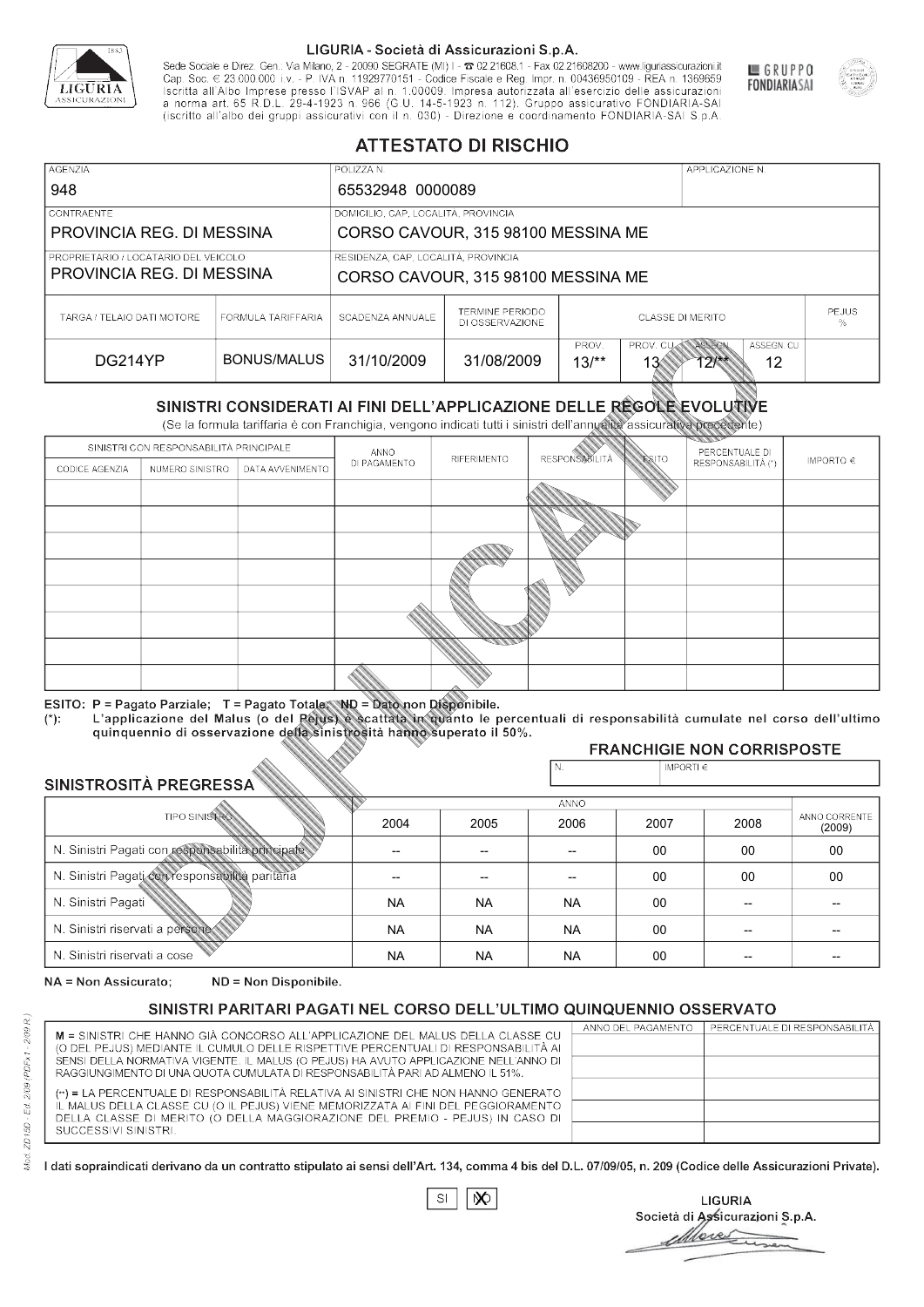

Sede Sociale e Direz. Gen.: Via Milano, 2 - 20090 SEGRATE (MI) I - 2 02.21608.1 - Fax 02.21608200 - www.liguriassicurazioni.it Sede e Direz, Gen. Via Milanto, 2 - 20090 SEGATE (MI) I - 2 UZZIODO. I - FAX UZZIODO2 I - WWW. IIJONENSURIADONILI<br>Cap. Soc. € 23.000.000 i.v. - P. IVA n. 11929770151 - Codice Fiscale e Reg. Impr. n. 00436950109 - REA n. 1



GRUPPO

**FONDIARIASAI** 

# **ATTESTATO DI RISCHIO**

| <b>AGENZIA</b>                       |                                                                 | POLIZZA N.                          |                                           | APPLICAZIONE N.          |                                                            |  |  |  |
|--------------------------------------|-----------------------------------------------------------------|-------------------------------------|-------------------------------------------|--------------------------|------------------------------------------------------------|--|--|--|
| 948 00201                            |                                                                 | 65532948 0000090                    |                                           |                          |                                                            |  |  |  |
| LCONTRAENTE.                         |                                                                 |                                     | DOMICILIO, CAP, LOCALITÀ, PROVINCIA       |                          |                                                            |  |  |  |
|                                      | PROVINCIA REG. DI MESSINA<br>CORSO CAVOUR, 315 98100 MESSINA ME |                                     |                                           |                          |                                                            |  |  |  |
| PROPRIETARIO / LOCATARIO DEL VEICOLO |                                                                 | RESIDENZA, CAP, LOCALITÀ, PROVINCIA |                                           |                          |                                                            |  |  |  |
| PROVINCIA REG. DI MESSINA            |                                                                 | CORSO CAVOUR, 315 98100 MESSINA ME  |                                           |                          |                                                            |  |  |  |
| TARGA / TELAIO DATI MOTORE           | FORMULA TARIFFARIA                                              | SCADENZA ANNUALE                    | <b>TERMINE PERIODO</b><br>DI OSSERVAZIONE | <b>CLASSE DI MERITO</b>  | <b>PEJUS</b><br>%                                          |  |  |  |
| ZA862LR                              | BONUS/MALUS                                                     | 31/10/2009                          | 31/08/2009                                | PROV.<br>$12^{**}$<br>12 | ASSEGN. CU<br>PROV. CUAN ASSEGN<br>$1$ <sup>**</sup><br>11 |  |  |  |

|                                 |                      |                                                                                                                                                                                                      |              | DI OSSERVAZIONE |                      |                             |                                                     | %                       |
|---------------------------------|----------------------|------------------------------------------------------------------------------------------------------------------------------------------------------------------------------------------------------|--------------|-----------------|----------------------|-----------------------------|-----------------------------------------------------|-------------------------|
| ZA862LR                         |                      | <b>BONUS/MALUS</b>                                                                                                                                                                                   | 31/10/2009   | 31/08/2009      | PROV.<br>$12/*$      | PROV. CU<br>12 <sub>6</sub> | ASSEGN<br>ASSEGN. CU<br>$71$ $\frac{111}{11}$<br>11 |                         |
|                                 |                      | SINISTRI CONSIDERATI AI FINI DELL'APPLICAZIONE DELLE RÉGOLE EVOLUTIVE<br>(Se la formula tariffaria è con Franchigia, vengono indicati tutti i sinistri dell'annualità assicurativa precedente)       |              |                 |                      |                             |                                                     |                         |
|                                 |                      | SINISTRI CON RESPONSABILITÀ PRINCIPALE                                                                                                                                                               | ANNO         |                 |                      |                             | PERCENTUALE DI                                      |                         |
| CODICE AGENZIA                  | NUMERO SINISTRO      | DATA AVVENIMENTO                                                                                                                                                                                     | DI PAGAMENTO | RIFERIMENTO     | <b>RESPONSABLITA</b> | <b>ESITO</b>                | RESPONSABILITÀ (*)                                  | IMPORTO $\in$           |
|                                 |                      |                                                                                                                                                                                                      |              |                 |                      |                             |                                                     |                         |
|                                 |                      |                                                                                                                                                                                                      |              |                 |                      |                             |                                                     |                         |
|                                 |                      |                                                                                                                                                                                                      |              |                 |                      |                             |                                                     |                         |
|                                 |                      |                                                                                                                                                                                                      |              |                 |                      |                             |                                                     |                         |
|                                 |                      |                                                                                                                                                                                                      |              |                 |                      |                             |                                                     |                         |
|                                 |                      |                                                                                                                                                                                                      |              |                 |                      |                             |                                                     |                         |
|                                 |                      |                                                                                                                                                                                                      |              |                 |                      |                             |                                                     |                         |
|                                 |                      |                                                                                                                                                                                                      |              |                 |                      |                             |                                                     |                         |
|                                 |                      |                                                                                                                                                                                                      |              |                 |                      |                             |                                                     |                         |
|                                 |                      | ESITO: P = Pagato Parziale; T = Pagato Totale; ND = Dato non Disponibile.                                                                                                                            |              |                 |                      |                             |                                                     |                         |
| $(*)$ .                         |                      | L'applicazione del Malus (o del Pejus) è scattata in quanto le percentuali di responsabilità cumulate nel corso dell'ultimo<br>quinquennio di osservazione della sinistrosità hanno superato il 50%. |              |                 |                      |                             |                                                     |                         |
|                                 |                      |                                                                                                                                                                                                      |              |                 |                      |                             | <b>FRANCHIGIE NON CORRISPOSTE</b>                   |                         |
|                                 |                      |                                                                                                                                                                                                      |              |                 | N.                   | IMPORTI $\in$               |                                                     |                         |
| SINISTROSITÀ PREGRESSA          |                      |                                                                                                                                                                                                      |              |                 | <b>ANNO</b>          |                             |                                                     |                         |
|                                 | <b>TIPO SINISTRO</b> |                                                                                                                                                                                                      | 2004         | 2005            | 2006                 | 2007                        | 2008                                                | ANNO CORRENTE<br>(2009) |
|                                 |                      | N. Sinistri Pagati con responsabilità principale                                                                                                                                                     | --           | --              | $\overline{a}$       | 00                          | 00                                                  | 00                      |
|                                 |                      | N. Sinistri Pagati con responsabilità paritaria                                                                                                                                                      |              |                 |                      | 00                          | 00                                                  | 00                      |
| N. Sinistri Pagati              |                      |                                                                                                                                                                                                      | 00           | 01              | 00                   | 00                          | --                                                  |                         |
| N. Sinistri riservati a persone |                      |                                                                                                                                                                                                      | 00           | $00\,$          | 00                   | 00                          |                                                     |                         |
| N. Sinjetri riconvoti a coco    |                      |                                                                                                                                                                                                      | $\cap$       | $\cap$          | $\cap$               | $\sim$                      |                                                     |                         |

### 2005 -- -- 01 00 00 2004 -- --  $0<sup>0</sup>$ 00 00 2006 -- -- 00 00 00 2007 00 00 00 00 00 2008 00 00 -- -- -- 00 00 -- -- -- (2009)

NA = Non Assicurato: ND = Non Disponibile.

# SINISTRI PARITARI PAGATI NEL CORSO DELL'ULTIMO QUINQUENNIO OSSERVATO

|                                                                                                                                                                      | ANNO DEL PAGAMENTO | PERCENTUALE DI RESPONSABILITÀ |
|----------------------------------------------------------------------------------------------------------------------------------------------------------------------|--------------------|-------------------------------|
| M = SINISTRI CHE HANNO GIÀ CONCORSO ALL'APPLICAZIONE DEL MALUS DELLA CLASSE CU<br>(O DEL PEJUS) MEDIANTE IL CUMULO DELLE RISPETTIVE PERCENTUALI DI RESPONSABILITÀ AI |                    |                               |
| SENSI DELLA NORMATIVA VIGENTE. IL MALUS (O PEJUS) HA AVUTO APPLICAZIONE NELL'ANNO DI                                                                                 |                    |                               |
| RAGGIUNGIMENTO DI UNA QUOTA CUMULATA DI RESPONSABILITÀ PARI AD ALMENO IL 51%.                                                                                        |                    |                               |
|                                                                                                                                                                      |                    |                               |
| (**) = LA PERCENTUALE DI RESPONSABILITÀ RELATIVA AI SINISTRI CHE NON HANNO GENERATO                                                                                  |                    |                               |
| IL MALUS DELLA CLASSE CU (O IL PEJUS) VIENE MEMORIZZATA AI FINI DEL PEGGIORAMENTO                                                                                    |                    |                               |
| DELLA CLASSE DI MERITO (O DELLA MAGGIORAZIONE DEL PREMIO - PEJUS) IN CASO DI                                                                                         |                    |                               |
| SUCCESSIVI SINISTRI.                                                                                                                                                 |                    |                               |
|                                                                                                                                                                      |                    |                               |

 $\mathbb{S}\mathsf{I}$  $\infty$ 

**LIGURIA** Società di Assicurazioni S.p.A. Move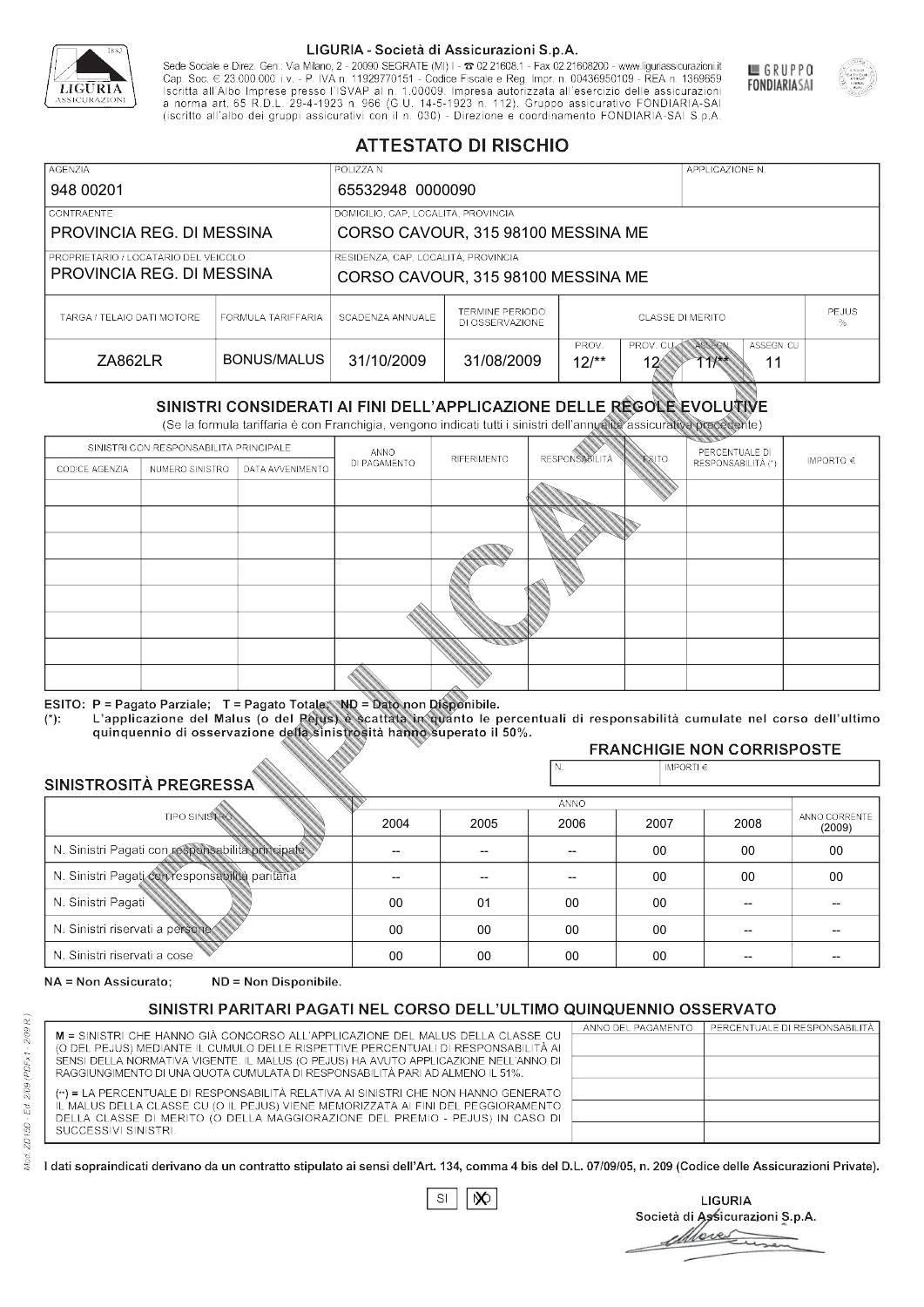

Sede Sociale e Direz. Gen.: Via Milano, 2 - 20090 SEGRATE (MI) I - 2 02.21608.1 - Fax 02.21608200 - www.liguriassicurazioni.it Cap. Soc.  $\in$  23.000.000 i.v. - P. IVA n. 11929770151 - Codice Fiscale e Reg. Impr. n. 00436950109 - REA n. 1369659<br>Iscritta all'Albo Imprese presso l'ISVAP al n. 1.00009. Impresa autorizzata all'esercizio delle assicura d homa art. 65 K.D.L. 29-4-1923 ft. 900 (G.O. 14-5-1923 ft. 112). Gruppo assicurativo PONDIARIA-SAI S.p.A



GRUPPO

**FONDIARIASAI** 

# **ATTESTATO DI RISCHIO**

| <b>AGENZIA</b><br>948                                             |                    | POLIZZA N.<br>65532948 0000091                                            |                                    |                         | APPLICAZIONE N.         |                      |                   |  |
|-------------------------------------------------------------------|--------------------|---------------------------------------------------------------------------|------------------------------------|-------------------------|-------------------------|----------------------|-------------------|--|
| <b>CONTRAENTE</b><br>PROVINCIA REG. DI MESSINA                    |                    | DOMICILIO, CAP, LOCALITÀ, PROVINCIA<br>CORSO CAVOUR, 315 98100 MESSINA ME |                                    |                         |                         |                      |                   |  |
| PROPRIETARIO / LOCATARIO DEL VEICOLO<br>PROVINCIA REG. DI MESSINA |                    | RESIDENZA, CAP, LOCALITÀ, PROVINCIA<br>CORSO CAVOUR, 315 98100 MESSINA ME |                                    |                         |                         |                      |                   |  |
| TARGA / TELAIO DATI MOTORE                                        | FORMULA TARIFFARIA | SCADENZA ANNUALE                                                          | TERMINE PERIODO<br>DI OSSERVAZIONE | <b>CLASSE DI MERITO</b> |                         |                      | <b>PEJUS</b><br>% |  |
| CJ236ZD                                                           | BONUS/MALUS        | 31/10/2009                                                                | 31/08/2009                         | PROV.<br>$10^{**}$      | PROV. CUAN ASSEGN<br>10 | $09$ $\frac{11}{11}$ | ASSEGN. CU<br>09  |  |

|                                 |                      |                                                                                                                                                                                                      |              | DI OSSERVAZIONE    |                       |                             |                                        | %             |
|---------------------------------|----------------------|------------------------------------------------------------------------------------------------------------------------------------------------------------------------------------------------------|--------------|--------------------|-----------------------|-----------------------------|----------------------------------------|---------------|
| CJ236ZD                         |                      | <b>BONUS/MALUS</b>                                                                                                                                                                                   | 31/10/2009   | 31/08/2009         | PROV.<br>$10^{**}$    | PROV. CU<br>10 <sup>6</sup> | ASSEGN<br>ASSEGN. CU<br>$09$ /**<br>09 |               |
|                                 |                      | SINISTRI CONSIDERATI AI FINI DELL'APPLICAZIONE DELLE RÉGOLE EVOLUTIVE<br>(Se la formula tariffaria è con Franchigia, vengono indicati tutti i sinistri dell'annualità assicurativa precedente)       |              |                    |                       |                             |                                        |               |
|                                 |                      | SINISTRI CON RESPONSABILITÀ PRINCIPALE                                                                                                                                                               | ANNO         |                    |                       |                             | PERCENTUALE DI                         |               |
| CODICE AGENZIA                  | NUMERO SINISTRO      | DATA AVVENIMENTO                                                                                                                                                                                     | DI PAGAMENTO | <b>RIFERIMENTO</b> | <b>RESPONSABILITÀ</b> | ESITO                       | RESPONSABILITÀ (*)                     | IMPORTO $\in$ |
|                                 |                      |                                                                                                                                                                                                      |              |                    |                       |                             |                                        |               |
|                                 |                      |                                                                                                                                                                                                      |              |                    |                       |                             |                                        |               |
|                                 |                      |                                                                                                                                                                                                      |              |                    |                       |                             |                                        |               |
|                                 |                      |                                                                                                                                                                                                      |              |                    |                       |                             |                                        |               |
|                                 |                      |                                                                                                                                                                                                      |              |                    |                       |                             |                                        |               |
|                                 |                      |                                                                                                                                                                                                      |              |                    |                       |                             |                                        |               |
|                                 |                      |                                                                                                                                                                                                      |              |                    |                       |                             |                                        |               |
|                                 |                      |                                                                                                                                                                                                      |              |                    |                       |                             |                                        |               |
|                                 |                      |                                                                                                                                                                                                      |              |                    |                       |                             |                                        |               |
|                                 |                      | ESITO: P = Pagato Parziale; T = Pagato Totale; ND = Dato non Disponibile.                                                                                                                            |              |                    |                       |                             |                                        |               |
| $(*)$ :                         |                      | L'applicazione del Malus (o del Pejus) è scattata in quanto le percentuali di responsabilità cumulate nel corso dell'ultimo<br>quinquennio di osservazione della sinistrosità hanno superato il 50%. |              |                    |                       |                             |                                        |               |
|                                 |                      |                                                                                                                                                                                                      |              |                    |                       |                             | <b>FRANCHIGIE NON CORRISPOSTE</b>      |               |
|                                 |                      |                                                                                                                                                                                                      |              |                    | N.                    | IMPORTI $\in$               |                                        |               |
| SINISTROSITÀ PREGRESSA          |                      |                                                                                                                                                                                                      |              |                    |                       |                             |                                        |               |
|                                 | <b>TIPO SINISTRO</b> |                                                                                                                                                                                                      | 2004         |                    | ANNO                  |                             |                                        | ANNO CORRENTE |
|                                 |                      |                                                                                                                                                                                                      |              | 2005               | 2006                  | 2007                        | 2008                                   | (2009)        |
|                                 |                      | N. Sinistri Pagati con responsabilità principale                                                                                                                                                     | --           | $-$                | $-$                   | 00                          | 00                                     | 00            |
|                                 |                      | N. Sinistri Pagati con responsabilità paritaria                                                                                                                                                      |              |                    |                       | 00                          | 00                                     | 00            |
| N. Sinistri Pagati              |                      |                                                                                                                                                                                                      | <b>NA</b>    | 00                 | 00                    | $00\,$                      | --                                     |               |
| N. Sinistri riservati a persone |                      |                                                                                                                                                                                                      | <b>NA</b>    | 00                 | 00                    | $00\,$                      |                                        |               |
| N. Sinjetri riconvoti a coco    |                      |                                                                                                                                                                                                      | <b>AIA</b>   | $\cap$             | $\cap$                | $\cap$                      |                                        |               |

### 2005 -- --  $0<sup>0</sup>$ 00 00 2004 -- -- NA NA NA 2006 -- -- 00 00 00 2007 00 00 00 00 00 2008 00 00 -- -- -- 00 00 -- -- -- (2009)

NA = Non Assicurato: ND = Non Disponibile.

# SINISTRI PARITARI PAGATI NEL CORSO DELL'ULTIMO QUINQUENNIO OSSERVATO

|                                                                                                                                                                      | ANNO DEL PAGAMENTO | PERCENTUALE DI RESPONSABILITÀ |
|----------------------------------------------------------------------------------------------------------------------------------------------------------------------|--------------------|-------------------------------|
| M = SINISTRI CHE HANNO GIÀ CONCORSO ALL'APPLICAZIONE DEL MALUS DELLA CLASSE CU<br>(O DEL PEJUS) MEDIANTE IL CUMULO DELLE RISPETTIVE PERCENTUALI DI RESPONSABILITÀ AI |                    |                               |
| SENSI DELLA NORMATIVA VIGENTE. IL MALUS (O PEJUS) HA AVUTO APPLICAZIONE NELL'ANNO DI                                                                                 |                    |                               |
| RAGGIUNGIMENTO DI UNA QUOTA CUMULATA DI RESPONSABILITÀ PARI AD ALMENO IL 51%.                                                                                        |                    |                               |
|                                                                                                                                                                      |                    |                               |
| (**) = LA PERCENTUALE DI RESPONSABILITÀ RELATIVA AI SINISTRI CHE NON HANNO GENERATO                                                                                  |                    |                               |
| IL MALUS DELLA CLASSE CU (O IL PEJUS) VIENE MEMORIZZATA AI FINI DEL PEGGIORAMENTO                                                                                    |                    |                               |
| DELLA CLASSE DI MERITO (O DELLA MAGGIORAZIONE DEL PREMIO - PEJUS) IN CASO DI                                                                                         |                    |                               |
| SUCCESSIVI SINISTRI.                                                                                                                                                 |                    |                               |
|                                                                                                                                                                      |                    |                               |

 $\mathbb{S}\mathsf{I}$  $\infty$ 

**LIGURIA** Società di Assicurazioni S.p.A. Move